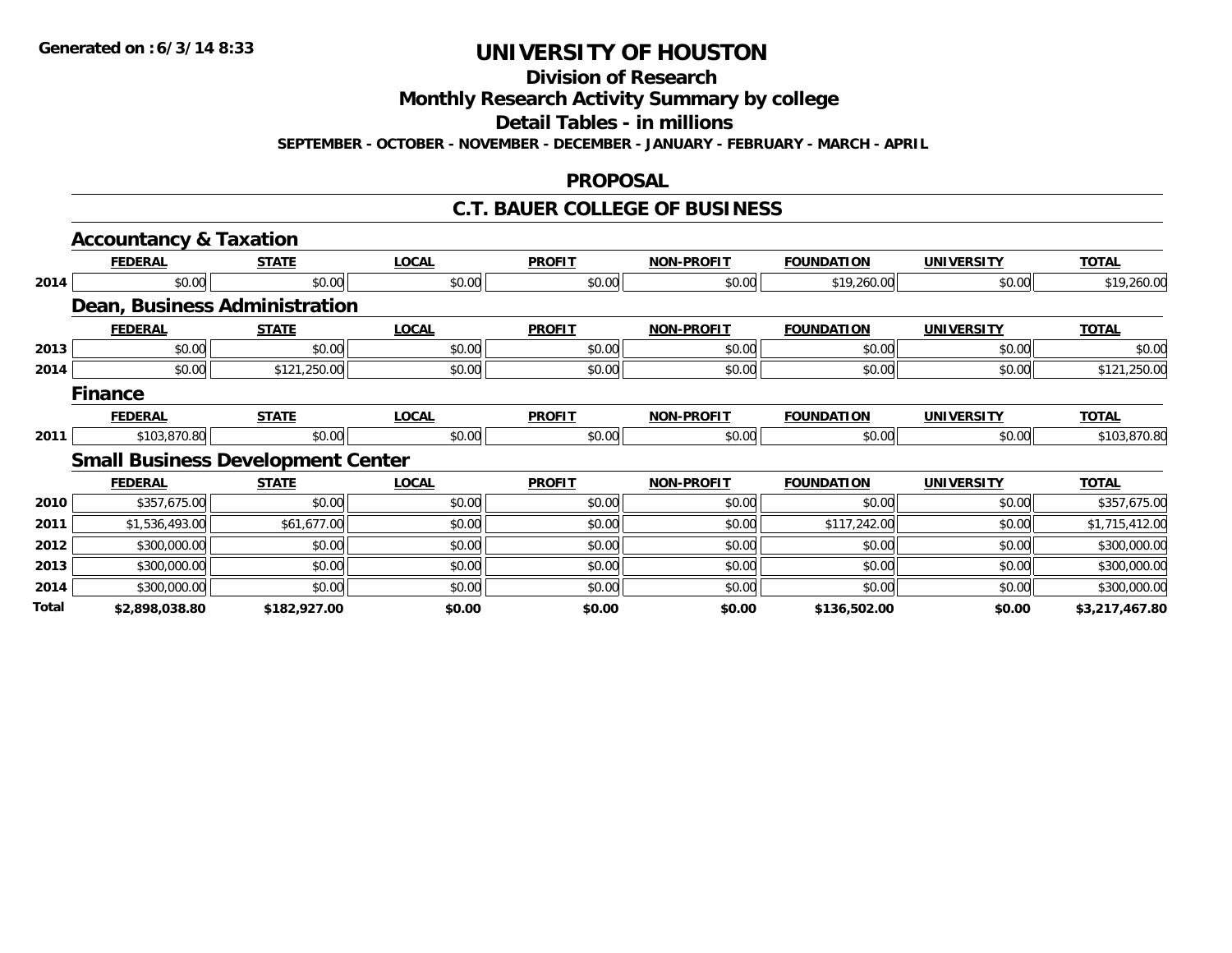## **Division of Research**

**Monthly Research Activity Summary by college**

**Detail Tables - in millions**

**SEPTEMBER - OCTOBER - NOVEMBER - DECEMBER - JANUARY - FEBRUARY - MARCH - APRIL**

#### **PROPOSAL**

### **COLLEGE OF ARCHITECTURE**

|        | <b>FEDERAL</b> | <b>STATE</b> | <b>LOCAL</b> | <b>PROFIT</b> | <b>NON-PROFIT</b> | <b>FOUNDATION</b> | <b>UNIVERSITY</b> | <b>TOTAL</b>   |
|--------|----------------|--------------|--------------|---------------|-------------------|-------------------|-------------------|----------------|
| ا 2010 | \$2,239,560.10 | \$0.00       | \$0.00       | \$0.00        | \$0.00            | \$0.00            | \$0.00            | \$2,239,560.10 |
| 2011   | \$1,587,604.88 | \$25,000.00  | \$0.00       | \$5,000.00    | \$0.00            | \$25,000.00       | \$0.00            | \$1,642,604.88 |
| 2012   | \$140,758.05   | \$0.00       | \$0.00       | \$0.00        | \$5,000.00        | \$8,200.00        | \$0.00            | \$153,958.05   |
| 2013   | \$89,843.25    | \$0.00       | \$0.00       | \$0.00        | \$24,714.50       | \$0.00            | \$0.00            | \$114,557.75   |
| 2014   | \$0.00         | \$0.00       | \$0.00       | \$0.00        | \$19,925.20       | \$0.00            | \$0.00            | \$19,925.20    |

|              | <b>FEDERAL</b>     | <b>STATE</b>                                              | .OCAL  | <b>PROFIT</b> | <b>J-PROFIT</b><br>NON | <b>FOUNDATION</b> | UNIVERSITY      | <b>TOTAL</b>           |
|--------------|--------------------|-----------------------------------------------------------|--------|---------------|------------------------|-------------------|-----------------|------------------------|
| 2011         | $\sim$ 00<br>JU.UU | $A^{\wedge}$ $A^{\wedge}$<br>$\overline{0}$<br>JZJ.UUU.UU | \$0.00 | 0000<br>JU.UU | \$0.00                 | ስስ ስስ             | en uu<br>וטט.טע | 00000<br>ື່ ຈ∠ວ.∪∪∪.ບ. |
| <b>Total</b> | 766.28<br>750,4¢   | \$50.000.00                                               | \$0.00 | 000.00 د .    | \$49,639.70            | \$33,200.00       | \$0.00          | 5.605.98<br>. 10F      |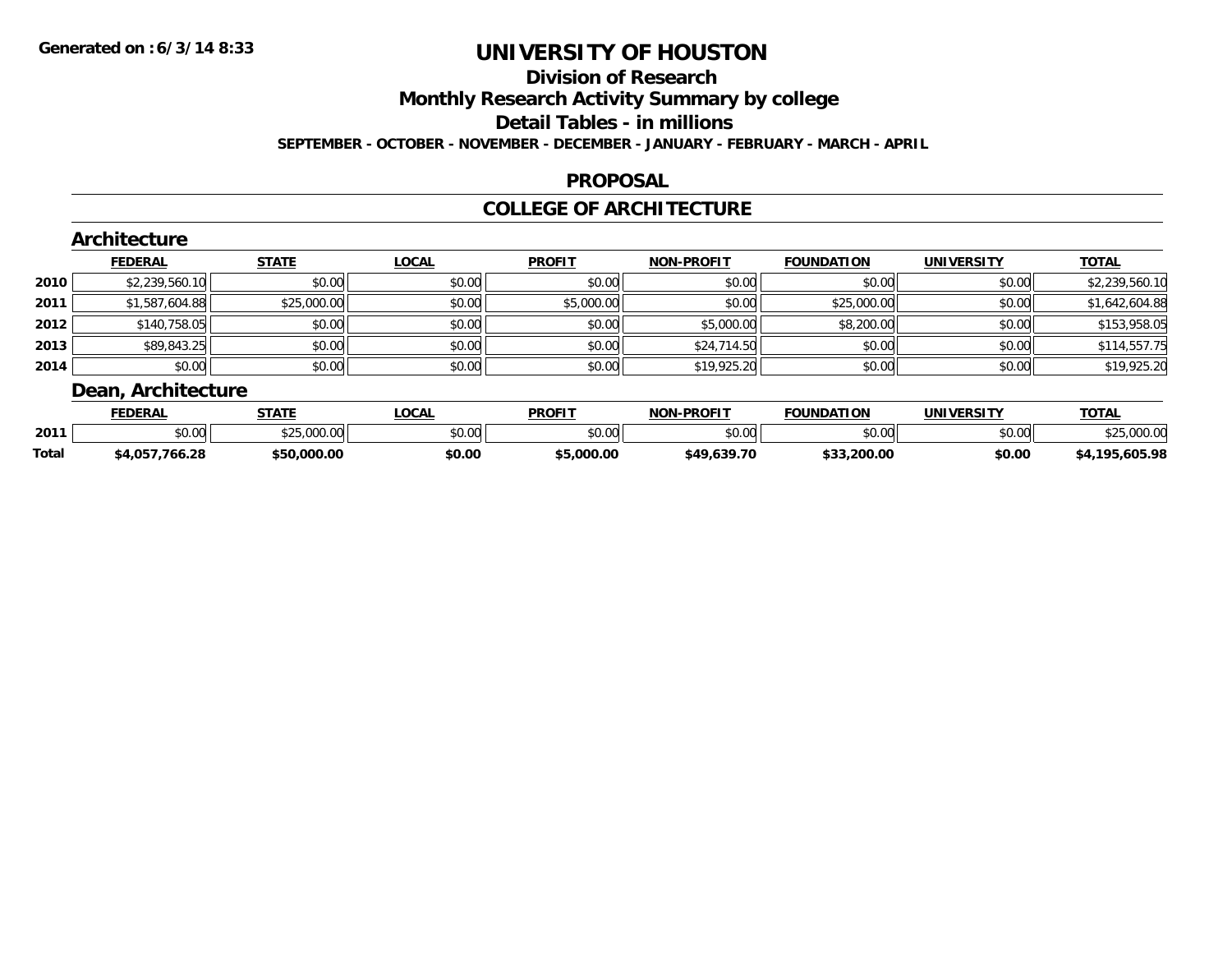## **Division of Research**

**Monthly Research Activity Summary by college**

#### **Detail Tables - in millions**

**SEPTEMBER - OCTOBER - NOVEMBER - DECEMBER - JANUARY - FEBRUARY - MARCH - APRIL**

#### **PROPOSAL**

## **COLLEGE OF EDUCATION**

### **Consistency Mgmt and Coop Disc**

|      | CONSISTENCY MIGHT and COOP DISC                      |                |              |               |                   |                   |                   |                 |
|------|------------------------------------------------------|----------------|--------------|---------------|-------------------|-------------------|-------------------|-----------------|
|      | <b>FEDERAL</b>                                       | <b>STATE</b>   | <b>LOCAL</b> | <b>PROFIT</b> | <b>NON-PROFIT</b> | <b>FOUNDATION</b> | <b>UNIVERSITY</b> | <b>TOTAL</b>    |
| 2010 | \$315,106.74                                         | \$0.00         | \$37,786.00  | \$0.00        | \$118,889.00      | \$0.00            | \$0.00            | \$471,781.74    |
| 2011 | \$0.00                                               | \$0.00         | \$295,410.00 | \$0.00        | \$152,868.00      | \$0.00            | \$0.00            | \$448,278.00    |
| 2012 | \$4,176,056.65                                       | \$0.00         | \$30,000.00  | \$0.00        | \$957,408.00      | \$0.00            | \$0.00            | \$5,163,464.65  |
| 2013 | \$2,480,018.64                                       | \$0.00         | \$0.00       | \$0.00        | \$0.00            | \$0.00            | \$0.00            | \$2,480,018.64  |
| 2014 | \$2,632,766.14                                       | \$0.00         | \$235,590.00 | \$0.00        | \$0.00            | \$0.00            | \$0.00            | \$2,868,356.14  |
|      | <b>Curriculum and Instruction</b>                    |                |              |               |                   |                   |                   |                 |
|      | <b>FEDERAL</b>                                       | <b>STATE</b>   | <b>LOCAL</b> | <b>PROFIT</b> | <b>NON-PROFIT</b> | <b>FOUNDATION</b> | <b>UNIVERSITY</b> | <b>TOTAL</b>    |
| 2010 | \$677,932.25                                         | \$322,538.00   | \$0.00       | \$0.00        | \$0.00            | \$39,952.00       | \$0.00            | \$1,040,422.25  |
| 2011 | \$4,103,792.00                                       | \$1,458,613.20 | \$0.00       | \$124,500.00  | \$75,000.00       | \$0.00            | \$246,279.00      | \$6,008,184.20  |
| 2012 | \$2,161,385.90                                       | \$714,991.00   | \$120,000.00 | \$0.00        | \$57,153.00       | \$0.00            | \$1,024,174.00    | \$4,077,703.90  |
| 2013 | \$2,665,964.50                                       | \$351,775.00   | \$0.00       | \$0.00        | \$19,325.00       | \$0.00            | \$258,964.50      | \$3,296,029.00  |
| 2014 | \$7,201,990.19                                       | \$2,305,653.00 | \$21,958.00  | \$0.00        | \$483,500.00      | \$50,000.00       | \$380,999.00      | \$10,444,100.19 |
|      | Dean, Education                                      |                |              |               |                   |                   |                   |                 |
|      | <b>FEDERAL</b>                                       | <b>STATE</b>   | <b>LOCAL</b> | <b>PROFIT</b> | <b>NON-PROFIT</b> | <b>FOUNDATION</b> | <b>UNIVERSITY</b> | <b>TOTAL</b>    |
| 2014 | \$1,499,993.50                                       | \$679,500.00   | \$0.00       | \$0.00        | \$0.00            | \$0.00            | \$0.00            | \$2,179,493.50  |
|      | <b>Educational Leadership &amp; Cultural Studies</b> |                |              |               |                   |                   |                   |                 |
|      | <b>FEDERAL</b>                                       | <b>STATE</b>   | <b>LOCAL</b> | <b>PROFIT</b> | <b>NON-PROFIT</b> | <b>FOUNDATION</b> | <b>UNIVERSITY</b> | <b>TOTAL</b>    |
| 2010 | \$494,390.50                                         | \$0.00         | \$0.00       | \$0.00        | \$0.00            | \$169,377.00      | \$0.00            | \$663,767.50    |
|      | <b>Educational Psychology</b>                        |                |              |               |                   |                   |                   |                 |
|      | <b>FEDERAL</b>                                       | <b>STATE</b>   | <b>LOCAL</b> | <b>PROFIT</b> | <b>NON-PROFIT</b> | <b>FOUNDATION</b> | <b>UNIVERSITY</b> | <b>TOTAL</b>    |
| 2010 | \$7,964,122.30                                       | \$1,625,982.90 | \$0.00       | \$118,211.00  | \$295,140.00      | \$288,840.26      | \$281,528.00      | \$10,573,824.46 |
| 2011 | \$4,544,127.00                                       | \$503,639.70   | \$0.00       | \$68,419.00   | \$10,133.00       | \$510,310.65      | \$20,758.00       | \$5,657,387.35  |
| 2012 | \$4,916,811.26                                       | \$1,562,159.00 | \$0.00       | \$0.00        | \$32,160.00       | \$87,667.00       | \$1,518,602.74    | \$8,117,400.00  |
| 2013 | \$3,053,773.00                                       | \$71,610.00    | \$0.00       | \$0.00        | \$19,530.53       | \$387,327.00      | \$475,030.00      | \$4,007,270.53  |
| 2014 | \$6,782,187.00                                       | \$814,606.00   | \$27,400.00  | \$0.00        | \$12,031.00       | \$0.00            | \$620,119.00      | \$8,256,343.00  |
|      | <b>Institute for Urban Education</b>                 |                |              |               |                   |                   |                   |                 |
|      | <b>FEDERAL</b>                                       | <b>STATE</b>   | <b>LOCAL</b> | <b>PROFIT</b> | <b>NON-PROFIT</b> | <b>FOUNDATION</b> | <b>UNIVERSITY</b> | <b>TOTAL</b>    |
| 2011 | \$609,499.90                                         | \$0.00         | \$0.00       | \$0.00        | \$41,000.00       | \$0.00            | \$0.00            | \$650,499.90    |
| 2013 | \$0.00                                               | \$0.00         | \$0.00       | \$0.00        | \$0.00            | \$0.00            | \$0.00            | \$0.00          |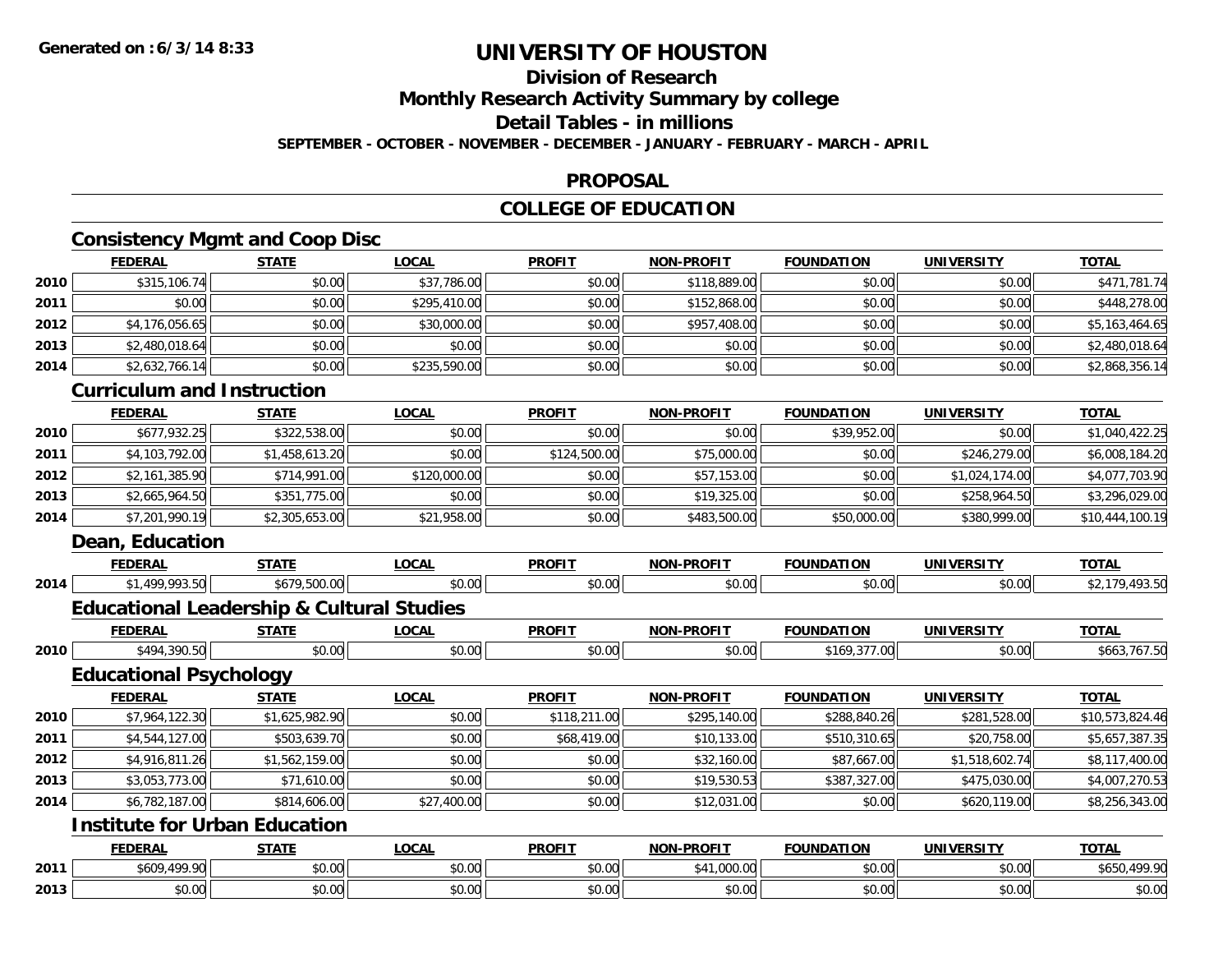## **Division of Research**

**Monthly Research Activity Summary by college**

**Detail Tables - in millions**

**SEPTEMBER - OCTOBER - NOVEMBER - DECEMBER - JANUARY - FEBRUARY - MARCH - APRIL**

#### **PROPOSAL**

## **COLLEGE OF EDUCATION**

## **UH Charter School**

|       | <b>FEDERAL</b>  | <b>STATE</b>    | <u>LOCAL</u> | <b>PROFIT</b> | <b>NON-PROFIT</b> | <b>FOUNDATION</b> | <b>UNIVERSITY</b> | <b>TOTAL</b>    |
|-------|-----------------|-----------------|--------------|---------------|-------------------|-------------------|-------------------|-----------------|
| 2011  | \$0.00          | \$20,843.00     | \$0.00       | \$0.00        | \$0.00            | \$0.00            | \$0.00            | \$20,843.00     |
| 2012  | \$0.00          | \$7,150.00      | \$0.00       | \$0.00        | \$0.00            | \$0.00            | \$0.00            | \$7,150.00      |
| 2013  | \$0.00          | \$1,489.55      | \$0.00       | \$0.00        | \$0.00            | \$0.00            | \$0.00            | \$1,489.55      |
| 2014  | \$187,811.00    | \$0.00          | \$0.00       | \$0.00        | \$0.00            | \$0.00            | \$0.00            | \$187,811.00    |
| Total | \$56,467,728.47 | \$10,440,550.35 | \$768,144.00 | \$311,130.00  | \$2,274,137.53    | \$1,533,473.91    | \$4.826.454.24    | \$76,621,618.50 |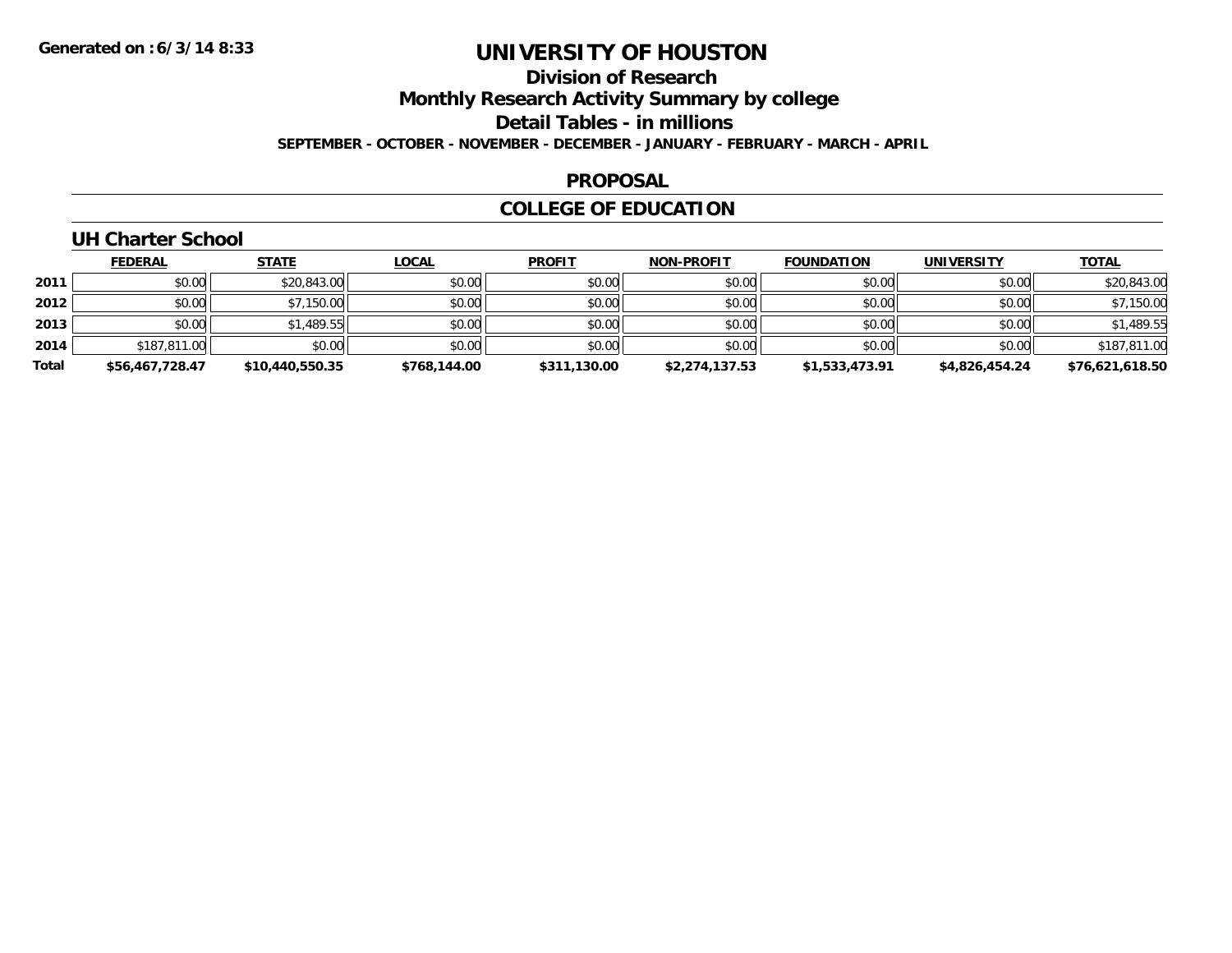**Division of Research**

**Monthly Research Activity Summary by college**

**Detail Tables - in millions**

**SEPTEMBER - OCTOBER - NOVEMBER - DECEMBER - JANUARY - FEBRUARY - MARCH - APRIL**

#### **PROPOSAL**

|      | <b>African-American Studies</b>  |              |              |               |                   |                   |                   |                |
|------|----------------------------------|--------------|--------------|---------------|-------------------|-------------------|-------------------|----------------|
|      | <b>FEDERAL</b>                   | <b>STATE</b> | <b>LOCAL</b> | <b>PROFIT</b> | <b>NON-PROFIT</b> | <b>FOUNDATION</b> | <b>UNIVERSITY</b> | <b>TOTAL</b>   |
| 2014 | \$0.00                           | \$0.00       | \$0.00       | \$0.00        | \$17,500.00       | \$0.00            | \$0.00            | \$17,500.00    |
|      | Art                              |              |              |               |                   |                   |                   |                |
|      | <b>FEDERAL</b>                   | <b>STATE</b> | <b>LOCAL</b> | <b>PROFIT</b> | <b>NON-PROFIT</b> | <b>FOUNDATION</b> | <b>UNIVERSITY</b> | <b>TOTAL</b>   |
| 2010 | \$10,000.00                      | \$0.00       | \$0.00       | \$0.00        | \$0.00            | \$0.00            | \$0.00            | \$10,000.00    |
| 2011 | \$14,979.30                      | \$0.00       | \$0.00       | \$0.00        | \$0.00            | \$0.00            | \$0.00            | \$14,979.30    |
| 2012 | \$294,676.59                     | \$0.00       | \$0.00       | \$0.00        | \$35,000.00       | \$0.00            | \$0.00            | \$329,676.59   |
|      | <b>Arte Publico Press</b>        |              |              |               |                   |                   |                   |                |
|      | <b>FEDERAL</b>                   | <b>STATE</b> | <b>LOCAL</b> | <b>PROFIT</b> | <b>NON-PROFIT</b> | <b>FOUNDATION</b> | <b>UNIVERSITY</b> | <b>TOTAL</b>   |
| 2010 | \$100,000.00                     | \$120,000.00 | \$0.00       | \$0.00        | \$145,536.00      | \$75,000.00       | \$0.00            | \$440,536.00   |
| 2011 | \$100,000.00                     | \$0.00       | \$0.00       | \$0.00        | \$94,479.00       | \$120,000.00      | \$0.00            | \$314,479.00   |
| 2012 | \$298,497.00                     | \$20,000.00  | \$0.00       | \$0.00        | \$98,393.00       | \$0.00            | \$0.00            | \$416,890.00   |
| 2013 | \$100,000.00                     | \$40,000.00  | \$0.00       | \$0.00        | \$50,000.00       | \$150,000.00      | \$0.00            | \$340,000.00   |
| 2014 | \$100,000.00                     | \$6,000.00   | \$0.00       | \$0.00        | \$170,074.00      | \$150,000.00      | \$0.00            | \$426,074.00   |
|      | <b>Blaffer Gallery</b>           |              |              |               |                   |                   |                   |                |
|      | <b>FEDERAL</b>                   | <b>STATE</b> | <b>LOCAL</b> | <b>PROFIT</b> | <b>NON-PROFIT</b> | <b>FOUNDATION</b> | <b>UNIVERSITY</b> | <b>TOTAL</b>   |
| 2010 | \$10,000.00                      | \$8,500.00   | \$0.00       | \$0.00        | \$149,425.00      | \$0.00            | \$0.00            | \$167,925.00   |
| 2011 | \$50,000.00                      | \$8,500.00   | \$0.00       | \$0.00        | \$102,445.00      | \$0.00            | \$0.00            | \$160,945.00   |
| 2012 | \$0.00                           | \$5,132.00   | \$0.00       | \$0.00        | \$85,759.00       | \$0.00            | \$0.00            | \$90,891.00    |
| 2013 | \$50,000.00                      | \$10,000.00  | \$0.00       | \$0.00        | \$81,500.00       | \$0.00            | \$0.00            | \$141,500.00   |
| 2014 | \$0.00                           | \$14,000.00  | \$0.00       | \$0.00        | \$80,000.00       | \$0.00            | \$0.00            | \$94,000.00    |
|      | <b>Center for Public History</b> |              |              |               |                   |                   |                   |                |
|      | <b>FEDERAL</b>                   | <b>STATE</b> | <b>LOCAL</b> | <b>PROFIT</b> | <b>NON-PROFIT</b> | <b>FOUNDATION</b> | <b>UNIVERSITY</b> | <b>TOTAL</b>   |
| 2011 | \$0.00                           | \$0.00       | \$0.00       | \$0.00        | \$369,000.00      | \$0.00            | \$0.00            | \$369,000.00   |
|      | <b>Communication Disorders</b>   |              |              |               |                   |                   |                   |                |
|      | <b>FEDERAL</b>                   | <b>STATE</b> | <b>LOCAL</b> | <b>PROFIT</b> | <b>NON-PROFIT</b> | <b>FOUNDATION</b> | <b>UNIVERSITY</b> | <b>TOTAL</b>   |
| 2010 | \$797,623.00                     | \$227,907.00 | \$0.00       | \$0.00        | \$227,284.00      | \$0.00            | \$0.00            | \$1,252,814.00 |
| 2011 | \$148,670.00                     | \$17,940.10  | \$0.00       | \$0.00        | \$0.00            | \$0.00            | \$0.00            | \$166,610.10   |
| 2012 | \$447,207.00                     | \$11,723.40  | \$0.00       | \$0.00        | \$58,248.00       | \$22,770.00       | \$263,177.00      | \$803,125.40   |
| 2013 | \$535,125.00                     | \$13,290.00  | \$0.00       | \$0.00        | \$54,922.00       | \$24,500.00       | \$396,469.00      | \$1,024,306.00 |
| 2014 | \$295,718.47                     | \$0.00       | \$0.00       | \$0.00        | \$0.00            | \$33,553.60       | \$0.00            | \$329,272.07   |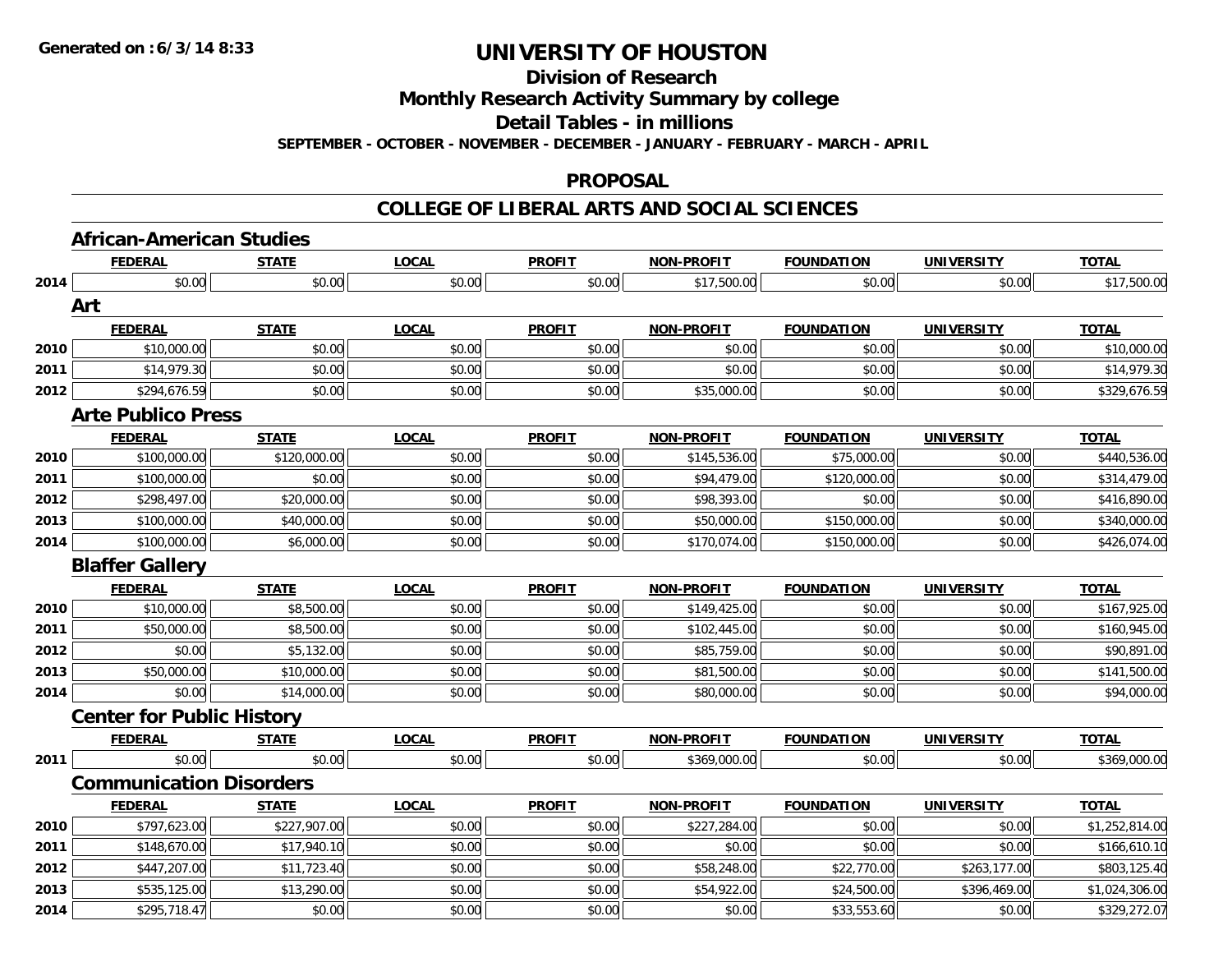**2010**

## **UNIVERSITY OF HOUSTON**

**Division of Research**

**Monthly Research Activity Summary by college**

**Detail Tables - in millions**

**SEPTEMBER - OCTOBER - NOVEMBER - DECEMBER - JANUARY - FEBRUARY - MARCH - APRIL**

#### **PROPOSAL**

### **COLLEGE OF LIBERAL ARTS AND SOCIAL SCIENCES**

#### **Cynthia Woods Mitchell Center for the Arts FEDERAL STATE LOCAL PROFIT NON-PROFIT FOUNDATION UNIVERSITY TOTALTOTAL 2013** $\bf{3} \mid$   $\bf{3} \mid$   $\bf{50.00} \mid$   $\bf{400,000.00}$   $\bf{5400,000.00}$   $\bf{6400,000.00}$   $\bf{6400,000.00}$ **2014**4 \$0.00| \$8,000.00| \$0.00| \$200,000.00| \$0.00| \$0.00| \$0.00| \$209,400.00 **Dean, Liberal Arts and Social Sciences FEDERAL STATE LOCAL PROFIT NON-PROFIT FOUNDATION UNIVERSITY TOTAL2010** $\textsf{0} \parallel \textsf{0} \parallel \textsf{0} \parallel \textsf{0} \parallel \textsf{0} \parallel \textsf{0} \parallel \textsf{0} \parallel \textsf{0} \parallel \textsf{0} \parallel \textsf{0} \parallel \textsf{0} \parallel \textsf{0} \parallel \textsf{0} \parallel \textsf{0} \parallel \textsf{0} \parallel \textsf{0} \parallel \textsf{0} \parallel \textsf{0} \parallel \textsf{0} \parallel \textsf{0} \parallel \textsf{0} \parallel \textsf{0} \parallel \textsf{0} \parallel \textsf{0} \parallel \textsf{0} \parallel \textsf{0} \parallel \textsf{0} \parallel \textsf{$ **2011** \$0.00 \$0.00 \$0.00 \$0.00 \$0.00 \$0.00 \$0.00 \$0.00 **2014**4 \$0.00 \$0.00 \$1,180,001.00 \$0.00 \$0.00 \$0.00 \$0.00 \$0.00 \$55,000.00 \$55,000.00 \$0.00 \$0.00 \$1,235,001.00 **EconomicsFEDERAL STATE LOCAL PROFIT NON-PROFIT FOUNDATION UNIVERSITY TOTAL2010** \$288,998.00 \$0.00 \$0.00 \$0.00 \$0.00 \$37,000.00 \$227,082.00 \$553,080.00 **2011** \$0.00 \$0.00 \$0.00 \$75,000.00 \$78,014.00 \$244,719.00 \$75,000.00 \$472,733.00 **2012** \$882,933.40 \$0.00 \$0.00 \$0.00 \$777,891.00 \$158,086.00 \$0.00 \$1,818,910.40 **2013** \$243,160.00 \$0.00 \$0.00 \$0.00 \$0.00 \$34,967.00 \$0.00 \$278,127.00 **2014**4 \$0.00 \$0.00 \$0.00 \$0.00 \$0.00 \$28,449.00 \$90,353.00 \$118,802.00 **English FEDERAL STATE LOCAL PROFIT NON-PROFIT FOUNDATION UNIVERSITY TOTAL2010** $\textsf{0} \parallel \textsf{0} \parallel \textsf{0} \parallel \textsf{0} \parallel \textsf{0} \parallel \textsf{0} \parallel \textsf{0} \parallel \textsf{0} \parallel \textsf{0} \parallel \textsf{0} \parallel \textsf{0} \parallel \textsf{0} \parallel \textsf{0} \parallel \textsf{0} \parallel \textsf{0} \parallel \textsf{0} \parallel \textsf{0} \parallel \textsf{0} \parallel \textsf{0} \parallel \textsf{0} \parallel \textsf{0} \parallel \textsf{0} \parallel \textsf{0} \parallel \textsf{0} \parallel \textsf{0} \parallel \textsf{0} \parallel \textsf{0} \parallel \textsf{$ **2011** \$0.00 \$0.00 \$0.00 \$0.00 \$1,500.00 \$0.00 \$0.00 \$1,500.00 **2012**2 | \$932,888.40|| \$0.00|| \$0.00|| \$0.00|| \$0.00|| \$0.00|| \$0.00|| \$0.00|| \$0.00|| \$0.00|| \$932,888.40 **2014**4 \$0.00 \$0.00 \$7,109.00 \$0.00 \$0.00 \$0.00 \$0.00 \$0.00 \$0.00 \$0.00 \$0.00 \$0.00 \$0.00 \$7,109.00 **Health and Human PerformanceFEDERAL STATE LOCAL PROFIT NON-PROFIT FOUNDATION UNIVERSITY TOTALTOTAL 2010**0 \$8,410,462.50 \$3,784,030.95 \$0.00 \$1,000 \$1,756,942.66 \$80,000.00 \$30,000.00 \$38,854.00 \$14,371,258.85 **2011** \$11,879,554.40 \$0.00 \$0.00 \$94,276.00 \$0.00 \$209,569.30 \$908,023.00 \$13,091,422.70 **2012**2 \$6,858,777.61| \$302,818.00| \$0.00| \$726,663.00| \$141,879.20| \$0.00| \$1,179,339.00| \$9,209,476.81 **2013** $\bf{3} \vert \bf{3} \vert \bf{4} \bigr)$   $\bf{4}$   $\bf{5}$ ,419,000.52 $\vert \bf{4} \vert \bf{5}$   $\bf{5}$ ,911,125.32  $\vert \bf{6}$   $\bf{6}$   $\vert \bf{6} \vert \bf{6}$   $\vert \bf{7}$   $\vert \bf{8}$   $\vert \bf{6}$   $\vert \bf{6} \vert \bf{7}$   $\vert \bf{8}$   $\vert \bf{8}$   $\vert \bf{6} \vert$   $\vert \bf{8}$   $\vert \bf{7}$  **2014**4 \$12,519,797.40| \$0.00| \$0.00| \$0.00| \$0.00| \$0.00| \$70,505.00| \$168,482.40| \$247,634.64|| \$13,006,419.44 **Hispanic Studies FEDERAL STATE LOCAL PROFIT NON-PROFIT FOUNDATION UNIVERSITY TOTAL**

0 \$0.00 \$0.00 \$0.00 \$0.00 \$0.00 \$0.00 \$0.00 \$0.00 \$0.00 \$0.00 \$0.00 \$0.00 \$0.00 \$0.00 \$0.00 \$0.00 \$0.00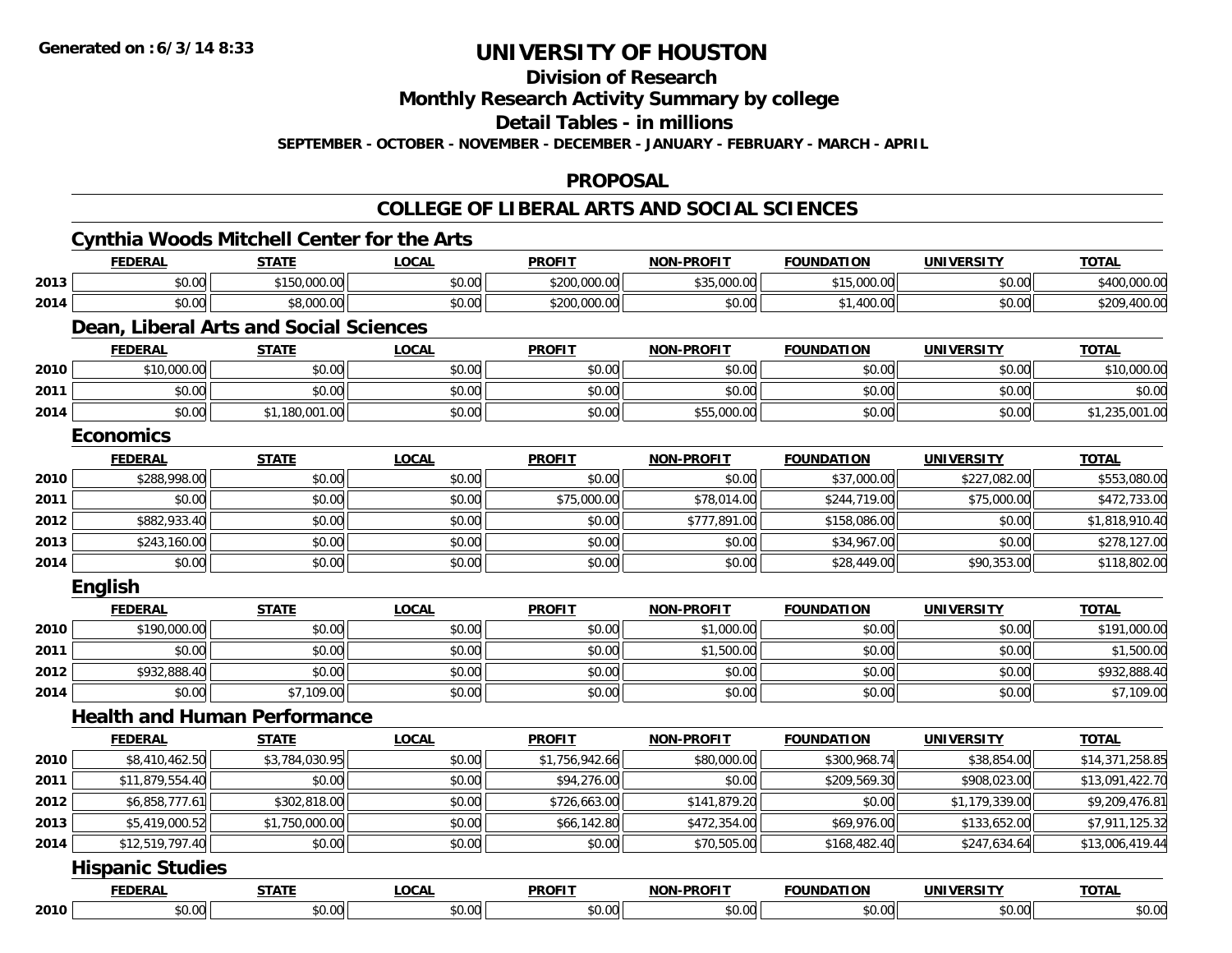#### **Division of Research**

**Monthly Research Activity Summary by college**

#### **Detail Tables - in millions**

**SEPTEMBER - OCTOBER - NOVEMBER - DECEMBER - JANUARY - FEBRUARY - MARCH - APRIL**

#### **PROPOSAL**

|      | <b>FEDERAL</b>                        | <b>STATE</b> | <b>LOCAL</b> | <b>PROFIT</b> | <b>NON-PROFIT</b> | <b>FOUNDATION</b> | <b>UNIVERSITY</b> | <b>TOTAL</b>                                              |
|------|---------------------------------------|--------------|--------------|---------------|-------------------|-------------------|-------------------|-----------------------------------------------------------|
| 2012 | \$38,419.59                           | \$0.00       | \$0.00       | \$0.00        | \$0.00            | \$0.00            | \$0.00            | \$38,419.59                                               |
| 2013 | \$0.00                                | \$0.00       | \$0.00       | \$0.00        | \$0.00            | \$0.00            | \$11,992.50       | \$11,992.50                                               |
| 2014 | \$295,629.77                          | \$0.00       | \$0.00       | \$0.00        | \$0.00            | \$0.00            | \$0.00            | \$295,629.77                                              |
|      | <b>History</b>                        |              |              |               |                   |                   |                   |                                                           |
|      | <b>FEDERAL</b>                        | <b>STATE</b> | <b>LOCAL</b> | <b>PROFIT</b> | <b>NON-PROFIT</b> | <b>FOUNDATION</b> | <b>UNIVERSITY</b> | <b>TOTAL</b>                                              |
| 2010 | \$569,406.00                          | \$0.00       | \$0.00       | \$0.00        | \$12,500.00       | \$0.00            | \$0.00            | \$581,906.00                                              |
| 2011 | \$0.00                                | \$0.00       | \$0.00       | \$0.00        | \$14,000.00       | \$0.00            | \$0.00            | \$14,000.00                                               |
| 2012 | \$63,776.82                           | \$0.00       | \$0.00       | \$0.00        | \$0.00            | \$0.00            | \$0.00            | \$63,776.82                                               |
|      | <b>Hobby Center for Public Policy</b> |              |              |               |                   |                   |                   |                                                           |
|      | <b>FEDERAL</b>                        | <b>STATE</b> | <b>LOCAL</b> | <b>PROFIT</b> | <b>NON-PROFIT</b> | <b>FOUNDATION</b> | <b>UNIVERSITY</b> | <b>TOTAL</b>                                              |
| 2010 | \$197,102.68                          | \$0.00       | \$0.00       | \$82,118.50   | \$0.00            | \$0.00            | \$0.00            | \$279,221.18                                              |
| 2011 | \$8,435.00                            | \$0.00       | \$0.00       | \$0.00        | \$0.00            | \$0.00            | \$0.00            | \$8,435.00                                                |
| 2013 | \$164,250.00                          | \$0.00       | \$0.00       | \$0.00        | \$0.00            | \$0.00            | \$0.00            | \$164,250.00                                              |
| 2014 | \$1,800.00                            | \$0.00       | \$0.00       | \$0.00        | \$0.00            | \$28,780.00       | \$0.00            | \$30,580.00                                               |
|      | <b>Modern/Classical Languages</b>     |              |              |               |                   |                   |                   |                                                           |
|      | <b>FEDERAL</b>                        | <b>STATE</b> | <b>LOCAL</b> | <b>PROFIT</b> | <b>NON-PROFIT</b> | <b>FOUNDATION</b> | <b>UNIVERSITY</b> | <b>TOTAL</b>                                              |
| 2010 | \$0.00                                | \$0.00       | \$0.00       | \$0.00        | \$7,000.00        | \$25,300.00       | \$0.00            | \$32,300.00                                               |
| 2011 | \$413,091.00                          | \$0.00       | \$0.00       | \$0.00        | \$0.00            | \$0.00            | \$0.00            | \$413,091.00                                              |
| 2012 | \$396,977.00                          | \$0.00       | \$0.00       | \$0.00        | \$0.00            | \$0.00            | \$0.00            | \$396,977.00                                              |
| 2013 | \$99,251.00                           | \$0.00       | \$0.00       | \$0.00        | \$0.00            | \$0.00            | \$0.00            | \$99,251.00                                               |
|      | Philosophy                            |              |              |               |                   |                   |                   |                                                           |
|      |                                       |              |              |               |                   |                   |                   |                                                           |
|      | <b>FEDERAL</b>                        | <b>STATE</b> | <b>LOCAL</b> | <b>PROFIT</b> | <b>NON-PROFIT</b> | <b>FOUNDATION</b> | <b>UNIVERSITY</b> | <b>TOTAL</b>                                              |
| 2011 | \$29,932.50                           | \$0.00       | \$0.00       | \$0.00        | \$0.00            | \$0.00            | \$0.00            |                                                           |
| 2012 | \$23,229.00                           | \$0.00       | \$0.00       | \$0.00        | \$0.00            | \$0.00            | \$0.00            |                                                           |
| 2013 | \$24,897.00                           | \$0.00       | \$0.00       | \$0.00        | \$0.00            | \$0.00            | \$0.00            |                                                           |
|      | <b>Political Science</b>              |              |              |               |                   |                   |                   |                                                           |
|      | <b>FEDERAL</b>                        | <b>STATE</b> | <b>LOCAL</b> | <b>PROFIT</b> | <b>NON-PROFIT</b> | <b>FOUNDATION</b> | <b>UNIVERSITY</b> | <b>TOTAL</b>                                              |
| 2010 | \$156,642.00                          | \$0.00       | \$0.00       | \$82,118.50   | \$0.00            | \$0.00            | \$0.00            | \$29,932.50<br>\$23,229.00<br>\$24,897.00<br>\$238,760.50 |
| 2011 | \$1,760,947.50                        | \$0.00       | \$0.00       | \$0.00        | \$3,250.00        | \$0.00            | \$0.00            | \$1,764,197.50                                            |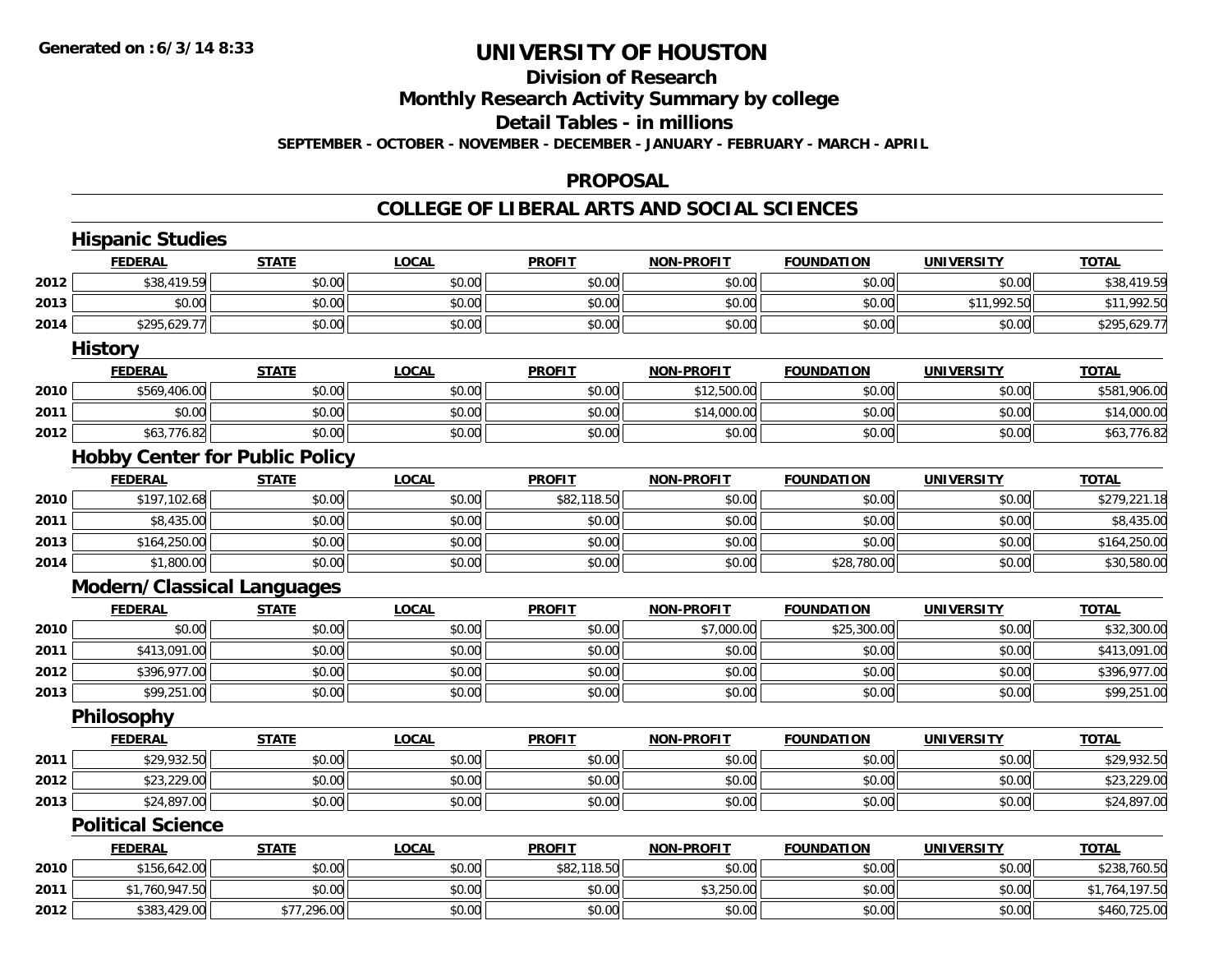## **Division of Research**

**Monthly Research Activity Summary by college**

**Detail Tables - in millions**

**SEPTEMBER - OCTOBER - NOVEMBER - DECEMBER - JANUARY - FEBRUARY - MARCH - APRIL**

#### **PROPOSAL**

|      | <b>Political Science</b>       |                |              |               |                   |                   |                   |                 |
|------|--------------------------------|----------------|--------------|---------------|-------------------|-------------------|-------------------|-----------------|
|      | <b>FEDERAL</b>                 | <b>STATE</b>   | <b>LOCAL</b> | <b>PROFIT</b> | <b>NON-PROFIT</b> | <b>FOUNDATION</b> | <b>UNIVERSITY</b> | <b>TOTAL</b>    |
| 2013 | \$857,738.00                   | \$0.00         | \$0.00       | \$0.00        | \$0.00            | \$0.00            | \$0.00            | \$857,738.00    |
| 2014 | \$77,661.00                    | \$0.00         | \$0.00       | \$0.00        | \$3,300.00        | \$13,706.00       | \$0.00            | \$94,667.00     |
|      | <b>Psychology</b>              |                |              |               |                   |                   |                   |                 |
|      | <b>FEDERAL</b>                 | <b>STATE</b>   | <b>LOCAL</b> | <b>PROFIT</b> | <b>NON-PROFIT</b> | <b>FOUNDATION</b> | <b>UNIVERSITY</b> | <b>TOTAL</b>    |
| 2010 | \$14,333,964.74                | \$7,114,904.05 | \$0.00       | \$56,000.00   | \$121,704.00      | \$31,672.00       | \$2,220,633.00    | \$23,878,877.79 |
| 2011 | \$7,747,451.40                 | \$2,741,543.40 | \$331,088.80 | \$275,000.00  | \$0.00            | \$174,672.00      | \$1,769,460.00    | \$13,039,215.60 |
| 2012 | \$8,304,933.47                 | \$13,431.15    | \$0.00       | \$423,255.00  | \$0.00            | \$60,667.00       | \$1,008,351.00    | \$9,810,637.62  |
| 2013 | \$11,749,844.19                | \$936,366.00   | \$0.00       | \$112,786.00  | \$144,345.00      | \$5,400.00        | \$2,850,891.00    | \$15,799,632.19 |
| 2014 | \$10,970,374.10                | \$670,777.25   | \$0.00       | \$24,000.00   | \$376,792.49      | \$0.00            | \$3,704,418.40    | \$15,746,362.24 |
|      | <b>School of Communication</b> |                |              |               |                   |                   |                   |                 |
|      | <b>FEDERAL</b>                 | <b>STATE</b>   | <b>LOCAL</b> | <b>PROFIT</b> | <b>NON-PROFIT</b> | <b>FOUNDATION</b> | <b>UNIVERSITY</b> | <b>TOTAL</b>    |
| 2011 | \$294,900.00                   | \$0.00         | \$0.00       | \$0.00        | \$0.00            | \$0.00            | \$0.00            | \$294,900.00    |
| 2012 | \$336,545.00                   | \$0.00         | \$0.00       | \$0.00        | \$0.00            | \$0.00            | \$0.00            | \$336,545.00    |
| 2013 | \$0.00                         | \$0.00         | \$0.00       | \$0.00        | \$9,800.00        | \$0.00            | \$76,763.00       | \$86,563.00     |
| 2014 | \$0.00                         | \$0.00         | \$0.00       | \$0.00        | \$1,500.00        | \$34,993.00       | \$9,591.00        | \$46,084.00     |
|      | <b>School of Music</b>         |                |              |               |                   |                   |                   |                 |
|      | <b>FEDERAL</b>                 | <b>STATE</b>   | <b>LOCAL</b> | <b>PROFIT</b> | <b>NON-PROFIT</b> | <b>FOUNDATION</b> | <b>UNIVERSITY</b> | <b>TOTAL</b>    |
| 2010 | \$0.00                         | \$14,500.00    | \$0.00       | \$0.00        | \$0.00            | \$0.00            | \$0.00            | \$14,500.00     |
| 2011 | \$0.00                         | \$26,500.00    | \$0.00       | \$0.00        | \$0.00            | \$0.00            | \$0.00            | \$26,500.00     |
| 2013 | \$0.00                         | \$5,000.00     | \$0.00       | \$0.00        | \$10,000.00       | \$24,500.00       | \$0.00            | \$39,500.00     |
| 2014 | \$0.00                         | \$9,000.00     | \$0.00       | \$0.00        | \$0.00            | \$7,918.40        | \$0.00            | \$16,918.40     |
|      | Sociology                      |                |              |               |                   |                   |                   |                 |
|      | <b>FEDERAL</b>                 | <b>STATE</b>   | <b>LOCAL</b> | <b>PROFIT</b> | <b>NON-PROFIT</b> | <b>FOUNDATION</b> | <b>UNIVERSITY</b> | <b>TOTAL</b>    |
| 2010 | \$1,415,674.00                 | \$0.00         | \$0.00       | \$0.00        | \$0.00            | \$0.00            | \$0.00            | \$1,415,674.00  |
| 2011 | \$796,309.80                   | \$0.00         | \$0.00       | \$0.00        | \$0.00            | \$0.00            | \$0.00            | \$796,309.80    |
| 2012 | \$0.00                         | \$0.00         | \$0.00       | \$0.00        | \$0.00            | \$16,808.00       | \$508,467.30      | \$525,275.30    |
| 2013 | \$160,063.00                   | \$0.00         | \$18,000.00  | \$0.00        | \$0.00            | \$0.00            | \$0.00            | \$178,063.00    |
| 2014 | \$0.00                         | \$0.00         | \$31,200.00  | \$0.00        | \$0.00            | \$0.00            | \$0.00            | \$31,200.00     |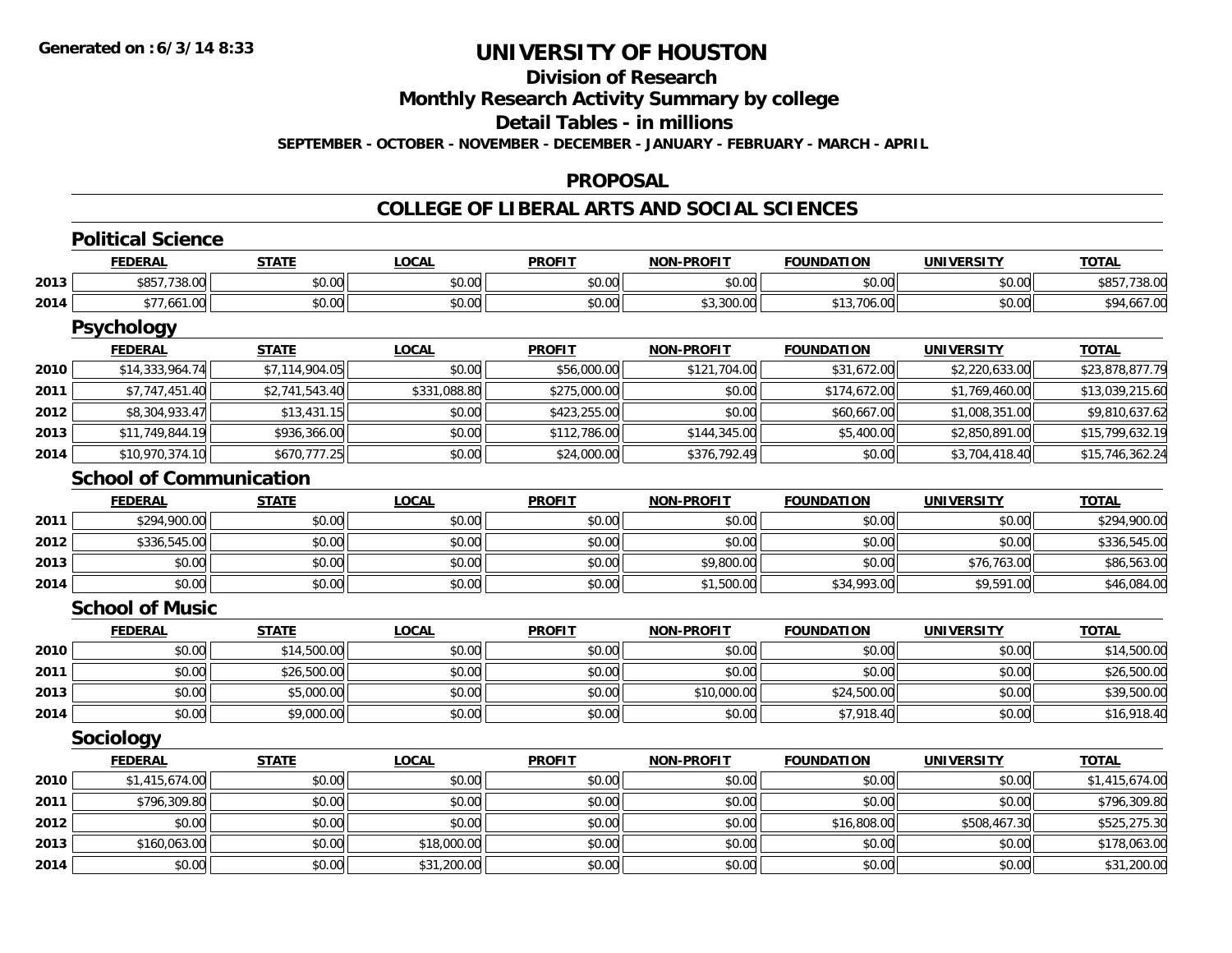# **Division of Research**

# **Monthly Research Activity Summary by college**

#### **Detail Tables - in millions**

**SEPTEMBER - OCTOBER - NOVEMBER - DECEMBER - JANUARY - FEBRUARY - MARCH - APRIL**

### **PROPOSAL**

|       | Theatre          |                 |              |                |                   |                   |                 |                  |  |  |
|-------|------------------|-----------------|--------------|----------------|-------------------|-------------------|-----------------|------------------|--|--|
|       | <b>FEDERAL</b>   | <b>STATE</b>    | <b>LOCAL</b> | <b>PROFIT</b>  | <b>NON-PROFIT</b> | <b>FOUNDATION</b> | UNIVERSITY      | <b>TOTAL</b>     |  |  |
| 2010  | \$119,000.00     | \$0.00          | \$0.00       | \$0.00         | \$0.00            | \$0.00            | \$0.00          | \$119,000.00     |  |  |
| 2013  | \$0.00           | \$0.00          | \$0.00       | \$0.00         | \$100,027.00      | \$0.00            | \$0.00          | \$100,027.00     |  |  |
| 2014  | \$187,811.00     | \$0.00          | \$0.00       | \$0.00         | \$0.00            | \$0.00            | \$0.00          | \$187,811.00     |  |  |
| Total | \$112,967,554.14 | \$19,294,269.30 | \$380,288.80 | \$4,174,302.46 | \$4,336,926.69    | \$2,268,857.44    | \$15,720,150.84 | \$159,142,349.67 |  |  |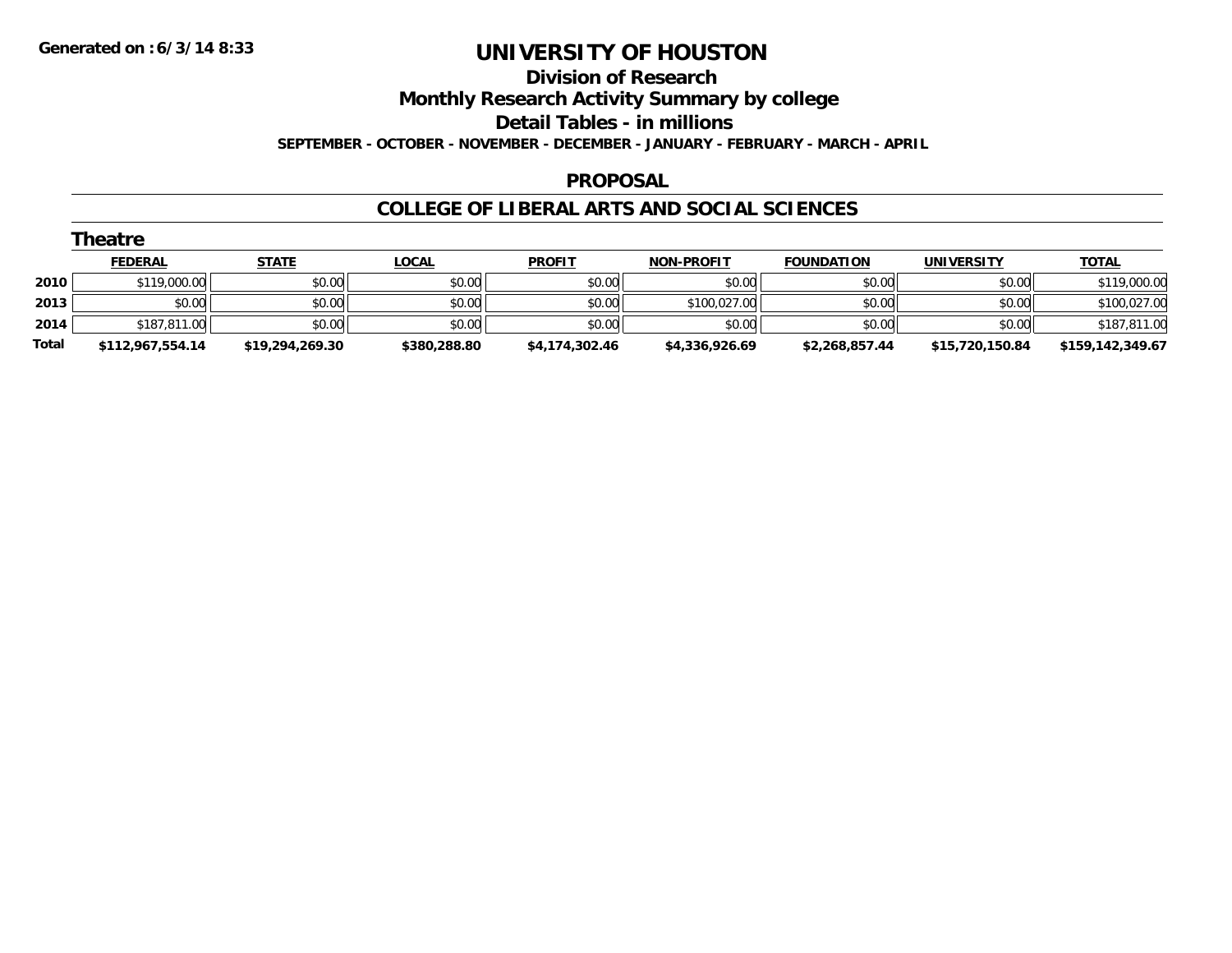### **Division of Research**

**Monthly Research Activity Summary by college**

### **Detail Tables - in millions**

**SEPTEMBER - OCTOBER - NOVEMBER - DECEMBER - JANUARY - FEBRUARY - MARCH - APRIL**

#### **PROPOSAL**

### **COLLEGE OF NATURAL SCIENCES AND MATHEMATICS**

## **Biology/Biochemistry**

|      | <b>FEDERAL</b>  | <b>STATE</b>    | <b>LOCAL</b> | <b>PROFIT</b>  | <b>NON-PROFIT</b> | <b>FOUNDATION</b> | <b>UNIVERSITY</b> | <b>TOTAL</b>    |
|------|-----------------|-----------------|--------------|----------------|-------------------|-------------------|-------------------|-----------------|
| 2010 | \$17,497,160.58 | \$12,711,253.50 | \$0.00       | \$1,314,639.00 | \$2,985,417.00    | \$3,555,847.80    | \$5,052,071.00    | \$43,116,388.88 |
| 2011 | \$31,033,846.20 | \$225,000.00    | \$0.00       | \$520,396.57   | \$959,421.31      | \$839,882.00      | \$833,857.00      | \$34,412,403.08 |
| 2012 | \$26,365,423.66 | \$3,739,930.00  | \$0.00       | \$60,000.00    | \$3,055,527.80    | \$1,584,822.00    | \$1,438,642.08    | \$36,244,345.54 |
| 2013 | \$22,094,263.90 | \$1,850,782.83  | \$0.00       | \$145,676.00   | \$0.00            | \$1,921,964.60    | \$1,104,298.40    | \$27,116,985.73 |
| 2014 | \$18,672,958.46 | \$5,463,378.75  | \$0.00       | \$154,786.00   | \$1,065,759.26    | \$1,874,390.00    | \$627,934.00      | \$27,859,206.47 |

### **Center for Nuclear Receptors and Cell Signaling**

|      | <b>FEDERAL</b>  | <b>STATE</b>   | <b>LOCAL</b> | <b>PROFIT</b> | <b>NON-PROFIT</b> | <b>FOUNDATION</b> | <b>UNIVERSITY</b> | <b>TOTAL</b>    |
|------|-----------------|----------------|--------------|---------------|-------------------|-------------------|-------------------|-----------------|
| 2010 | \$5,442,626.00  | \$8,778,690.50 | \$0.00       | \$58,989.00   | \$220,000.00      | \$4,509,025.00    | \$237,415.00      | \$19,246,745.50 |
| 2011 | \$5,259,331.00  | \$7,420,923.00 | \$0.00       | \$240,000.00  | \$435,126,00      | \$1,060,000.00    | \$818,762.00      | \$15,234,142.00 |
| 2012 | \$7,463,740.00  | \$0.00         | \$0.00       | \$0.00        | \$403,096.00      | \$300,000.00      | \$0.00            | \$8,166,836.00  |
| 2013 | \$17,313,772.20 | \$0.00         | \$0.00       | \$337,414.00  | \$454,000.00      | \$730,000.00      | \$0.00            | \$18,835,186.20 |
| 2014 | \$19,571,974.10 | \$7,674,201.00 | \$0.00       | \$44,640.00   | \$1,864,612.00    | \$1,100,000.00    | \$0.00            | \$30,255,427.10 |

### **Chemistry**

|      | <b>FEDERAL</b>  | <b>STATE</b>   | <b>LOCAL</b> | <b>PROFIT</b> | <b>NON-PROFIT</b> | <b>FOUNDATION</b> | UNIVERSITY   | <b>TOTAL</b>    |
|------|-----------------|----------------|--------------|---------------|-------------------|-------------------|--------------|-----------------|
| 2010 | \$16,975,216.75 | \$8,382,114.10 | \$0.00       | \$0.00        | \$2,930,116.26    | \$1,492,156.99    | \$685,992.00 | \$30,465,596.10 |
| 2011 | \$13,399,195.95 | \$217,519.00   | \$0.00       | \$130,000.00  | \$219,998.00      | \$840,000.00      | \$669,942.00 | \$15,476,654.95 |
| 2012 | \$14,046,653.14 | \$2,914,220.00 | \$0.00       | \$291,980.00  | \$1,114,109.00    | \$1,080,000.00    | \$214,591.00 | \$19,661,553.14 |
| 2013 | \$13,188,723.89 | \$2,688,596.00 | \$0.00       | \$0.00        | \$100,000.00      | \$2,420,000.00    | \$16,030.00  | \$18,413,349.89 |
| 2014 | \$10,159,660.35 | \$221,405.58   | \$0.00       | \$0.00        | \$1,607,000.00    | \$4,875,000.00    | \$353,677.00 | \$17,216,742.93 |

#### **Computer Science**

|      | <b>FEDERAL</b>  | <b>STATE</b>   | <b>LOCAL</b> | <b>PROFIT</b>  | <b>NON-PROFIT</b> | <b>FOUNDATION</b> | <b>UNIVERSITY</b> | <b>TOTAL</b>    |
|------|-----------------|----------------|--------------|----------------|-------------------|-------------------|-------------------|-----------------|
| 2010 | \$13,254,811.97 | \$4,701,502.00 | \$0.00       | \$3,292,334.14 | \$1,217,143.50    | \$0.00            | \$1,307,724.00    | \$23,773,515.61 |
| 2011 | \$15,842,831.86 | \$433,402.00   | \$0.00       | \$1,037,248.00 | \$312,696.00      | \$302,606.25      | \$34,145.00       | \$17,962,929.11 |
| 2012 | \$25,360,018.24 | \$1,396,932.00 | \$0.00       | \$139,721.00   | \$1,447,357.00    | \$185,918.20      | \$1,186,195.20    | \$29,716,141.64 |
| 2013 | \$18,724,353.49 | \$1,024,953.00 | \$0.00       | \$945,463.57   | \$1,841,700.00    | \$0.00            | \$592,552.00      | \$23,129,022.06 |
| 2014 | \$28,591,452.62 | \$1,426,471.50 | \$0.00       | \$22,411.41    | \$1,778,722.00    | \$78,646.25       | \$570,485.00      | \$32,468,188.78 |

### **Dean, Natural Sciences and Mathematics**

|      | <b>FEDERAL</b>             | <b>CTATE</b><br>,,,,,, | LOCAL                  | <b>PROFIT</b>             | J-PROFIT<br><b>MONE</b> | <b>FOUNDATION</b> | <b>UNIVERSITY</b> | <b>TOTAL</b>                |
|------|----------------------------|------------------------|------------------------|---------------------------|-------------------------|-------------------|-------------------|-----------------------------|
| 2010 | \$108,398.00               | \$0.00                 | $\sim$<br>0 t<br>JU.UU | ሐሴ ሰሰ<br>งบ.บบ            | 0000<br>JU.UU           | \$0.00            | 0.00<br>\$0.00    | 200.00<br>\$108.5<br>198.UU |
| 2011 | $\sim$<br>$\sim$<br>120.UU | 000<br>ww.w            | $\sim$ 00<br>vv.vv     | $\sim$ 00<br><b>JU.UU</b> | 0000<br>PO.OO           | \$0.00            | 0.00<br>\$0.00    | מה ההו<br>, IZO.UU          |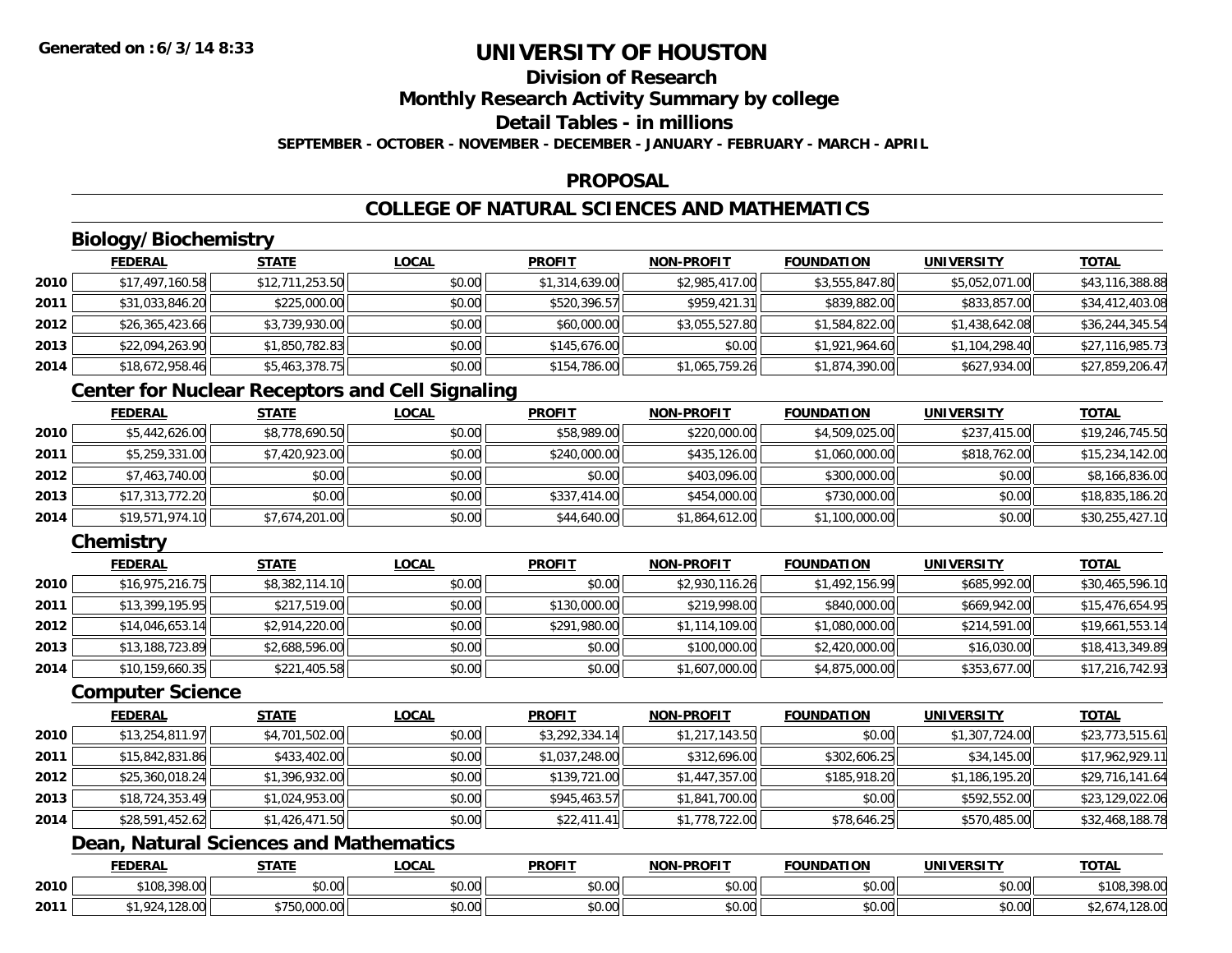### **Division of Research**

**Monthly Research Activity Summary by college**

**Detail Tables - in millions**

**SEPTEMBER - OCTOBER - NOVEMBER - DECEMBER - JANUARY - FEBRUARY - MARCH - APRIL**

#### **PROPOSAL**

## **COLLEGE OF NATURAL SCIENCES AND MATHEMATICS**

### **Dean, Natural Sciences and Mathematics**

|      | <b>FEDERAI</b> | <b>CTATE</b>                                      | _OCAL  | <b>PROFIT</b>          | <b>DDOEIT</b><br><b>NIONI</b> | <b>FOUNDATION</b>  | UNIVERSITY     | <b>TOTAL</b>            |
|------|----------------|---------------------------------------------------|--------|------------------------|-------------------------------|--------------------|----------------|-------------------------|
| 2012 | \$499,922.50   | ሶስ ሰሰ<br>DU.UU                                    | \$0.00 | \$0.00                 | 0000<br>DU.UU                 | ሶስ ሰሰ<br>JU.UU     | ሶስ ሰስ<br>JU.UU | 00، :                   |
| 2014 | \$0.00         | \$887<br>$\sim$ $\sim$ $\sim$ $\sim$<br>, 187. JO | \$0.00 | . 007<br>$+ -$<br>,,,, | \$0.00                        | $\sim$ 00<br>JU.UU | \$0.00         | $\sim$<br>-964<br>90.UU |

### **Earth & Atmospheric Sciences**

|      | <b>FEDERAL</b> | <b>STATE</b> | <b>LOCAL</b> | <b>PROFIT</b> | NON-PROFIT     | <b>FOUNDATION</b> | <b>UNIVERSITY</b> | <u>TOTAL</u>    |
|------|----------------|--------------|--------------|---------------|----------------|-------------------|-------------------|-----------------|
| 2010 | \$3,140,582.50 | \$743,750.00 | \$0.00       | \$334,635.34  | \$551,664.00   | \$0.00            | \$1,132,394.00    | \$5,903,025.84  |
| 2011 | \$3,962,098.00 | \$990,980.20 | \$0.00       | \$87,000.00   | \$2,426,934.80 | \$0.00            | \$1,252,133.00    | \$8,719,146.00  |
| 2012 | \$3,785,861.10 | \$106,909.20 | \$0.00       | \$915,154.00  | \$151,387.00   | \$150,000.00      | \$505,768,00      | \$5,615,079.30  |
| 2013 | \$4,541,790.00 | \$527,514.00 | \$0.00       | \$961,906.45  | \$728,036.00   | \$180,000.00      | \$379,607.68      | \$7,318,854.13  |
| 2014 | \$8,143,922.55 | \$898,654.00 | \$0.00       | \$227,394.00  | \$355,000.00   | \$0.00            | \$2,219,745.00    | \$11,844,715.55 |

### **Institute for Climate and Atmospheric Science**

|      | <b>FEDERAL</b>            | <b>STATE</b>          | <u>LOCAL</u>  | <b>PROFIT</b>                                     | <b>NON-PROFIT</b> | <b>FOUNDATION</b> | <b>UNIVERSITY</b><br>⊤кэі. | <b>TOTAL</b> |
|------|---------------------------|-----------------------|---------------|---------------------------------------------------|-------------------|-------------------|----------------------------|--------------|
| 2011 | ልስ ስስ<br>PU.UU            | \$0.00                | 0000<br>JU.UU | ≮N UU<br>JU.UU                                    | \$0.00            | \$0.00            | \$0.00                     | \$0.00       |
| 2012 | ሶስ ሰሰ<br>pu.uu            | 0000<br>\$U.UU        | \$0.00        | $\mathsf{A}\cap\mathsf{A}\cap\mathsf{A}$<br>JU.UU | \$0.00            | \$0.00            | \$0.00                     | \$0.00       |
| 2013 | $\sim$<br>$\sim$<br>PU.UU | ልስ ስስ<br><b>JU.UU</b> | \$0.00        | <b>SU.UU</b>                                      | \$0.00            | \$0.00            | \$0.00                     | \$0.00       |

#### **Mathematics**

|      | <b>FEDERAL</b> | <b>STATE</b>   | <u>LOCAL</u> | <b>PROFIT</b> | NON-PROFIT   | <b>FOUNDATION</b> | <b>UNIVERSITY</b> | <b>TOTAL</b>   |
|------|----------------|----------------|--------------|---------------|--------------|-------------------|-------------------|----------------|
| 2010 | \$7,149,235.50 | \$1,543,437.00 | \$0.00       | \$604,786.50  | \$459,604.50 | \$80,000.00       | \$138,111.00      | \$9,975,174.50 |
| 2011 | \$6,270,560.28 | \$784,756.00   | \$0.00       | \$321,626.00  | \$22,622.00  | \$115,000.00      | \$64,383.00       | \$7,578,947.28 |
| 2012 | \$4,537,695.97 | \$0.00         | \$0.00       | \$210,000.00  | \$0.00       | \$222,725.00      | \$710,825.00      | \$5,681,245.97 |
| 2013 | \$6,087,426.05 | \$0.00         | \$0.00       | \$169,348.17  | \$0.00       | \$106,456,00      | \$0.00            | \$6,363,230.22 |
| 2014 | \$8,539,127.87 | \$0.00         | \$0.00       | \$90,000.00   | \$375,000.00 | \$192,924.00      | \$75,112.00       | \$9,272,163.87 |

**Physics**

|              | <b>FEDERAL</b>   | <b>STATE</b>    | <u>LOCAL</u> | <b>PROFIT</b>   | <b>NON-PROFIT</b> | <b>FOUNDATION</b> | <b>UNIVERSITY</b> | <u>TOTAL</u>     |
|--------------|------------------|-----------------|--------------|-----------------|-------------------|-------------------|-------------------|------------------|
| 2010         | \$17,140,715.48  | \$3,398,850.00  | \$0.00       | \$2,096,703.50  | \$2,657,368.74    | \$945,990.21      | \$24,160.00       | \$26,263,787.93  |
| 2011         | \$16,414,275.68  | \$0.00          | \$6,000.00   | \$1,165,599.00  | \$0.00            | \$778,356.00      | \$0.00            | \$18,364,230.68  |
| 2012         | \$12,049,854.57  | \$177,557.00    | \$0.00       | \$610,517.00    | \$258,667.00      | \$989,851.80      | \$1,060,600.00    | \$15,147,047.37  |
| 2013         | \$13,853,455.19  | \$277,044.50    | \$0.00       | \$589,575.00    | \$2,365,165.60    | \$1,035,000.00    | \$2,129,884.00    | \$20,250,124.29  |
| 2014         | \$31,051,992.62  | \$1,405,181.66  | \$0.00       | \$943,055.50    | \$905,500.00      | \$1,023,646.25    | \$4,991,292.00    | \$40,320,668.03  |
| <b>Total</b> | \$489,459,056.20 | \$83,763,095.82 | \$6,000.00   | \$18,139,906.65 | \$35,268,750.77   | \$34,570,208.35   | \$30,428,327.36   | \$691,635,345.15 |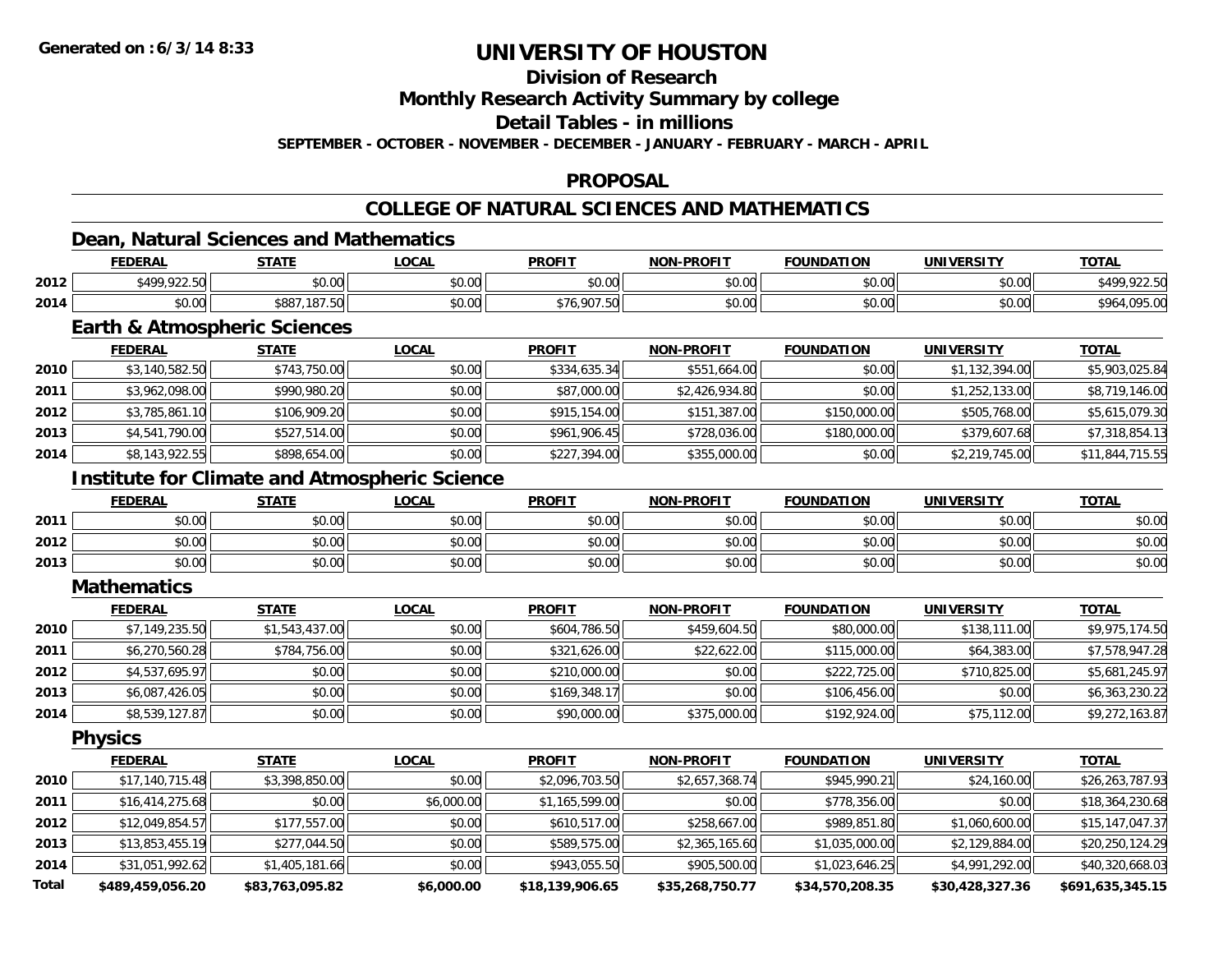## **Division of Research**

**Monthly Research Activity Summary by college**

**Detail Tables - in millions**

**SEPTEMBER - OCTOBER - NOVEMBER - DECEMBER - JANUARY - FEBRUARY - MARCH - APRIL**

#### **PROPOSAL**

#### **COLLEGE OF OPTOMETRY**

## **Optometry, Community**

|       | ___             |                |              |                |                   |                   |                   |                 |
|-------|-----------------|----------------|--------------|----------------|-------------------|-------------------|-------------------|-----------------|
|       | <b>FEDERAL</b>  | <b>STATE</b>   | <b>LOCAL</b> | <b>PROFIT</b>  | <b>NON-PROFIT</b> | <b>FOUNDATION</b> | <b>UNIVERSITY</b> | <b>TOTAL</b>    |
| 2010  | \$4,721,808.00  | \$832,859.00   | \$0.00       | \$427,914.40   | \$47,927.00       | \$0.00            | \$875,487.00      | \$6,905,995.40  |
| 2011  | \$12,969,594.25 | \$62,945.00    | \$0.00       | \$1,346,770.16 | \$328,078.00      | \$229,995.00      | \$0.00            | \$14,937,382.41 |
| 2012  | \$11,034,820.00 | \$74,750.00    | \$0.00       | \$248,321.00   | \$0.00            | \$0.00            | \$1,257,311.00    | \$12,615,202.00 |
| 2013  | \$11,988,999.00 | \$32,841.56    | \$0.00       | \$1,114,447.50 | \$0.00            | \$0.00            | \$321,274.00      | \$13,457,562.06 |
| 2014  | \$9,478,974.05  | \$35,989.00    | \$0.00       | \$917,073.32   | \$49,900.00       | \$0.00            | \$349,349.00      | \$10,831,285.37 |
| Total | \$50,194,195.30 | \$1,039,384.56 | \$0.00       | \$4,054,526.38 | \$425,905.00      | \$229,995.00      | \$2,803,421.00    | \$58,747,427.24 |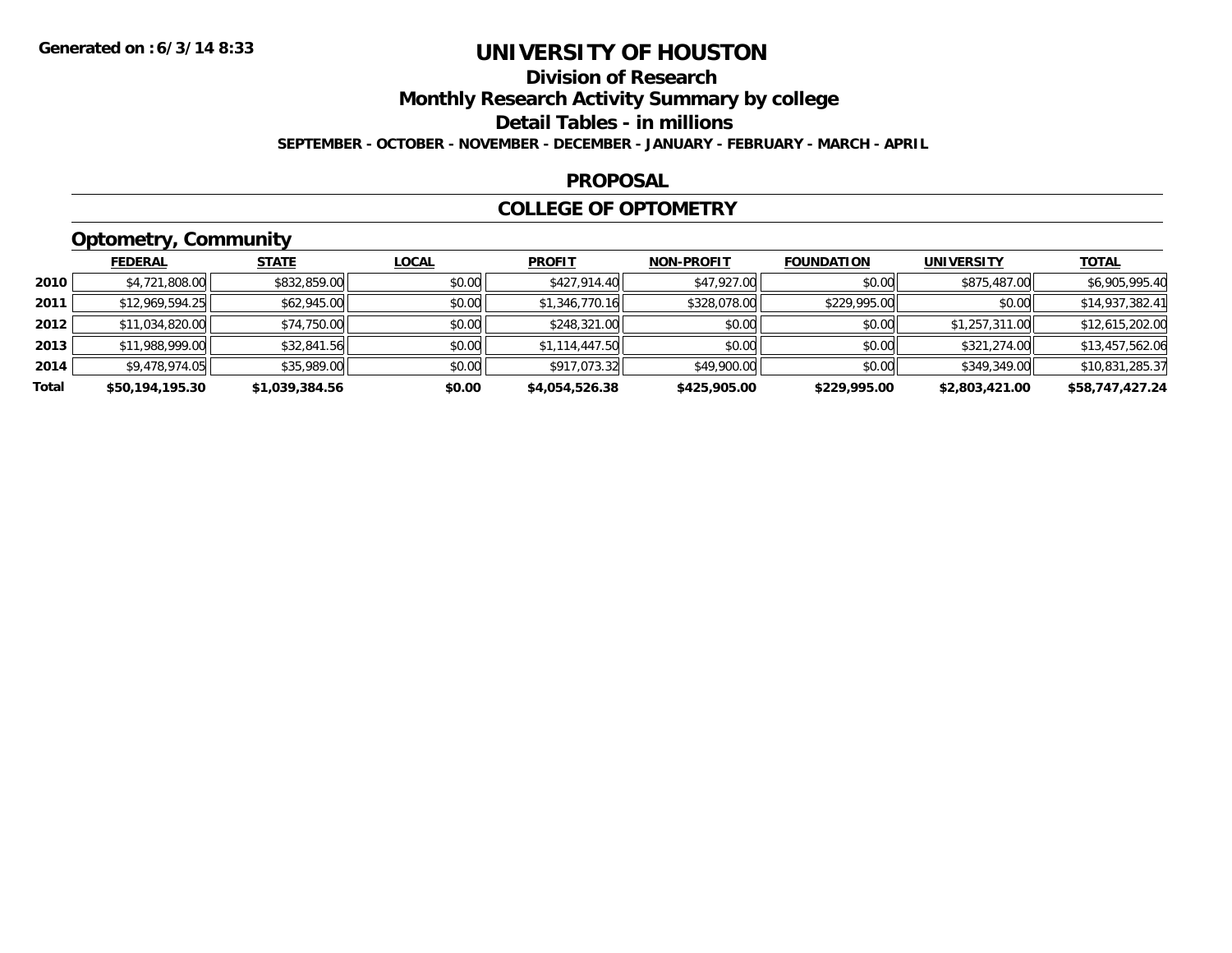## **Division of Research**

**Monthly Research Activity Summary by college**

### **Detail Tables - in millions**

**SEPTEMBER - OCTOBER - NOVEMBER - DECEMBER - JANUARY - FEBRUARY - MARCH - APRIL**

#### **PROPOSAL**

### **COLLEGE OF PHARMACY**

## **Clinical Sciences and Administration**

|      | <b>FEDERAL</b> | <u>STATE</u>   | <b>LOCAL</b> | <b>PROFIT</b>  | <b>NON-PROFIT</b> | <b>FOUNDATION</b> | <b>UNIVERSITY</b> | <b>TOTAL</b>   |
|------|----------------|----------------|--------------|----------------|-------------------|-------------------|-------------------|----------------|
| 2010 | \$4,583,489.58 | \$521,897.80   | \$0.00       | \$1,138,462.57 | \$589,500.00      | \$5,000.00        | \$49,809.00       | \$6,888,158.95 |
| 2011 | \$5,231,267.40 | \$11,000.00    | \$0.00       | \$308,065.80   | \$410,354.50      | \$170,340.00      | \$50,578.00       | \$6,181,605.70 |
| 2012 | \$5,244,856.84 | \$35,547.00    | \$0.00       | \$516,468.00   | \$131,000.00      | \$142,630.00      | \$567,654.72      | \$6,638,156.56 |
| 2013 | \$6,500,323.40 | \$0.00         | \$144,311.00 | \$734,411.00   | \$170,000.00      | \$0.00            | \$528,418.00      | \$8,077,463.40 |
| 2014 | \$3,020,094.97 | \$1,424,647.00 | \$0.00       | \$510,944.25   | \$115,716.00      | \$0.00            | \$0.00            | \$5,071,402.22 |

### **Dean, Pharmacy**

|      | <b>FEDERAL</b> | <b>STATE</b> | <u>LOCAL</u> | <b>PROFIT</b> | <b>NON-PROFIT</b> | <b>FOUNDATION</b> | <b>UNIVERSITY</b> | <b>TOTAL</b> |
|------|----------------|--------------|--------------|---------------|-------------------|-------------------|-------------------|--------------|
| 2010 | \$0.00         | \$0.00       | \$0.00       | \$0.00        | \$0.00            | \$0.00            | \$0.00            | \$0.00       |
| 2011 | \$0.00         | \$0.00       | \$0.00       | \$0.00        | \$0.00            | \$0.00            | \$0.00            | \$0.00       |
| 2012 | \$0.00         | \$0.00       | \$0.00       | \$0.00        | \$0.00            | \$0.00            | \$0.00            | \$0.00       |
| 2013 | \$0.00         | \$0.00       | \$0.00       | \$0.00        | \$0.00            | \$0.00            | \$0.00            | \$0.00       |

## **Pharmacological and Pharmaceutical Sciences**

|       | <b>FEDERAL</b>   | <b>STATE</b>    | <b>LOCAL</b> | <b>PROFIT</b>  | <b>NON-PROFIT</b> | <b>FOUNDATION</b> | <b>UNIVERSITY</b> | <b>TOTAL</b>     |
|-------|------------------|-----------------|--------------|----------------|-------------------|-------------------|-------------------|------------------|
| 2010  | \$18,449,304.64  | \$7,460,115.20  | \$0.00       | \$71,200.00    | \$2,715,560.00    | \$235,210.00      | \$214,489.00      | \$29,145,878.84  |
| 2011  | \$16,442,517.60  | \$0.00          | \$0.00       | \$25,760.00    | \$573,454.50      | \$1,204,169.00    | \$976,878.00      | \$19,222,779.10  |
| 2012  | \$26,827,316.12  | \$172,389.00    | \$0.00       | \$282,500.00   | \$1,927,924.20    | \$173,976.00      | \$2,100,631.00    | \$31,484,736.32  |
| 2013  | \$18,987,944.69  | \$325,659.00    | \$0.00       | \$375,268.00   | \$771,995.00      | \$785,000.00      | \$1,971,440.00    | \$23,217,306.69  |
| 2014  | \$10,487,949.86  | \$106,412.00    | \$0.00       | \$509,031.75   | \$759,434.00      | \$173,919.90      | \$1,735,477.00    | \$13,772,224.51  |
| Total | \$115,775,065.10 | \$10,057,667.00 | \$144,311.00 | \$4,472,111.37 | \$8,164,938.20    | \$2,890,244.90    | \$8,195,374.72    | \$149,699,712.29 |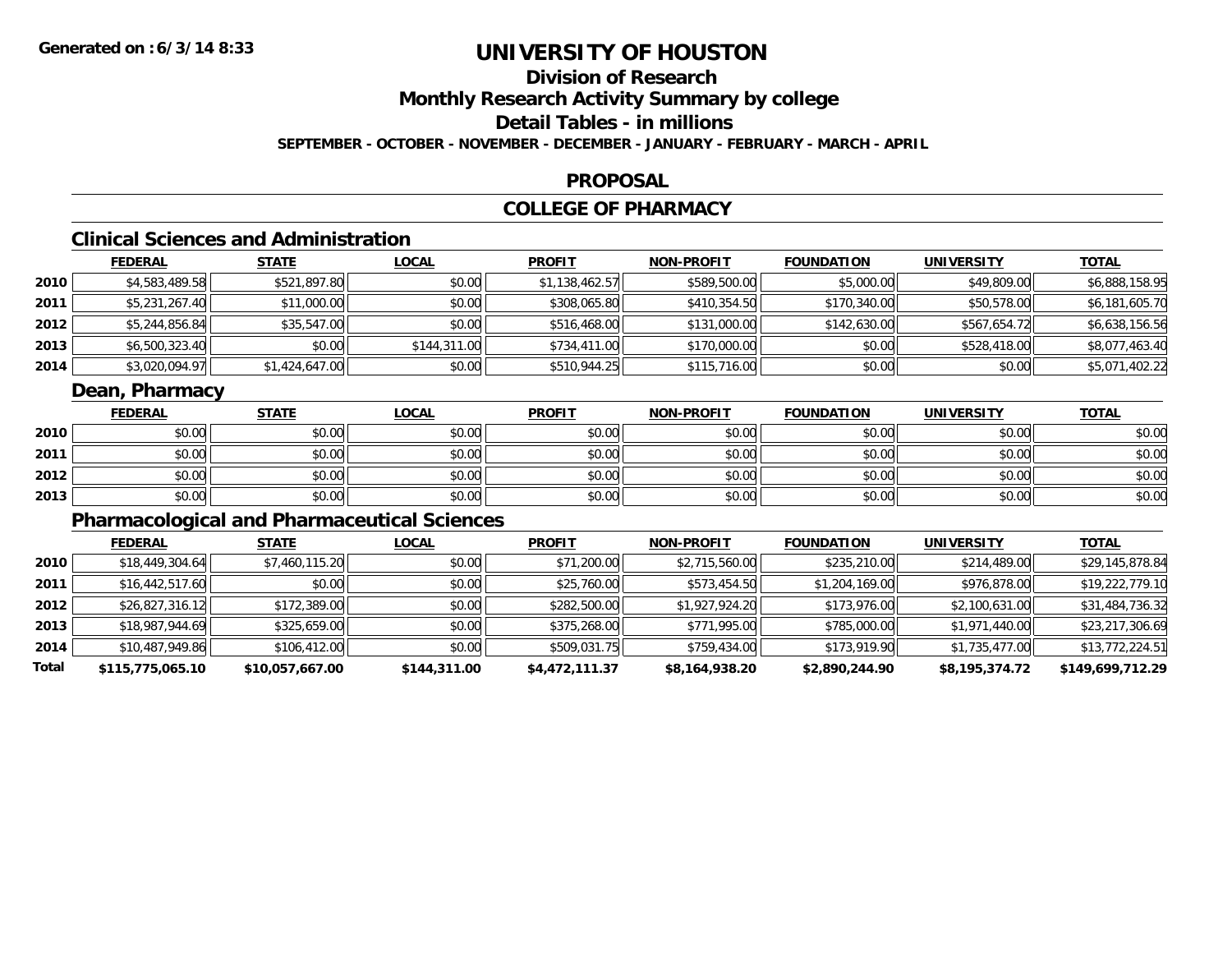**2013**

# **UNIVERSITY OF HOUSTON**

## **Division of Research**

**Monthly Research Activity Summary by college**

**Detail Tables - in millions**

**SEPTEMBER - OCTOBER - NOVEMBER - DECEMBER - JANUARY - FEBRUARY - MARCH - APRIL**

#### **PROPOSAL**

#### **COLLEGE OF TECHNOLOGY**

|      |                                | <b>Center for Technology Literacy</b>         |              |               |                   |                   |                   |                 |
|------|--------------------------------|-----------------------------------------------|--------------|---------------|-------------------|-------------------|-------------------|-----------------|
|      | <b>FEDERAL</b>                 | <b>STATE</b>                                  | <b>LOCAL</b> | <b>PROFIT</b> | <b>NON-PROFIT</b> | <b>FOUNDATION</b> | <b>UNIVERSITY</b> | <b>TOTAL</b>    |
| 2010 | \$2,499,903.90                 | \$0.00                                        | \$0.00       | \$0.00        | \$0.00            | \$0.00            | \$0.00            | \$2,499,903.90  |
| 2011 | \$59,903.20                    | \$0.00                                        | \$0.00       | \$230,106.00  | \$0.00            | \$0.00            | \$0.00            | \$290,009.20    |
| 2012 | \$0.00                         | \$111,690.00                                  | \$0.00       | \$0.00        | \$0.00            | \$0.00            | \$0.00            | \$111,690.00    |
| 2013 | \$0.00                         | \$994,528.00                                  | \$0.00       | \$0.00        | \$0.00            | \$0.00            | \$0.00            | \$994,528.00    |
| 2014 | \$0.00                         | \$931,847.00                                  | \$0.00       | \$0.00        | \$0.00            | \$62,917.00       | \$0.00            | \$994,764.00    |
|      | <b>Construction Management</b> |                                               |              |               |                   |                   |                   |                 |
|      | <b>FEDERAL</b>                 | <b>STATE</b>                                  | <b>LOCAL</b> | <b>PROFIT</b> | <b>NON-PROFIT</b> | <b>FOUNDATION</b> | <b>UNIVERSITY</b> | <b>TOTAL</b>    |
| 2012 | \$0.00                         | \$515,515.80                                  | \$0.00       | \$0.00        | \$0.00            | \$44,810.00       | \$0.00            | \$560,325.80    |
| 2013 | \$0.00                         | \$0.00                                        | \$0.00       | \$0.00        | \$0.00            | \$0.00            | \$50,633.00       | \$50,633.00     |
| 2014 | \$121,019.00                   | \$59,950.00                                   | \$0.00       | \$0.00        | \$0.00            | \$0.00            | \$0.00            | \$180,969.00    |
|      | Dean, Technology               |                                               |              |               |                   |                   |                   |                 |
|      | <b>FEDERAL</b>                 | <b>STATE</b>                                  | <b>LOCAL</b> | <b>PROFIT</b> | <b>NON-PROFIT</b> | <b>FOUNDATION</b> | <b>UNIVERSITY</b> | <b>TOTAL</b>    |
| 2010 | \$0.00                         | \$1,460,115.00                                | \$0.00       | \$0.00        | \$0.00            | \$0.00            | \$0.00            | \$1,460,115.00  |
| 2011 | \$501,908.50                   | \$1,153,800.00                                | \$0.00       | \$0.00        | \$0.00            | \$0.00            | \$31,415.00       | \$1,687,123.50  |
| 2012 | \$514,128.64                   | \$342,089.00                                  | \$0.00       | \$0.00        | \$100,000.00      | \$0.00            | \$0.00            | \$956,217.64    |
| 2013 | \$0.00                         | \$0.00                                        | \$0.00       | \$0.00        | \$20,000.00       | \$0.00            | \$0.00            | \$20,000.00     |
| 2014 | \$825,312.70                   | \$0.00                                        | \$0.00       | \$0.00        | \$0.00            | \$0.00            | \$0.00            | \$825,312.70    |
|      | <b>Engineering Technology</b>  |                                               |              |               |                   |                   |                   |                 |
|      | <b>FEDERAL</b>                 | <b>STATE</b>                                  | <b>LOCAL</b> | <b>PROFIT</b> | <b>NON-PROFIT</b> | <b>FOUNDATION</b> | <b>UNIVERSITY</b> | <b>TOTAL</b>    |
| 2010 | \$5,956,542.25                 | \$3,463,067.00                                | \$0.00       | \$89,928.00   | \$566,570.00      | \$0.00            | \$201,163.92      | \$10,277,271.17 |
| 2011 | \$3,768,520.10                 | \$1,443,594.00                                | \$0.00       | \$0.00        | \$334,158.00      | \$189,434.30      | \$0.00            | \$5,735,706.40  |
| 2012 | \$4,405,661.46                 | \$123,310.20                                  | \$0.00       | \$100,000.00  | \$269,852.00      | \$150,000.00      | \$156,774.00      | \$5,205,597.66  |
| 2013 | \$4,781,315.70                 | \$0.00                                        | \$0.00       | \$684,132.00  | \$182,815.00      | \$179,046.00      | \$3,746,730.00    | \$9,574,038.70  |
| 2014 | \$8,561,955.50                 | \$584,049.58                                  | \$0.00       | \$57,800.00   | \$15,000.00       | \$634,375.50      | \$287,927.80      | \$10,141,108.38 |
|      |                                | <b>Human Development and Consumer Science</b> |              |               |                   |                   |                   |                 |
|      | <b>FEDERAL</b>                 | <b>STATE</b>                                  | <b>LOCAL</b> | <b>PROFIT</b> | <b>NON-PROFIT</b> | <b>FOUNDATION</b> | <b>UNIVERSITY</b> | <b>TOTAL</b>    |
| 2010 | \$13,498.75                    | \$0.00                                        | \$0.00       | \$75,704.00   | \$0.00            | \$66,442.00       | \$0.00            | \$155,644.75    |
| 2011 | \$115,500.00                   | \$0.00                                        | \$0.00       | \$0.00        | \$0.00            | \$0.00            | \$0.00            | \$115,500.00    |
| 2012 | \$898,718.00                   | \$46,549.08                                   | \$0.00       | \$0.00        | \$0.00            | \$0.00            | \$0.00            | \$945,267.08    |

\$119,995.20 \$0.00 \$0.00 \$0.00 \$0.00 \$0.00 \$0.00 \$119,995.20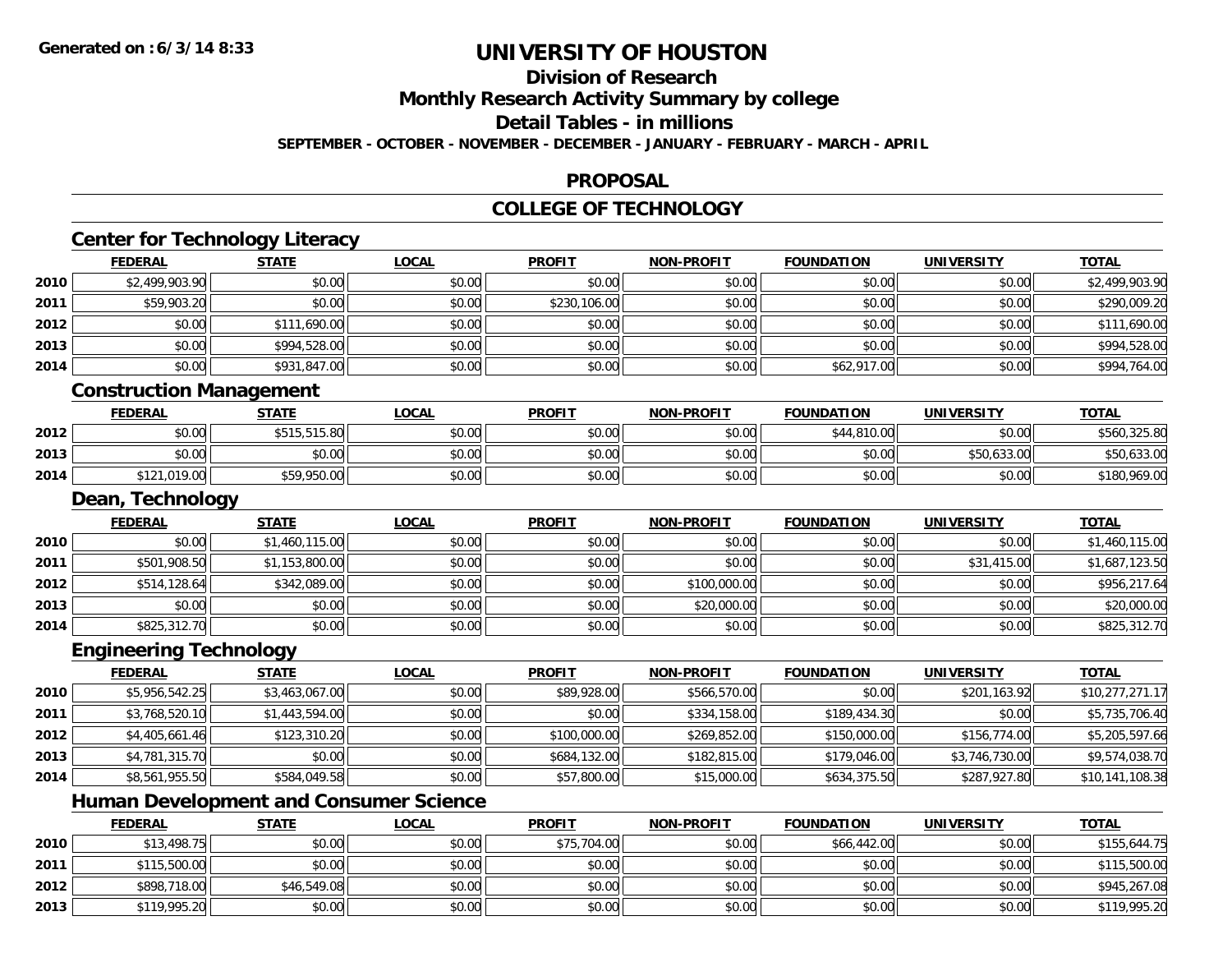**Total**

# **UNIVERSITY OF HOUSTON**

**Division of Research**

**Monthly Research Activity Summary by college**

**Detail Tables - in millions**

**SEPTEMBER - OCTOBER - NOVEMBER - DECEMBER - JANUARY - FEBRUARY - MARCH - APRIL**

#### **PROPOSAL**

### **COLLEGE OF TECHNOLOGY**

|      |                |                                               | <b>Human Development and Consumer Science</b> |                |                   |                   |                   |                 |
|------|----------------|-----------------------------------------------|-----------------------------------------------|----------------|-------------------|-------------------|-------------------|-----------------|
|      | <b>FEDERAL</b> | <b>STATE</b>                                  | <b>LOCAL</b>                                  | <b>PROFIT</b>  | <b>NON-PROFIT</b> | <b>FOUNDATION</b> | <b>UNIVERSITY</b> | <b>TOTAL</b>    |
| 2014 | \$865,098.80   | \$0.00                                        | \$0.00                                        | \$0.00         | \$0.00            | \$153,000.00      | \$0.00            | \$1,018,098.80  |
|      |                | <b>Information &amp; Logistics Technology</b> |                                               |                |                   |                   |                   |                 |
|      | <b>FEDERAL</b> | <b>STATE</b>                                  | <b>LOCAL</b>                                  | <b>PROFIT</b>  | <b>NON-PROFIT</b> | <b>FOUNDATION</b> | <b>UNIVERSITY</b> | <b>TOTAL</b>    |
| 2010 | \$4,649,095.00 | \$200,000.00                                  | \$0.00                                        | \$6,377,367.00 | \$0.00            | \$19,999.00       | \$0.00            | \$11,246,461.00 |
| 2011 | \$3,245,913.90 | \$0.00                                        | \$0.00                                        | \$0.00         | \$0.00            | \$0.00            | \$0.00            | \$3,245,913.90  |
| 2012 | \$15,784.60    | \$81,029.88                                   | \$0.00                                        | \$70,625.00    | \$50,000.00       | \$0.00            | \$111,934.00      | \$329,373.48    |
| 2013 | \$348,075.00   | \$0.00                                        | \$0.00                                        | \$0.00         | \$50,000.00       | \$0.00            | \$0.00            | \$398,075.00    |
| 2014 | \$3,980,106.00 | \$0.00                                        | \$0.00                                        | \$0.00         | \$87,500.00       | \$0.00            | \$0.00            | \$4,067,606.00  |
|      |                | <b>Texas Manufacturing Assistance Center</b>  |                                               |                |                   |                   |                   |                 |
|      | <b>FEDERAL</b> | <b>STATE</b>                                  | <b>LOCAL</b>                                  | <b>PROFIT</b>  | <b>NON-PROFIT</b> | <b>FOUNDATION</b> | <b>UNIVERSITY</b> | <b>TOTAL</b>    |
| 2010 | \$0.00         | \$0.00                                        | \$0.00                                        | \$0.00         | \$0.00            | \$0.00            | \$0.00            | \$0.00          |
| 2011 | \$0.00         | \$0.00                                        | \$0.00                                        | \$0.00         | \$0.00            | \$0.00            | \$0.00            | \$0.00          |
| 2012 | \$0.00         | \$0.00                                        | \$0.00                                        | \$0.00         | \$0.00            | \$0.00            | \$0.00            | \$0.00          |
| 2013 | \$0.00         | \$0.00                                        | \$0.00                                        | \$0.00         | \$0.00            | \$0.00            | \$0.00            | \$0.00          |
| 2014 | \$0.00         | \$0.00                                        | \$0.00                                        | \$0.00         | \$0.00            | \$0.00            | \$0.00            | \$0.00          |

**\$46,247,956.20 \$11,511,134.54 \$0.00 \$7,685,662.00 \$1,675,895.00 \$1,500,023.80 \$4,586,577.72 \$73,207,249.26**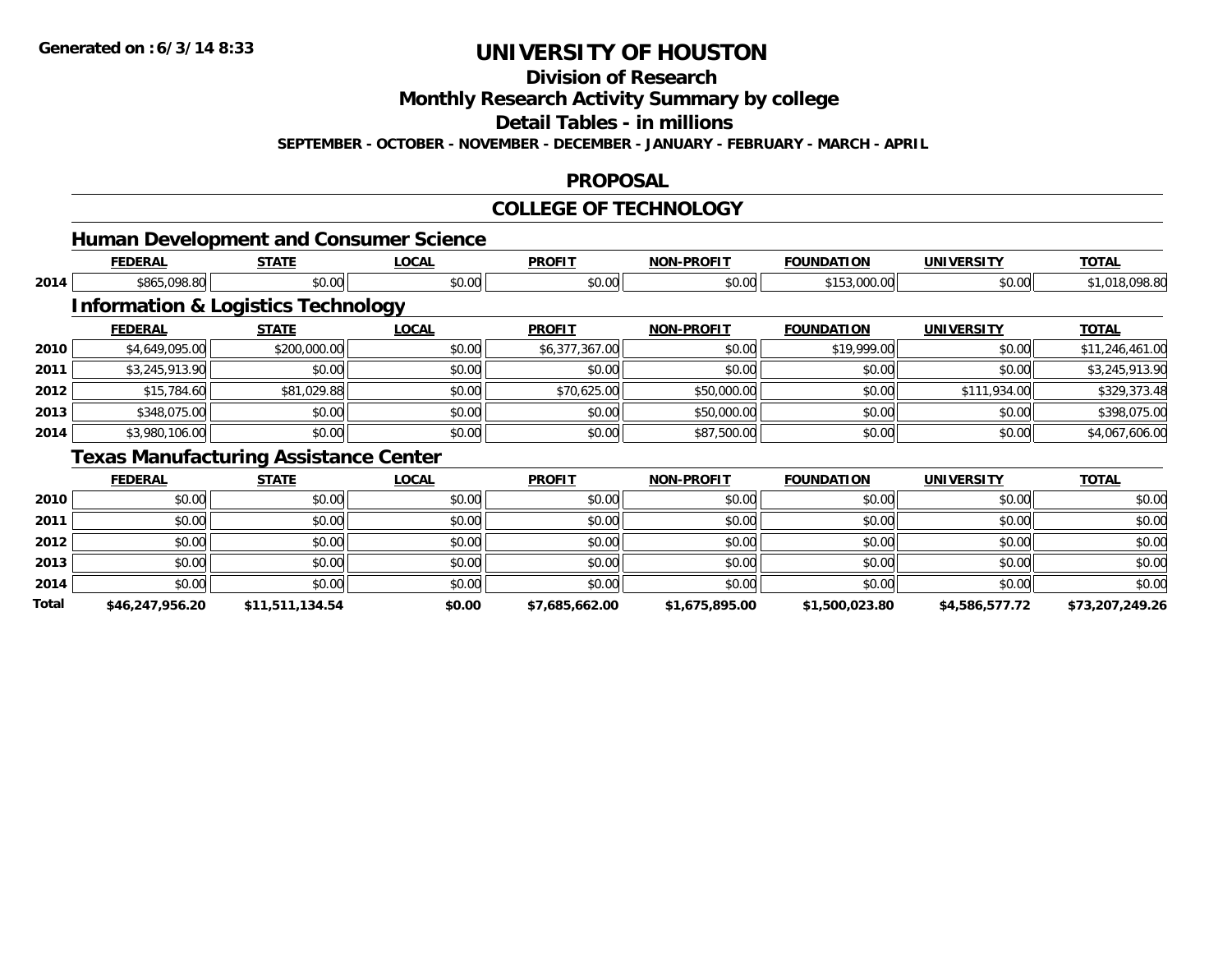**Division of Research**

**Monthly Research Activity Summary by college**

**Detail Tables - in millions**

**SEPTEMBER - OCTOBER - NOVEMBER - DECEMBER - JANUARY - FEBRUARY - MARCH - APRIL**

#### **PROPOSAL**

# **CULLEN COLLEGE OF ENGINEERING**

|      | <b>FEDERAL</b>                                           | <b>STATE</b>               | <b>LOCAL</b> | <b>PROFIT</b>  | <b>NON-PROFIT</b> | <b>FOUNDATION</b> | <b>UNIVERSITY</b> | <b>TOTAL</b>    |
|------|----------------------------------------------------------|----------------------------|--------------|----------------|-------------------|-------------------|-------------------|-----------------|
| 2014 | \$0.00                                                   | \$0.00                     | \$0.00       | \$0.00         | \$0.00            | \$0.00            | \$0.00            | \$0.00          |
|      | <b>Biomedical Engineering</b>                            |                            |              |                |                   |                   |                   |                 |
|      | <b>FEDERAL</b>                                           | <b>STATE</b>               | <b>LOCAL</b> | <b>PROFIT</b>  | <b>NON-PROFIT</b> | <b>FOUNDATION</b> | <b>UNIVERSITY</b> | <b>TOTAL</b>    |
| 2010 | \$1,333,721.40                                           | \$0.00                     | \$0.00       | \$0.00         | \$525,000.00      | \$0.00            | \$206,250.00      | \$2,064,971.40  |
| 2011 | \$2,755,645.95                                           | \$0.00                     | \$0.00       | \$0.00         | \$0.00            | \$0.00            | \$821,250.00      | \$3,576,895.95  |
| 2012 | \$8,121,830.10                                           | \$672,750.00               | \$0.00       | \$0.00         | \$0.00            | \$0.00            | \$1,403,125.00    | \$10,197,705.10 |
| 2013 | \$8,585,000.08                                           | \$202,500.00               | \$0.00       | \$66,477.00    | \$0.00            | \$250,003.00      | \$921,081.00      | \$10,025,061.08 |
| 2014 | \$52,228,849.28                                          | \$20,000.00                | \$0.00       | \$213,938.00   | \$631,364.00      | \$829,250.00      | \$2,322,052.00    | \$56,245,453.28 |
|      | <b>Center for Innovative Grouting Materials and Tech</b> |                            |              |                |                   |                   |                   |                 |
|      | <b>FEDERAL</b>                                           | <b>STATE</b>               | <b>LOCAL</b> | <b>PROFIT</b>  | <b>NON-PROFIT</b> | <b>FOUNDATION</b> | <b>UNIVERSITY</b> | <b>TOTAL</b>    |
| 2011 | \$0.00                                                   | \$0.00                     | \$0.00       | \$0.00         | \$0.00            | \$0.00            | \$0.00            | \$0.00          |
| 2012 | \$0.00                                                   | \$0.00                     | \$0.00       | \$0.00         | \$0.00            | \$0.00            | \$0.00            | \$0.00          |
|      | <b>Chemical Engineering</b>                              |                            |              |                |                   |                   |                   |                 |
|      | <b>FEDERAL</b>                                           | <b>STATE</b>               | <b>LOCAL</b> | <b>PROFIT</b>  | <b>NON-PROFIT</b> | <b>FOUNDATION</b> | <b>UNIVERSITY</b> | <b>TOTAL</b>    |
| 2010 | \$15,063,874.41                                          | \$4,320,491.00             | \$59,400.00  | \$1,344,515.43 | \$400,000.00      | \$704,140.00      | \$289,193.00      | \$22,181,613.84 |
| 2011 | \$17,790,299.50                                          | \$564,512.00               | \$153,000.00 | \$4,187,981.21 | \$2,783,651.00    | \$899,695.00      | \$411,805.00      | \$26,790,943.71 |
| 2012 | \$9,538,114.18                                           | \$1,715,552.94             | \$0.00       | \$1,583,754.00 | \$1,493,238.75    | \$3,182,448.00    | \$553,490.00      | \$18,066,597.87 |
| 2013 | \$15,638,621.95                                          | \$476,499.30               | \$0.00       | \$3,909,604.00 | \$1,523,550.00    | \$1,878,668.40    | \$4,255,434.60    | \$27,682,378.25 |
| 2014 | \$18,559,229.77                                          | \$1,705,879.00             | \$0.00       | \$3,862,330.00 | \$0.00            | \$3,133,950.00    | \$263,470.00      | \$27,524,858.77 |
|      | <b>Civil Engineering</b>                                 |                            |              |                |                   |                   |                   |                 |
|      | <b>FEDERAL</b>                                           | <b>STATE</b>               | <b>LOCAL</b> | <b>PROFIT</b>  | <b>NON-PROFIT</b> | <b>FOUNDATION</b> | <b>UNIVERSITY</b> | <b>TOTAL</b>    |
| 2010 | \$6,160,514.00                                           | \$4,202,890.00             | \$0.00       | \$238,488.20   | \$12,000.00       | \$0.00            | \$2,310,796.00    | \$12,924,688.20 |
| 2011 | \$17,098,546.83                                          | $\overline{$3,684,082.20}$ | \$100,000.00 | \$83,500.00    | \$1,360,000.00    | \$112,854.25      | \$731,819.00      | \$23,170,802.28 |
| 2012 | \$4,694,025.85                                           | \$2,370,862.60             | \$0.00       | \$1,947,197.40 | \$3,407,359.50    | \$177,426.20      | \$2,227,980.00    | \$14,824,851.55 |
| 2013 | \$11,365,222.42                                          | \$866,896.00               | \$0.00       | \$626,282.00   | \$1,318,473.40    | \$2,982,335.00    | \$1,658,310.00    | \$18,817,518.82 |
| 2014 | \$15,932,355.29                                          | \$2,210,240.84             | \$0.00       | \$358,883.00   | \$110,000.00      | \$3,700,738.54    | \$519,914.00      | \$22,832,131.67 |
|      |                                                          |                            |              |                |                   |                   |                   |                 |
|      | <b>Composites Engineering and Applications Center</b>    |                            |              |                |                   |                   |                   |                 |
|      | <b>FEDERAL</b>                                           | <b>STATE</b>               | <b>LOCAL</b> | <b>PROFIT</b>  | <b>NON-PROFIT</b> | <b>FOUNDATION</b> | <b>UNIVERSITY</b> | <b>TOTAL</b>    |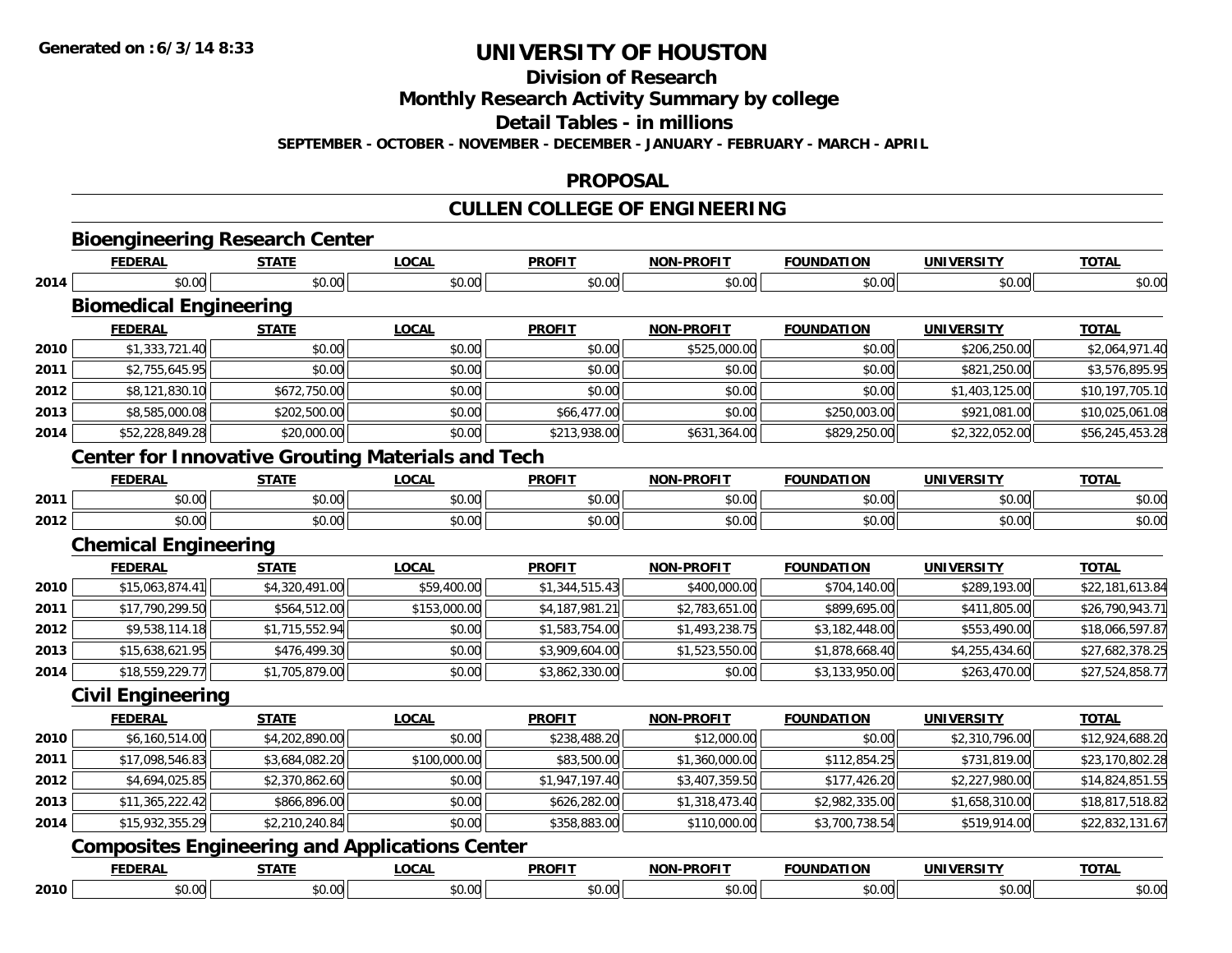## **Division of Research**

**Monthly Research Activity Summary by college**

**Detail Tables - in millions**

**SEPTEMBER - OCTOBER - NOVEMBER - DECEMBER - JANUARY - FEBRUARY - MARCH - APRIL**

#### **PROPOSAL**

## **CULLEN COLLEGE OF ENGINEERING**

|       | Dean, Engineering                            |                 |              |                 |                   |                   |                   |                  |
|-------|----------------------------------------------|-----------------|--------------|-----------------|-------------------|-------------------|-------------------|------------------|
|       | <b>FEDERAL</b>                               | <b>STATE</b>    | <b>LOCAL</b> | <b>PROFIT</b>   | NON-PROFIT        | <b>FOUNDATION</b> | <b>UNIVERSITY</b> | <b>TOTAL</b>     |
| 2010  | \$0.00                                       | \$0.00          | \$0.00       | \$0.00          | \$0.00            | \$12,465.50       | \$0.00            | \$12,465.50      |
| 2012  | \$882,933.40                                 | \$0.00          | \$0.00       | \$0.00          | \$0.00            | \$0.00            | \$0.00            | \$882,933.40     |
| 2013  | \$0.00                                       | \$0.00          | \$0.00       | \$0.00          | \$0.00            | \$0.00            | \$0.00            | \$0.00           |
| 2014  | \$865,098.80                                 | \$141,875.00    | \$0.00       | \$0.00          | \$0.00            | \$0.00            | \$0.00            | \$1,006,973.80   |
|       | <b>Electrical &amp; Computer Engineering</b> |                 |              |                 |                   |                   |                   |                  |
|       | <b>FEDERAL</b>                               | <b>STATE</b>    | <b>LOCAL</b> | <b>PROFIT</b>   | <b>NON-PROFIT</b> | <b>FOUNDATION</b> | <b>UNIVERSITY</b> | <b>TOTAL</b>     |
| 2010  | \$10,687,931.45                              | \$4,339,878.70  | \$204,000.00 | \$541,990.00    | \$758,835.00      | \$281,665.06      | \$2,031,489.08    | \$18,845,789.29  |
| 2011  | \$15,517,401.39                              | \$80,000.00     | \$0.00       | \$1,512,617.81  | \$308,012.00      | \$320,524.00      | \$1,327,500.00    | \$19,066,055.20  |
| 2012  | \$21,403,810.37                              | \$1,353,646.30  | \$0.00       | \$1,307,851.00  | \$1,073,562.25    | \$1,425,800.00    | \$2,180,872.00    | \$28,745,541.92  |
| 2013  | \$18,701,988.17                              | \$879,486.40    | \$0.00       | \$1,220,814.00  | \$476,250.00      | \$964,395.00      | \$4,199,987.00    | \$26,442,920.57  |
| 2014  | \$23,052,064.93                              | \$444,837.00    | \$0.00       | \$740,597.00    | \$1,237,800.00    | \$794,321.10      | \$2,290,168.80    | \$28,559,788.83  |
|       | <b>Industrial Engineering</b>                |                 |              |                 |                   |                   |                   |                  |
|       | <b>FEDERAL</b>                               | <b>STATE</b>    | <b>LOCAL</b> | <b>PROFIT</b>   | <b>NON-PROFIT</b> | <b>FOUNDATION</b> | <b>UNIVERSITY</b> | <b>TOTAL</b>     |
| 2010  | \$1,388,362.18                               | \$409,080.00    | \$404,701.00 | \$0.00          | \$0.00            | \$0.00            | \$0.00            | \$2,202,143.18   |
| 2011  | \$574,762.38                                 | \$0.00          | \$0.00       | \$11,317.00     | \$0.00            | \$336,822.00      | \$0.00            | \$922,901.38     |
| 2012  | \$3,720,622.80                               | \$397,915.60    | \$0.00       | \$61,162.50     | \$0.00            | \$0.00            | \$0.00            | \$4,179,700.90   |
| 2013  | \$560,968.25                                 | \$113,001.00    | \$0.00       | \$0.00          | \$24,714.50       | \$413,072.00      | \$0.00            | \$1,111,755.75   |
| 2014  | \$18,885,631.34                              | \$750,786.00    | \$0.00       | \$0.00          | \$29,887.80       | \$779,564.00      | \$0.00            | \$20,445,869.14  |
|       | <b>Mechanical Engineering</b>                |                 |              |                 |                   |                   |                   |                  |
|       | <b>FEDERAL</b>                               | <b>STATE</b>    | <b>LOCAL</b> | <b>PROFIT</b>   | <b>NON-PROFIT</b> | <b>FOUNDATION</b> | <b>UNIVERSITY</b> | <b>TOTAL</b>     |
| 2010  | \$9,781,869.84                               | \$8,881,067.40  | \$0.00       | \$511,630.80    | \$292,498.00      | \$2,711,972.44    | \$230,000.00      | \$22,409,038.48  |
| 2011  | \$22,667,553.91                              | \$226,312.00    | \$0.00       | \$1,607,493.50  | \$1,090,000.00    | \$1,338,678.20    | \$1,165,283.00    | \$28,095,320.61  |
| 2012  | \$26,208,597.72                              | \$367,485.00    | \$0.00       | \$1,291,519.60  | \$1,019,270.76    | \$975,274.60      | \$1,750,244.00    | \$31,612,391.68  |
| 2013  | \$4,251,088.25                               | \$720,580.00    | \$0.00       | \$882,922.00    | \$125,000.00      | \$814,713.16      | \$567,007.00      | \$7,361,310.41   |
| 2014  | \$15,092,803.98                              | \$10,000.00     | \$0.00       | \$1,543,518.00  | \$735,000.00      | \$993,278.76      | \$224,963.00      | \$18,599,563.74  |
|       | <b>National Wind Energy Center</b>           |                 |              |                 |                   |                   |                   |                  |
|       | <b>FEDERAL</b>                               | <b>STATE</b>    | <b>LOCAL</b> | <b>PROFIT</b>   | NON-PROFIT        | <b>FOUNDATION</b> | <b>UNIVERSITY</b> | <b>TOTAL</b>     |
| 2010  | \$0.00                                       | \$0.00          | \$0.00       | \$0.00          | \$0.00            | \$0.00            | \$0.00            | \$0.00           |
| Total | \$399,109,340.16                             | \$42,129,106.28 | \$921,101.00 | \$29,656,383.44 | \$20,735,466.96   | \$30,014,054.21   | \$34,863,483.48   | \$557,428,935.54 |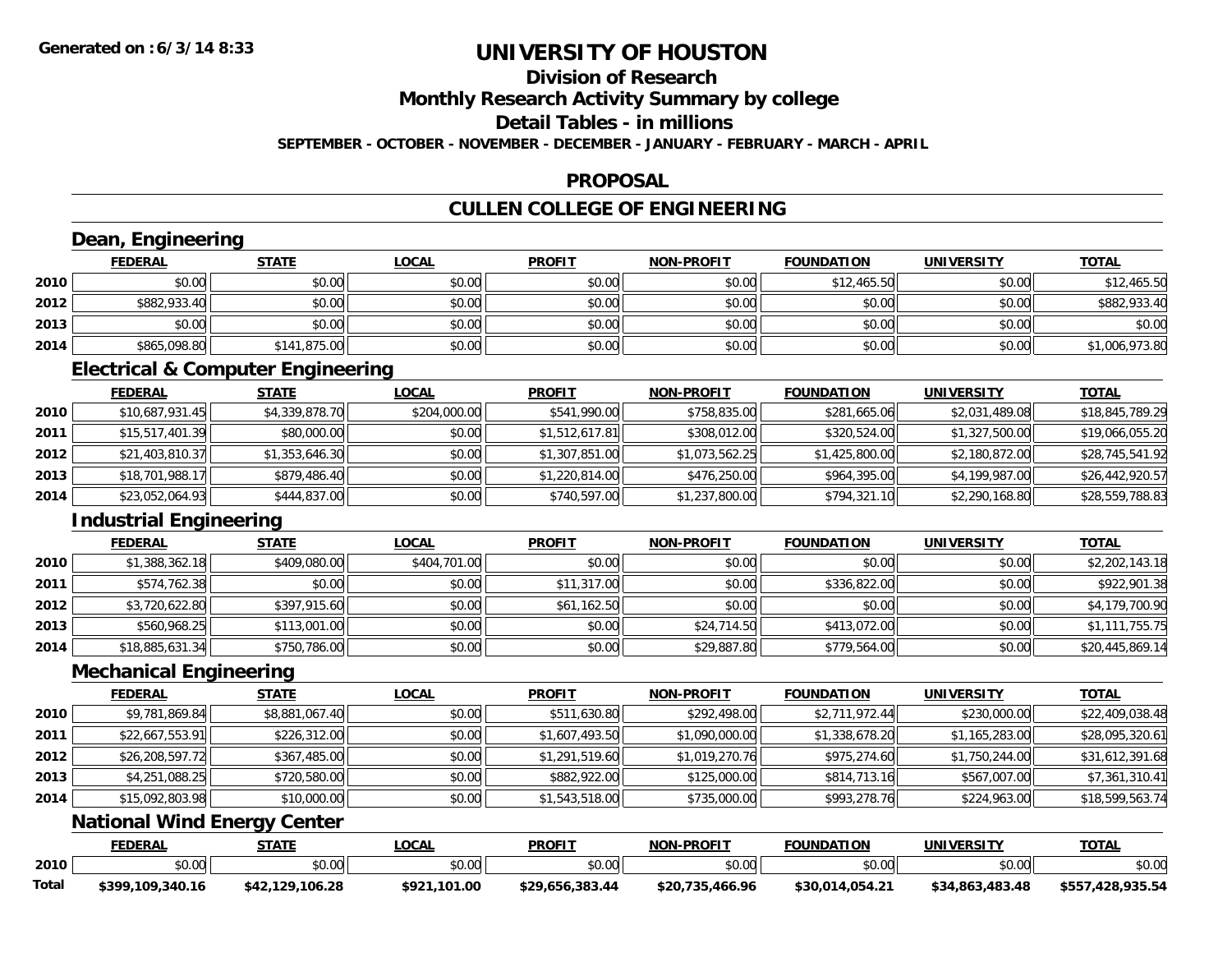**Division of Research**

**Monthly Research Activity Summary by college**

**Detail Tables - in millions**

**SEPTEMBER - OCTOBER - NOVEMBER - DECEMBER - JANUARY - FEBRUARY - MARCH - APRIL**

#### **PROPOSAL**

### **DIVISION OF RESEARCH**

|      | <b>Allied Geophysical Laboratories</b>                    |                |              |               |                   |                   |                   |                |
|------|-----------------------------------------------------------|----------------|--------------|---------------|-------------------|-------------------|-------------------|----------------|
|      | <b>FEDERAL</b>                                            | <b>STATE</b>   | <b>LOCAL</b> | <b>PROFIT</b> | <b>NON-PROFIT</b> | <b>FOUNDATION</b> | <b>UNIVERSITY</b> | <b>TOTAL</b>   |
| 2011 | \$0.00                                                    | \$0.00         | \$0.00       | \$70,000.00   | \$0.00            | \$0.00            | \$0.00            | \$70,000.00    |
|      | <b>Center for Advanced Computing and Data Systems</b>     |                |              |               |                   |                   |                   |                |
|      | <b>FEDERAL</b>                                            | <b>STATE</b>   | <b>LOCAL</b> | <b>PROFIT</b> | <b>NON-PROFIT</b> | <b>FOUNDATION</b> | <b>UNIVERSITY</b> | <b>TOTAL</b>   |
| 2010 | \$0.00                                                    | \$0.00         | \$0.00       | \$71,992.20   | \$0.00            | \$0.00            | \$0.00            | \$71,992.20    |
| 2011 | \$0.00                                                    | \$0.00         | \$0.00       | \$0.00        | \$0.00            | \$0.00            | \$0.00            | \$0.00         |
| 2012 | \$0.00                                                    | \$0.00         | \$0.00       | \$0.00        | \$2,000.00        | \$0.00            | \$0.00            | \$2,000.00     |
| 2013 | \$0.00                                                    | \$0.00         | \$0.00       | \$0.00        | \$0.00            | \$0.00            | \$0.00            | \$0.00         |
| 2014 | \$374,005.00                                              | \$0.00         | \$0.00       | \$0.00        | \$0.00            | \$0.00            | \$0.00            | \$374,005.00   |
|      | <b>Center for Advanced Materials</b>                      |                |              |               |                   |                   |                   |                |
|      | <b>FEDERAL</b>                                            | <b>STATE</b>   | <b>LOCAL</b> | <b>PROFIT</b> | <b>NON-PROFIT</b> | <b>FOUNDATION</b> | <b>UNIVERSITY</b> | <b>TOTAL</b>   |
| 2010 | \$13,000.00                                               | \$485,594.19   | \$0.00       | \$10,000.00   | \$0.00            | \$0.00            | \$0.00            | \$508,594.19   |
| 2011 | \$952,781.50                                              | \$0.00         | \$0.00       | \$409,411.00  | \$0.00            | \$0.00            | \$0.00            | \$1,362,192.50 |
| 2012 | \$846,829.10                                              | \$0.00         | \$0.00       | \$0.00        | \$0.00            | \$109,222.20      | \$0.00            | \$956,051.30   |
|      | <b>Center for Biomedical &amp; Environmental Genomics</b> |                |              |               |                   |                   |                   |                |
|      | <b>FEDERAL</b>                                            | <b>STATE</b>   | <b>LOCAL</b> | <b>PROFIT</b> | <b>NON-PROFIT</b> | <b>FOUNDATION</b> | <b>UNIVERSITY</b> | <b>TOTAL</b>   |
| 2010 | \$0.00                                                    | \$0.00         | \$0.00       | \$0.00        | \$0.00            | \$0.00            | \$0.00            | \$0.00         |
| 2011 | \$0.00                                                    | \$0.00         | \$0.00       | \$0.00        | \$0.00            | \$0.00            | \$0.00            | \$0.00         |
| 2012 | \$0.00                                                    | \$0.00         | \$0.00       | \$0.00        | \$0.00            | \$0.00            | \$0.00            | \$0.00         |
| 2013 | \$0.00                                                    | \$0.00         | \$0.00       | \$0.00        | \$0.00            | \$0.00            | \$0.00            | \$0.00         |
|      | <b>Center for Industrial Partnerships</b>                 |                |              |               |                   |                   |                   |                |
|      | <b>FEDERAL</b>                                            | <b>STATE</b>   | <b>LOCAL</b> | <b>PROFIT</b> | <b>NON-PROFIT</b> | <b>FOUNDATION</b> | <b>UNIVERSITY</b> | <b>TOTAL</b>   |
| 2011 | \$160,371.95                                              | \$0.00         | \$0.00       | \$0.00        | \$0.00            | \$0.00            | \$0.00            | \$160,371.95   |
| 2012 | \$696,294.00                                              | \$0.00         | \$0.00       | \$100,500.00  | \$0.00            | \$0.00            | \$0.00            | \$796,794.00   |
| 2013 | \$574,253.00                                              | \$0.00         | \$0.00       | \$0.00        | \$0.00            | \$0.00            | \$0.00            | \$574,253.00   |
|      | <b>Division of Research</b>                               |                |              |               |                   |                   |                   |                |
|      | <b>FEDERAL</b>                                            | <b>STATE</b>   | <b>LOCAL</b> | <b>PROFIT</b> | <b>NON-PROFIT</b> | <b>FOUNDATION</b> | <b>UNIVERSITY</b> | <b>TOTAL</b>   |
| 2011 | \$0.00                                                    | \$0.00         | \$0.00       | \$0.00        | \$0.00            | \$0.00            | \$0.00            | \$0.00         |
| 2013 | \$0.00                                                    | \$7,877,932.00 |              |               |                   |                   |                   | \$7,877,932.00 |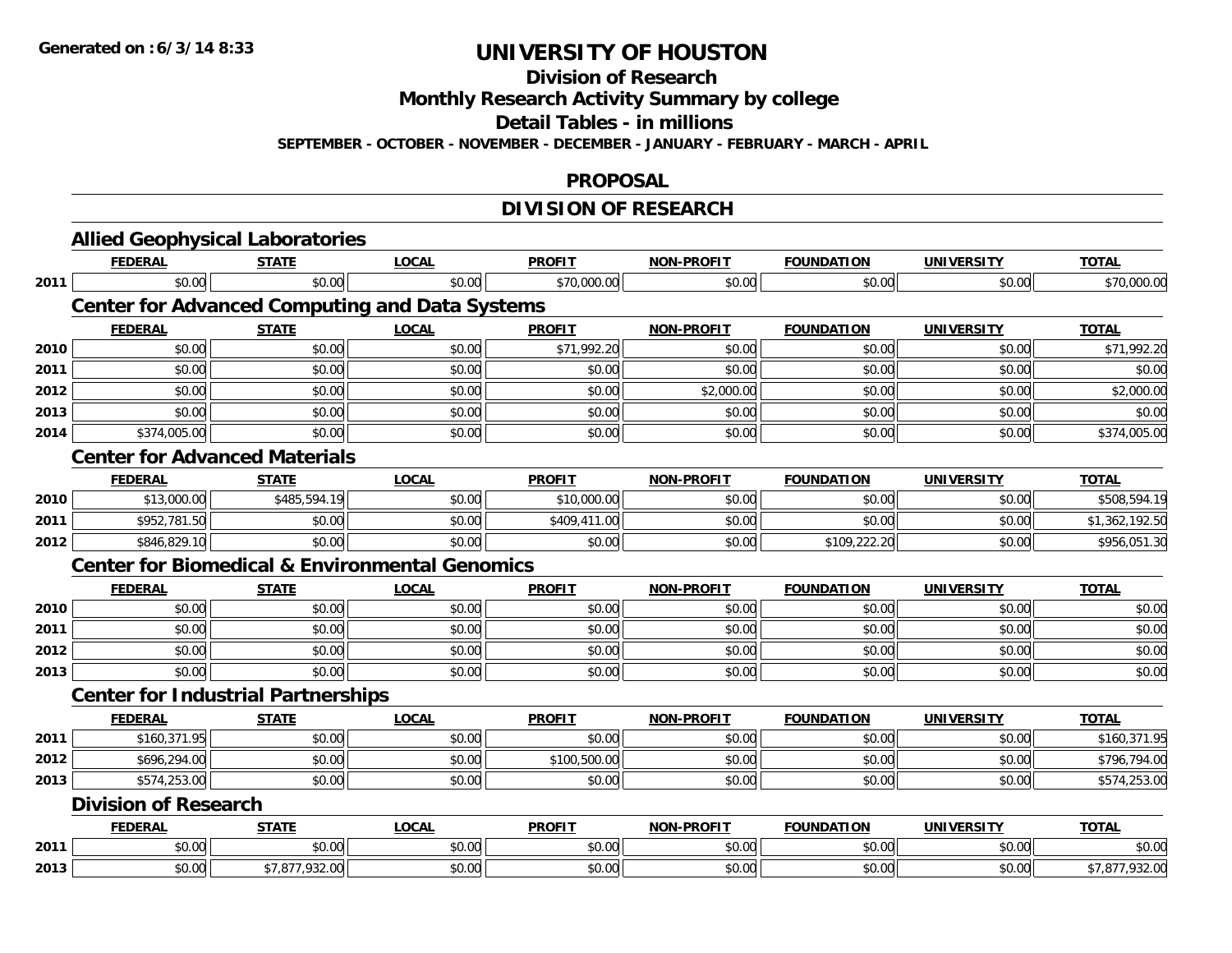## **Division of Research**

**Monthly Research Activity Summary by college**

**Detail Tables - in millions**

**SEPTEMBER - OCTOBER - NOVEMBER - DECEMBER - JANUARY - FEBRUARY - MARCH - APRIL**

#### **PROPOSAL**

## **DIVISION OF RESEARCH**

|       | <b>Institute for Nanoenergy</b>      |                 |              |                |                   |                   |                   |                 |
|-------|--------------------------------------|-----------------|--------------|----------------|-------------------|-------------------|-------------------|-----------------|
|       | <b>FEDERAL</b>                       | <b>STATE</b>    | <b>LOCAL</b> | <b>PROFIT</b>  | <b>NON-PROFIT</b> | <b>FOUNDATION</b> | <b>UNIVERSITY</b> | <b>TOTAL</b>    |
| 2010  | \$0.00                               | \$0.00          | \$0.00       | \$0.00         | \$0.00            | \$0.00            | \$0.00            | \$0.00          |
| 2011  | \$0.00                               | \$0.00          | \$0.00       | \$0.00         | \$0.00            | \$0.00            | \$0.00            | \$0.00          |
| 2012  | \$0.00                               | \$0.00          | \$0.00       | \$0.00         | \$0.00            | \$0.00            | \$0.00            | \$0.00          |
|       | <b>Research Compliance</b>           |                 |              |                |                   |                   |                   |                 |
|       | <b>FEDERAL</b>                       | <b>STATE</b>    | <b>LOCAL</b> | <b>PROFIT</b>  | <b>NON-PROFIT</b> | <b>FOUNDATION</b> | <b>UNIVERSITY</b> | <b>TOTAL</b>    |
| 2010  | \$7,546,514.00                       | \$0.00          | \$0.00       | \$0.00         | \$0.00            | \$0.00            | \$0.00            | \$7,546,514.00  |
|       | <b>TcSUH</b>                         |                 |              |                |                   |                   |                   |                 |
|       | <b>FEDERAL</b>                       | <b>STATE</b>    | <b>LOCAL</b> | <b>PROFIT</b>  | <b>NON-PROFIT</b> | <b>FOUNDATION</b> | <b>UNIVERSITY</b> | <b>TOTAL</b>    |
| 2010  | \$418,260.00                         | \$689,508.00    | \$0.00       | \$70,000.00    | \$0.00            | \$98,596.00       | \$65,718.00       | \$1,342,082.00  |
| 2011  | \$518,946.76                         | \$0.00          | \$0.00       | \$40,000.00    | \$72,000.00       | \$0.00            | \$0.00            | \$630,946.76    |
| 2012  | \$2,304,745.15                       | \$0.00          | \$0.00       | \$70,000.00    | \$37,926.00       | \$0.00            | \$80,077.00       | \$2,492,748.15  |
| 2013  | \$1,126,772.20                       | \$50,000.00     | \$0.00       | \$178,821.00   | \$0.00            | \$0.00            | \$0.00            | \$1,355,593.20  |
| 2014  | \$5,939,881.46                       | \$0.00          | \$0.00       | \$167,200.00   | \$0.00            | \$0.00            | \$848,356.00      | \$6,955,437.46  |
|       | <b>Texas Obesity Research Center</b> |                 |              |                |                   |                   |                   |                 |
|       | <b>FEDERAL</b>                       | <b>STATE</b>    | <b>LOCAL</b> | <b>PROFIT</b>  | <b>NON-PROFIT</b> | <b>FOUNDATION</b> | <b>UNIVERSITY</b> | <b>TOTAL</b>    |
| 2010  | \$0.00                               | \$0.00          | \$0.00       | \$0.00         | \$0.00            | \$0.00            | \$0.00            | \$0.00          |
| 2011  | \$0.00                               | \$0.00          | \$0.00       | \$0.00         | \$0.00            | \$0.00            | \$0.00            | \$0.00          |
| 2012  | \$0.00                               | \$0.00          | \$0.00       | \$0.00         | \$0.00            | \$0.00            | \$0.00            | \$0.00          |
|       | <b>TIMES</b>                         |                 |              |                |                   |                   |                   |                 |
|       | <b>FEDERAL</b>                       | <b>STATE</b>    | <b>LOCAL</b> | <b>PROFIT</b>  | <b>NON-PROFIT</b> | <b>FOUNDATION</b> | <b>UNIVERSITY</b> | <b>TOTAL</b>    |
| 2010  | \$5,360,371.00                       | \$3,243,903.30  | \$630,307.00 | \$408,000.00   | \$903,009.00      | \$0.00            | \$0.00            | \$10,545,590.30 |
| 2011  | \$5,686,681.40                       | \$168,985.70    | \$141,895.20 | \$820,674.40   | \$254,256.00      | \$0.00            | \$352,023.00      | \$7,424,515.70  |
| 2012  | \$1,194,418.00                       | \$0.00          | \$0.00       | \$869,316.00   | \$119,028.00      | \$0.00            | \$1,032,129.00    | \$3,214,891.00  |
| 2013  | \$3,021,451.80                       | \$29,908.00     | \$0.00       | \$0.00         | \$0.00            | \$0.00            | \$723,267.00      | \$3,774,626.80  |
| 2014  | \$9,548,679.55                       | \$98,197.00     | \$0.00       | \$1,006,321.00 | \$8,724.89        | \$0.00            | \$60,366.00       | \$10,722,288.44 |
| Total | \$46,284,255.87                      | \$12,644,028.19 | \$772,202.20 | \$4,292,235.60 | \$1,396,943.89    | \$207,818.20      | \$3,161,936.00    | \$68,759,419.95 |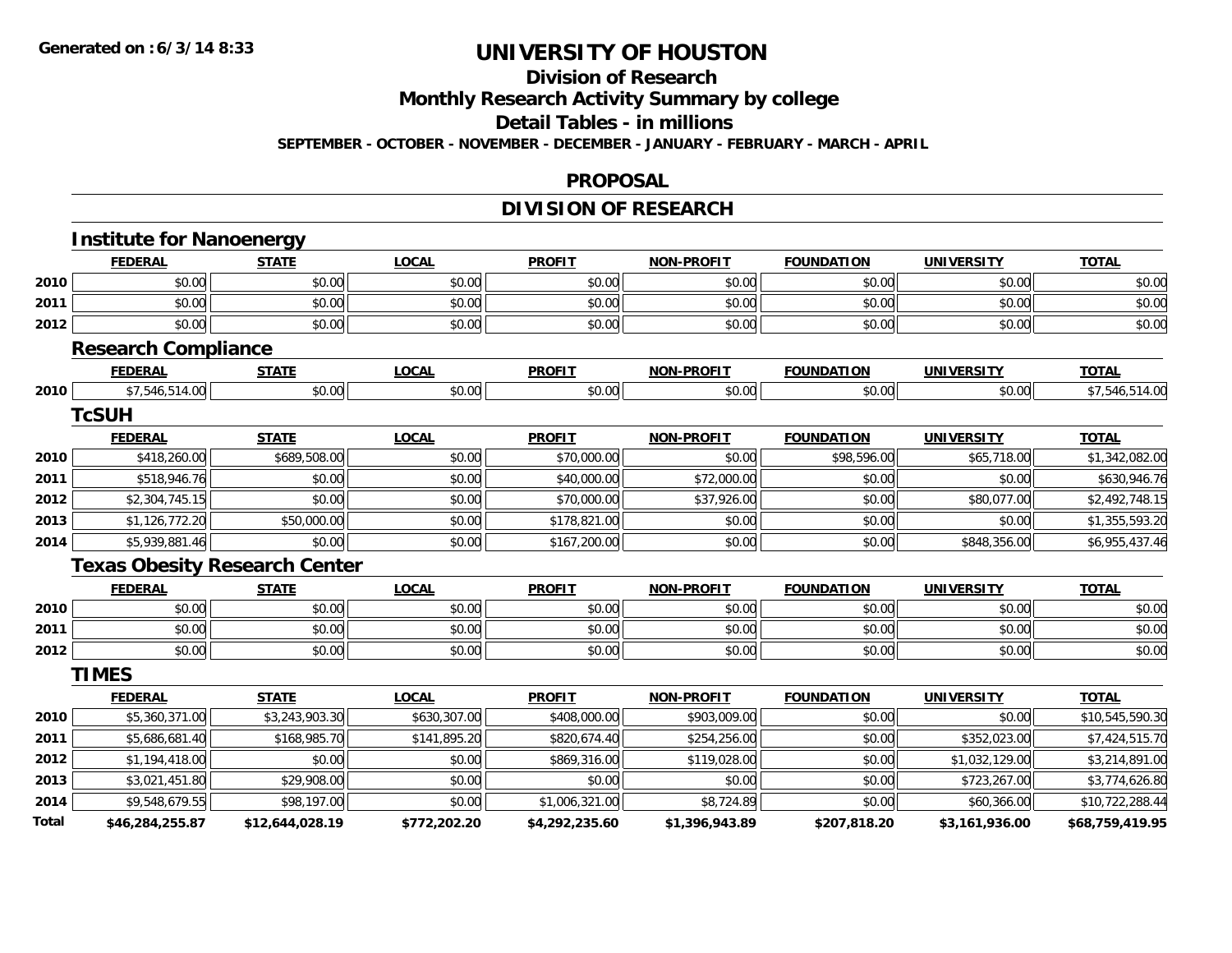**Division of Research**

**Monthly Research Activity Summary by college**

**Detail Tables - in millions**

**SEPTEMBER - OCTOBER - NOVEMBER - DECEMBER - JANUARY - FEBRUARY - MARCH - APRIL**

#### **PROPOSAL**

### **GRADUATE COLLEGE OF SOCIAL WORK**

|       | <b>Center for Drug and Social Policy Research</b><br><b>FEDERAL</b> | <b>STATE</b> | <b>LOCAL</b> | <b>PROFIT</b>  | <b>NON-PROFIT</b> | <b>FOUNDATION</b> | <b>UNIVERSITY</b> | <b>TOTAL</b>    |
|-------|---------------------------------------------------------------------|--------------|--------------|----------------|-------------------|-------------------|-------------------|-----------------|
| 2012  | \$0.00                                                              | \$0.00       | \$0.00       | \$0.00         | \$0.00            | \$0.00            | \$0.00            | \$0.00          |
| 2013  | \$0.00                                                              | \$0.00       | \$0.00       | \$0.00         | \$0.00            | \$0.00            | \$0.00            | \$0.00          |
|       | <b>Center for Health Equities &amp; Evaluation Research</b>         |              |              |                |                   |                   |                   |                 |
|       | <b>FEDERAL</b>                                                      | <b>STATE</b> | <b>LOCAL</b> | <b>PROFIT</b>  | <b>NON-PROFIT</b> | <b>FOUNDATION</b> | <b>UNIVERSITY</b> | <b>TOTAL</b>    |
| 2011  | \$743,334.00                                                        | \$0.00       | \$0.00       | \$0.00         | \$0.00            | \$0.00            | \$0.00            | \$743,334.00    |
| 2012  | \$163,277.00                                                        | \$0.00       | \$0.00       | \$0.00         | \$0.00            | \$0.00            | \$464,380.00      | \$627,657.00    |
| 2013  | \$0.00                                                              | \$0.00       | \$0.00       | \$39,755.90    | \$0.00            | \$0.00            | \$0.00            | \$39,755.90     |
|       | <b>Child &amp; Family for Innovative Research</b>                   |              |              |                |                   |                   |                   |                 |
|       | <b>FEDERAL</b>                                                      | <b>STATE</b> | <b>LOCAL</b> | <b>PROFIT</b>  | <b>NON-PROFIT</b> | <b>FOUNDATION</b> | <b>UNIVERSITY</b> | <b>TOTAL</b>    |
| 2010  | \$0.00                                                              | \$99,420.00  | \$0.00       | \$657,165.00   | \$962,345.00      | \$157,829.00      | \$0.00            | \$1,876,759.00  |
| 2011  | \$5,138,362.00                                                      | \$35,880.20  | \$0.00       | \$100,982.00   | \$25,000.00       | \$0.05            | \$150,609.00      | \$5,450,833.25  |
| 2012  | \$2,603,524.82                                                      | \$110,342.00 | \$56,704.00  | \$330,559.00   | \$40,469.80       | \$28,560.00       | \$299,421.00      | \$3,469,580.62  |
| 2013  | \$2,748,798.07                                                      | \$208,616.00 | \$0.00       | \$99,214.20    | \$440,843.20      | \$19,250.00       | \$0.00            | \$3,516,721.47  |
| 2014  | \$0.00                                                              | \$288,991.00 | \$0.00       | \$45,050.00    | \$24,977.00       | \$19,235.70       | \$358,706.36      | \$736,960.06    |
|       | <b>Community Projects - Social Work</b>                             |              |              |                |                   |                   |                   |                 |
|       | <b>FEDERAL</b>                                                      | <b>STATE</b> | <b>LOCAL</b> | <b>PROFIT</b>  | <b>NON-PROFIT</b> | <b>FOUNDATION</b> | <b>UNIVERSITY</b> | <b>TOTAL</b>    |
| 2011  | \$2,420,245.00                                                      | \$17,940.10  | \$0.00       | \$0.00         | \$0.00            | \$0.00            | \$0.00            | \$2,438,185.10  |
|       | <b>Dean, Social Work</b>                                            |              |              |                |                   |                   |                   |                 |
|       | <b>FEDERAL</b>                                                      | <b>STATE</b> | <b>LOCAL</b> | <b>PROFIT</b>  | <b>NON-PROFIT</b> | <b>FOUNDATION</b> | <b>UNIVERSITY</b> | <b>TOTAL</b>    |
| 2010  | \$2,123,511.00                                                      | \$0.00       | \$0.00       | \$0.00         | \$187,926.00      | \$0.00            | \$0.00            | \$2,311,437.00  |
| 2011  | \$3,690,683.80                                                      | \$17,940.10  | \$0.00       | \$0.00         | \$0.00            | \$0.00            | \$0.00            | \$3,708,623.90  |
| 2012  | \$0.00                                                              | \$0.00       | \$0.00       | \$0.00         | \$0.00            | \$0.00            | \$0.00            | \$0.00          |
| 2013  | \$0.00                                                              | \$0.00       | \$0.00       | \$0.00         | \$4,912.00        | \$0.00            | \$0.00            | \$4,912.00      |
| 2014  | \$0.00                                                              | \$0.00       | \$0.00       | \$0.00         | \$0.00            | \$0.00            | \$0.00            | \$0.00          |
|       | <b>Office for Drug SPR</b>                                          |              |              |                |                   |                   |                   |                 |
|       | <b>FEDERAL</b>                                                      | <b>STATE</b> | <b>LOCAL</b> | <b>PROFIT</b>  | <b>NON-PROFIT</b> | <b>FOUNDATION</b> | <b>UNIVERSITY</b> | <b>TOTAL</b>    |
| 2010  | \$0.00                                                              | \$0.00       | \$0.00       | \$0.00         | \$0.00            | \$0.00            | \$0.00            | \$0.00          |
| Total | \$19.631.735.69                                                     | \$779.129.40 | \$56.704.00  | \$1.272.726.10 | \$1.686.473.00    | \$224.874.75      | \$1.273.116.36    | \$24.924.759.30 |

**\$19,631,735.69 \$779,129.40 \$56,704.00 \$1,272,726.10 \$1,686,473.00 \$224,874.75 \$1,273,116.36 \$24,924,759.30**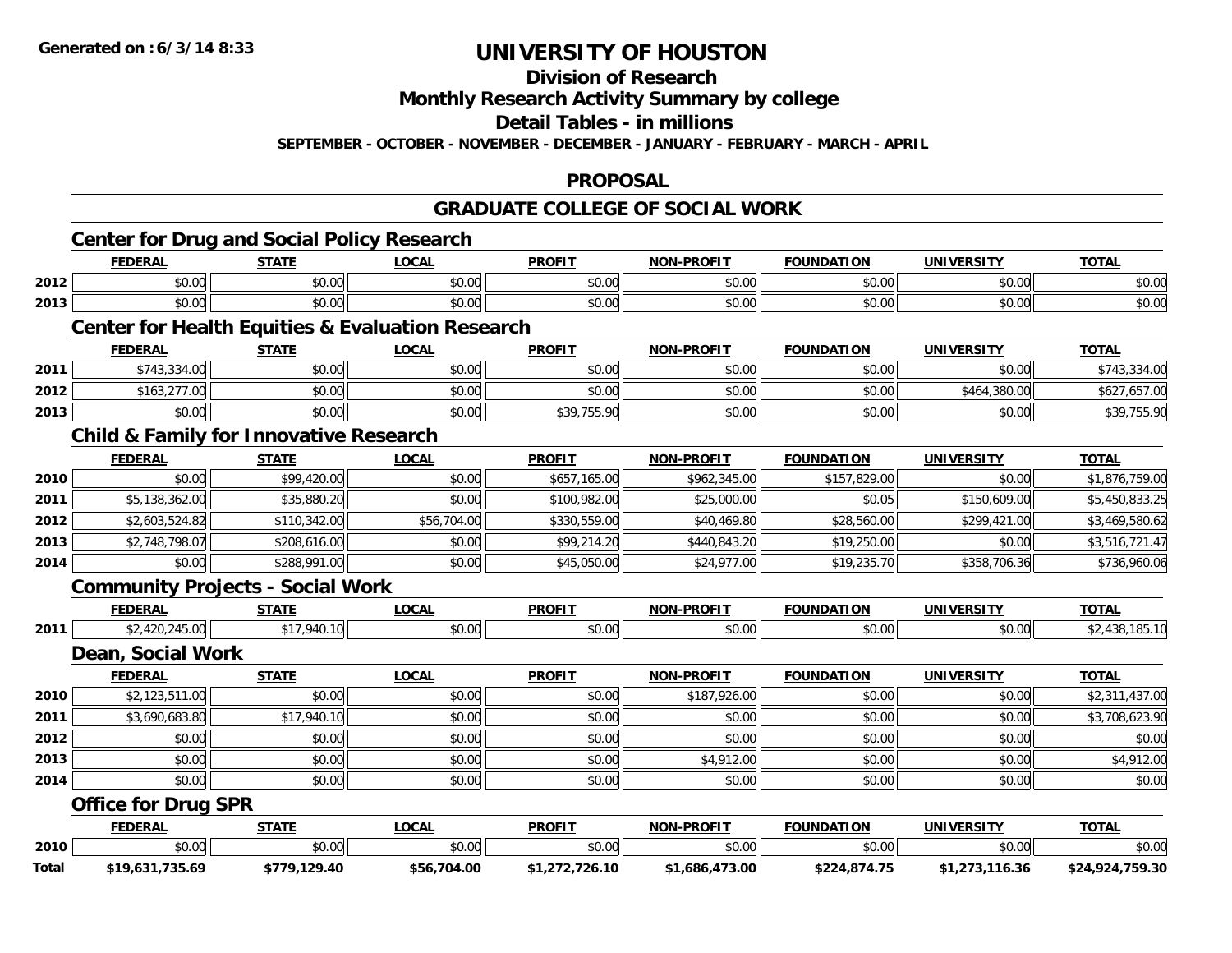## **Division of Research**

**Monthly Research Activity Summary by college**

**Detail Tables - in millions**

**SEPTEMBER - OCTOBER - NOVEMBER - DECEMBER - JANUARY - FEBRUARY - MARCH - APRIL**

#### **PROPOSAL**

### **HILTON COLLEGE OF HOTEL AND RESTAURANT MANAGEMENT**

### **Hotel and Restaurant Management**

|       | <b>FEDERAL</b> | <b>STATE</b> | <b>LOCAL</b> | <b>PROFIT</b> | <b>NON-PROFIT</b> | <b>FOUNDATION</b> | <b>UNIVERSITY</b> | <b>TOTAL</b>   |
|-------|----------------|--------------|--------------|---------------|-------------------|-------------------|-------------------|----------------|
| 2010  | \$560,802.00   | \$188,158.00 | \$70,000.00  | \$82,548.00   | \$0.00            | \$28,750.00       | \$163,662.00      | \$1,093,920.00 |
| 2011  | \$0.00         | \$0.00       | \$0.00       | \$0.00        | \$27,280.00       | \$0.00            | \$113,780.00      | \$141,060.00   |
| 2012  | \$0.00         | \$174,830.00 | \$0.00       | \$0.00        | \$118,422.00      | \$0.00            | \$37,354.00       | \$330,606.00   |
| 2013  | \$553,755.00   | \$0.00       | \$16,154.00  | \$0.00        | \$10,987.00       | \$111,711.00      | \$143,232.00      | \$835,839.00   |
| 2014  | \$224,955.00   | \$0.00       | \$0.00       | \$0.00        | \$5,000.00        | \$0.00            | \$0.00            | \$229,955.00   |
| Total | \$1,339,512.00 | \$362,988.00 | \$86,154.00  | \$82,548.00   | \$161,689.00      | \$140,461.00      | \$458,028.00      | \$2,631,380.00 |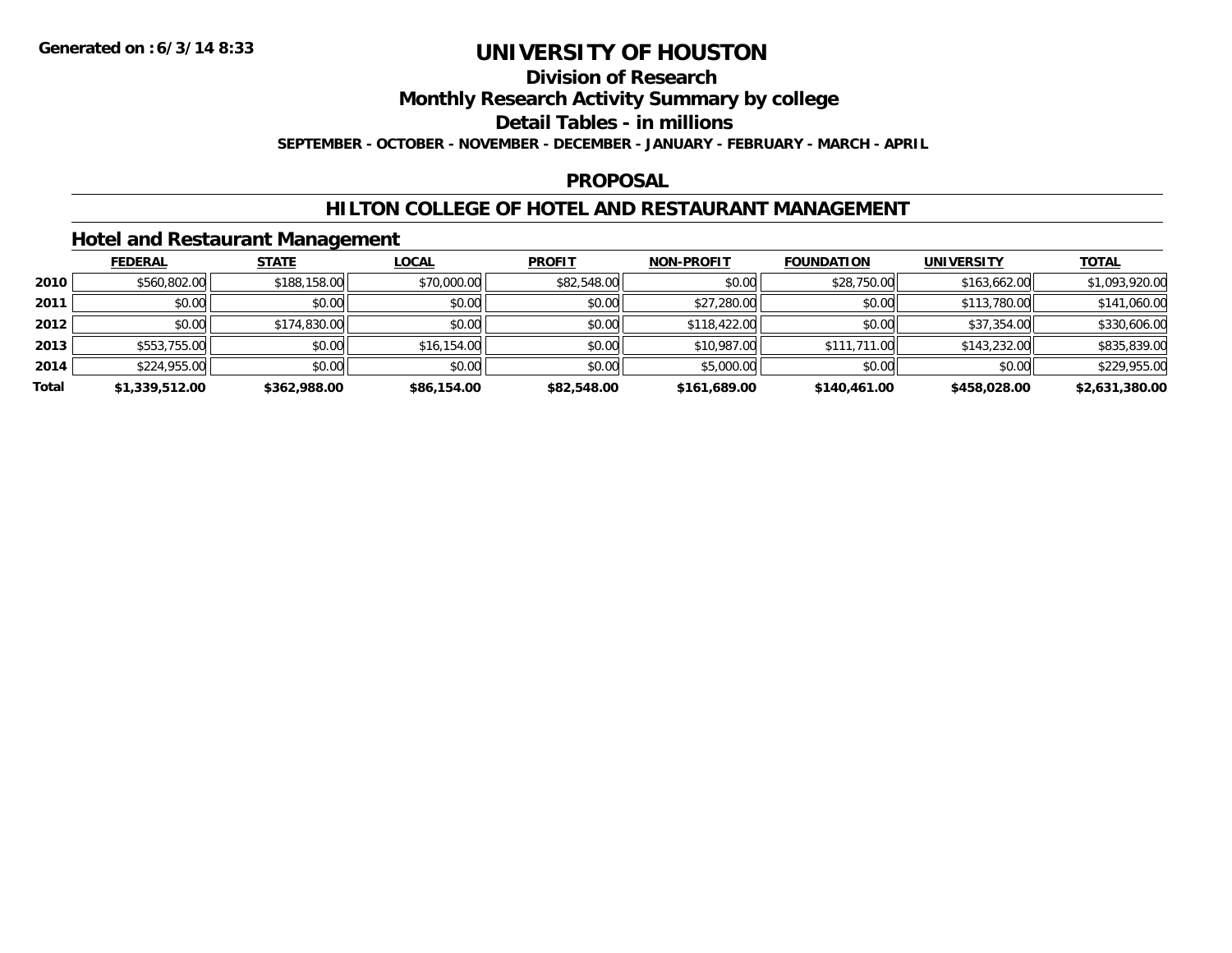### **Division of Research Monthly Research Activity Summary by college Detail Tables - in millions**

**SEPTEMBER - OCTOBER - NOVEMBER - DECEMBER - JANUARY - FEBRUARY - MARCH - APRIL**

#### **PROPOSAL**

#### **HONORS COLLEGE**

### **Dean, Honors College**

|       | <b>FEDERAL</b> | <b>STATE</b> | <b>LOCAL</b> | <b>PROFIT</b> | <b>NON-PROFIT</b> | <b>FOUNDATION</b> | <b>UNIVERSITY</b> | <b>TOTAL</b>   |
|-------|----------------|--------------|--------------|---------------|-------------------|-------------------|-------------------|----------------|
| 2010  | \$530,851.00   | \$25,000.00  | \$0.00       | \$54,637.32   | \$0.00            | \$0.00            | \$0.00            | \$610,488.32   |
| 2011  | \$34,951.70    | \$0.00       | \$0.00       | \$0.00        | \$53,185.20       | \$0.00            | \$0.00            | \$88,136.90    |
| 2013  | \$0.00         | \$0.00       | \$0.00       | \$341,900.74  | \$0.00            | \$0.00            | \$9.150.32        | \$351,051.06   |
| 2014  | \$448,806.00   | \$457,985.75 | \$0.00       | \$0.00        | \$1,495.00        | \$0.00            | \$79,070.00       | \$987,356.75   |
| Total | \$1,014,608.70 | \$482,985.75 | \$0.00       | \$396,538.06  | \$54,680.20       | \$0.00            | \$88,220.32       | \$2,037,033.03 |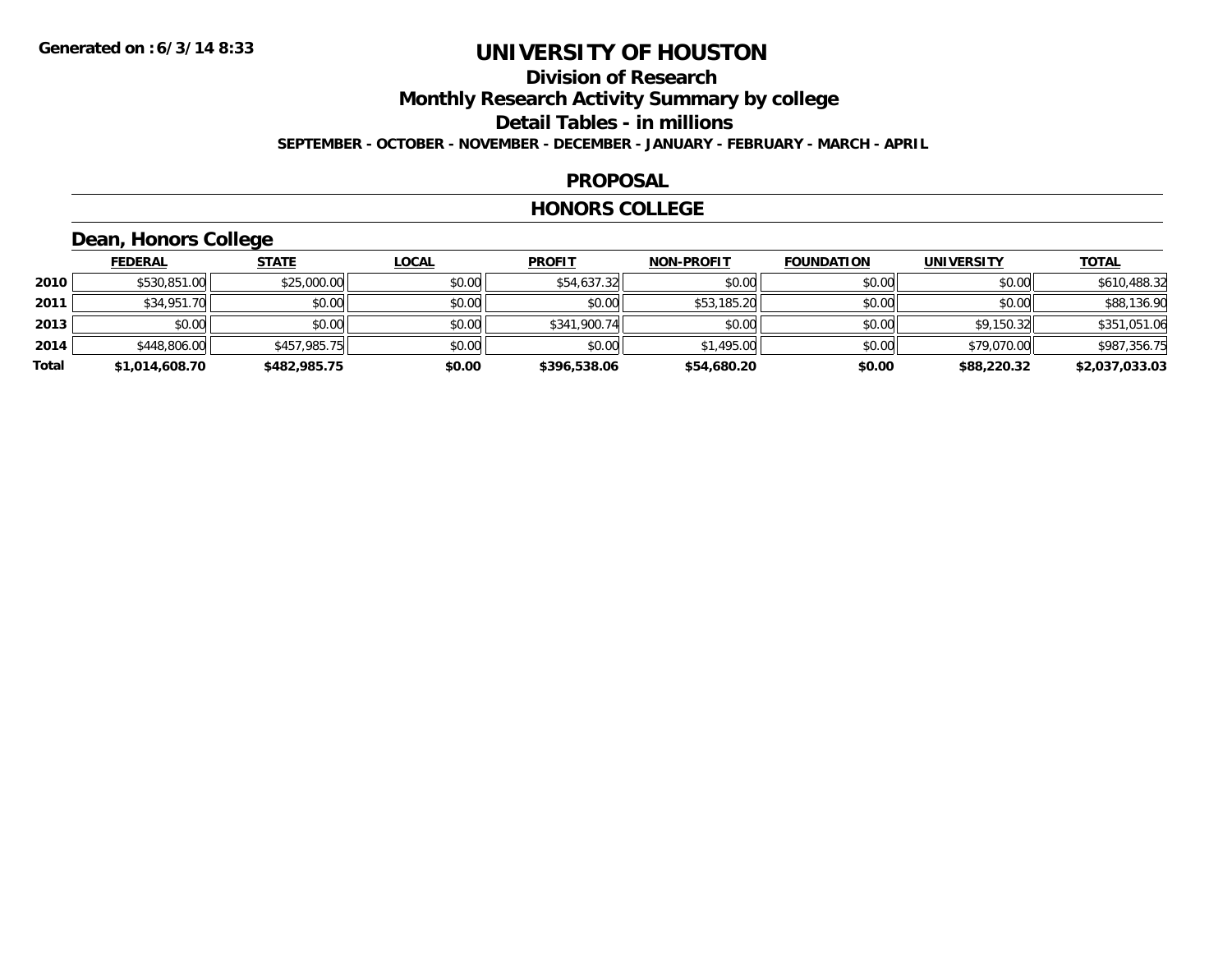### **Division of Research**

**Monthly Research Activity Summary by college**

**Detail Tables - in millions**

**SEPTEMBER - OCTOBER - NOVEMBER - DECEMBER - JANUARY - FEBRUARY - MARCH - APRIL**

#### **PROPOSAL**

#### **LIBRARY**

### **Administration, Library**

|              | <b>EDERAL</b> | <b>STATE</b>      | <b>LOCAL</b>  | PROFIT        | $LDD$ $OLIT$<br>NIAN | <b>FOUNDATION</b> | UNIVERSITY | <b>TOTAL</b> |
|--------------|---------------|-------------------|---------------|---------------|----------------------|-------------------|------------|--------------|
| 2010         | \$0.00        | ,,,,              | 0000<br>vu.uu | 0000<br>vv.vv | 0000<br>∕∪.∪∪        | 0000              | \$0.00     |              |
| <b>Total</b> | \$0.00        | $\sim$<br>.003.UU | \$0.00        | \$0.00        | \$0.00               | \$0.00            | \$0.00     | 63.00        |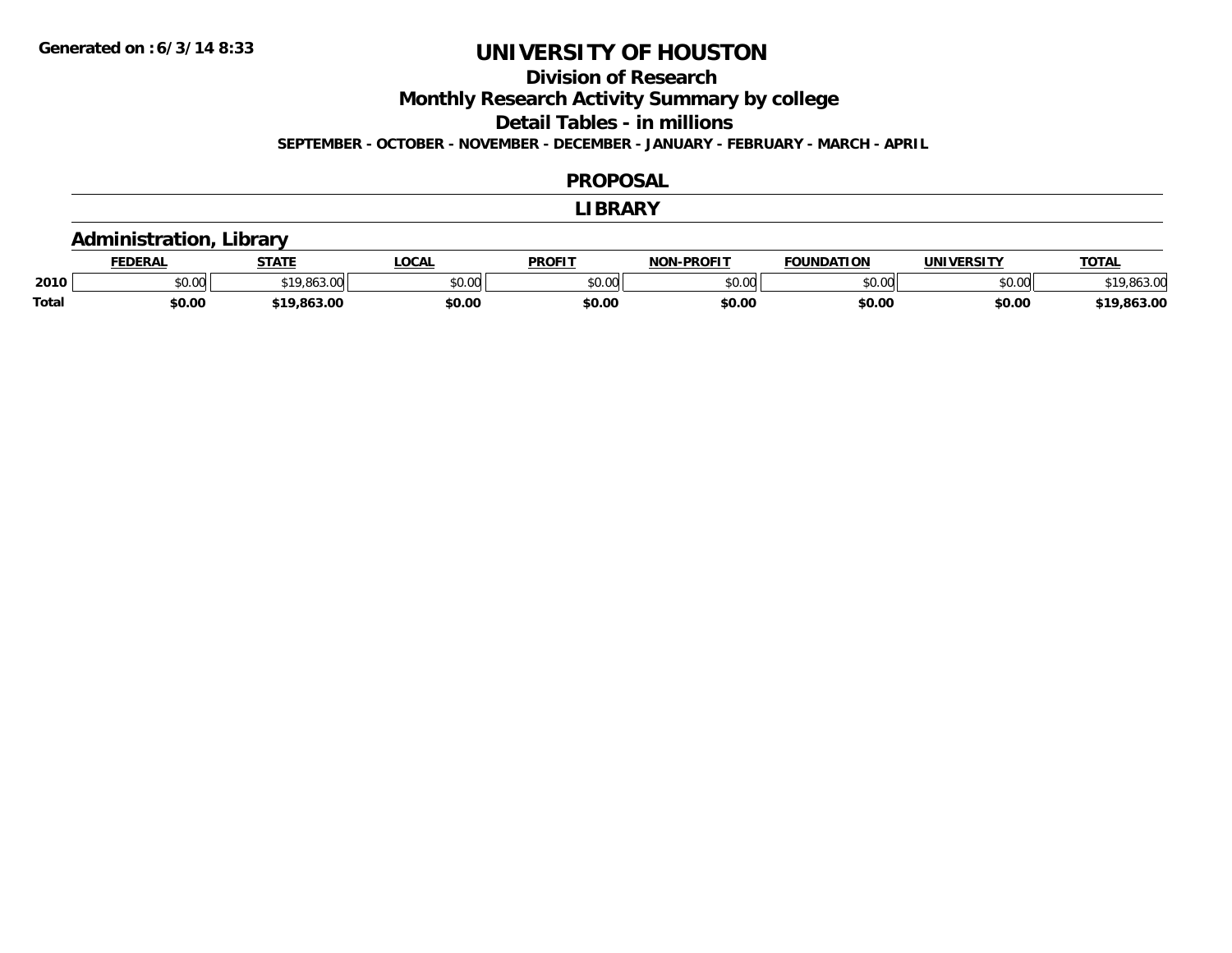## **Division of Research**

**Monthly Research Activity Summary by college**

**Detail Tables - in millions**

**SEPTEMBER - OCTOBER - NOVEMBER - DECEMBER - JANUARY - FEBRUARY - MARCH - APRIL**

#### **PROPOSAL**

#### **PRESIDENT**

#### **Office of the President**

|      | <b>FEDERAL</b> | <b>STATE</b>                 | <u>LOCAL</u> | <b>PROFIT</b> | <b>NON-PROFIT</b> | <b>FOUNDATION</b> | <b>UNIVERSITY</b> | <b>TOTAL</b> |
|------|----------------|------------------------------|--------------|---------------|-------------------|-------------------|-------------------|--------------|
| 2014 | \$865,098.80   | \$0.00                       | \$0.00       | \$0.00        | \$0.00            | \$0.00            | \$0.00            | \$865,098.80 |
|      |                | Vice President Admin/Finance |              |               |                   |                   |                   |              |
|      |                |                              |              |               |                   |                   |                   |              |
|      | <b>FEDERAL</b> | <b>STATE</b>                 | <u>LOCAL</u> | <b>PROFIT</b> | <b>NON-PROFIT</b> | <b>FOUNDATION</b> | UNIVERSITY        | <b>TOTAL</b> |
| 2011 | \$15,000.00    | \$0.00                       | \$0.00       | \$0.00        | \$0.00            | \$0.00            | \$0.00            | \$15,000.00  |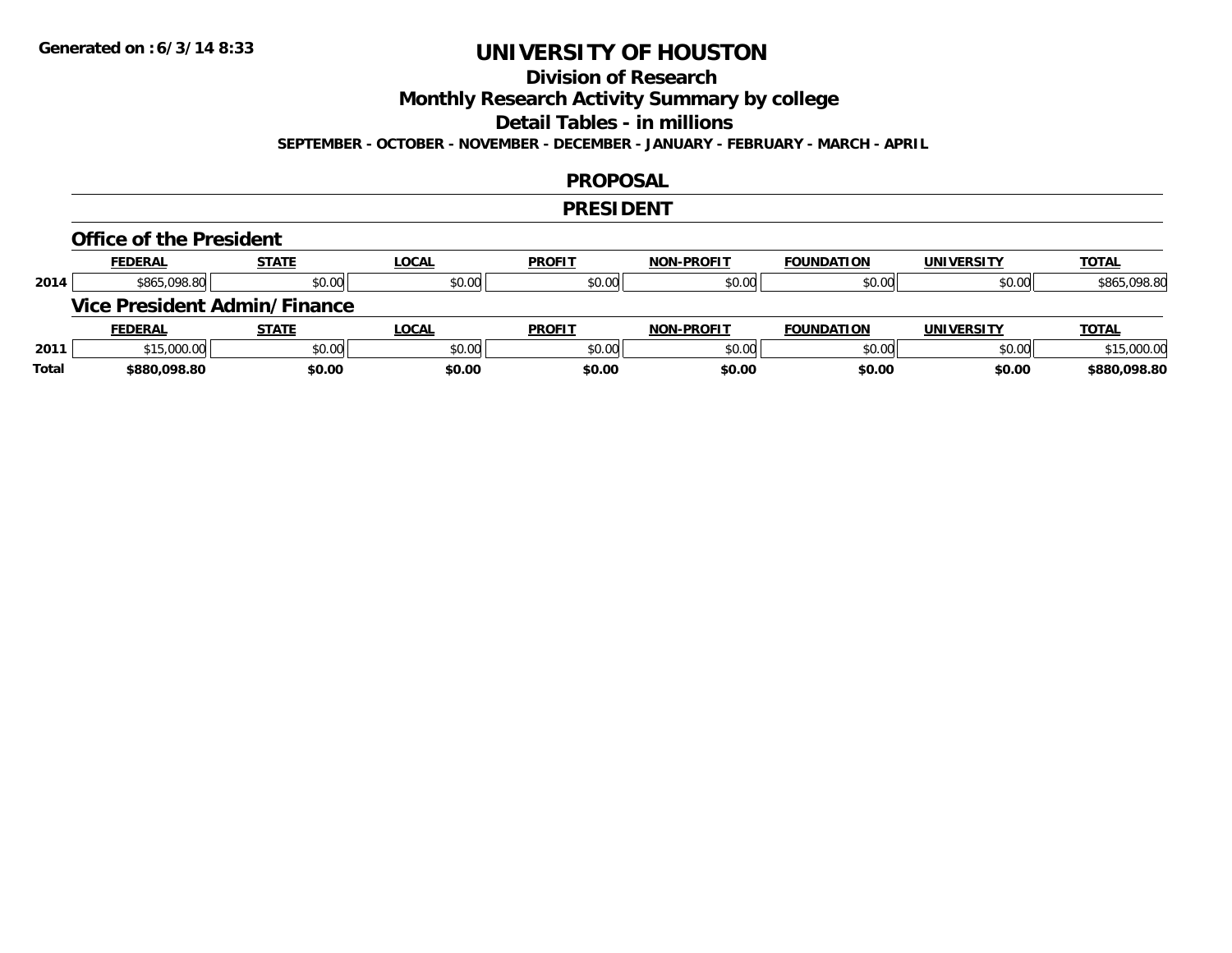#### **Division of Research**

**Monthly Research Activity Summary by college**

**Detail Tables - in millions**

**SEPTEMBER - OCTOBER - NOVEMBER - DECEMBER - JANUARY - FEBRUARY - MARCH - APRIL**

#### **PROPOSAL**

#### **SENIOR V.P. FOR ACADEMIC AFFAIRS AND PROVOST**

|       |                                 | <b>Learning and Assessment Services</b> |                                                     |               |                   |                   |                   |                |
|-------|---------------------------------|-----------------------------------------|-----------------------------------------------------|---------------|-------------------|-------------------|-------------------|----------------|
|       | <b>FEDERAL</b>                  | <b>STATE</b>                            | <b>LOCAL</b>                                        | <b>PROFIT</b> | <b>NON-PROFIT</b> | <b>FOUNDATION</b> | <b>UNIVERSITY</b> | <b>TOTAL</b>   |
| 2010  | \$1,869,569.00                  | \$0.00                                  | \$0.00                                              | \$0.00        | \$0.00            | \$10,000.00       | \$0.00            | \$1,879,569.00 |
| 2011  | \$0.00                          | \$0.00                                  | \$0.00                                              | \$0.00        | \$430,048.00      | \$0.00            | \$0.00            | \$430,048.00   |
| 2014  | \$0.00                          | \$137,817.00                            | \$0.00                                              | \$0.00        | \$0.00            | \$0.00            | \$0.00            | \$137,817.00   |
|       |                                 |                                         | <b>Senior V.P. for Academic Affairs and Provost</b> |               |                   |                   |                   |                |
|       | <b>FEDERAL</b>                  | <b>STATE</b>                            | <b>LOCAL</b>                                        | <b>PROFIT</b> | <b>NON-PROFIT</b> | <b>FOUNDATION</b> | <b>UNIVERSITY</b> | <b>TOTAL</b>   |
| 2012  | \$0.00                          | \$75,000.00                             | \$0.00                                              | \$0.00        | \$0.00            | \$0.00            | \$0.00            | \$75,000.00    |
| 2013  | \$0.00                          | \$0.00                                  | \$0.00                                              | \$0.00        | \$149,488.00      | \$0.00            | \$0.00            | \$149,488.00   |
|       | <b>Student Support Services</b> |                                         |                                                     |               |                   |                   |                   |                |
|       | <b>FEDERAL</b>                  | <b>STATE</b>                            | <b>LOCAL</b>                                        | <b>PROFIT</b> | <b>NON-PROFIT</b> | <b>FOUNDATION</b> | <b>UNIVERSITY</b> | <b>TOTAL</b>   |
| 2012  | \$198,944.00                    | \$0.00                                  | \$0.00                                              | \$0.00        | \$0.00            | \$0.00            | \$0.00            | \$198,944.00   |
|       | <b>Undergraduate Scholars</b>   |                                         |                                                     |               |                   |                   |                   |                |
|       | <b>FEDERAL</b>                  | <b>STATE</b>                            | <b>LOCAL</b>                                        | <b>PROFIT</b> | <b>NON-PROFIT</b> | <b>FOUNDATION</b> | <b>UNIVERSITY</b> | <b>TOTAL</b>   |
| 2010  | \$0.00                          | \$15,000.00                             | \$0.00                                              | \$0.00        | \$0.00            | \$0.00            | \$0.00            | \$15,000.00    |
| 2011  | \$0.00                          | \$29,456.00                             | \$0.00                                              | \$0.00        | \$0.00            | \$0.00            | \$0.00            | \$29,456.00    |
| 2012  | \$0.00                          | \$19,051.00                             | \$0.00                                              | \$0.00        | \$0.00            | \$0.00            | \$0.00            | \$19,051.00    |
| 2014  | \$0.00                          | \$20,330.00                             | \$0.00                                              | \$0.00        | \$0.00            | \$0.00            | \$0.00            | \$20,330.00    |
|       | <b>Undergraduate Studies</b>    |                                         |                                                     |               |                   |                   |                   |                |
|       | <b>FEDERAL</b>                  | <b>STATE</b>                            | <b>LOCAL</b>                                        | <b>PROFIT</b> | <b>NON-PROFIT</b> | <b>FOUNDATION</b> | <b>UNIVERSITY</b> | <b>TOTAL</b>   |
| 2011  | \$0.00                          | \$300,000.00                            | \$0.00                                              | \$0.00        | \$0.00            | \$0.00            | \$0.00            | \$300,000.00   |
| 2013  | \$0.00                          | \$30,000.00                             | \$0.00                                              | \$0.00        | \$0.00            | \$0.00            | \$0.00            | \$30,000.00    |
| 2014  | \$0.00                          | \$10,000.00                             | \$0.00                                              | \$0.00        | \$0.00            | \$0.00            | \$0.00            | \$10,000.00    |
| Total | \$2,068,513.00                  | \$636,654.00                            | \$0.00                                              | \$0.00        | \$579,536.00      | \$10,000.00       | \$0.00            | \$3,294,703.00 |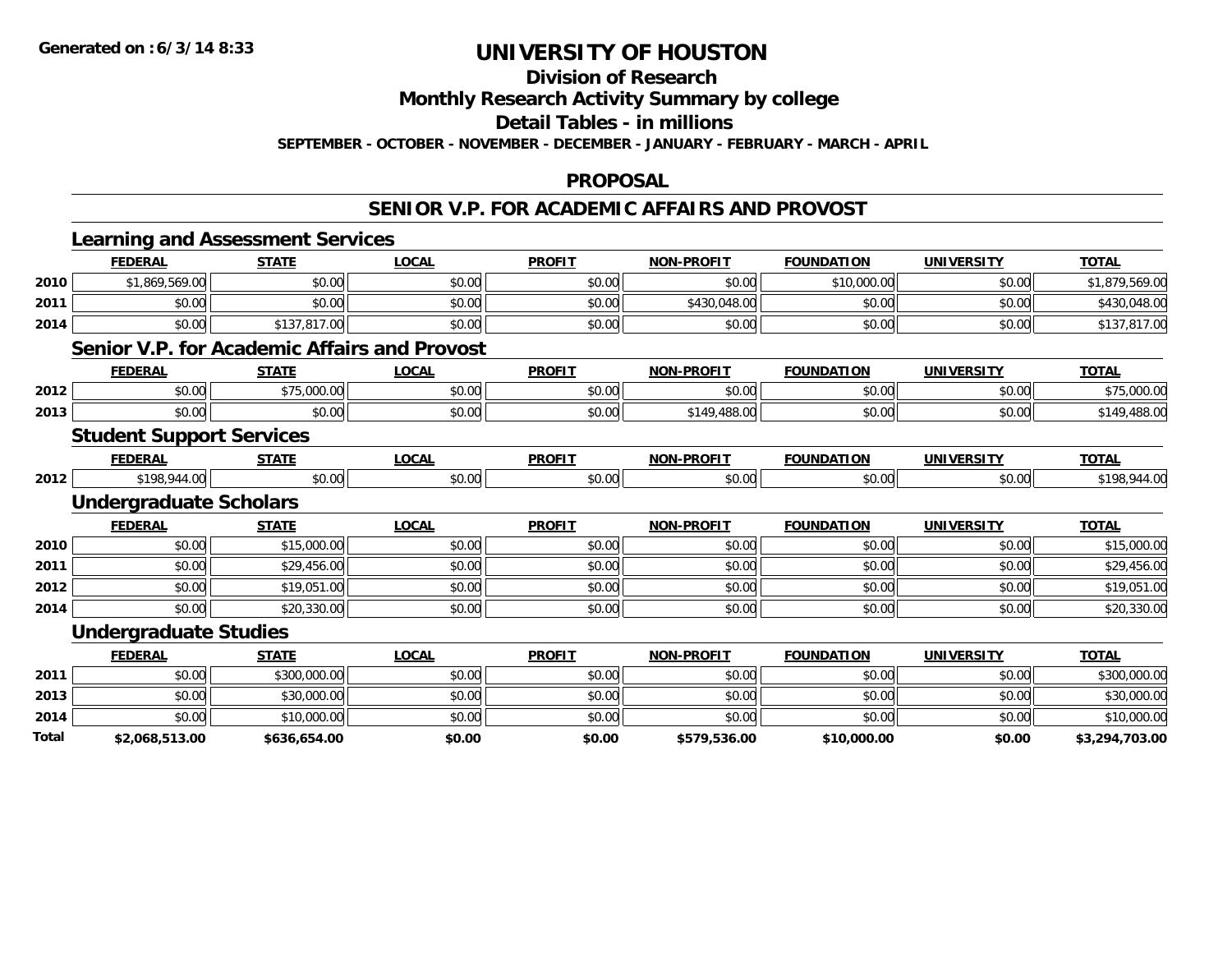**Division of Research**

**Monthly Research Activity Summary by college**

**Detail Tables - in millions**

**SEPTEMBER - OCTOBER - NOVEMBER - DECEMBER - JANUARY - FEBRUARY - MARCH - APRIL**

#### **PROPOSAL**

#### **UH LAW CENTER**

|              | Dean, Law      |              |              |               |                   |                   |                   |              |
|--------------|----------------|--------------|--------------|---------------|-------------------|-------------------|-------------------|--------------|
|              | <b>FEDERAL</b> | <b>STATE</b> | <b>LOCAL</b> | <b>PROFIT</b> | <b>NON-PROFIT</b> | <b>FOUNDATION</b> | <b>UNIVERSITY</b> | <b>TOTAL</b> |
| 2013         | \$0.00         | \$0.00       | \$0.00       | \$71,560.62   | \$0.00            | \$0.00            | \$0.00            | \$71,560.62  |
|              | Law-UH         |              |              |               |                   |                   |                   |              |
|              | <b>FEDERAL</b> | <b>STATE</b> | <b>LOCAL</b> | <b>PROFIT</b> | <b>NON-PROFIT</b> | <b>FOUNDATION</b> | <b>UNIVERSITY</b> | <b>TOTAL</b> |
| 2010         | \$0.00         | \$200,000.00 | \$0.00       | \$0.00        | \$0.00            | \$0.00            | \$0.00            | \$200,000.00 |
| 2011         | \$0.00         | \$121,906.10 | \$0.00       | \$10,063.00   | \$0.00            | \$0.00            | \$68,956.00       | \$200,925.10 |
| 2012         | \$0.00         | \$160,000.00 | \$0.00       | \$0.00        | \$0.00            | \$0.00            | \$0.00            | \$160,000.00 |
| 2013         | \$0.00         | \$0.00       | \$0.00       | \$0.00        | \$63,430.80       | \$0.00            | \$0.00            | \$63,430.80  |
| 2014         | \$0.00         | \$200,000.00 | \$0.00       | \$0.00        | \$0.00            | \$0.00            | \$14,164.00       | \$214,164.00 |
| <b>Total</b> | \$0.00         | \$681,906.10 | \$0.00       | \$81,623.62   | \$63,430.80       | \$0.00            | \$83,120.00       | \$910,080.52 |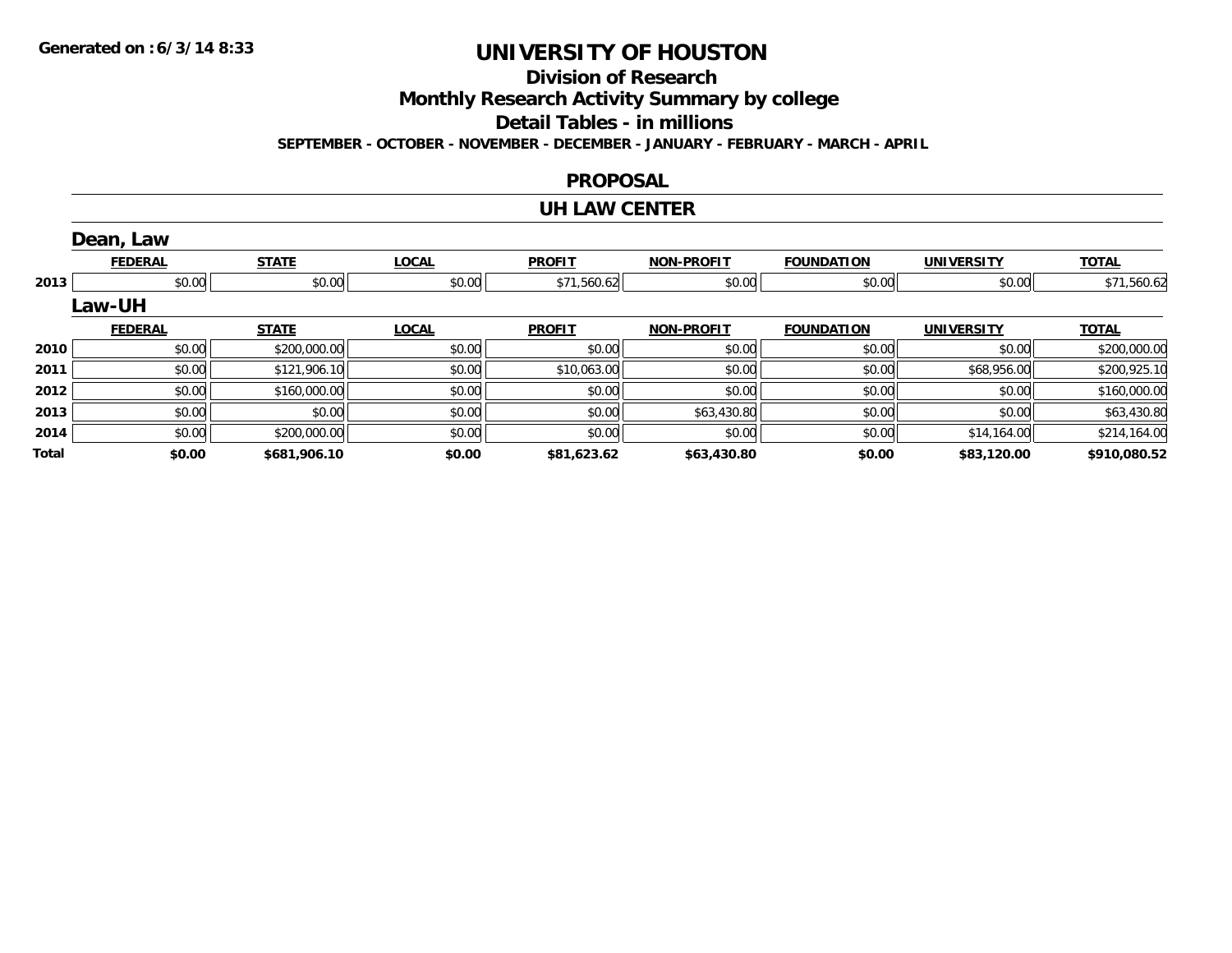**Division of Research**

**Monthly Research Activity Summary by college**

**Detail Tables - in millions**

**SEPTEMBER - OCTOBER - NOVEMBER - DECEMBER - JANUARY - FEBRUARY - MARCH - APRIL**

### **PROPOSAL**

### **UKNOWN COLLEGE**

### **Unknown Department**

|              |               | СТАТІ           | 00 <sub>n</sub><br>יי | <b>PROFIT</b> | <b>-PROFIT</b><br>וחו | $\cdots$       |               | <b>TOTA</b> |
|--------------|---------------|-----------------|-----------------------|---------------|-----------------------|----------------|---------------|-------------|
| 2013         | 0.00<br>טט.טע | 0000<br>- JU.UU | JU.UU                 | \$0.00        | 0000<br>JU.UU         | $\sim$ 00<br>w | 0000<br>JU.UU | \$0.00      |
| <b>Total</b> | \$0.00        | \$0.00          | \$0.00                | \$0.00        | \$0.OC                | \$0.00         | \$0.00        | \$0.00      |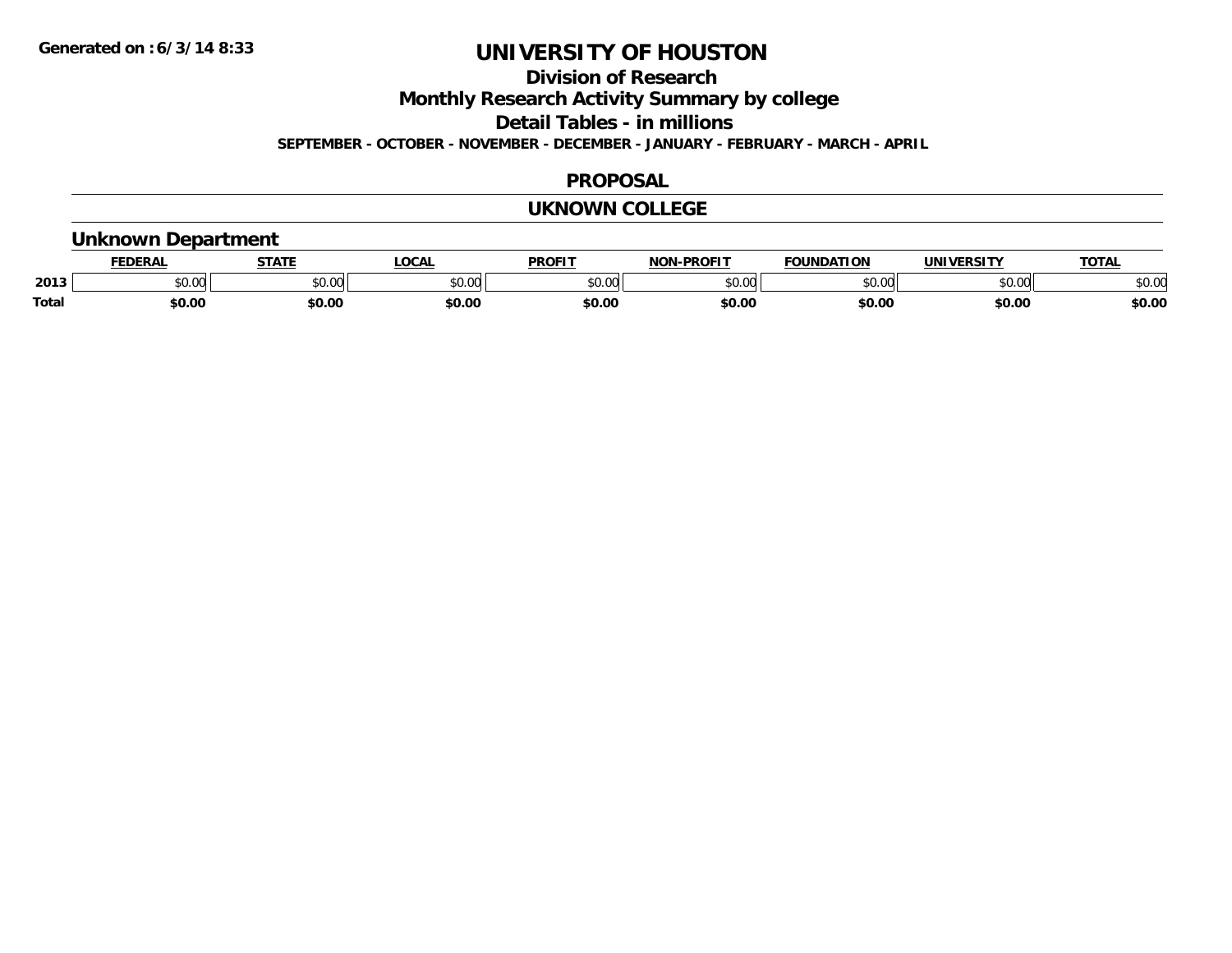## **Division of Research**

**Monthly Research Activity Summary by college**

**Detail Tables - in millions**

**SEPTEMBER - OCTOBER - NOVEMBER - DECEMBER - JANUARY - FEBRUARY - MARCH - APRIL**

#### **PROPOSAL**

## **VICE PRESIDENT FOR ADMINISTRATION**

| <b>FEDERAL</b> | <b>STATE</b>                                            | <b>LOCAL</b>                                               | <b>PROFIT</b> | <b>NON-PROFIT</b> | <b>FOUNDATION</b> | <b>UNIVERSITY</b> | <b>TOTAL</b>    |
|----------------|---------------------------------------------------------|------------------------------------------------------------|---------------|-------------------|-------------------|-------------------|-----------------|
| \$88,143.00    | \$12,500.00                                             | \$0.00                                                     | \$0.00        | \$566,302.17      | \$0.00            | \$0.00            | \$666,945.17    |
| \$0.00         | \$12,500.00                                             | \$0.00                                                     | \$0.00        | \$623,146.00      | \$0.00            | \$0.00            | \$635,646.00    |
| \$0.00         | \$0.00                                                  | \$0.00                                                     | \$0.00        | \$2,044,710.00    | \$0.00            | \$0.00            | \$2,044,710.00  |
| \$0.00         | \$0.00                                                  | \$0.00                                                     |               | \$2,147,877.00    | \$0.00            | \$0.00            | \$2,147,877.00  |
|                |                                                         |                                                            |               |                   |                   |                   |                 |
| <b>FEDERAL</b> | <b>STATE</b>                                            | <b>LOCAL</b>                                               | <b>PROFIT</b> | <b>NON-PROFIT</b> | <b>FOUNDATION</b> | <b>UNIVERSITY</b> | <b>TOTAL</b>    |
|                | \$0.00                                                  | \$0.00                                                     | \$0.00        | \$1,483,936.12    | \$0.00            | \$0.00            | \$1,588,357.12  |
| \$0.00         | \$0.00                                                  | \$0.00                                                     | \$0.00        | \$1,606,903.00    | \$0.00            | \$0.00            | \$1,606,903.00  |
| \$0.00         | \$0.00                                                  | \$0.00                                                     | \$0.00        | \$14,132.00       | \$0.00            | \$0.00            | \$14,132.00     |
|                |                                                         |                                                            |               |                   |                   |                   |                 |
| <b>FEDERAL</b> | <b>STATE</b>                                            | <b>LOCAL</b>                                               | <b>PROFIT</b> | <b>NON-PROFIT</b> | <b>FOUNDATION</b> | <b>UNIVERSITY</b> | <b>TOTAL</b>    |
| \$104,421.00   | \$0.00                                                  | \$0.00                                                     | \$0.00        | \$78,007.29       | \$0.00            | \$0.00            | \$182,428.29    |
| \$0.00         | \$0.00                                                  | \$0.00                                                     | \$0.00        | \$0.00            | \$0.00            | \$0.00            | \$0.00          |
| \$24,500.00    | \$0.00                                                  | \$0.00                                                     | \$0.00        | \$2,261,596.00    | \$0.00            | \$0.00            | \$2,286,096.00  |
|                |                                                         |                                                            |               |                   |                   |                   |                 |
| <b>FEDERAL</b> | <b>STATE</b>                                            | <b>LOCAL</b>                                               | <b>PROFIT</b> | <b>NON-PROFIT</b> | <b>FOUNDATION</b> | <b>UNIVERSITY</b> | <b>TOTAL</b>    |
|                | \$0.00                                                  | \$0.00                                                     | \$0.00        | \$0.00            | \$0.00            | \$0.00            | \$88,917.00     |
| \$53,805.00    | \$0.00                                                  | \$0.00                                                     | \$0.00        | \$0.00            | \$0.00            | \$0.00            | \$53,805.00     |
| \$0.00         | \$3,000.00                                              | \$0.00                                                     | \$0.00        | \$0.00            | \$0.00            | \$0.00            | \$3,000.00      |
| \$464,207.00   | \$28,000.00                                             | \$0.00                                                     | \$0.00        | \$10,826,609.58   | \$0.00            | \$0.00            | \$11,318,816.58 |
|                | KUHF - Radio<br><b>KUHT-TV</b><br><b>Physical Plant</b> | \$104,421.00<br><b>UH Police Department</b><br>\$88,917.00 |               |                   | \$0.00            |                   |                 |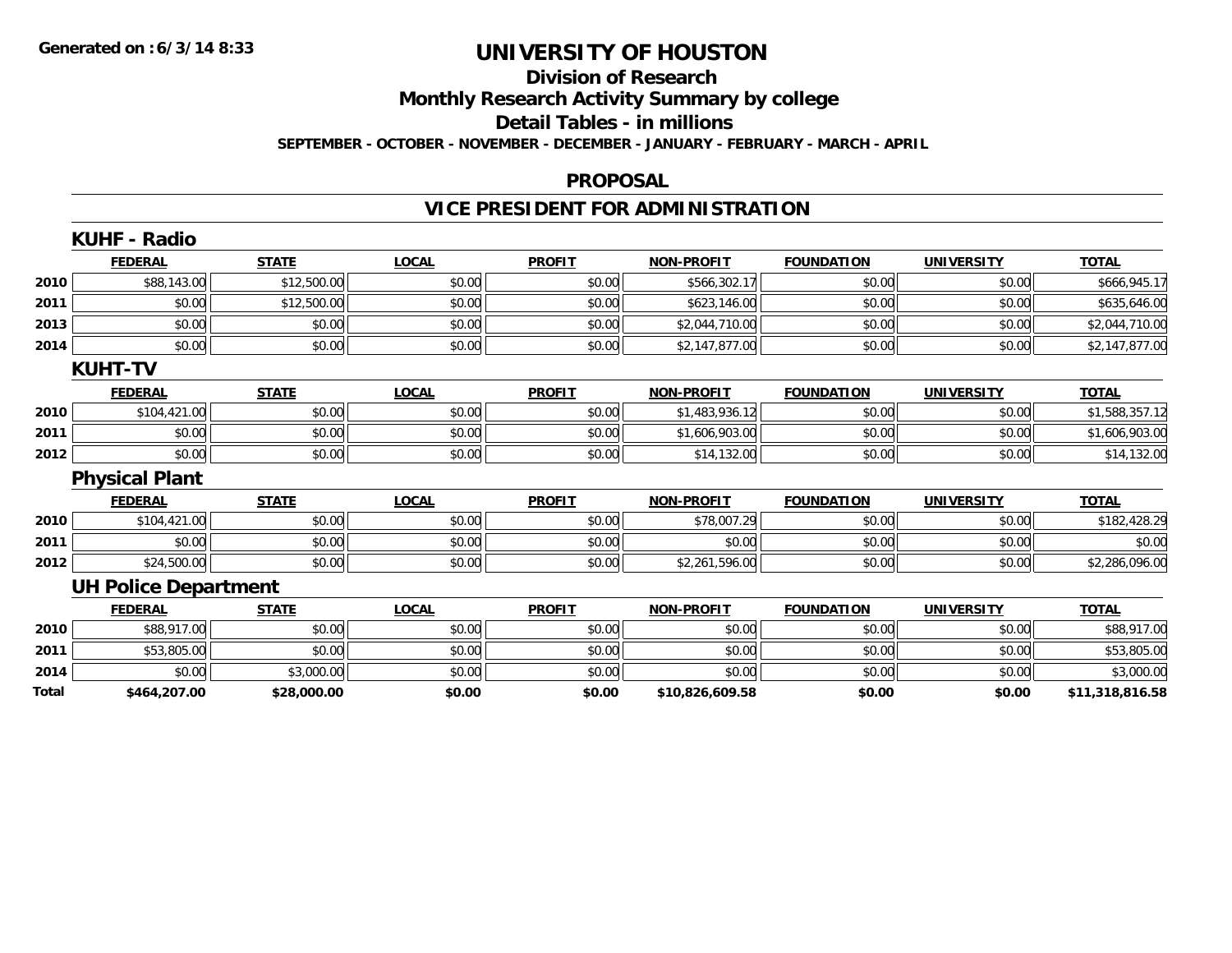## **Division of Research**

### **Monthly Research Activity Summary by college**

#### **Detail Tables - in millions**

#### **SEPTEMBER - OCTOBER - NOVEMBER - DECEMBER - JANUARY - FEBRUARY - MARCH - APRIL**

#### **PROPOSAL**

### **VICE PRESIDENT FOR STUDENT AFFAIRS**

### **Dean, Student Affairs**

|      | <b>FEDERAL</b>     | <b>STATE</b>                        | LOCAL | <b>PROFIT</b>  | <b>DDAEIT</b><br><b>NON</b> | <b>FOUNDATION</b>  | <b>IINIVERSITY</b>        | $\cdots$<br>101 <sub>h</sub> |
|------|--------------------|-------------------------------------|-------|----------------|-----------------------------|--------------------|---------------------------|------------------------------|
| 2010 | 750.<br>\$141      | $\theta$ $\theta$ $\theta$<br>DU.UU | vu.vu | \$0.00         | 0000<br>PU.UU               | $\sim$ 00<br>JU.UU | $\sim$ 00<br><b>DU.UG</b> | 75U.                         |
| 2012 | 0.000<br>DC.020.0U | 0000<br>DU.UU                       | JU.UU | 40.00<br>JU.UU | 0000<br>PU.UU               | $\sim$ 00<br>JU.UU | $\sim$ 00<br><b>DU.UG</b> | 558.828.50                   |

### **Vice President, Student Affairs**

|              | <b>FEDERAL</b> | <b>STATE</b> | <b>LOCAL</b> | <b>PROFIT</b> | <b>NON-PROFIT</b> | <b>FOUNDATION</b> | UNIVERSITY | T <u>OTAL</u> |
|--------------|----------------|--------------|--------------|---------------|-------------------|-------------------|------------|---------------|
| 2012         | \$0.00         | \$224,837.00 | \$0.00       | \$0.00        | \$0.00            | \$0.00            | \$0.00     | \$224,837.00  |
| 2014         | \$0.00         | \$0.00       | \$0.00       | \$0.00        | \$0.00            | \$0.00            | \$0.00     | \$0.00        |
| <b>Total</b> | \$200.579.25   | \$224,837.00 | \$0.00       | \$0.00        | \$0.00            | \$0.00            | \$0.00     | \$425,416.25  |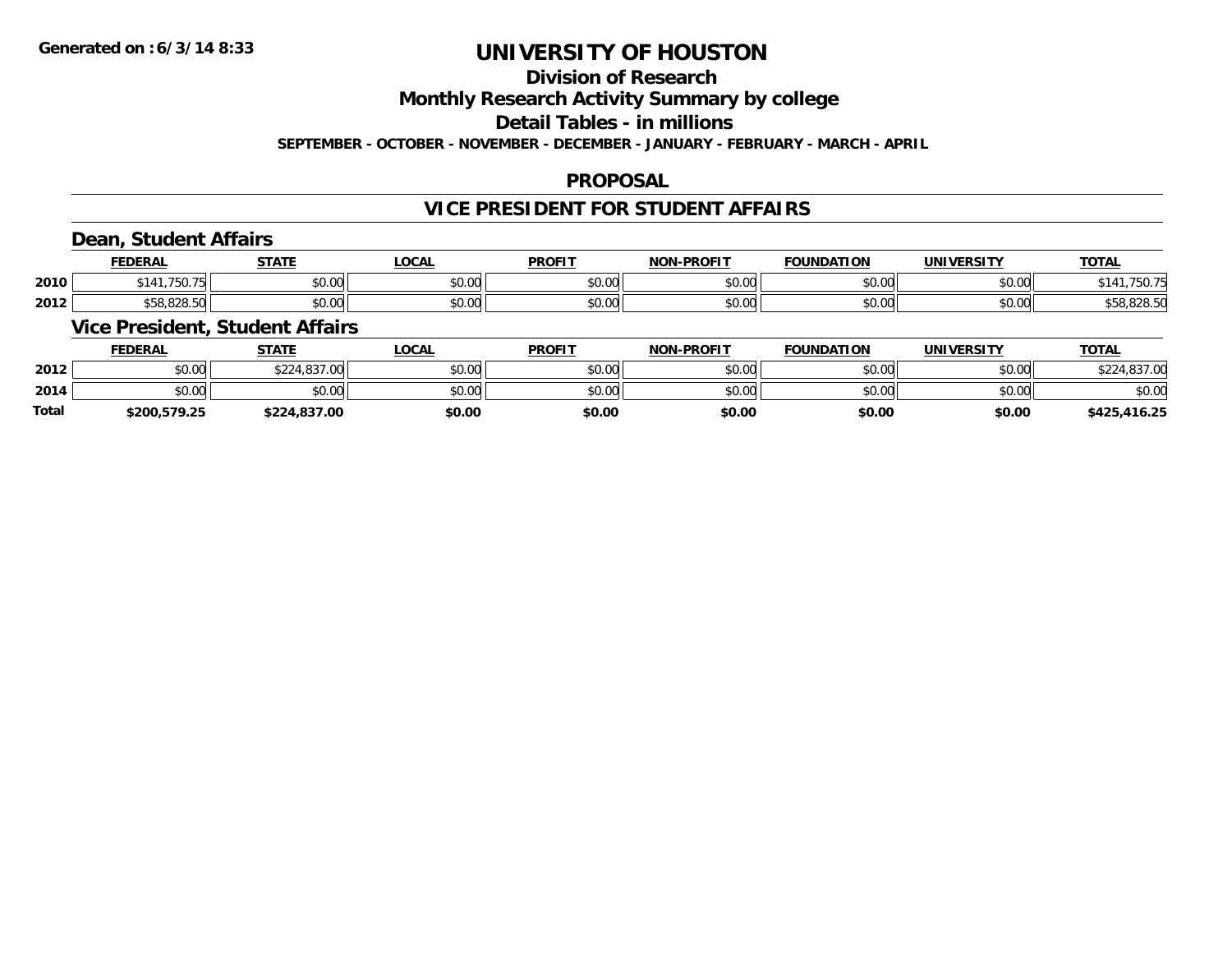**Division of Research**

**Monthly Research Activity Summary by college**

**Detail Tables - in millions**

**SEPTEMBER - OCTOBER - NOVEMBER - DECEMBER - JANUARY - FEBRUARY - MARCH - APRIL**

#### **AWARD**

#### **C.T. BAUER COLLEGE OF BUSINESS**

|       | <b>Accountancy &amp; Taxation</b>        |              |              |               |                   |                   |                   |                 |
|-------|------------------------------------------|--------------|--------------|---------------|-------------------|-------------------|-------------------|-----------------|
|       | <b>FEDERAL</b>                           | <b>STATE</b> | <b>LOCAL</b> | <b>PROFIT</b> | <b>NON-PROFIT</b> | <b>FOUNDATION</b> | <b>UNIVERSITY</b> | <b>TOTAL</b>    |
| 2014  | \$0.00                                   | \$0.00       | \$0.00       | \$0.00        | \$0.00            | \$19,260.00       | \$0.00            | \$19,260.00     |
|       | <b>Finance</b>                           |              |              |               |                   |                   |                   |                 |
|       | <b>FEDERAL</b>                           | <b>STATE</b> | <b>LOCAL</b> | <b>PROFIT</b> | <b>NON-PROFIT</b> | <b>FOUNDATION</b> | <b>UNIVERSITY</b> | <b>TOTAL</b>    |
| 2010  | \$100,000.00                             | \$0.00       | \$0.00       | \$0.00        | \$0.00            | \$0.00            | \$0.00            | \$100,000.00    |
| 2011  | \$198,870.80                             | \$0.00       | \$0.00       | \$0.00        | \$0.00            | \$0.00            | \$0.00            | \$198,870.80    |
|       | Management                               |              |              |               |                   |                   |                   |                 |
|       | <b>FEDERAL</b>                           | <b>STATE</b> | <b>LOCAL</b> | <b>PROFIT</b> | <b>NON-PROFIT</b> | <b>FOUNDATION</b> | <b>UNIVERSITY</b> | <b>TOTAL</b>    |
| 2010  | \$192,678.00                             | \$0.00       | \$0.00       | \$0.00        | \$0.00            | \$0.00            | \$0.00            | \$192,678.00    |
|       | <b>Marketing</b>                         |              |              |               |                   |                   |                   |                 |
|       | <b>FEDERAL</b>                           | <b>STATE</b> | <b>LOCAL</b> | <b>PROFIT</b> | <b>NON-PROFIT</b> | <b>FOUNDATION</b> | <b>UNIVERSITY</b> | <b>TOTAL</b>    |
| 2012  | \$0.00                                   | \$0.00       | \$0.00       | \$0.00        | \$0.00            | \$0.00            | \$0.00            | \$0.00          |
|       | <b>Small Business Development Center</b> |              |              |               |                   |                   |                   |                 |
|       | <b>FEDERAL</b>                           | <b>STATE</b> | <b>LOCAL</b> | <b>PROFIT</b> | <b>NON-PROFIT</b> | <b>FOUNDATION</b> | <b>UNIVERSITY</b> | <b>TOTAL</b>    |
| 2010  | \$3,453,724.00                           | \$0.00       | \$0.00       | \$0.00        | \$0.00            | \$0.00            | \$0.00            | \$3,453,724.00  |
| 2011  | \$30,274.00                              | \$61,677.00  | \$0.00       | \$0.00        | \$0.00            | \$0.00            | \$0.00            | \$91,951.00     |
| 2012  | \$2,851,992.00                           | \$0.00       | \$0.00       | \$0.00        | \$0.00            | \$117,242.00      | \$0.00            | \$2,969,234.00  |
| 2013  | \$885,781.00                             | \$0.00       | \$0.00       | \$0.00        | \$0.00            | \$0.00            | \$0.00            | \$885,781.00    |
| 2014  | \$2,411,330.00                           | \$0.00       | \$0.00       | \$0.00        | \$0.00            | \$0.00            | \$0.00            | \$2,411,330.00  |
| Total | \$10,124,649.80                          | \$61,677.00  | \$0.00       | \$0.00        | \$0.00            | \$136,502.00      | \$0.00            | \$10,322,828.80 |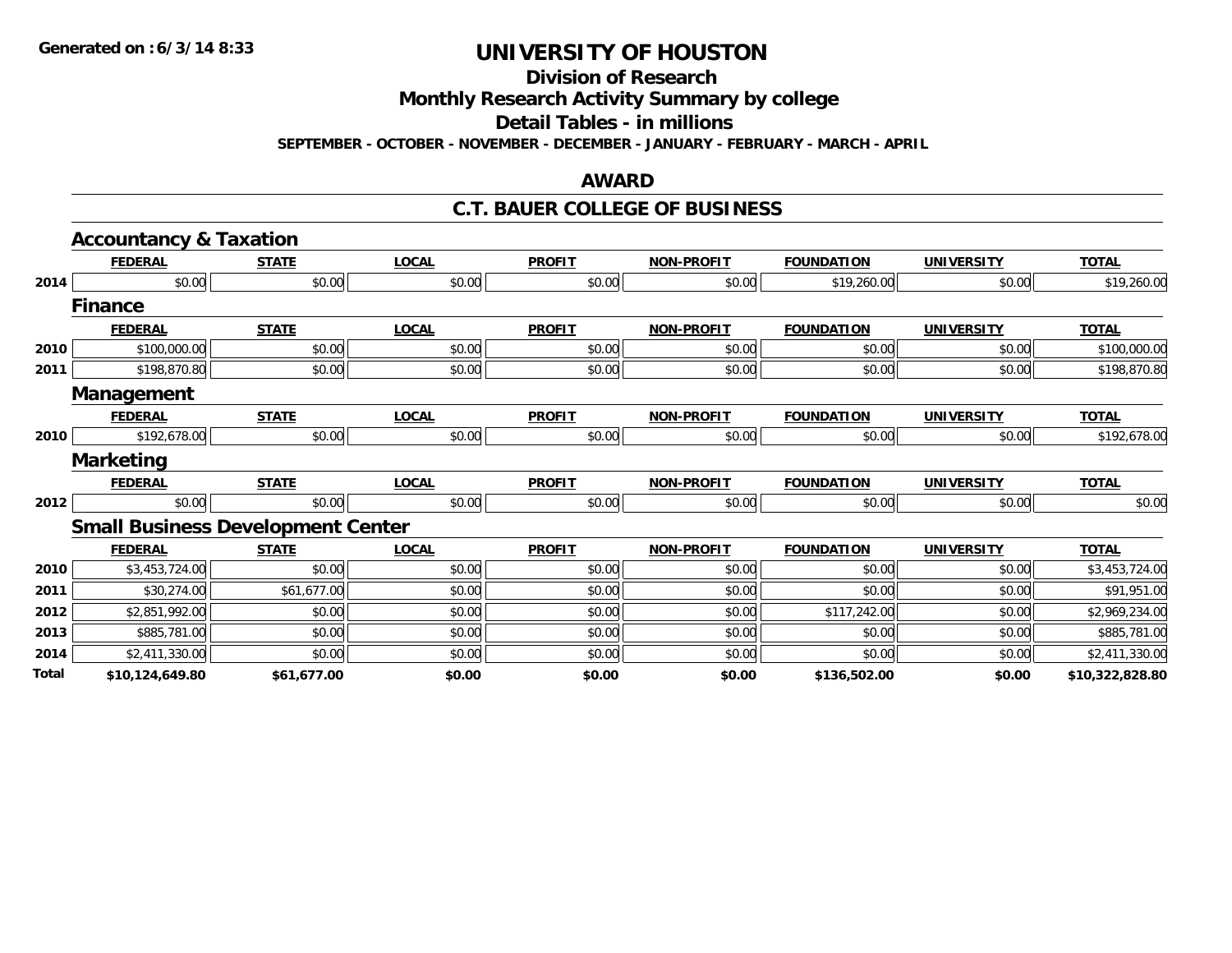**Division of Research**

**Monthly Research Activity Summary by college**

**Detail Tables - in millions**

**SEPTEMBER - OCTOBER - NOVEMBER - DECEMBER - JANUARY - FEBRUARY - MARCH - APRIL**

#### **AWARD**

### **COLLEGE OF ARCHITECTURE**

|              | Architecture   |              |              |               |                   |                   |            |              |  |  |  |
|--------------|----------------|--------------|--------------|---------------|-------------------|-------------------|------------|--------------|--|--|--|
|              | <b>FEDERAL</b> | <b>STATE</b> | <u>LOCAL</u> | <b>PROFIT</b> | <b>NON-PROFIT</b> | <b>FOUNDATION</b> | UNIVERSITY | <b>TOTAL</b> |  |  |  |
| 2011         | \$0.00         | \$0.00       | \$0.00       | \$7,500.00    | \$0.00            | \$0.00            | \$0.00     | \$7,500.00   |  |  |  |
| 2012         | \$0.00         | \$0.00       | \$0.00       | \$0.00        | \$5,000.00        | \$0.00            | \$0.00     | \$5,000.00   |  |  |  |
| <b>Total</b> | \$0.00         | \$0.00       | \$0.00       | \$7,500.00    | \$5,000.00        | \$0.00            | \$0.00     | \$12,500.00  |  |  |  |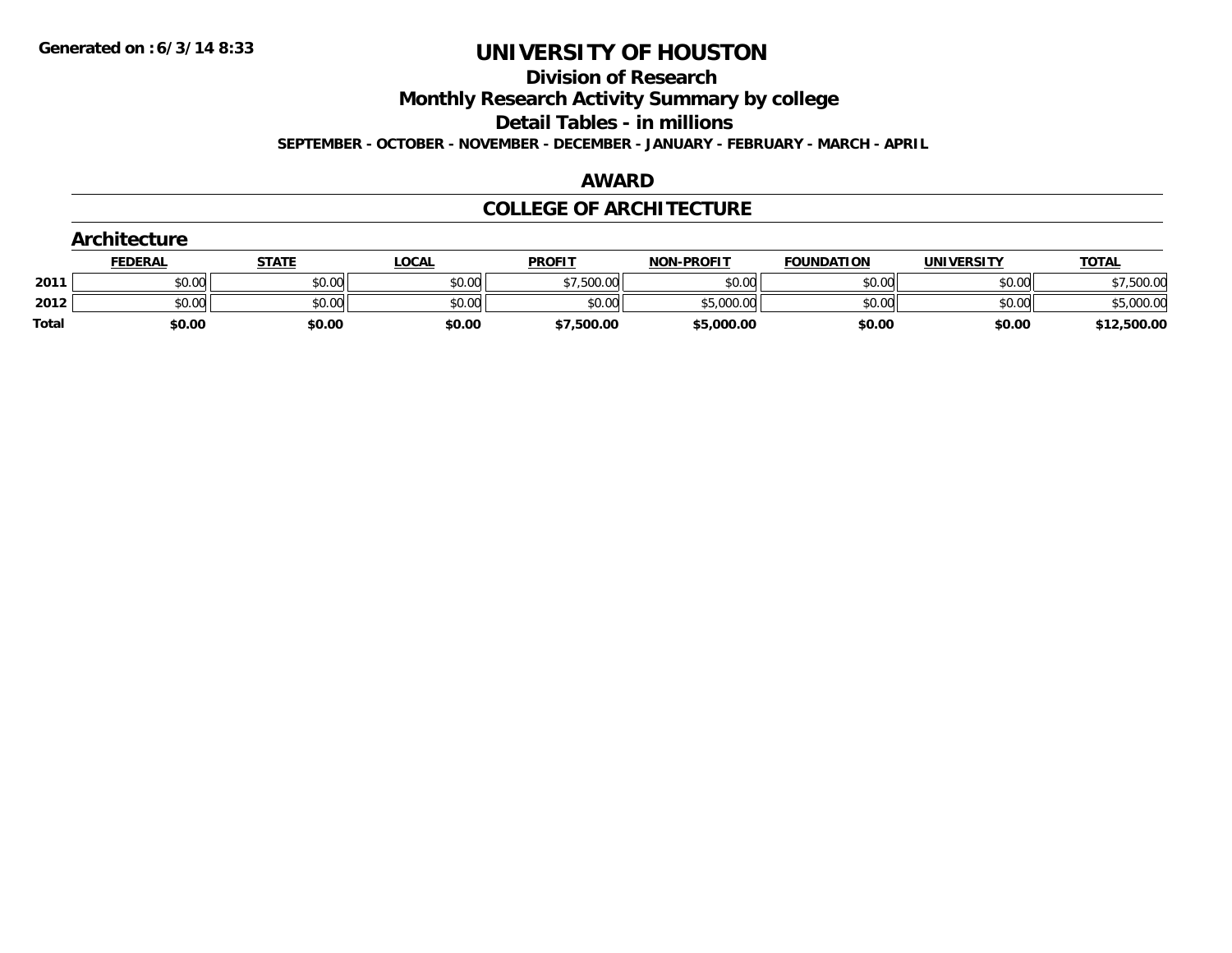## **Division of Research**

**Monthly Research Activity Summary by college**

### **Detail Tables - in millions**

**SEPTEMBER - OCTOBER - NOVEMBER - DECEMBER - JANUARY - FEBRUARY - MARCH - APRIL**

### **AWARD**

### **COLLEGE OF EDUCATION**

### **Consistency Mgmt and Coop Disc**

|      | <b>FEDERAL</b> | <b>STATE</b> | <b>LOCAL</b> | <b>PROFIT</b> | <b>NON-PROFIT</b> | <b>FOUNDATION</b> | <b>UNIVERSITY</b> | <b>TOTAL</b> |
|------|----------------|--------------|--------------|---------------|-------------------|-------------------|-------------------|--------------|
| 2010 | \$38,889.00    | \$0.00       | \$37,786.06  | \$120.61      | \$116,095.00      | \$0.00            | \$0.00            | \$192,890.67 |
| 2011 | \$40,276.75    | \$0.00       | \$0.00       | \$0.00        | \$150,601.00      | \$0.00            | \$0.00            | \$190,877.75 |
| 2012 | \$30,000.00    | \$0.00       | \$0.00       | \$0.00        | \$84,725.00       | \$0.00            | \$0.00            | \$114,725.00 |
| 2013 | \$17,324.58    | \$0.00       | \$0.00       | \$4.26        | \$3,500.00        | \$0.00            | \$0.00            | \$20,828.84  |
| 2014 | \$0.00         | \$0.00       | \$235,590.00 | \$0.00        | \$0.00            | \$0.00            | \$0.00            | \$235,590.00 |

### **Curriculum and Instruction**

|      | <b>FEDERAL</b> | <u>STATE</u> | <u>LOCAL</u> | <b>PROFIT</b> | <b>NON-PROFIT</b> | <b>FOUNDATION</b> | <b>UNIVERSITY</b> | <b>TOTAL</b> |
|------|----------------|--------------|--------------|---------------|-------------------|-------------------|-------------------|--------------|
| 2010 | \$17,854.20    | \$50,000.00  | \$0.00       | \$0.00        | \$0.00            | \$0.00            | \$0.00            | \$67,854.20  |
| 2011 | \$283,736,00   | \$50,000.00  | \$0.00       | \$0.00        | \$75,000.00       | \$0.00            | \$0.00            | \$408,736.00 |
| 2012 | \$180,872.20   | \$0.00       | \$0.00       | \$0.00        | \$0.00            | \$18,400.00       | \$0.00            | \$199,272.20 |
| 2013 | \$489,701.00   | \$15,999.00  | \$0.00       | \$0.00        | \$15,825.00       | \$0.00            | \$0.00            | \$521,525.00 |
| 2014 | \$62,348.80    | \$0.00       | \$0.00       | \$0.00        | \$5,000.00        | \$0.00            | \$0.00            | \$67,348.80  |

### **Dean, Education**

|      | ------            | -----     | ne n<br>◡ | <b>DDOEIT</b><br>אז - | nn <u>ari</u> ,<br>וחו<br>. | TON<br>------                      | JNI                        | $T$ $T$ $F$<br>UIF |
|------|-------------------|-----------|-----------|-----------------------|-----------------------------|------------------------------------|----------------------------|--------------------|
| 2011 | $\cdots$<br>טט.טע | 0000<br>. | טע.טע     | 0 <sup>n</sup><br>.   | $\sim$<br>. V V             | $\sim$ $\sim$ $\sim$<br>. <i>.</i> | $\sim$ 00 $\sim$<br>- UU U | ∠∪.∪\′             |

### **Educational Psychology**

|      | <b>FEDERAL</b> | <b>STATE</b> | <u>LOCAL</u> | <b>PROFIT</b> | <b>NON-PROFIT</b> | <b>FOUNDATION</b> | <b>UNIVERSITY</b> | <b>TOTAL</b>   |
|------|----------------|--------------|--------------|---------------|-------------------|-------------------|-------------------|----------------|
| 2010 | \$0.00         | \$0.00       | \$0.00       | \$0.00        | \$0.00            | \$0.00            | \$0.00            | \$0.00         |
| 2011 | \$106,186.00   | \$186,748.00 | \$0.00       | \$0.00        | \$0.00            | \$22,085.10       | \$0.00            | \$315,019.10   |
| 2012 | \$314,655.90   | \$17,595.00  | \$0.00       | \$0.00        | \$12,718.04       | \$0.00            | \$0.00            | \$344,968.94   |
| 2013 | \$337,092.50   | \$0.00       | \$0.00       | \$0.00        | \$31,863.00       | \$0.00            | \$23,378.00       | \$392,333.50   |
| 2014 | \$970,032.95   | \$0.00       | \$0.00       | \$0.00        | \$44,723.53       | \$0.00            | \$0.00            | \$1,014,756.48 |

### **Institute for Urban Education**

|      | <b>FEDERAL</b> | <b>STATE</b> | <u>LOCAL</u> | <b>PROFIT</b> | <b>NON-PROFIT</b> | <b>FOUNDATION</b> | <b>UNIVERSITY</b> | <b>TOTAL</b> |
|------|----------------|--------------|--------------|---------------|-------------------|-------------------|-------------------|--------------|
| 2010 | \$250,000.00   | \$0.00       | \$0.00       | \$0.00        | \$0.00            | \$0.00            | \$0.00            | \$250,000.00 |
| 2011 | \$469,169.00   | \$0.00       | \$0.00       | \$0.00        | \$0.00            | \$0.00            | \$0.00            | \$469,169.00 |
| 2012 | \$19,558.00    | \$0.00       | \$0.00       | \$0.00        | \$0.00            | \$0.00            | \$0.00            | \$19,558.00  |
| 2013 | \$0.00         | \$0.00       | \$0.00       | \$0.00        | \$0.00            | \$0.00            | \$0.00            | \$0.00       |
| 2014 | \$0.00         | \$0.00       | \$0.00       | \$0.00        | \$0.00            | \$0.00            | \$0.00            | \$0.00       |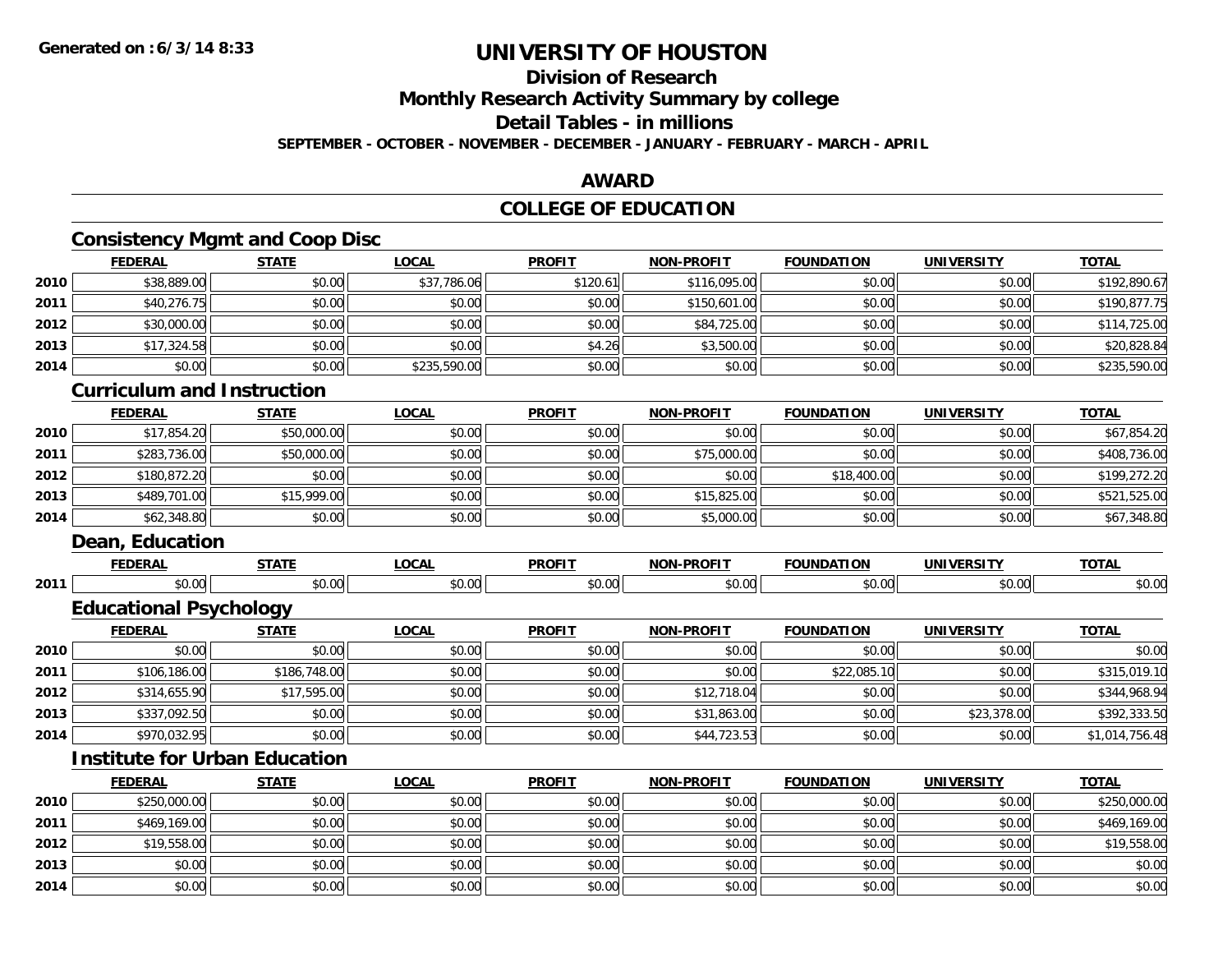**Division of Research**

**Monthly Research Activity Summary by college**

**Detail Tables - in millions**

**SEPTEMBER - OCTOBER - NOVEMBER - DECEMBER - JANUARY - FEBRUARY - MARCH - APRIL**

#### **AWARD**

### **COLLEGE OF EDUCATION**

### **UH Charter School**

|       | <b>FEDERAL</b> | <b>STATE</b>   | <u>LOCAL</u> | <b>PROFIT</b> | <b>NON-PROFIT</b> | <b>FOUNDATION</b> | <b>UNIVERSITY</b> | <b>TOTAL</b>   |
|-------|----------------|----------------|--------------|---------------|-------------------|-------------------|-------------------|----------------|
| 2012  | \$43,744,00    | \$974.797.00   | \$0.00       | \$0.00        | \$0.00            | \$0.00            | \$0.00            | \$1,018,541.00 |
| 2013  | \$3,084.60     | \$986,335.61   | \$0.00       | \$0.00        | \$0.00            | \$0.00            | \$0.00            | \$989,420.21   |
| 2014  | \$63,415.00    | \$999,880.00   | \$0.00       | \$0.00        | \$0.00            | \$0.00            | \$0.00            | \$1,063,295.00 |
| Total | \$3,737,940.48 | \$3,281,354.61 | \$273,376.06 | \$124.87      | \$540,050.57      | \$40,485.10       | \$23,378.00       | \$7,896,709.69 |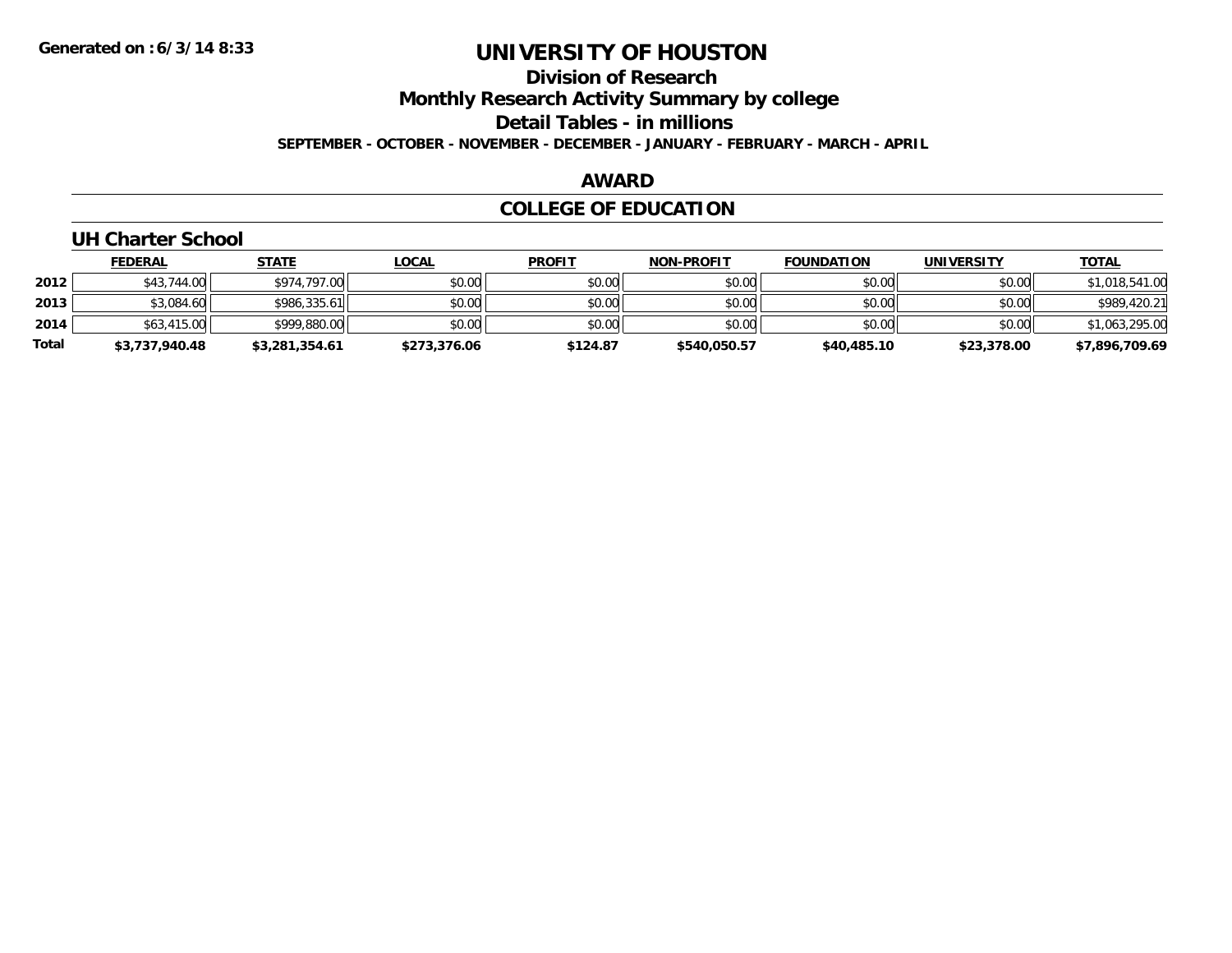**Division of Research**

**Monthly Research Activity Summary by college**

**Detail Tables - in millions**

**SEPTEMBER - OCTOBER - NOVEMBER - DECEMBER - JANUARY - FEBRUARY - MARCH - APRIL**

### **AWARD**

|      | <b>African-American Studies</b>  |              |              |               |                   |                   |                   |              |  |
|------|----------------------------------|--------------|--------------|---------------|-------------------|-------------------|-------------------|--------------|--|
|      | <b>FEDERAL</b>                   | <b>STATE</b> | <b>LOCAL</b> | <b>PROFIT</b> | <b>NON-PROFIT</b> | <b>FOUNDATION</b> | <b>UNIVERSITY</b> | <b>TOTAL</b> |  |
| 2014 | \$1,500.00                       | \$0.00       | \$0.00       | \$0.00        | \$0.00            | \$0.00            | \$0.00            | \$1,500.00   |  |
|      | Art                              |              |              |               |                   |                   |                   |              |  |
|      | <b>FEDERAL</b>                   | <b>STATE</b> | <b>LOCAL</b> | <b>PROFIT</b> | <b>NON-PROFIT</b> | <b>FOUNDATION</b> | <b>UNIVERSITY</b> | <b>TOTAL</b> |  |
| 2012 | \$14,979.30                      | \$0.00       | \$0.00       | \$0.00        | \$0.00            | \$0.00            | \$0.00            | \$14,979.30  |  |
| 2014 | \$1,400.00                       | \$0.00       | \$0.00       | \$0.00        | \$0.00            | \$0.00            | \$0.00            | \$1,400.00   |  |
|      | <b>Arte Publico Press</b>        |              |              |               |                   |                   |                   |              |  |
|      | <b>FEDERAL</b>                   | <b>STATE</b> | <b>LOCAL</b> | <b>PROFIT</b> | <b>NON-PROFIT</b> | <b>FOUNDATION</b> | <b>UNIVERSITY</b> | <b>TOTAL</b> |  |
| 2010 | \$30,000.00                      | \$0.00       | \$0.00       | \$0.00        | \$51,200.00       | \$0.00            | \$0.00            | \$81,200.00  |  |
| 2011 | \$30,000.00                      | \$9,500.00   | \$0.00       | \$0.00        | \$56,600.00       | \$0.00            | \$0.00            | \$96,100.00  |  |
| 2012 | \$6,000.00                       | \$2,250.00   | \$0.00       | \$0.00        | \$39,100.00       | \$0.00            | \$0.00            | \$47,350.00  |  |
| 2013 | \$0.00                           | \$0.00       | \$0.00       | \$0.00        | \$0.00            | \$150,000.00      | \$0.00            | \$150,000.00 |  |
| 2014 | \$0.00                           | \$10,000.00  | \$0.00       | \$0.00        | \$80,074.00       | \$50,000.00       | \$0.00            | \$140,074.00 |  |
|      | <b>Blaffer Gallery</b>           |              |              |               |                   |                   |                   |              |  |
|      | <b>FEDERAL</b>                   | <b>STATE</b> | <b>LOCAL</b> | <b>PROFIT</b> | <b>NON-PROFIT</b> | <b>FOUNDATION</b> | <b>UNIVERSITY</b> | <b>TOTAL</b> |  |
| 2010 | \$60,000.00                      | \$8,500.00   | \$0.00       | \$0.00        | \$67,300.00       | \$0.00            | \$0.00            | \$135,800.00 |  |
| 2011 | \$0.00                           | \$11,500.00  | \$0.00       | \$0.00        | \$70,200.00       | \$0.00            | \$0.00            | \$81,700.00  |  |
| 2012 | \$20,000.00                      | \$5,132.00   | \$0.00       | \$0.00        | \$50,800.00       | \$0.00            | \$0.00            | \$75,932.00  |  |
| 2013 | \$1,500.00                       | \$0.00       | \$0.00       | \$0.00        | \$0.00            | \$0.00            | \$0.00            | \$1,500.00   |  |
| 2014 | \$0.00                           | \$14,000.00  | \$0.00       | \$0.00        | \$38,287.00       | \$0.00            | \$0.00            | \$52,287.00  |  |
|      | <b>Center for Public History</b> |              |              |               |                   |                   |                   |              |  |
|      | <b>FEDERAL</b>                   | <b>STATE</b> | <b>LOCAL</b> | <b>PROFIT</b> | <b>NON-PROFIT</b> | <b>FOUNDATION</b> | <b>UNIVERSITY</b> | <b>TOTAL</b> |  |
| 2012 | \$100,000.00                     | \$0.00       | \$0.00       | \$0.00        | \$0.00            | \$0.00            | \$0.00            | \$100,000.00 |  |
|      | <b>Communication Disorders</b>   |              |              |               |                   |                   |                   |              |  |
|      | <b>FEDERAL</b>                   | <b>STATE</b> | <b>LOCAL</b> | <b>PROFIT</b> | <b>NON-PROFIT</b> | <b>FOUNDATION</b> | <b>UNIVERSITY</b> | <b>TOTAL</b> |  |
| 2010 | \$0.00                           | \$0.00       | \$0.00       | \$0.00        | \$231,398.00      | \$0.00            | \$0.00            | \$231,398.00 |  |
| 2011 | \$0.00                           | \$0.00       | \$0.00       | \$0.00        | \$233,713.00      | \$0.00            | \$0.00            | \$233,713.00 |  |
| 2012 | \$2,942.90                       | \$0.00       | \$0.00       | \$0.00        | \$58,428.00       | \$0.00            | \$0.00            | \$61,370.90  |  |
| 2013 | \$0.00                           | \$0.00       | \$0.00       | \$0.00        | \$0.00            | \$10,000.00       | \$0.00            | \$10,000.00  |  |
| 2014 | \$1,269.75                       | \$0.00       | \$0.00       | \$0.00        | \$18,752.98       | \$0.00            | \$0.00            | \$20,022.73  |  |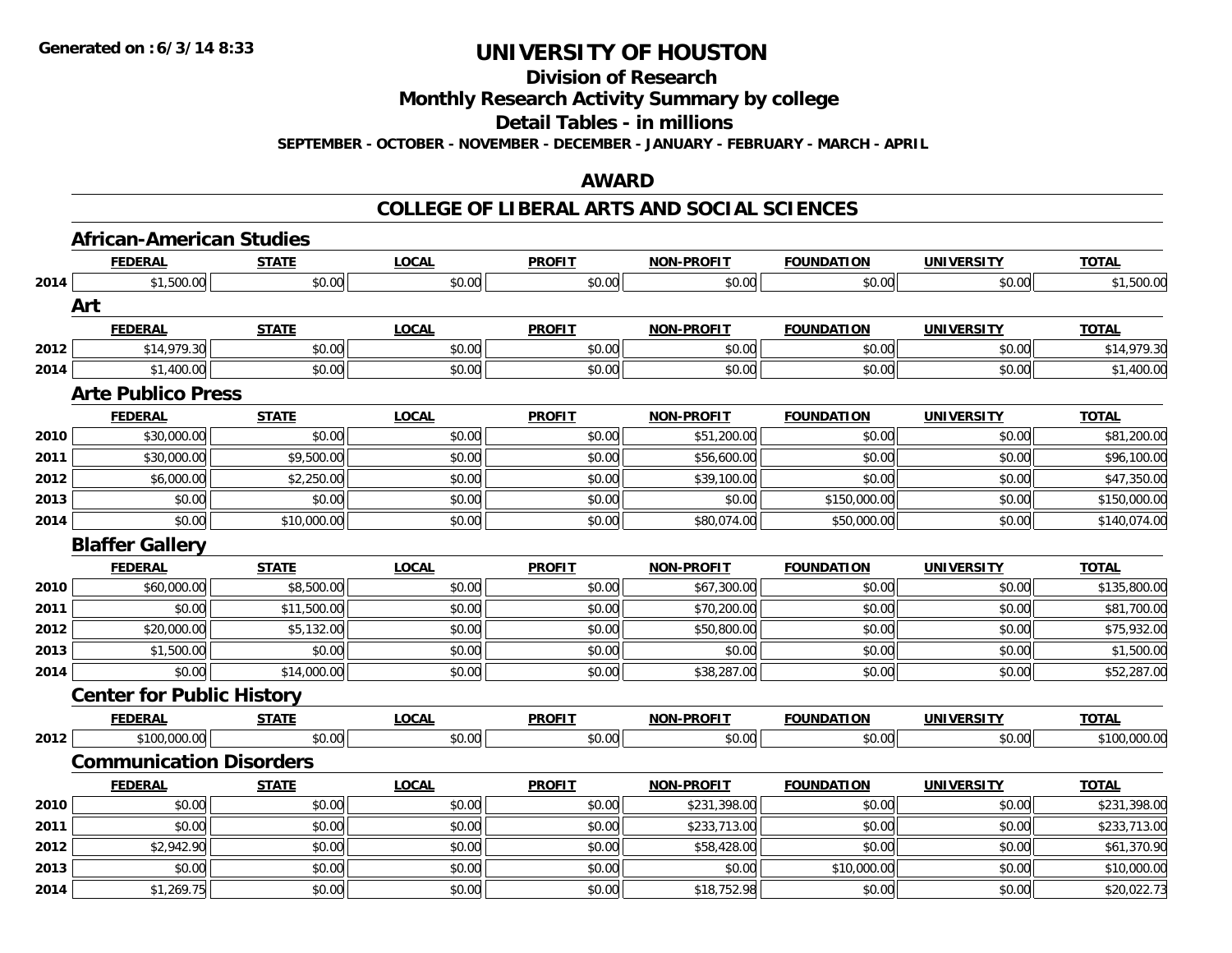**2014**

# **UNIVERSITY OF HOUSTON**

**Division of Research**

**Monthly Research Activity Summary by college**

**Detail Tables - in millions**

**SEPTEMBER - OCTOBER - NOVEMBER - DECEMBER - JANUARY - FEBRUARY - MARCH - APRIL**

### **AWARD**

### **COLLEGE OF LIBERAL ARTS AND SOCIAL SCIENCES**

|      |                  | <b>Cynthia Woods Mitchell Center for the Arts</b> |              |               |                   |                   |                   |                |
|------|------------------|---------------------------------------------------|--------------|---------------|-------------------|-------------------|-------------------|----------------|
|      | <b>FEDERAL</b>   | <b>STATE</b>                                      | <b>LOCAL</b> | <b>PROFIT</b> | <b>NON-PROFIT</b> | <b>FOUNDATION</b> | <b>UNIVERSITY</b> | <b>TOTAL</b>   |
| 2011 | \$0.00           | \$0.00                                            | \$0.00       | \$0.00        | \$15,000.00       | \$0.00            | \$0.00            | \$15,000.00    |
| 2013 | \$0.00           | \$6,000.00                                        | \$0.00       | \$0.00        | \$0.00            | \$0.00            | \$0.00            | \$6,000.00     |
| 2014 | \$0.00           | \$12,500.00                                       | \$0.00       | \$5,000.00    | \$0.00            | \$1,400.00        | \$0.00            | \$18,900.00    |
|      |                  | Dean, Liberal Arts and Social Sciences            |              |               |                   |                   |                   |                |
|      | <b>FEDERAL</b>   | <b>STATE</b>                                      | <b>LOCAL</b> | <b>PROFIT</b> | <b>NON-PROFIT</b> | <b>FOUNDATION</b> | <b>UNIVERSITY</b> | <b>TOTAL</b>   |
| 2010 | \$8,250.00       | \$0.00                                            | \$0.00       | \$0.00        | \$0.00            | \$0.00            | \$0.00            | \$8,250.00     |
| 2012 | \$0.00           | \$0.00                                            | \$0.00       | \$0.00        | \$0.00            | \$0.00            | \$0.00            | \$0.00         |
| 2013 | \$0.00           | \$0.00                                            | \$0.00       | \$0.00        | \$0.00            | \$0.00            | \$0.00            | \$0.00         |
| 2014 | \$0.00           | \$0.00                                            | \$0.00       | \$0.00        | \$0.00            | \$0.00            | \$0.00            | \$0.00         |
|      | <b>Economics</b> |                                                   |              |               |                   |                   |                   |                |
|      | <b>FEDERAL</b>   | <b>STATE</b>                                      | <b>LOCAL</b> | <b>PROFIT</b> | <b>NON-PROFIT</b> | <b>FOUNDATION</b> | <b>UNIVERSITY</b> | <b>TOTAL</b>   |
| 2011 | \$0.00           | \$0.00                                            | \$0.00       | \$0.00        | \$55,000.00       | \$0.00            | \$0.00            | \$55,000.00    |
| 2012 | \$0.00           | \$0.00                                            | \$0.00       | \$0.00        | \$0.00            | \$38,500.00       | \$0.00            | \$38,500.00    |
| 2013 | \$0.00           | \$0.00                                            | \$0.00       | \$0.00        | \$0.00            | \$25,000.00       | \$0.00            | \$25,000.00    |
| 2014 | \$24,995.00      | \$0.00                                            | \$0.00       | \$0.00        | \$0.00            | \$18,354.00       | \$0.00            | \$43,349.00    |
|      | English          |                                                   |              |               |                   |                   |                   |                |
|      | <b>FEDERAL</b>   | <b>STATE</b>                                      | <b>LOCAL</b> | <b>PROFIT</b> | <b>NON-PROFIT</b> | <b>FOUNDATION</b> | <b>UNIVERSITY</b> | <b>TOTAL</b>   |
| 2010 | \$1,000.00       | \$0.00                                            | \$0.00       | \$14,264.60   | \$0.00            | \$0.00            | \$0.00            | \$15,264.60    |
| 2011 | \$1,000.00       | \$0.00                                            | \$0.00       | \$0.00        | \$0.00            | \$0.00            | \$0.00            | \$1,000.00     |
| 2012 | \$0.00           | \$0.00                                            | \$0.00       | \$0.00        | \$0.00            | \$0.00            | \$0.00            | \$0.00         |
| 2013 | \$0.00           | \$0.00                                            | \$0.00       | \$0.00        | \$0.00            | \$0.00            | \$0.00            | \$0.00         |
| 2014 | \$0.00           | \$0.00                                            | \$0.00       | \$0.00        | \$0.00            | \$0.00            | \$0.00            | \$0.00         |
|      |                  | <b>Health and Human Performance</b>               |              |               |                   |                   |                   |                |
|      | <b>FEDERAL</b>   | <b>STATE</b>                                      | <b>LOCAL</b> | <b>PROFIT</b> | <b>NON-PROFIT</b> | <b>FOUNDATION</b> | <b>UNIVERSITY</b> | <b>TOTAL</b>   |
| 2010 | \$2,244,366.28   | \$0.00                                            | \$0.00       | \$0.00        | \$0.00            | \$0.00            | \$0.00            | \$2,244,366.28 |
| 2011 | \$1,079,875.38   | \$0.00                                            | \$0.00       | \$91,870.00   | \$0.00            | \$56,877.80       | \$0.00            | \$1,228,623.18 |
| 2012 | \$1,559,942.26   | \$0.00                                            | \$0.00       | \$543,469.00  | \$0.00            | \$0.00            | \$0.00            | \$2,103,411.26 |
| 2013 | \$2,403,136.77   | \$0.00                                            | \$0.00       | \$6,759.60    | \$0.00            | \$38,628.00       | \$0.00            | \$2,448,524.37 |

4 \$1,611,496.70|| \$0.00|| \$0.00|| \$0.00|| \$0.00|| \$50,000.00|| \$0.00|| \$1,661,496.70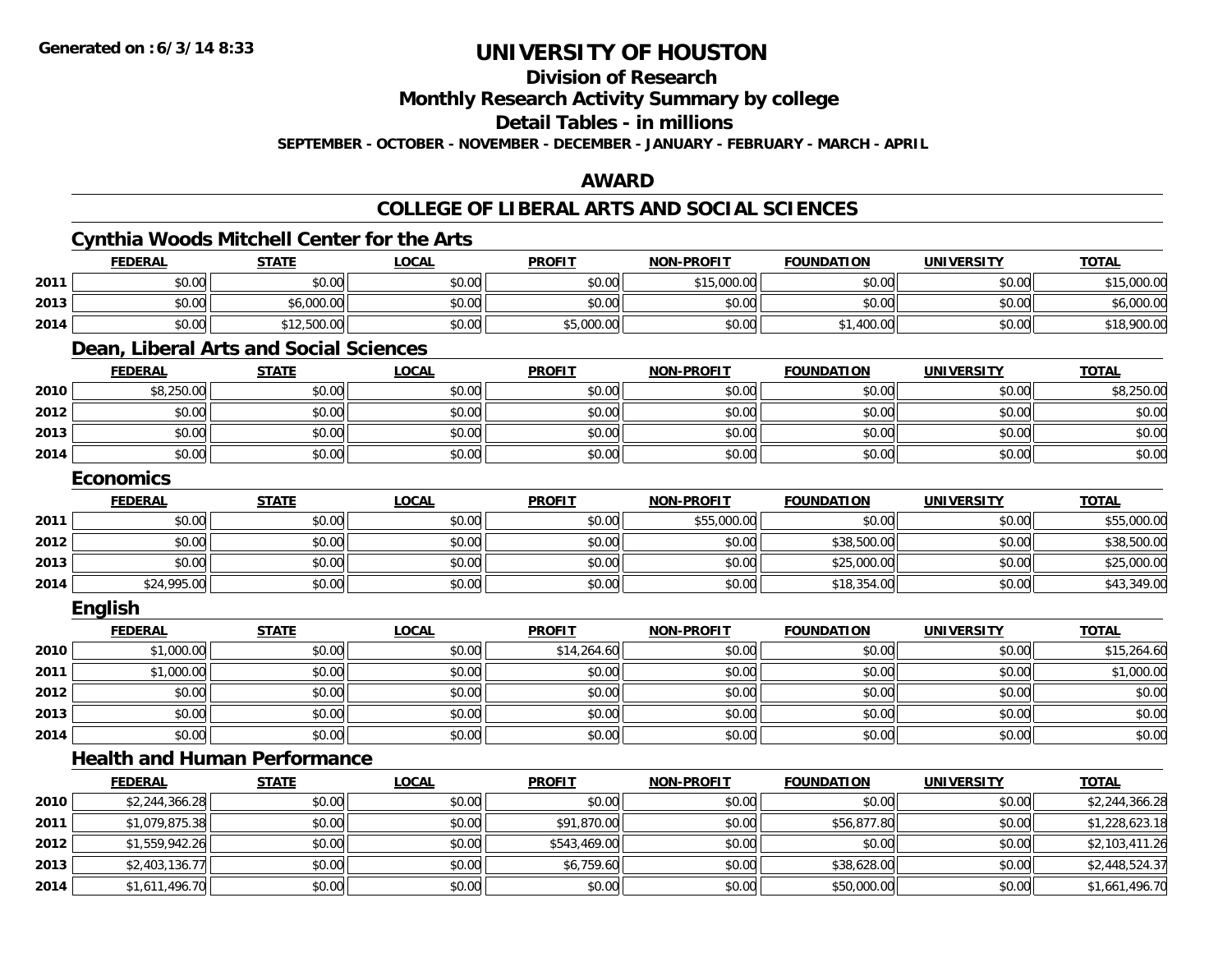# **Division of Research**

**Monthly Research Activity Summary by college**

#### **Detail Tables - in millions**

**SEPTEMBER - OCTOBER - NOVEMBER - DECEMBER - JANUARY - FEBRUARY - MARCH - APRIL**

### **AWARD**

|      | <b>Hispanic Studies</b>               |              |              |               |                   |                   |                   |              |
|------|---------------------------------------|--------------|--------------|---------------|-------------------|-------------------|-------------------|--------------|
|      | <b>FEDERAL</b>                        | <b>STATE</b> | <b>LOCAL</b> | <b>PROFIT</b> | <b>NON-PROFIT</b> | <b>FOUNDATION</b> | <b>UNIVERSITY</b> | <b>TOTAL</b> |
| 2010 | \$0.00                                | \$0.00       | \$0.00       | \$0.00        | \$0.00            | \$0.00            | \$0.00            | \$0.00       |
| 2011 | \$0.00                                | \$0.00       | \$0.00       | \$0.00        | \$0.00            | \$72,400.00       | \$0.00            | \$72,400.00  |
| 2012 | \$0.00                                | \$0.00       | \$0.00       | \$0.00        | \$0.00            | \$55,200.00       | \$0.00            | \$55,200.00  |
| 2013 | \$0.00                                | \$0.00       | \$0.00       | \$0.00        | \$0.00            | \$0.00            | \$0.00            | \$0.00       |
|      | <b>History</b>                        |              |              |               |                   |                   |                   |              |
|      | <b>FEDERAL</b>                        | <b>STATE</b> | <b>LOCAL</b> | <b>PROFIT</b> | <b>NON-PROFIT</b> | <b>FOUNDATION</b> | <b>UNIVERSITY</b> | <b>TOTAL</b> |
| 2010 | \$8,500.00                            | \$0.00       | \$0.00       | \$47,990.42   | \$0.00            | \$0.00            | \$0.00            | \$56,490.42  |
| 2011 | \$14,000.00                           | \$0.00       | \$0.00       | \$19,256.96   | \$0.00            | \$0.00            | \$0.00            | \$33,256.96  |
| 2012 | \$0.00                                | \$0.00       | \$0.00       | \$16,965.60   | \$0.00            | \$0.00            | \$0.00            | \$16,965.60  |
| 2013 | \$0.00                                | \$0.00       | \$0.00       | \$73,662.21   | \$0.00            | \$0.00            | \$0.00            | \$73,662.21  |
| 2014 | \$0.00                                | \$0.00       | \$0.00       | \$78,388.66   | \$0.00            | \$0.00            | \$0.00            | \$78,388.66  |
|      | <b>Hobby Center for Public Policy</b> |              |              |               |                   |                   |                   |              |
|      | <b>FEDERAL</b>                        | <b>STATE</b> | <b>LOCAL</b> | <b>PROFIT</b> | <b>NON-PROFIT</b> | <b>FOUNDATION</b> | <b>UNIVERSITY</b> | <b>TOTAL</b> |
| 2010 | \$249,989.00                          | \$0.00       | \$0.00       | \$0.00        | \$0.00            | \$0.00            | \$0.00            | \$249,989.00 |
| 2014 | \$0.00                                | \$19,298.00  | \$0.00       | \$0.00        | \$0.00            | \$6,000.00        | \$0.00            | \$25,298.00  |
|      | <b>Modern/Classical Languages</b>     |              |              |               |                   |                   |                   |              |
|      | <b>FEDERAL</b>                        | <b>STATE</b> | <b>LOCAL</b> | <b>PROFIT</b> | <b>NON-PROFIT</b> | <b>FOUNDATION</b> | <b>UNIVERSITY</b> | <b>TOTAL</b> |
| 2011 | \$0.00                                | \$0.00       | \$0.00       | \$0.00        | \$0.00            | \$0.00            | \$0.00            | \$0.00       |
|      | Philosophy                            |              |              |               |                   |                   |                   |              |
|      | <b>FEDERAL</b>                        | <b>STATE</b> | <b>LOCAL</b> | <b>PROFIT</b> | <b>NON-PROFIT</b> | <b>FOUNDATION</b> | <b>UNIVERSITY</b> | <b>TOTAL</b> |
| 2010 | \$0.00                                | \$0.00       | \$0.00       | \$0.00        | \$0.00            | \$0.00            | \$0.00            | \$0.00       |
| 2012 | \$29,932.50                           | \$0.00       | \$0.00       | \$0.00        | \$0.00            | \$0.00            | \$0.00            | \$29,932.50  |
|      | <b>Political Science</b>              |              |              |               |                   |                   |                   |              |
|      | <b>FEDERAL</b>                        | <b>STATE</b> | <b>LOCAL</b> | <b>PROFIT</b> | <b>NON-PROFIT</b> | <b>FOUNDATION</b> | <b>UNIVERSITY</b> | <b>TOTAL</b> |
| 2010 | \$0.00                                | \$0.00       | \$0.00       | \$0.00        | \$0.00            | \$0.00            | \$0.00            | \$0.00       |
| 2011 | \$11,941.00                           | \$0.00       | \$0.00       | \$0.00        | \$0.00            | \$0.00            | \$0.00            | \$11,941.00  |
| 2012 | \$0.00                                | \$0.00       | \$0.00       | \$0.00        | \$0.00            | \$0.00            | \$0.00            | \$0.00       |
| 2013 | \$0.00                                | \$0.00       | \$0.00       | \$0.00        | \$0.00            | \$0.00            | \$0.00            | \$0.00       |
| 2014 | \$0.00                                | \$0.00       | \$0.00       | \$0.00        | \$0.00            | \$0.00            | \$0.00            | \$0.00       |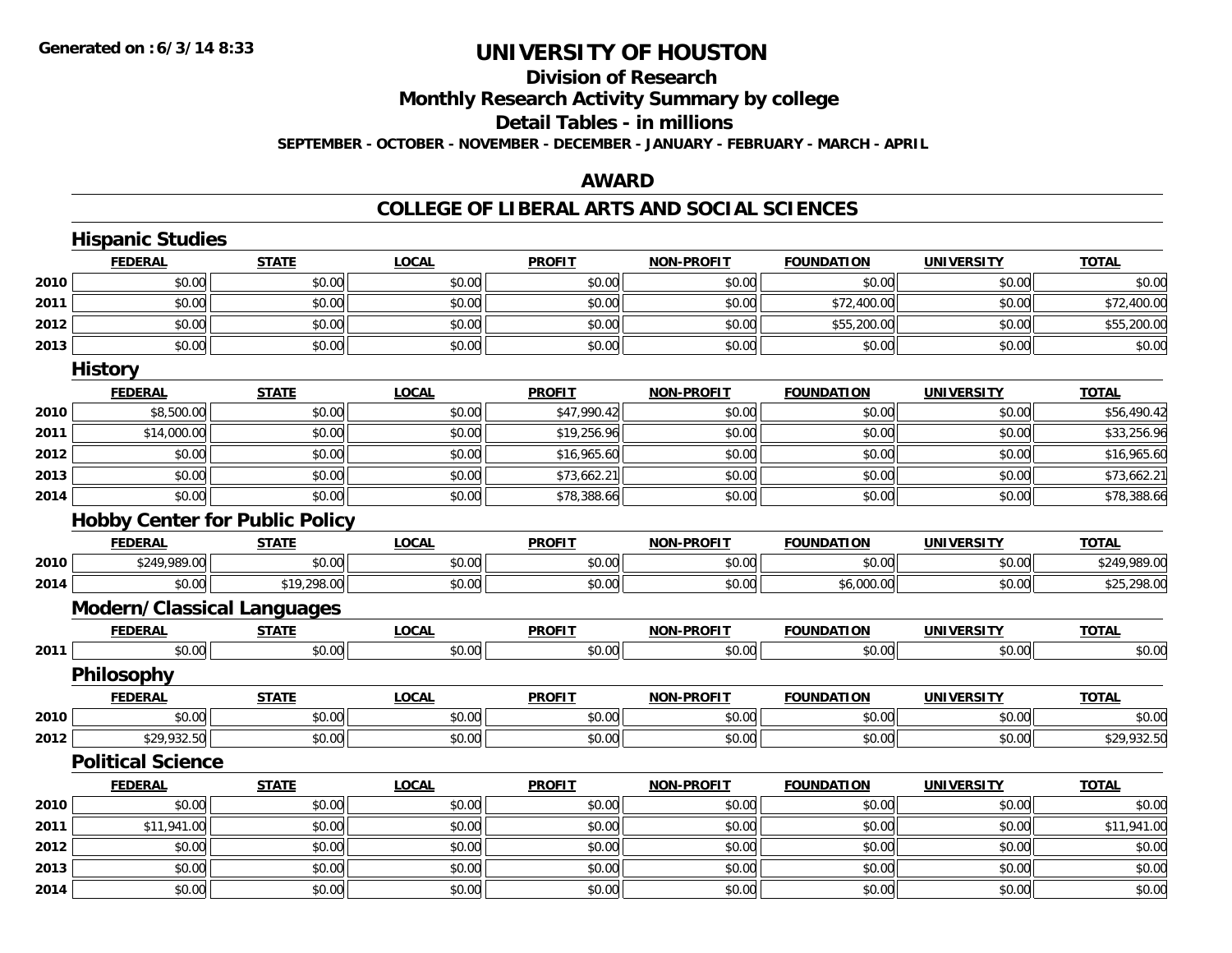## **Division of ResearchMonthly Research Activity Summary by college Detail Tables - in millions**

**SEPTEMBER - OCTOBER - NOVEMBER - DECEMBER - JANUARY - FEBRUARY - MARCH - APRIL**

### **AWARD**

## **COLLEGE OF LIBERAL ARTS AND SOCIAL SCIENCES**

|              | <b>Psychology</b>              |                |              |                |                   |                   |                   |                 |
|--------------|--------------------------------|----------------|--------------|----------------|-------------------|-------------------|-------------------|-----------------|
|              | <b>FEDERAL</b>                 | <b>STATE</b>   | <b>LOCAL</b> | <b>PROFIT</b>  | <b>NON-PROFIT</b> | <b>FOUNDATION</b> | <b>UNIVERSITY</b> | <b>TOTAL</b>    |
| 2010         | \$3,412,132.82                 | \$819,845.00   | \$0.00       | \$58,067.00    | \$815,556.00      | \$0.00            | \$36,067.00       | \$5,141,667.82  |
| 2011         | \$3,666,419.21                 | \$554,880.00   | \$0.00       | \$153,430.00   | \$106,782.50      | \$229,331.15      | \$19,875.08       | \$4,730,717.94  |
| 2012         | \$3,671,790.60                 | \$61,089.16    | \$0.00       | \$38,168.00    | \$304,641.00      | \$114,465.00      | \$36,531.00       | \$4,226,684.76  |
| 2013         | \$2,514,485.50                 | \$17,656.00    | \$0.00       | \$75,255.00    | \$101,003.48      | \$55,818.00       | \$0.00            | \$2,764,217.98  |
| 2014         | \$2,924,977.80                 | \$19,559.00    | \$0.00       | \$51,923.92    | \$154,520.00      | \$0.00            | \$23,691.00       | \$3,174,671.72  |
|              | <b>School of Communication</b> |                |              |                |                   |                   |                   |                 |
|              | <b>FEDERAL</b>                 | <b>STATE</b>   | <b>LOCAL</b> | <b>PROFIT</b>  | <b>NON-PROFIT</b> | <b>FOUNDATION</b> | <b>UNIVERSITY</b> | <b>TOTAL</b>    |
| 2011         | \$0.00                         | \$0.00         | \$0.00       | \$0.00         | \$0.00            | \$0.00            | \$0.00            | \$0.00          |
| 2012         | \$0.00                         | \$0.00         | \$0.00       | \$0.00         | \$0.00            | \$0.00            | \$0.00            | \$0.00          |
| 2013         | \$0.00                         | \$0.00         | \$0.00       | \$0.00         | \$9,800.00        | \$0.00            | \$0.00            | \$9,800.00      |
| 2014         | \$0.00                         | \$0.00         | \$0.00       | \$0.00         | \$1,500.00        | \$0.00            | \$3,000.00        | \$4,500.00      |
|              | <b>School of Music</b>         |                |              |                |                   |                   |                   |                 |
|              | <b>FEDERAL</b>                 | <b>STATE</b>   | <b>LOCAL</b> | <b>PROFIT</b>  | <b>NON-PROFIT</b> | <b>FOUNDATION</b> | <b>UNIVERSITY</b> | <b>TOTAL</b>    |
| 2010         | \$14,500.00                    | \$0.00         | \$0.00       | \$0.00         | \$40,900.00       | \$0.00            | \$0.00            | \$55,400.00     |
| 2011         | \$0.00                         | \$15,865.00    | \$0.00       | \$0.00         | \$0.00            | \$0.00            | \$0.00            | \$15,865.00     |
| 2012         | \$0.00                         | \$3,347.00     | \$0.00       | \$0.00         | \$0.00            | \$0.00            | \$0.00            | \$3,347.00      |
| 2013         | \$0.00                         | \$3,347.00     | \$0.00       | \$0.00         | \$0.00            | \$0.00            | \$0.00            | \$3,347.00      |
| 2014         | \$0.00                         | \$9,000.00     | \$0.00       | \$0.00         | \$0.00            | \$0.00            | \$0.00            | \$9,000.00      |
|              | Sociology                      |                |              |                |                   |                   |                   |                 |
|              | <b>FEDERAL</b>                 | <b>STATE</b>   | <b>LOCAL</b> | <b>PROFIT</b>  | <b>NON-PROFIT</b> | <b>FOUNDATION</b> | <b>UNIVERSITY</b> | <b>TOTAL</b>    |
| 2011         | \$0.00                         | \$0.00         | \$0.00       | \$0.00         | \$3,500.00        | \$0.00            | \$0.00            | \$3,500.00      |
| 2012         | \$54,502.40                    | \$0.00         | \$0.00       | \$0.00         | \$0.00            | \$0.00            | \$0.00            | \$54,502.40     |
| 2013         | \$14,728.00                    | \$0.00         | \$18,000.00  | \$0.00         | \$0.00            | \$0.00            | \$0.00            | \$32,728.00     |
| 2014         | \$0.00                         | \$0.00         | \$0.00       | \$0.00         | \$0.00            | \$0.00            | \$0.00            | \$0.00          |
|              | <b>Theatre</b>                 |                |              |                |                   |                   |                   |                 |
|              | <b>FEDERAL</b>                 | <b>STATE</b>   | <b>LOCAL</b> | <b>PROFIT</b>  | <b>NON-PROFIT</b> | <b>FOUNDATION</b> | <b>UNIVERSITY</b> | <b>TOTAL</b>    |
| 2010         | \$0.00                         | \$0.00         | \$0.00       | \$0.00         | \$46,537.16       | \$0.00            | \$0.00            | \$46,537.16     |
| 2011         | \$0.00                         | \$0.00         | \$0.00       | \$0.00         | \$47,990.37       | \$0.00            | \$0.00            | \$47,990.37     |
| 2014         | \$0.00                         | \$0.00         | \$0.00       | \$0.00         | \$90,000.00       | \$0.00            | \$0.00            | \$90,000.00     |
| <b>Total</b> | \$25,791,553.16                | \$1,603,268.16 | \$18,000.00  | \$1,274,470.97 | \$2,788,583.49    | \$971,973.95      | \$119,164.08      | \$32,567,013.81 |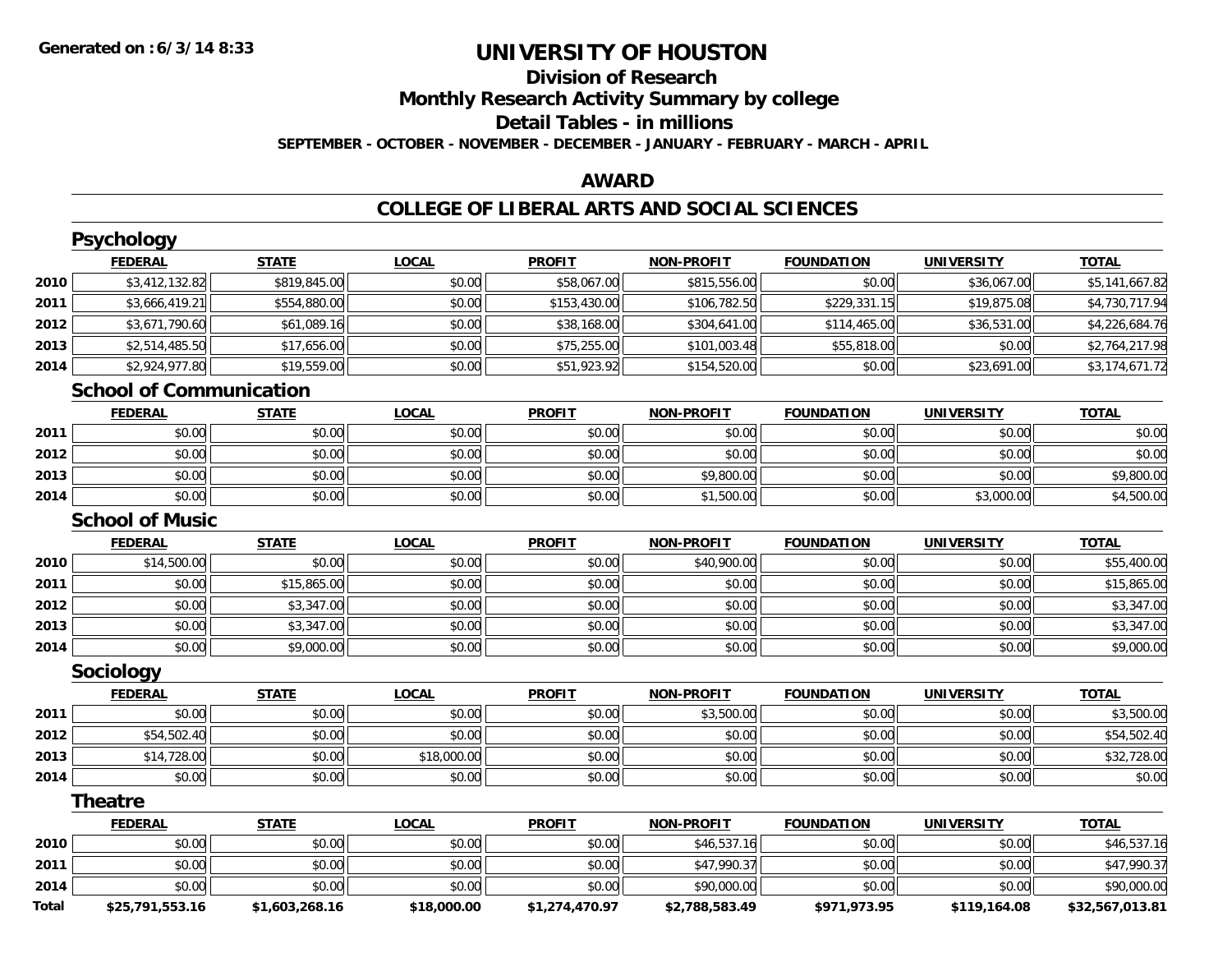## **Division of Research**

**Monthly Research Activity Summary by college**

## **Detail Tables - in millions**

**SEPTEMBER - OCTOBER - NOVEMBER - DECEMBER - JANUARY - FEBRUARY - MARCH - APRIL**

### **AWARD**

## **COLLEGE OF NATURAL SCIENCES AND MATHEMATICS**

## **Biology/Biochemistry**

|      | <b>FEDERAL</b> | <b>STATE</b> | <u>LOCAL</u> | <b>PROFIT</b> | <b>NON-PROFIT</b> | <b>FOUNDATION</b> | <b>UNIVERSITY</b> | <u>TOTAL</u>   |
|------|----------------|--------------|--------------|---------------|-------------------|-------------------|-------------------|----------------|
| 2010 | \$2,695,489.50 | \$56,204.00  | \$0.00       | \$0.00        | \$408,616,00      | \$153,171.61      | \$0.00            | \$3,313,481.11 |
| 2011 | \$3,165,043.36 | \$361,225.75 | \$0.00       | \$5,600.00    | \$554,763.11      | \$184,378.25      | \$0.00            | \$4,271,010.47 |
| 2012 | \$1,602,016.76 | \$263,840.00 | \$0.00       | \$0.00        | \$301,000.00      | \$110,000.00      | \$0.00            | \$2,276,856.76 |
| 2013 | \$1,259,992.69 | \$148,385.00 | \$0.00       | \$478,412.00  | \$666,310.00      | \$0.00            | \$0.00            | \$2,553,099.69 |
| 2014 | \$2,067,598.45 | \$155,334.13 | \$0.00       | \$0.00        | \$403,000.00      | \$0.00            | \$0.00            | \$2,625,932.58 |

## **Center for Nuclear Receptors and Cell Signaling**

|      | <b>FEDERAL</b> | <u>STATE</u>   | <b>LOCAL</b> | <b>PROFIT</b> | <b>NON-PROFIT</b> | <b>FOUNDATION</b> | <b>UNIVERSITY</b> | <b>TOTAL</b>   |
|------|----------------|----------------|--------------|---------------|-------------------|-------------------|-------------------|----------------|
| 2010 | \$843,984.00   | \$0.00         | \$0.00       | \$0.00        | \$0.00            | \$41,181.28       | \$0.00            | \$885,165.28   |
| 2011 | \$947,348.09   | \$45,000.00    | \$0.00       | \$240,000.00  | \$0.00            | \$50,000.00       | \$0.00            | \$1,282,348.09 |
| 2012 | \$519,968.00   | \$1,035,286.00 | \$0.00       | \$0.00        | \$20,000.00       | \$50,000.00       | \$0.00            | \$1,625,254.00 |
| 2013 | \$202,124.00   | \$0.00         | \$0.00       | \$0.00        | \$14,000.00       | \$100,000.00      | \$0.00            | \$316,124.00   |
| 2014 | \$244,596.00   | \$0.00         | \$0.00       | \$0.00        | \$0.00            | \$100,000.00      | \$0.00            | \$344,596.00   |

## **Chemistry**

|      | <b>FEDERAL</b> | <b>STATE</b>   | <b>LOCAL</b> | <b>PROFIT</b> | <b>NON-PROFIT</b> | <b>FOUNDATION</b> | <b>UNIVERSITY</b> | <b>TOTAL</b>   |
|------|----------------|----------------|--------------|---------------|-------------------|-------------------|-------------------|----------------|
| 2010 | \$3,427,867.60 | \$1,772,622.00 | \$0.00       | \$0.00        | \$0.00            | \$761,623.61      | \$226,934.00      | \$6,189,047.21 |
| 2011 | \$2,970,136.39 | \$0.00         | \$0.00       | \$80,000.00   | \$0.00            | \$925,272.58      | \$200,000.00      | \$4,175,408.97 |
| 2012 | \$1,594,445.48 | \$0.00         | \$0.00       | \$0.00        | \$30,000.00       | \$168,096.46      | \$0.00            | \$1,792,541.94 |
| 2013 | \$729,338.94   | \$0.00         | \$0.00       | \$0.00        | \$0.00            | \$451,039.62      | \$29,030.00       | \$1,209,408.56 |
| 2014 | \$916,406.50   | \$0.00         | \$0.00       | \$0.00        | \$0.00            | \$0.00            | \$0.00            | \$916,406.50   |

### **Computer Science**

|      | <b>FEDERAL</b> | <b>STATE</b> | <b>LOCAL</b> | <b>PROFIT</b> | <b>NON-PROFIT</b> | <b>FOUNDATION</b> | <b>UNIVERSITY</b> | <b>TOTAL</b>   |
|------|----------------|--------------|--------------|---------------|-------------------|-------------------|-------------------|----------------|
| 2010 | \$4,558,751.52 | \$88,746.00  | \$0.00       | \$152,865.00  | \$134,364.18      | \$0.00            | \$0.00            | \$4,934,726.70 |
| 2011 | \$2,004,566.80 | \$9,392.00   | \$0.00       | \$373,576.00  | \$181,323.12      | \$0.00            | \$0.00            | \$2,568,857.92 |
| 2012 | \$1,787,292.88 | \$61,050.00  | \$0.00       | \$165,000.00  | \$10,000.00       | \$65,940.00       | \$25,000.00       | \$2,114,282.88 |
| 2013 | \$2,807,390.00 | \$0.00       | \$0.00       | \$219,976.00  | \$32,840.00       | \$0.00            | \$25,000.00       | \$3,085,206.00 |
| 2014 | \$1,456,892.45 | \$0.00       | \$0.00       | \$380,000.00  | \$55,010.00       | \$0.00            | \$0.00            | \$1,891,902.45 |

## **Dean, Natural Sciences and Mathematics**

|      | <b>FEBER!</b><br>LI\ <i>r</i> | <b>STATI</b>  | <b>OCA</b><br>-UUAL | <b>DDOEIT</b><br>ו חשו | <b>DDOEL1</b><br><b>ארות</b> | <b>DATION</b>            | UNIVERSITY             | <b>TATI</b>               |
|------|-------------------------------|---------------|---------------------|------------------------|------------------------------|--------------------------|------------------------|---------------------------|
| 2010 | 0000<br>DU.UU                 | $\sim$<br>ט.ט | $\sim$ 00<br>DU.UU  | $\sim$ $\sim$<br>JU.UU | $\sim$ $\sim$<br>vv.vv       | \$0.00                   | $\sim$ $\sim$<br>JU.UU | ሐሴ ሰሰ<br>JU.UU            |
| 2011 | ልስ ስስ<br>DU.UU                | 0 t<br>ט.ט    | 0.00<br>vu.uu       | $\cdots$<br>vv.vv      | 0.00<br>JU.UU                | $n \cap \Omega$<br>JU.UU | 0.001<br><b>JU.UU</b>  | $\sim$ 00<br><b>JU.UU</b> |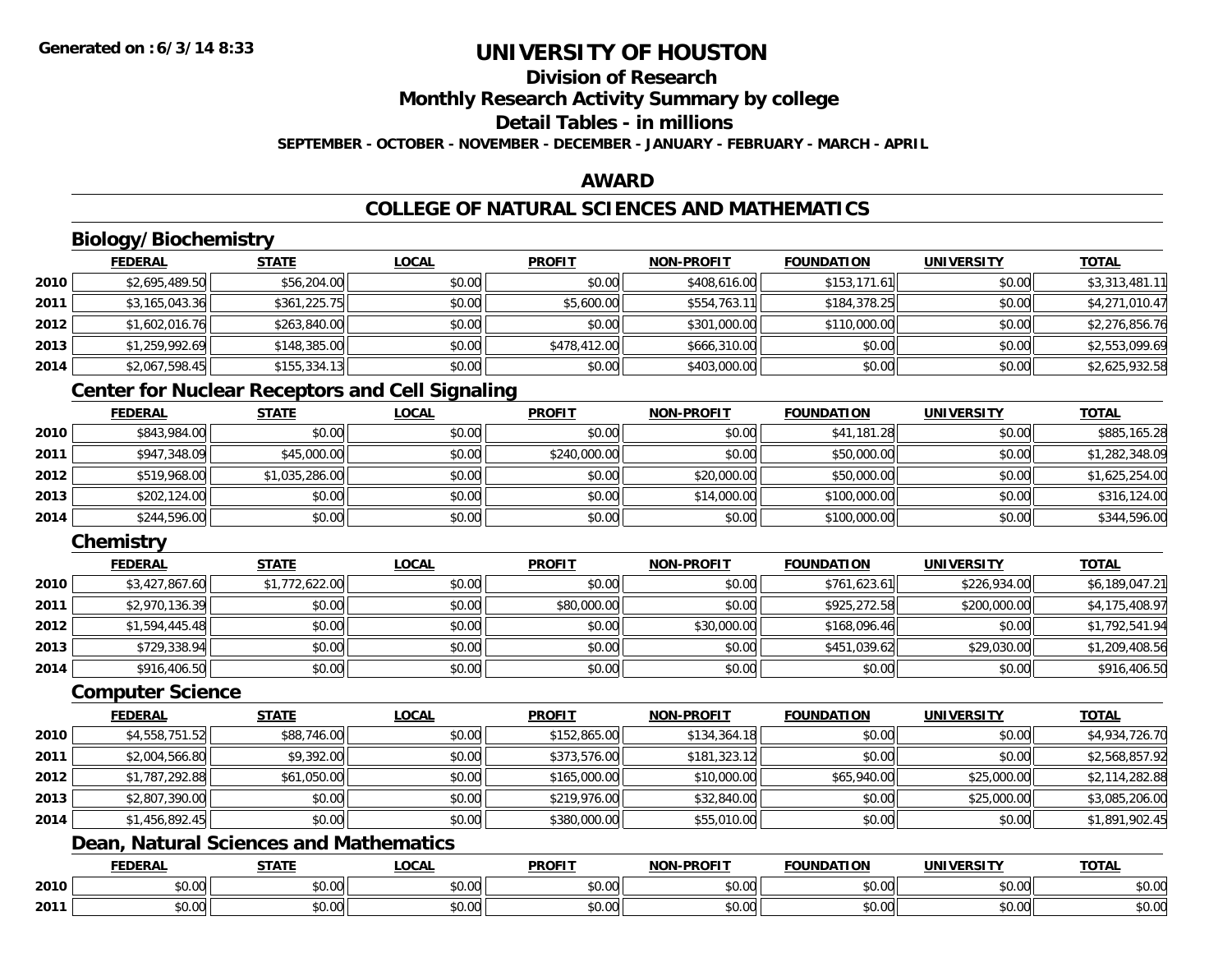## **Division of Research**

**Monthly Research Activity Summary by college**

#### **Detail Tables - in millions**

**SEPTEMBER - OCTOBER - NOVEMBER - DECEMBER - JANUARY - FEBRUARY - MARCH - APRIL**

### **AWARD**

## **COLLEGE OF NATURAL SCIENCES AND MATHEMATICS**

### **Dean, Natural Sciences and Mathematics**

|      | <b>FEDERAL</b>            | <b>STATE</b> | <u>LOCAL</u> | <b>PROFIT</b> | <b>NON-PROFIT</b> | <b>FOUNDATION</b> | <b>UNIVERSITY</b> | <b>TOTAL</b> |
|------|---------------------------|--------------|--------------|---------------|-------------------|-------------------|-------------------|--------------|
| 2012 | \$119,730.00              | \$0.00       | \$0.00       | \$0.00        | \$0.00            | \$0.00            | \$0.00            | \$119,730.00 |
| 2013 | 113,412.00<br><b>¢112</b> | \$0.00       | \$0.00       | \$0.00        | \$0.00            | \$0.00            | \$0.00            | 412.00       |
| 2014 | \$0.00                    | \$0.00       | \$0.00       | \$0.00        | \$0.00            | \$0.00            | \$0.00            | \$0.00       |

### **Earth & Atmospheric Sciences**

|      | <b>FEDERAL</b> | <b>STATE</b> | <b>LOCAL</b> | <b>PROFIT</b>  | <b>NON-PROFIT</b> | <b>FOUNDATION</b> | <b>UNIVERSITY</b> | <b>TOTAL</b>   |
|------|----------------|--------------|--------------|----------------|-------------------|-------------------|-------------------|----------------|
| 2010 | \$745,357.00   | \$258,850.00 | \$0.00       | \$623,819.00   | \$0.00            | \$0.00            | \$0.00            | \$1,628,026.00 |
| 2011 | \$1,888,033.00 | \$594,571.00 | \$0.00       | \$896,766.00   | \$0.00            | \$0.00            | \$0.00            | \$3,379,370.00 |
| 2012 | \$742,057.00   | \$288,450.00 | \$0.00       | \$3,358,564.68 | \$262,752.00      | \$0.00            | \$0.00            | \$4,651,823.68 |
| 2013 | \$1,254,471.80 | \$474,854.00 | \$0.00       | \$1,961,661.00 | \$0.00            | \$0.00            | \$0.00            | \$3,690,986.80 |
| 2014 | \$516,460.81   | \$55,145.75  | \$0.00       | \$821,949.00   | \$100,915.00      | \$0.00            | \$0.00            | \$1,494,470.56 |

## **Institute for Climate and Atmospheric Science**

|      | <u>FEDERAL</u> | <b>STATE</b> | <u>LOCAL</u> | <b>PROFIT</b> | <b>NON-PROFIT</b> | <b>FOUNDATION</b> | <b>UNIVERSITY</b> | <b>TOTAL</b> |
|------|----------------|--------------|--------------|---------------|-------------------|-------------------|-------------------|--------------|
| 2010 | \$0.00         | \$0.00       | \$0.00       | \$0.00        | \$0.00            | \$0.00            | \$0.00            | \$0.00       |
| 2011 | \$0.00         | \$0.00       | \$0.00       | \$0.00        | \$0.00            | \$0.00            | \$0.00            | \$0.00       |
| 2012 | \$0.00         | \$0.00       | \$0.00       | \$0.00        | \$0.00            | \$0.00            | \$0.00            | \$0.00       |
| 2013 | \$0.00         | \$0.00       | \$0.00       | \$0.00        | \$0.00            | \$0.00            | \$0.00            | \$0.00       |
| 2014 | \$0.00         | \$0.00       | \$0.00       | \$0.00        | \$0.00            | \$0.00            | \$0.00            | \$0.00       |

#### **Mathematics**

|      | <b>FEDERAL</b> | <b>STATE</b> | <b>LOCAL</b> | <b>PROFIT</b> | <b>NON-PROFIT</b> | <b>FOUNDATION</b> | <b>UNIVERSITY</b> | <b>TOTAL</b>   |
|------|----------------|--------------|--------------|---------------|-------------------|-------------------|-------------------|----------------|
| 2010 | \$540,982.98   | \$350,000.00 | \$0.00       | \$511,700.00  | \$44,000.00       | \$127,436.75      | \$0.00            | \$1,574,119.73 |
| 2011 | \$1,029,603.70 | \$100,036.00 | \$0.00       | \$150,000.00  | \$22,622.00       | \$111,708.69      | \$10,000.00       | \$1,423,970.39 |
| 2012 | \$852,657.92   | \$139,739.00 | \$0.00       | \$210,000.00  | \$99,312.00       | \$80,000.00       | \$10,000.00       | \$1,391,708.92 |
| 2013 | \$515,603.65   | \$0.00       | \$0.00       | \$90,000.00   | \$0.00            | \$21,000.00       | \$0.00            | \$626,603.65   |
| 2014 | \$1,104,324.50 | \$0.00       | \$0.00       | \$120,000.00  | \$0.00            | \$87,024.29       | \$0.00            | \$1,311,348.79 |

### **Physics**

|      | <b>FEDERAL</b> | <b>STATE</b> | <b>LOCAL</b> | <b>PROFIT</b>  | <b>NON-PROFIT</b> | <b>FOUNDATION</b> | <b>UNIVERSITY</b> | <b>TOTAL</b>   |
|------|----------------|--------------|--------------|----------------|-------------------|-------------------|-------------------|----------------|
| 2010 | \$2,664,493.00 | \$11,498.25  | \$0.00       | \$1,375,619.88 | \$45,397.10       | \$50,000.00       | \$0.00            | \$4,147,008.23 |
| 2011 | \$3,057,872.03 | \$0.00       | \$0.00       | \$811,700.00   | \$5,333.00        | \$60,000.00       | \$0.00            | \$3,934,905.03 |
| 2012 | \$1,983,502.94 | \$0.00       | \$0.00       | \$1,199,300.00 | \$49,225.00       | \$0.00            | \$0.00            | \$3,232,027.94 |
| 2013 | \$3,058,621.98 | \$0.00       | \$0.00       | \$925,800.00   | \$56,040.00       | \$0.00            | \$0.00            | \$4,040,461.98 |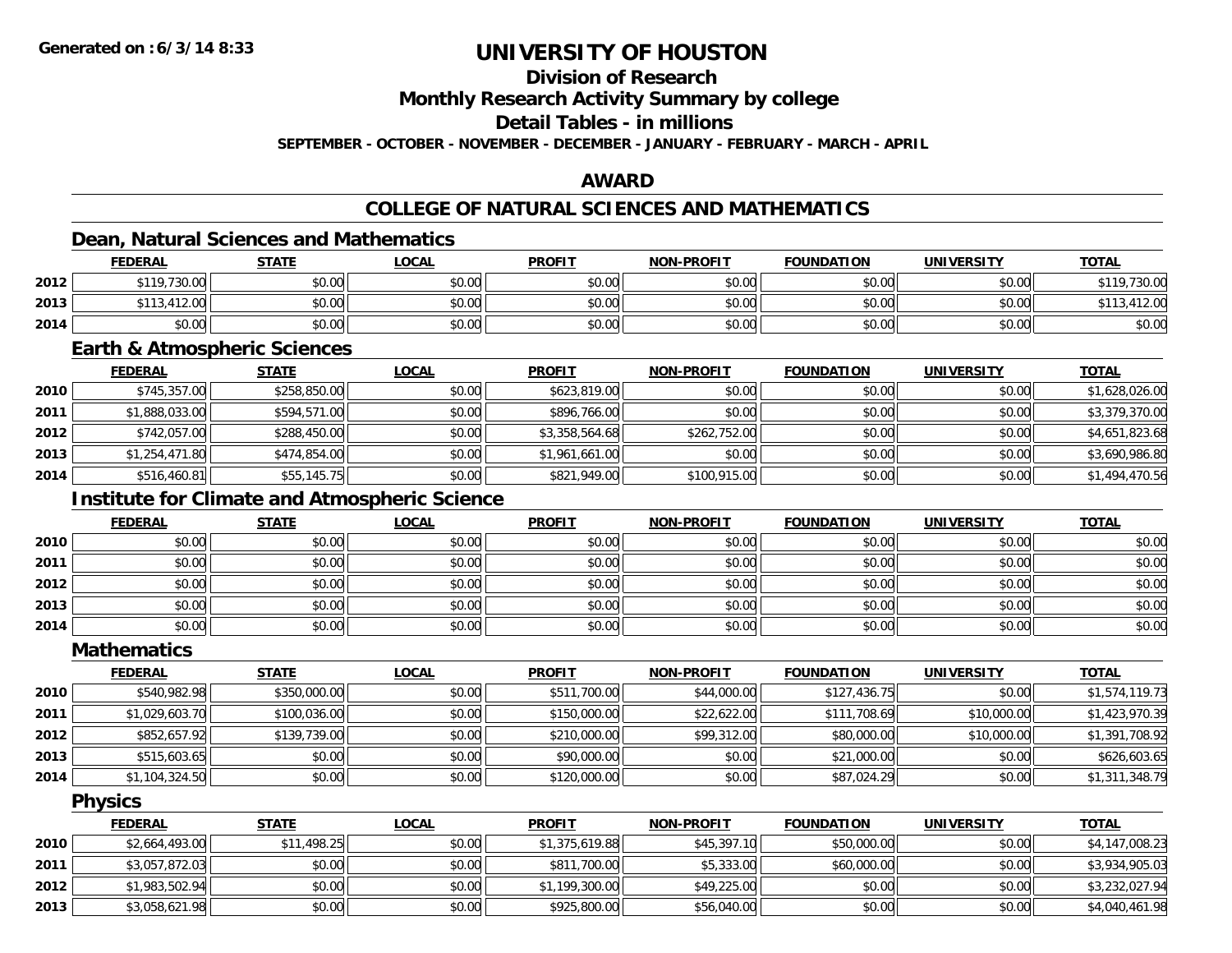**Division of Research**

**Monthly Research Activity Summary by college**

**Detail Tables - in millions**

**SEPTEMBER - OCTOBER - NOVEMBER - DECEMBER - JANUARY - FEBRUARY - MARCH - APRIL**

### **AWARD**

### **COLLEGE OF NATURAL SCIENCES AND MATHEMATICS**

|              | <b>Physics</b>  |                |              |                 |                   |                   |              |                 |  |  |  |  |
|--------------|-----------------|----------------|--------------|-----------------|-------------------|-------------------|--------------|-----------------|--|--|--|--|
|              | <u>FEDERAL</u>  | <b>STATE</b>   | <u>LOCAL</u> | <b>PROFIT</b>   | <b>NON-PROFIT</b> | <b>FOUNDATION</b> | UNIVERSITY   | <b>TOTAL</b>    |  |  |  |  |
| 2014         | 721.056.02      | \$30.<br>.66   | \$0.00       | \$388,200.00    | \$115,000.00      | \$0.00            | \$0.00       |                 |  |  |  |  |
| <b>Total</b> | \$58,709,489.74 | \$6,300,346.54 | \$0.00       | \$15,540,508.56 | \$3,611,822.51    | \$3,697,873.14    | \$525,964.00 | \$88,386,004.49 |  |  |  |  |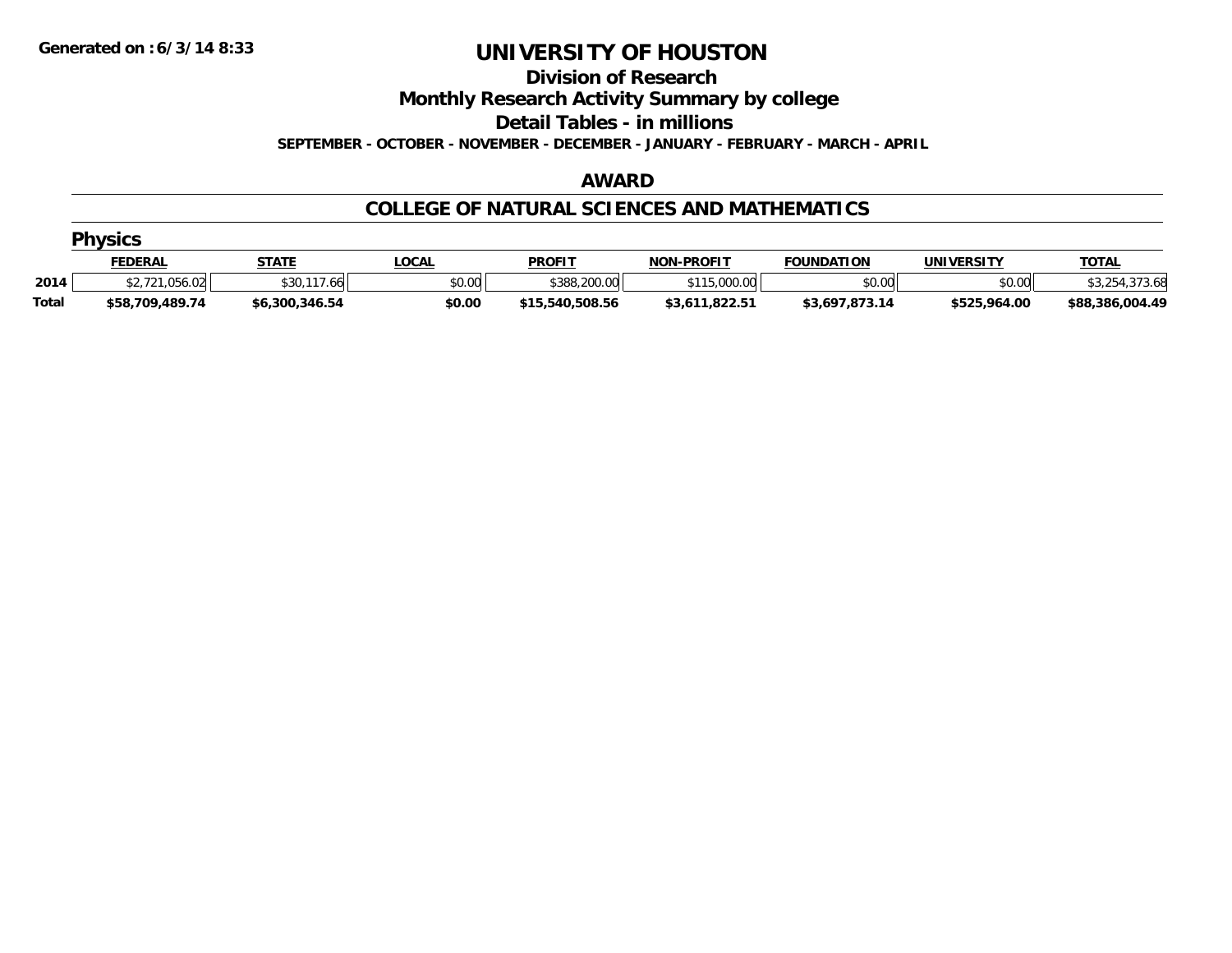## **Division of Research**

**Monthly Research Activity Summary by college**

**Detail Tables - in millions**

**SEPTEMBER - OCTOBER - NOVEMBER - DECEMBER - JANUARY - FEBRUARY - MARCH - APRIL**

#### **AWARD**

### **COLLEGE OF OPTOMETRY**

## **Optometry, Community**

|       | <b>FEDERAL</b>  | <b>STATE</b> | <u>LOCAL</u> | <b>PROFIT</b>  | <b>NON-PROFIT</b> | <b>FOUNDATION</b> | <b>UNIVERSITY</b> | <b>TOTAL</b>    |
|-------|-----------------|--------------|--------------|----------------|-------------------|-------------------|-------------------|-----------------|
| 2010  | \$3,796,228.96  | \$37,297.00  | \$0.00       | \$470,472.00   | \$2,100.00        | \$0.00            | \$241,929.63      | \$4,548,027.59  |
| 2011  | \$2,413,545.00  | \$0.00       | \$0.00       | \$264,681.26   | \$0.00            | \$0.00            | \$193,620.00      | \$2,871,846.26  |
| 2012  | \$3,087,462.94  | \$0.00       | \$0.00       | \$393,188.04   | \$0.00            | \$40,000.00       | \$207,310.00      | \$3,727,960.98  |
| 2013  | \$2,124,762.80  | \$0.00       | \$0.00       | \$1,396,193.90 | \$0.00            | \$0.00            | \$207,590.00      | \$3,728,546.70  |
| 2014  | \$4,043,265.90  | \$0.00       | \$0.00       | \$662,449.59   | \$0.00            | \$0.00            | \$271,160.00      | \$4,976,875.49  |
| Total | \$15,465,265.60 | \$37,297.00  | \$0.00       | \$3,186,984.79 | \$2,100.00        | \$40,000.00       | \$1,121,609.63    | \$19,853,257.02 |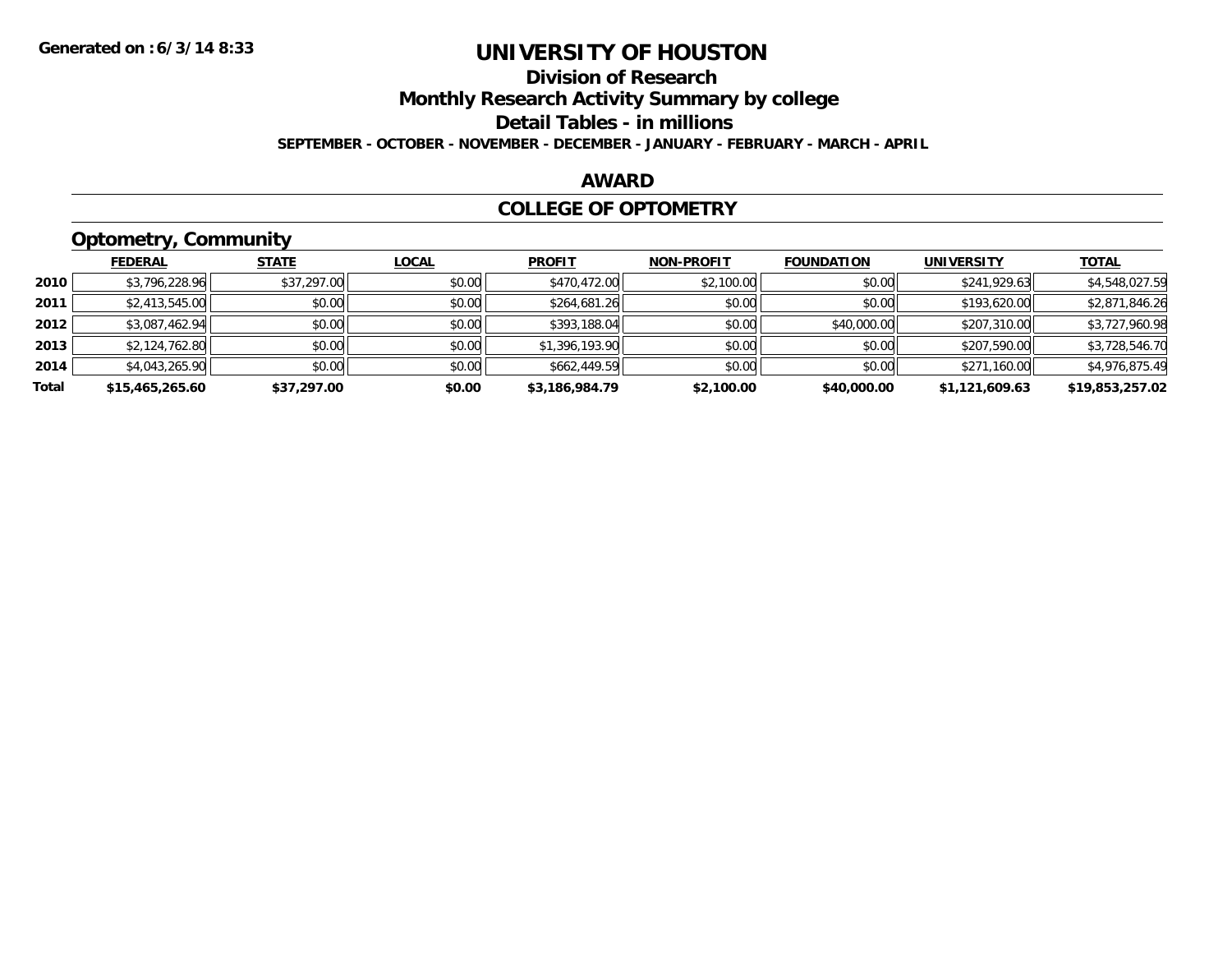## **Division of Research**

**Monthly Research Activity Summary by college**

## **Detail Tables - in millions**

**SEPTEMBER - OCTOBER - NOVEMBER - DECEMBER - JANUARY - FEBRUARY - MARCH - APRIL**

### **AWARD**

## **COLLEGE OF PHARMACY**

## **Clinical Sciences and Administration**

|      | <b>FEDERAL</b> | <b>STATE</b> | <u>LOCAL</u> | <b>PROFIT</b> | <b>NON-PROFIT</b> | <b>FOUNDATION</b> | <b>UNIVERSITY</b> | <b>TOTAL</b> |
|------|----------------|--------------|--------------|---------------|-------------------|-------------------|-------------------|--------------|
| 2010 | \$305,908.85   | \$0.00       | \$0.00       | \$198,496.00  | \$60,001.00       | \$0.00            | \$0.00            | \$564,405.85 |
| 2011 | \$73,572.60    | \$14,886.00  | \$0.00       | \$80,448.80   | \$359,968.00      | \$0.00            | \$0.00            | \$528,875.40 |
| 2012 | \$299,290.30   | \$17,618.62  | \$0.00       | \$218,750.00  | \$7,081.95        | \$0.00            | \$0.00            | \$542,740.87 |
| 2013 | \$225,015.00   | \$0.00       | \$0.00       | \$334,059.50  | \$10,000.00       | \$2,500.00        | \$0.00            | \$571,574.50 |
| 2014 | \$0.00         | \$0.00       | \$0.00       | \$270,000.00  | \$545,894.00      | \$0.00            | \$0.00            | \$815,894.00 |

### **Dean, Pharmacy**

|      | <u>FEDERAL</u> | <u>STATE</u> | <u>LOCAL</u> | <b>PROFIT</b> | <b>NON-PROFIT</b> | <b>FOUNDATION</b> | <b>UNIVERSITY</b> | <b>TOTAL</b> |
|------|----------------|--------------|--------------|---------------|-------------------|-------------------|-------------------|--------------|
| 2010 | \$0.00         | \$0.00       | \$0.00       | \$0.00        | \$0.00            | \$0.00            | \$0.00            | \$0.00       |
| 2011 | \$0.00         | \$0.00       | \$0.00       | \$0.00        | \$0.00            | \$0.00            | \$0.00            | \$0.00       |
| 2012 | \$0.00         | \$0.00       | \$0.00       | \$0.00        | \$0.00            | \$0.00            | \$0.00            | \$0.00       |
| 2013 | \$0.00         | \$0.00       | \$0.00       | \$0.00        | \$0.00            | \$0.00            | \$0.00            | \$0.00       |
| 2014 | \$0.00         | \$0.00       | \$0.00       | \$0.00        | \$0.00            | \$0.00            | \$0.00            | \$0.00       |

## **Pharmacological and Pharmaceutical Sciences**

|       | <b>FEDERAL</b> | <b>STATE</b> | <b>LOCAL</b> | <b>PROFIT</b>  | <b>NON-PROFIT</b> | <b>FOUNDATION</b> | <b>UNIVERSITY</b> | <u>TOTAL</u>    |
|-------|----------------|--------------|--------------|----------------|-------------------|-------------------|-------------------|-----------------|
| 2010  | \$3,066,014.40 | \$36,660.00  | \$0.00       | \$19,200.00    | \$0.00            | \$0.00            | \$0.00            | \$3,121,874.40  |
| 2011  | \$2,224,296.40 | \$0.00       | \$0.00       | \$25,760.00    | \$0.00            | \$0.00            | \$0.00            | \$2,250,056.40  |
| 2012  | \$1,322,260.70 | \$0.00       | \$0.00       | \$16,000.00    | \$147,000.00      | \$0.00            | \$0.00            | \$1,485,260.70  |
| 2013  | \$1,127,634.00 | \$0.00       | \$0.00       | \$34,684.00    | \$10,000.00       | \$0.00            | \$0.00            | \$1,172,318.00  |
| 2014  | \$372,923.00   | \$0.00       | \$0.00       | \$70,174.00    | \$0.00            | \$88,961.00       | \$0.00            | \$532,058.00    |
| Total | \$9,016,915.25 | \$69,164.62  | \$0.00       | \$1,267,572.30 | \$1,139,944.95    | \$91,461.00       | \$0.00            | \$11,585,058.12 |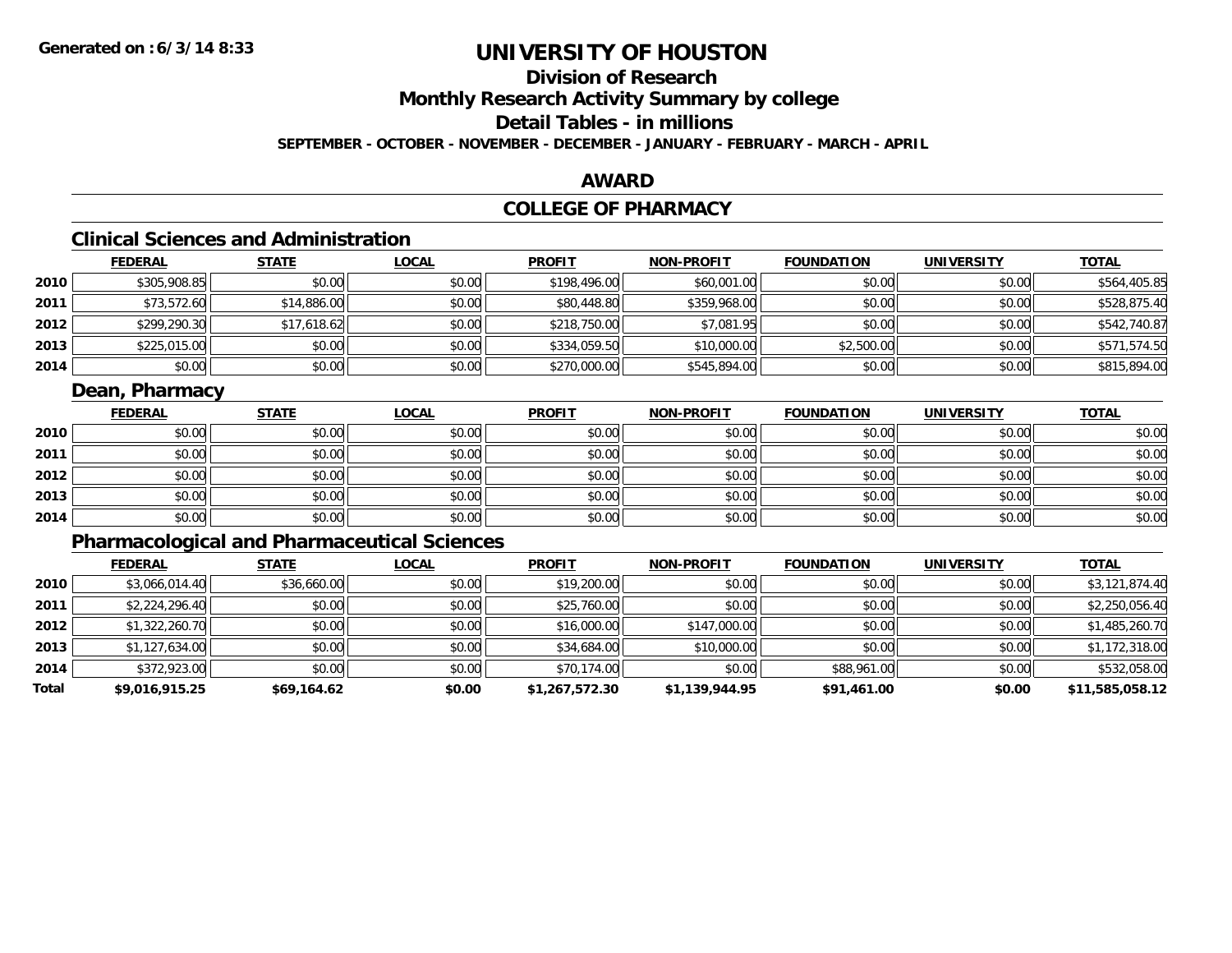**Division of Research**

**Monthly Research Activity Summary by college**

**Detail Tables - in millions**

**SEPTEMBER - OCTOBER - NOVEMBER - DECEMBER - JANUARY - FEBRUARY - MARCH - APRIL**

### **AWARD**

#### **COLLEGE OF TECHNOLOGY**

|                                               |                          |                                                                                                                                                        |                        |                                                                                            |                             |                             | <b>TOTAL</b>                                                                                   |
|-----------------------------------------------|--------------------------|--------------------------------------------------------------------------------------------------------------------------------------------------------|------------------------|--------------------------------------------------------------------------------------------|-----------------------------|-----------------------------|------------------------------------------------------------------------------------------------|
|                                               |                          |                                                                                                                                                        |                        |                                                                                            |                             |                             | \$0.00                                                                                         |
|                                               |                          |                                                                                                                                                        |                        |                                                                                            |                             |                             |                                                                                                |
| <b>FEDERAL</b>                                | <b>STATE</b>             | <b>LOCAL</b>                                                                                                                                           | <b>PROFIT</b>          | <b>NON-PROFIT</b>                                                                          | <b>FOUNDATION</b>           | <b>UNIVERSITY</b>           | <b>TOTAL</b>                                                                                   |
| \$16,800.00                                   | \$0.00                   | \$0.00                                                                                                                                                 | \$0.00                 | \$0.00                                                                                     | \$0.00                      | \$0.00                      | \$16,800.00                                                                                    |
| \$111,690.00                                  | \$0.00                   | \$0.00                                                                                                                                                 | \$0.00                 | \$0.00                                                                                     | \$0.00                      | \$0.00                      | \$111,690.00                                                                                   |
| \$203,427.00                                  | \$0.00                   | \$0.00                                                                                                                                                 | \$0.00                 | \$0.00                                                                                     | \$0.00                      | \$0.00                      | \$203,427.00                                                                                   |
| \$252,853.00                                  | \$0.00                   | \$0.00                                                                                                                                                 | \$0.00                 | \$0.00                                                                                     | \$0.00                      | \$0.00                      | \$252,853.00                                                                                   |
|                                               |                          |                                                                                                                                                        |                        |                                                                                            |                             |                             |                                                                                                |
| <b>FEDERAL</b>                                | <b>STATE</b>             | <b>LOCAL</b>                                                                                                                                           | <b>PROFIT</b>          | <b>NON-PROFIT</b>                                                                          | <b>FOUNDATION</b>           | <b>UNIVERSITY</b>           | <b>TOTAL</b>                                                                                   |
| \$24,462.50                                   | \$0.00                   | \$0.00                                                                                                                                                 | \$0.00                 | \$0.00                                                                                     | \$0.00                      | \$0.00                      | \$24,462.50                                                                                    |
| \$0.00                                        | \$21,144.00              | \$0.00                                                                                                                                                 | \$0.00                 | \$0.00                                                                                     | \$44,810.00                 | \$0.00                      | \$65,954.00                                                                                    |
| \$0.00                                        | \$74,568.00              | \$0.00                                                                                                                                                 | \$0.00                 | \$0.00                                                                                     | \$0.00                      | \$0.00                      | \$74,568.00                                                                                    |
| \$0.00                                        | \$74,922.00              | \$0.00                                                                                                                                                 | \$0.00                 | \$0.00                                                                                     | \$0.00                      | \$0.00                      | \$74,922.00                                                                                    |
|                                               |                          |                                                                                                                                                        |                        |                                                                                            |                             |                             |                                                                                                |
| <b>FEDERAL</b>                                | <b>STATE</b>             | <b>LOCAL</b>                                                                                                                                           | <b>PROFIT</b>          | NON-PROFIT                                                                                 | <b>FOUNDATION</b>           | <b>UNIVERSITY</b>           | <b>TOTAL</b>                                                                                   |
| \$245,728.10                                  | \$0.00                   | \$0.00                                                                                                                                                 | \$0.00                 | \$0.00                                                                                     | \$0.00                      | \$0.00                      | \$245,728.10                                                                                   |
| \$144,483.49                                  | \$0.00                   | \$0.00                                                                                                                                                 | \$0.00                 | \$0.00                                                                                     | \$0.00                      | \$0.00                      | \$144,483.49                                                                                   |
| \$342,089.00                                  | \$0.00                   | \$0.00                                                                                                                                                 | \$0.00                 | \$0.00                                                                                     | \$0.00                      | \$0.00                      | \$342,089.00                                                                                   |
| \$0.00                                        | \$0.00                   | \$0.00                                                                                                                                                 | \$0.00                 | \$0.00                                                                                     | \$0.00                      | \$0.00                      | \$0.00                                                                                         |
| \$0.00                                        | \$0.00                   | \$0.00                                                                                                                                                 | \$0.00                 | \$20,000.00                                                                                | \$0.00                      | \$0.00                      | \$20,000.00                                                                                    |
|                                               |                          |                                                                                                                                                        |                        |                                                                                            |                             |                             |                                                                                                |
|                                               |                          |                                                                                                                                                        |                        | <b>NON-PROFIT</b>                                                                          | <b>FOUNDATION</b>           | <b>UNIVERSITY</b>           | <b>TOTAL</b>                                                                                   |
|                                               |                          |                                                                                                                                                        |                        |                                                                                            |                             |                             |                                                                                                |
| \$389,098.20                                  | \$0.00                   | \$0.00                                                                                                                                                 | \$111,000.00           | \$0.00                                                                                     | \$0.00                      | \$0.00                      |                                                                                                |
| \$431,491.00                                  | \$0.00                   | \$0.00                                                                                                                                                 | \$0.00                 | \$16,732.00                                                                                | \$18,100.00                 | \$0.00                      |                                                                                                |
| \$173,699.31                                  | \$0.00                   | \$0.00                                                                                                                                                 | \$0.00                 | \$48,974.00                                                                                | \$18,400.00                 | \$0.00                      |                                                                                                |
| \$261,215.00                                  | \$0.00                   | \$0.00                                                                                                                                                 | \$75,000.00            | \$0.00                                                                                     | \$0.00                      | \$0.00                      |                                                                                                |
| \$1,095,719.23                                | \$0.00                   | \$0.00                                                                                                                                                 | \$125,000.00           | \$0.00                                                                                     | \$0.00                      | \$0.00                      |                                                                                                |
| <b>Human Development and Consumer Science</b> |                          |                                                                                                                                                        |                        |                                                                                            |                             |                             |                                                                                                |
| <b>FEDERAL</b>                                | <b>STATE</b>             | <b>LOCAL</b>                                                                                                                                           | <b>PROFIT</b>          | <b>NON-PROFIT</b>                                                                          | <b>FOUNDATION</b>           | <b>UNIVERSITY</b>           | \$500,098.20<br>\$466,323.00<br>\$241,073.31<br>\$336,215.00<br>\$1,220,719.23<br><b>TOTAL</b> |
|                                               | <b>FEDERAL</b><br>\$0.00 | <b>STATE</b><br>\$0.00<br><b>Center for Technology Literacy</b><br><b>Construction Management</b><br>Dean, Technology<br><b>Engineering Technology</b> | <b>LOCAL</b><br>\$0.00 | <b>PROFIT</b><br>\$0.00<br><b>PROFIT</b><br><b>FEDERAL</b><br><b>STATE</b><br><b>LOCAL</b> | <b>NON-PROFIT</b><br>\$0.00 | <b>FOUNDATION</b><br>\$0.00 | <b>UNIVERSITY</b><br>\$0.00                                                                    |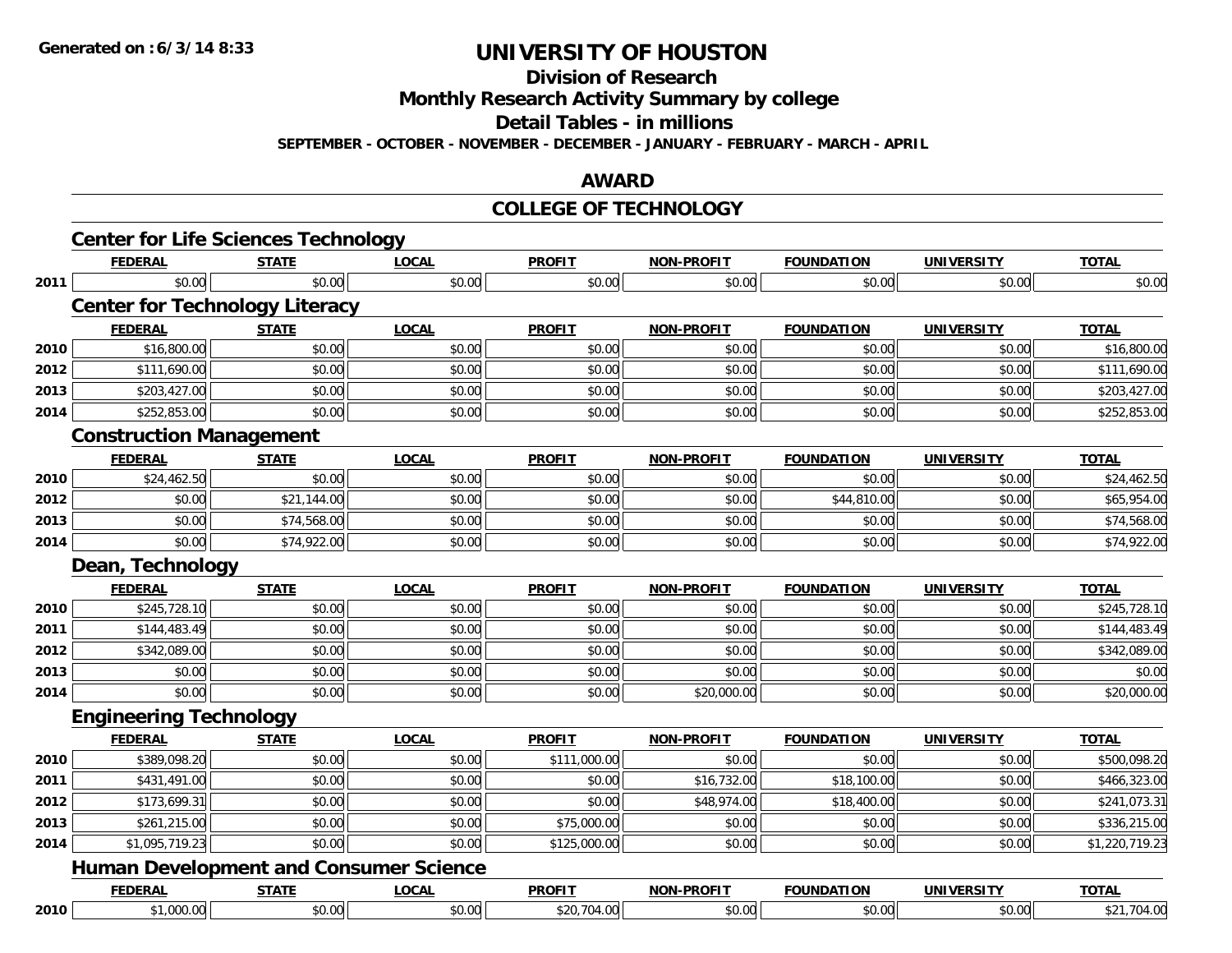**Division of Research**

**Monthly Research Activity Summary by college**

**Detail Tables - in millions**

**SEPTEMBER - OCTOBER - NOVEMBER - DECEMBER - JANUARY - FEBRUARY - MARCH - APRIL**

### **AWARD**

### **COLLEGE OF TECHNOLOGY**

### **Human Development and Consumer Science**

|      | <b>FEDERAL</b> | <b>STATI</b>                 | $\sim$<br>.UCAI        | <b>PROFIT</b>                               | nn <u>ari</u> ,<br>~ ( )⊢ | .<br>IN A'<br>ונ ו      | UNI.               | <b>TOT</b> |
|------|----------------|------------------------------|------------------------|---------------------------------------------|---------------------------|-------------------------|--------------------|------------|
| 2013 | $\sim$         | ტი იი<br>ט.ט                 | $\sim$ $\sim$<br>vv.vv | $\mathfrak{c}\cap\mathfrak{a}\cap$<br>וט.טי | \$0.00                    | 0 <sup>n</sup><br>טט.טע | $\sim$ 00<br>pu.uu | 00000      |
| 2014 | $\sim$         | $\uparrow$ $\uparrow$<br>ט.ט | $\sim$ 00<br>vv.vv     | $n \cap \Omega$<br>JU.UU                    | \$0.00                    |                         | nn na<br>JU.UU     | . JUUU.UI  |

<u> 1989 - Johann Stoff, deutscher Stoffen und der Stoffen und der Stoffen und der Stoffen und der Stoffen und der</u>

## **Information & Logistics Technology**

|      | <b>FEDERAL</b> | <b>STATE</b> | <u>LOCAL</u> | <b>PROFIT</b> | <b>NON-PROFIT</b> | <b>FOUNDATION</b> | <b>UNIVERSITY</b> | <u>TOTAL</u> |
|------|----------------|--------------|--------------|---------------|-------------------|-------------------|-------------------|--------------|
| 2010 | \$121,248.00   | \$0.00       | \$0.00       | \$0.00        | \$0.00            | \$0.00            | \$0.00            | .248.00      |
| 2011 | √65,000.00     | \$0.00       | \$0.00       | \$0.00        | 100.00<br>ሖг      | \$0.00            | \$0.00            | \$70,100.00  |
| 2012 | \$5,000.00     | \$0.00       | \$0.00       | \$0.00        | \$0.00            | \$0.00            | \$0.00            | \$5,000.00   |

### **Texas Manufacturing Assistance Center**

|              | <b>FEDERAL</b> | <b>STATE</b> | <b>LOCAL</b> | <b>PROFIT</b> | <b>NON-PROFIT</b> | <b>FOUNDATION</b> | <b>UNIVERSITY</b> | <u>TOTAL</u>   |
|--------------|----------------|--------------|--------------|---------------|-------------------|-------------------|-------------------|----------------|
| 2010         | \$0.00         | \$0.00       | \$0.00       | \$0.00        | \$0.00            | \$0.00            | \$0.00            | \$0.00         |
| 2011         | \$0.00         | \$0.00       | \$0.00       | \$0.00        | \$0.00            | \$0.00            | \$0.00            | \$0.00         |
| 2012         | \$0.00         | \$0.00       | \$0.00       | \$0.00        | \$0.00            | \$0.00            | \$0.00            | \$0.00         |
| 2013         | \$0.00         | \$0.00       | \$0.00       | \$0.00        | \$0.00            | \$0.00            | \$0.00            | \$0.00         |
| 2014         | \$0.00         | \$0.00       | \$0.00       | \$0.00        | \$0.00            | \$0.00            | \$0.00            | \$0.00         |
| <b>Total</b> | \$3,895,003.83 | \$170,634.00 | \$0.00       | \$331,704.00  | \$90,806.00       | \$234,310.00      | \$0.00            | \$4,722,457.83 |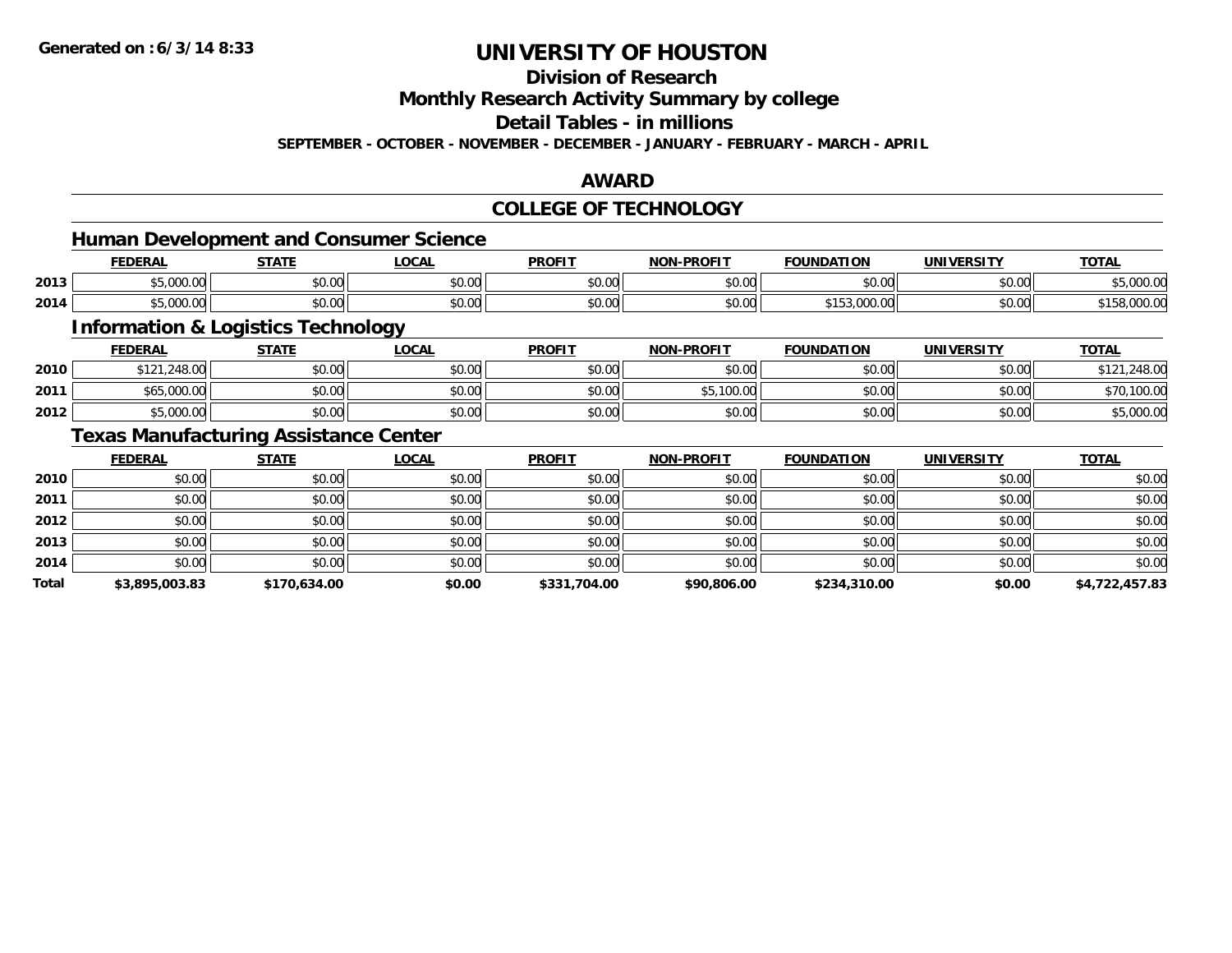**Division of Research**

**Monthly Research Activity Summary by college**

**Detail Tables - in millions**

**SEPTEMBER - OCTOBER - NOVEMBER - DECEMBER - JANUARY - FEBRUARY - MARCH - APRIL**

### **AWARD**

## **CULLEN COLLEGE OF ENGINEERING**

|      | <b>Bioengineering Research Center</b><br><b>FEDERAL</b>  | <b>STATE</b> | <b>LOCAL</b> | <b>PROFIT</b>  | <b>NON-PROFIT</b> | <b>FOUNDATION</b> | <b>UNIVERSITY</b> | <b>TOTAL</b>   |
|------|----------------------------------------------------------|--------------|--------------|----------------|-------------------|-------------------|-------------------|----------------|
| 2014 | \$0.00                                                   | \$0.00       | \$0.00       | \$0.00         | \$0.00            | \$0.00            | \$0.00            | \$0.00         |
|      | <b>Biomedical Engineering</b>                            |              |              |                |                   |                   |                   |                |
|      | <b>FEDERAL</b>                                           | <b>STATE</b> | <b>LOCAL</b> | <b>PROFIT</b>  | <b>NON-PROFIT</b> | <b>FOUNDATION</b> | <b>UNIVERSITY</b> | <b>TOTAL</b>   |
| 2010 | \$285,710.00                                             | \$0.00       | \$0.00       | \$0.00         | \$0.00            | \$4,594.00        | \$0.00            | \$290,304.00   |
| 2011 | \$251,016.00                                             | \$0.00       | \$0.00       | \$0.00         | \$0.00            | \$0.00            | \$0.00            | \$251,016.00   |
| 2012 | \$1,383,026.00                                           | \$0.00       | \$0.00       | \$0.00         | \$0.00            | \$0.00            | \$0.00            | \$1,383,026.00 |
| 2013 | \$406,394.00                                             | \$0.00       | \$0.00       | \$66,477.00    | \$0.00            | \$0.00            | \$0.00            | \$472,871.00   |
| 2014 | \$1,914,677.00                                           | \$0.00       | \$0.00       | \$0.00         | \$50,000.00       | \$45,833.34       | \$0.00            | \$2,010,510.34 |
|      | <b>Center for Innovative Grouting Materials and Tech</b> |              |              |                |                   |                   |                   |                |
|      | <b>FEDERAL</b>                                           | <b>STATE</b> | <b>LOCAL</b> | <b>PROFIT</b>  | <b>NON-PROFIT</b> | <b>FOUNDATION</b> | <b>UNIVERSITY</b> | <b>TOTAL</b>   |
| 2010 | \$0.00                                                   | \$0.00       | \$0.00       | \$0.00         | \$0.00            | \$0.00            | \$0.00            | \$0.00         |
| 2011 | \$0.00                                                   | \$0.00       | \$0.00       | \$0.00         | \$0.00            | \$0.00            | \$0.00            | \$0.00         |
| 2012 | \$0.00                                                   | \$0.00       | \$0.00       | \$0.00         | \$0.00            | \$0.00            | \$0.00            | \$0.00         |
| 2013 | \$0.00                                                   | \$0.00       | \$0.00       | \$0.00         | \$0.00            | \$0.00            | \$0.00            | \$0.00         |
| 2014 | \$0.00                                                   | \$0.00       | \$0.00       | \$0.00         | \$0.00            | \$0.00            | \$0.00            | \$0.00         |
|      | <b>Chemical Engineering</b>                              |              |              |                |                   |                   |                   |                |
|      | <b>FEDERAL</b>                                           | <b>STATE</b> | <b>LOCAL</b> | <b>PROFIT</b>  | <b>NON-PROFIT</b> | <b>FOUNDATION</b> | <b>UNIVERSITY</b> | <b>TOTAL</b>   |
| 2010 | \$6,332,445.05                                           | \$37,500.00  | \$60,588.00  | \$536,766.79   | \$0.00            | \$62,200.00       | \$40,818.00       | \$7,070,317.84 |
| 2011 | \$3,210,970.21                                           | \$301,766.25 | \$0.00       | \$662,881.00   | \$0.00            | \$110,900.00      | \$114,642.00      | \$4,401,159.46 |
| 2012 | \$1,925,414.30                                           | \$0.00       | \$0.00       | \$1,132,746.57 | \$0.00            | \$10,900.00       | \$0.00            | \$3,069,060.87 |
| 2013 | \$1,721,394.29                                           | \$26,500.00  | \$0.00       | \$1,351,978.00 | \$200,000.00      | \$0.00            | \$0.00            | \$3,299,872.29 |
| 2014 | \$1,701,391.37                                           | \$26,250.00  | \$0.00       | \$1,760,867.00 | \$0.00            | \$42,250.00       | \$0.00            | \$3,530,758.37 |
|      | <b>Civil Engineering</b>                                 |              |              |                |                   |                   |                   |                |
|      | <b>FEDERAL</b>                                           | <b>STATE</b> | <b>LOCAL</b> | <b>PROFIT</b>  | <b>NON-PROFIT</b> | <b>FOUNDATION</b> | <b>UNIVERSITY</b> | <b>TOTAL</b>   |
| 2010 | \$911,152.20                                             | \$584,367.00 | \$0.00       | \$19,359.20    | \$0.00            | \$0.00            | \$0.00            | \$1,514,878.40 |
| 2011 | \$1,053,533.00                                           | \$523,795.00 | \$100,000.00 | \$199,311.80   | \$75,623.00       | \$0.00            | \$0.00            | \$1,952,262.80 |
| 2012 | \$2,595,585.31                                           | \$612,633.00 | \$0.00       | \$98,753.10    | \$185,685.00      | \$66,667.00       | \$0.00            | \$3,559,323.41 |
| 2013 | \$1,174,793.63                                           | \$367,006.00 | \$0.00       | \$1,878,215.00 | \$114,953.70      | \$360,295.00      | \$0.00            | \$3,895,263.33 |
| 2014 | \$3,240,921.71                                           | \$555,648.00 | \$0.00       | \$441,425.50   | \$111,679.95      | \$157,828.68      | \$0.00            | \$4,507,503.84 |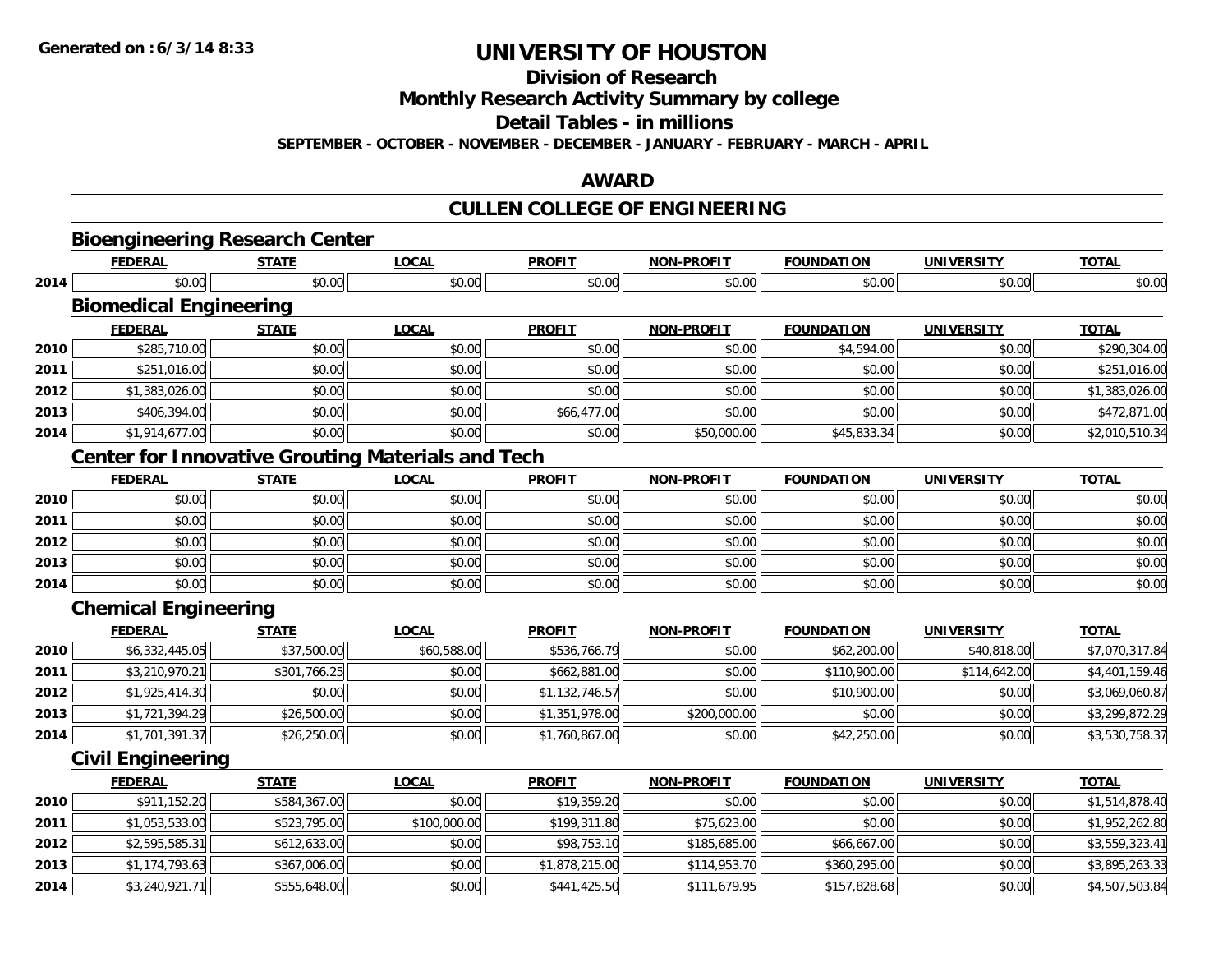**Division of Research**

**Monthly Research Activity Summary by college**

**Detail Tables - in millions**

**SEPTEMBER - OCTOBER - NOVEMBER - DECEMBER - JANUARY - FEBRUARY - MARCH - APRIL**

### **AWARD**

## **CULLEN COLLEGE OF ENGINEERING**

## **Composites Engineering and Applications Center**

|      | <b>FEDERAL</b>                               | <b>STATE</b>   | <b>LOCAL</b> | <b>PROFIT</b> | <b>NON-PROFIT</b> | <b>FOUNDATION</b> | <b>UNIVERSITY</b> | <b>TOTAL</b>   |
|------|----------------------------------------------|----------------|--------------|---------------|-------------------|-------------------|-------------------|----------------|
| 2010 | \$0.00                                       | \$0.00         | \$0.00       | \$0.00        | \$0.00            | \$0.00            | \$0.00            | \$0.00         |
|      | Dean, Engineering                            |                |              |               |                   |                   |                   |                |
|      | <b>FEDERAL</b>                               | <b>STATE</b>   | <b>LOCAL</b> | <b>PROFIT</b> | <b>NON-PROFIT</b> | <b>FOUNDATION</b> | <b>UNIVERSITY</b> | <b>TOTAL</b>   |
| 2010 | \$0.00                                       | \$0.00         | \$0.00       | \$0.00        | \$0.00            | \$0.00            | \$0.00            | \$0.00         |
| 2011 | \$0.00                                       | \$0.00         | \$0.00       | \$0.00        | \$0.00            | \$0.00            | \$0.00            | \$0.00         |
| 2013 | \$39,999.10                                  | \$0.00         | \$0.00       | \$0.00        | \$0.00            | \$0.00            | \$0.00            | \$39,999.10    |
|      | <b>Electrical &amp; Computer Engineering</b> |                |              |               |                   |                   |                   |                |
|      | <b>FEDERAL</b>                               | <b>STATE</b>   | <b>LOCAL</b> | <b>PROFIT</b> | <b>NON-PROFIT</b> | <b>FOUNDATION</b> | <b>UNIVERSITY</b> | <b>TOTAL</b>   |
| 2010 | \$3,262,583.38                               | \$310,294.51   | \$0.00       | \$205,000.00  | \$131,500.00      | \$0.00            | \$0.00            | \$3,909,377.89 |
| 2011 | \$4,500,868.17                               | \$23,391.24    | \$0.00       | \$298,530.00  | \$0.00            | \$50,000.00       | \$0.00            | \$4,872,789.41 |
| 2012 | \$2,467,048.85                               | \$44,704.20    | \$0.00       | \$385,157.50  | \$27,500.00       | \$0.00            | \$0.00            | \$2,924,410.55 |
| 2013 | \$1,441,153.48                               | \$35,263.20    | \$0.00       | \$585,698.00  | \$221,967.30      | \$0.00            | \$0.00            | \$2,284,081.98 |
| 2014 | \$1,932,647.13                               | \$0.00         | \$0.00       | \$558,154.00  | \$203,416.05      | \$87,500.00       | \$0.00            | \$2,781,717.18 |
|      | <b>Industrial Engineering</b>                |                |              |               |                   |                   |                   |                |
|      | <b>FEDERAL</b>                               | <b>STATE</b>   | <b>LOCAL</b> | <b>PROFIT</b> | <b>NON-PROFIT</b> | <b>FOUNDATION</b> | <b>UNIVERSITY</b> | <b>TOTAL</b>   |
| 2010 | \$166,198.00                                 | \$45,741.00    | \$431,266.00 | \$0.00        | \$0.00            | \$0.00            | \$0.00            | \$643,205.00   |
| 2011 | \$0.00                                       | \$16,828.00    | \$0.00       | \$0.00        | \$0.00            | \$0.00            | \$0.00            | \$16,828.00    |
| 2012 | \$0.00                                       | \$0.00         | \$0.00       | \$0.00        | \$0.00            | \$0.00            | \$0.00            | \$0.00         |
| 2013 | \$0.00                                       | \$39,855.00    | \$0.00       | \$0.00        | \$0.00            | \$40,218.65       | \$0.00            | \$80,073.65    |
| 2014 | \$132,655.00                                 | \$17,115.00    | \$0.00       | \$0.00        | \$0.00            | \$0.00            | \$0.00            | \$149,770.00   |
|      | <b>Mechanical Engineering</b>                |                |              |               |                   |                   |                   |                |
|      | <b>FEDERAL</b>                               | <b>STATE</b>   | <b>LOCAL</b> | <b>PROFIT</b> | <b>NON-PROFIT</b> | <b>FOUNDATION</b> | <b>UNIVERSITY</b> | <b>TOTAL</b>   |
| 2010 | \$2,464,603.40                               | \$1,784,494.75 | \$0.00       | \$320,162.80  | \$0.00            | \$0.00            | \$0.00            | \$4,569,260.95 |
| 2011 | \$531,723.00                                 | \$0.00         | \$0.00       | \$513,038.20  | \$0.00            | \$0.00            | \$0.00            | \$1,044,761.20 |
| 2012 | \$3,867,585.40                               | \$0.00         | \$0.00       | \$66,443.90   | \$0.00            | \$133,096.00      | \$0.00            | \$4,067,125.30 |
| 2013 | \$3,873,320.53                               | \$122,500.00   | \$0.00       | \$452,732.00  | \$22,000.00       | \$124,784.00      | \$0.00            | \$4,595,336.53 |
| 2014 | \$625,334.61                                 | \$0.00         | \$0.00       | \$450,029.00  | \$0.00            | \$242,299.40      | \$0.00            | \$1,317,663.01 |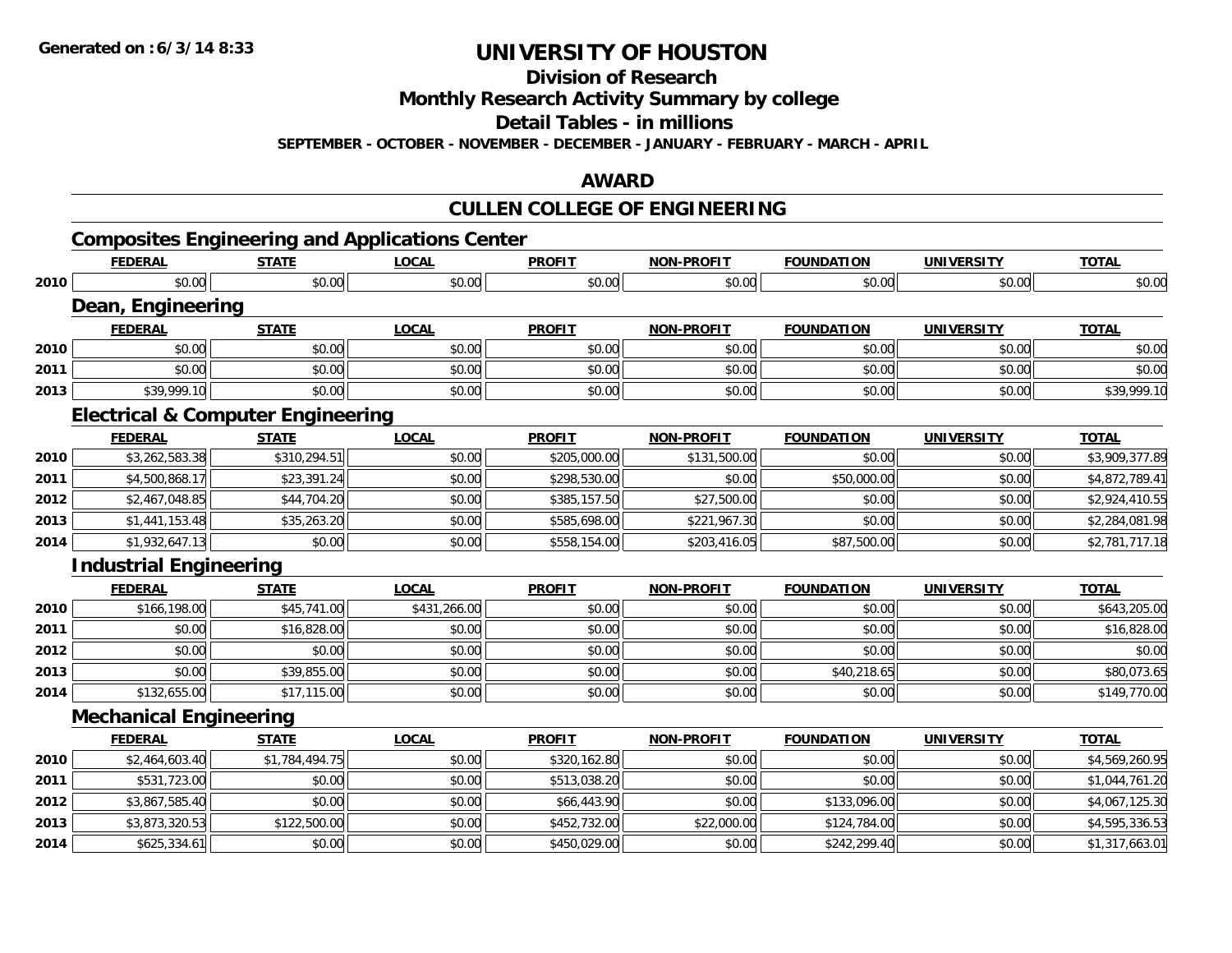**Division of Research**

**Monthly Research Activity Summary by college**

**Detail Tables - in millions**

**SEPTEMBER - OCTOBER - NOVEMBER - DECEMBER - JANUARY - FEBRUARY - MARCH - APRIL**

#### **AWARD**

## **CULLEN COLLEGE OF ENGINEERING**

### **National Wind Energy Center**

|              | <b>FEDERAL</b>  | <b>STATE</b>   | LOCAL        | <b>PROFIT</b>       | <b>NON-PROFIT</b> | <b>FOUNDATION</b> | UNIVERSITY   | <b>TOTAL</b>    |
|--------------|-----------------|----------------|--------------|---------------------|-------------------|-------------------|--------------|-----------------|
| 2010         | 0.00<br>JU.UU   | \$0.00         | \$0.00       | \$0.00              | \$0.00            | \$0.00            | \$0.00       | \$0.00          |
| <b>Total</b> | \$53,414,144.10 | \$5.475.652.15 | \$591.854.00 | 1,983,726.36<br>ሖ ብ | \$1,344,325.00    | 1,539,366.07ء     | \$155,460.00 | \$74,504,527.68 |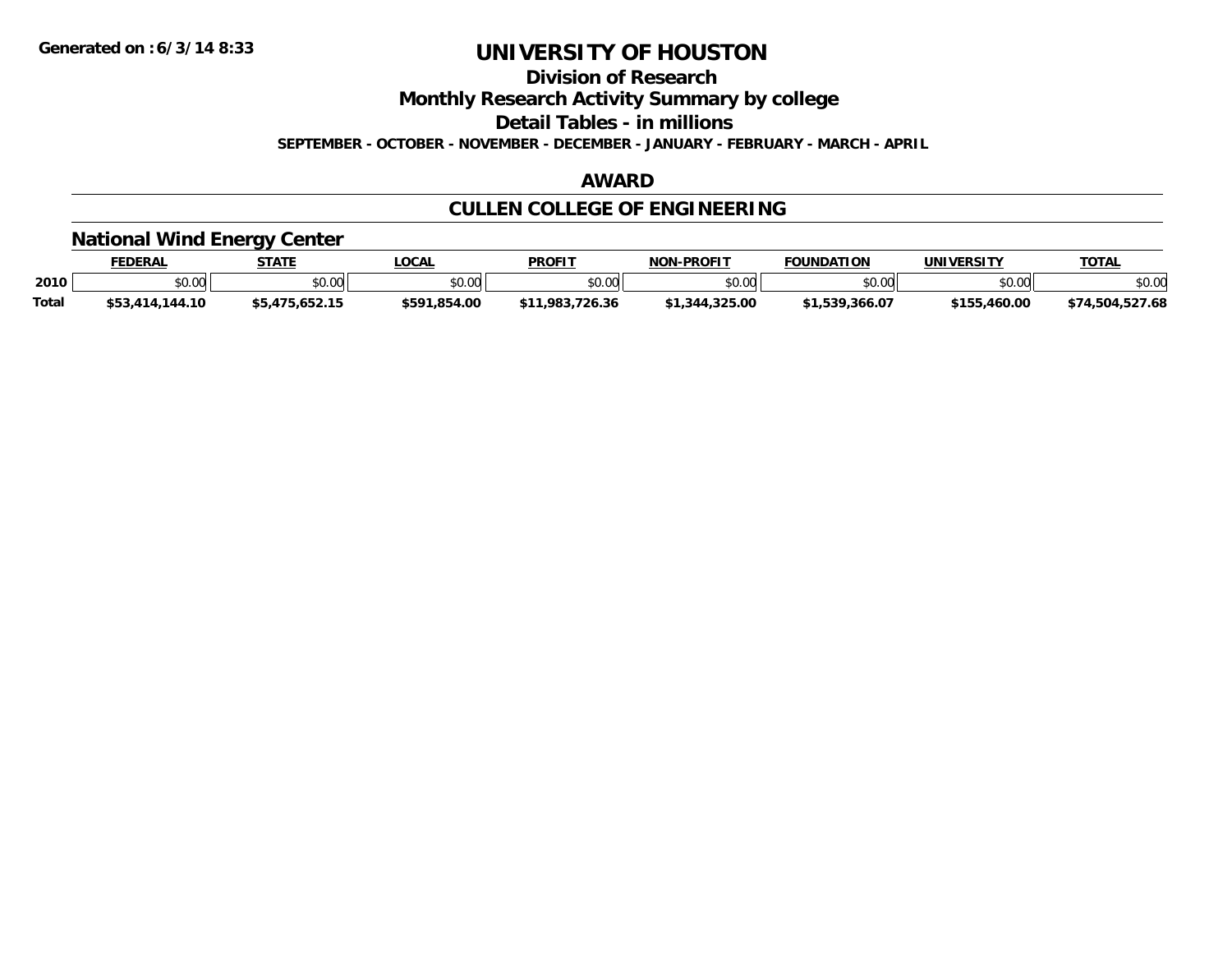**Division of Research**

**Monthly Research Activity Summary by college**

**Detail Tables - in millions**

**SEPTEMBER - OCTOBER - NOVEMBER - DECEMBER - JANUARY - FEBRUARY - MARCH - APRIL**

### **AWARD**

## **DIVISION OF RESEARCH**

|      | <b>Allied Geophysical Laboratories</b>                    |              |              |               |                   |                   |                   |              |
|------|-----------------------------------------------------------|--------------|--------------|---------------|-------------------|-------------------|-------------------|--------------|
|      | <b>FEDERAL</b>                                            | <b>STATE</b> | <b>LOCAL</b> | <b>PROFIT</b> | <b>NON-PROFIT</b> | <b>FOUNDATION</b> | <b>UNIVERSITY</b> | <b>TOTAL</b> |
| 2011 | \$0.00                                                    | \$0.00       | \$0.00       | \$70,000.00   | \$0.00            | \$0.00            | \$0.00            | \$70,000.00  |
|      | <b>Center for Advanced Computing and Data Systems</b>     |              |              |               |                   |                   |                   |              |
|      | <b>FEDERAL</b>                                            | <b>STATE</b> | <b>LOCAL</b> | <b>PROFIT</b> | <b>NON-PROFIT</b> | <b>FOUNDATION</b> | <b>UNIVERSITY</b> | <b>TOTAL</b> |
| 2010 | \$0.00                                                    | \$0.00       | \$0.00       | \$0.00        | \$0.00            | \$0.00            | \$0.00            | \$0.00       |
| 2011 | \$38,806.50                                               | \$0.00       | \$0.00       | \$0.00        | \$0.00            | \$0.00            | \$0.00            | \$38,806.50  |
| 2012 | \$33,185.70                                               | \$0.00       | \$0.00       | \$0.00        | \$0.00            | \$0.00            | \$0.00            | \$33,185.70  |
| 2013 | \$0.00                                                    | \$0.00       | \$0.00       | \$0.00        | \$1,000.00        | \$0.00            | \$0.00            | \$1,000.00   |
| 2014 | \$7,475.00                                                | \$0.00       | \$0.00       | \$0.00        | \$0.00            | \$0.00            | \$0.00            | \$7,475.00   |
|      | <b>Center for Advanced Materials</b>                      |              |              |               |                   |                   |                   |              |
|      | <b>FEDERAL</b>                                            | <b>STATE</b> | <b>LOCAL</b> | <b>PROFIT</b> | <b>NON-PROFIT</b> | <b>FOUNDATION</b> | <b>UNIVERSITY</b> | <b>TOTAL</b> |
| 2010 | \$0.00                                                    | \$68,153.35  | \$0.00       | \$10,000.00   | \$0.00            | \$0.00            | \$0.00            | \$78,153.35  |
| 2011 | \$40,000.00                                               | \$2,229.90   | \$0.00       | \$0.00        | \$0.00            | \$0.00            | \$0.00            | \$42,229.90  |
| 2012 | \$0.00                                                    | \$0.00       | \$0.00       | \$0.00        | \$0.00            | \$0.00            | \$0.00            | \$0.00       |
| 2013 | \$0.00                                                    | \$0.00       | \$0.00       | \$0.00        | \$0.00            | \$0.00            | \$0.00            | \$0.00       |
| 2014 | \$0.00                                                    | \$0.00       | \$0.00       | \$0.00        | \$0.00            | \$0.00            | \$0.00            | \$0.00       |
|      | <b>Center for Biomedical &amp; Environmental Genomics</b> |              |              |               |                   |                   |                   |              |
|      | <b>FEDERAL</b>                                            | <b>STATE</b> | <b>LOCAL</b> | <b>PROFIT</b> | <b>NON-PROFIT</b> | <b>FOUNDATION</b> | <b>UNIVERSITY</b> | <b>TOTAL</b> |
| 2010 | \$0.00                                                    | \$0.00       | \$0.00       | \$0.00        | \$0.00            | \$0.00            | \$0.00            | \$0.00       |
| 2011 | \$0.00                                                    | \$0.00       | \$0.00       | \$0.00        | \$0.00            | \$0.00            | \$0.00            | \$0.00       |
| 2012 | \$0.00                                                    | \$0.00       | \$0.00       | \$0.00        | \$0.00            | \$0.00            | \$0.00            | \$0.00       |
| 2013 | \$0.00                                                    | \$0.00       | \$0.00       | \$0.00        | \$0.00            | \$0.00            | \$0.00            | \$0.00       |
| 2014 | \$0.00                                                    | \$0.00       | \$0.00       | \$0.00        | \$0.00            | \$0.00            | \$0.00            | \$0.00       |
|      | <b>Center for Industrial Partnerships</b>                 |              |              |               |                   |                   |                   |              |
|      | <b>FEDERAL</b>                                            | <b>STATE</b> | <b>LOCAL</b> | <b>PROFIT</b> | <b>NON-PROFIT</b> | <b>FOUNDATION</b> | <b>UNIVERSITY</b> | <b>TOTAL</b> |
| 2012 | \$10,571.52                                               | \$0.00       | \$0.00       | \$100,500.00  | \$0.00            | \$0.00            | \$0.00            | \$111,071.52 |
| 2013 | \$9,370.49                                                | \$0.00       | \$0.00       | \$0.00        | \$0.00            | \$0.00            | \$0.00            | \$9,370.49   |
| 2014 | \$3,250.00                                                | \$0.00       | \$0.00       | \$0.00        | \$0.00            | \$0.00            | \$0.00            | \$3,250.00   |
|      | <b>Division of Research</b>                               |              |              |               |                   |                   |                   |              |
|      | <b>FEDERAL</b>                                            | <b>STATE</b> | <b>LOCAL</b> | <b>PROFIT</b> | <b>NON-PROFIT</b> | <b>FOUNDATION</b> | <b>UNIVERSITY</b> | <b>TOTAL</b> |
| 2012 | \$0.00                                                    | \$0.00       | \$0.00       | \$0.00        | \$0.00            | \$0.00            | \$0.00            | \$0.00       |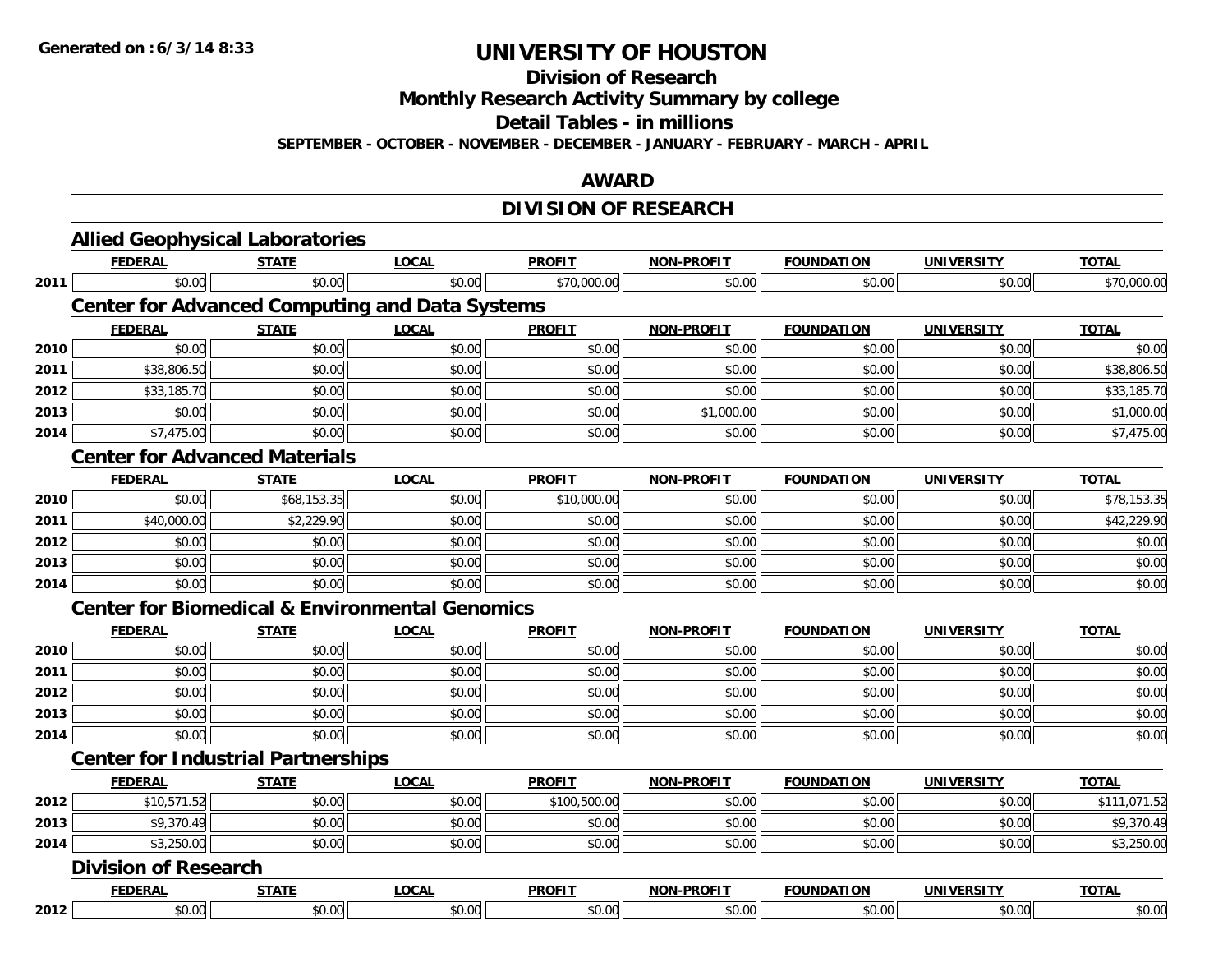**Division of Research**

**Monthly Research Activity Summary by college**

**Detail Tables - in millions**

**SEPTEMBER - OCTOBER - NOVEMBER - DECEMBER - JANUARY - FEBRUARY - MARCH - APRIL**

### **AWARD**

## **DIVISION OF RESEARCH**

|      | <b>Division of Research</b>           |                |              |               |                   |                   |                   |                |
|------|---------------------------------------|----------------|--------------|---------------|-------------------|-------------------|-------------------|----------------|
|      | <b>FEDERAL</b>                        | <b>STATE</b>   | <b>LOCAL</b> | <b>PROFIT</b> | <b>NON-PROFIT</b> | <b>FOUNDATION</b> | <b>UNIVERSITY</b> | <b>TOTAL</b>   |
| 2013 | \$0.00                                | \$0.00         | \$0.00       | \$0.00        | \$0.00            | \$0.00            | \$0.00            | \$0.00         |
| 2014 | \$0.00                                | \$3,568,840.00 | \$0.00       | \$0.00        | \$0.00            | \$0.00            | \$0.00            | \$3,568,840.00 |
|      | <b>Institute for Molecular Design</b> |                |              |               |                   |                   |                   |                |
|      | <b>FEDERAL</b>                        | <b>STATE</b>   | <b>LOCAL</b> | <b>PROFIT</b> | <b>NON-PROFIT</b> | <b>FOUNDATION</b> | <b>UNIVERSITY</b> | <b>TOTAL</b>   |
| 2011 | \$0.00                                | \$0.00         | \$0.00       | \$0.00        | \$0.00            | \$0.00            | \$0.00            | \$0.00         |
|      | <b>Institute for Nanoenergy</b>       |                |              |               |                   |                   |                   |                |
|      | <b>FEDERAL</b>                        | <b>STATE</b>   | <b>LOCAL</b> | <b>PROFIT</b> | <b>NON-PROFIT</b> | <b>FOUNDATION</b> | <b>UNIVERSITY</b> | <b>TOTAL</b>   |
| 2010 | \$0.00                                | \$0.00         | \$0.00       | \$0.00        | \$0.00            | \$0.00            | \$0.00            | \$0.00         |
| 2011 | \$0.00                                | \$0.00         | \$0.00       | \$0.00        | \$0.00            | \$0.00            | \$0.00            | \$0.00         |
| 2012 | \$0.00                                | \$0.00         | \$0.00       | \$0.00        | \$0.00            | \$0.00            | \$0.00            | \$0.00         |
| 2013 | \$0.00                                | \$0.00         | \$0.00       | \$0.00        | \$0.00            | \$0.00            | \$0.00            | \$0.00         |
| 2014 | \$0.00                                | \$0.00         | \$0.00       | \$0.00        | \$0.00            | \$0.00            | \$0.00            | \$0.00         |
|      | <b>Office of Contracts and Grants</b> |                |              |               |                   |                   |                   |                |
|      | <b>FEDERAL</b>                        | <b>STATE</b>   | <b>LOCAL</b> | <b>PROFIT</b> | <b>NON-PROFIT</b> | <b>FOUNDATION</b> | <b>UNIVERSITY</b> | <b>TOTAL</b>   |
| 2010 | \$0.00                                | \$0.00         | \$0.00       | \$0.00        | \$0.00            | \$565,426.64      | \$0.00            | \$565,426.64   |
| 2011 | \$0.00                                | \$0.00         | \$0.00       | \$0.00        | \$0.00            | \$367,340.00      | \$0.00            | \$367,340.00   |
| 2012 | \$0.00                                | \$0.00         | \$0.00       | \$0.00        | \$0.00            | \$11,942.60       | \$0.00            | \$11,942.60    |
| 2013 | \$0.00                                | \$0.00         | \$0.00       | \$0.00        | \$0.00            | \$420,136.15      | \$0.00            | \$420,136.15   |
|      | <b>TcSAM</b>                          |                |              |               |                   |                   |                   |                |
|      | <b>FEDERAL</b>                        | <b>STATE</b>   | <b>LOCAL</b> | <b>PROFIT</b> | <b>NON-PROFIT</b> | <b>FOUNDATION</b> | <b>UNIVERSITY</b> | <b>TOTAL</b>   |
| 2010 | \$0.00                                | \$0.00         | \$0.00       | \$0.00        | \$0.00            | \$0.00            | \$0.00            | \$0.00         |
|      | <b>TcSUH</b>                          |                |              |               |                   |                   |                   |                |
|      | <b>FEDERAL</b>                        | <b>STATE</b>   | <b>LOCAL</b> | <b>PROFIT</b> | <b>NON-PROFIT</b> | <b>FOUNDATION</b> | <b>UNIVERSITY</b> | <b>TOTAL</b>   |
| 2010 | \$55,000.00                           | \$0.00         | \$0.00       | \$0.00        | \$0.00            | \$0.00            | \$0.00            | \$55,000.00    |
| 2011 | \$40,000.00                           | \$0.00         | \$0.00       | \$200,227.00  | \$0.00            | \$0.00            | \$0.00            | \$240,227.00   |
| 2012 | \$70,000.00                           | \$37,894.80    | \$0.00       | \$100,554.00  | \$0.00            | \$0.00            | \$0.00            | \$208,448.80   |
| 2013 | \$95,000.00                           | \$37,894.80    | \$0.00       | \$99,321.00   | \$0.00            | \$0.00            | \$0.00            | \$232,215.80   |
| 2014 | \$160,033.15                          | \$0.00         | \$0.00       | \$0.00        | \$0.00            | \$0.00            | \$0.00            | \$160,033.15   |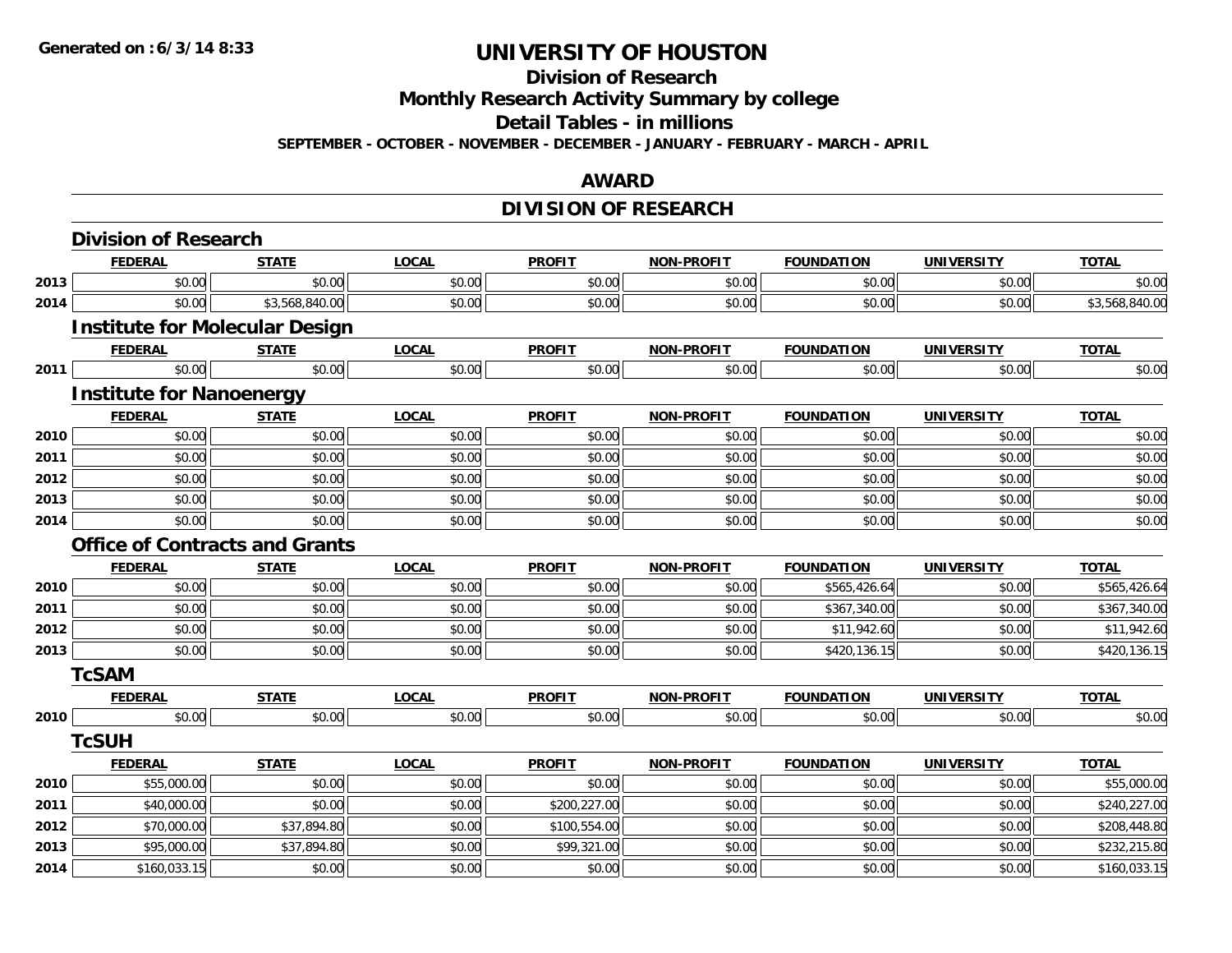**Division of Research**

**Monthly Research Activity Summary by college**

**Detail Tables - in millions**

**SEPTEMBER - OCTOBER - NOVEMBER - DECEMBER - JANUARY - FEBRUARY - MARCH - APRIL**

### **AWARD**

## **DIVISION OF RESEARCH**

## **Texas Obesity Research Center**

|       | <b>FEDERAL</b> | <b>STATE</b> | <b>LOCAL</b> | <b>PROFIT</b> | <b>NON-PROFIT</b> | <b>FOUNDATION</b> | <b>UNIVERSITY</b> | <b>TOTAL</b>          |
|-------|----------------|--------------|--------------|---------------|-------------------|-------------------|-------------------|-----------------------|
| 2010  | \$0.00         | \$0.00       | \$0.00       | \$0.00        | \$0.00            | \$0.00            | \$0.00            | \$0.00                |
| 2011  | \$0.00         | \$0.00       | \$0.00       | \$0.00        | \$0.00            | \$0.00            | \$0.00            | \$0.00                |
| 2012  | \$0.00         | \$0.00       | \$0.00       | \$0.00        | \$0.00            | \$0.00            | \$0.00            | \$0.00                |
| 2013  | \$0.00         | \$0.00       | \$0.00       | \$0.00        | \$0.00            | \$0.00            | \$0.00            | \$0.00                |
| 2014  | \$0.00         | \$0.00       | \$0.00       | \$0.00        | \$0.00            | \$0.00            | \$0.00            | \$0.00                |
|       | <b>TIMES</b>   |              |              |               |                   |                   |                   |                       |
|       | <b>FEDERAL</b> | <b>STATE</b> | <b>LOCAL</b> | <b>PROFIT</b> | <b>NON-PROFIT</b> | <b>FOUNDATION</b> | <b>UNIVERSITY</b> | <b>TOTAL</b>          |
| 2010- | 37222673       | \$2125410    | \$0.00       | ≮∩ ∩∩l        | ≮∩ ∩∩             | ≮n nn∥            | \$0.00            | <b>\$2.584.770.73</b> |

| Total | \$10,223,840.54 | \$4,063,661.90 | \$0.00 | \$580,602.00 | \$1,000.00 | \$1,364,845.39 | \$0.00 | \$16,233,949.83 |
|-------|-----------------|----------------|--------|--------------|------------|----------------|--------|-----------------|
| 2014  | \$1,739,325.00  | \$98,197.00    | \$0.00 | \$0.00       | \$0.00     | \$0.00         | \$0.00 | \$1,837,522.00  |
| 2013  | \$2,327,930.70  | \$29,908.05    | \$0.00 | \$0.00       | \$0.00     | \$0.00         | \$0.00 | \$2,357,838.75  |
| 2012  | \$2,232,948.11  | \$0.00         | \$0.00 | \$0.00       | \$0.00     | \$0.00         | \$0.00 | \$2,232,948.11  |
| 2011  | \$988,717.64    | \$8,000.00     | \$0.00 | \$0.00       | \$0.00     | \$0.00         | \$0.00 | \$996,717.64    |
| 2010  | \$2,372,226.73  | \$212,544.00   | \$0.00 | \$0.00       | \$0.00     | \$0.00         | \$0.00 | \$2,584,770.73  |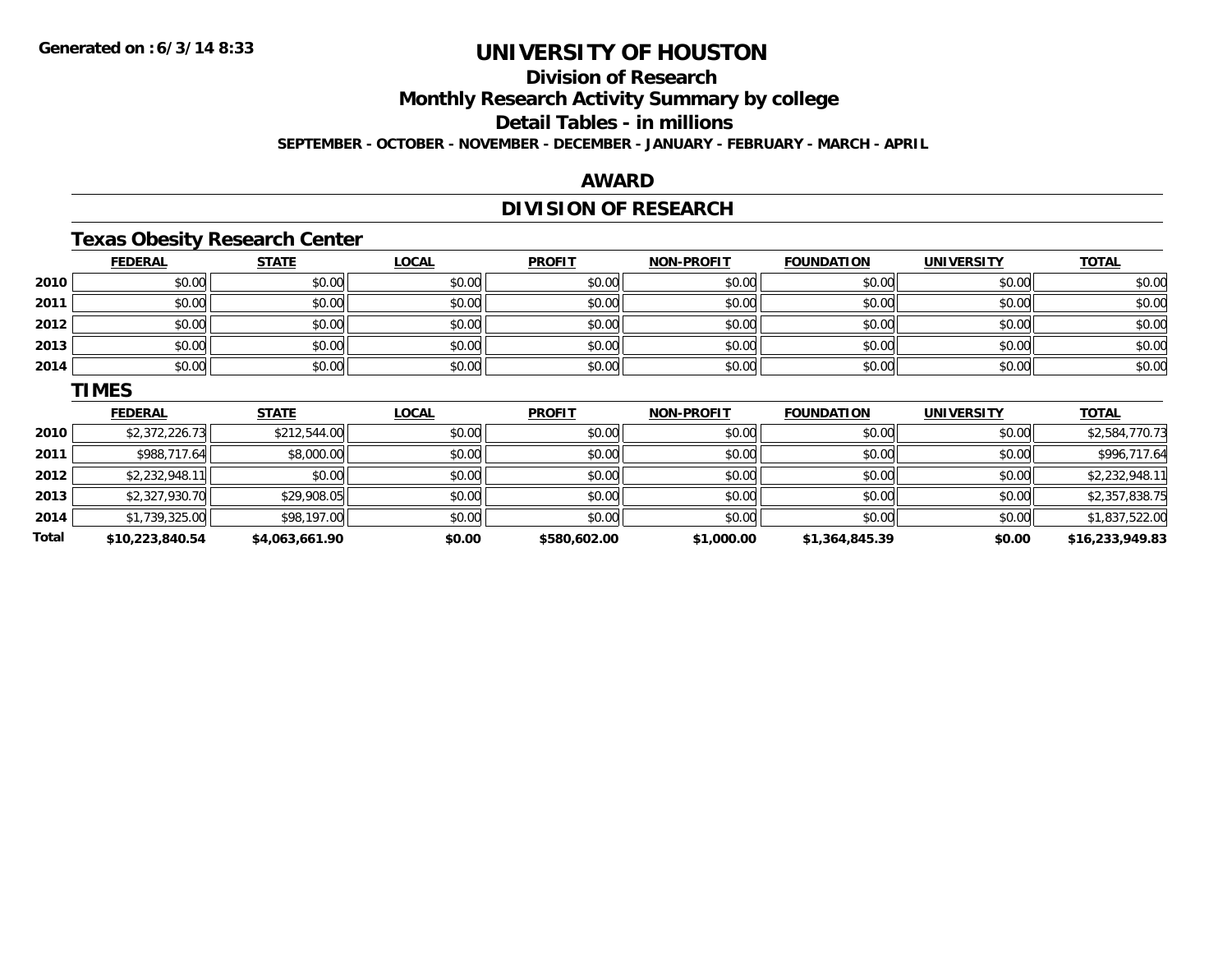**Total**

## **UNIVERSITY OF HOUSTON**

**Division of Research**

**Monthly Research Activity Summary by college**

**Detail Tables - in millions**

**SEPTEMBER - OCTOBER - NOVEMBER - DECEMBER - JANUARY - FEBRUARY - MARCH - APRIL**

#### **AWARD**

**TOTAL** 

**TOTAL** 

**TOTAL** 

#### **GRADUATE COLLEGE OF SOCIAL WORKCenter for Drug and Social Policy Research FEDERAL STATE LOCAL PROFIT NON-PROFIT FOUNDATION UNIVERSITY TOTAL2010** $\, \mathsf{D} \, | \,$   $\qquad \qquad \mathsf{80.00} | \,$   $\qquad \qquad \mathsf{80.00} | \,$   $\qquad \qquad \mathsf{80.00} | \,$   $\qquad \qquad \mathsf{80.00} | \,$   $\qquad \qquad \mathsf{80.00} | \,$   $\qquad \qquad \mathsf{80.00} | \,$   $\qquad \qquad \mathsf{80.00} | \,$ **2011** \$0.00 \$0.00 \$0.00 \$0.00 \$0.00 \$0.00 \$0.00 \$0.00 **2012**2 | \$0.00 \$0.00 \$0.00 \$0.00 \$0.00 \$0.00 \$0.00 \$0.00 \$0.00 \$0.00 \$0.00 \$0.00 \$0.00 \$0.00 \$0.00 \$0.00 \$0.00 \$0.0 **2013** \$0.00 \$0.00 \$0.00 \$0.00 \$0.00 \$0.00 \$0.00 \$0.00 **Center for Health Equities & Evaluation Research FEDERAL STATE LOCAL PROFIT NON-PROFIT FOUNDATION UNIVERSITY TOTAL2012** \$204,222.55 \$0.00 \$0.00 \$0.00 \$0.00 \$0.00 \$35,000.00 \$239,222.55 **2013** \$249,359.00 \$0.00 \$0.00 \$0.00 \$0.00 \$0.00 \$0.00 \$249,359.00 **2014**4 \$206,260.00|| \$0.00|| \$0.00|| \$0.00|| \$0.00|| \$0.00|| \$0.00|| \$206,260.00 **Child & Family for Innovative Research FEDERAL STATE LOCAL PROFIT NON-PROFIT FOUNDATION UNIVERSITY TOTAL20100** \$416,379.89 \$401,203.26 \$401,203.26 \$0.00 \$0.00 \$0.00 \$0.00 \$17,000.00 \$17,000.00 \$0.00 \$0.00 \$0.00 \$834,583.15 **2011**.1 \$569,631.62 \$0.00 \$0.00 \$0.00 \$0.00 \$0.00 \$0.00 \$0.00 \$0.00 \$0.00 \$1,146.30 \$1,146.30 \$0.00 \$570,777.92 **2012** \$136,407.79 \$0.00 \$0.00 \$176,507.00 \$0.00 \$0.00 \$0.00 \$312,914.79 **2013** \$524,147.28 \$120,342.00 \$0.00 \$100,000.00 \$0.00 \$0.00 \$0.00 \$744,489.28 **2014**4 \$311,441.64|| \$88,274.00|| \$0.00|| \$0.00|| \$80,000.00|| \$80,000.00|| \$0.00|| \$0.00|| \$479,715.64 **Community Projects - Social Work FEDERAL STATE LOCAL PROFIT NON-PROFIT FOUNDATION UNIVERSITY TOTAL2010**0 \$0.00 \$0.00 \$0.00 \$0.00 \$0.00 \$0.00 \$0.00 \$0.00 \$0.00 \$0.00 \$0.00 \$0.00 \$0.00 \$0.00 \$0.00 \$0.00 \$0.00 \$0.00 **2012**2 | \$2,942.90| \$0.00| \$0.00| \$0.00| \$0.00| \$0.00| \$0.00| \$0.00| \$0.00| \$0.00| \$2,942.90 **Dean, Social Work FEDERAL STATE LOCAL PROFIT NON-PROFIT FOUNDATION UNIVERSITY TOTAL2010**0 \$0.00 \$0.00 \$0.00 \$0.00 \$0.00 \$0.00 \$0.00 \$0.00 \$0.00 \$0.00 \$0.00 \$0.00 \$0.00 \$0.00 \$0.00 \$0.00 \$0.00 \$0.00 **2011**1 \$205,050.00 \$0.00 \$0.00 \$0.00 \$0.00 \$0.00 \$0.00 \$0.00 \$0.00 \$0.00 \$0.00 \$0.00 \$0.00 \$0.00 \$205,050.00 **2012**2 \$16,568.50 \$0.00 \$0.00 \$0.00 \$0.00 \$0.00 \$0.00 \$0.00 \$0.00 \$0.00 \$0.00 \$16,568.50 **2013** $\textbf{3} \mid \textbf{3} \mid \textbf{5} \mid \textbf{5} \mid \textbf{6} \mid \textbf{7} \mid \textbf{8} \mid \textbf{1} \mid \textbf{1} \mid \textbf{1} \mid \textbf{1} \mid \textbf{1} \mid \textbf{1} \mid \textbf{1} \mid \textbf{1} \mid \textbf{1} \mid \textbf{1} \mid \textbf{1} \mid \textbf{1} \mid \textbf{1} \mid \textbf{1} \mid \textbf{1} \mid \textbf{1} \mid \textbf{1} \mid \textbf{1} \mid \textbf{1} \mid \textbf{1} \mid \textbf{$

**\$2,842,411.17 \$609,819.26 \$0.00 \$276,507.00 \$97,000.00 \$1,146.30 \$35,000.00 \$3,861,883.73**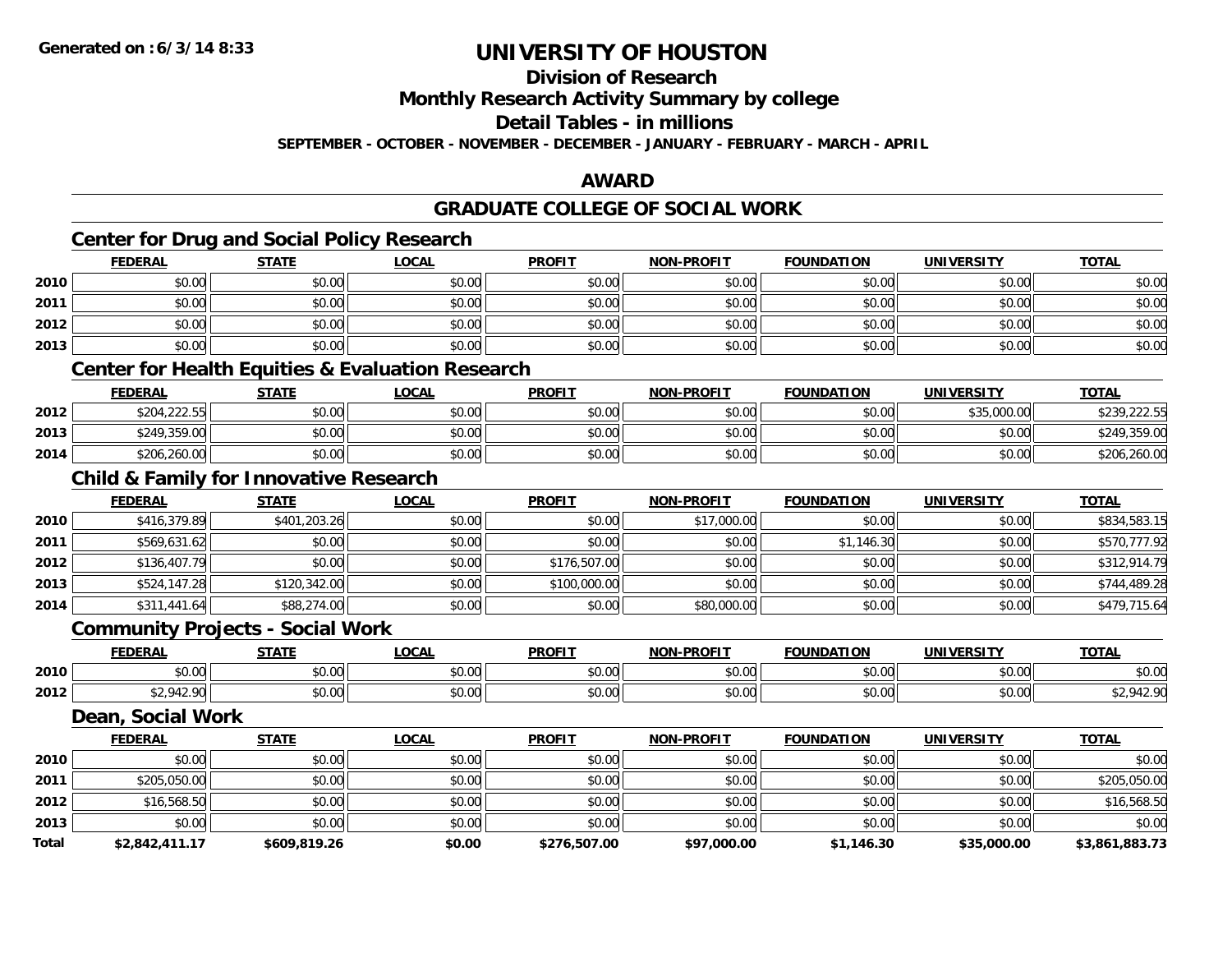## **Division of Research**

**Monthly Research Activity Summary by college**

**Detail Tables - in millions**

**SEPTEMBER - OCTOBER - NOVEMBER - DECEMBER - JANUARY - FEBRUARY - MARCH - APRIL**

### **AWARD**

### **HILTON COLLEGE OF HOTEL AND RESTAURANT MANAGEMENT**

### **Hotel and Restaurant Management**

|       | <b>FEDERAL</b> | <b>STATE</b> | <u>LOCAL</u> | <b>PROFIT</b> | <b>NON-PROFIT</b> | <b>FOUNDATION</b> | <b>UNIVERSITY</b> | <b>TOTAL</b>   |
|-------|----------------|--------------|--------------|---------------|-------------------|-------------------|-------------------|----------------|
| 2010  | \$70,000.00    | \$210,000.00 | \$0.00       | \$82,548.00   | \$0.00            | \$28,750.00       | \$0.00            | \$391,298.00   |
| 2011  | \$173,995.00   | \$140,000.00 | \$0.00       | \$0.00        | \$27,280.00       | \$0.00            | \$0.00            | \$341,275.00   |
| 2012  | \$58,837.68    | \$103,763.44 | \$0.00       | \$1,500.00    | \$10,887.00       | \$0.00            | \$0.00            | \$174,988.12   |
| 2013  | \$106,747.00   | \$0.00       | \$0.00       | \$0.00        | \$0.00            | \$0.00            | \$0.00            | \$106,747.00   |
| 2014  | \$384,849.00   | \$0.00       | \$0.00       | \$0.00        | \$0.00            | \$58,902.00       | \$0.00            | \$443,751.00   |
| Total | \$794,428.68   | \$453.763.44 | \$0.00       | \$84,048,00   | \$38,167.00       | \$87,652.00       | \$0.00            | \$1,458,059.12 |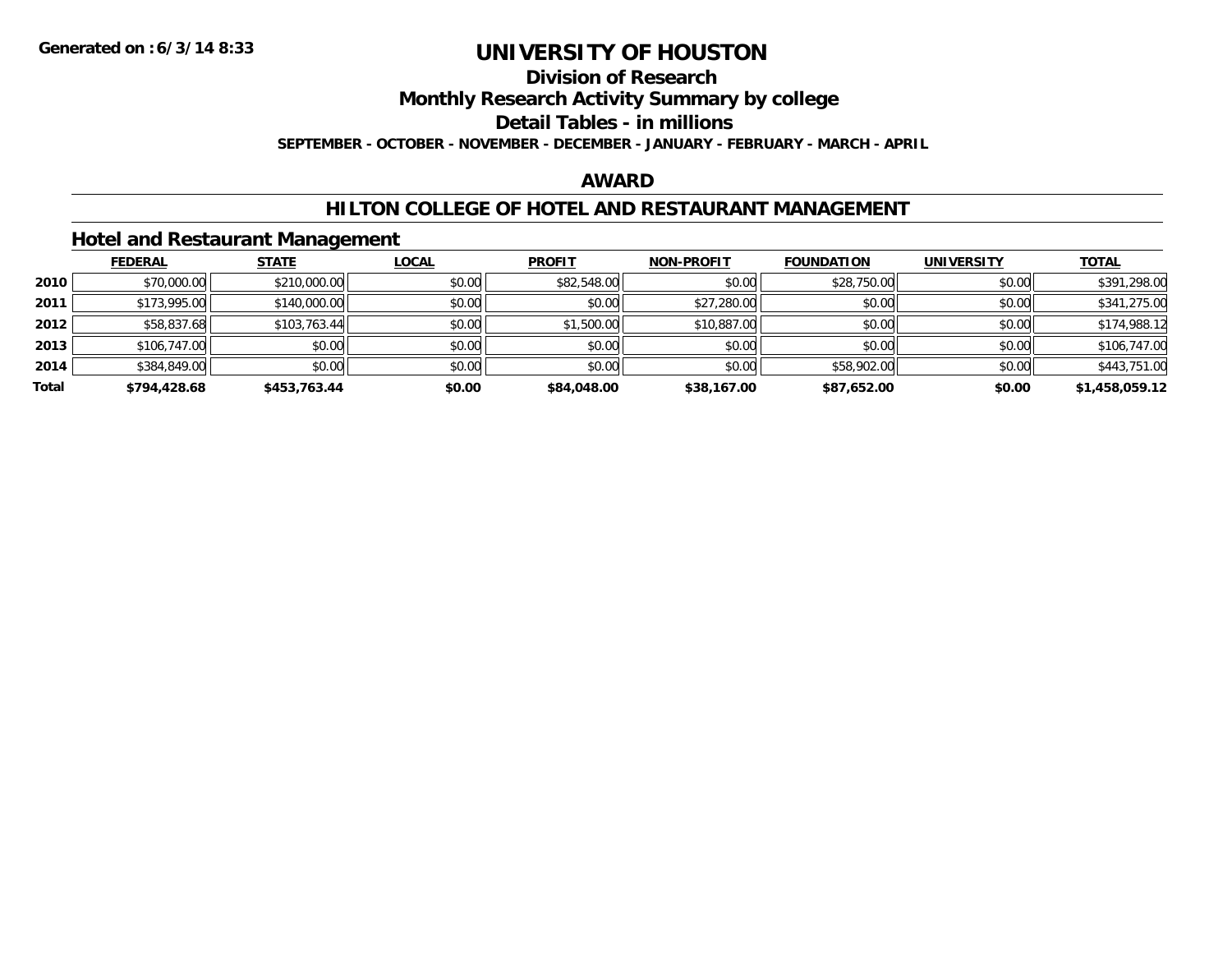**Division of Research**

**Monthly Research Activity Summary by college**

**Detail Tables - in millions**

**SEPTEMBER - OCTOBER - NOVEMBER - DECEMBER - JANUARY - FEBRUARY - MARCH - APRIL**

### **AWARD**

### **HONORS COLLEGE**

### **Dean, Honors College**

|              | <b>FEDERAL</b>           | <b>STATE</b> | <b>_OCAL</b>  | <b>PROFIT</b> | <b>NON-PROFIT</b> | <b>FOUNDATION</b> | <b>UNIVERSITY</b> | TOTA.                  |
|--------------|--------------------------|--------------|---------------|---------------|-------------------|-------------------|-------------------|------------------------|
| 2012         | $\overline{\phantom{a}}$ | \$0.00       | 0000<br>DU.UU | \$0.00        | 0000<br>JU.UU     | \$0.00            | \$0.00            | 0.51.70<br>\$34,901.70 |
| <b>Total</b> | .951.70<br>\$34          | \$0.00       | \$0.00        | \$0.00        | \$0.00            | \$0.00            | \$0.00            | ,951.70<br>\$34        |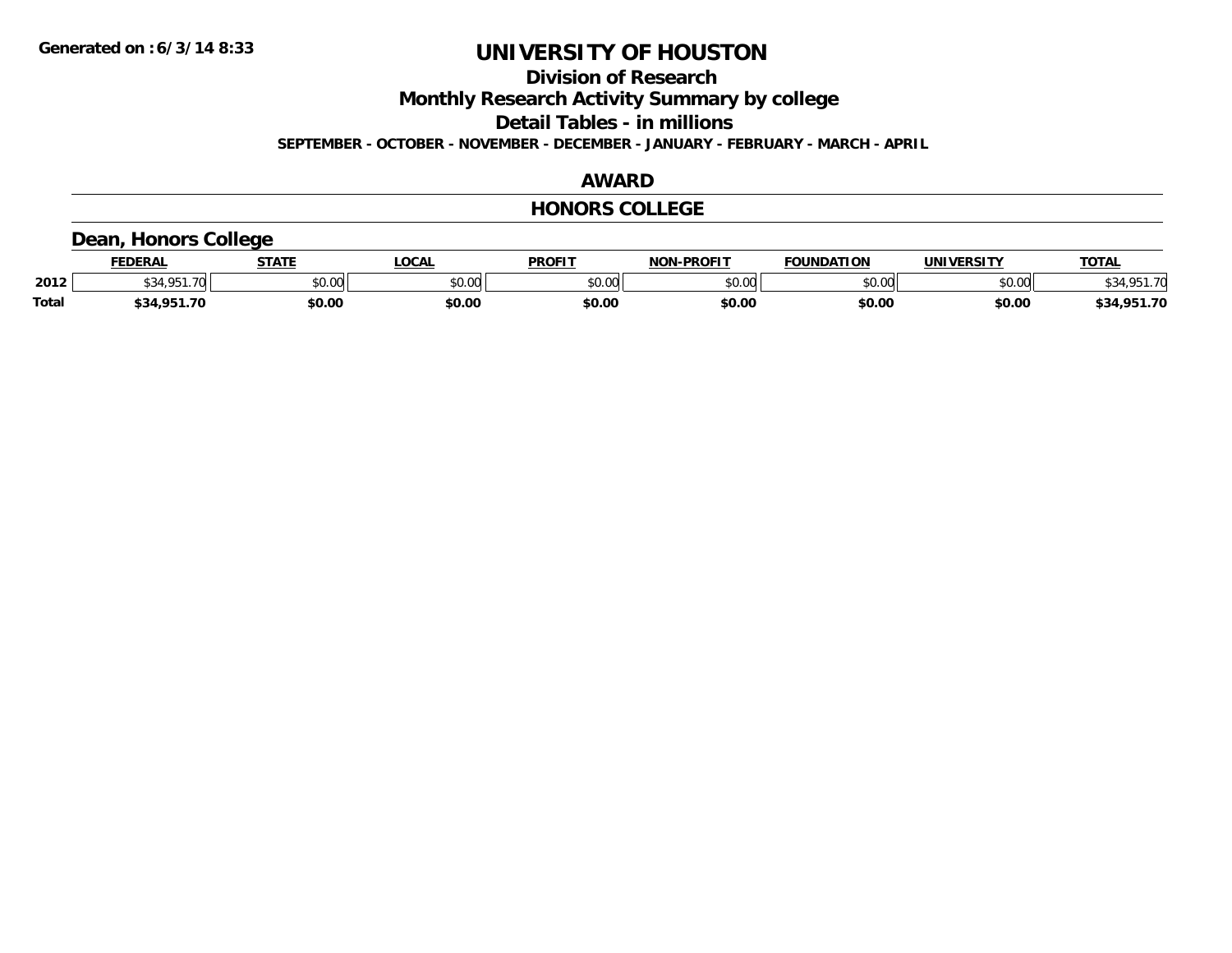**Division of Research**

**Monthly Research Activity Summary by college**

**Detail Tables - in millions**

**SEPTEMBER - OCTOBER - NOVEMBER - DECEMBER - JANUARY - FEBRUARY - MARCH - APRIL**

## **AWARD**

### **INSTITUTIONAL**

#### **Associate Vice Chancellor**

|              | <b>FEDERAL</b> | CTATE<br>"מ | _OCAL         | <b>PROFIT</b> | <b>NON-PROFIT</b> | <b>FOUNDATION</b>              | UNIVERSITY     | TOTA.            |
|--------------|----------------|-------------|---------------|---------------|-------------------|--------------------------------|----------------|------------------|
| 2010         | $\sqrt{2}$     | \$0.00      | 0000<br>DU.UU | \$0.00        | 0000<br>JU.UU     | $\circ$ $\circ$ $\circ$<br>,uu | eu uu<br>DU.UU | 102.21<br>.42.30 |
| <b>Total</b> | 102.2<br>92.SI | \$0.00      | \$0.00        | \$0.00        | \$0.00            | \$0.00                         | \$0.00         | 492.36           |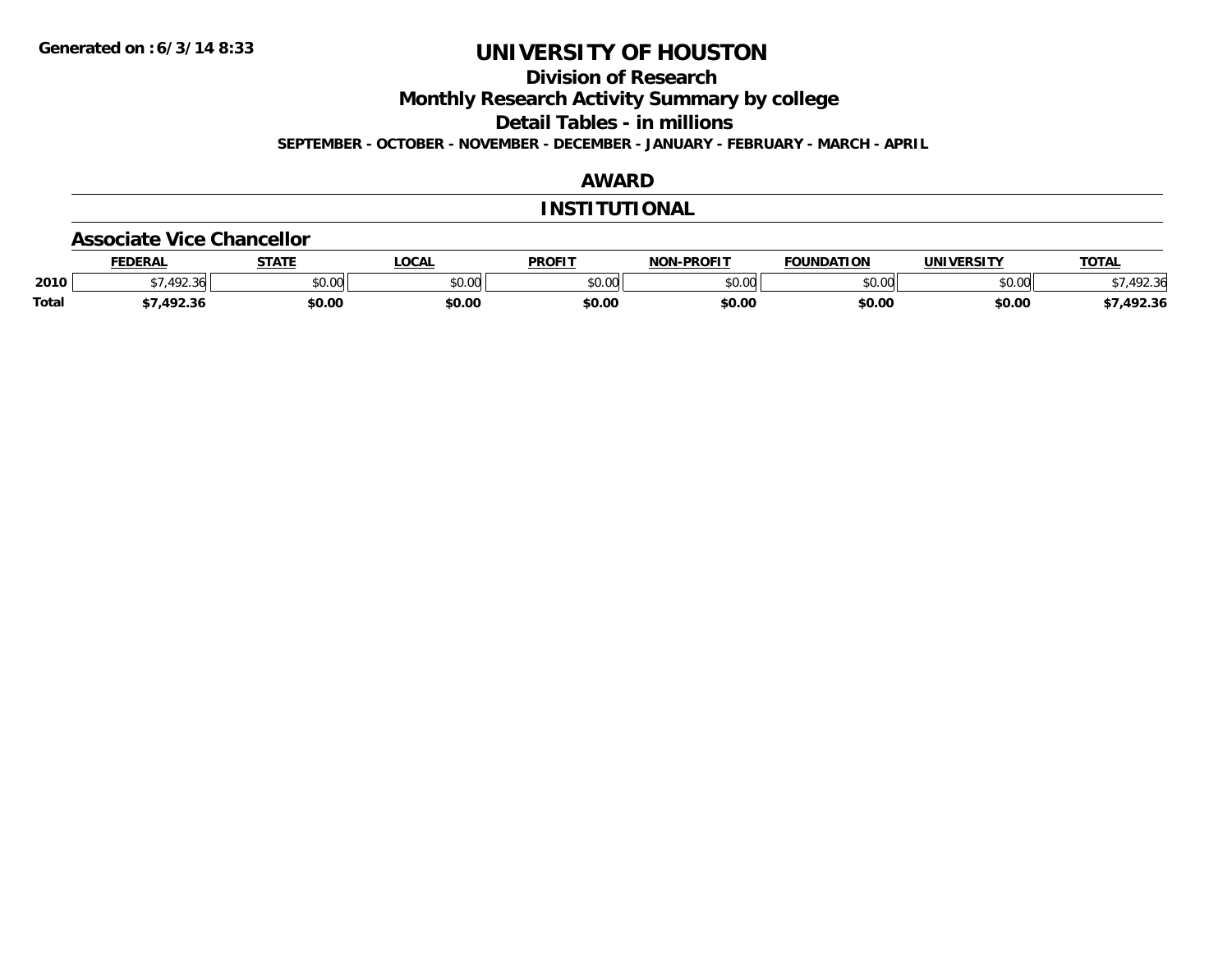## **Division of Research**

**Monthly Research Activity Summary by college**

**Detail Tables - in millions**

**SEPTEMBER - OCTOBER - NOVEMBER - DECEMBER - JANUARY - FEBRUARY - MARCH - APRIL**

### **AWARD**

#### **LIBRARY**

## **Administration, Library**

|              | <b>FEDERAL</b>          | STATE  | LOCAL  | <b>PROFIT</b> | <b>NON-PROFIT</b> | <b>FOUNDATION</b> | UNIVERSITY | <b>TOTAL</b>     |
|--------------|-------------------------|--------|--------|---------------|-------------------|-------------------|------------|------------------|
| 2010         | 17500<br>75.UU<br>D. 34 | \$0.00 | \$0.00 | \$0.00        | \$0.00            | \$0.00            | \$0.00     | 475.00<br>\$34.4 |
| 2011         | $*19,863.00$            | \$0.00 | \$0.00 | \$0.00        | \$0.00            | \$0.00            | \$0.00     | \$19,863.00      |
| <b>Total</b> | \$54,338.00             | \$0.00 | \$0.00 | \$0.00        | \$0.00            | \$0.00            | \$0.00     | .338.00<br>\$54  |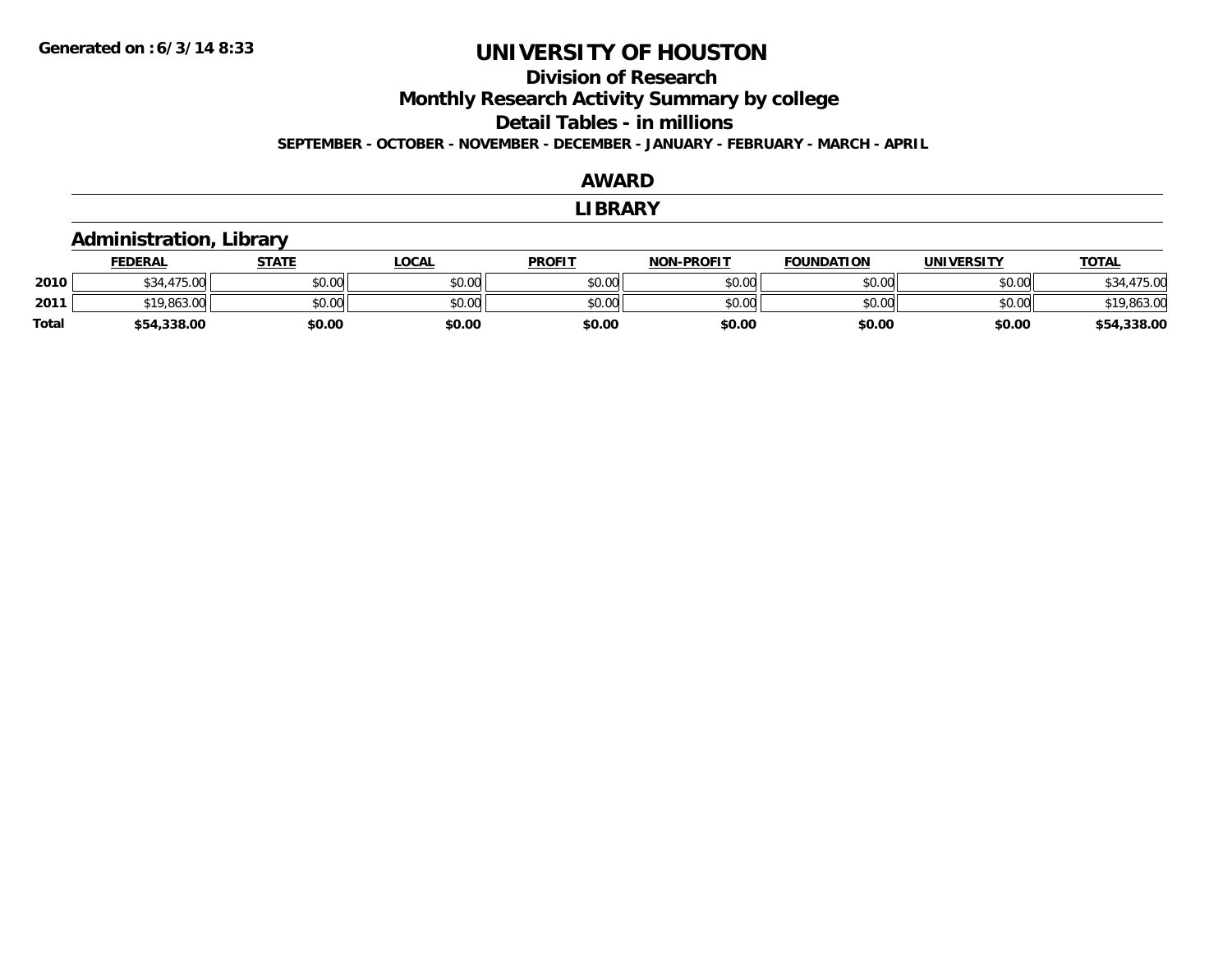## **Division of Research**

**Monthly Research Activity Summary by college**

**Detail Tables - in millions**

**SEPTEMBER - OCTOBER - NOVEMBER - DECEMBER - JANUARY - FEBRUARY - MARCH - APRIL**

#### **AWARD**

#### **PRESIDENT**

#### **Office of the President**

|              | <b>FEDERAL</b> | <b>STATE</b> | LOCAL  | <b>PROFIT</b> | <b>NON-PROFIT</b> | <b>FOUNDATION</b> | UNIVERSITY | <b>TOTAL</b> |
|--------------|----------------|--------------|--------|---------------|-------------------|-------------------|------------|--------------|
| 2011         | \$0.00         | \$0.00       | \$0.00 | \$0.00        | \$0.00            | \$0.00            | \$0.00     | \$0.00       |
| 2014         | \$0.00         | \$0.00       | \$0.00 | \$0.00        | \$0.00            | \$0.00            | \$0.00     | \$0.00       |
| <b>Total</b> | \$0.00         | \$0.00       | \$0.00 | \$0.00        | \$0.00            | \$0.00            | \$0.00     | \$0.00       |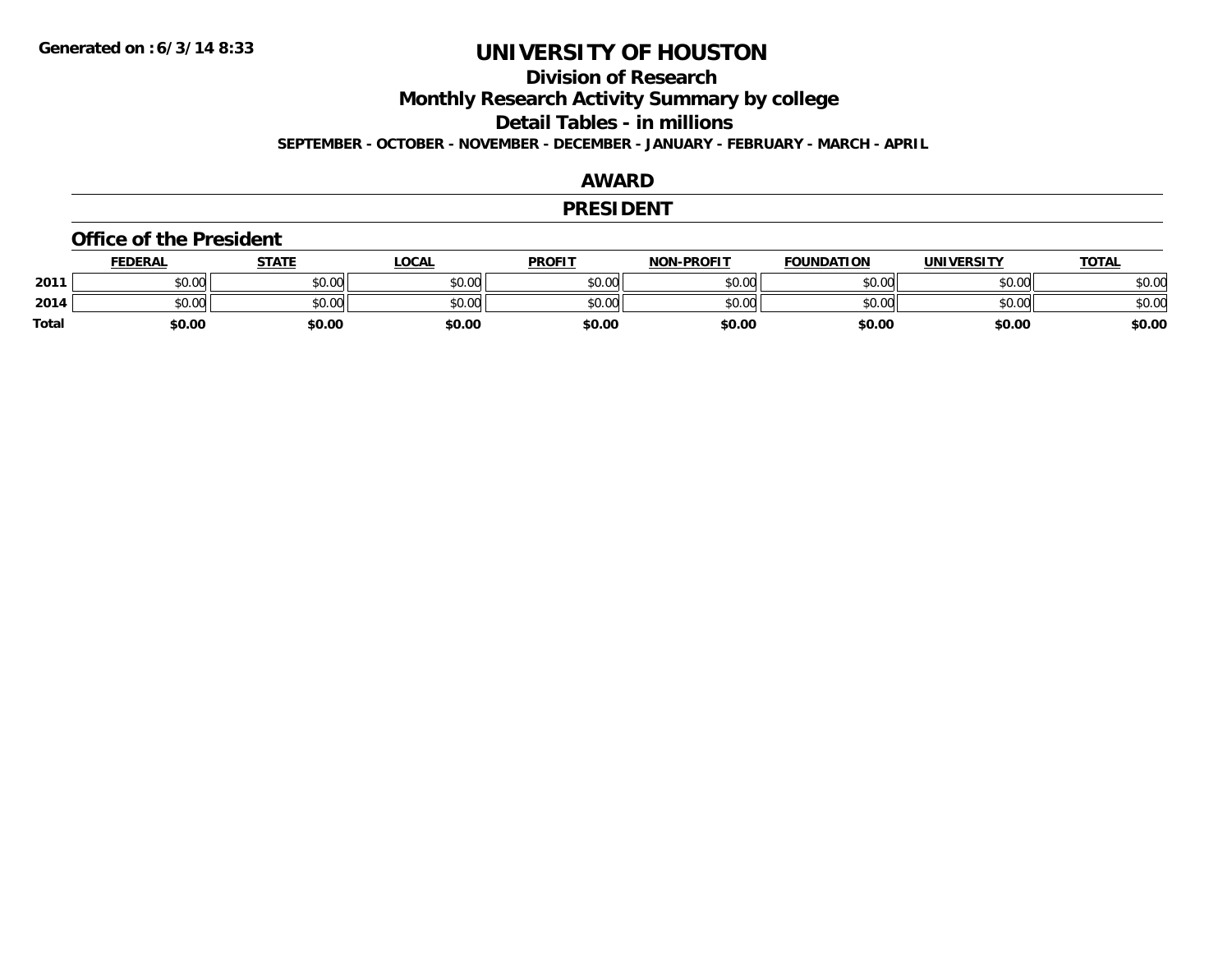**Division of Research**

**Monthly Research Activity Summary by college**

**Detail Tables - in millions**

**SEPTEMBER - OCTOBER - NOVEMBER - DECEMBER - JANUARY - FEBRUARY - MARCH - APRIL**

### **AWARD**

### **SENIOR V.P. FOR ACADEMIC AFFAIRS AND PROVOST**

|      | <b>FEDERAL</b>                                      | <b>STATE</b> | <b>LOCAL</b> | <b>PROFIT</b> | <b>NON-PROFIT</b> | <b>FOUNDATION</b> | <b>UNIVERSITY</b> | <b>TOTAL</b> |
|------|-----------------------------------------------------|--------------|--------------|---------------|-------------------|-------------------|-------------------|--------------|
| 2010 | \$227,609.00                                        | \$148,027.00 | \$0.00       | \$0.00        | \$67,500.00       | \$10,000.00       | \$0.00            | \$453,136.00 |
| 2011 | \$311,018.00                                        | \$0.00       | \$0.00       | \$0.00        | \$75,759.00       | \$0.00            | \$0.00            | \$386,777.00 |
| 2012 | \$301,376.00                                        | \$130,000.00 | \$0.00       | \$0.00        | \$77,158.00       | \$0.00            | \$0.00            | \$508,534.00 |
| 2013 | \$378,534.00                                        | \$134,767.00 | \$0.00       | \$0.00        | \$0.00            | \$0.00            | \$0.00            | \$513,301.00 |
| 2014 | \$364,114.00                                        | \$134,767.00 | \$0.00       | \$0.00        | \$0.00            | \$0.00            | \$0.00            | \$498,881.00 |
|      | <b>Learning Support Services</b>                    |              |              |               |                   |                   |                   |              |
|      | <b>FEDERAL</b>                                      | <b>STATE</b> | <b>LOCAL</b> | <b>PROFIT</b> | <b>NON-PROFIT</b> | <b>FOUNDATION</b> | <b>UNIVERSITY</b> | <b>TOTAL</b> |
| 2012 | \$0.00                                              | \$0.00       | \$0.00       | \$0.00        | \$0.00            | \$0.00            | \$0.00            | \$0.00       |
|      | <b>Office of Admissions</b>                         |              |              |               |                   |                   |                   |              |
|      | <b>FEDERAL</b>                                      | <b>STATE</b> | <b>LOCAL</b> | <b>PROFIT</b> | <b>NON-PROFIT</b> | <b>FOUNDATION</b> | <b>UNIVERSITY</b> | <b>TOTAL</b> |
| 2010 | \$0.00                                              | \$0.00       | \$0.00       | \$0.00        | \$0.00            | \$0.00            | \$0.00            | \$0.00       |
| 2011 | \$0.00                                              | \$0.00       | \$0.00       | \$0.00        | \$0.00            | \$0.00            | \$0.00            | \$0.00       |
|      | <b>Senior V.P. for Academic Affairs and Provost</b> |              |              |               |                   |                   |                   |              |
|      | <b>FEDERAL</b>                                      | <b>STATE</b> | <b>LOCAL</b> | <b>PROFIT</b> | <b>NON-PROFIT</b> | <b>FOUNDATION</b> | <b>UNIVERSITY</b> | <b>TOTAL</b> |
| 2012 | \$0.00                                              | \$0.00       | \$0.00       | \$75,000.00   | \$0.00            | \$0.00            | \$0.00            | \$75,000.00  |
|      | <b>Undergraduate Scholars</b>                       |              |              |               |                   |                   |                   |              |
|      | <b>FEDERAL</b>                                      | <b>STATE</b> | <b>LOCAL</b> | <b>PROFIT</b> | <b>NON-PROFIT</b> | <b>FOUNDATION</b> | <b>UNIVERSITY</b> | <b>TOTAL</b> |
| 2010 | \$0.00                                              | \$15,000.00  | \$0.00       | \$0.00        | \$0.00            | \$0.00            | \$0.00            | \$15,000.00  |
| 2011 | \$0.00                                              | \$29,456.00  | \$0.00       | \$0.00        | \$0.00            | \$0.00            | \$0.00            | \$29,456.00  |
| 2012 | \$0.00                                              | \$19,051.00  | \$0.00       | \$0.00        | \$0.00            | \$0.00            | \$0.00            | \$19,051.00  |
| 2013 | \$0.00                                              | \$19,050.00  | \$0.00       | \$0.00        | \$0.00            | \$0.00            | \$0.00            | \$19,050.00  |
| 2014 | \$0.00                                              | \$20,330.00  | \$0.00       | \$0.00        | \$0.00            | \$0.00            | \$0.00            | \$20,330.00  |
|      | <b>Undergraduate Studies</b>                        |              |              |               |                   |                   |                   |              |
|      | <b>FEDERAL</b>                                      | <b>STATE</b> | <b>LOCAL</b> | <b>PROFIT</b> | <b>NON-PROFIT</b> | <b>FOUNDATION</b> | <b>UNIVERSITY</b> | <b>TOTAL</b> |
| 2010 | \$0.00                                              | \$0.00       | \$0.00       | \$0.00        | \$0.00            | \$0.00            | \$0.00            | \$0.00       |
| 2011 | \$0.00                                              | \$0.00       | \$0.00       | \$0.00        | \$0.00            | \$0.00            | \$0.00            | \$0.00       |
| 2013 | \$0.00                                              | \$130,000.00 | \$0.00       | \$0.00        | \$0.00            | \$0.00            | \$0.00            | \$130,000.00 |
| 2014 | \$0.00                                              | \$10,000.00  | \$0.00       | \$0.00        | \$0.00            | \$0.00            | \$0.00            | \$10,000.00  |
|      |                                                     |              |              |               |                   |                   |                   |              |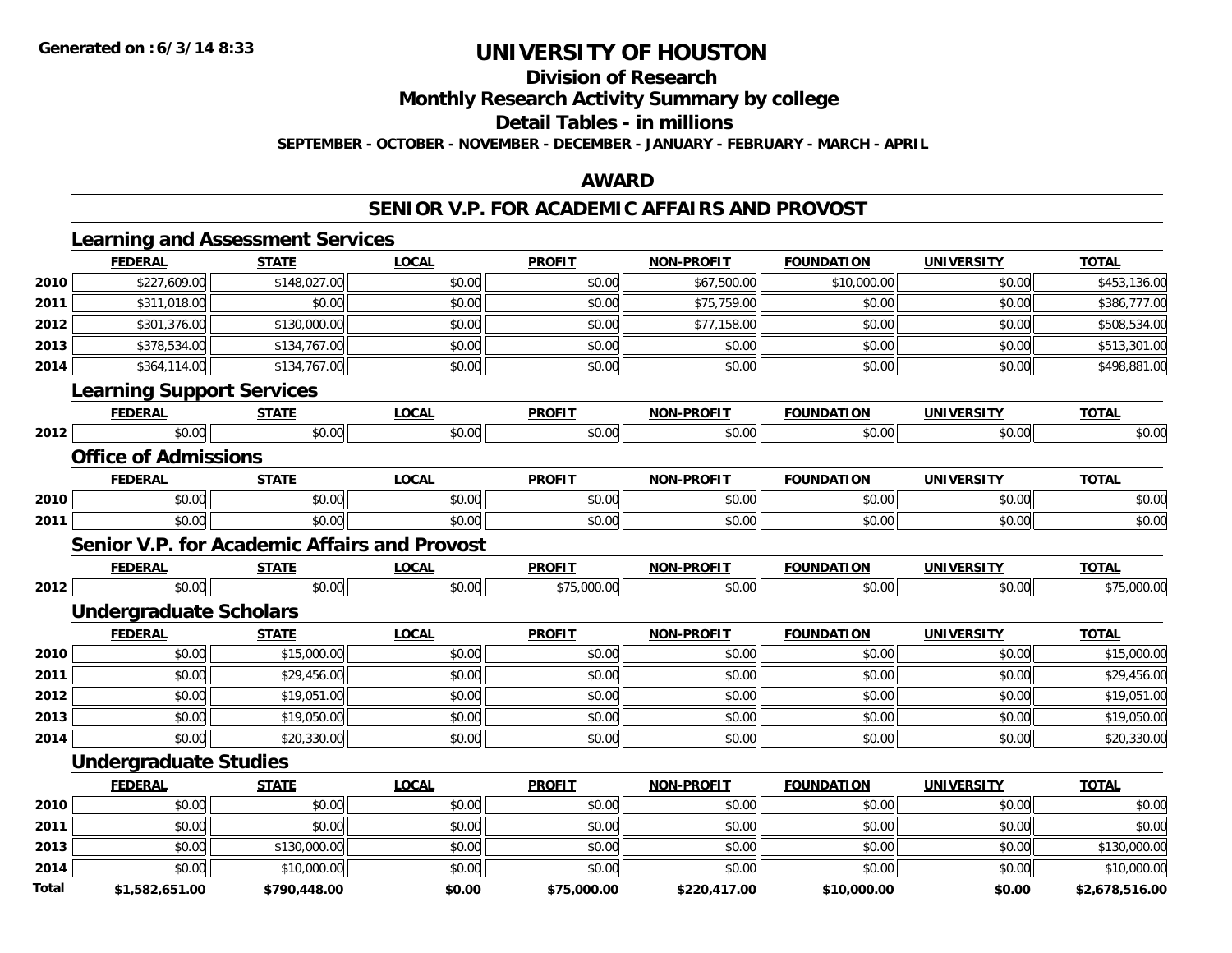**Division of Research**

**Monthly Research Activity Summary by college**

**Detail Tables - in millions**

**SEPTEMBER - OCTOBER - NOVEMBER - DECEMBER - JANUARY - FEBRUARY - MARCH - APRIL**

### **AWARD**

#### **UH LAW CENTER**

|       | Dean, Law      |              |              |               |                   |                   |                   |                |
|-------|----------------|--------------|--------------|---------------|-------------------|-------------------|-------------------|----------------|
|       | <b>FEDERAL</b> | <b>STATE</b> | <b>LOCAL</b> | <b>PROFIT</b> | <b>NON-PROFIT</b> | <b>FOUNDATION</b> | <b>UNIVERSITY</b> | <b>TOTAL</b>   |
| 2013  | \$0.00         | \$0.00       | \$0.00       | \$0.00        | \$0.00            | \$0.00            | \$0.00            | \$0.00         |
|       | <b>Law-UH</b>  |              |              |               |                   |                   |                   |                |
|       | <b>FEDERAL</b> | <b>STATE</b> | <b>LOCAL</b> | <b>PROFIT</b> | <b>NON-PROFIT</b> | <b>FOUNDATION</b> | <b>UNIVERSITY</b> | <b>TOTAL</b>   |
| 2010  | \$20,000.00    | \$200,000.00 | \$0.00       | \$0.00        | \$0.00            | \$21.72           | \$0.00            | \$220,021.72   |
| 2011  | \$78,170.00    | \$50,000.00  | \$0.00       | \$0.00        | \$0.00            | \$0.00            | \$0.00            | \$128,170.00   |
| 2012  | \$2,942.90     | \$160,000.00 | \$0.00       | \$0.00        | \$0.00            | \$0.00            | \$0.00            | \$162,942.90   |
| 2013  | \$125,303.00   | \$114,000.00 | \$0.00       | \$0.00        | \$0.00            | \$0.00            | \$0.00            | \$239,303.00   |
| 2014  | \$28,145.65    | \$314,000.00 | \$0.00       | \$0.00        | \$0.00            | \$0.00            | \$0.00            | \$342,145.65   |
| Total | \$254,561.55   | \$838,000.00 | \$0.00       | \$0.00        | \$0.00            | \$21.72           | \$0.00            | \$1,092,583.27 |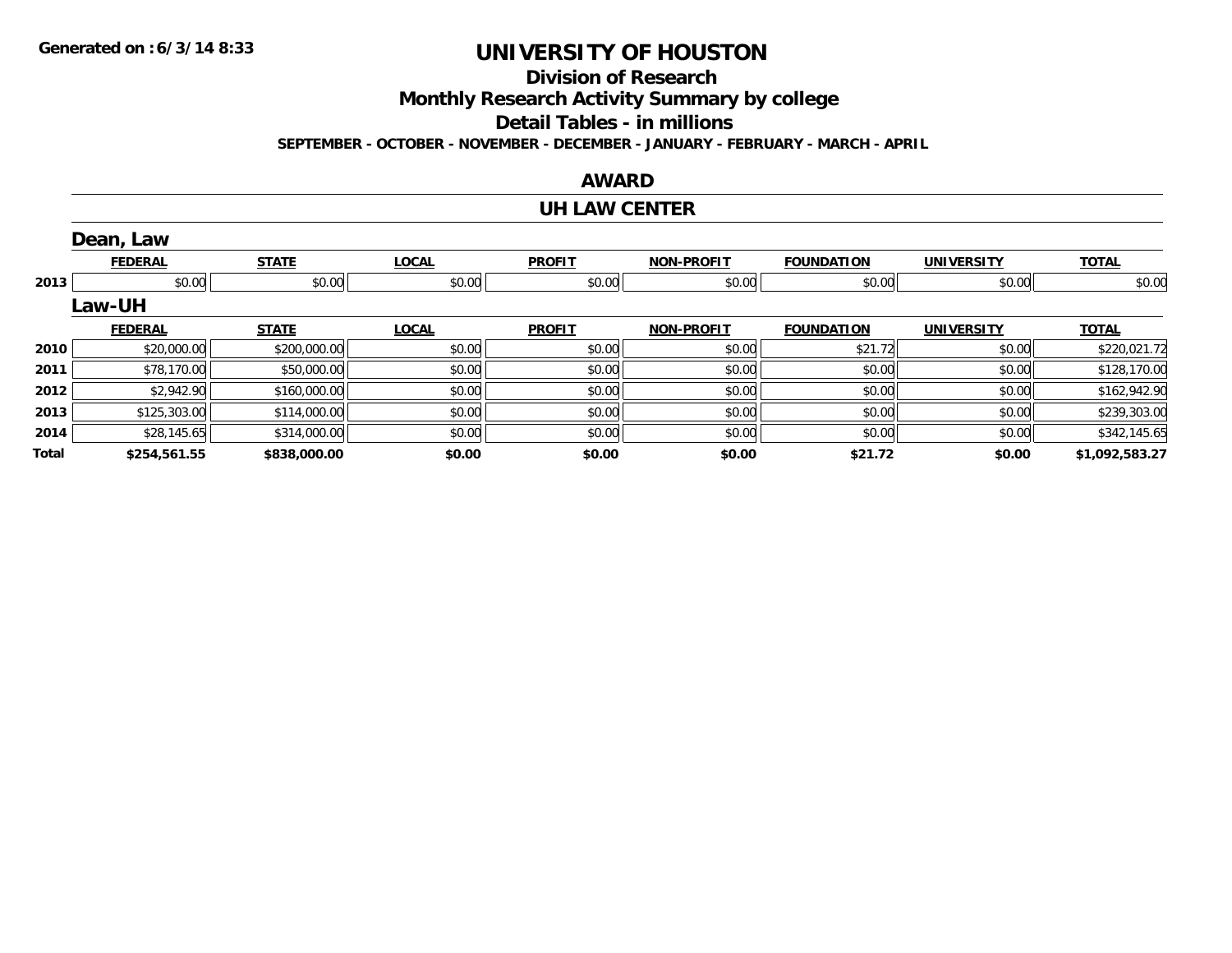## **Division of ResearchMonthly Research Activity Summary by college Detail Tables - in millions SEPTEMBER - OCTOBER - NOVEMBER - DECEMBER - JANUARY - FEBRUARY - MARCH - APRIL**

### **AWARD**

#### **UKNOWN COLLEGE**

## **Unknown Department**

|       | <b>FEDERAL</b> | <b>STATE</b> | <b>LOCAL</b> | <b>PROFIT</b> | <b>NON-PROFIT</b> | <b>FOUNDATION</b> | <b>UNIVERSITY</b> | <b>TOTAL</b> |
|-------|----------------|--------------|--------------|---------------|-------------------|-------------------|-------------------|--------------|
| 2010  | \$0.00         | \$0.00       | \$0.00       | \$0.00        | \$0.00            | \$0.00            | \$0.00            | \$0.00       |
| 2011  | \$0.00         | \$0.00       | \$0.00       | \$0.00        | \$0.00            | \$0.00            | \$0.00            | \$0.00       |
| 2013  | \$0.00         | \$0.00       | \$0.00       | \$0.00        | \$0.00            | \$0.00            | \$0.00            | \$0.00       |
| 2014  | \$0.00         | \$0.00       | \$0.00       | \$0.00        | \$0.00            | \$0.00            | \$0.00            | \$0.00       |
| Total | \$0.00         | \$0.00       | \$0.00       | \$0.00        | \$0.00            | \$0.00            | \$0.00            | \$0.00       |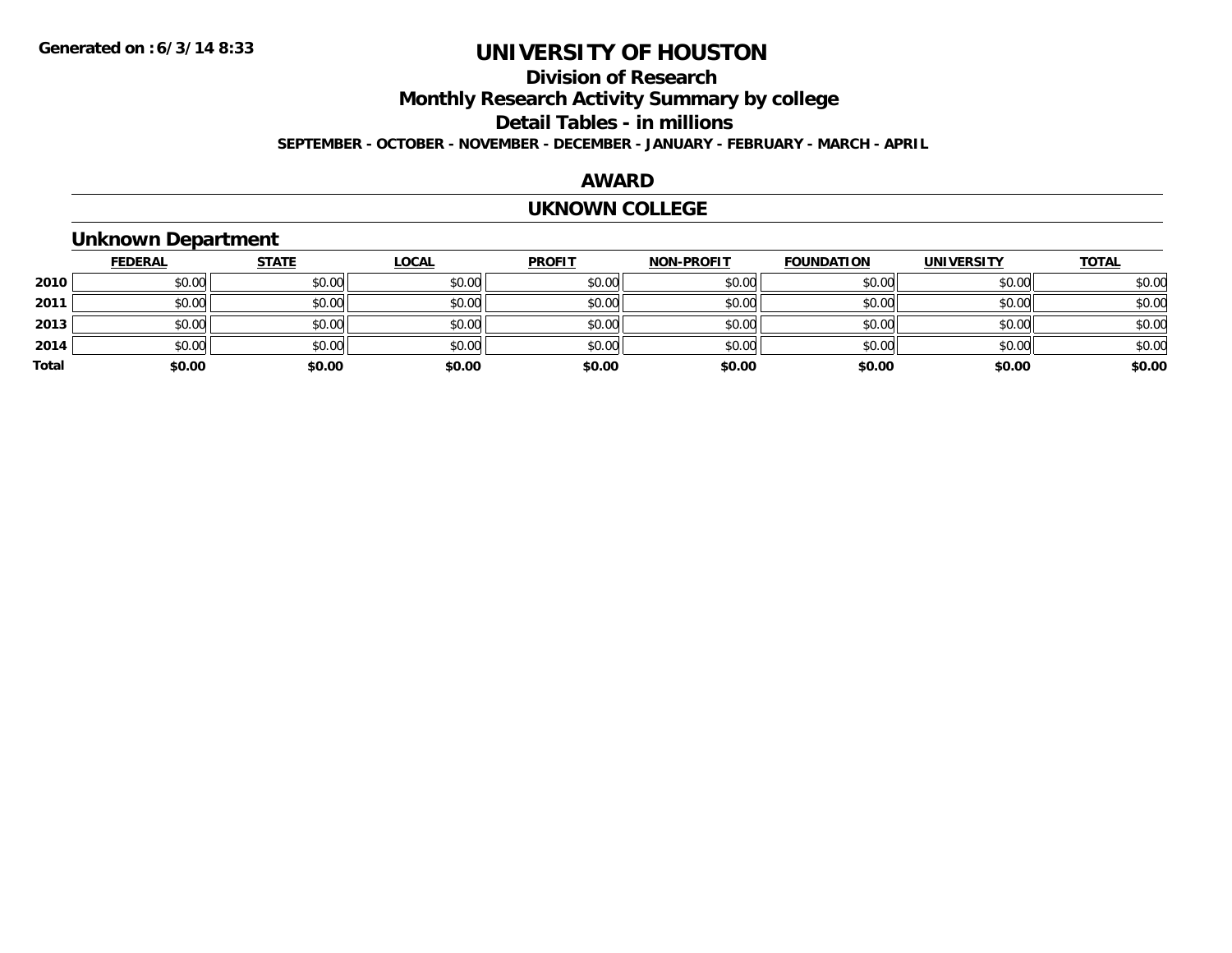#### **Division of Research**

**Monthly Research Activity Summary by college**

**Detail Tables - in millions**

**SEPTEMBER - OCTOBER - NOVEMBER - DECEMBER - JANUARY - FEBRUARY - MARCH - APRIL**

#### **AWARD**

## **VICE PRESIDENT FOR ADMINISTRATION**

|       | <b>KUHF - Radio</b>         |              |              |               |                   |                   |                   |                 |
|-------|-----------------------------|--------------|--------------|---------------|-------------------|-------------------|-------------------|-----------------|
|       | <b>FEDERAL</b>              | <b>STATE</b> | <b>LOCAL</b> | <b>PROFIT</b> | <b>NON-PROFIT</b> | <b>FOUNDATION</b> | <b>UNIVERSITY</b> | <b>TOTAL</b>    |
| 2010  | \$0.00                      | \$12,500.00  | \$0.00       | \$0.00        | \$576,302.17      | \$0.00            | \$0.00            | \$588,802.17    |
| 2011  | \$38,616.00                 | \$12,500.00  | \$0.00       | \$0.00        | \$588,146.00      | \$0.00            | \$0.00            | \$639,262.00    |
| 2012  | \$0.00                      | \$0.00       | \$0.00       | \$0.00        | \$5,000.00        | \$0.00            | \$0.00            | \$5,000.00      |
| 2013  | \$0.00                      | \$0.00       | \$0.00       | \$0.00        | \$2,044,710.00    | \$0.00            | \$0.00            | \$2,044,710.00  |
| 2014  | \$148,489.00                | \$0.00       | \$0.00       | \$0.00        | \$2,147,867.00    | \$0.00            | \$0.00            | \$2,296,356.00  |
|       | <b>KUHT-TV</b>              |              |              |               |                   |                   |                   |                 |
|       | <b>FEDERAL</b>              | <b>STATE</b> | <b>LOCAL</b> | <b>PROFIT</b> | <b>NON-PROFIT</b> | <b>FOUNDATION</b> | <b>UNIVERSITY</b> | <b>TOTAL</b>    |
| 2010  | \$0.00                      | \$0.00       | \$0.00       | \$0.00        | \$1,483,936.12    | \$0.00            | \$0.00            | \$1,483,936.12  |
| 2011  | \$0.00                      | \$0.00       | \$0.00       | \$0.00        | \$1,606,903.00    | \$0.00            | \$0.00            | \$1,606,903.00  |
| 2012  | \$0.00                      | \$0.00       | \$0.00       | \$0.00        | \$14,132.00       | \$0.00            | \$0.00            | \$14,132.00     |
|       | <b>Physical Plant</b>       |              |              |               |                   |                   |                   |                 |
|       | <b>FEDERAL</b>              | <b>STATE</b> | <b>LOCAL</b> | <b>PROFIT</b> | <b>NON-PROFIT</b> | <b>FOUNDATION</b> | <b>UNIVERSITY</b> | <b>TOTAL</b>    |
| 2010  | \$0.00                      | \$0.00       | \$0.00       | \$0.00        | \$78,007.29       | \$0.00            | \$0.00            | \$78,007.29     |
| 2011  | \$0.00                      | \$0.00       | \$0.00       | \$0.00        | \$0.00            | \$0.00            | \$0.00            | \$0.00          |
| 2012  | \$0.00                      | \$0.00       | \$0.00       | \$0.00        | \$2,261,596.00    | \$0.00            | \$0.00            | \$2,261,596.00  |
|       | <b>UH Police Department</b> |              |              |               |                   |                   |                   |                 |
|       | <b>FEDERAL</b>              | <b>STATE</b> | <b>LOCAL</b> | <b>PROFIT</b> | <b>NON-PROFIT</b> | <b>FOUNDATION</b> | <b>UNIVERSITY</b> | <b>TOTAL</b>    |
| 2014  | \$3,000.00                  | \$0.00       | \$0.00       | \$0.00        | \$0.00            | \$0.00            | \$0.00            | \$3,000.00      |
| Total | \$190,105.00                | \$25,000.00  | \$0.00       | \$0.00        | \$10,806,599.58   | \$0.00            | \$0.00            | \$11,021,704.58 |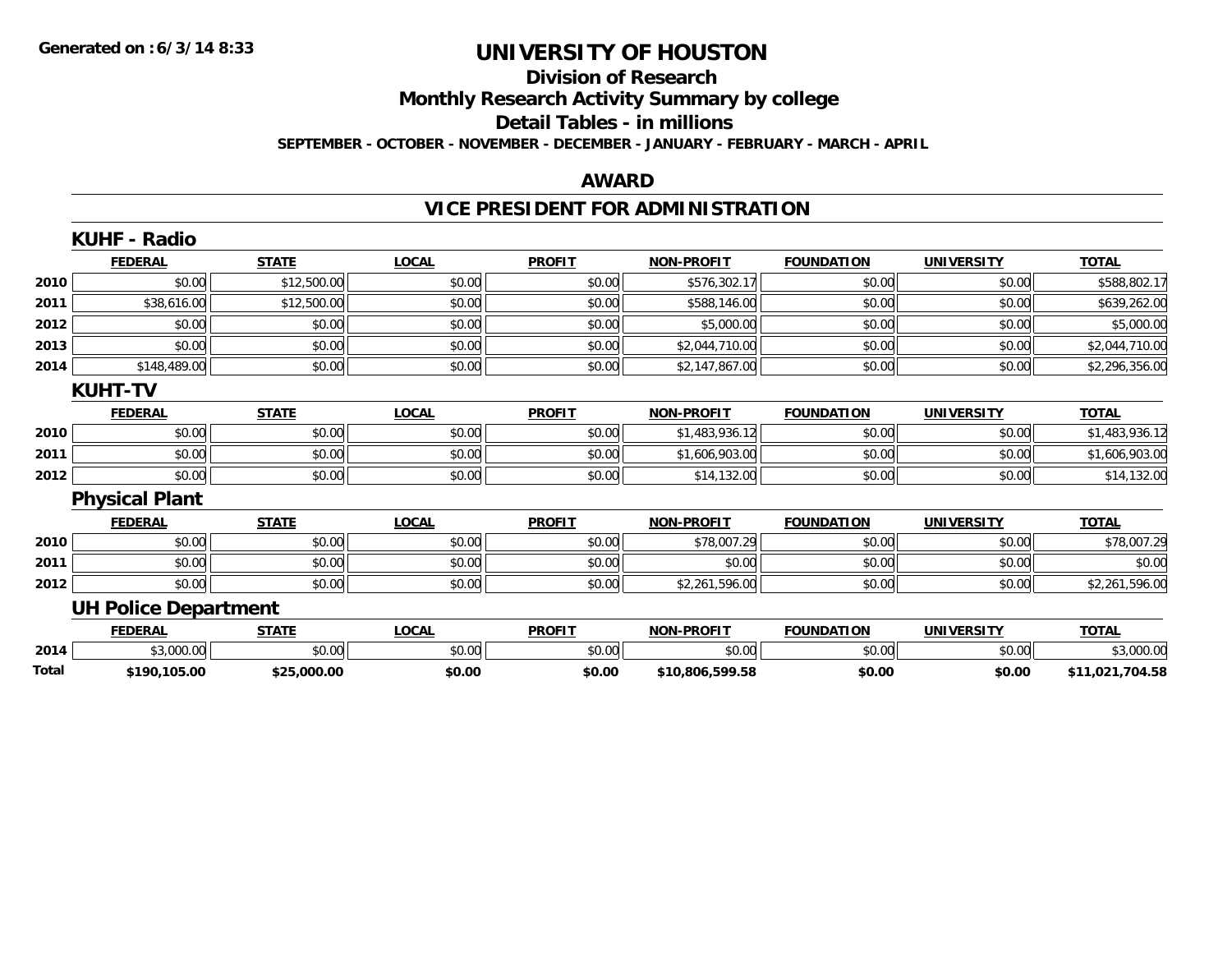**Division of Research**

**Monthly Research Activity Summary by college**

**Detail Tables - in millions**

**SEPTEMBER - OCTOBER - NOVEMBER - DECEMBER - JANUARY - FEBRUARY - MARCH - APRIL**

### **AWARD**

## **VICE PRESIDENT FOR STUDENT AFFAIRS**

### **Childrens Learning Centers**

|       | <b>FEDERAL</b> | <b>STATE</b>                           | <b>LOCAL</b> | <b>PROFIT</b> | <b>NON-PROFIT</b> | <b>FOUNDATION</b> | <b>UNIVERSITY</b> | <b>TOTAL</b>   |
|-------|----------------|----------------------------------------|--------------|---------------|-------------------|-------------------|-------------------|----------------|
| 2014  | \$235,891.00   | \$0.00                                 | \$0.00       | \$0.00        | \$0.00            | \$0.00            | \$0.00            | \$235,891.00   |
|       |                | <b>Vice President, Student Affairs</b> |              |               |                   |                   |                   |                |
|       | <b>FEDERAL</b> | <b>STATE</b>                           | <b>LOCAL</b> | <b>PROFIT</b> | <b>NON-PROFIT</b> | <b>FOUNDATION</b> | <b>UNIVERSITY</b> | <b>TOTAL</b>   |
| 2010  | \$236,300.00   | \$0.00                                 | \$0.00       | \$0.00        | \$0.00            | \$0.00            | \$0.00            | \$236,300.00   |
| 2011  | \$236,300.00   | \$0.00                                 | \$0.00       | \$0.00        | \$0.00            | \$0.00            | \$0.00            | \$236,300.00   |
| 2012  | \$236,559.00   | \$0.00                                 | \$0.00       | \$0.00        | \$0.00            | \$0.00            | \$0.00            | \$236,559.00   |
| 2013  | \$250,891.00   | \$0.00                                 | \$0.00       | \$0.00        | \$0.00            | \$0.00            | \$0.00            | \$250,891.00   |
| 2014  | \$0.00         | \$0.00                                 | \$0.00       | \$0.00        | \$0.00            | \$10,000.00       | \$0.00            | \$10,000.00    |
| Total | \$1,195,941.00 | \$0.00                                 | \$0.00       | \$0.00        | \$0.00            | \$10,000.00       | \$0.00            | \$1,205,941.00 |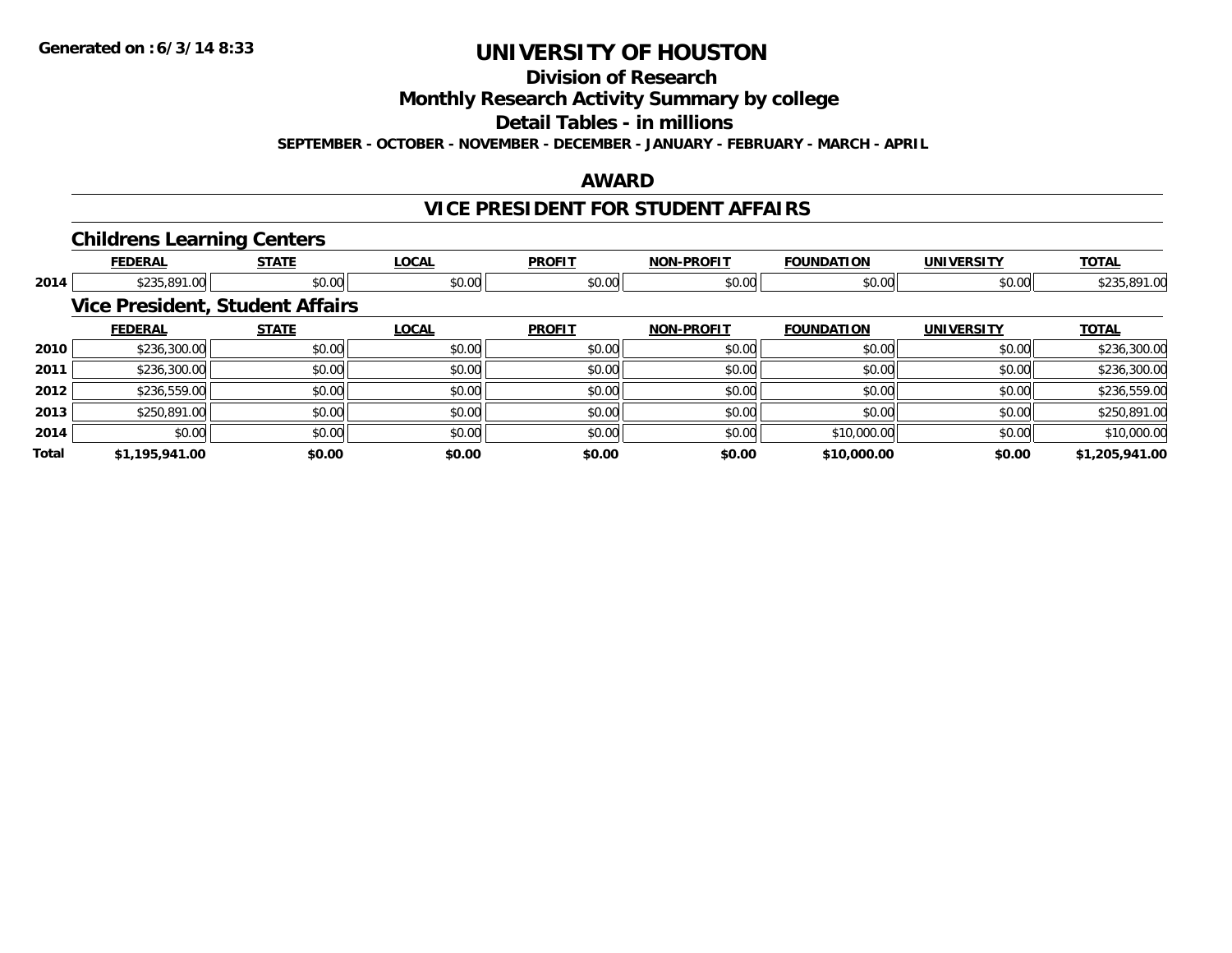**Division of Research**

**Monthly Research Activity Summary by college**

**Detail Tables - in millions**

**SEPTEMBER - OCTOBER - NOVEMBER - DECEMBER - JANUARY - FEBRUARY - MARCH - APRIL**

## **TOTAL EXPENDITURE**

### **C.T. BAUER COLLEGE OF BUSINESS**

|      | <b>Accountancy &amp; Taxation</b>        |              |              |               |                   |                   |                   |                |
|------|------------------------------------------|--------------|--------------|---------------|-------------------|-------------------|-------------------|----------------|
|      | <b>FEDERAL</b>                           | <b>STATE</b> | <b>LOCAL</b> | <b>PROFIT</b> | <b>NON-PROFIT</b> | <b>FOUNDATION</b> | <b>UNIVERSITY</b> | <b>TOTAL</b>   |
| 2014 | \$0.00                                   | \$0.00       | \$0.00       | \$0.00        | \$0.00            | \$3,997.92        | \$0.00            | \$3,997.92     |
|      | Dean, Business Administration            |              |              |               |                   |                   |                   |                |
|      | <b>FEDERAL</b>                           | <b>STATE</b> | <b>LOCAL</b> | <b>PROFIT</b> | <b>NON-PROFIT</b> | <b>FOUNDATION</b> | <b>UNIVERSITY</b> | <b>TOTAL</b>   |
| 2014 | \$0.00                                   | \$76,816.00  | \$0.00       | \$0.00        | \$0.00            | \$0.00            | \$0.00            | \$76,816.00    |
|      | <b>Finance</b>                           |              |              |               |                   |                   |                   |                |
|      | <b>FEDERAL</b>                           | <b>STATE</b> | <b>LOCAL</b> | <b>PROFIT</b> | <b>NON-PROFIT</b> | <b>FOUNDATION</b> | <b>UNIVERSITY</b> | <b>TOTAL</b>   |
| 2010 | \$91,473.80                              | \$0.00       | \$0.00       | \$0.00        | \$0.00            | \$0.00            | \$0.00            | \$91,473.80    |
| 2011 | \$78,637.71                              | \$0.00       | \$0.00       | \$0.00        | \$0.00            | \$0.00            | \$0.00            | \$78,637.71    |
| 2012 | \$42,107.04                              | \$0.00       | \$0.00       | \$0.00        | \$0.00            | \$0.00            | \$0.00            | \$42,107.04    |
| 2013 | \$0.00                                   | \$0.00       | \$0.00       | \$0.00        | \$0.00            | \$0.00            | \$0.00            | \$0.00         |
| 2014 | \$0.00                                   | \$0.00       | \$0.00       | \$0.00        | \$0.00            | \$0.00            | \$0.00            | \$0.00         |
|      | Management                               |              |              |               |                   |                   |                   |                |
|      | <b>FEDERAL</b>                           | <b>STATE</b> | <b>LOCAL</b> | <b>PROFIT</b> | <b>NON-PROFIT</b> | <b>FOUNDATION</b> | <b>UNIVERSITY</b> | <b>TOTAL</b>   |
| 2010 | \$174,218.13                             | \$0.00       | \$0.00       | \$0.00        | \$0.00            | \$55,000.00       | \$0.00            | \$229,218.13   |
| 2011 | \$123,914.34                             | \$0.00       | \$0.00       | \$0.00        | \$0.00            | \$41,250.00       | \$0.00            | \$165,164.34   |
| 2012 | (\$176.27)                               | \$0.00       | \$0.00       | \$0.00        | \$0.00            | \$41,250.00       | \$0.00            | \$41,073.73    |
| 2013 | \$10,867.40                              | \$0.00       | \$0.00       | \$0.00        | \$0.00            | \$0.00            | \$0.00            | \$10,867.40    |
| 2014 | \$6,510.00                               | \$0.00       | \$0.00       | \$0.00        | \$0.00            | \$0.00            | \$0.00            | \$6,510.00     |
|      | <b>Marketing</b>                         |              |              |               |                   |                   |                   |                |
|      | <b>FEDERAL</b>                           | <b>STATE</b> | <b>LOCAL</b> | <b>PROFIT</b> | <b>NON-PROFIT</b> | <b>FOUNDATION</b> | <b>UNIVERSITY</b> | <b>TOTAL</b>   |
| 2012 | \$0.00                                   | \$0.00       | \$0.00       | \$0.00        | \$0.00            | \$0.00            | \$0.00            | \$0.00         |
| 2013 | \$0.00                                   | \$0.00       | \$0.00       | \$0.00        | \$0.00            | \$0.00            | \$0.00            | \$0.00         |
| 2014 | \$0.00                                   | \$0.00       | \$0.00       | \$0.00        | \$0.00            | \$0.00            | \$0.00            | \$0.00         |
|      | <b>Small Business Development Center</b> |              |              |               |                   |                   |                   |                |
|      | <b>FEDERAL</b>                           | <b>STATE</b> | <b>LOCAL</b> | <b>PROFIT</b> | <b>NON-PROFIT</b> | <b>FOUNDATION</b> | <b>UNIVERSITY</b> | <b>TOTAL</b>   |
| 2010 | \$1,876,957.65                           | \$0.00       | \$0.00       | \$0.00        | \$0.00            | \$0.00            | \$0.00            | \$1,876,957.65 |
| 2011 | \$2,068,051.24                           | \$42,560.19  | \$0.00       | \$0.00        | \$0.00            | \$0.00            | \$0.00            | \$2,110,611.43 |
| 2012 | \$2,844,333.98                           | \$788.82     | \$0.00       | \$0.00        | \$0.00            | \$0.00            | \$0.00            | \$2,845,122.80 |
| 2013 | \$3,013,310.28                           | \$0.00       | \$0.00       | \$0.00        | \$0.00            | \$27,693.12       | \$0.00            | \$3,041,003.40 |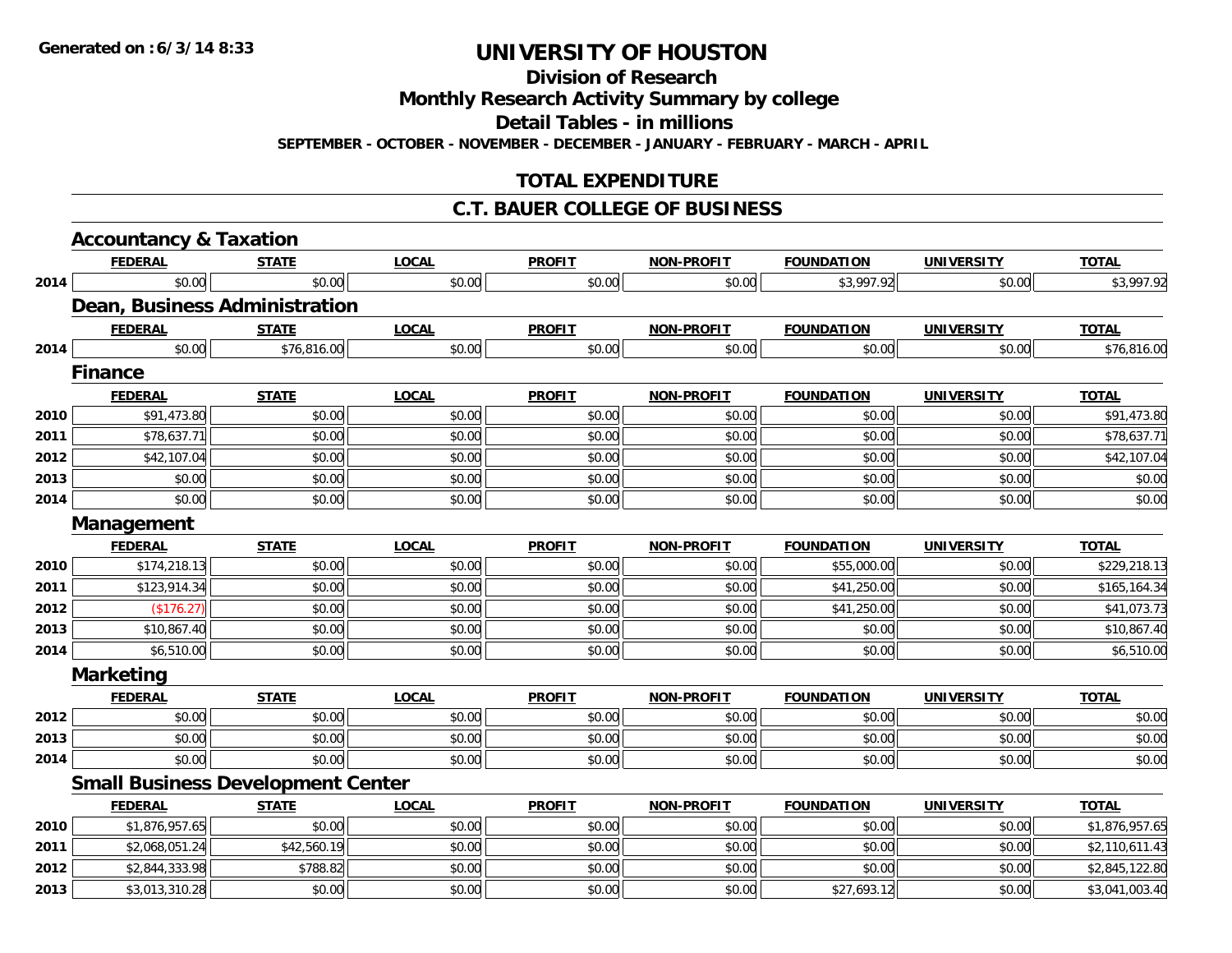**Division of Research**

**Monthly Research Activity Summary by college**

**Detail Tables - in millions**

**SEPTEMBER - OCTOBER - NOVEMBER - DECEMBER - JANUARY - FEBRUARY - MARCH - APRIL**

## **TOTAL EXPENDITURE**

### **C.T. BAUER COLLEGE OF BUSINESS**

### **Small Business Development Center**

|       | <b>FEDERAL</b>       | <b>STATE</b>   | <b>LOCAL</b> | <b>PROFIT</b>  | <b>J-PROFIT</b><br><b>NON</b> | <b>FOUNDATION</b> | <b>UNIVERSITY</b> | <u>TOTAL</u>     |
|-------|----------------------|----------------|--------------|----------------|-------------------------------|-------------------|-------------------|------------------|
| 2014  | $\sim$<br>.ooc       | 40.00<br>vv.vv | \$0.00       | ≮N UV<br>JU.UU | \$0.00                        |                   | \$0.00            | 200 J            |
| Total | 2.307.871.72<br>ሐብ ባ | \$120,165.01   | \$0.00       | \$0.00         | \$0.00                        | \$203.914.81      | \$0.00            | ,951.54<br>2.637 |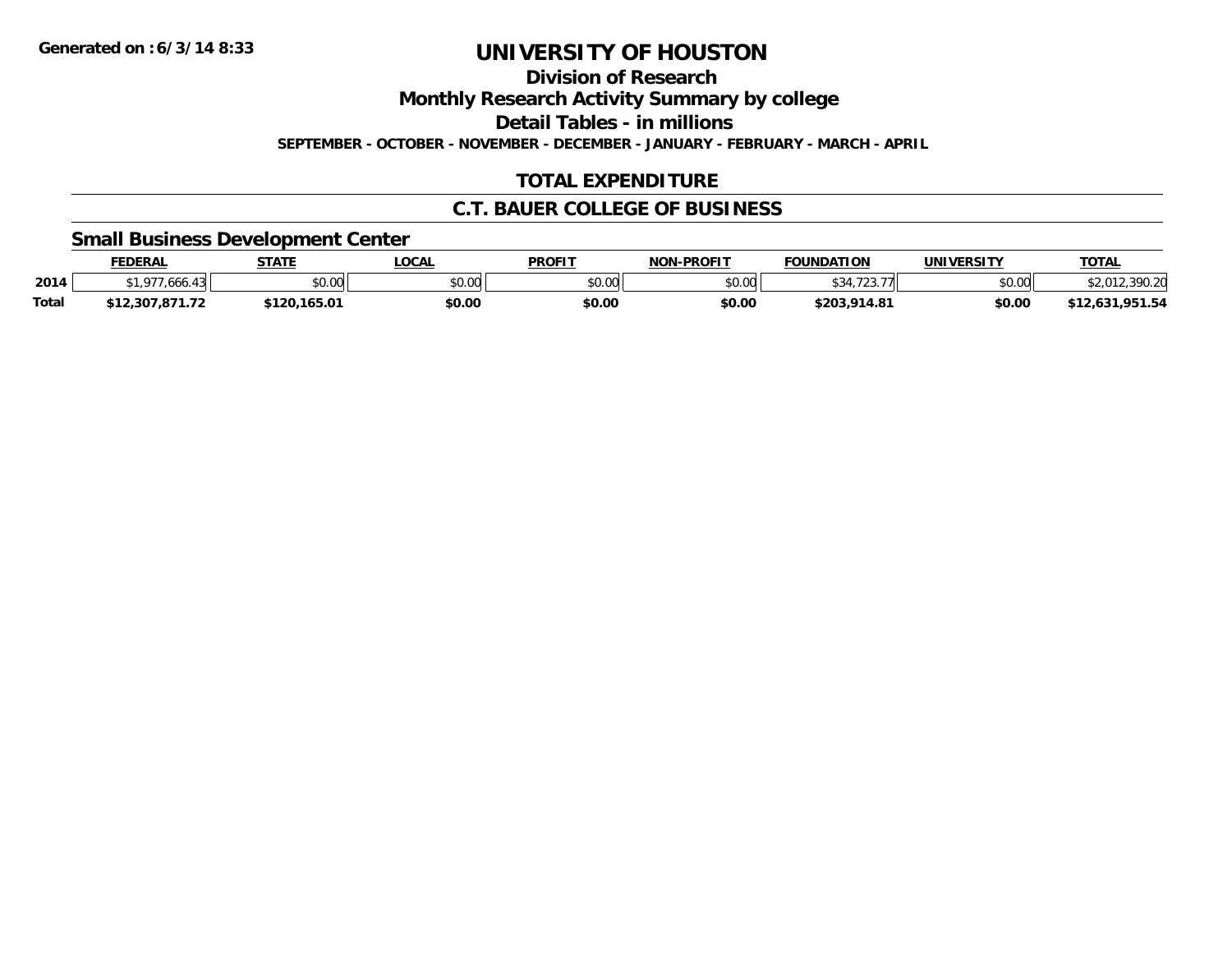**Division of Research**

**Monthly Research Activity Summary by college**

**Detail Tables - in millions**

**SEPTEMBER - OCTOBER - NOVEMBER - DECEMBER - JANUARY - FEBRUARY - MARCH - APRIL**

## **TOTAL EXPENDITURE**

### **COLLEGE OF ARCHITECTURE**

|       | <b>Architecture</b> |              |        |               |                   |                   |                   |              |
|-------|---------------------|--------------|--------|---------------|-------------------|-------------------|-------------------|--------------|
|       | <b>FEDERAL</b>      | <b>STATE</b> | LOCAL  | <b>PROFIT</b> | <b>NON-PROFIT</b> | <b>FOUNDATION</b> | <b>UNIVERSITY</b> | <b>TOTAL</b> |
| 2010  | \$3,499.65          | \$0.00       | \$0.00 | \$0.00        | \$0.00            | \$21,993.98       | \$0.00            | \$25,493.63  |
| 2011  | \$0.00              | \$0.00       | \$0.00 | \$0.00        | \$0.00            | \$28,938.62       | \$0.00            | \$28,938.62  |
| 2012  | \$8,709.14          | \$0.00       | \$0.00 | \$0.00        | \$4,815.68        | \$3,459.15        | \$0.00            | \$16,983.97  |
| 2013  | \$0.00              | \$0.00       | \$0.00 | \$0.00        | \$0.00            | \$4,180.19        | \$2,968.83        | \$7,149.02   |
| 2014  | \$25,000.00         | \$0.00       | \$0.00 | \$0.00        | \$0.00            | \$6,260.63        | \$0.00            | \$31,260.63  |
| Total | \$37,208.79         | \$0.00       | \$0.00 | \$0.00        | \$4,815.68        | \$64,832.57       | \$2,968.83        | \$109,825.87 |
|       |                     |              |        |               |                   |                   |                   |              |

### **Architecture**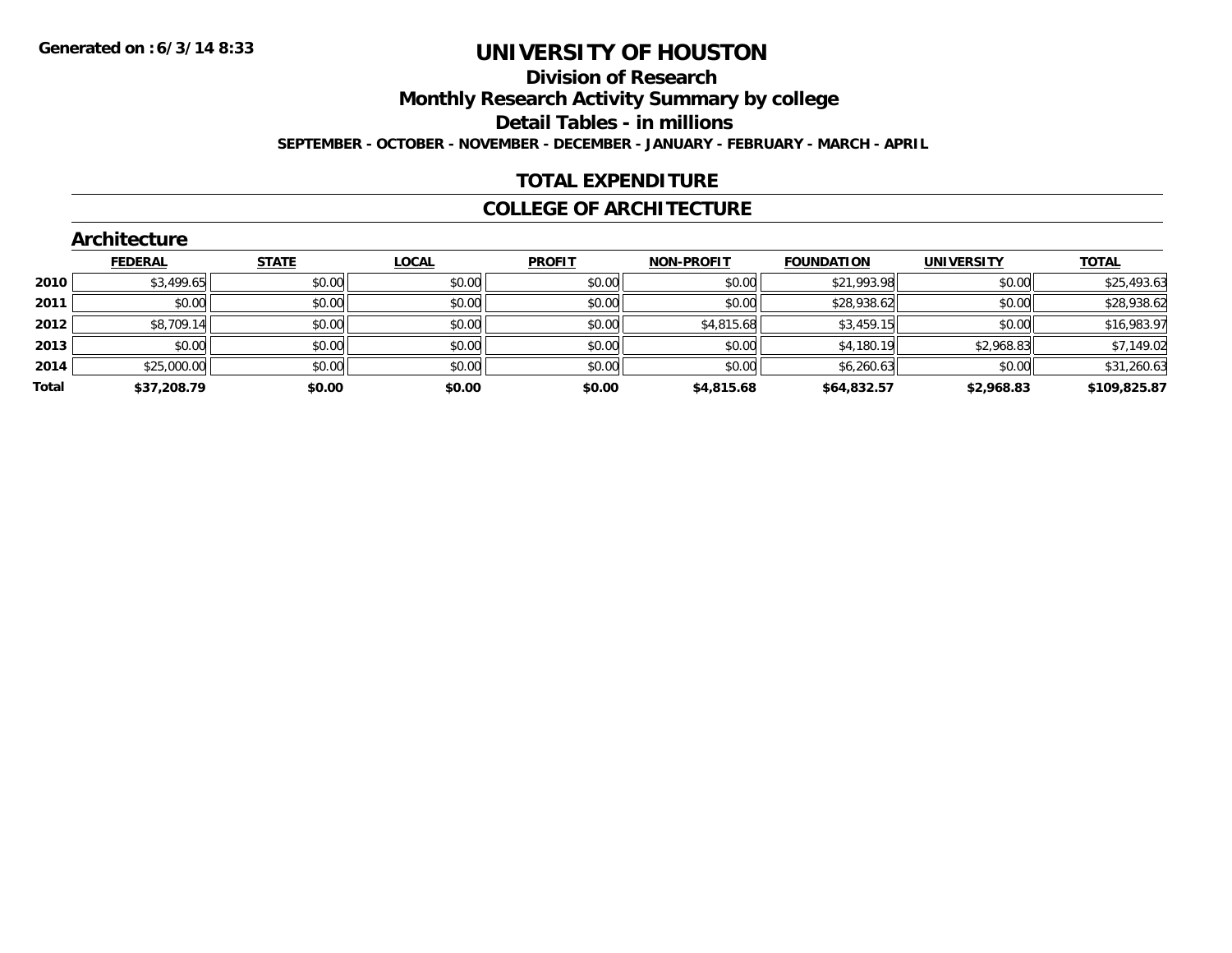## **Division of Research**

**Monthly Research Activity Summary by college**

**Detail Tables - in millions**

**SEPTEMBER - OCTOBER - NOVEMBER - DECEMBER - JANUARY - FEBRUARY - MARCH - APRIL**

## **TOTAL EXPENDITURE**

## **COLLEGE OF EDUCATION**

## **Consistency Mgmt and Coop Disc**

|      | <b>FEDERAL</b> | <b>STATE</b> | <u>LOCAL</u> | <b>PROFIT</b> | <b>NON-PROFIT</b> | <b>FOUNDATION</b> | <b>UNIVERSITY</b> | <b>TOTAL</b> |
|------|----------------|--------------|--------------|---------------|-------------------|-------------------|-------------------|--------------|
| 2010 | \$1,698.18     | \$0.00       | \$8,662.36   | \$0.00        | \$355,007.97      | \$0.00            | \$0.00            | \$365,368.51 |
| 2011 | \$869.19       | \$0.00       | \$0.00       | \$0.00        | \$64,512.19       | \$0.00            | \$0.00            | \$65,381.38  |
| 2012 | \$893.16       | \$0.00       | \$0.00       | \$0.00        | \$76,810.93       | \$0.00            | \$0.00            | \$77,704.09  |
| 2013 | \$688.06       | \$0.00       | \$0.00       | \$0.00        | \$46,418.78       | \$0.00            | \$0.00            | \$47,106.84  |
| 2014 | \$3,138.23     | \$0.00       | \$100,648.97 | \$0.00        | \$3,323.08        | \$0.00            | \$0.00            | \$107,110.28 |

#### **Curriculum and Instruction**

|      | <b>FEDERAL</b> | <b>STATE</b> | <u>LOCAL</u> | <b>PROFIT</b> | <b>NON-PROFIT</b> | <b>FOUNDATION</b> | <b>UNIVERSITY</b> | <b>TOTAL</b>   |
|------|----------------|--------------|--------------|---------------|-------------------|-------------------|-------------------|----------------|
| 2010 | \$332,910.10   | \$17,803.79  | \$0.00       | \$56.36       | \$71,486.48       | \$35,798.35       | \$0.00            | \$458,055.08   |
| 2011 | \$493,045.08   | \$21,020.10  | \$0.00       | \$0.00        | \$92,121.26       | \$130,411.13      | \$0.00            | \$736,597.57   |
| 2012 | \$773,394.08   | \$135,208.85 | \$0.00       | \$0.00        | \$70,340.18       | \$199,235.95      | \$0.00            | \$1,178,179.05 |
| 2013 | \$621,095.60   | \$52,200.22  | \$0.00       | \$0.00        | \$61,216.61       | \$188,635.25      | \$0.00            | \$923,147.68   |
| 2014 | \$637,612.38   | \$0.00       | \$0.00       | \$0.00        | \$85,569.22       | \$151,427.91      | \$0.00            | \$874,609.50   |

## **Dean, Education**

|      | <b>FEDERAL</b> | <b>STATE</b> | <u>LOCAL</u> | <b>PROFIT</b> | <b>NON-PROFIT</b> | <b>FOUNDATION</b> | <b>UNIVERSITY</b> | <b>TOTAL</b> |
|------|----------------|--------------|--------------|---------------|-------------------|-------------------|-------------------|--------------|
| 2010 | \$0.00         | \$0.00       | \$0.00       | \$0.00        | \$0.00            | \$0.00            | \$0.00            | \$0.00       |
| 2011 | \$0.00         | \$0.00       | \$0.00       | \$0.00        | \$0.00            | \$0.00            | \$0.00            | \$0.00       |
| 2012 | \$0.00         | \$0.00       | \$0.00       | \$0.00        | \$0.00            | \$0.00            | \$0.00            | \$0.00       |
| 2013 | \$0.00         | \$0.00       | \$0.00       | \$0.00        | \$0.00            | \$0.00            | \$0.00            | \$0.00       |
| 2014 | \$0.00         | \$0.00       | \$0.00       | \$0.00        | \$0.00            | \$0.00            | \$0.00            | \$0.00       |

### **Educational Leadership & Cultural Studies**

|      | <b>FEDERAL</b>  | <b>CTATE</b> | .OCAL                                                   | <b>PROFIT</b>          | <b>DDAFIT</b><br><b>NON</b> | <b>FOUNDATION</b> | UNIVERSITY    | <b>TOTAL</b> |
|------|-----------------|--------------|---------------------------------------------------------|------------------------|-----------------------------|-------------------|---------------|--------------|
| 2010 | ሐሴ ሰሰ<br>טט.טע  |              | $\mathfrak{e}\cap\mathfrak{g}\cap\mathfrak{g}$<br>pu.uu | 0000<br>JU.U           | ტი იი<br>vu.uu              | 0 <sub>n</sub>    | 0000          |              |
| 2011 | $\sim$<br>vv.vv |              | \$0.00                                                  | 0 <sub>n</sub><br>JU.U | 0000<br>vv.vv               | $\sim$ 00         | 0000<br>JU.UU |              |

<u> 1980 - Johann Stoff, amerikansk politiker (d. 1980)</u>

## **Educational Psychology**

|      | <b>FEDERAL</b> | <b>STATE</b> | <u>LOCAL</u> | <b>PROFIT</b> | <b>NON-PROFIT</b> | <b>FOUNDATION</b> | <b>UNIVERSITY</b> | <b>TOTAL</b> |
|------|----------------|--------------|--------------|---------------|-------------------|-------------------|-------------------|--------------|
| 2010 | \$90,776.37    | \$1,493.95   | \$0.00       | \$0.00        | \$10,021.92       | \$58,607.81       | \$0.00            | \$160,900.06 |
| 2011 | \$58,930.56    | \$102,915.02 | \$0.00       | \$0.00        | \$1,243.67        | \$70,642.25       | \$0.00            | \$233,731.51 |
| 2012 | \$279,621.11   | \$72,533.66  | \$0.00       | \$0.00        | \$8,312.42        | \$1,656.63        | \$0.00            | \$362,123.82 |
| 2013 | \$308,255.92   | \$119.78     | \$0.00       | \$0.00        | \$28,070.28       | (\$214.71)        | \$10,904.64       | \$347,135.91 |
| 2014 | \$542,271.57   | \$0.00       | \$0.00       | \$0.00        | \$24,457.48       | \$3,775.17        | \$0.00            | \$570,504.22 |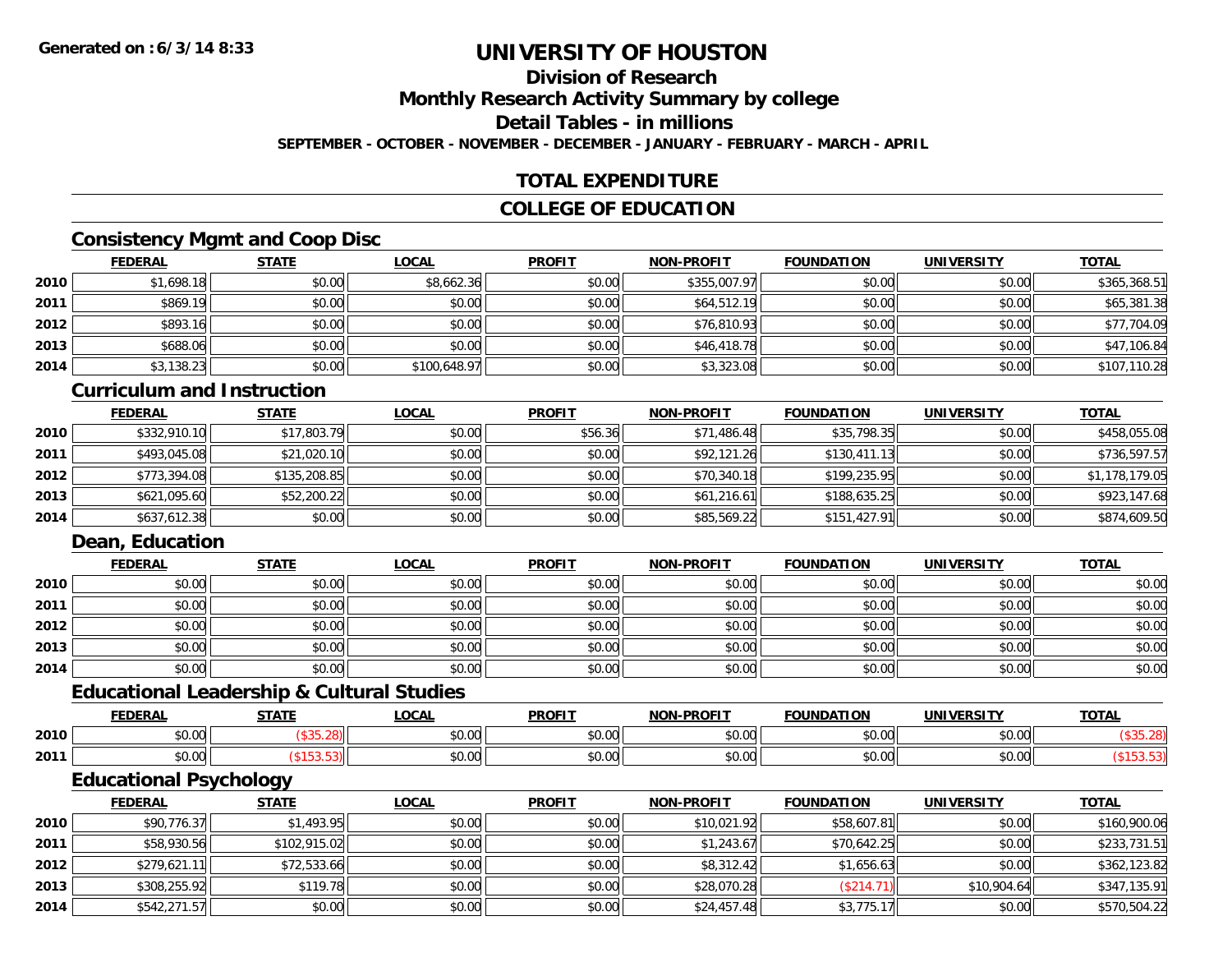## **Division of Research**

**Monthly Research Activity Summary by college**

**Detail Tables - in millions**

**SEPTEMBER - OCTOBER - NOVEMBER - DECEMBER - JANUARY - FEBRUARY - MARCH - APRIL**

## **TOTAL EXPENDITURE**

## **COLLEGE OF EDUCATION**

#### **Institute for Urban Education**

|      | <b>FEDERAL</b> | <b>STATE</b> | <b>LOCAL</b> | <b>PROFIT</b> | <b>NON-PROFIT</b> | <b>FOUNDATION</b> | <b>UNIVERSITY</b> | <b>TOTAL</b> |
|------|----------------|--------------|--------------|---------------|-------------------|-------------------|-------------------|--------------|
| 2010 | \$238,153.61   | \$0.00       | \$0.00       | \$0.00        | \$6.67            | \$0.00            | \$0.00            | \$238,160.28 |
| 2011 | \$135,080.75   | \$0.00       | \$0.00       | \$0.00        | \$0.00            | \$0.00            | \$0.00            | \$135,080.75 |
| 2012 | \$139,472.44   | \$0.00       | \$0.00       | \$0.00        | \$0.00            | \$0.00            | \$0.00            | \$139,472.44 |
| 2013 | \$41,853.01    | \$0.00       | \$0.00       | \$0.00        | \$0.00            | \$0.00            | \$0.00            | \$41,853.01  |
| 2014 | \$14,639.27    | \$0.00       | \$0.00       | \$0.00        | \$0.00            | \$0.00            | \$0.00            | \$14,639.27  |

#### **UH Charter School**

|       | <b>FEDERAL</b> | <u>STATE</u>   | <u>LOCAL</u> | <b>PROFIT</b> | <b>NON-PROFIT</b> | <b>FOUNDATION</b> | UNIVERSITY  | <b>TOTAL</b>   |
|-------|----------------|----------------|--------------|---------------|-------------------|-------------------|-------------|----------------|
| 2012  | \$47,089.24    | \$593,310.00   | \$0.00       | \$0.00        | \$0.00            | \$0.00            | \$0.00      | \$640,399.24   |
| 2013  | \$30,560.30    | \$620,842.35   | \$0.00       | \$0.00        | \$0.00            | \$0.00            | \$0.00      | \$651,402.65   |
| 2014  | \$35,573.99    | \$688,688.85   | \$0.00       | \$0.00        | \$0.00            | \$0.00            | \$0.00      | \$724,262.84   |
| Total | \$4,827,622.18 | \$2,305,947.76 | \$109,311.33 | \$56.36       | \$998,919.14      | \$839,975.74      | \$10,904.64 | \$9,092,737.15 |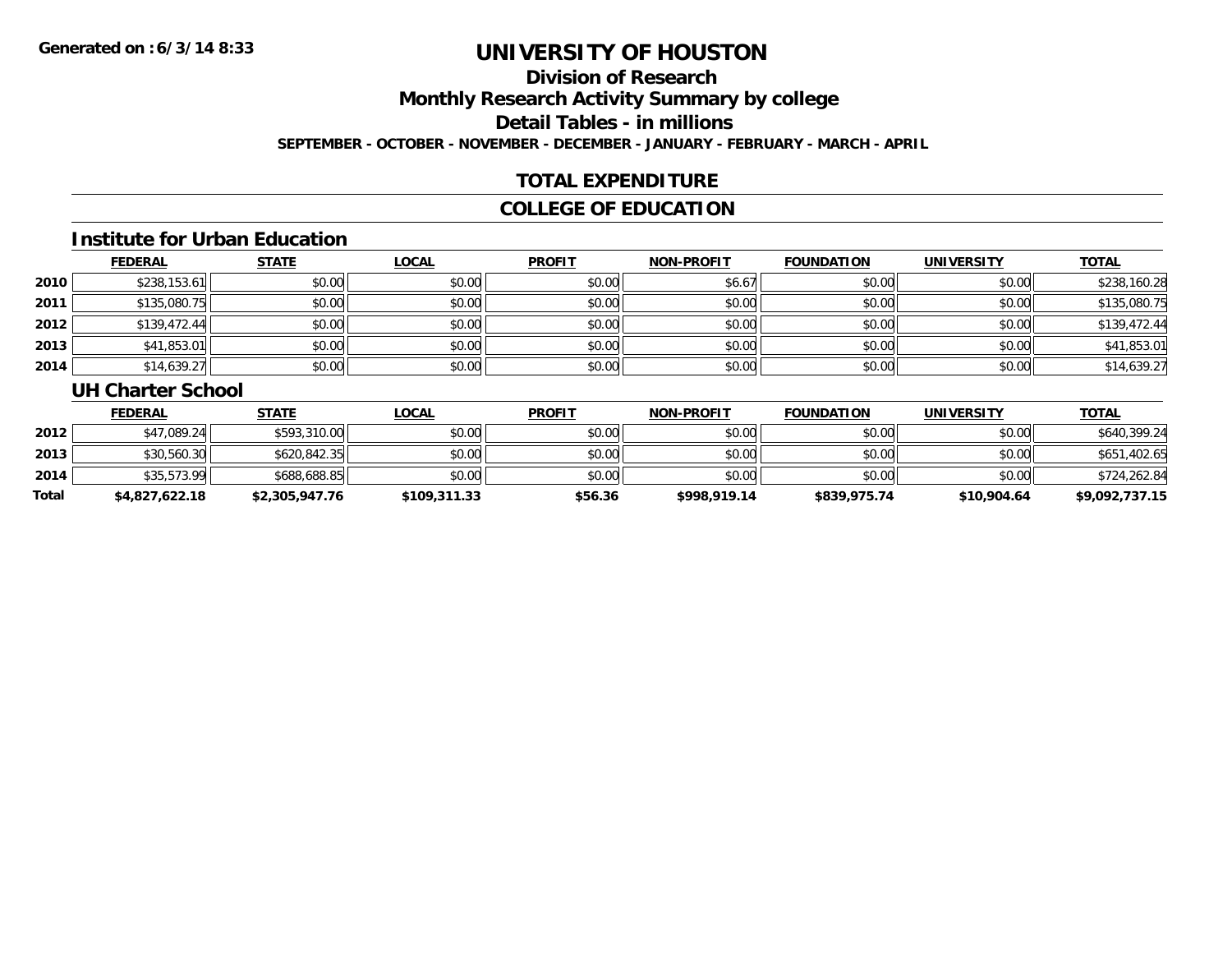**Division of Research**

**Monthly Research Activity Summary by college**

**Detail Tables - in millions**

**SEPTEMBER - OCTOBER - NOVEMBER - DECEMBER - JANUARY - FEBRUARY - MARCH - APRIL**

## **TOTAL EXPENDITURE**

### **COLLEGE OF LIBERAL ARTS AND SOCIAL SCIENCES**

# **African-American Studies**

|      | <b>FEDERAL</b>                   | <b>STATE</b> | <b>LOCAL</b> | <b>PROFIT</b> | <b>NON-PROFIT</b> | <b>FOUNDATION</b> | <u>UNIVERSITY</u> | TOTAL        |
|------|----------------------------------|--------------|--------------|---------------|-------------------|-------------------|-------------------|--------------|
| 2014 | \$1,500.00                       | \$0.00       | \$0.00       | \$0.00        | \$4,783.60        | \$0.00            | \$0.00            | \$6,283.60   |
|      | Art                              |              |              |               |                   |                   |                   |              |
|      | <b>FEDERAL</b>                   | <b>STATE</b> | <b>LOCAL</b> | <b>PROFIT</b> | <b>NON-PROFIT</b> | <b>FOUNDATION</b> | <b>UNIVERSITY</b> | <b>TOTAL</b> |
| 2012 | \$1,105.27                       | \$0.00       | \$0.00       | \$0.00        | \$0.00            | \$0.00            | \$0.00            | \$1,105.27   |
| 2013 | \$6,042.19                       | \$0.00       | \$0.00       | \$0.00        | \$0.00            | \$0.00            | \$0.00            | \$6,042.19   |
| 2014 | \$2,054.89                       | \$0.00       | \$0.00       | \$0.00        | \$0.00            | \$0.00            | \$0.00            | \$2,054.89   |
|      | <b>Arte Publico Press</b>        |              |              |               |                   |                   |                   |              |
|      | <b>FEDERAL</b>                   | <b>STATE</b> | <b>LOCAL</b> | <b>PROFIT</b> | <b>NON-PROFIT</b> | <b>FOUNDATION</b> | <b>UNIVERSITY</b> | <b>TOTAL</b> |
| 2010 | \$26,476.59                      | \$0.00       | \$0.00       | \$0.00        | \$43,980.52       | \$100,166.11      | \$0.00            | \$170,623.22 |
| 2011 | \$16,464.14                      | \$3,500.00   | \$0.00       | \$0.00        | \$53,675.60       | \$236,328.02      | \$0.00            | \$309,967.76 |
| 2012 | \$28,348.35                      | \$741.40     | \$0.00       | \$0.00        | \$34,899.09       | \$0.00            | \$0.00            | \$63,988.84  |
| 2013 | \$35,380.05                      | \$0.00       | \$0.00       | \$0.00        | \$33,200.00       | \$131,717.55      | \$0.00            | \$200,297.60 |
| 2014 | \$0.00                           | \$10,000.00  | \$0.00       | \$0.00        | \$65,446.77       | \$218,690.45      | \$0.00            | \$294,137.22 |
|      | <b>Blaffer Gallery</b>           |              |              |               |                   |                   |                   |              |
|      | <b>FEDERAL</b>                   | <b>STATE</b> | <b>LOCAL</b> | <b>PROFIT</b> | NON-PROFIT        | <b>FOUNDATION</b> | <b>UNIVERSITY</b> | <b>TOTAL</b> |
| 2010 | \$68,661.50                      | \$4,250.00   | \$0.00       | \$0.00        | \$54,266.84       | \$0.00            | \$0.00            | \$127,178.34 |
| 2011 | \$9,352.22                       | \$3,994.95   | \$0.00       | \$0.00        | \$21,019.17       | \$0.00            | \$0.00            | \$34,366.34  |
| 2012 | \$2,820.69                       | \$1,420.49   | \$0.00       | \$0.00        | \$7,875.57        | \$0.00            | \$0.00            | \$12,116.75  |
| 2013 | \$5,356.06                       | \$0.00       | \$0.00       | \$0.00        | \$0.00            | \$0.00            | \$0.00            | \$5,356.06   |
| 2014 | \$50,000.58                      | \$10,387.81  | \$0.00       | \$0.00        | \$7,143.75        | \$0.00            | \$0.00            | \$67,532.14  |
|      | <b>Center for Public History</b> |              |              |               |                   |                   |                   |              |
|      | <b>FEDERAL</b>                   | <b>STATE</b> | <b>LOCAL</b> | <b>PROFIT</b> | <b>NON-PROFIT</b> | <b>FOUNDATION</b> | <b>UNIVERSITY</b> | <b>TOTAL</b> |
| 2012 | \$34,541.27                      | \$0.00       | \$0.00       | \$0.00        | \$0.00            | \$0.00            | \$0.00            | \$34,541.27  |
| 2013 | \$36,042.50                      | \$0.00       | \$0.00       | \$0.00        | \$0.00            | \$0.00            | \$0.00            | \$36,042.50  |
| 2014 | \$1,117.26                       | \$0.00       | \$0.00       | \$0.00        | \$0.00            | \$0.00            | \$0.00            | \$1,117.26   |
|      | <b>Communication Disorders</b>   |              |              |               |                   |                   |                   |              |
|      | <b>FEDERAL</b>                   | <b>STATE</b> | <b>LOCAL</b> | <b>PROFIT</b> | <b>NON-PROFIT</b> | <b>FOUNDATION</b> | <b>UNIVERSITY</b> | <b>TOTAL</b> |
| 2010 | (\$0.09)                         | \$0.00       | \$0.00       | \$0.00        | \$226,573.17      | \$0.00            | \$0.00            | \$226,573.08 |
| 2011 | \$2,586.15                       | \$0.00       | (\$259.55)   | \$0.00        | \$78,446.59       | \$0.00            | \$0.00            | \$80,773.19  |
| 2012 | \$5,096.28                       | \$0.00       | \$0.00       | \$0.00        | \$142,831.27      | \$0.00            | \$0.00            | \$147,927.55 |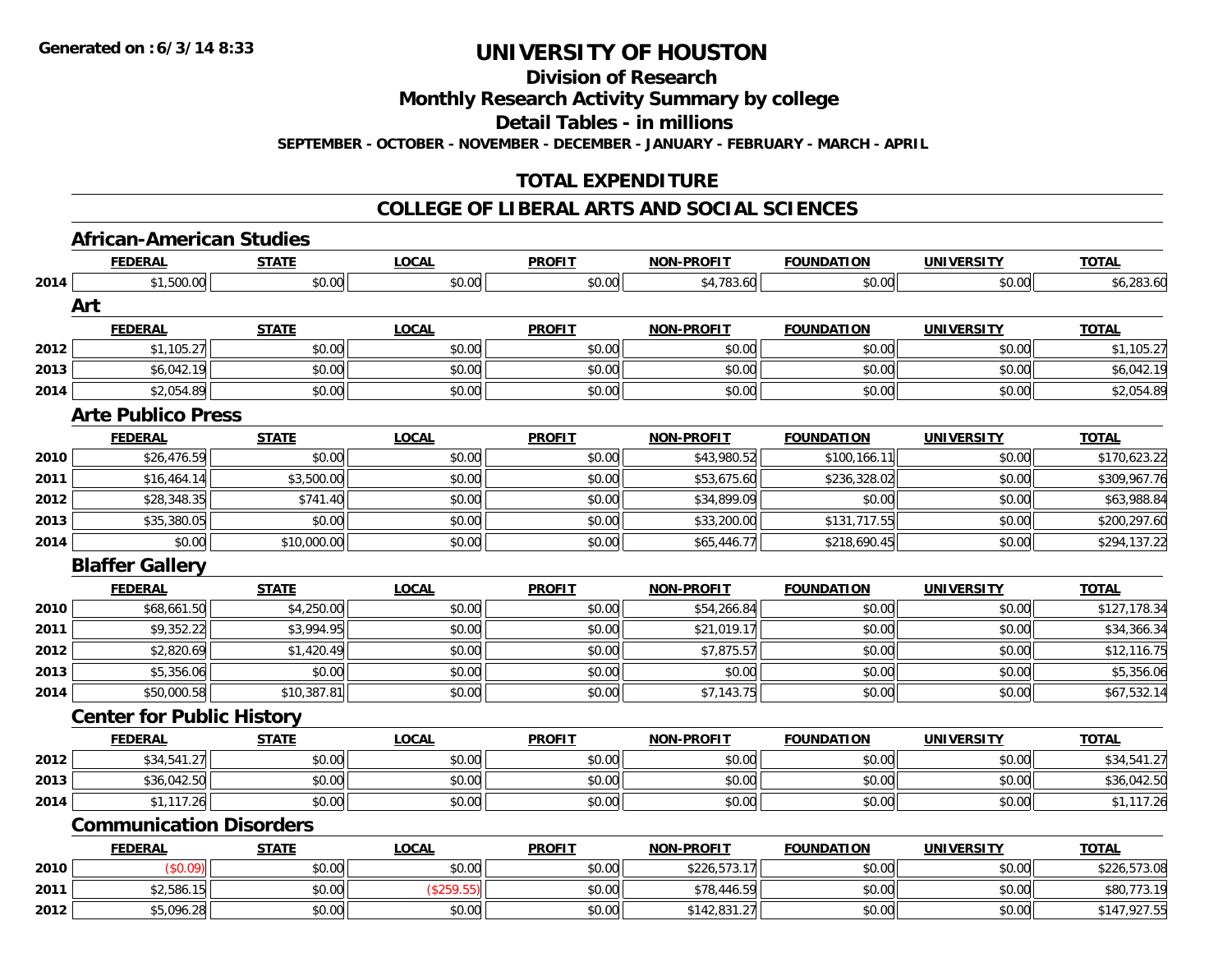**Division of Research**

**Monthly Research Activity Summary by college**

**Detail Tables - in millions**

**SEPTEMBER - OCTOBER - NOVEMBER - DECEMBER - JANUARY - FEBRUARY - MARCH - APRIL**

## **TOTAL EXPENDITURE**

### **COLLEGE OF LIBERAL ARTS AND SOCIAL SCIENCES**

|                                        | <b>Communication Disorders</b>                    |              |              |               |                   |                   |                   |              |
|----------------------------------------|---------------------------------------------------|--------------|--------------|---------------|-------------------|-------------------|-------------------|--------------|
|                                        | <b>FEDERAL</b>                                    | <b>STATE</b> | <b>LOCAL</b> | <b>PROFIT</b> | <b>NON-PROFIT</b> | <b>FOUNDATION</b> | <b>UNIVERSITY</b> | <b>TOTAL</b> |
| 2013                                   | (\$0.01)                                          | \$0.00       | \$0.00       | \$0.00        | \$104,307.35      | \$3,100.00        | \$0.00            | \$107,407.34 |
| 2014                                   | \$51,030.03                                       | \$0.00       | \$0.00       | \$0.00        | \$263,597.15      | \$166.70          | \$0.00            | \$314,793.88 |
|                                        | <b>Comparative Cultural Studies</b>               |              |              |               |                   |                   |                   |              |
|                                        | <b>FEDERAL</b>                                    | <b>STATE</b> | <b>LOCAL</b> | <b>PROFIT</b> | <b>NON-PROFIT</b> | <b>FOUNDATION</b> | <b>UNIVERSITY</b> | <b>TOTAL</b> |
| 2010                                   | \$0.00                                            | \$0.00       | \$0.00       | \$0.00        | (\$88.94)         | \$0.00            | \$0.00            | (\$88.94)    |
| 2011                                   | \$0.00                                            | \$0.00       | \$0.00       | (\$125.65)    | \$0.00            | \$0.00            | \$0.00            | (\$125.65)   |
| 2012                                   | \$0.00                                            | \$166.37     | \$0.00       | \$0.00        | \$0.00            | \$0.00            | \$0.00            | \$166.37     |
|                                        | <b>Cynthia Woods Mitchell Center for the Arts</b> |              |              |               |                   |                   |                   |              |
|                                        | <b>FEDERAL</b>                                    | <b>STATE</b> | <b>LOCAL</b> | <b>PROFIT</b> | <b>NON-PROFIT</b> | <b>FOUNDATION</b> | <b>UNIVERSITY</b> | <b>TOTAL</b> |
| 2011                                   | \$0.00                                            | \$0.00       | \$0.00       | \$0.00        | \$15,000.00       | \$0.00            | \$0.00            | \$15,000.00  |
| 2013                                   | \$0.00                                            | \$6,000.00   | \$0.00       | \$0.00        | \$0.00            | \$0.00            | \$0.00            | \$6,000.00   |
| 2014                                   | \$0.00                                            | \$4,500.00   | \$0.00       | \$5,000.00    | \$0.00            | \$1,400.00        | \$0.00            | \$10,900.00  |
| Dean, Liberal Arts and Social Sciences |                                                   |              |              |               |                   |                   |                   |              |
|                                        | <b>FEDERAL</b>                                    | <b>STATE</b> | <b>LOCAL</b> | <b>PROFIT</b> | <b>NON-PROFIT</b> | <b>FOUNDATION</b> | <b>UNIVERSITY</b> | <b>TOTAL</b> |
| 2010                                   | \$1,662.82                                        | \$0.00       | \$0.00       | \$0.00        | \$0.00            | \$0.00            | \$0.00            | \$1,662.82   |
| 2011                                   | (\$659.56)                                        | \$0.00       | \$0.00       | \$0.00        | \$0.00            | \$0.00            | \$0.00            | (\$659.56)   |
| 2012                                   | \$1,804.57                                        | \$0.00       | \$0.00       | \$0.00        | \$0.00            | \$0.00            | \$0.00            | \$1,804.57   |
| 2013                                   | \$17.40                                           | \$0.00       | \$0.00       | \$0.00        | \$0.00            | \$0.00            | \$0.00            | \$17.40      |
| 2014                                   | \$0.00                                            | \$0.00       | \$0.00       | \$0.00        | \$0.00            | \$0.00            | \$0.00            | \$0.00       |
|                                        | <b>Economics</b>                                  |              |              |               |                   |                   |                   |              |
|                                        | <b>FEDERAL</b>                                    | <b>STATE</b> | <b>LOCAL</b> | <b>PROFIT</b> | <b>NON-PROFIT</b> | <b>FOUNDATION</b> | <b>UNIVERSITY</b> | <b>TOTAL</b> |
| 2010                                   | \$7,424.99                                        | \$0.00       | \$0.00       | \$0.00        | \$0.00            | \$0.00            | \$0.00            | \$7,424.99   |
| 2011                                   | (\$2,023.11)                                      | \$0.00       | \$0.00       | \$0.00        | \$5,000.00        | \$25,000.00       | \$0.00            | \$27,976.89  |
| 2012                                   | \$0.00                                            | \$0.00       | \$0.00       | \$16,543.97   | \$2,519.06        | \$23,967.07       | \$0.00            | \$43,030.10  |
| 2013                                   | \$0.00                                            | \$0.00       | \$0.00       | \$0.00        | \$232,579.07      | \$21,049.24       | \$0.00            | \$253,628.31 |
| 2014                                   | \$0.00                                            | \$0.00       | \$0.00       | \$0.00        | \$39,722.80       | \$19,853.99       | \$0.00            | \$59,576.79  |
|                                        | <b>English</b>                                    |              |              |               |                   |                   |                   |              |
|                                        | <b>FEDERAL</b>                                    | <b>STATE</b> | <b>LOCAL</b> | <b>PROFIT</b> | <b>NON-PROFIT</b> | <b>FOUNDATION</b> | <b>UNIVERSITY</b> | <b>TOTAL</b> |
| 2010                                   | \$565.00                                          | \$0.00       | \$0.00       | \$0.00        | \$0.00            | \$0.00            | \$0.00            | \$565.00     |
| 2011                                   | (\$51.76)                                         | (\$0.09)     | \$0.00       | \$0.00        | (\$287.50)        | \$0.00            | \$0.00            | (\$339.35)   |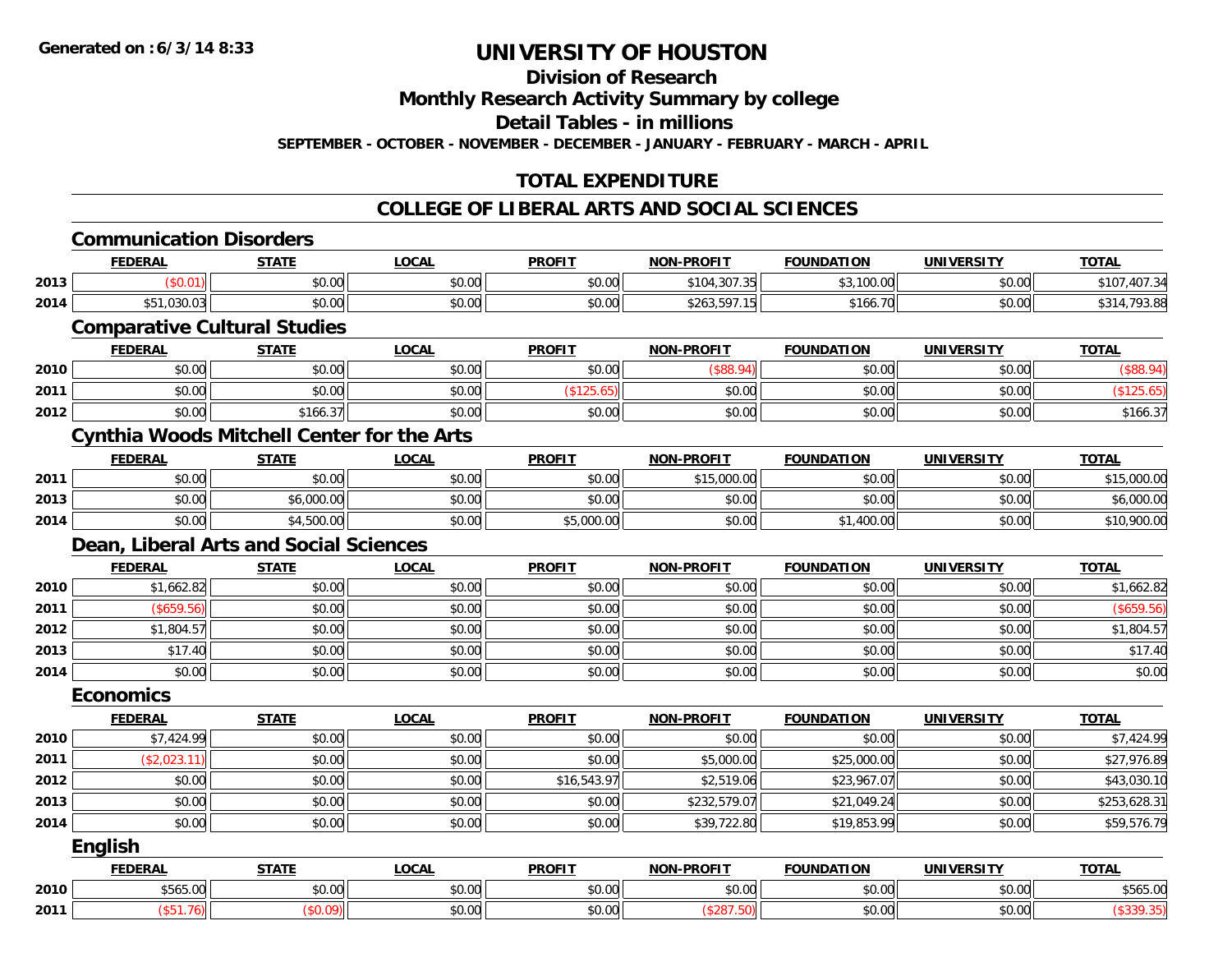#### **Division of Research**

**Monthly Research Activity Summary by college**

**Detail Tables - in millions**

**SEPTEMBER - OCTOBER - NOVEMBER - DECEMBER - JANUARY - FEBRUARY - MARCH - APRIL**

## **TOTAL EXPENDITURE**

### **COLLEGE OF LIBERAL ARTS AND SOCIAL SCIENCES**

|      | <b>English</b>          |                                       |              |               |                   |                   |                   |                |
|------|-------------------------|---------------------------------------|--------------|---------------|-------------------|-------------------|-------------------|----------------|
|      | <b>FEDERAL</b>          | <b>STATE</b>                          | <b>LOCAL</b> | <b>PROFIT</b> | <b>NON-PROFIT</b> | <b>FOUNDATION</b> | <b>UNIVERSITY</b> | <b>TOTAL</b>   |
| 2012 | \$1,000.00              | \$0.00                                | \$0.00       | \$0.00        | \$0.00            | \$0.00            | \$0.00            | \$1,000.00     |
| 2013 | \$23,172.51             | \$0.00                                | \$0.00       | \$0.00        | \$0.00            | \$0.00            | \$0.00            | \$23,172.51    |
| 2014 | \$14,950.00             | \$0.00                                | \$0.00       | \$0.00        | \$0.00            | \$0.00            | \$0.00            | \$14,950.00    |
|      |                         | <b>Health and Human Performance</b>   |              |               |                   |                   |                   |                |
|      | <b>FEDERAL</b>          | <b>STATE</b>                          | <b>LOCAL</b> | <b>PROFIT</b> | <b>NON-PROFIT</b> | <b>FOUNDATION</b> | <b>UNIVERSITY</b> | <b>TOTAL</b>   |
| 2010 | \$1,068,143.38          | \$0.00                                | \$0.00       | \$36,838.16   | \$0.00            | \$9,561.11        | \$382.85          | \$1,114,925.49 |
| 2011 | \$749,317.98            | \$0.00                                | \$0.00       | \$226,958.45  | \$0.00            | \$12,735.73       | \$0.00            | \$989,012.16   |
| 2012 | \$525,740.05            | \$0.00                                | \$0.00       | \$220,715.33  | \$0.00            | \$16,089.96       | \$0.00            | \$762,545.34   |
| 2013 | \$1,749,769.58          | \$0.00                                | \$0.00       | \$61,896.93   | \$0.00            | \$4,034.57        | \$0.00            | \$1,815,701.07 |
| 2014 | \$1,444,040.75          | \$0.00                                | \$0.00       | \$58,612.24   | \$0.00            | \$14,008.55       | \$0.00            | \$1,516,661.54 |
|      | <b>Hispanic Studies</b> |                                       |              |               |                   |                   |                   |                |
|      | <b>FEDERAL</b>          | <b>STATE</b>                          | <b>LOCAL</b> | <b>PROFIT</b> | <b>NON-PROFIT</b> | <b>FOUNDATION</b> | <b>UNIVERSITY</b> | <b>TOTAL</b>   |
| 2011 | \$0.00                  | \$0.00                                | \$0.00       | \$0.00        | \$0.00            | \$0.00            | \$0.00            | \$0.00         |
| 2012 | \$0.00                  | \$0.00                                | \$0.00       | \$0.00        | \$0.00            | \$61,132.81       | \$0.00            | \$61,132.81    |
| 2013 | \$0.00                  | \$0.00                                | \$0.00       | \$0.00        | \$0.00            | \$15,742.27       | \$0.00            | \$15,742.27    |
| 2014 | \$0.00                  | \$0.00                                | \$0.00       | \$0.00        | \$0.00            | \$4,437.02        | \$0.00            | \$4,437.02     |
|      | <b>History</b>          |                                       |              |               |                   |                   |                   |                |
|      | <b>FEDERAL</b>          | <b>STATE</b>                          | <b>LOCAL</b> | <b>PROFIT</b> | <b>NON-PROFIT</b> | <b>FOUNDATION</b> | <b>UNIVERSITY</b> | <b>TOTAL</b>   |
| 2010 | \$595.00                | \$0.00                                | \$0.00       | \$55,714.39   | \$0.00            | \$0.00            | \$0.00            | \$56,309.39    |
| 2011 | \$7,398.88              | \$0.00                                | \$0.00       | \$23,975.78   | \$0.00            | \$0.00            | \$0.00            | \$31,374.66    |
| 2012 | \$1,859.25              | \$0.00                                | \$0.00       | \$10,459.01   | (\$332.43)        | \$0.00            | \$0.00            | \$11,985.83    |
| 2013 | ( \$6, 738.83)          | \$0.00                                | \$0.00       | \$41,384.64   | (\$13,435.64)     | \$0.00            | \$0.00            | \$21,210.17    |
| 2014 | \$4,728.39              | \$0.00                                | \$0.00       | \$50,239.95   | \$0.00            | \$0.00            | \$0.00            | \$54,968.34    |
|      |                         | <b>Hobby Center for Public Policy</b> |              |               |                   |                   |                   |                |
|      | <b>FEDERAL</b>          | <b>STATE</b>                          | <b>LOCAL</b> | <b>PROFIT</b> | <b>NON-PROFIT</b> | <b>FOUNDATION</b> | <b>UNIVERSITY</b> | <b>TOTAL</b>   |
| 2010 | \$12,872.17             | \$0.00                                | \$0.00       | \$0.00        | \$0.00            | \$0.00            | \$0.00            | \$12,872.17    |
| 2011 | \$17,621.36             | \$0.00                                | \$0.00       | \$0.00        | \$0.00            | \$0.00            | \$0.00            | \$17,621.36    |
| 2012 | \$47,797.83             | \$0.00                                | \$0.00       | \$0.00        | \$0.00            | \$0.00            | \$0.00            | \$47,797.83    |
| 2013 | \$69,715.75             | \$0.00                                | \$0.00       | \$0.00        | \$0.00            | \$0.00            | \$0.00            | \$69,715.75    |
| 2014 | \$0.00                  | \$19,635.70                           | \$0.00       | \$0.00        | \$0.00            | \$0.00            | \$0.00            | \$19,635.70    |
|      |                         |                                       |              |               |                   |                   |                   |                |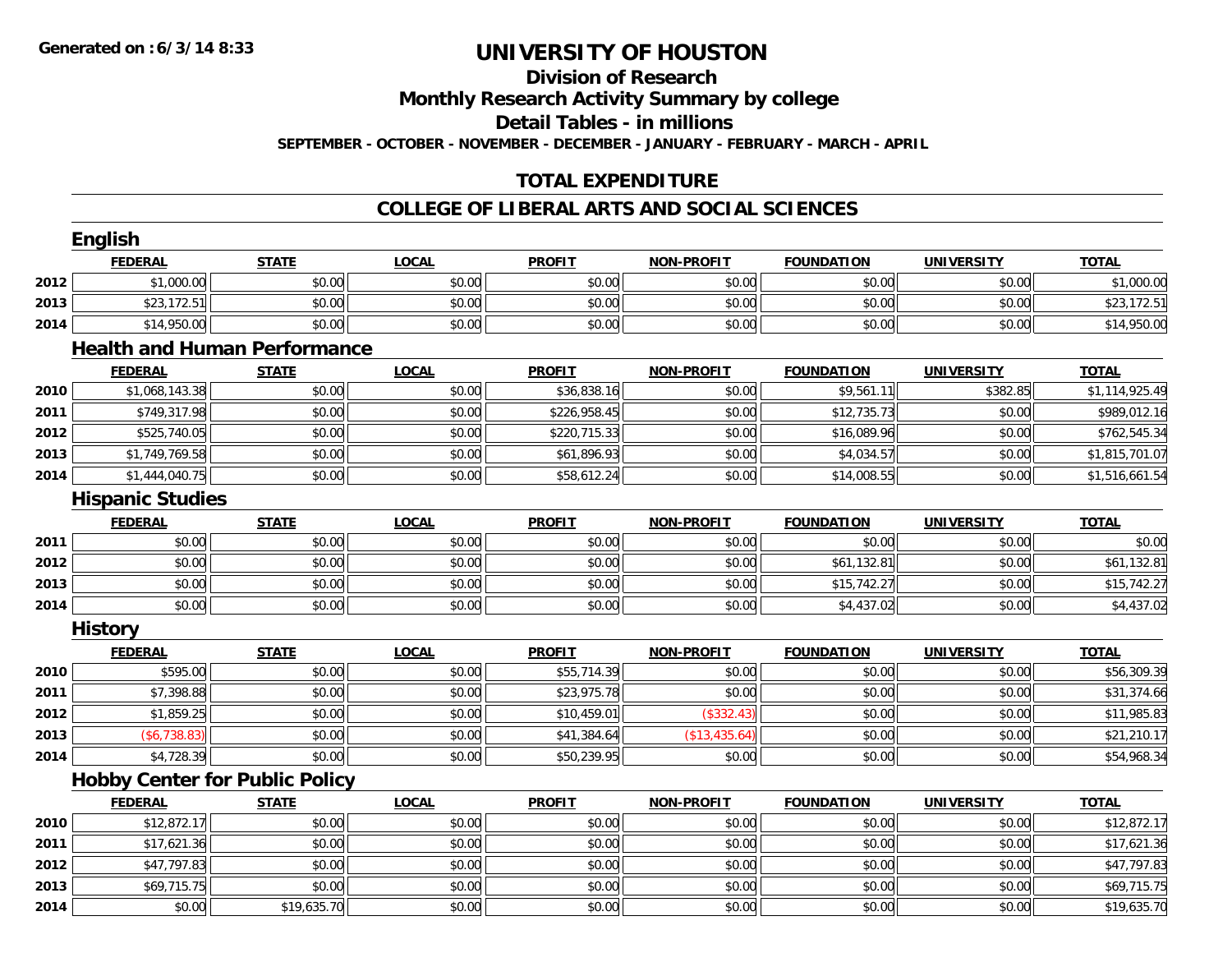**2012**

## **UNIVERSITY OF HOUSTON**

**Division of Research**

**Monthly Research Activity Summary by college**

**Detail Tables - in millions**

**SEPTEMBER - OCTOBER - NOVEMBER - DECEMBER - JANUARY - FEBRUARY - MARCH - APRIL**

## **TOTAL EXPENDITURE**

### **COLLEGE OF LIBERAL ARTS AND SOCIAL SCIENCES**

## **Modern/Classical Languages**

|      | <b>FEDERAL</b>                 | <b>STATE</b> | <b>LOCAL</b> | <b>PROFIT</b> | <b>NON-PROFIT</b> | <b>FOUNDATION</b> | <b>UNIVERSITY</b> | <b>TOTAL</b>   |
|------|--------------------------------|--------------|--------------|---------------|-------------------|-------------------|-------------------|----------------|
| 2011 | \$0.00                         | \$0.00       | \$0.00       | \$0.00        | \$0.00            | \$0.00            | \$0.00            | \$0.00         |
| 2012 | \$0.00                         | \$0.00       | \$0.00       | \$0.00        | \$0.00            | \$0.00            | \$0.00            | \$0.00         |
| 2013 | \$17,003.03                    | \$0.00       | \$0.00       | \$0.00        | \$0.00            | \$0.00            | \$0.00            | \$17,003.03    |
| 2014 | \$61,965.86                    | \$0.00       | \$0.00       | \$0.00        | \$0.00            | \$0.00            | \$0.00            | \$61,965.86    |
|      | <b>Philosophy</b>              |              |              |               |                   |                   |                   |                |
|      | <b>FEDERAL</b>                 | <b>STATE</b> | <b>LOCAL</b> | <b>PROFIT</b> | <b>NON-PROFIT</b> | <b>FOUNDATION</b> | <b>UNIVERSITY</b> | <b>TOTAL</b>   |
| 2010 | \$0.00                         | \$0.00       | \$0.00       | \$0.00        | \$0.00            | \$0.00            | \$0.00            | \$0.00         |
| 2011 | \$0.00                         | \$0.00       | \$0.00       | \$0.00        | \$0.00            | \$0.00            | \$0.00            | \$0.00         |
| 2012 | \$4,296.44                     | \$0.00       | \$0.00       | \$0.00        | \$0.00            | \$0.00            | \$0.00            | \$4,296.44     |
| 2013 | \$4,546.92                     | \$0.00       | \$0.00       | \$0.00        | \$0.00            | \$0.00            | \$0.00            | \$4,546.92     |
| 2014 | \$7,699.72                     | \$0.00       | \$0.00       | \$0.00        | \$0.00            | \$0.00            | \$0.00            | \$7,699.72     |
|      | <b>Political Science</b>       |              |              |               |                   |                   |                   |                |
|      | <b>FEDERAL</b>                 | <b>STATE</b> | <b>LOCAL</b> | <b>PROFIT</b> | <b>NON-PROFIT</b> | <b>FOUNDATION</b> | <b>UNIVERSITY</b> | <b>TOTAL</b>   |
| 2010 | \$4,227.71                     | \$0.00       | \$0.00       | \$0.00        | \$0.00            | \$0.00            | \$0.00            | \$4,227.71     |
| 2011 | (\$2,511.44)                   | (\$637.93)   | \$0.00       | (\$179.60)    | \$0.00            | \$0.00            | \$0.00            | (\$3,328.97)   |
| 2012 | \$0.00                         | \$0.00       | \$0.00       | \$0.00        | \$0.00            | \$0.00            | \$0.00            | \$0.00         |
| 2013 | \$13,493.14                    | \$0.00       | \$0.00       | \$0.00        | \$0.00            | \$2,000.00        | \$0.00            | \$15,493.14    |
| 2014 | \$0.00                         | \$0.00       | \$0.00       | \$0.00        | \$0.00            | \$0.00            | \$0.00            | \$0.00         |
|      | <b>Psychology</b>              |              |              |               |                   |                   |                   |                |
|      | <b>FEDERAL</b>                 | <b>STATE</b> | <b>LOCAL</b> | <b>PROFIT</b> | <b>NON-PROFIT</b> | <b>FOUNDATION</b> | <b>UNIVERSITY</b> | <b>TOTAL</b>   |
| 2010 | \$4,086,321.19                 | \$325,473.48 | \$0.00       | \$100,644.65  | \$82,681.37       | \$6,416.28        | \$38,494.48       | \$4,640,031.45 |
| 2011 | \$4,227,360.45                 | \$352,559.91 | \$0.00       | \$49,915.28   | \$173,087.01      | \$151,618.71      | \$10,482.80       | \$4,965,024.16 |
| 2012 | \$3,435,318.11                 | \$77,012.70  | \$0.00       | \$41,485.09   | \$151,328.65      | \$115,040.60      | \$859.25          | \$3,821,044.40 |
| 2013 | \$3,639,999.19                 | \$34,134.11  | \$0.00       | \$28,231.33   | \$164,939.79      | \$63,406.72       | \$0.00            | \$3,930,711.14 |
| 2014 | \$2,651,084.14                 | \$9,837.86   | \$0.00       | \$11,020.14   | \$213,585.95      | (\$3,420.83)      | \$7,964.98        | \$2,890,072.24 |
|      | <b>School of Communication</b> |              |              |               |                   |                   |                   |                |
|      | <b>FEDERAL</b>                 | <b>STATE</b> | <b>LOCAL</b> | <b>PROFIT</b> | <b>NON-PROFIT</b> | <b>FOUNDATION</b> | <b>UNIVERSITY</b> | <b>TOTAL</b>   |
| 2010 | \$0.00                         | \$0.00       | \$0.00       | \$0.00        | \$0.00            | \$0.00            | \$0.00            | \$0.00         |
| 2011 | \$0.00                         | \$0.00       | \$0.00       | \$0.00        | \$0.00            | \$0.00            | \$0.00            | \$0.00         |

2 | \$0.00 \$0.00 \$0.00 \$0.00 \$0.00 \$0.00 \$0.00 \$0.00 \$0.00 \$0.00 \$0.00 \$0.00 \$0.00 \$0.00 \$0.00 \$0.00 \$0.00 \$0.0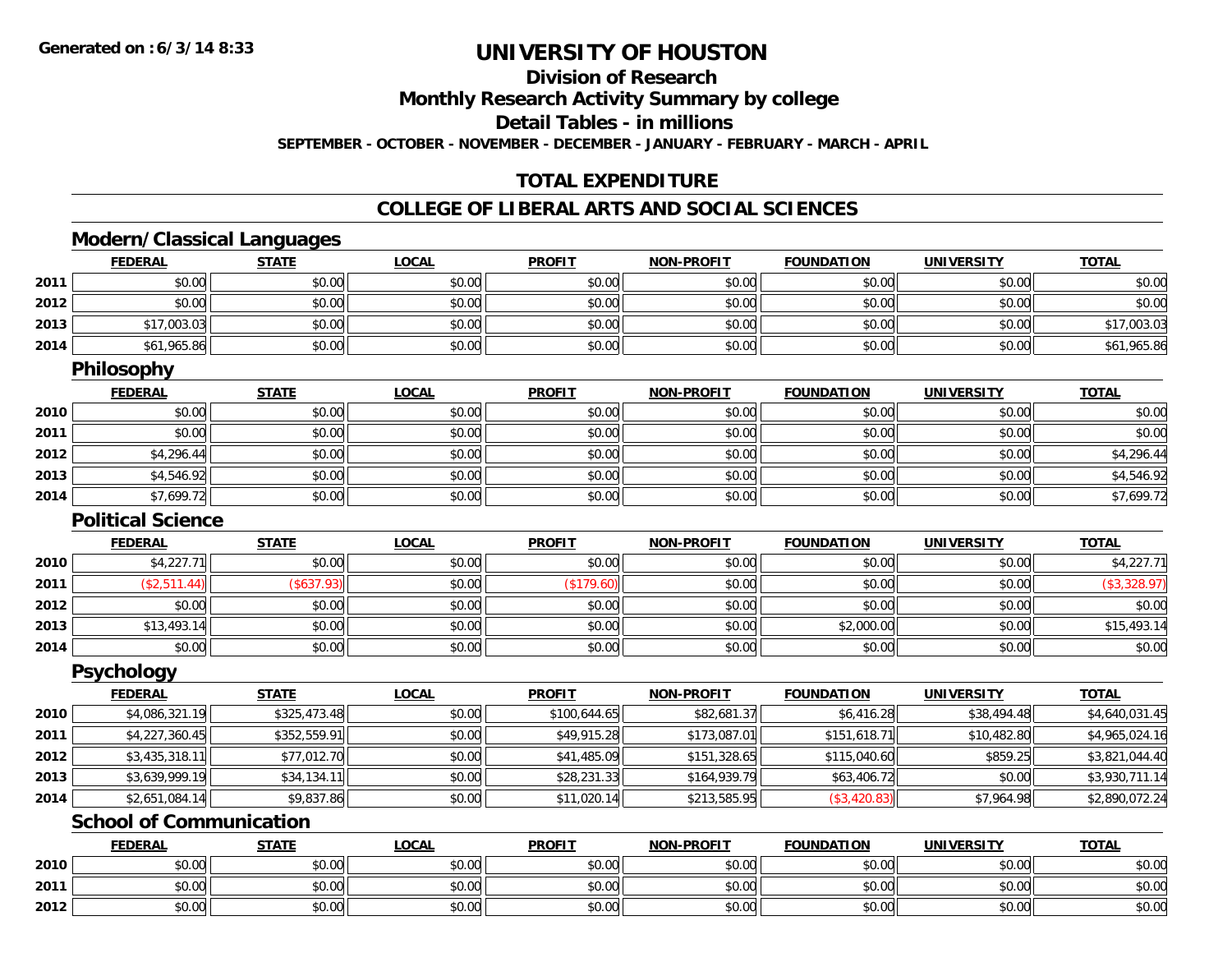**Division of Research**

**Monthly Research Activity Summary by college**

**Detail Tables - in millions**

**SEPTEMBER - OCTOBER - NOVEMBER - DECEMBER - JANUARY - FEBRUARY - MARCH - APRIL**

## **TOTAL EXPENDITURE**

### **COLLEGE OF LIBERAL ARTS AND SOCIAL SCIENCES**

|       | <b>School of Communication</b> |              |              |                |                   |                   |                   |                 |
|-------|--------------------------------|--------------|--------------|----------------|-------------------|-------------------|-------------------|-----------------|
|       | <b>FEDERAL</b>                 | <b>STATE</b> | <b>LOCAL</b> | <b>PROFIT</b>  | <b>NON-PROFIT</b> | <b>FOUNDATION</b> | <b>UNIVERSITY</b> | <b>TOTAL</b>    |
| 2013  | \$0.00                         | \$0.00       | \$0.00       | \$0.00         | \$2,599.73        | \$0.00            | \$0.00            | \$2,599.73      |
| 2014  | \$0.00                         | \$1,980.28   | \$0.00       | \$0.00         | \$1,392.25        | \$0.00            | \$1,000.00        | \$4,372.53      |
|       | <b>School of Music</b>         |              |              |                |                   |                   |                   |                 |
|       | <b>FEDERAL</b>                 | <b>STATE</b> | <b>LOCAL</b> | <b>PROFIT</b>  | <b>NON-PROFIT</b> | <b>FOUNDATION</b> | <b>UNIVERSITY</b> | <b>TOTAL</b>    |
| 2011  | \$0.00                         | \$1,365.00   | \$0.00       | \$0.00         | (\$666.90)        | \$0.00            | \$0.00            | \$698.10        |
|       | <b>Sociology</b>               |              |              |                |                   |                   |                   |                 |
|       | <b>FEDERAL</b>                 | <b>STATE</b> | <b>LOCAL</b> | <b>PROFIT</b>  | <b>NON-PROFIT</b> | <b>FOUNDATION</b> | <b>UNIVERSITY</b> | <b>TOTAL</b>    |
| 2010  | \$130,242.23                   | \$0.00       | \$5,405.91   | \$0.00         | \$19,813.25       | \$0.00            | \$0.00            | \$155,461.39    |
| 2011  | \$101,837.21                   | \$0.00       | \$0.00       | \$0.00         | \$0.00            | \$0.00            | \$0.00            | \$101,837.21    |
| 2012  | \$3,491.41                     | \$0.00       | \$0.00       | \$0.00         | \$0.00            | \$0.00            | \$0.00            | \$3,491.41      |
| 2013  | ( \$5,733.18)                  | \$0.00       | \$0.00       | \$0.00         | \$0.00            | \$0.00            | \$0.00            | (\$5,733.18)    |
| 2014  | \$22,056.97                    | \$0.00       | \$0.00       | \$0.00         | \$0.00            | \$0.00            | \$0.00            | \$22,056.97     |
|       | <b>Theatre</b>                 |              |              |                |                   |                   |                   |                 |
|       | <b>FEDERAL</b>                 | <b>STATE</b> | <b>LOCAL</b> | <b>PROFIT</b>  | <b>NON-PROFIT</b> | <b>FOUNDATION</b> | <b>UNIVERSITY</b> | <b>TOTAL</b>    |
| 2011  | \$0.00                         | \$0.00       | \$0.00       | \$0.00         | \$47,028.06       | (\$45.63)         | \$0.00            | \$46,982.43     |
| 2012  | \$0.00                         | \$0.00       | \$0.00       | \$0.00         | (\$8,884.27)      | \$0.00            | \$0.00            | (\$8,884.27)    |
| 2013  | \$0.00                         | \$0.00       | \$0.00       | \$0.00         | \$0.00            | \$0.00            | \$0.00            | \$0.00          |
| 2014  | \$0.00                         | \$0.00       | \$0.00       | \$0.00         | \$45,000.00       | \$0.00            | \$0.00            | \$45,000.00     |
| Total | \$24,527,399.41                | \$866,322.04 | \$5,146.36   | \$1,039,330.08 | \$2,314,627.75    | \$1,254,196.98    | \$59,184.36       | \$30,066,206.97 |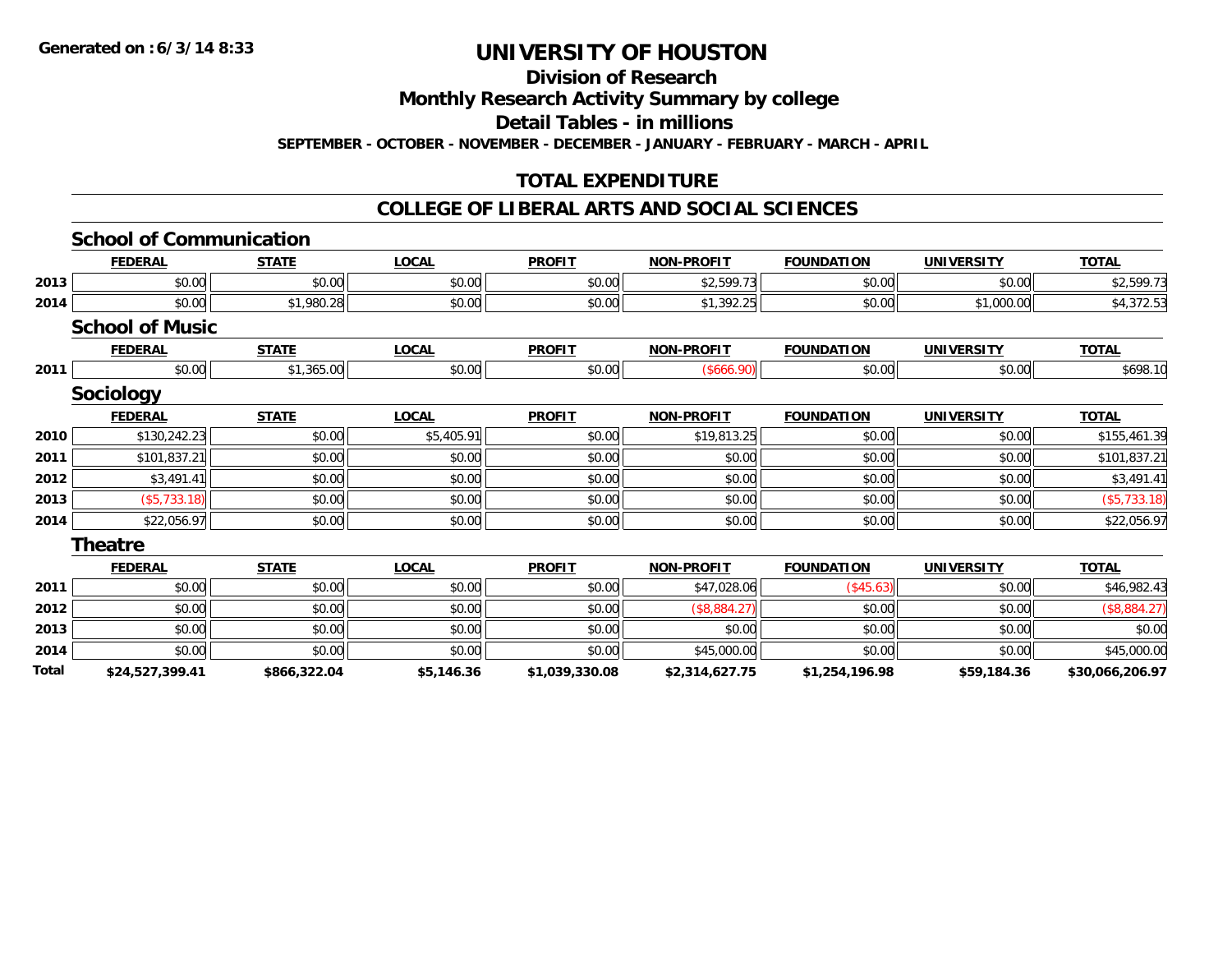**Division of Research**

**Monthly Research Activity Summary by college**

**Detail Tables - in millions**

**SEPTEMBER - OCTOBER - NOVEMBER - DECEMBER - JANUARY - FEBRUARY - MARCH - APRIL**

## **TOTAL EXPENDITURE**

## **COLLEGE OF NATURAL SCIENCES AND MATHEMATICS**

## **Biology/Biochemistry**

**2013**

**2014**

|      | <b>FEDERAL</b>          | <b>STATE</b>                                           | <b>LOCAL</b> | <b>PROFIT</b> | NON-PROFIT        | <b>FOUNDATION</b> | <b>UNIVERSITY</b> | <b>TOTAL</b>   |
|------|-------------------------|--------------------------------------------------------|--------------|---------------|-------------------|-------------------|-------------------|----------------|
| 2010 | \$2,528,175.50          | \$65,249.26                                            | \$0.00       | \$0.00        | \$278,358.19      | \$142,339.09      | \$0.00            | \$3,014,122.04 |
| 2011 | \$2,735,200.58          | \$347,226.68                                           | \$0.00       | \$2,900.57    | \$454,392.55      | \$171,478.88      | \$0.00            | \$3,711,199.25 |
| 2012 | \$2,285,964.53          | \$722,372.89                                           | \$0.00       | \$0.01        | \$514,806.43      | \$100,988.82      | \$0.00            | \$3,624,132.68 |
| 2013 | \$2,233,271.21          | \$613,529.05                                           | \$0.00       | \$87,477.38   | \$526,503.57      | \$162,911.13      | \$0.00            | \$3,623,692.34 |
| 2014 | \$1,425,823.77          | \$519,523.08                                           | \$0.00       | \$129,476.26  | \$360,273.50      | \$122,933.57      | \$0.00            | \$2,558,030.17 |
|      |                         | <b>Center for Applied Geoscience Excellence</b>        |              |               |                   |                   |                   |                |
|      | <b>FEDERAL</b>          | <b>STATE</b>                                           | <b>LOCAL</b> | <b>PROFIT</b> | NON-PROFIT        | <b>FOUNDATION</b> | <b>UNIVERSITY</b> | <b>TOTAL</b>   |
| 2010 | \$0.00                  | \$0.00                                                 | \$0.00       | \$0.00        | \$0.00            | \$0.00            | \$0.00            | \$0.00         |
|      |                         | <b>Center for Nuclear Receptors and Cell Signaling</b> |              |               |                   |                   |                   |                |
|      | <b>FEDERAL</b>          | <b>STATE</b>                                           | LOCAL        | <b>PROFIT</b> | <b>NON-PROFIT</b> | <b>FOUNDATION</b> | <b>UNIVERSITY</b> | <b>TOTAL</b>   |
| 2010 | \$438,997.27            | \$1,302,253.43                                         | \$0.00       | \$0.00        | \$0.00            | \$29,503.22       | \$0.00            | \$1,770,753.92 |
| 2011 | \$884,650.82            | \$78,027.52                                            | \$0.00       | \$0.00        | \$53,522.32       | \$31,323.71       | \$0.00            | \$1,047,524.36 |
| 2012 | \$1,343,830.12          | \$846,566.48                                           | \$0.00       | \$215,430.22  | (\$63.33)         | \$251,924.74      | \$0.00            | \$2,657,688.23 |
| 2013 | \$1,062,931.88          | \$480,310.71                                           | \$0.00       | \$3,626.63    | \$977.00          | \$26,980.75       | \$0.00            | \$1,574,826.97 |
| 2014 | \$922,151.88            | \$669,424.19                                           | \$0.00       | \$0.00        | \$23,401.98       | \$58,272.87       | \$0.00            | \$1,673,250.92 |
|      | Chemistry               |                                                        |              |               |                   |                   |                   |                |
|      | <b>FEDERAL</b>          | <b>STATE</b>                                           | <b>LOCAL</b> | <b>PROFIT</b> | NON-PROFIT        | <b>FOUNDATION</b> | <b>UNIVERSITY</b> | <b>TOTAL</b>   |
| 2010 | \$3,187,277.76          | \$1,393,934.98                                         | \$0.00       | \$57,013.45   | \$22,652.48       | \$611,133.12      | \$147,812.56      | \$5,419,824.35 |
| 2011 | \$2,068,652.05          | \$667,734.44                                           | \$0.00       | \$2,252.51    | \$40,064.84       | \$1,220,200.92    | \$46,086.33       | \$4,044,991.10 |
| 2012 | \$1,619,630.48          | \$388,730.77                                           | \$0.00       | \$1,216.68    | \$37,946.95       | \$1,101,354.43    | \$44,816.10       | \$3,193,695.41 |
| 2013 | \$1,445,520.81          | \$594,847.81                                           | \$0.00       | \$31,828.04   | \$8,527.16        | \$697,856.42      | ( \$43, 851.79)   | \$2,734,728.45 |
| 2014 | \$1,593,772.36          | \$413,849.21                                           | \$0.00       | \$400.95      | \$11,521.49       | \$1,484,714.07    | \$16,022.37       | \$3,520,280.45 |
|      | <b>Computer Science</b> |                                                        |              |               |                   |                   |                   |                |
|      | <b>FEDERAL</b>          | <b>STATE</b>                                           | <b>LOCAL</b> | <b>PROFIT</b> | NON-PROFIT        | <b>FOUNDATION</b> | <b>UNIVERSITY</b> | <b>TOTAL</b>   |
| 2010 | \$2,304,830.37          | \$100,912.15                                           | \$0.00       | \$73,407.39   | \$96,037.26       | \$0.00            | \$0.00            | \$2,575,187.17 |
| 2011 | \$3,485,771.90          | \$106,528.93                                           | \$0.00       | \$222,491.66  | \$66,124.55       | \$0.00            | (\$769.35)        | \$3,880,147.68 |
| 2012 | \$1,935,355.90          | \$28,759.14                                            | \$0.00       | \$299,680.52  | \$70,378.38       | \$19,666.12       | \$0.00            | \$2,353,840.06 |

\$1,760,662.35 \$27,447.99 \$0.00 \$264,807.35 \$26,991.19 \$17,924.92 \$29,957.80 \$2,127,791.60

4 \$1,124,255.28|| \$0.00|| \$0.00|| \$390,011.31|| \$285,493.82|| \$11,445.83|| \$15,016.34|| \$1,826,222.58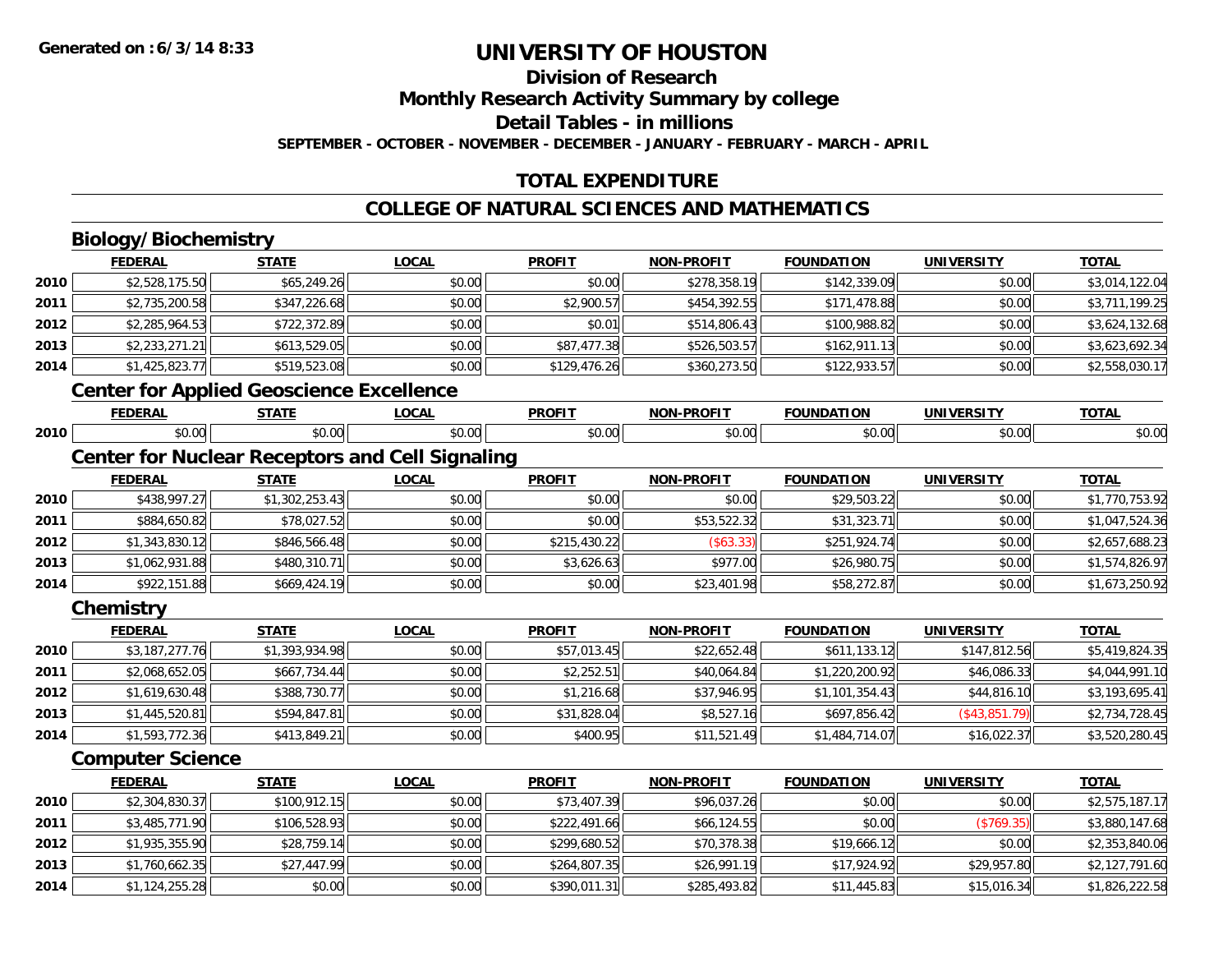#### **Division of Research**

**Monthly Research Activity Summary by college**

**Detail Tables - in millions**

**SEPTEMBER - OCTOBER - NOVEMBER - DECEMBER - JANUARY - FEBRUARY - MARCH - APRIL**

## **TOTAL EXPENDITURE**

### **COLLEGE OF NATURAL SCIENCES AND MATHEMATICS**

### **Dean, Natural Sciences and Mathematics**

|      | <b>FEDERAL</b> | <b>STATE</b> | <u>LOCAL</u> | <b>PROFIT</b> | <b>NON-PROFIT</b> | <b>FOUNDATION</b> | <b>UNIVERSITY</b> | <b>TOTAL</b> |
|------|----------------|--------------|--------------|---------------|-------------------|-------------------|-------------------|--------------|
| 2010 | \$0.00         | \$0.00       | \$0.00       | \$0.00        | \$0.00            | \$0.00            | \$0.00            | \$0.00       |
| 2011 | \$0.00         | \$0.00       | \$0.00       | \$0.00        | \$0.00            | \$0.00            | \$0.00            | \$0.00       |
| 2012 | \$17,185.74    | \$0.00       | \$0.00       | \$0.00        | \$0.00            | \$0.00            | \$0.00            | \$17,185.74  |
| 2013 | \$100,500.00   | \$0.00       | \$0.00       | \$0.00        | \$0.00            | \$0.00            | \$0.00            | \$100,500.00 |
| 2014 | \$30,670.67    | \$0.00       | \$0.00       | \$0.00        | \$0.00            | \$0.00            | \$0.00            | \$30,670.67  |

#### **Earth & Atmospheric Sciences**

|      | <b>FEDERAL</b> | <b>STATE</b> | <b>LOCAL</b> | <b>PROFIT</b>  | <b>NON-PROFIT</b> | <b>FOUNDATION</b> | <b>UNIVERSITY</b> | <b>TOTAL</b>   |
|------|----------------|--------------|--------------|----------------|-------------------|-------------------|-------------------|----------------|
| 2010 | \$1,047,549.14 | \$340,246.74 | \$0.00       | \$1,204,339.47 | \$683,828.66      | \$0.00            | \$0.00            | \$3,275,964.01 |
| 2011 | \$1,132,976.66 | \$674,238.24 | \$0.00       | \$1,042,752.43 | \$133,281.03      | \$0.00            | \$0.00            | \$2,983,248.36 |
| 2012 | \$1,000,370.35 | \$379,042.93 | \$0.00       | \$1,391,301.91 | \$118,134.20      | \$0.00            | \$0.00            | \$2,888,849.39 |
| 2013 | \$903,247.89   | \$159,695.61 | \$0.00       | \$2,008,695.05 | \$103,476.02      | \$0.00            | \$0.00            | \$3,175,114.57 |
| 2014 | \$600,841.38   | \$229,178.49 | \$0.00       | \$1,632,744.44 | \$244,614.02      | \$114,714.05      | \$0.00            | \$2,822,092.38 |

### **Institute for Climate and Atmospheric Science**

|      | <b>FEDERAL</b> | <b>STATE</b> | <u>LOCAL</u> | <b>PROFIT</b> | <b>NON-PROFIT</b> | <b>FOUNDATION</b> | <b>UNIVERSITY</b> | <b>TOTAL</b> |
|------|----------------|--------------|--------------|---------------|-------------------|-------------------|-------------------|--------------|
| 2010 | \$0.00         | \$0.00       | \$0.00       | \$0.00        | \$0.00            | \$0.00            | \$0.00            | \$0.00       |
| 2011 | \$0.00         | \$0.00       | \$0.00       | \$0.00        | \$0.00            | \$0.00            | \$0.00            | \$0.00       |
| 2012 | \$0.00         | \$0.00       | \$0.00       | \$0.00        | \$0.00            | \$0.00            | \$0.00            | \$0.00       |
| 2013 | \$0.00         | \$0.00       | \$0.00       | \$0.00        | \$0.00            | \$0.00            | \$0.00            | \$0.00       |
| 2014 | \$0.00         | \$0.00       | \$0.00       | \$0.00        | \$0.00            | \$0.00            | \$0.00            | \$0.00       |

#### **Mathematics**

|      | <b>FEDERAL</b> | <b>STATE</b> | <b>LOCAL</b> | <b>PROFIT</b> | <b>NON-PROFIT</b> | <b>FOUNDATION</b> | <b>UNIVERSITY</b> | <b>TOTAL</b>   |
|------|----------------|--------------|--------------|---------------|-------------------|-------------------|-------------------|----------------|
| 2010 | \$803,918.16   | \$124,337.66 | \$0.00       | \$28,855.42   | \$83,970.75       | \$26,525.25       | \$0.00            | \$1,067,607.24 |
| 2011 | \$748,725.15   | \$240,140.03 | \$0.00       | \$45,301.85   | \$103,674.13      | \$27,435.67       | \$10,000.00       | \$1,175,276.83 |
| 2012 | \$723,500.99   | \$223,455.23 | \$7,488.83   | \$125,222.03  | \$78,658.24       | \$26,712.25       | \$15,442.73       | \$1,200,480.30 |
| 2013 | \$889,196.63   | \$84,491.96  | \$0.00       | \$76,851.68   | \$467.88          | \$25,022.00       | \$21,185.69       | \$1,097,215.84 |
| 2014 | \$1,173,296.60 | (\$1,525.67) | \$0.00       | \$49,631.52   | \$0.00            | \$13,176.99       | \$0.00            | \$1,234,579.44 |

#### **Physics**

|      | <b>FEDERAL</b>                                              | STATE                                | .OCAL               | <b>PROFIT</b>                                         | <b>-PROFIT</b><br><b>NON</b>  | <b>FOUNDATION</b>               | UNIVERSITY | <b>TOTAL</b> |
|------|-------------------------------------------------------------|--------------------------------------|---------------------|-------------------------------------------------------|-------------------------------|---------------------------------|------------|--------------|
| 2010 | 112<br>143.OU                                               | ሖ ለ ኅ<br>$\mathbf{A}$<br>∟4∆ '<br>᠇◡ | 0000<br>JU.UU       | \$894<br>$\sim$ $\sim$ $\sim$ $\sim$ $\sim$<br>וסכ. י | $\sim$<br>$\sim$<br>. 10.04 ' | 110F<br>\$24<br>`ل . ے ا        | \$0.00     |              |
| 2011 | $\mathbf{a} = \mathbf{a}$<br>$\sim$ $\sim$<br>$-1.017$<br>. | 000<br><b>৫</b> ។ ೧<br>,vov          | $\sim$ 00<br>\$U.UU | $\sim$<br>\$789.<br>3 V I                             | 0.10, 275, 07<br>ا/ α.∪.      | ぐつにつ<br>.382.<br>$\overline{A}$ | \$0.00     | ററ<br>.UZ4.U |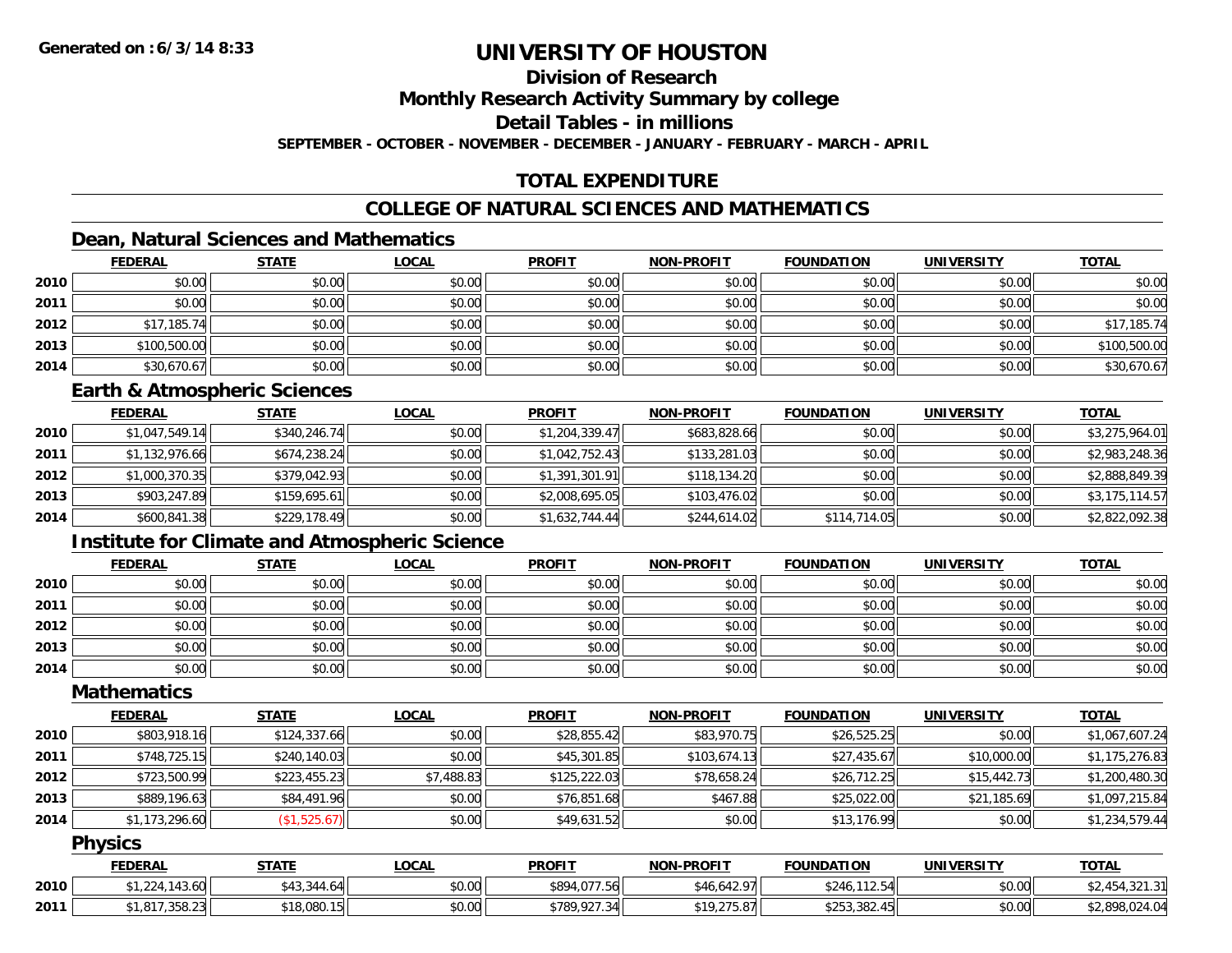#### **Division of Research**

**Monthly Research Activity Summary by college**

**Detail Tables - in millions**

**SEPTEMBER - OCTOBER - NOVEMBER - DECEMBER - JANUARY - FEBRUARY - MARCH - APRIL**

### **TOTAL EXPENDITURE**

#### **COLLEGE OF NATURAL SCIENCES AND MATHEMATICS**

|       | <b>Physics</b>  |                 |              |                 |                   |                   |                   |                 |  |  |  |  |
|-------|-----------------|-----------------|--------------|-----------------|-------------------|-------------------|-------------------|-----------------|--|--|--|--|
|       | <b>FEDERAL</b>  | <b>STATE</b>    | <b>LOCAL</b> | <b>PROFIT</b>   | <b>NON-PROFIT</b> | <b>FOUNDATION</b> | <b>UNIVERSITY</b> | <b>TOTAL</b>    |  |  |  |  |
| 2012  | \$2,009,802.01  | (\$2,933.99)    | \$0.00       | \$724,733.34    | \$34,454.64       | \$220,195.21      | \$0.00            | \$2,986,251.22  |  |  |  |  |
| 2013  | \$2,053,128.42  | \$0.00          | \$0.00       | \$1,135,807.79  | \$38,984.70       | \$161,761.13      | \$0.00            | \$3,389,682.04  |  |  |  |  |
| 2014  | \$3,057,847.45  | \$0.00          | \$0.00       | \$1,217,838.56  | \$22,504.64       | \$172,474.26      | \$0.00            | \$4,470,664.91  |  |  |  |  |
| Total | \$55,720,985.89 | \$11,879,020.74 | \$7,488.83   | \$14,150,101.31 | \$4,589,878.07    | \$7,550,464.41    | \$301,718.78      | \$94,199,658.02 |  |  |  |  |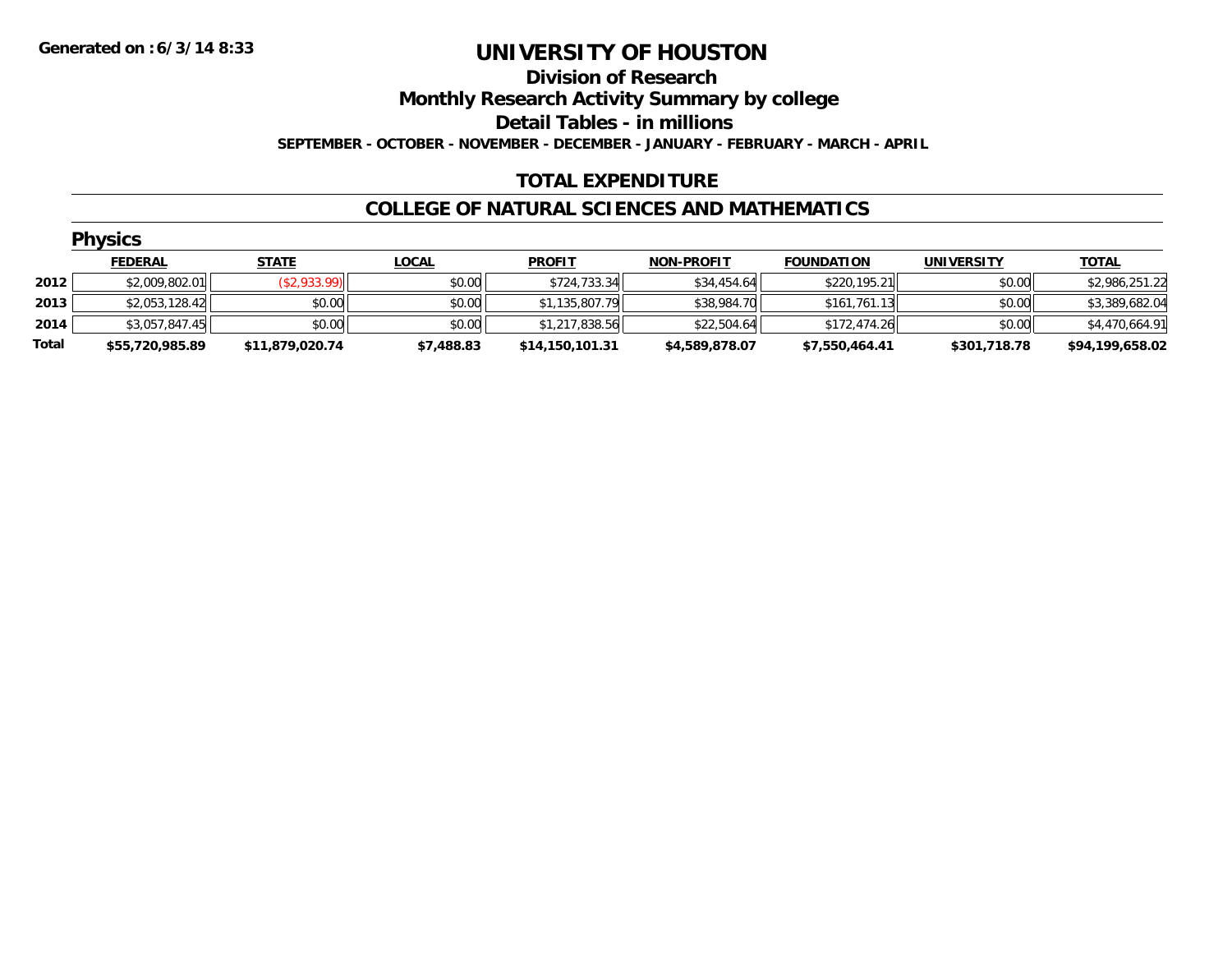## **Division of Research**

**Monthly Research Activity Summary by college**

**Detail Tables - in millions**

**SEPTEMBER - OCTOBER - NOVEMBER - DECEMBER - JANUARY - FEBRUARY - MARCH - APRIL**

#### **TOTAL EXPENDITURE**

#### **COLLEGE OF OPTOMETRY**

## **Optometry, Community**

|       | ___             |              |              |                |                   |                   |                   |                 |
|-------|-----------------|--------------|--------------|----------------|-------------------|-------------------|-------------------|-----------------|
|       | <b>FEDERAL</b>  | <b>STATE</b> | <u>LOCAL</u> | <b>PROFIT</b>  | <b>NON-PROFIT</b> | <b>FOUNDATION</b> | <b>UNIVERSITY</b> | <b>TOTAL</b>    |
| 2010  | \$2,902,738.33  | \$123,909.48 | \$0.00       | \$380,612.11   | \$10,046.85       | \$26,108.53       | \$78,597.67       | \$3,522,012.97  |
| 2011  | \$2,218,701.75  | \$60,558.57  | \$0.00       | \$180,849.21   | (S103.90)         | \$0.00            | \$111,646.00      | \$2,571,651.63  |
| 2012  | \$2,529,801.85  | \$1,921.81   | \$0.00       | \$223,358.69   | (\$105.00)        | \$23,257.83       | \$175,449.91      | \$2,953,685.09  |
| 2013  | \$2,672,305.97  | \$0.00       | \$0.00       | \$601,773.39   | \$0.00            | \$21,411.85       | \$111,863.53      | \$3,407,354.74  |
| 2014  | \$3,082,798.67  | \$0.00       | \$0.00       | \$523,683.56   | \$6,300.00        | (\$1,388.89)      | \$177.668.67      | \$3,789,062.01  |
| Total | \$13,406,346.57 | \$186,389.86 | \$0.00       | \$1,910,276.96 | \$16,137.95       | \$69,389.32       | \$655,225.78      | \$16,243,766.44 |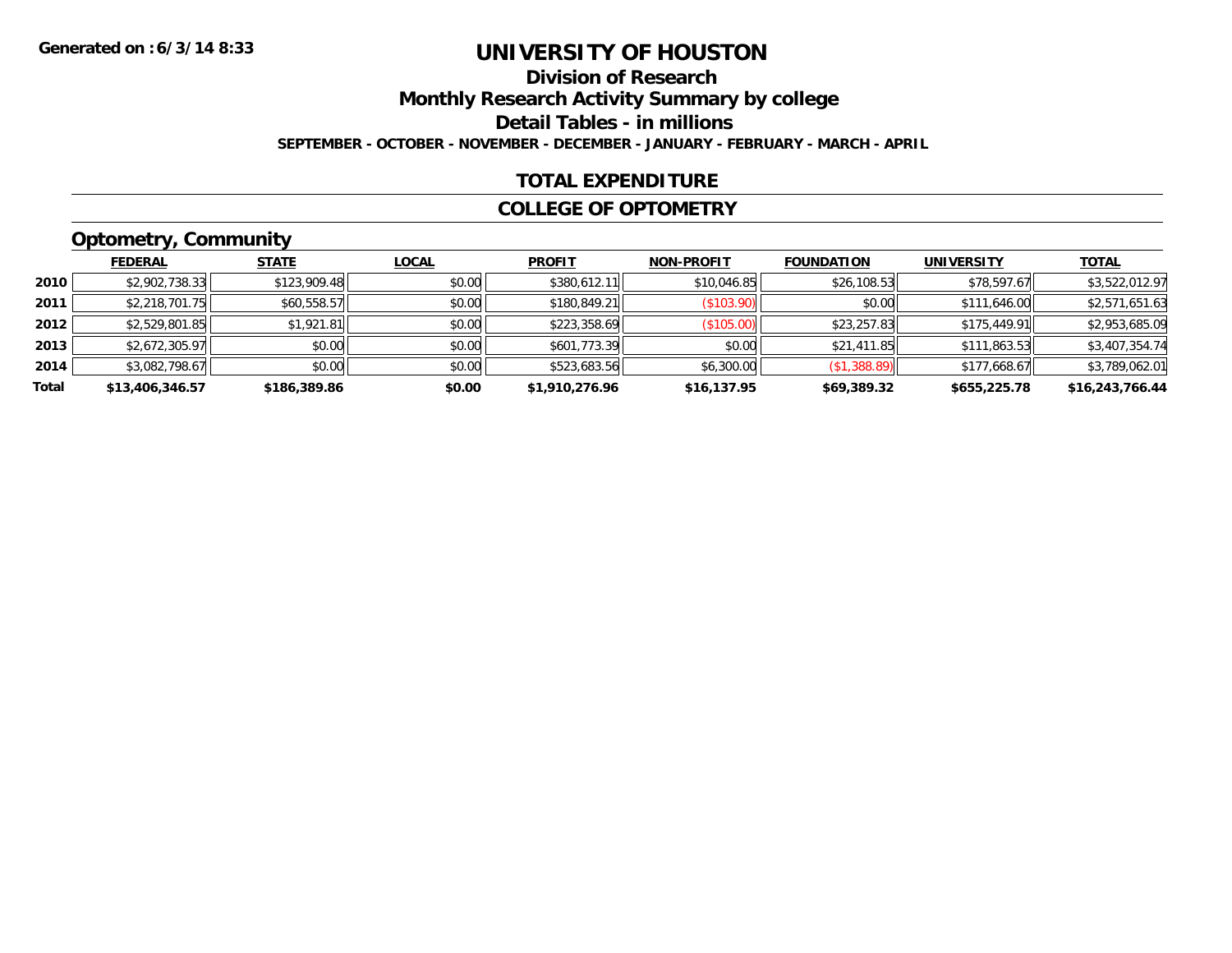**2014**

**Total**

# **UNIVERSITY OF HOUSTON**

**Division of Research**

**Monthly Research Activity Summary by college**

**Detail Tables - in millions**

**SEPTEMBER - OCTOBER - NOVEMBER - DECEMBER - JANUARY - FEBRUARY - MARCH - APRIL**

### **TOTAL EXPENDITURE**

#### **COLLEGE OF PHARMACY**

|                      | <b>FEDERAL</b>                                     | <b>STATE</b> | <b>LOCAL</b> | <b>PROFIT</b> | <b>NON-PROFIT</b> | <b>FOUNDATION</b> | <b>UNIVERSITY</b> | <b>TOTAL</b>                     |
|----------------------|----------------------------------------------------|--------------|--------------|---------------|-------------------|-------------------|-------------------|----------------------------------|
| 2014                 | \$0.00                                             | \$0.00       | \$0.00       | \$0.00        | \$0.00            | \$0.00            | \$0.00            | \$0.00                           |
|                      | <b>Clinical Sciences and Administration</b>        |              |              |               |                   |                   |                   |                                  |
|                      | <b>FEDERAL</b>                                     | <b>STATE</b> | <b>LOCAL</b> | <b>PROFIT</b> | <b>NON-PROFIT</b> | <b>FOUNDATION</b> | <b>UNIVERSITY</b> | <b>TOTAL</b>                     |
| 2010                 | \$59,943.19                                        | (\$5,752.46) | \$0.00       | \$229,141.14  | \$124,852.27      | \$4,319.59        | \$1,271.65        | \$413,775.38                     |
| 2011                 | \$119,471.02                                       | \$1,750.90   | \$0.00       | \$273,435.37  | \$175,582.57      | \$0.00            | \$24.85           | \$570,264.71                     |
| 2012                 | \$113,843.36                                       | \$14,931.88  | \$0.00       | \$255,685.86  | \$48,438.69       | \$15,944.45       | \$0.00            | \$448,844.24                     |
| 2013                 | \$232,854.18                                       | \$0.00       | \$0.00       | \$283,002.37  | \$9,562.31        | \$4,103.00        | \$0.00            | \$529,521.86                     |
| 2014                 | \$96,160.02                                        | (\$336.65)   | \$0.00       | \$307,955.39  | \$50,715.43       | \$2,435.82        | \$0.00            | \$456,930.01                     |
|                      | Dean, Pharmacy                                     |              |              |               |                   |                   |                   |                                  |
|                      | <b>FEDERAL</b>                                     | <b>STATE</b> | <b>LOCAL</b> | <b>PROFIT</b> | <b>NON-PROFIT</b> | <b>FOUNDATION</b> | <b>UNIVERSITY</b> | <b>TOTAL</b>                     |
| 2010                 | \$0.00                                             | \$0.00       | \$0.00       | \$0.00        | \$0.00            | \$0.00            | \$0.00            | \$0.00                           |
| 2011                 | \$0.00                                             | \$0.00       | \$0.00       | \$0.00        | \$0.00            | \$0.00            | \$0.00            | \$0.00                           |
| 2012                 | \$0.00                                             | \$0.00       | \$0.00       | \$0.00        | \$0.00            | \$0.00            | \$0.00            | \$0.00                           |
| 2013                 | \$0.00                                             | \$0.00       | \$0.00       | \$0.00        | \$0.00            | \$0.00            | \$0.00            | \$0.00                           |
| 2014                 | \$0.00                                             | \$0.00       | \$0.00       | \$0.00        | \$0.00            | \$0.00            | \$0.00            | \$0.00                           |
|                      |                                                    |              |              |               |                   |                   |                   |                                  |
|                      | <b>Pharmacological and Pharmaceutical Sciences</b> |              |              |               |                   |                   |                   |                                  |
|                      | <b>FEDERAL</b>                                     | <b>STATE</b> | <b>LOCAL</b> | <b>PROFIT</b> | <b>NON-PROFIT</b> | <b>FOUNDATION</b> | <b>UNIVERSITY</b> | <b>TOTAL</b>                     |
|                      | \$1,742,692.35                                     | \$90,678.63  | \$0.00       | (\$1,013.47)  | \$125,440.15      | \$43,000.00       | \$0.00            |                                  |
|                      | \$2,189,088.44                                     | \$82,134.21  | \$0.00       | \$11,817.50   | \$114,860.78      | \$31,236.68       | \$0.00            | \$2,000,797.66<br>\$2,429,137.61 |
| 2010<br>2011<br>2012 | \$1,124,365.51                                     | \$0.01       | \$0.00       | \$6,381.74    | \$63,724.11       | \$77,503.71       | \$0.00            | \$1,271,975.08                   |

4 \$1,127,436.46|| \$0.00| \$0.00|| \$22,942.39|| \$18,508.06|| \$39,273.68| \$0.00|| \$1,208,160.59 **\$8,229,270.14 \$183,406.52 \$0.00 \$1,402,832.30 \$748,948.79 \$259,007.08 \$1,296.50 \$10,824,761.33**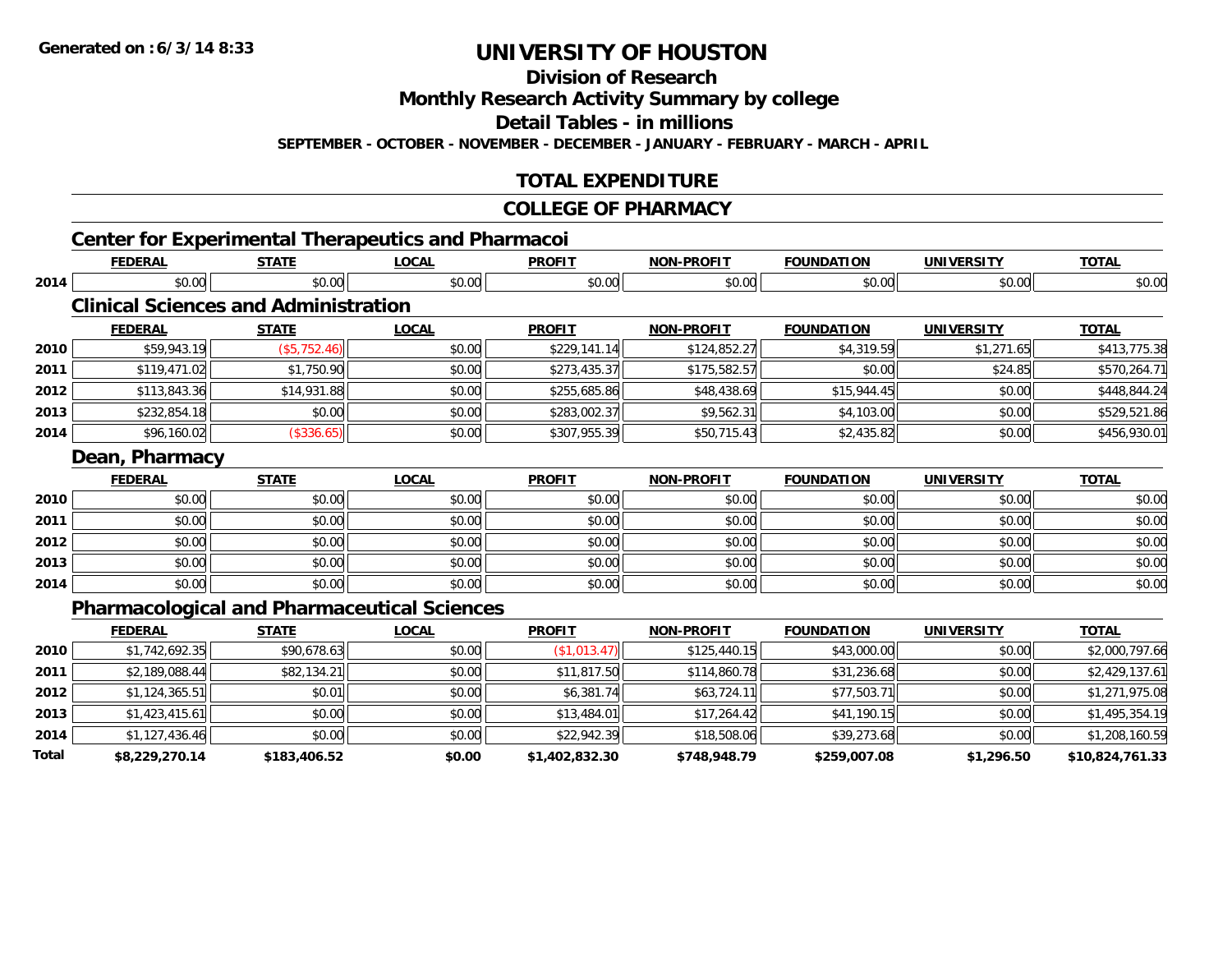### **Division of Research**

**Monthly Research Activity Summary by college**

**Detail Tables - in millions**

**SEPTEMBER - OCTOBER - NOVEMBER - DECEMBER - JANUARY - FEBRUARY - MARCH - APRIL**

### **TOTAL EXPENDITURE**

#### **COLLEGE OF TECHNOLOGY**

#### **Center for Life Sciences Technology**

|      | <b>FEDERAL</b> | <b>STATE</b>          | LOCAI  | <b>PROFIT</b> | <b>NON-PROFIT</b> | <b>FOUNDATION</b> | <b>UNIVERSITY</b> | <b>TOTAL</b> |
|------|----------------|-----------------------|--------|---------------|-------------------|-------------------|-------------------|--------------|
| 2010 | \$0.00         | ≮N UU<br><b>JU.UU</b> | \$0.00 | \$0.00        | \$0.00            | \$0.00            | \$0.00            | \$0.00       |
| 2011 | \$0.00         | 40.00<br><b>JU.UU</b> | \$0.00 | \$0.00        | \$0.00            | \$0.00            | \$0.00            | \$0.00       |
| 2012 | \$0.00         | \$0.00                | \$0.00 | \$0.00        | \$0.00            | \$0.00            | \$0.00            | \$0.00       |

## **Center for Technology Literacy**

|      | <b>FEDERAL</b> | <b>STATE</b> | <b>LOCAL</b> | <b>PROFIT</b> | <b>NON-PROFIT</b> | <b>FOUNDATION</b> | <b>UNIVERSITY</b> | <b>TOTAL</b> |
|------|----------------|--------------|--------------|---------------|-------------------|-------------------|-------------------|--------------|
| 2010 | \$8,793.07     | \$0.00       | \$0.00       | \$0.00        | \$0.00            | \$0.00            | \$0.00            | \$8,793.07   |
| 2011 | \$379,009.04   | \$0.00       | \$0.00       | \$0.00        | \$0.00            | \$0.00            | \$0.00            | \$379,009.04 |
| 2012 | \$511,289.68   | \$0.00       | \$0.00       | \$0.00        | \$0.00            | \$0.00            | \$0.00            | \$511,289.68 |
| 2013 | \$164,704.50   | \$0.00       | \$0.00       | \$0.00        | \$0.00            | \$0.00            | \$0.00            | \$164,704.50 |
| 2014 | \$391,359.82   | \$0.00       | \$0.00       | \$0.00        | \$0.00            | \$0.00            | \$0.00            | \$391,359.82 |

#### **Construction Management**

|      | <b>FEDERAL</b> | <b>STATE</b> | <u>LOCAL</u> | <b>PROFIT</b> | <b>NON-PROFIT</b> | <b>FOUNDATION</b> | <b>UNIVERSITY</b> | <b>TOTAL</b> |
|------|----------------|--------------|--------------|---------------|-------------------|-------------------|-------------------|--------------|
| 2010 | \$15,397.77    | \$0.00       | \$0.00       | \$0.00        | 175.98<br>\$11    | \$0.00            | \$0.00            | \$26,573.75  |
| 2011 | \$4,322.71     | \$0.00       | \$0.00       | \$0.00        | \$0.00            | \$0.00            | \$0.00            | \$4,322.71   |
| 2013 | \$0.00         | \$13,651.50  | \$0.00       | \$0.00        | \$0.00            | \$13,494.41       | \$0.00            | \$27,145.91  |
| 2014 | \$0.00         | \$32,246.28  | \$0.00       | \$0.00        | \$0.00            | \$8,945.87        | \$0.00            | \$41,192.15  |

#### **Dean, Technology**

|      | <b>FEDERAL</b> | <u>STATE</u> | <u>LOCAL</u> | <b>PROFIT</b> | <b>NON-PROFIT</b> | <b>FOUNDATION</b> | <b>UNIVERSITY</b> | <b>TOTAL</b> |
|------|----------------|--------------|--------------|---------------|-------------------|-------------------|-------------------|--------------|
| 2010 | \$178,322.03   | \$0.00       | \$0.00       | \$0.00        | \$0.00            | \$0.00            | \$0.00            | \$178,322.03 |
| 2011 | \$126,298.67   | \$0.00       | \$0.00       | \$0.00        | \$0.00            | \$0.00            | \$0.00            | \$126,298.67 |
| 2012 | \$119,518.96   | \$0.00       | \$0.00       | \$0.00        | \$0.00            | \$0.00            | \$0.00            | \$119,518.96 |
| 2013 | \$33,703.59    | \$0.00       | \$0.00       | \$0.00        | \$0.00            | \$0.00            | \$0.00            | \$33,703.59  |
| 2014 | \$0.00         | \$0.00       | \$0.00       | \$0.00        | \$19,993.38       | \$0.00            | \$0.00            | \$19,993.38  |

## **Engineering Technology**

|      | <b>FEDERAL</b> | <u>STATE</u> | <b>LOCAL</b> | <b>PROFIT</b> | <b>NON-PROFIT</b> | <b>FOUNDATION</b> | <b>UNIVERSITY</b> | <b>TOTAL</b> |
|------|----------------|--------------|--------------|---------------|-------------------|-------------------|-------------------|--------------|
| 2010 | \$499,697.40   | \$0.00       | \$0.00       | \$23,863.74   | (\$103.81)        | \$39,197.76       | \$229.32          | \$562,884.41 |
| 2011 | \$246,524.87   | \$0.00       | \$0.00       | \$18,106.11   | \$2,323.02        | \$25,317.90       | \$0.00            | \$292,271.90 |
| 2012 | \$317,197.72   | \$0.00       | \$0.00       | \$29,892.20   | (\$3,366.00)      | \$22,467.31       | \$0.00            | \$366,191.23 |
| 2013 | \$354,104.59   | \$0.00       | \$0.00       | \$48,991.22   | \$6,345.05        | \$8,222.33        | \$0.00            | \$417,663.20 |
| 2014 | \$177,134.41   | \$0.00       | \$0.00       | \$85,912.02   | (\$5,440.00)      | \$0.00            | \$0.00            | \$257,606.43 |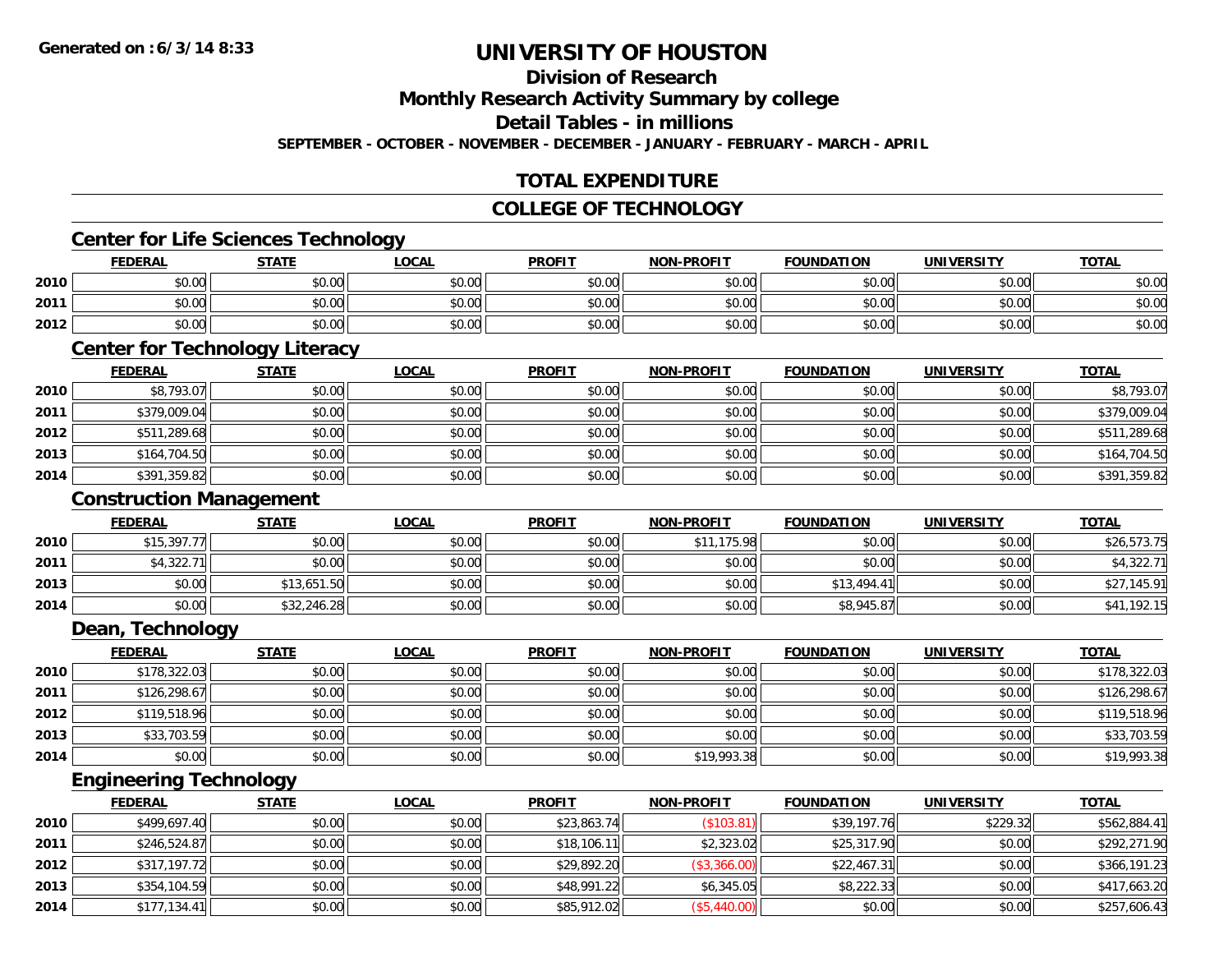### **Division of Research**

**Monthly Research Activity Summary by college**

**Detail Tables - in millions**

**SEPTEMBER - OCTOBER - NOVEMBER - DECEMBER - JANUARY - FEBRUARY - MARCH - APRIL**

### **TOTAL EXPENDITURE**

#### **COLLEGE OF TECHNOLOGY**

### **Human Development and Consumer Science**

|      | <b>FEDERAL</b> | <b>STATE</b> | <b>LOCAL</b> | <b>PROFIT</b> | <b>NON-PROFIT</b> | <b>FOUNDATION</b> | <b>UNIVERSITY</b> | <b>TOTAL</b> |
|------|----------------|--------------|--------------|---------------|-------------------|-------------------|-------------------|--------------|
| 2010 | \$5,843.65     | \$0.00       | \$0.00       | \$10,699.21   | \$0.00            | \$0.00            | \$0.00            | \$16,542.86  |
| 2011 | \$952.48       | \$0.00       | \$0.00       | \$1,306.46    | \$0.00            | \$0.00            | \$0.00            | \$2,258.94   |
| 2012 | \$241.00       | \$0.00       | \$0.00       | \$0.00        | \$0.00            | \$0.00            | \$0.00            | \$241.00     |
| 2013 | \$460.68       | \$0.00       | \$0.00       | \$0.00        | \$0.00            | \$0.00            | \$0.00            | \$460.68     |
| 2014 | \$7,718.61     | \$0.00       | \$0.00       | \$0.00        | \$0.00            | \$78,963.97       | \$0.00            | \$86,682.58  |

## **Information & Logistics Technology**

|      | <b>FEDERAL</b> | <b>STATE</b> | <u>LOCAL</u> | <b>PROFIT</b> | <b>NON-PROFIT</b> | <b>FOUNDATION</b> | <b>UNIVERSITY</b> | <b>TOTAL</b>  |
|------|----------------|--------------|--------------|---------------|-------------------|-------------------|-------------------|---------------|
| 2010 | \$25,362.10    | \$0.00       | \$0.00       | \$0.00        | \$3,109.70        | \$0.00            | \$0.00            | \$28,471.80   |
| 2011 | \$10,805.01    | \$0.00       | \$0.00       | \$0.00        | \$5,273.45        | \$0.00            | \$0.00            | \$16,078.46   |
| 2012 | \$37,437.98    | \$0.00       | \$0.00       | \$0.00        | \$0.00            | \$0.00            | \$0.00            | \$37,437.98   |
| 2013 | (\$10,735.08)  | \$0.00       | \$0.00       | \$0.00        | \$0.00            | \$0.00            | \$0.00            | (\$10,735.08) |
| 2014 | \$277.50       | \$0.00       | \$0.00       | \$0.00        | \$0.00            | \$0.00            | \$0.00            | \$277.50)     |

#### **Texas Manufacturing Assistance Center**

|       | <b>FEDERAL</b> | <b>STATE</b> | <b>LOCAL</b> | <b>PROFIT</b> | <b>NON-PROFIT</b> | <b>FOUNDATION</b> | <b>UNIVERSITY</b> | <b>TOTAL</b>   |
|-------|----------------|--------------|--------------|---------------|-------------------|-------------------|-------------------|----------------|
| 2010  | \$0.00         | \$0.00       | \$0.00       | \$0.00        | \$0.00            | \$0.00            | \$0.00            | \$0.00         |
| 2011  | \$0.00         | \$0.00       | \$0.00       | \$0.00        | \$0.00            | \$0.00            | \$0.00            | \$0.00         |
| 2012  | \$0.00         | \$0.00       | \$0.00       | \$0.00        | \$0.00            | \$0.00            | \$0.00            | \$0.00         |
| 2013  | \$0.00         | \$0.00       | \$0.00       | \$0.00        | \$0.00            | \$0.00            | \$0.00            | \$0.00         |
| 2014  | \$0.00         | \$0.00       | \$0.00       | \$0.00        | \$0.00            | \$0.00            | \$0.00            | \$0.00         |
| Total | \$3,605,187.76 | \$45,897.78  | \$0.00       | \$218,770.96  | \$39,310.77       | \$196,609.55      | \$229.32          | \$4,106,006.14 |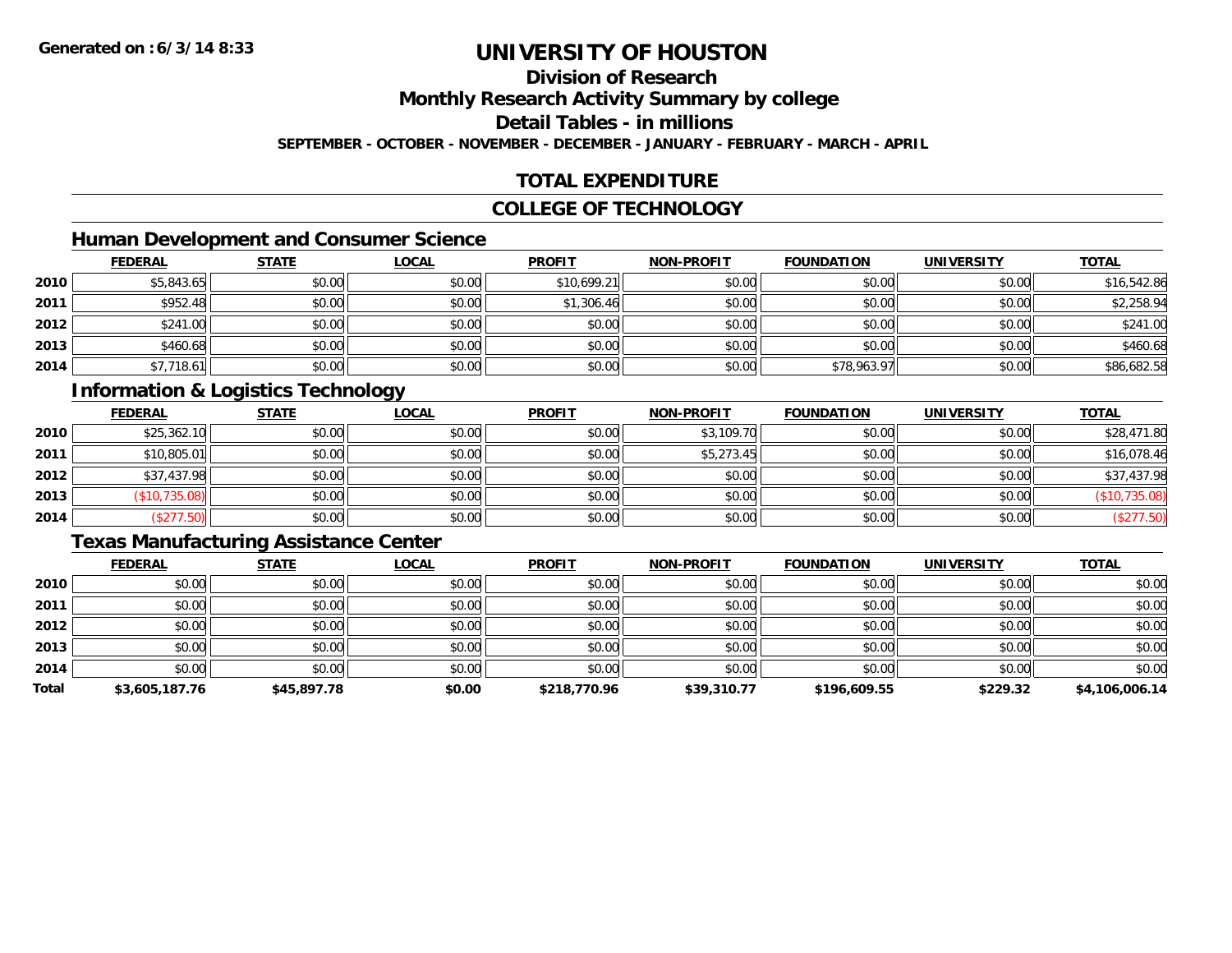**2014**

# **UNIVERSITY OF HOUSTON**

**Division of Research**

**Monthly Research Activity Summary by college**

**Detail Tables - in millions**

**SEPTEMBER - OCTOBER - NOVEMBER - DECEMBER - JANUARY - FEBRUARY - MARCH - APRIL**

### **TOTAL EXPENDITURE**

### **CULLEN COLLEGE OF ENGINEERING**

|      | <b>Bioengineering Research Center</b> |                |                                                          |               |                   |                   |                   |                |
|------|---------------------------------------|----------------|----------------------------------------------------------|---------------|-------------------|-------------------|-------------------|----------------|
|      | <b>FEDERAL</b>                        | <b>STATE</b>   | <b>LOCAL</b>                                             | <b>PROFIT</b> | <b>NON-PROFIT</b> | <b>FOUNDATION</b> | <b>UNIVERSITY</b> | <b>TOTAL</b>   |
| 2014 | \$0.00                                | \$0.00         | \$0.00                                                   | \$0.00        | \$0.00            | \$0.00            | \$0.00            | \$0.00         |
|      | <b>Biomedical Engineering</b>         |                |                                                          |               |                   |                   |                   |                |
|      | <b>FEDERAL</b>                        | <b>STATE</b>   | <b>LOCAL</b>                                             | <b>PROFIT</b> | <b>NON-PROFIT</b> | <b>FOUNDATION</b> | <b>UNIVERSITY</b> | <b>TOTAL</b>   |
| 2010 | \$174,044.84                          | \$0.00         | \$0.00                                                   | \$0.00        | \$25,449.26       | (\$158.11)        | \$0.00            | \$199,335.99   |
| 2011 | \$160,245.58                          | \$0.00         | \$0.00                                                   | \$0.00        | \$0.00            | \$0.00            | \$0.00            | \$160,245.58   |
| 2012 | \$175,420.52                          | \$0.00         | \$0.00                                                   | \$0.00        | \$0.00            | \$0.00            | \$0.00            | \$175,420.52   |
| 2013 | \$652,267.52                          | \$0.00         | \$0.00                                                   | \$0.00        | \$0.00            | \$0.00            | \$0.00            | \$652,267.52   |
| 2014 | \$1,378,477.65                        | \$0.00         | \$0.00                                                   | (\$35,409.81) | \$47,480.38       | \$41,647.57       | \$0.00            | \$1,432,195.79 |
|      |                                       |                | <b>Center for Innovative Grouting Materials and Tech</b> |               |                   |                   |                   |                |
|      | <b>FEDERAL</b>                        | <b>STATE</b>   | <b>LOCAL</b>                                             | <b>PROFIT</b> | <b>NON-PROFIT</b> | <b>FOUNDATION</b> | <b>UNIVERSITY</b> | <b>TOTAL</b>   |
| 2010 | \$0.00                                | \$0.00         | \$0.00                                                   | \$0.00        | \$0.00            | \$0.00            | \$0.00            | \$0.00         |
| 2011 | \$0.00                                | \$0.00         | \$0.00                                                   | \$0.00        | \$0.00            | \$0.00            | \$0.00            | \$0.00         |
| 2012 | \$0.00                                | \$0.00         | \$0.00                                                   | \$0.00        | \$0.00            | \$0.00            | \$0.00            | \$0.00         |
| 2013 | \$0.00                                | \$0.00         | \$0.00                                                   | \$0.00        | \$0.00            | \$0.00            | \$0.00            | \$0.00         |
| 2014 | \$0.00                                | \$0.00         | \$0.00                                                   | \$0.00        | \$0.00            | \$0.00            | \$0.00            | \$0.00         |
|      | <b>Chemical Engineering</b>           |                |                                                          |               |                   |                   |                   |                |
|      | <b>FEDERAL</b>                        | <b>STATE</b>   | <b>LOCAL</b>                                             | <b>PROFIT</b> | <b>NON-PROFIT</b> | <b>FOUNDATION</b> | <b>UNIVERSITY</b> | <b>TOTAL</b>   |
| 2010 | \$2,121,797.88                        | \$1,948,589.92 | \$14,115.61                                              | \$215,766.94  | \$0.00            | \$60,822.77       | \$78,962.65       | \$4,440,055.77 |
| 2011 | \$3,167,116.05                        | \$254,712.84   | \$6,838.80                                               | \$441,115.31  | \$0.00            | \$65,488.92       | \$99,272.76       | \$4,034,544.67 |
| 2012 | \$2,742,310.99                        | \$166,411.11   | \$1,645.85                                               | \$584,102.99  | \$0.00            | \$87,080.57       | \$800.02          | \$3,582,351.53 |
| 2013 | \$2,216,401.86                        | \$107,266.84   | \$0.00                                                   | \$440,835.74  | \$61,071.44       | \$155,551.63      | (\$14,776.20)     | \$2,966,351.31 |
| 2014 | \$2,029,227.06                        | \$179,146.48   | \$0.00                                                   | \$920,070.10  | \$134,505.10      | \$128,748.29      | \$2,970.64        | \$3,394,667.67 |
|      | <b>Civil Engineering</b>              |                |                                                          |               |                   |                   |                   |                |
|      | <b>FEDERAL</b>                        | <b>STATE</b>   | <b>LOCAL</b>                                             | <b>PROFIT</b> | <b>NON-PROFIT</b> | <b>FOUNDATION</b> | <b>UNIVERSITY</b> | <b>TOTAL</b>   |
| 2010 | \$673,987.63                          | \$254,908.83   | \$66,881.32                                              | \$45,014.20   | \$34,075.81       | \$103,448.08      | \$741.78          | \$1,179,057.65 |
| 2011 | \$822,515.05                          | \$216,348.34   | \$9,893.68                                               | \$116,570.56  | \$47,909.44       | \$58,754.16       | \$15,995.64       | \$1,287,986.88 |
| 2012 | \$1,547,770.30                        | \$272,692.56   | \$50,204.45                                              | \$60,244.72   | \$38,342.28       | \$24,774.47       | \$0.00            | \$1,994,028.77 |
| 2013 | \$1,708,849.03                        | \$263,216.58   | \$9,644.18                                               | \$215,532.21  | \$70,830.16       | \$8,993.49        | \$17,272.44       | \$2,294,338.09 |

4 \$1,918,539.14|| \$122,112.79|| (\$3,925.97)|| \$433,964.06|| \$69,348.66|| \$44,576.78| \$0.00|| \$2,584,615.46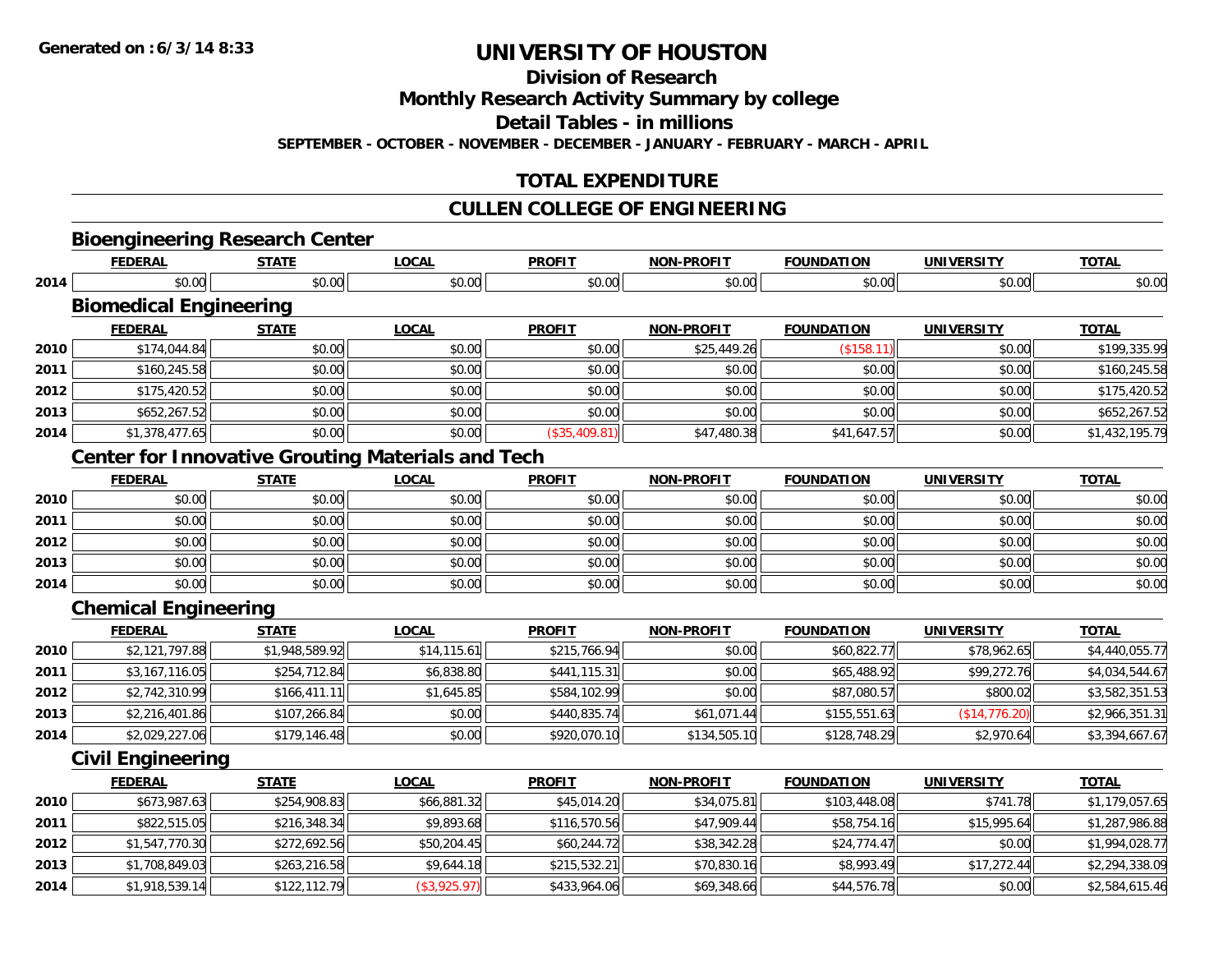**Division of Research**

**Monthly Research Activity Summary by college**

**Detail Tables - in millions**

**SEPTEMBER - OCTOBER - NOVEMBER - DECEMBER - JANUARY - FEBRUARY - MARCH - APRIL**

## **TOTAL EXPENDITURE**

### **CULLEN COLLEGE OF ENGINEERING**

### **Composites Engineering and Applications Center**

|      | <b>FEDERAL</b> | <b>STATE</b> | <u>LOCAL</u> | <b>PROFIT</b> | <b>NON-PROFIT</b> | <b>FOUNDATION</b> | <b>UNIVERSITY</b> | <b>TOTAL</b> |
|------|----------------|--------------|--------------|---------------|-------------------|-------------------|-------------------|--------------|
| 2010 | \$0.00         | \$0.00       | \$0.00       | \$0.00        | \$0.00            | \$0.00            | \$0.00            | \$0.00       |
| 2011 | \$0.00         | \$0.00       | \$0.00       | \$0.00        | \$0.00            | \$0.00            | \$0.00            | \$0.00       |
| 2012 | \$0.00         | \$0.00       | \$0.00       | \$0.00        | \$0.00            | \$0.00            | \$0.00            | \$0.00       |
| 2013 | \$0.00         | \$0.00       | \$0.00       | \$0.00        | \$0.00            | \$0.00            | \$0.00            | \$0.00       |
| 2014 | \$0.00         | \$0.00       | \$0.00       | \$0.00        | \$0.00            | \$0.00            | \$0.00            | \$0.00       |

### **Dean, Engineering**

|      | <b>FEDERAL</b> | <u>STATE</u> | <u>LOCAL</u> | <b>PROFIT</b> | <b>NON-PROFIT</b> | <b>FOUNDATION</b> | <b>UNIVERSITY</b> | <b>TOTAL</b> |
|------|----------------|--------------|--------------|---------------|-------------------|-------------------|-------------------|--------------|
| 2010 | \$84,055.38    | \$0.00       | \$0.00       | \$0.00        | \$0.00            | \$0.00            | \$0.00            | \$84,055.38  |
| 2011 | \$102,619.12   | \$0.00       | \$0.00       | \$0.00        | \$0.00            | \$0.00            | \$0.00            | \$102,619.12 |
| 2012 | \$134,301.08   | \$0.00       | \$0.00       | \$0.00        | \$0.00            | \$0.00            | \$0.00            | \$134,301.08 |
| 2013 | \$36,181.69    | \$0.00       | \$0.00       | \$0.00        | \$0.00            | \$0.00            | \$0.00            | \$36,181.69  |
| 2014 | \$22,371.50    | \$0.00       | \$0.00       | \$0.00        | \$0.00            | \$0.00            | \$0.00            | \$22,371.50  |

### **Electrical & Computer Engineering**

|      | <b>FEDERAL</b> | <u>STATE</u> | <b>LOCAL</b> | <b>PROFIT</b> | <b>NON-PROFIT</b> | <b>FOUNDATION</b> | <b>UNIVERSITY</b> | <b>TOTAL</b>   |
|------|----------------|--------------|--------------|---------------|-------------------|-------------------|-------------------|----------------|
| 2010 | \$1,405,635.30 | \$238,771.79 | \$0.00       | \$376,786.48  | \$186,233.65      | \$0.00            | \$465.12          | \$2,207,892.35 |
| 2011 | \$2,364,223.35 | \$152,110.40 | \$0.00       | \$181,380.99  | \$58,036.50       | \$24,695.14       | \$7,366.32        | \$2,787,812.71 |
| 2012 | \$2,935,788.88 | \$61,193.74  | \$0.00       | \$417,600.28  | (\$30,528.84)     | (\$468.49)        | \$0.21            | \$3,383,585.77 |
| 2013 | \$2,483,264.92 | \$45,427.84  | \$0.00       | \$278,126.86  | \$50,406.81       | \$90,274.36       | \$0.00            | \$2,947,500.79 |
| 2014 | \$2,192,609.69 | \$11,825.15  | \$0.00       | \$520,281.14  | \$78,643.99       | \$90,375.41       | \$3,423.86        | \$2,897,159.24 |

#### **Industrial Engineering**

|      | <b>FEDERAL</b> | <b>STATE</b> | <b>LOCAL</b> | <b>PROFIT</b> | <b>NON-PROFIT</b> | <b>FOUNDATION</b> | <b>UNIVERSITY</b> | <b>TOTAL</b> |
|------|----------------|--------------|--------------|---------------|-------------------|-------------------|-------------------|--------------|
| 2010 | \$110,382.88   | \$11,384.03  | \$0.00       | \$0.00        | \$0.00            | \$0.00            | \$0.00            | \$121,766.91 |
| 2011 | \$108,162.46   | \$30,696.15  | \$44,276.93  | \$0.00        | \$0.00            | \$0.00            | \$0.00            | \$183,135.54 |
| 2012 | \$82,619.31    | \$100.00     | \$43,445.72  | \$0.00        | \$0.00            | \$0.00            | \$0.00            | \$125,965.03 |
| 2013 | \$62,058.75    | \$55,358.33  | \$6,910.19   | \$0.00        | \$0.00            | \$13,624.36       | \$0.00            | \$137,951.63 |
| 2014 | \$148,872.93   | \$66,875.73  | \$45,978.96  | \$0.00        | \$0.00            | \$34,053.72       | \$0.00            | \$295,781.34 |

### **Mechanical Engineering**

|      | <b>FEDERAL</b>     | STATE                       | LOCAL          | <b>PROFIT</b>                | <b>NON-PROFIT</b>                                                                  | <b>FOUNDATION</b> | UNIVERSITY                            | <b>TOTAL</b>       |
|------|--------------------|-----------------------------|----------------|------------------------------|------------------------------------------------------------------------------------|-------------------|---------------------------------------|--------------------|
| 2010 | 181                | 120.20L<br>. TZ 7. JUI      | ሶስ ሰሰ<br>vu.uu | 17.00<br><b>AAIC</b><br>-103 | 0.1270127<br>L<br>−……                                                              | \$0.00            | $\sim$ $\sim$ $\sim$ $\sim$<br>ו נ.סנ | 0.00596<br>,588.66 |
| 2011 | <b>JUU, UU, TZ</b> | 6648.836.<br>5.00<br>- 11 I | \$0.00         | 500 55<br>\$465,<br>77.JJ    | $\sim$ $\sim$ $\sim$ $\sim$ $\sim$<br>$\cdots$ , $\sim$ , $\sim$ , $\sim$ , $\sim$ | \$33,086.20       | 900.                                  | 570.128.4          |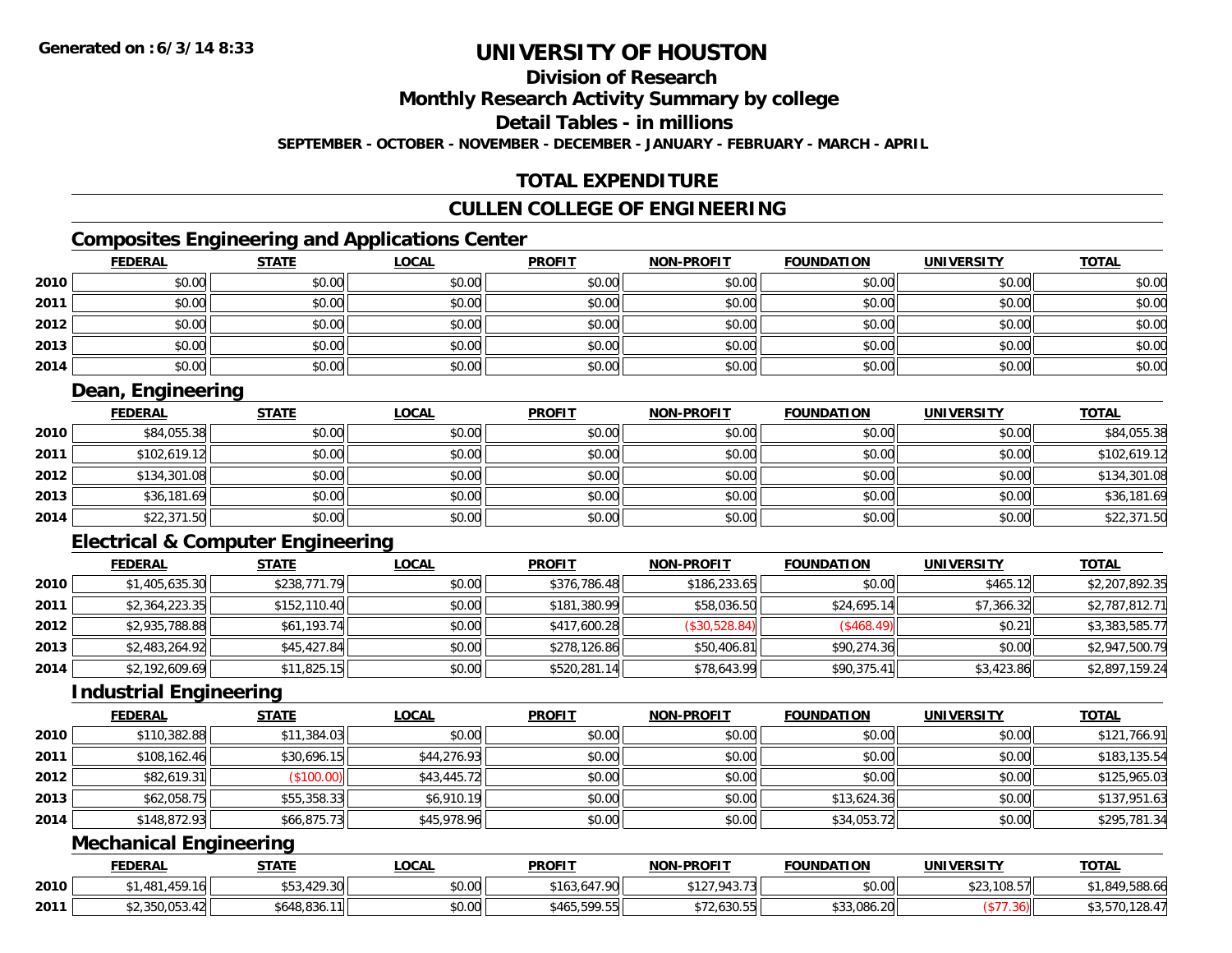## **Division of Research**

**Monthly Research Activity Summary by college**

**Detail Tables - in millions**

**SEPTEMBER - OCTOBER - NOVEMBER - DECEMBER - JANUARY - FEBRUARY - MARCH - APRIL**

### **TOTAL EXPENDITURE**

### **CULLEN COLLEGE OF ENGINEERING**

#### **Mechanical Engineering**

|      | <b>FEDERAL</b> | <b>STATE</b> | <u>LOCAL</u> | <b>PROFIT</b> | <b>NON-PROFIT</b> | <b>FOUNDATION</b> | <b>UNIVERSITY</b> | <b>TOTAL</b>   |
|------|----------------|--------------|--------------|---------------|-------------------|-------------------|-------------------|----------------|
| 2012 | \$1,791,562.24 | \$358,902.88 | \$0.00       | \$238,169.86  | \$56,440.62       | \$21,000.12       | \$0.00            | \$2,466,075.72 |
| 2013 | \$2,498,609.46 | \$419,959.67 | \$0.00       | \$224,867.45  | \$12,602.63       | \$105,266.06      | \$0.00            | \$3,261,305.28 |
| 2014 | \$2,389,631.26 | \$85,175.28  | \$0.00       | \$499,787.61  |                   | \$153,289.31      | \$0.00            | \$3,124,843.19 |

#### **National Wind Energy Center**

|              | <b>FEDERAL</b>  | <b>STATE</b>   | <b>LOCAL</b> | <b>PROFIT</b>  | <b>NON-PROFIT</b> | <b>FOUNDATION</b> | <b>UNIVERSITY</b> | <b>TOTAL</b>    |
|--------------|-----------------|----------------|--------------|----------------|-------------------|-------------------|-------------------|-----------------|
| 2011         | \$0.00          | \$0.00         | \$0.00       | \$0.00         | \$0.00            | \$0.00            | \$0.00            | \$0.00          |
| 2012         | \$0.00          | \$0.00         | \$0.00       | \$0.00         | \$0.00            | \$0.00            | \$0.00            | \$0.00          |
| 2013         | \$0.00          | \$0.00         | \$0.00       | \$0.00         | \$0.00            | \$0.00            | \$0.00            | \$0.00          |
| 2014         | \$0.00          | \$0.00         | \$0.00       | \$0.00         | \$0.00            | \$0.00            | \$0.00            | \$0.00          |
| <b>Total</b> | \$44,273,433.86 | \$6,025,252.69 | \$295,909.72 | \$6,804,055.13 | \$1,138,381.90    | \$1,344,924.81    | \$235,526.45      | \$60,117,484.56 |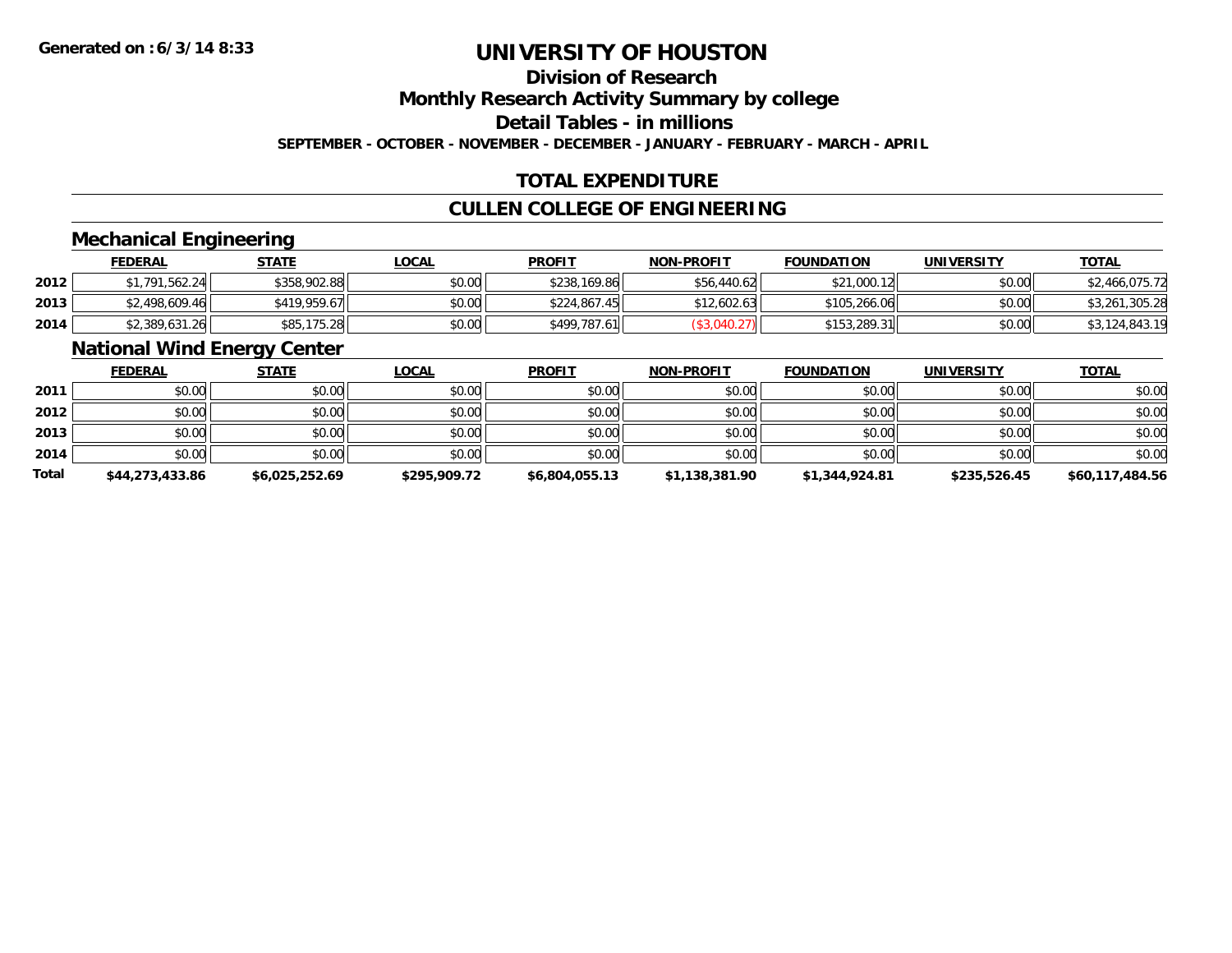### **Division of Research**

**Monthly Research Activity Summary by college**

**Detail Tables - in millions**

**SEPTEMBER - OCTOBER - NOVEMBER - DECEMBER - JANUARY - FEBRUARY - MARCH - APRIL**

### **TOTAL EXPENDITURE**

#### **DIVISION OF RESEARCH**

#### **Allied Geophysical Laboratories**

|      | <b>FEDERAL</b> | <b>STATE</b>   | <b>_OCAL</b> | <b>PROFIT</b> | <b>NON-PROFIT</b> | <b>FOUNDATION</b> | UNIVERSITY | <b>TOTAL</b> |
|------|----------------|----------------|--------------|---------------|-------------------|-------------------|------------|--------------|
| 2011 | \$0.00         | 40.00<br>JU.UU | \$0.00       | \$17,331.26   | \$0.00            | \$0.00            | \$0.00     | 22176        |
| 2012 | \$0.00         | ⊄∩ ∩∩<br>DU.UU | \$0.00       | \$26,288.54   | \$0.00            | \$0.00            | \$0.00     | \$26,288.54  |
| 2013 | \$0.00         | 40.00<br>DU.UG | \$0.00       | \$14,909.15   | \$0.00            | \$0.00            | \$0.00     | .909.15      |

#### **Center for Advanced Computing and Data Systems**

|      | <u>FEDERAL</u> | <b>STATE</b> | <u>LOCAL</u> | <b>PROFIT</b> | <b>NON-PROFIT</b> | <b>FOUNDATION</b> | <b>UNIVERSITY</b> | <b>TOTAL</b> |
|------|----------------|--------------|--------------|---------------|-------------------|-------------------|-------------------|--------------|
| 2010 | \$0.00         | \$0.00       | \$0.00       | \$0.00        | \$0.00            | \$0.00            | \$0.00            | \$0.00       |
| 2011 | \$21,050.54    | \$0.00       | \$0.00       | \$0.00        | \$0.00            | \$0.00            | \$0.00            | \$21,050.54  |
| 2012 | \$30,076.70    | \$0.00       | \$0.00       | \$0.00        | \$0.00            | \$0.00            | \$0.00            | \$30,076.70  |
| 2013 | \$15,963.92    | \$0.00       | \$0.00       | \$0.00        | \$3.57            | \$0.00            | \$0.00            | \$15,967.49  |
| 2014 | \$1,617.08     | \$0.00       | \$0.00       | \$0.00        | (\$3.76)          | \$0.00            | \$0.00            | \$1,613.33   |

#### **Center for Advanced Materials**

|      | <b>FEDERAL</b> | <b>STATE</b> | <u>LOCAL</u> | <b>PROFIT</b> | <b>NON-PROFIT</b> | <b>FOUNDATION</b> | <b>UNIVERSITY</b> | <b>TOTAL</b> |
|------|----------------|--------------|--------------|---------------|-------------------|-------------------|-------------------|--------------|
| 2010 | (\$1.03)       | \$7,382.77   | \$0.00       | \$0.00        | \$0.00            | \$0.00            | \$0.00            | \$7,381.74   |
| 2011 | \$19,177.88    | \$25,146.09  | \$0.00       | \$8,418.81    | \$0.00            | \$0.00            | \$0.00            | \$52,742.79  |
| 2012 | \$9,032.91     | \$0.00       | \$0.00       | \$0.00        | \$0.00            | \$0.00            | \$0.00            | \$9,032.91   |
| 2013 | \$1,100.47     | \$0.00       | \$0.00       | \$0.00        | \$0.00            | \$0.00            | \$0.00            | \$1,100.47   |
| 2014 | \$0.00         | \$0.00       | \$0.00       | \$0.00        | \$0.00            | \$0.00            | \$0.00            | \$0.00       |

#### **Center for Biomedical & Environmental Genomics**

|      | <u>FEDERAL</u> | <b>STATE</b> | <b>LOCAL</b> | <b>PROFIT</b> | NON-PROFIT | <b>FOUNDATION</b> | <b>UNIVERSITY</b> | <b>TOTAL</b> |
|------|----------------|--------------|--------------|---------------|------------|-------------------|-------------------|--------------|
| 2010 | \$0.00         | \$0.00       | \$0.00       | \$0.00        | \$0.00     | \$0.00            | \$0.00            | \$0.00       |
| 2011 | \$0.00         | \$0.00       | \$0.00       | \$0.00        | \$0.00     | \$0.00            | \$0.00            | \$0.00       |
| 2012 | \$0.00         | \$0.00       | \$0.00       | \$0.00        | \$0.00     | \$0.00            | \$0.00            | \$0.00       |
| 2013 | \$0.00         | \$0.00       | \$0.00       | \$0.00        | \$0.00     | \$0.00            | \$0.00            | \$0.00       |
| 2014 | \$0.00         | \$0.00       | \$0.00       | \$0.00        | \$0.00     | \$0.00            | \$0.00            | \$0.00       |

### **Center for Industrial Partnerships**

|      | <b>FEDERAL</b> | <b>STATE</b> | <b>LOCAL</b> | <b>PROFIT</b> | <b>NON-PROFIT</b> | <b>FOUNDATION</b> | <b>UNIVERSITY</b> | <b>TOTAL</b> |
|------|----------------|--------------|--------------|---------------|-------------------|-------------------|-------------------|--------------|
| 2010 | \$87,949.46    | \$0.00       | \$0.00       | \$3,922.17    | \$0.00            | \$0.00            | \$0.00            | \$91,871.63  |
| 2011 | \$147,756.66   | \$0.00       | \$0.00       | \$37,339.40   | \$0.00            | \$0.00            | \$0.00            | \$185,096.06 |
| 2012 | \$54,993.66    | \$0.00       | \$0.00       | \$19,097.20   | \$0.00            | \$0.00            | \$0.00            | \$74,090.85  |
| 2013 | \$5,770.33     | \$0.00       | \$0.00       | \$15,826.33   | \$0.00            | \$0.00            | \$0.00            | \$21,596.66  |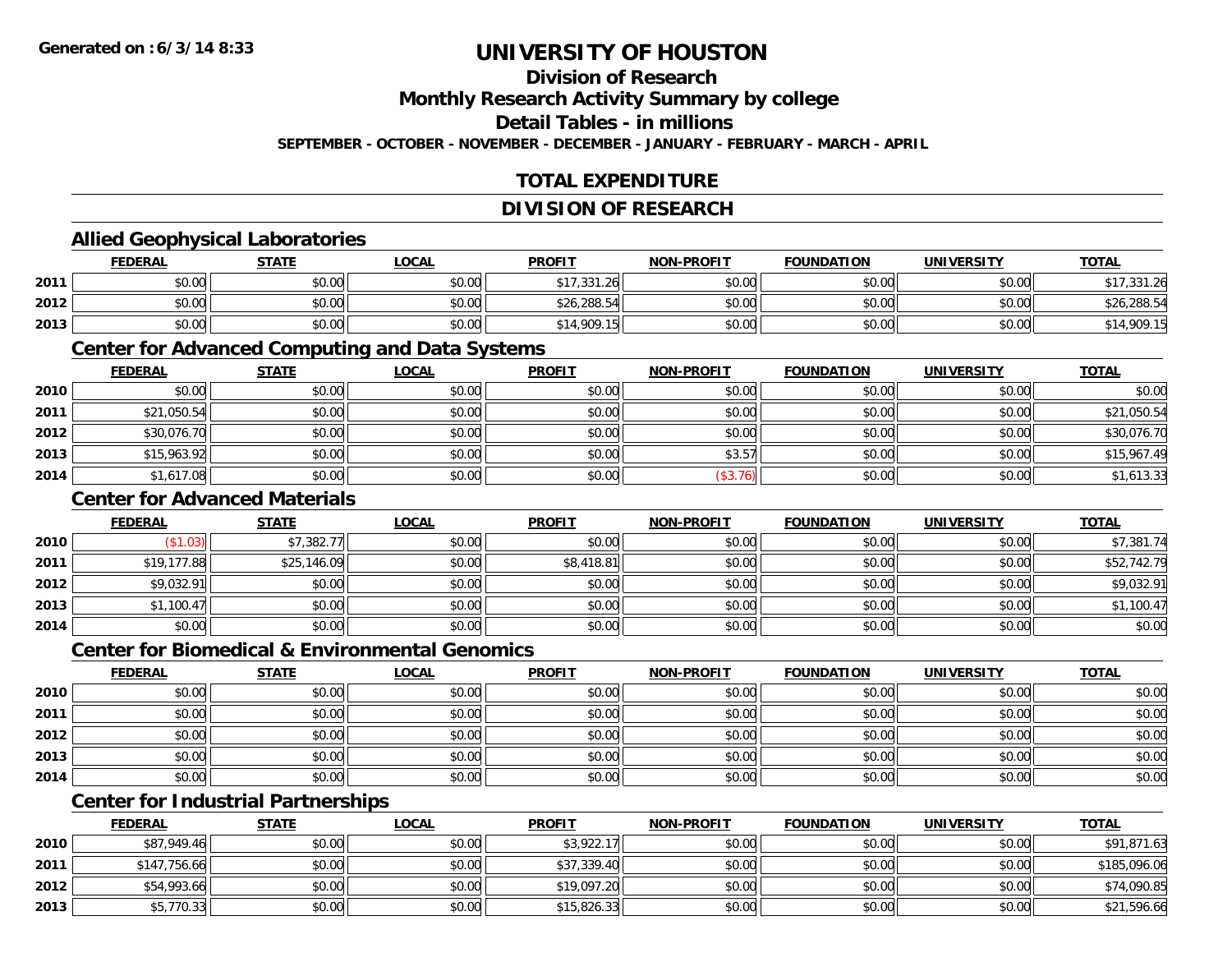**Division of Research**

**Monthly Research Activity Summary by college**

**Detail Tables - in millions**

**SEPTEMBER - OCTOBER - NOVEMBER - DECEMBER - JANUARY - FEBRUARY - MARCH - APRIL**

### **TOTAL EXPENDITURE**

### **DIVISION OF RESEARCH**

|      | <b>Center for Industrial Partnerships</b>                |              |              |               |                   |                   |                   |              |
|------|----------------------------------------------------------|--------------|--------------|---------------|-------------------|-------------------|-------------------|--------------|
|      | <b>FEDERAL</b>                                           | <b>STATE</b> | <b>LOCAL</b> | <b>PROFIT</b> | <b>NON-PROFIT</b> | <b>FOUNDATION</b> | <b>UNIVERSITY</b> | <b>TOTAL</b> |
| 2014 | \$5,765.41                                               | \$0.00       | \$0.00       | \$19,849.78   | \$0.00            | \$0.00            | \$0.00            | \$25,615.19  |
|      | <b>Center for Neuromotor &amp; Biomechanics Research</b> |              |              |               |                   |                   |                   |              |
|      | <b>FEDERAL</b>                                           | <b>STATE</b> | <b>LOCAL</b> | <b>PROFIT</b> | <b>NON-PROFIT</b> | <b>FOUNDATION</b> | <b>UNIVERSITY</b> | <b>TOTAL</b> |
| 2011 | \$0.00                                                   | \$0.00       | \$0.00       | \$0.00        | \$0.00            | \$0.00            | \$0.00            | \$0.00       |
|      | <b>Division of Research</b>                              |              |              |               |                   |                   |                   |              |
|      | <b>FEDERAL</b>                                           | <b>STATE</b> | <b>LOCAL</b> | <b>PROFIT</b> | <b>NON-PROFIT</b> | <b>FOUNDATION</b> | <b>UNIVERSITY</b> | <b>TOTAL</b> |
| 2010 | \$18,335.06                                              | \$0.00       | \$0.00       | \$0.00        | \$0.00            | \$0.00            | \$0.00            | \$18,335.06  |
| 2011 | (\$2,509.95)                                             | \$0.00       | \$0.00       | \$0.00        | \$0.00            | \$0.00            | \$0.00            | (\$2,509.95) |
| 2012 | (\$0.00)                                                 | \$0.00       | \$0.00       | \$0.00        | \$0.00            | \$0.00            | \$0.00            | (\$0.00)     |
| 2013 | (\$206.22)                                               | \$0.00       | \$0.00       | \$0.00        | \$0.00            | \$0.00            | \$0.00            | (\$206.22)   |
| 2014 | \$0.00                                                   | \$7,948.76   | \$0.00       | \$0.00        | \$0.00            | \$0.00            | \$0.00            | \$7,948.76   |
|      | <b>Institute for Molecular Design</b>                    |              |              |               |                   |                   |                   |              |
|      | <b>FEDERAL</b>                                           | <b>STATE</b> | <b>LOCAL</b> | <b>PROFIT</b> | <b>NON-PROFIT</b> | <b>FOUNDATION</b> | <b>UNIVERSITY</b> | <b>TOTAL</b> |
| 2012 | \$0.00                                                   | \$0.00       | \$0.00       | \$0.00        | \$0.00            | \$0.00            | \$0.00            | \$0.00       |
|      | <b>Institute for Nanoenergy</b>                          |              |              |               |                   |                   |                   |              |
|      | <b>FEDERAL</b>                                           | <b>STATE</b> | <b>LOCAL</b> | <b>PROFIT</b> | <b>NON-PROFIT</b> | <b>FOUNDATION</b> | <b>UNIVERSITY</b> | <b>TOTAL</b> |
| 2010 | \$0.00                                                   | \$0.00       | \$0.00       | \$0.00        | \$0.00            | \$0.00            | \$0.00            | \$0.00       |
| 2011 | \$0.00                                                   | \$0.00       | \$0.00       | \$0.00        | \$0.00            | \$0.00            | \$0.00            | \$0.00       |
| 2012 | \$0.00                                                   | \$0.00       | \$0.00       | \$0.00        | \$0.00            | \$0.00            | \$0.00            | \$0.00       |
| 2013 | \$0.00                                                   | \$0.00       | \$0.00       | \$0.00        | \$0.00            | \$0.00            | \$0.00            | \$0.00       |
| 2014 | \$0.00                                                   | \$0.00       | \$0.00       | \$0.00        | \$0.00            | \$0.00            | \$0.00            | \$0.00       |
|      | <b>Office of Contracts and Grants</b>                    |              |              |               |                   |                   |                   |              |
|      | <b>FEDERAL</b>                                           | <b>STATE</b> | <b>LOCAL</b> | <b>PROFIT</b> | <b>NON-PROFIT</b> | <b>FOUNDATION</b> | <b>UNIVERSITY</b> | <b>TOTAL</b> |
| 2010 | \$0.00                                                   | \$0.00       | \$0.00       | \$0.00        | \$0.00            | \$0.00            | \$0.00            | \$0.00       |
| 2011 | \$0.00                                                   | \$0.00       | \$0.00       | \$0.00        | \$0.00            | \$0.00            | \$0.00            | \$0.00       |
| 2012 | \$0.00                                                   | \$0.00       | \$0.00       | \$0.00        | \$0.00            | \$0.00            | \$0.00            | \$0.00       |
| 2013 | \$0.00                                                   | \$0.00       | \$0.00       | \$0.00        | \$0.00            | \$0.00            | \$0.00            | \$0.00       |
| 2014 | \$0.00                                                   | \$0.00       | \$0.00       | \$0.00        | \$0.00            | \$0.00            | \$0.00            | \$0.00       |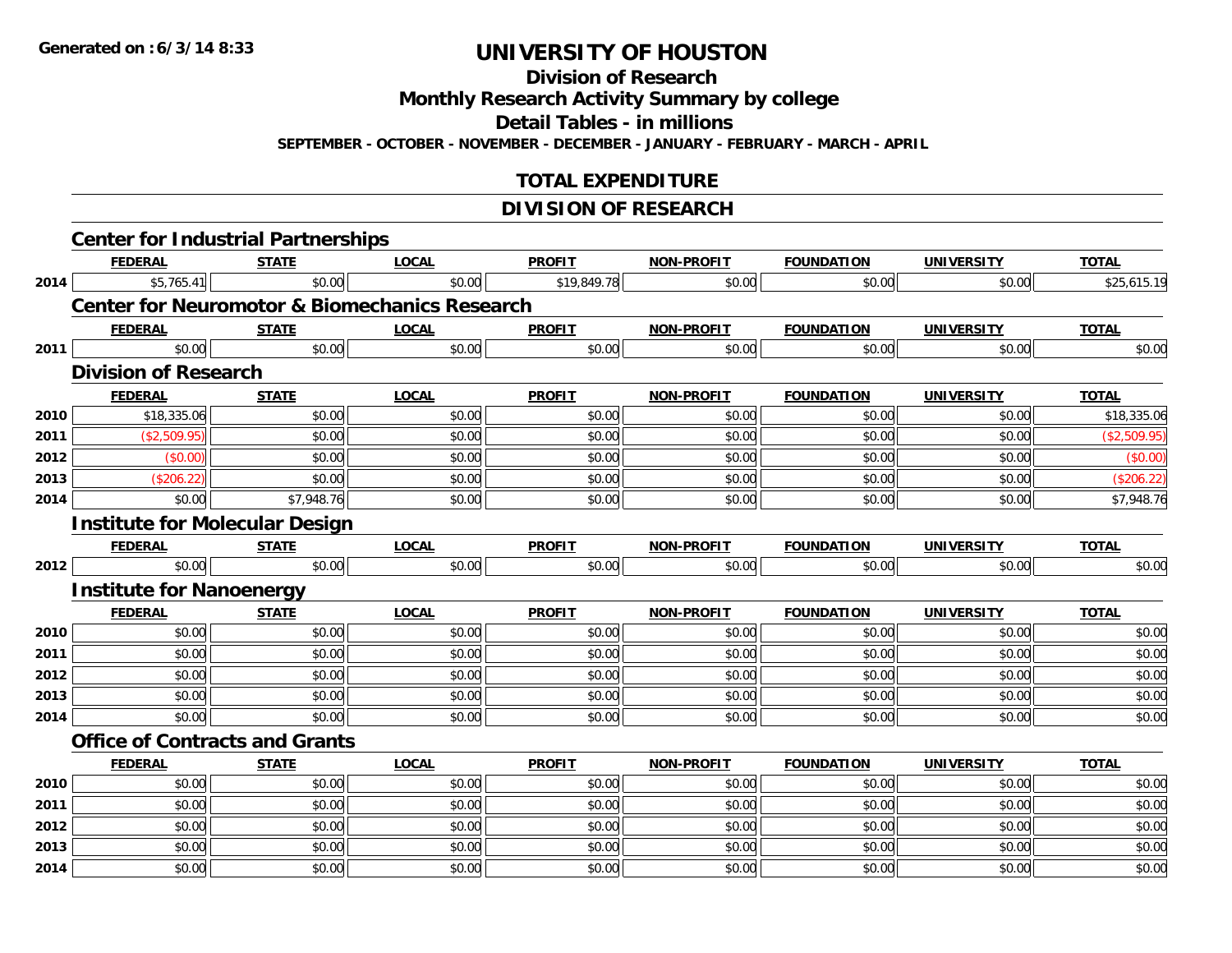#### **Division of Research**

**Monthly Research Activity Summary by college**

**Detail Tables - in millions**

**SEPTEMBER - OCTOBER - NOVEMBER - DECEMBER - JANUARY - FEBRUARY - MARCH - APRIL**

### **TOTAL EXPENDITURE**

### **DIVISION OF RESEARCH**

|       | <b>TcSAM</b>   |                                      |              |               |                   |                   |                   |                |
|-------|----------------|--------------------------------------|--------------|---------------|-------------------|-------------------|-------------------|----------------|
|       | <b>FEDERAL</b> | <b>STATE</b>                         | <b>LOCAL</b> | <b>PROFIT</b> | NON-PROFIT        | <b>FOUNDATION</b> | <b>UNIVERSITY</b> | <b>TOTAL</b>   |
| 2010  | \$0.00         | \$0.00                               | \$0.00       | \$0.00        | \$0.00            | \$0.00            | \$0.00            | \$0.00         |
| 2011  | \$0.00         | \$0.00                               | \$0.00       | \$0.00        | \$0.00            | \$0.00            | \$0.00            | \$0.00         |
| 2012  | \$0.00         | \$0.00                               | \$0.00       | \$0.00        | \$0.00            | \$0.00            | \$0.00            | \$0.00         |
|       | <b>TcSUH</b>   |                                      |              |               |                   |                   |                   |                |
|       | <b>FEDERAL</b> | <b>STATE</b>                         | <b>LOCAL</b> | <b>PROFIT</b> | <b>NON-PROFIT</b> | <b>FOUNDATION</b> | <b>UNIVERSITY</b> | <b>TOTAL</b>   |
| 2010  | \$50,154.57    | \$0.00                               | \$0.00       | \$65,673.66   | \$0.00            | \$0.00            | \$0.00            | \$115,828.23   |
| 2011  | \$27,102.22    | \$5,503.99                           | \$0.00       | \$95,530.55   | \$0.00            | \$0.00            | \$0.00            | \$128,136.76   |
| 2012  | \$37,316.98    | \$47,073.70                          | \$0.00       | \$79,458.67   | \$0.00            | \$0.00            | \$0.00            | \$163,849.35   |
| 2013  | \$46,727.12    | \$15,896.26                          | \$0.00       | \$46,780.95   | \$0.00            | \$0.00            | \$0.00            | \$109,404.33   |
| 2014  | \$156,923.56   | \$9,553.30                           | \$0.00       | \$34,923.43   | \$0.00            | \$0.00            | \$0.00            | \$201,400.29   |
|       |                | <b>Texas Obesity Research Center</b> |              |               |                   |                   |                   |                |
|       | <b>FEDERAL</b> | <b>STATE</b>                         | <b>LOCAL</b> | <b>PROFIT</b> | <b>NON-PROFIT</b> | <b>FOUNDATION</b> | <b>UNIVERSITY</b> | <b>TOTAL</b>   |
| 2010  | \$0.00         | \$0.00                               | \$0.00       | \$0.00        | \$0.00            | \$0.00            | \$0.00            | \$0.00         |
| 2011  | \$0.00         | \$0.00                               | \$0.00       | \$0.00        | \$0.00            | \$0.00            | \$0.00            | \$0.00         |
| 2012  | \$0.00         | \$0.00                               | \$0.00       | \$0.00        | \$0.00            | \$0.00            | \$0.00            | \$0.00         |
| 2013  | \$0.00         | \$0.00                               | \$0.00       | \$0.00        | \$0.00            | \$0.00            | \$0.00            | \$0.00         |
| 2014  | \$0.00         | \$0.00                               | \$0.00       | \$0.00        | \$0.00            | \$0.00            | \$0.00            | \$0.00         |
|       | <b>TIMES</b>   |                                      |              |               |                   |                   |                   |                |
|       | <b>FEDERAL</b> | <b>STATE</b>                         | <b>LOCAL</b> | <b>PROFIT</b> | <b>NON-PROFIT</b> | <b>FOUNDATION</b> | <b>UNIVERSITY</b> | <b>TOTAL</b>   |
| 2010  | \$772,205.97   | \$1,406,959.57                       | \$0.00       | \$0.00        | \$0.00            | \$0.00            | (\$530.24)        | \$2,178,635.30 |
| 2011  | \$438,278.49   | \$9,462.97                           | \$0.00       | \$0.00        | \$0.00            | \$0.00            | \$0.00            | \$447,741.46   |
| 2012  | \$1,410,375.45 | \$0.01                               | \$0.00       | \$0.00        | \$0.00            | \$0.00            | \$0.00            | \$1,410,375.46 |
| 2013  | \$2,091,089.85 | \$2,809.14                           | \$0.00       | \$0.00        | \$0.00            | \$0.00            | \$0.00            | \$2,093,898.99 |
| 2014  | \$1,775,735.20 | \$27,498.63                          | \$0.00       | \$0.00        | \$0.00            | \$0.00            | \$0.00            | \$1,803,233.83 |
| Total | \$7,221,782.30 | \$1,565,235.18                       | \$0.00       | \$485,349.88  | (\$0.19)          | \$0.00            | (\$530.24)        | \$9,271,836.94 |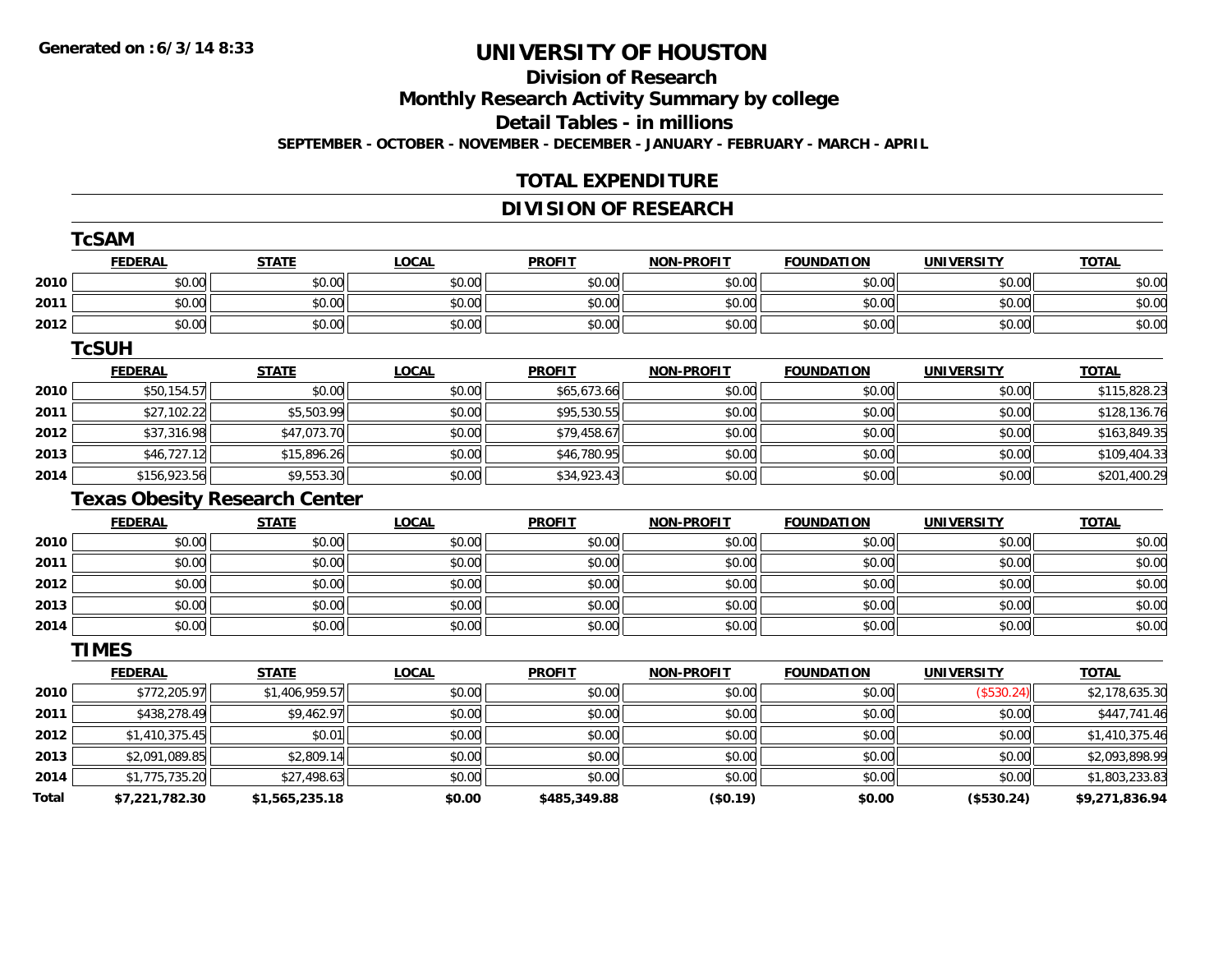**Division of Research**

**Monthly Research Activity Summary by college**

**Detail Tables - in millions**

**SEPTEMBER - OCTOBER - NOVEMBER - DECEMBER - JANUARY - FEBRUARY - MARCH - APRIL**

## **TOTAL EXPENDITURE**

#### **GRADUATE COLLEGE OF SOCIAL WORK**

### **Center for Drug and Social Policy Research**

|      | <b>FEDERAL</b> | <b>STATE</b> | <u>LOCAL</u> | <b>PROFIT</b> | <b>NON-PROFIT</b> | <b>FOUNDATION</b> | <b>UNIVERSITY</b> | <b>TOTAL</b> |
|------|----------------|--------------|--------------|---------------|-------------------|-------------------|-------------------|--------------|
| 2010 | \$0.00         | \$0.00       | \$0.00       | \$0.00        | \$0.00            | \$0.00            | \$0.00            | \$0.00       |
| 2011 | \$0.00         | \$0.00       | \$0.00       | \$0.00        | \$0.00            | \$0.00            | \$0.00            | \$0.00       |
| 2012 | \$0.00         | \$0.00       | \$0.00       | \$0.00        | \$0.00            | \$0.00            | \$0.00            | \$0.00       |
| 2013 | \$0.00         | \$0.00       | \$0.00       | \$0.00        | \$0.00            | \$0.00            | \$0.00            | \$0.00       |
| 2014 | \$0.00         | \$0.00       | \$0.00       | \$0.00        | \$0.00            | \$0.00            | \$0.00            | \$0.00       |

#### **Center for Health Equities & Evaluation Research**

|      | F <u>ederal</u>  | <b>STATE</b> | <u>LOCAL</u> | <b>PROFIT</b> | <b>NON-PROFIT</b> | <b>FOUNDATION</b> | UNIVERSITY  | <b>TOTAL</b> |
|------|------------------|--------------|--------------|---------------|-------------------|-------------------|-------------|--------------|
| 2012 | \$94,581.09      | \$0.00       | \$0.00       | \$0.00        | \$0.00            | \$0.00            | \$0.00      | \$94,581.09  |
| 2013 | ,753.95<br>\$181 | \$0.00       | \$0.00       | \$0.00        | \$0.00            | \$0.00            | \$42,000.00 | \$223,753.95 |
| 2014 | \$124,337.78     | \$0.00       | \$0.00       | \$0.00        | \$0.00            | \$0.00            | \$0.00      | \$124,337.78 |

## **Child & Family for Innovative Research**

|      | <b>FEDERAL</b> | <u>STATE</u> | <b>LOCAL</b> | <b>PROFIT</b>   | <b>NON-PROFIT</b> | <b>FOUNDATION</b> | <b>UNIVERSITY</b> | <u>TOTAL</u>   |
|------|----------------|--------------|--------------|-----------------|-------------------|-------------------|-------------------|----------------|
| 2010 | \$1,131,070.12 | \$446,873.17 | \$0.00       | \$0.00          | \$11,674.00       | \$1,108.77        | \$0.00            | \$1,590,726.06 |
| 2011 | \$1,022,094.34 | \$13,835.59  | \$0.00       | \$0.00          | (\$167.62)        | \$34,237.36       | \$0.00            | \$1,069,999.67 |
| 2012 | \$847,863.88   | (\$107.66)   | \$0.00       | \$31,694.25     | \$0.00            | \$40,477.23       | \$2,109.33        | \$922,037.03   |
| 2013 | \$786,792.84   | \$44,353.26  | \$33,197.94  | $($ \$1,781.27) | \$9.17            | \$9,278.00        | \$1,021.48        | \$872,871.42   |
| 2014 | \$649,458.32   | \$41,776.14  | \$14,219.61  | \$29,070.24     | \$19,093.28       | \$40,004.80       | \$0.00            | \$793,622.39   |

#### **Community Projects - Social Work**

|      | <b>FEDERAL</b> | <u>STATE</u> | <u>LOCAL</u> | <b>PROFIT</b> | <b>NON-PROFIT</b> | <b>FOUNDATION</b> | <b>UNIVERSITY</b> | <b>TOTAL</b> |
|------|----------------|--------------|--------------|---------------|-------------------|-------------------|-------------------|--------------|
| 2010 | \$0.00         | \$0.00       | \$0.00       | \$0.00        | \$0.00            | \$0.00            | \$0.00            | \$0.00       |
| 2011 | \$0.00         | (\$2,280.14) | \$0.00       | \$0.00        | $($ \$440.00 $)$  | \$12.48           | \$0.00            |              |
| 2012 | \$517.15       | \$0.00       | \$0.00       | \$0.00        | \$0.00            | \$0.00            | \$0.00            | \$517.15     |
| 2013 | \$0.01)        | \$0.00       | \$0.00       | \$0.00        | \$0.00            | \$0.00            | \$0.00            | (\$0.01)     |
| 2014 | \$0.00         | \$0.00       | \$0.00       | \$0.00        | \$0.00            | \$0.00            | \$0.00            | \$0.00       |

#### **Dean, Social Work**

|      | <b>FEDERAL</b> | <b>STATE</b> | <u>LOCAL</u> | <b>PROFIT</b> | <b>NON-PROFIT</b> | <b>FOUNDATION</b> | <b>UNIVERSITY</b> | <b>TOTAL</b> |
|------|----------------|--------------|--------------|---------------|-------------------|-------------------|-------------------|--------------|
| 2010 | \$515,789.93   | \$0.00       | \$0.00       | \$0.00        | \$0.00            | \$0.00            | \$0.00            | \$515,789.93 |
| 2011 | \$486,215.50   | \$0.00       | \$0.00       | \$0.00        | \$0.00            | \$0.00            | \$0.00            | \$486,215.50 |
| 2012 | \$17,092.37    | \$0.00       | \$0.00       | \$0.00        | \$0.00            | \$0.00            | \$0.00            | \$17,092.37  |
| 2013 | \$17,787.82    | \$0.00       | \$0.00       | \$0.00        | \$0.00            | \$0.00            | \$0.00            | \$17,787.82  |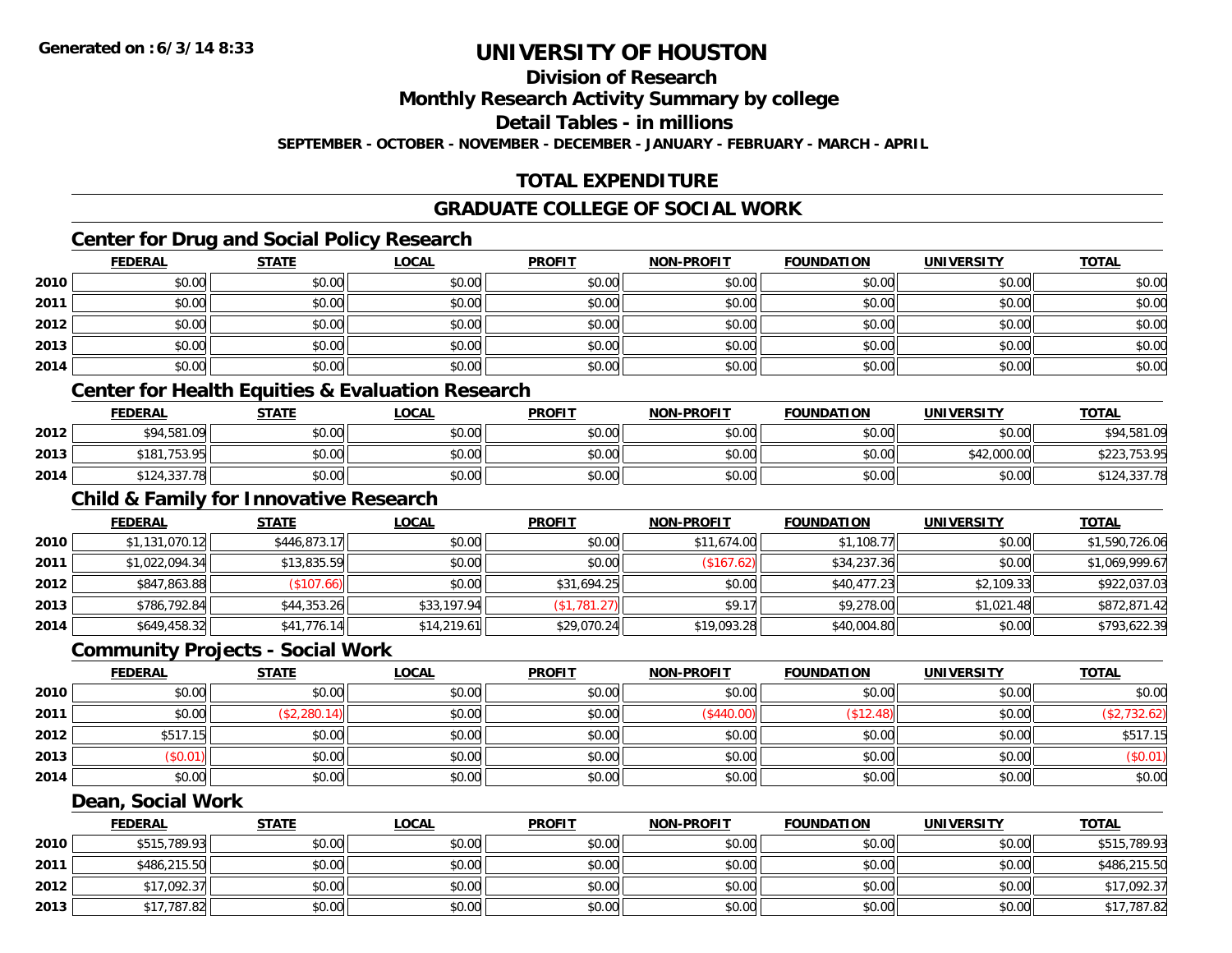**Division of Research**

**Monthly Research Activity Summary by college**

**Detail Tables - in millions**

**SEPTEMBER - OCTOBER - NOVEMBER - DECEMBER - JANUARY - FEBRUARY - MARCH - APRIL**

### **TOTAL EXPENDITURE**

#### **GRADUATE COLLEGE OF SOCIAL WORK**

## **Dean, Social Work**

|       | <b>FEDERAL</b>             | <b>STATE</b> | <b>LOCAL</b>     | <b>PROFIT</b> | <b>NON-PROFIT</b> | <b>FOUNDATION</b> | <b>UNIVERSITY</b> | <b>TOTAL</b>   |
|-------|----------------------------|--------------|------------------|---------------|-------------------|-------------------|-------------------|----------------|
| 2014  | \$0.00                     |              | \$0.00<br>\$0.00 | \$0.00        | \$0.00            | \$0.00            | \$0.00            | \$0.00         |
|       | <b>Office for Drug SPR</b> |              |                  |               |                   |                   |                   |                |
|       | <b>FEDERAL</b>             | <b>STATE</b> | <b>LOCAL</b>     | <b>PROFIT</b> | <b>NON-PROFIT</b> | <b>FOUNDATION</b> | <b>UNIVERSITY</b> | <b>TOTAL</b>   |
| 2010  | \$0.00                     | \$0.00       | \$0.00           | \$0.00        | \$0.00            | \$0.00            | \$0.00            | \$0.00         |
| 2011  | \$0.00                     | \$0.00       | \$0.00           | \$0.00        | \$0.00            | \$0.00            | \$0.00            | \$0.00         |
| 2012  | \$0.00                     | \$0.00       | \$0.00           | \$0.00        | \$0.00            | \$0.00            | \$0.00            | \$0.00         |
| 2013  | \$0.00                     | \$0.00       | \$0.00           | \$0.00        | \$0.00            | \$0.00            | \$0.00            | \$0.00         |
| 2014  | \$0.00                     | \$0.00       | \$0.00           | \$0.00        | \$0.00            | \$0.00            | \$0.00            | \$0.00         |
| Total | \$5,875,355.08             | \$544,450.36 | \$47,417.55      | \$58,983.22   | \$30,168.83       | \$125,093.68      | \$45,130.81       | \$6,726,599.53 |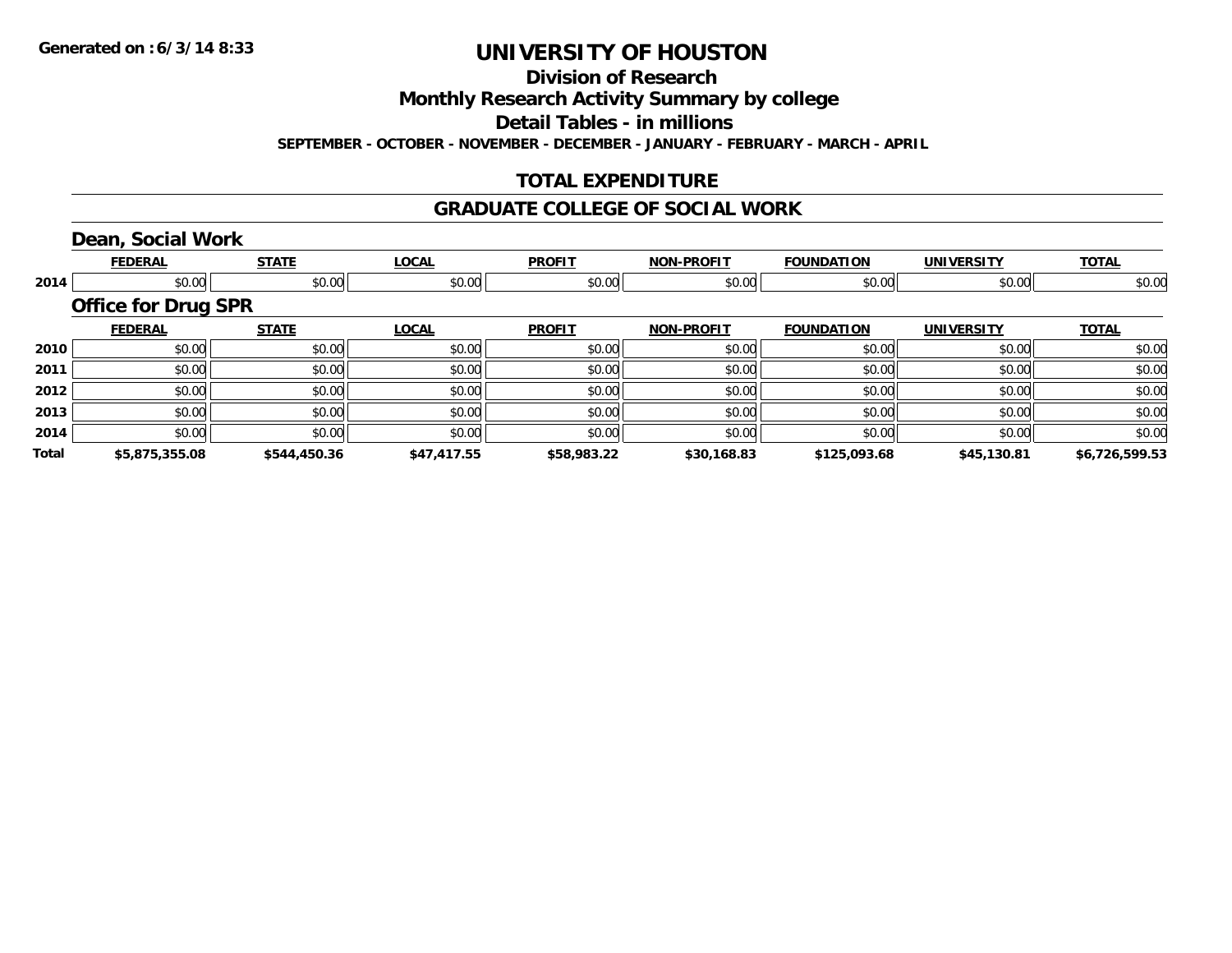## **Division of Research**

**Monthly Research Activity Summary by college**

**Detail Tables - in millions**

**SEPTEMBER - OCTOBER - NOVEMBER - DECEMBER - JANUARY - FEBRUARY - MARCH - APRIL**

### **TOTAL EXPENDITURE**

#### **HILTON COLLEGE OF HOTEL AND RESTAURANT MANAGEMENT**

#### **Hotel and Restaurant Management**

|       | <b>FEDERAL</b> | <b>STATE</b> | <b>LOCAL</b> | <b>PROFIT</b> | <b>NON-PROFIT</b> | <b>FOUNDATION</b> | <b>UNIVERSITY</b> | <b>TOTAL</b> |
|-------|----------------|--------------|--------------|---------------|-------------------|-------------------|-------------------|--------------|
| 2010  | \$0.00         | \$49,463.96  | \$0.00       | \$12,854.02   | \$0.00            | \$2,809.82        | \$0.00            | \$65,127.80  |
| 2011  | \$3,011.77     | \$69,252.64  | \$0.00       | \$1,065.30    | \$1,145.59        | \$0.00            | \$0.00            | \$74,475.30  |
| 2012  | \$14,371.97    | \$106,754.64 | \$0.00       | \$25.76       | \$9,194.51        | \$0.00            | \$0.00            | \$130,346.88 |
| 2013  | \$28,200.77    | \$31,946.83  | \$0.00       | \$0.00        | \$0.00            | \$0.00            | \$0.00            | \$60,147.60  |
| 2014  | \$70,666.84    | (\$278.24)   | \$0.00       | \$0.00        | \$0.00            | \$12,305.53       | \$0.00            | \$82,694.13  |
| Total | \$116,251.35   | \$257,139.83 | \$0.00       | \$13,945.08   | \$10,340.10       | \$15,115.35       | \$0.00            | \$412,791.71 |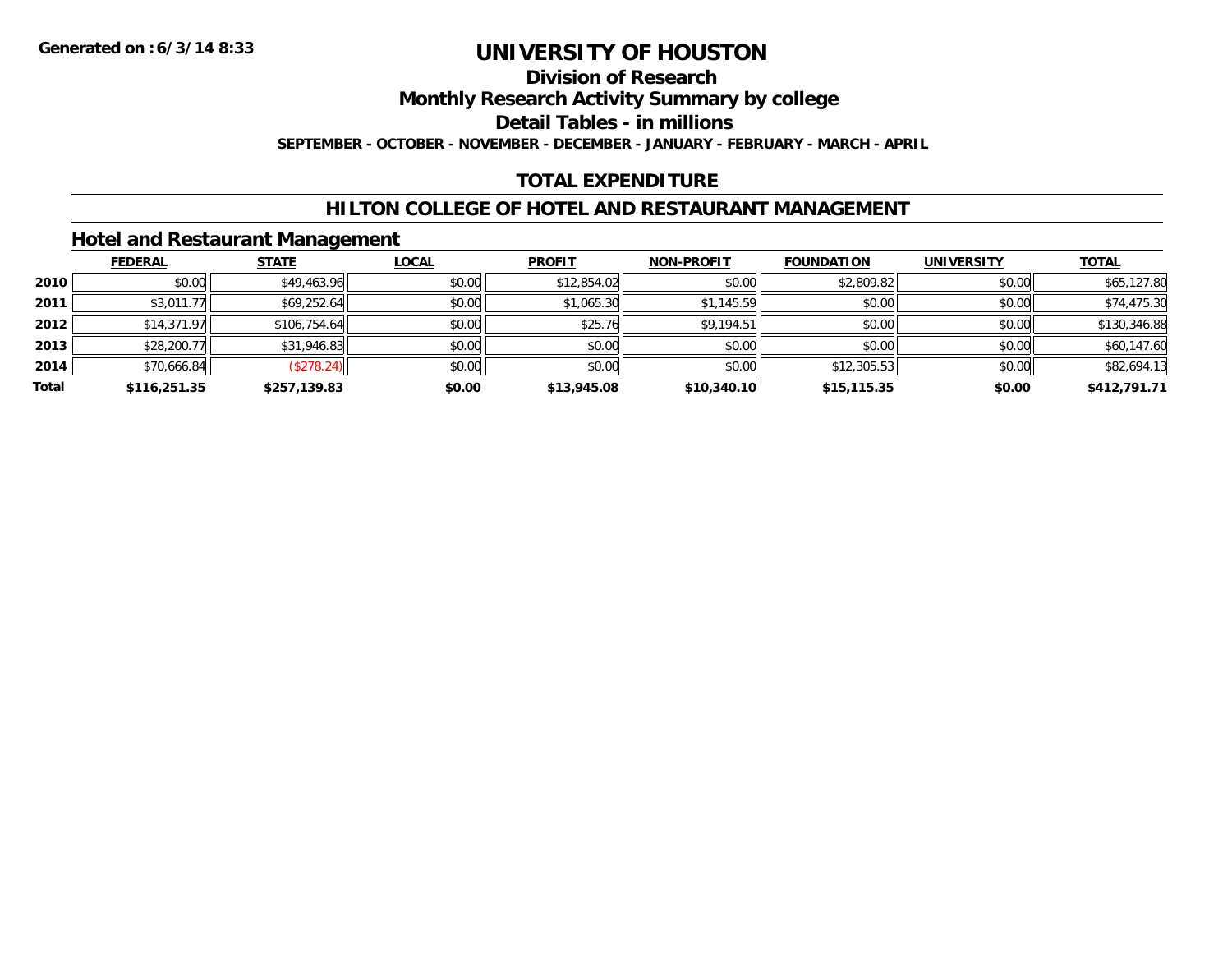# **Division of Research**

**Monthly Research Activity Summary by college**

**Detail Tables - in millions**

**SEPTEMBER - OCTOBER - NOVEMBER - DECEMBER - JANUARY - FEBRUARY - MARCH - APRIL**

#### **TOTAL EXPENDITURE**

#### **HONORS COLLEGE**

## **Dean, Honors College**

|       |                | $\sim$       |              |               |                   |                   |                   |              |
|-------|----------------|--------------|--------------|---------------|-------------------|-------------------|-------------------|--------------|
|       | <b>FEDERAL</b> | <b>STATE</b> | <u>LOCAL</u> | <b>PROFIT</b> | <b>NON-PROFIT</b> | <b>FOUNDATION</b> | <b>UNIVERSITY</b> | <b>TOTAL</b> |
| 2010  | \$38,310.29    | \$0.00       | \$0.00       | \$0.00        | \$0.00            | \$0.00            | \$0.00            | \$38,310.29  |
| 2011  | \$7,305.37     | \$0.00       | \$0.00       | \$0.00        | \$0.00            | \$0.00            | \$0.00            | \$7,305.37   |
| 2012  | \$13,563.52    | \$0.00       | \$0.00       | \$0.00        | \$14,570.04       | \$0.00            | \$0.00            | \$28,133.56  |
| 2013  | \$13,923.00    | \$0.00       | \$0.00       | \$0.00        | \$8,678.41        | \$0.00            | \$0.00            | \$22,601.41  |
| 2014  | \$2,694.74     | \$0.00       | \$0.00       | \$0.00        | \$8,956.69        | \$4,779.75        | \$0.00            | \$16,431.18  |
| Total | \$75,796.92    | \$0.00       | \$0.00       | \$0.00        | \$32,205.14       | \$4,779.75        | \$0.00            | \$112,781.80 |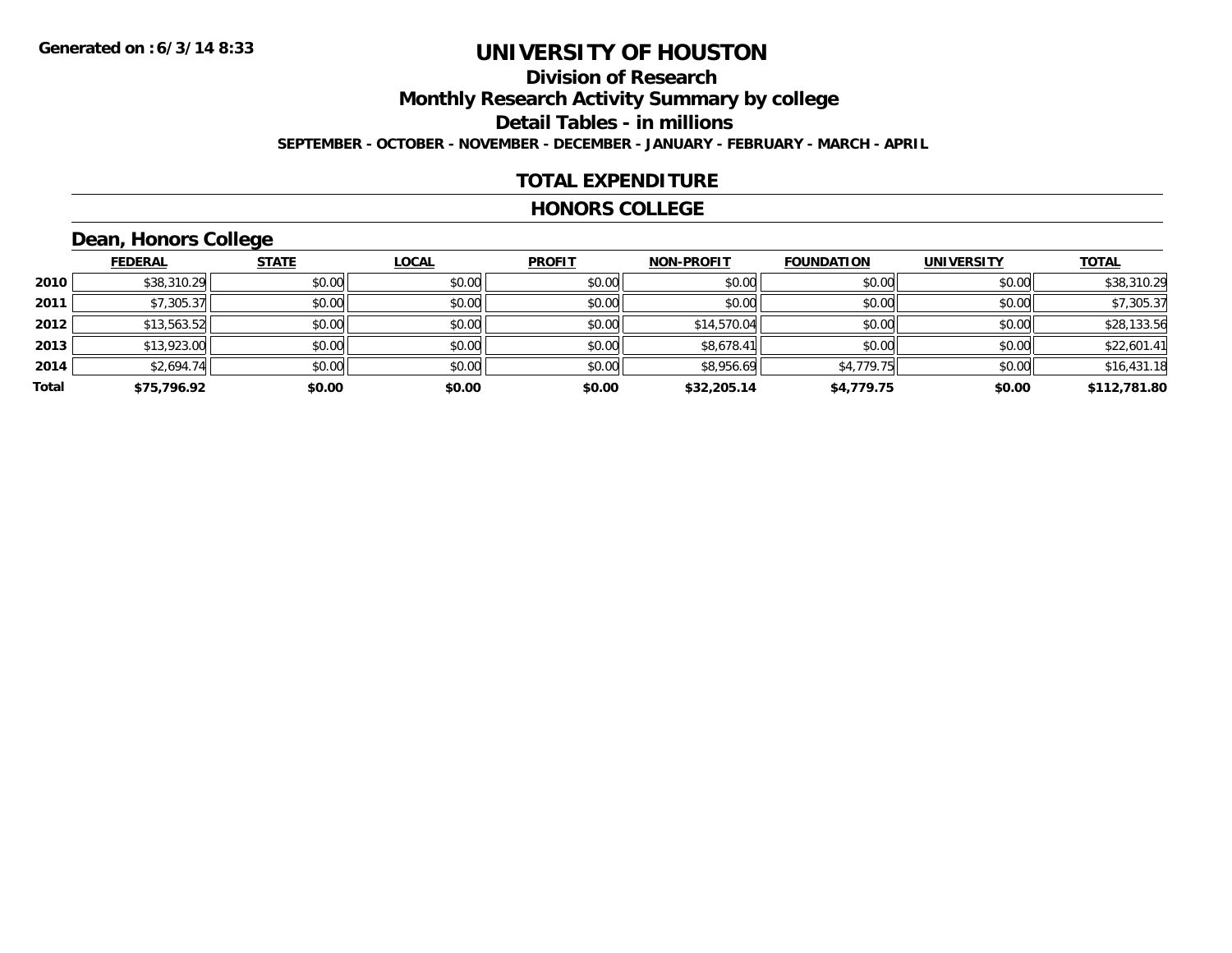### **Division of ResearchMonthly Research Activity Summary by college Detail Tables - in millions SEPTEMBER - OCTOBER - NOVEMBER - DECEMBER - JANUARY - FEBRUARY - MARCH - APRIL**

#### **TOTAL EXPENDITURE**

#### **LIBRARY**

## **Administration, Library**

|       | <b>FEDERAL</b> | <b>STATE</b> | <b>LOCAL</b> | <b>PROFIT</b> | <b>NON-PROFIT</b> | <b>FOUNDATION</b> | <b>UNIVERSITY</b> | <b>TOTAL</b> |
|-------|----------------|--------------|--------------|---------------|-------------------|-------------------|-------------------|--------------|
| 2010  | \$19,538.50    | \$0.00       | \$0.00       | \$0.00        | \$0.00            | \$0.00            | \$0.00            | \$19,538.50  |
| 2011  | \$8,007.02     | \$0.00       | \$0.00       | \$0.00        | \$0.00            | \$0.00            | \$0.00            | \$8,007.02   |
| 2012  | \$43.40        | \$0.00       | \$0.00       | \$0.00        | \$0.00            | \$0.00            | \$0.00            | \$43.40      |
| 2013  | \$0.00         | \$0.00       | \$0.00       | \$0.00        | \$0.00            | \$0.00            | \$0.00            | \$0.00       |
| 2014  | \$0.00         | \$0.00       | \$0.00       | \$0.00        | \$0.00            | \$0.00            | \$0.00            | \$0.00       |
| Total | \$27,588.92    | \$0.00       | \$0.00       | \$0.00        | \$0.00            | \$0.00            | \$0.00            | \$27,588.92  |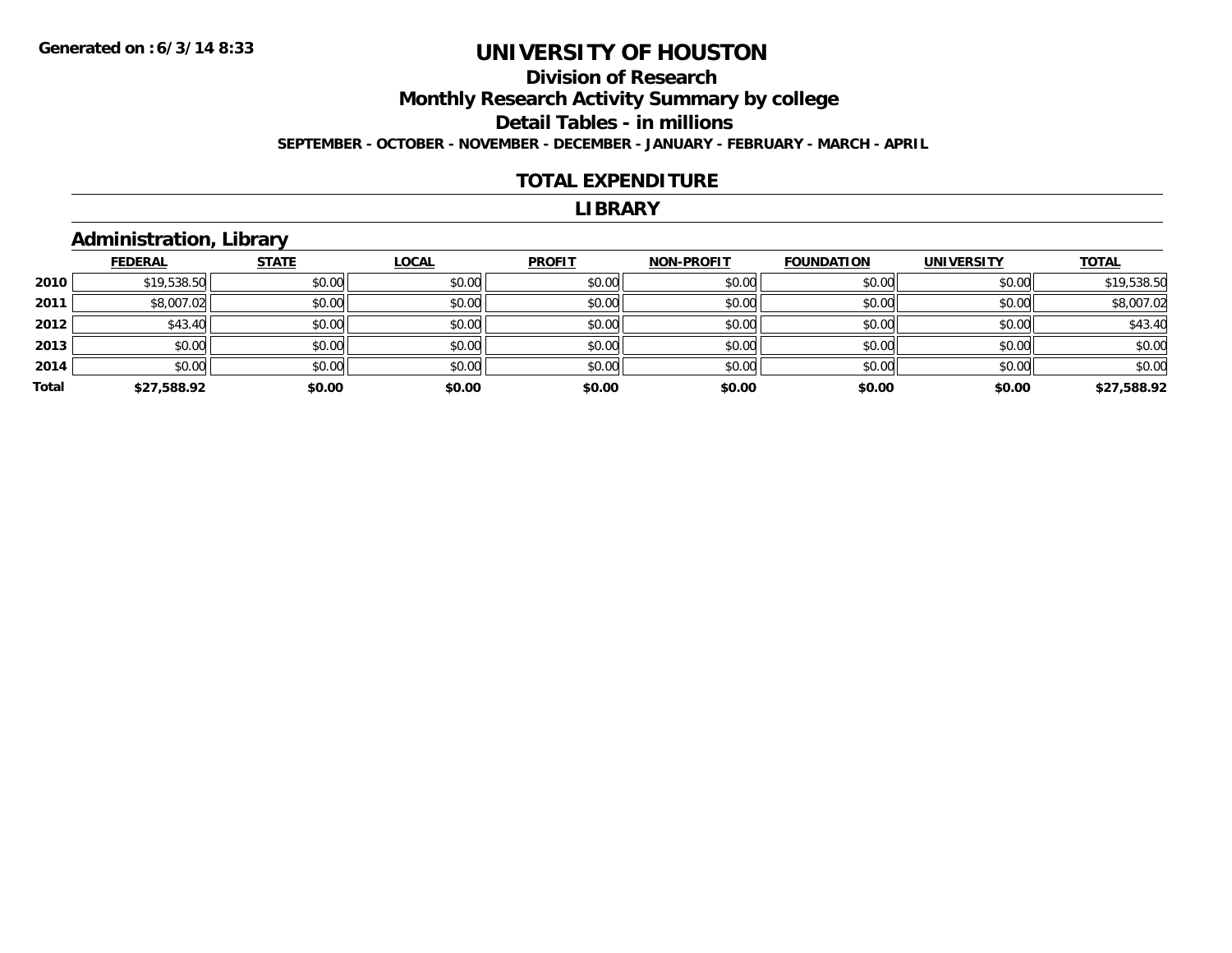## **Division of Research**

**Monthly Research Activity Summary by college**

**Detail Tables - in millions**

**SEPTEMBER - OCTOBER - NOVEMBER - DECEMBER - JANUARY - FEBRUARY - MARCH - APRIL**

#### **TOTAL EXPENDITURE**

#### **PRESIDENT**

#### **Office of the President**

|       | <b>FEDERAL</b> | <b>STATE</b> | <b>LOCAL</b> | <b>PROFIT</b> | <b>NON-PROFIT</b> | <b>FOUNDATION</b> | <b>UNIVERSITY</b> | <b>TOTAL</b> |
|-------|----------------|--------------|--------------|---------------|-------------------|-------------------|-------------------|--------------|
| 2010  | \$0.00         | \$0.00       | \$0.00       | \$0.00        | \$0.00            | \$0.00            | \$0.00            | \$0.00       |
| 2011  | \$0.00         | \$0.00       | \$0.00       | \$0.00        | \$0.00            | \$0.00            | \$0.00            | \$0.00       |
| 2012  | \$0.00         | \$0.00       | \$0.00       | \$0.00        | \$0.00            | \$0.00            | \$0.00            | \$0.00       |
| 2013  | \$0.00         | \$0.00       | \$0.00       | \$0.00        | \$0.00            | \$0.00            | \$0.00            | \$0.00       |
| 2014  | \$0.00         | \$0.00       | \$0.00       | \$0.00        | \$0.00            | \$0.00            | \$0.00            | \$0.00       |
| Total | \$0.00         | \$0.00       | \$0.00       | \$0.00        | \$0.00            | \$0.00            | \$0.00            | \$0.00       |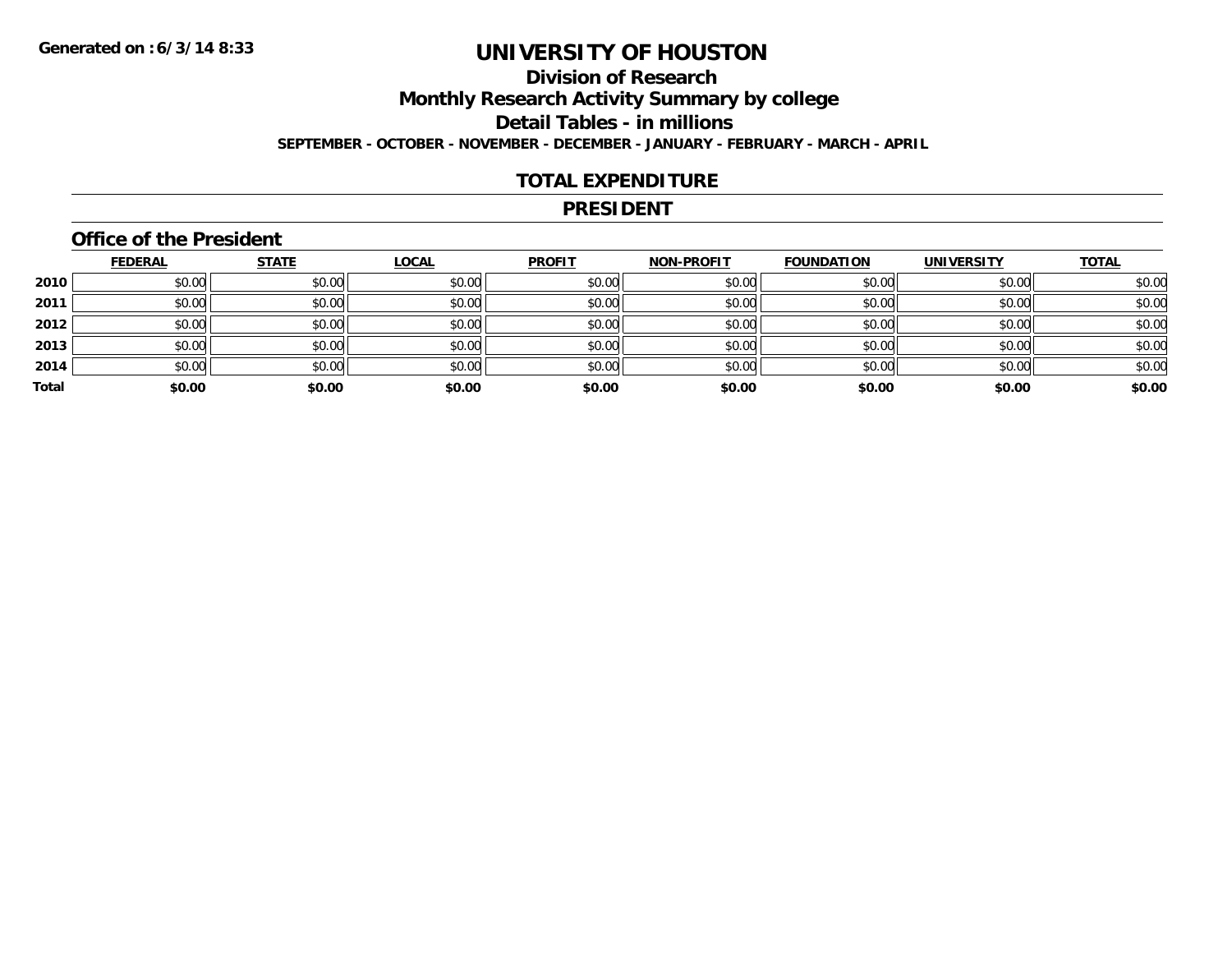**Division of Research**

**Monthly Research Activity Summary by college**

**Detail Tables - in millions**

**SEPTEMBER - OCTOBER - NOVEMBER - DECEMBER - JANUARY - FEBRUARY - MARCH - APRIL**

### **TOTAL EXPENDITURE**

#### **SENIOR V.P. FOR ACADEMIC AFFAIRS AND PROVOST**

|      | <b>Continuing Education</b>                         |              |              |               |                   |                   |                   |              |  |  |  |
|------|-----------------------------------------------------|--------------|--------------|---------------|-------------------|-------------------|-------------------|--------------|--|--|--|
|      | <b>FEDERAL</b>                                      | <b>STATE</b> | <b>LOCAL</b> | <b>PROFIT</b> | NON-PROFIT        | <b>FOUNDATION</b> | <b>UNIVERSITY</b> | <b>TOTAL</b> |  |  |  |
| 2011 | \$0.00                                              | \$1,068.06   | \$0.00       | \$0.00        | \$0.00            | \$0.00            | \$0.00            | \$1,068.06   |  |  |  |
|      | <b>Learning and Assessment Services</b>             |              |              |               |                   |                   |                   |              |  |  |  |
|      | <b>FEDERAL</b>                                      | <b>STATE</b> | <b>LOCAL</b> | <b>PROFIT</b> | <b>NON-PROFIT</b> | <b>FOUNDATION</b> | <b>UNIVERSITY</b> | <b>TOTAL</b> |  |  |  |
| 2010 | \$236,038.83                                        | \$81,510.14  | \$0.00       | \$0.00        | \$44,463.02       | \$2,729.89        | \$0.00            | \$364,741.88 |  |  |  |
| 2011 | \$210,034.69                                        | \$88,000.45  | \$0.00       | \$0.00        | \$44,455.59       | \$4,673.68        | \$0.00            | \$347,164.41 |  |  |  |
| 2012 | \$208,359.60                                        | \$83,970.13  | \$0.00       | \$0.00        | \$48,647.46       | \$0.00            | \$0.00            | \$340,977.19 |  |  |  |
| 2013 | \$247,729.23                                        | \$86,692.80  | \$0.00       | \$0.00        | (\$539.58)        | \$0.00            | \$0.00            | \$333,882.45 |  |  |  |
| 2014 | \$261,511.79                                        | \$76,881.28  | \$0.00       | \$0.00        | \$0.00            | \$0.00            | \$0.00            | \$338,393.07 |  |  |  |
|      | <b>Learning Support Services</b>                    |              |              |               |                   |                   |                   |              |  |  |  |
|      | <b>FEDERAL</b>                                      | <b>STATE</b> | <b>LOCAL</b> | <b>PROFIT</b> | <b>NON-PROFIT</b> | <b>FOUNDATION</b> | <b>UNIVERSITY</b> | <b>TOTAL</b> |  |  |  |
| 2012 | \$0.00                                              | \$0.00       | \$0.00       | \$0.00        | \$0.00            | \$0.00            | \$0.00            | \$0.00       |  |  |  |
| 2013 | \$0.00                                              | \$0.00       | \$0.00       | \$0.00        | \$0.00            | \$0.00            | \$0.00            | \$0.00       |  |  |  |
|      | <b>Office of Admissions</b>                         |              |              |               |                   |                   |                   |              |  |  |  |
|      | <b>FEDERAL</b>                                      | <b>STATE</b> | <b>LOCAL</b> | <b>PROFIT</b> | <b>NON-PROFIT</b> | <b>FOUNDATION</b> | <b>UNIVERSITY</b> | <b>TOTAL</b> |  |  |  |
| 2010 | \$0.00                                              | \$0.00       | \$0.00       | \$0.00        | \$0.00            | \$0.00            | \$0.00            | \$0.00       |  |  |  |
| 2011 | \$0.00                                              | \$0.00       | \$0.00       | \$0.00        | \$0.00            | \$0.00            | \$0.00            | \$0.00       |  |  |  |
| 2012 | \$0.00                                              | \$0.00       | \$0.00       | \$0.00        | \$0.00            | \$0.00            | \$0.00            | \$0.00       |  |  |  |
| 2013 | \$0.00                                              | \$0.00       | \$0.00       | \$0.00        | \$0.00            | \$0.00            | \$0.00            | \$0.00       |  |  |  |
| 2014 | \$0.00                                              | \$0.00       | \$0.00       | \$0.00        | \$0.00            | \$0.00            | \$0.00            | \$0.00       |  |  |  |
|      | <b>Senior V.P. for Academic Affairs and Provost</b> |              |              |               |                   |                   |                   |              |  |  |  |
|      | <b>FEDERAL</b>                                      | <b>STATE</b> | <b>LOCAL</b> | <b>PROFIT</b> | <b>NON-PROFIT</b> | <b>FOUNDATION</b> | <b>UNIVERSITY</b> | <b>TOTAL</b> |  |  |  |
| 2012 | \$0.00                                              | \$0.00       | \$0.00       | \$36,232.62   | \$0.00            | \$0.00            | \$0.00            | \$36,232.62  |  |  |  |
| 2013 | \$0.00                                              | \$0.00       | \$0.00       | \$0.00        | \$0.00            | \$0.00            | \$0.00            | \$0.00       |  |  |  |
| 2014 | \$0.00                                              | \$0.00       | \$0.00       | \$38,767.38   | \$0.00            | \$0.00            | \$0.00            | \$38,767.38  |  |  |  |
|      | <b>Undergraduate Scholars</b>                       |              |              |               |                   |                   |                   |              |  |  |  |
|      | <b>FEDERAL</b>                                      | <b>STATE</b> | <b>LOCAL</b> | <b>PROFIT</b> | <b>NON-PROFIT</b> | <b>FOUNDATION</b> | <b>UNIVERSITY</b> | <b>TOTAL</b> |  |  |  |
| 2010 | \$0.00                                              | \$3,981.49   | \$0.00       | \$0.00        | \$0.00            | \$0.00            | \$0.00            | \$3,981.49   |  |  |  |
| 2011 | \$0.00                                              | \$12,327.99  | \$0.00       | \$0.00        | \$0.00            | \$0.00            | \$0.00            | \$12,327.99  |  |  |  |
| 2012 | \$0.00                                              | \$9,275.80   | \$0.00       | \$0.00        | \$0.00            | \$0.00            | \$0.00            | \$9,275.80   |  |  |  |
| 2013 | \$0.00                                              | \$8,118.81   | \$0.00       | \$0.00        | \$0.00            | \$0.00            | \$0.00            | \$8,118.81   |  |  |  |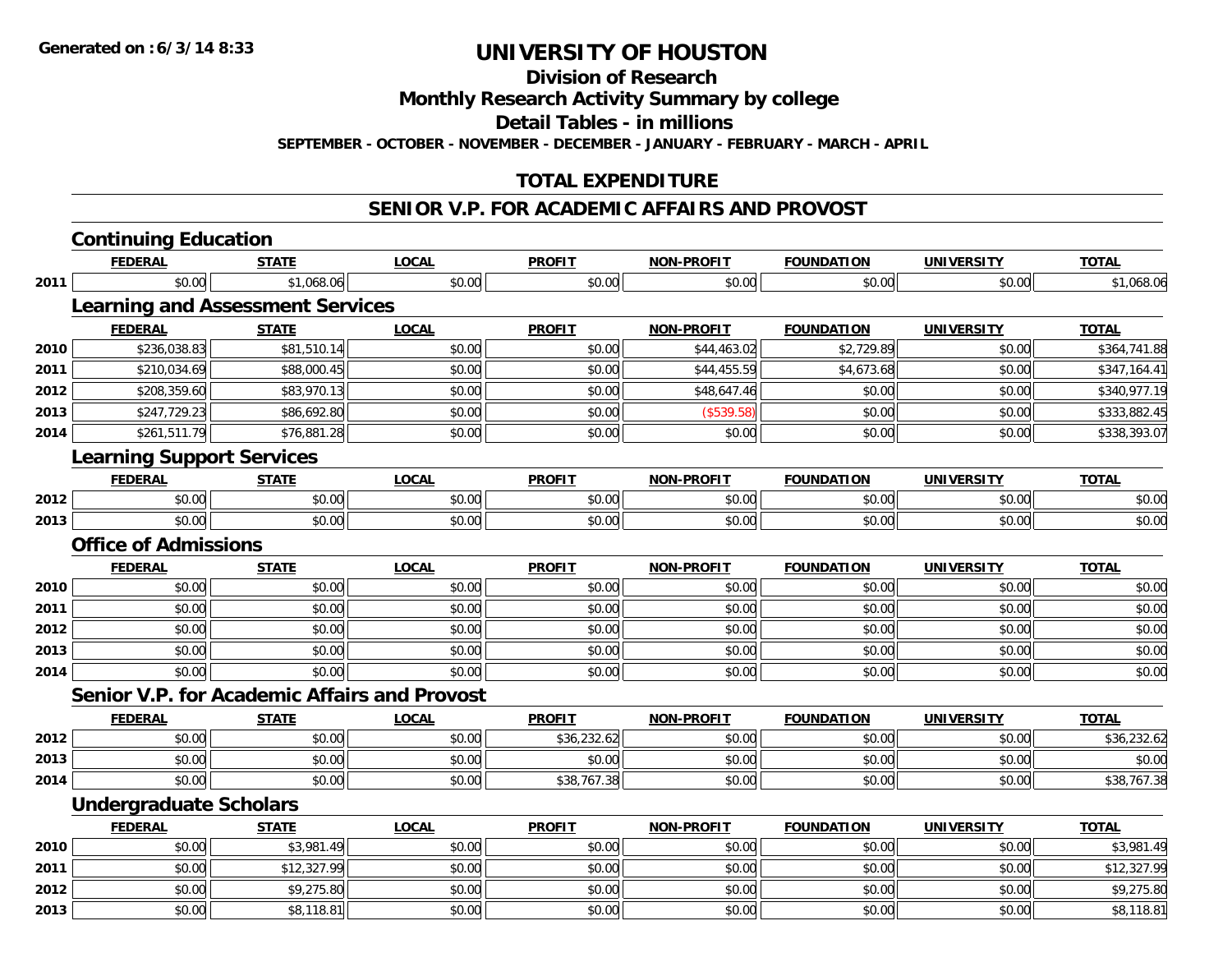**Division of Research**

**Monthly Research Activity Summary by college**

**Detail Tables - in millions**

**SEPTEMBER - OCTOBER - NOVEMBER - DECEMBER - JANUARY - FEBRUARY - MARCH - APRIL**

### **TOTAL EXPENDITURE**

#### **SENIOR V.P. FOR ACADEMIC AFFAIRS AND PROVOST**

#### **Undergraduate Scholars**

|              | <b>FEDERAL</b>               | <b>STATE</b> | <b>LOCAL</b> | <b>PROFIT</b> | <b>NON-PROFIT</b> | <b>FOUNDATION</b> | <b>UNIVERSITY</b> | <b>TOTAL</b>   |
|--------------|------------------------------|--------------|--------------|---------------|-------------------|-------------------|-------------------|----------------|
| 2014         | \$0.00                       | \$7,575.33   | \$0.00       | \$0.00        | \$0.00            | \$0.00            | \$0.00            | \$7,575.33     |
|              | <b>Undergraduate Studies</b> |              |              |               |                   |                   |                   |                |
|              | <b>FEDERAL</b>               | <b>STATE</b> | <b>LOCAL</b> | <b>PROFIT</b> | <b>NON-PROFIT</b> | <b>FOUNDATION</b> | <b>UNIVERSITY</b> | <b>TOTAL</b>   |
| 2010         | \$0.00                       | \$0.00       | \$0.00       | \$0.00        | \$0.00            | \$0.00            | \$0.00            | \$0.00         |
| 2011         | \$0.00                       | \$0.00       | \$0.00       | \$0.00        | \$0.00            | \$0.00            | \$0.00            | \$0.00         |
| 2012         | \$0.00                       | \$32,993.20  | \$0.00       | \$0.00        | \$0.00            | \$0.00            | \$0.00            | \$32,993.20    |
| 2013         | \$0.00                       | \$12,967.16  | \$0.00       | \$0.00        | \$0.00            | \$0.00            | \$0.00            | \$12,967.16    |
| 2014         | \$0.00                       | \$45,657.34  | \$0.00       | \$0.00        | \$0.00            | \$0.00            | \$0.00            | \$45,657.34    |
| <b>Total</b> | \$1,163,674.14               | \$551.019.98 | \$0.00       | \$75,000.00   | \$137,026.49      | \$7,403.57        | \$0.00            | \$1,934,124.18 |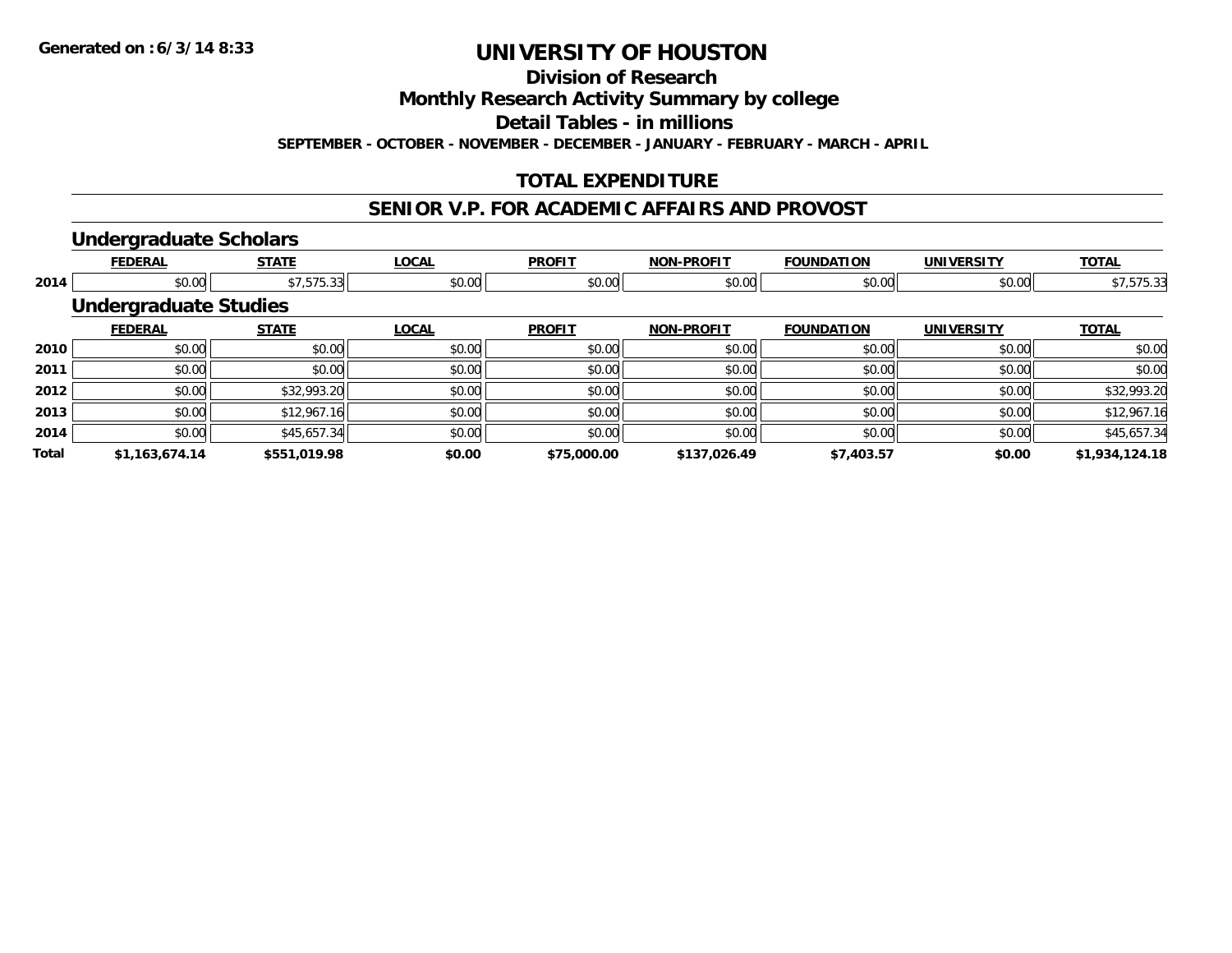# **Division of ResearchMonthly Research Activity Summary by college Detail Tables - in millions**

**SEPTEMBER - OCTOBER - NOVEMBER - DECEMBER - JANUARY - FEBRUARY - MARCH - APRIL**

#### **TOTAL EXPENDITURE**

#### **UH LAW CENTER**

|       | Dean, Law      |              |              |               |                   |                   |                   |                |
|-------|----------------|--------------|--------------|---------------|-------------------|-------------------|-------------------|----------------|
|       | <b>FEDERAL</b> | <b>STATE</b> | <b>LOCAL</b> | <b>PROFIT</b> | <b>NON-PROFIT</b> | <b>FOUNDATION</b> | <b>UNIVERSITY</b> | <b>TOTAL</b>   |
| 2010  | \$129,822.07   | \$0.00       | \$0.00       | \$0.00        | \$0.00            | \$0.00            | \$0.00            | \$129,822.07   |
| 2011  | \$20,885.14    | \$0.00       | \$0.00       | \$0.00        | \$0.00            | \$0.00            | \$0.00            | \$20,885.14    |
| 2012  | (\$221,005.68) | \$0.00       | \$0.00       | \$0.00        | \$0.00            | \$0.00            | \$0.00            | (\$221,005.68) |
| 2013  | \$0.00         | \$0.00       | \$0.00       | \$0.00        | \$0.00            | \$0.00            | \$0.00            | \$0.00         |
|       | <b>Law-UH</b>  |              |              |               |                   |                   |                   |                |
|       | <b>FEDERAL</b> | <b>STATE</b> | <b>LOCAL</b> | <b>PROFIT</b> | <b>NON-PROFIT</b> | <b>FOUNDATION</b> | <b>UNIVERSITY</b> | <b>TOTAL</b>   |
| 2010  | \$709.58       | \$197,954.06 | \$0.00       | \$0.00        | \$0.00            | \$0.00            | \$0.00            | \$198,663.64   |
| 2011  | \$65,094.27    | \$63,129.45  | \$0.00       | \$0.00        | \$0.00            | \$51,780.09       | \$0.00            | \$180,003.81   |
| 2012  | \$6,799.24     | \$109,895.13 | \$0.00       | \$0.00        | \$0.00            | \$43,071.17       | \$0.00            | \$159,765.54   |
| 2013  | \$133,738.92   | \$85,387.52  | \$0.00       | \$0.00        | \$0.00            | \$28,478.77       | \$0.00            | \$247,605.21   |
| 2014  | \$9,182.58     | \$123,582.56 | \$0.00       | \$0.00        | \$0.00            | \$5,636.78        | \$0.00            | \$138,401.92   |
| Total | \$145,226.12   | \$579,948.72 | \$0.00       | \$0.00        | \$0.00            | \$128,966.81      | \$0.00            | \$854,141.65   |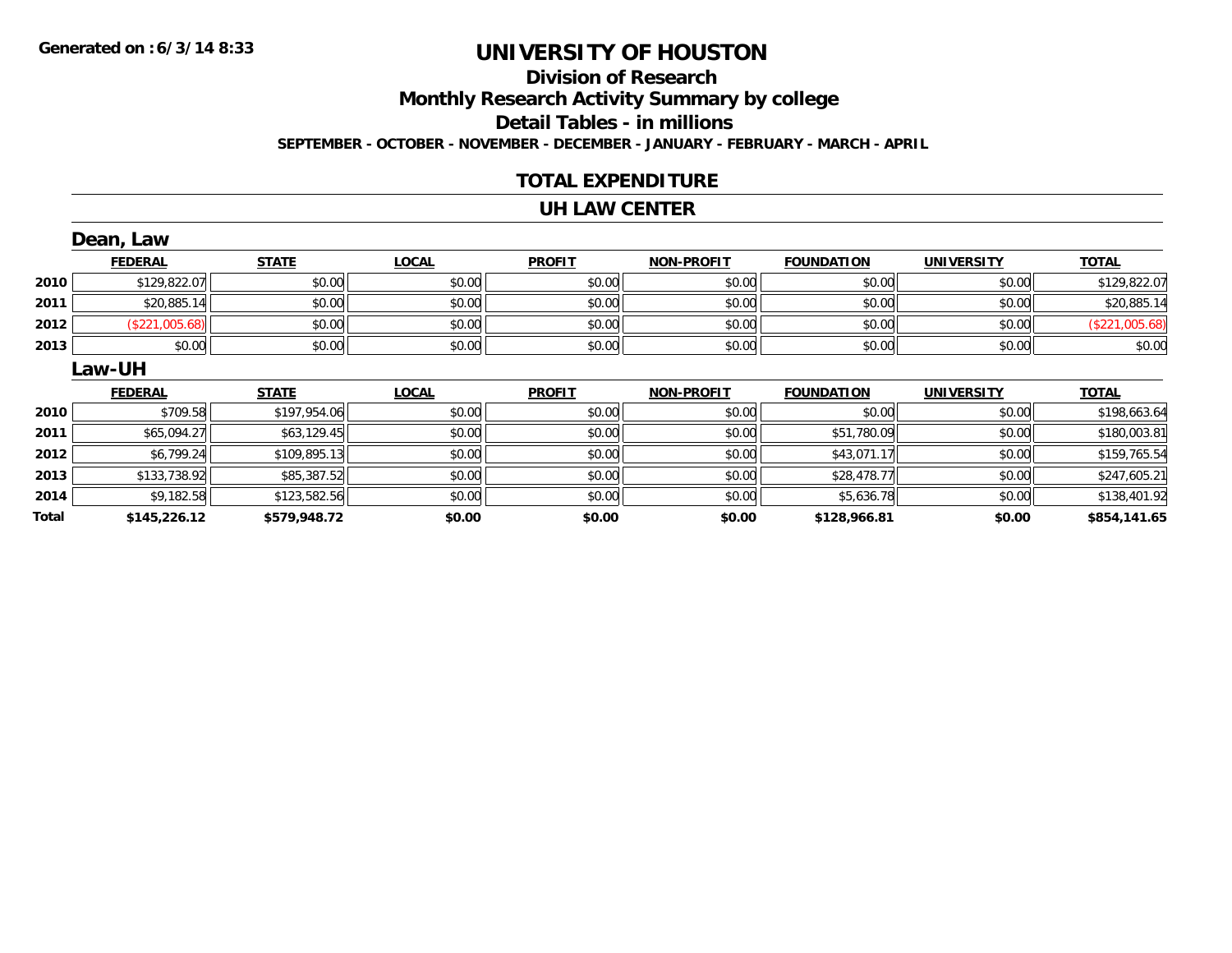### **Division of ResearchMonthly Research Activity Summary by college Detail Tables - in millions SEPTEMBER - OCTOBER - NOVEMBER - DECEMBER - JANUARY - FEBRUARY - MARCH - APRIL**

#### **TOTAL EXPENDITURE**

#### **UKNOWN COLLEGE**

## **Unknown Department**

|       | <b>FEDERAL</b> | <b>STATE</b> | <b>LOCAL</b> | <b>PROFIT</b> | <b>NON-PROFIT</b> | <b>FOUNDATION</b> | <b>UNIVERSITY</b> | <b>TOTAL</b> |
|-------|----------------|--------------|--------------|---------------|-------------------|-------------------|-------------------|--------------|
| 2010  | \$0.00         | \$0.00       | \$0.00       | \$0.00        | \$0.00            | \$0.00            | \$0.00            | \$0.00       |
| 2011  | \$0.00         | \$0.00       | \$0.00       | \$0.00        | \$0.00            | \$0.00            | \$0.00            | \$0.00       |
| 2012  | \$0.00         | \$0.00       | \$0.00       | \$0.00        | \$0.00            | \$0.00            | \$0.00            | \$0.00       |
| 2013  | \$0.00         | \$0.00       | \$0.00       | \$0.00        | \$0.00            | \$0.00            | \$0.00            | \$0.00       |
| 2014  | \$0.00         | \$0.00       | \$0.00       | \$0.00        | \$0.00            | \$0.00            | \$0.00            | \$0.00       |
| Total | \$0.00         | \$0.00       | \$0.00       | \$0.00        | \$0.00            | \$0.00            | \$0.00            | \$0.00       |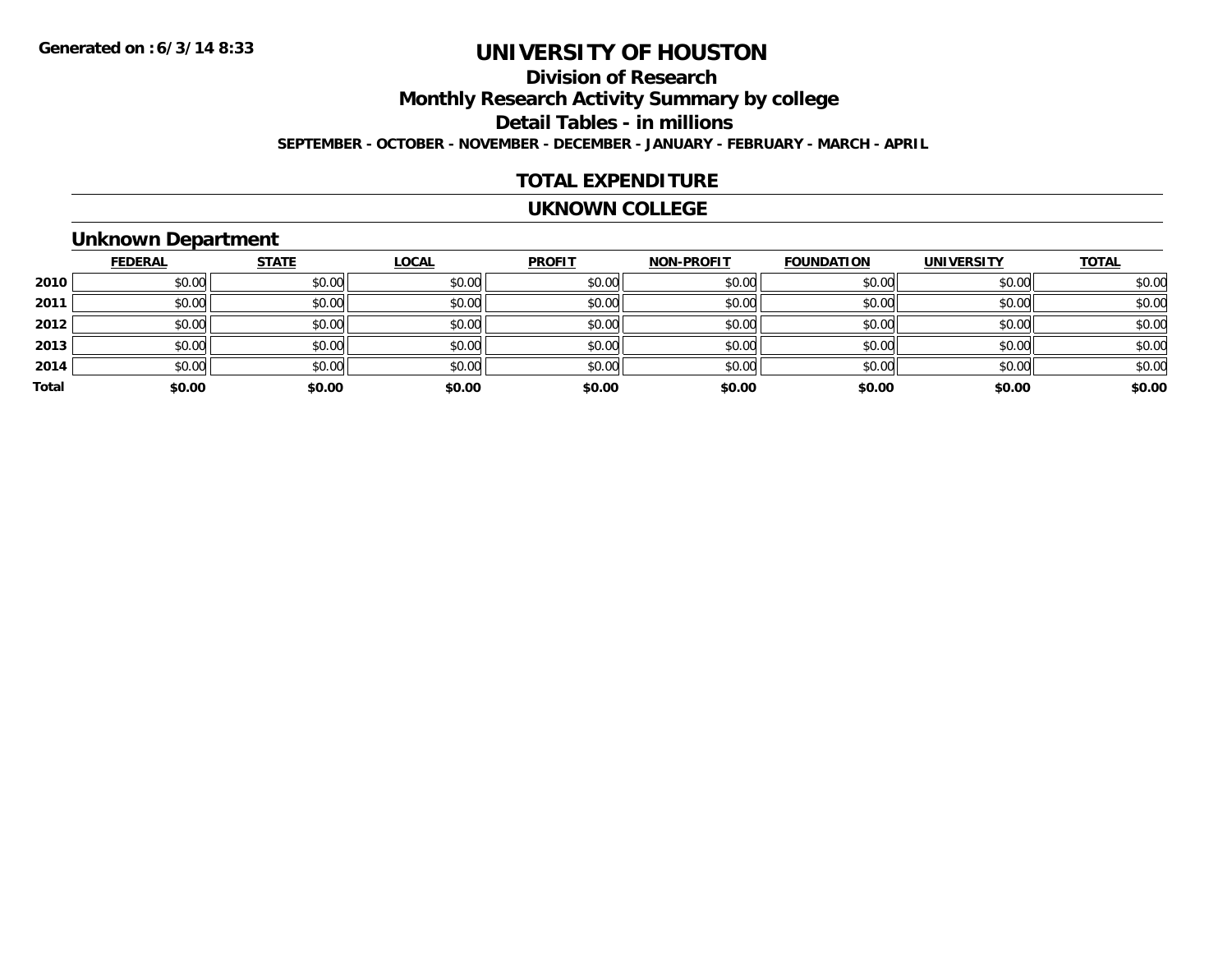#### **Division of Research**

**Monthly Research Activity Summary by college**

**Detail Tables - in millions**

**SEPTEMBER - OCTOBER - NOVEMBER - DECEMBER - JANUARY - FEBRUARY - MARCH - APRIL**

### **TOTAL EXPENDITURE**

### **VICE PRESIDENT FOR ADMINISTRATION**

|              | <b>KUHF - Radio</b>         |              |              |               |                   |                   |                   |                 |
|--------------|-----------------------------|--------------|--------------|---------------|-------------------|-------------------|-------------------|-----------------|
|              | <b>FEDERAL</b>              | <b>STATE</b> | <b>LOCAL</b> | <b>PROFIT</b> | <b>NON-PROFIT</b> | <b>FOUNDATION</b> | <b>UNIVERSITY</b> | <b>TOTAL</b>    |
| 2010         | \$11,640.00                 | \$0.00       | \$0.00       | \$0.00        | \$568,801.87      | \$0.00            | \$0.00            | \$580,441.87    |
| 2011         | \$0.00                      | \$0.00       | \$0.00       | \$0.00        | \$578,146.29      | \$0.00            | \$0.00            | \$578,146.29    |
| 2012         | (\$758.32)                  | \$10,153.66  | \$0.00       | \$0.00        | (\$233.11)        | \$0.00            | \$0.00            | \$9,162.23      |
| 2013         | \$0.00                      | (\$153.66)   | \$0.00       | \$0.00        | \$2,044,710.00    | \$0.00            | \$0.00            | \$2,044,556.34  |
| 2014         | \$0.00                      | \$0.00       | \$0.00       | \$0.00        | \$2,147,867.00    | \$0.00            | \$0.00            | \$2,147,867.00  |
|              | <b>KUHT-TV</b>              |              |              |               |                   |                   |                   |                 |
|              | <b>FEDERAL</b>              | <b>STATE</b> | <b>LOCAL</b> | <b>PROFIT</b> | <b>NON-PROFIT</b> | <b>FOUNDATION</b> | <b>UNIVERSITY</b> | <b>TOTAL</b>    |
| 2010         | (\$2,503.85)                | \$0.00       | \$0.00       | \$0.00        | \$1,509,403.12    | \$0.00            | \$0.00            | \$1,506,899.27  |
| 2011         | \$0.00                      | \$0.00       | \$0.00       | \$0.00        | \$1,606,903.00    | \$0.00            | \$0.00            | \$1,606,903.00  |
| 2012         | \$0.00                      | \$0.00       | \$0.00       | \$0.00        | \$0.02            | \$0.00            | \$0.00            | \$0.02          |
|              | <b>Physical Plant</b>       |              |              |               |                   |                   |                   |                 |
|              | <b>FEDERAL</b>              | <b>STATE</b> | <b>LOCAL</b> | <b>PROFIT</b> | <b>NON-PROFIT</b> | <b>FOUNDATION</b> | UNIVERSITY        | <b>TOTAL</b>    |
| 2010         | \$0.00                      | \$0.00       | \$0.00       | \$0.00        | \$78,007.29       | \$0.00            | \$0.00            | \$78,007.29     |
| 2011         | \$0.00                      | \$0.00       | \$0.00       | \$0.00        | \$0.00            | \$0.00            | \$0.00            | \$0.00          |
| 2012         | \$0.00                      | \$0.00       | \$0.00       | \$0.00        | \$2,261,595.72    | \$0.00            | \$0.00            | \$2,261,595.72  |
| 2013         | \$0.00                      | \$0.00       | \$0.00       | \$0.00        | \$0.28            | \$0.00            | \$0.00            | \$0.28          |
|              | <b>UH Police Department</b> |              |              |               |                   |                   |                   |                 |
|              | <b>FEDERAL</b>              | <b>STATE</b> | <b>LOCAL</b> | <b>PROFIT</b> | <b>NON-PROFIT</b> | <b>FOUNDATION</b> | <b>UNIVERSITY</b> | <b>TOTAL</b>    |
| 2014         | \$3,000.00                  | \$0.00       | \$0.00       | \$0.00        | \$0.00            | \$0.00            | \$0.00            | \$3,000.00      |
| <b>Total</b> | \$11,377.83                 | \$10,000.00  | \$0.00       | \$0.00        | \$10,795,201.48   | \$0.00            | \$0.00            | \$10,816,579.31 |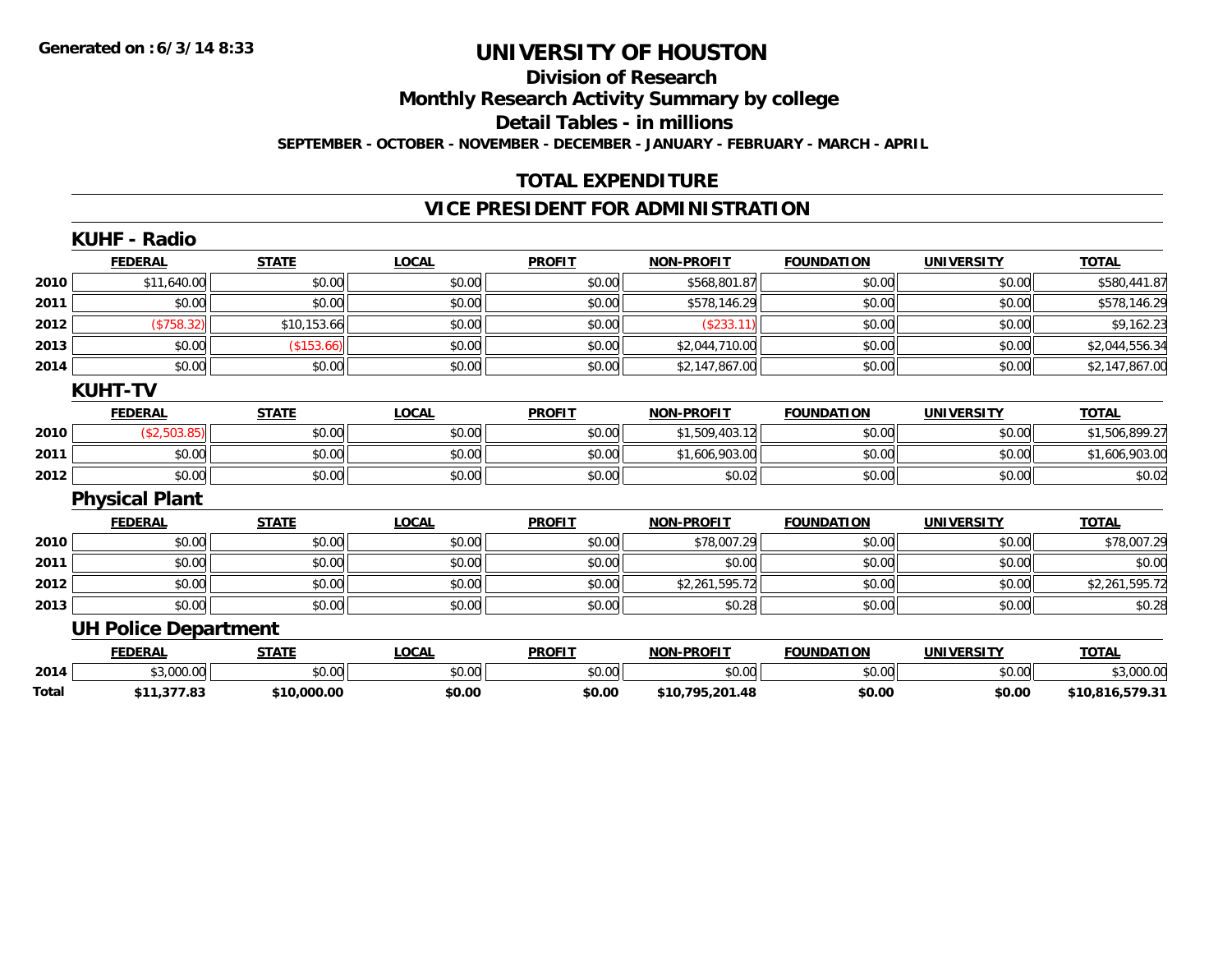**Division of Research**

**Monthly Research Activity Summary by college**

**Detail Tables - in millions**

**SEPTEMBER - OCTOBER - NOVEMBER - DECEMBER - JANUARY - FEBRUARY - MARCH - APRIL**

### **TOTAL EXPENDITURE**

### **VICE PRESIDENT FOR STUDENT AFFAIRS**

#### **Childrens Learning Centers**

|       | <b>FEDERAL</b>                         | <b>STATE</b> | <b>LOCAL</b> | <b>PROFIT</b> | <b>NON-PROFIT</b> | <b>FOUNDATION</b> | <b>UNIVERSITY</b> | <b>TOTAL</b> |
|-------|----------------------------------------|--------------|--------------|---------------|-------------------|-------------------|-------------------|--------------|
| 2014  | \$109,603.44                           | \$0.00       | \$0.00       | \$0.00        | \$0.00            | \$0.00            | \$0.00            | \$109,603.44 |
|       | <b>Dean, Student Affairs</b>           |              |              |               |                   |                   |                   |              |
|       | <b>FEDERAL</b>                         | <b>STATE</b> | <b>LOCAL</b> | <b>PROFIT</b> | <b>NON-PROFIT</b> | <b>FOUNDATION</b> | <b>UNIVERSITY</b> | <b>TOTAL</b> |
| 2010  | \$0.00                                 | \$0.00       | \$0.00       | \$0.00        | \$0.00            | \$0.00            | \$0.00            | \$0.00       |
| 2011  | \$33,660.74                            | \$0.00       | \$0.00       | \$0.00        | \$0.00            | \$0.00            | \$0.00            | \$33,660.74  |
| 2012  | \$43,360.07                            | \$0.00       | \$0.00       | \$0.00        | \$0.00            | \$0.00            | \$0.00            | \$43,360.07  |
| 2013  | \$3,721.51                             | \$0.00       | \$0.00       | \$0.00        | \$0.00            | \$0.00            | \$0.00            | \$3,721.51   |
|       | <b>Vice President, Student Affairs</b> |              |              |               |                   |                   |                   |              |
|       | <b>FEDERAL</b>                         | <b>STATE</b> | <b>LOCAL</b> | <b>PROFIT</b> | <b>NON-PROFIT</b> | <b>FOUNDATION</b> | <b>UNIVERSITY</b> | <b>TOTAL</b> |
| 2010  | \$148,981.50                           | \$0.00       | \$0.00       | \$0.00        | \$0.00            | \$0.00            | \$0.00            | \$148,981.50 |
| 2011  | \$167,526.80                           | \$0.00       | \$0.00       | \$0.00        | \$0.00            | \$0.00            | \$0.00            | \$167,526.80 |
| 2012  | \$8,687.01                             | \$0.00       | \$0.00       | \$0.00        | \$0.00            | \$0.00            | \$0.00            | \$8,687.01   |
| 2013  | \$105,830.32                           | \$0.00       | \$0.00       | \$0.00        | \$0.00            | \$0.00            | \$0.00            | \$105,830.32 |
| 2014  | \$19,359.39                            | \$0.00       | \$0.00       | \$0.00        | \$0.00            | \$0.00            | \$0.00            | \$19,359.39  |
| Total | \$640,730.78                           | \$0.00       | \$0.00       | \$0.00        | \$0.00            | \$0.00            | \$0.00            | \$640,730.78 |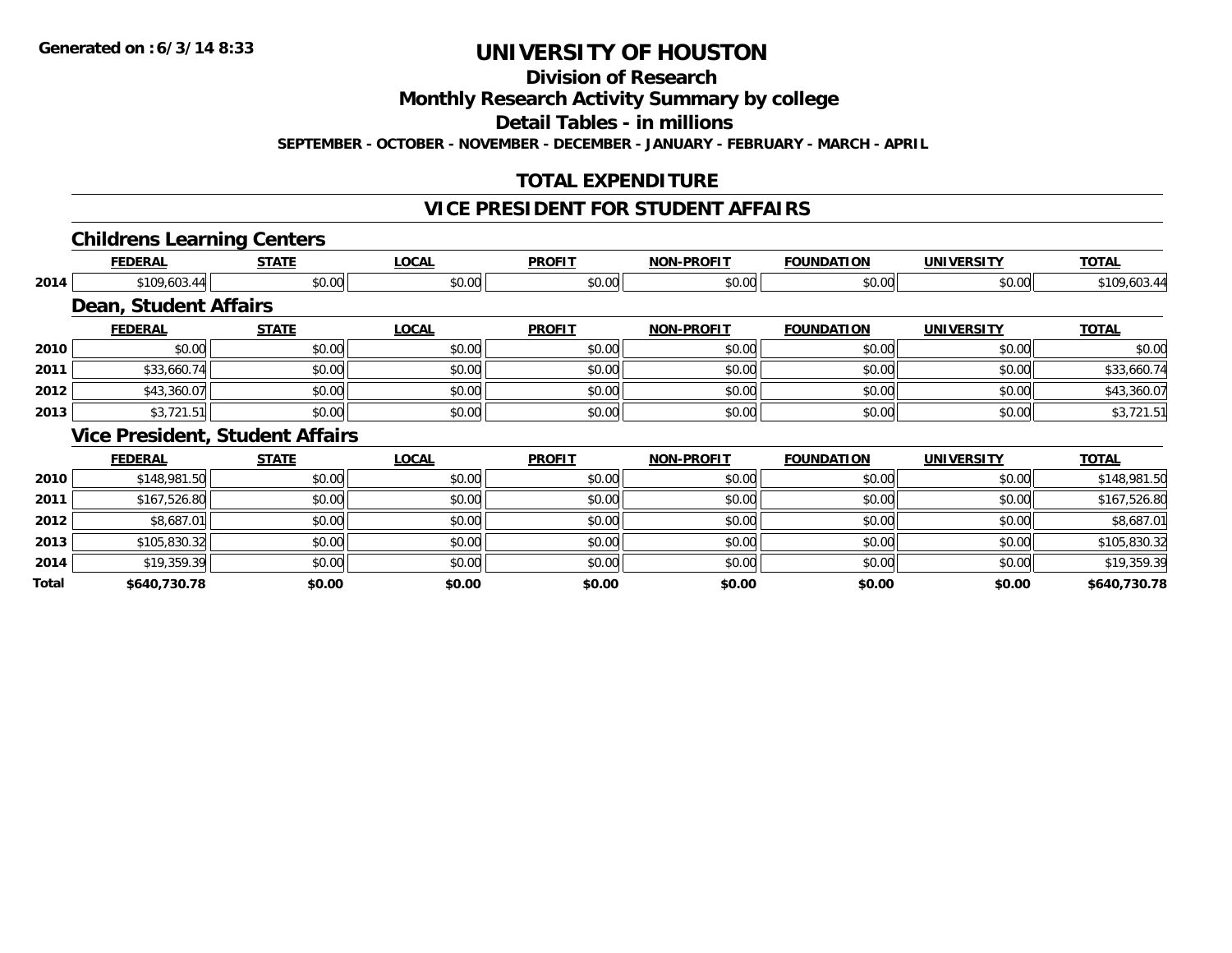## **Division of Research**

**Monthly Research Activity Summary by college**

**Detail Tables - in millions**

**SEPTEMBER - OCTOBER - NOVEMBER - DECEMBER - JANUARY - FEBRUARY - MARCH - APRIL**

#### **IDC RECOVERY**

#### **C.T. BAUER COLLEGE OF BUSINESS**

|       | <b>Finance</b>                           |              |              |               |                   |                   |                   |                |
|-------|------------------------------------------|--------------|--------------|---------------|-------------------|-------------------|-------------------|----------------|
|       | <b>FEDERAL</b>                           | <b>STATE</b> | <b>LOCAL</b> | <b>PROFIT</b> | <b>NON-PROFIT</b> | <b>FOUNDATION</b> | <b>UNIVERSITY</b> | <b>TOTAL</b>   |
| 2010  | \$24,283.49                              | \$0.00       | \$0.00       | \$0.00        | \$0.00            | \$0.00            | \$0.00            | \$24,283.49    |
| 2011  | \$0.00                                   | \$0.00       | \$0.00       | \$0.00        | \$0.00            | \$0.00            | \$0.00            | \$0.00         |
| 2012  | \$9,016.00                               | \$0.00       | \$0.00       | \$0.00        | \$0.00            | \$0.00            | \$0.00            | \$9,016.00     |
| 2013  | \$0.00                                   | \$0.00       | \$0.00       | \$0.00        | \$0.00            | \$0.00            | \$0.00            | \$0.00         |
| 2014  | \$0.00                                   | \$0.00       | \$0.00       | \$0.00        | \$0.00            | \$0.00            | \$0.00            | \$0.00         |
|       | Management                               |              |              |               |                   |                   |                   |                |
|       | <b>FEDERAL</b>                           | <b>STATE</b> | <b>LOCAL</b> | <b>PROFIT</b> | <b>NON-PROFIT</b> | <b>FOUNDATION</b> | <b>UNIVERSITY</b> | <b>TOTAL</b>   |
| 2010  | \$32,406.11                              | \$0.00       | \$0.00       | \$0.00        | \$0.00            | \$0.00            | \$0.00            | \$32,406.11    |
| 2011  | \$8,499.42                               | \$0.00       | \$0.00       | \$0.00        | \$0.00            | \$0.00            | \$0.00            | \$8,499.42     |
| 2012  | (\$1,980.84)                             | \$0.00       | \$0.00       | \$0.00        | \$0.00            | \$0.00            | \$0.00            | (\$1,980.84)   |
| 2013  | \$2,100.00                               | \$0.00       | \$0.00       | \$0.00        | \$0.00            | \$0.00            | \$0.00            | \$2,100.00     |
| 2014  | \$1,260.00                               | \$0.00       | \$0.00       | \$0.00        | \$0.00            | \$0.00            | \$0.00            | \$1,260.00     |
|       | <b>Marketing</b>                         |              |              |               |                   |                   |                   |                |
|       | <b>FEDERAL</b>                           | <b>STATE</b> | <b>LOCAL</b> | <b>PROFIT</b> | <b>NON-PROFIT</b> | <b>FOUNDATION</b> | <b>UNIVERSITY</b> | <b>TOTAL</b>   |
| 2012  | \$0.00                                   | \$0.00       | \$0.00       | \$0.00        | \$0.00            | \$0.00            | \$0.00            | \$0.00         |
| 2013  | \$0.00                                   | \$0.00       | \$0.00       | \$0.00        | \$0.00            | \$0.00            | \$0.00            | \$0.00         |
| 2014  | \$0.00                                   | \$0.00       | \$0.00       | \$0.00        | \$0.00            | \$0.00            | \$0.00            | \$0.00         |
|       | <b>Small Business Development Center</b> |              |              |               |                   |                   |                   |                |
|       | <b>FEDERAL</b>                           | <b>STATE</b> | <b>LOCAL</b> | <b>PROFIT</b> | <b>NON-PROFIT</b> | <b>FOUNDATION</b> | <b>UNIVERSITY</b> | <b>TOTAL</b>   |
| 2010  | \$65,521.36                              | \$0.00       | \$0.00       | \$0.00        | \$0.00            | \$0.00            | \$0.00            | \$65,521.36    |
| 2011  | \$54,969.77                              | \$0.00       | \$0.00       | \$0.00        | \$0.00            | \$0.00            | \$0.00            | \$54,969.77    |
| 2012  | \$699,773.22                             | \$0.00       | \$0.00       | \$0.00        | \$0.00            | \$0.00            | \$0.00            | \$699,773.22   |
| 2013  | \$323,479.24                             | \$0.00       | \$0.00       | \$0.00        | \$0.00            | \$5,137.18        | \$0.00            | \$328,616.42   |
| 2014  | \$212,074.12                             | \$0.00       | \$0.00       | \$0.00        | \$0.00            | \$6,167.12        | \$0.00            | \$218,241.24   |
| Total | \$1,431,401.89                           | \$0.00       | \$0.00       | \$0.00        | \$0.00            | \$11,304.30       | \$0.00            | \$1,442,706.19 |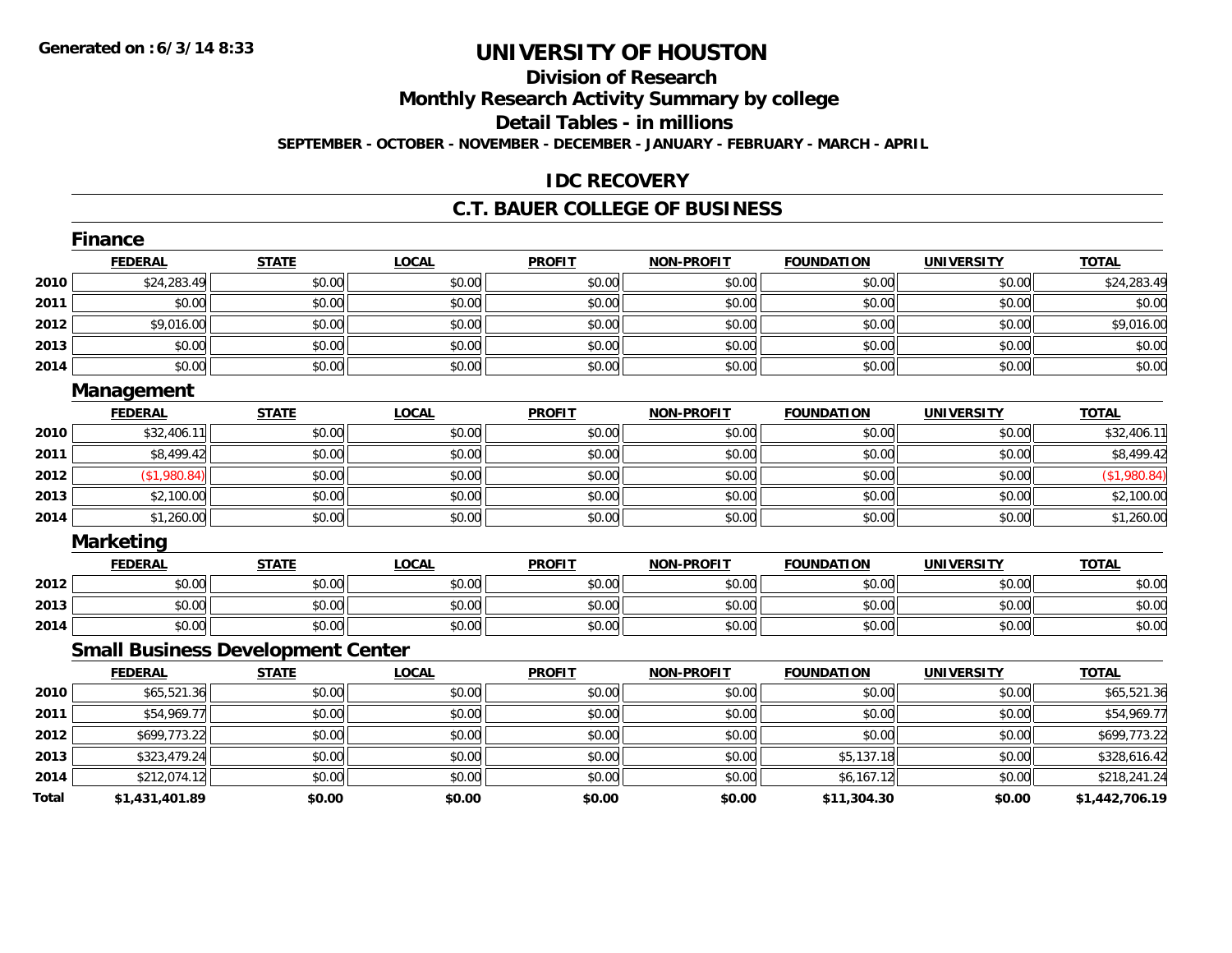### **Division of Research**

**Monthly Research Activity Summary by college**

**Detail Tables - in millions**

**SEPTEMBER - OCTOBER - NOVEMBER - DECEMBER - JANUARY - FEBRUARY - MARCH - APRIL**

#### **IDC RECOVERY**

### **COLLEGE OF EDUCATION**

### **Consistency Mgmt and Coop Disc**

|      | <b>FEDERAL</b> | <b>STATE</b> | <b>LOCAL</b> | <b>PROFIT</b> | <b>NON-PROFIT</b> | <b>FOUNDATION</b> | <b>UNIVERSITY</b> | <b>TOTAL</b> |
|------|----------------|--------------|--------------|---------------|-------------------|-------------------|-------------------|--------------|
| 2010 | \$125.78       | \$0.00       | \$641.65     | \$0.00        | \$24,917.98       | \$0.00            | \$0.00            | \$25,685.41  |
| 2011 | \$64.38        | \$0.00       | \$0.00       | \$0.00        | \$4,778.69        | \$0.00            | \$0.00            | \$4,843.07   |
| 2012 | \$66.16        | \$0.00       | \$0.00       | \$0.00        | \$5,540.31        | \$0.00            | \$0.00            | \$5,606.47   |
| 2013 | \$0.00         | \$0.00       | \$0.00       | \$0.00        | \$3,438.44        | \$0.00            | \$0.00            | \$3,438.44   |
| 2014 | \$0.00         | \$0.00       | \$5,388.62   | \$0.00        | \$246.15          | \$0.00            | \$0.00            | \$5,634.77   |

#### **Curriculum and Instruction**

|      | <b>FEDERAL</b> | <b>STATE</b> | <b>LOCAL</b> | <b>PROFIT</b> | <b>NON-PROFIT</b> | <b>FOUNDATION</b> | <b>UNIVERSITY</b> | <b>TOTAL</b> |
|------|----------------|--------------|--------------|---------------|-------------------|-------------------|-------------------|--------------|
| 2010 | \$7,663.18     | \$0.00       | \$0.00       | \$0.00        | \$0.00            | \$1,704.69        | \$0.00            | \$9,367.87   |
| 2011 | \$30,873.88    | \$75.30      | \$0.00       | \$0.00        | \$0.00            | \$6,210.06        | \$0.00            | \$37,159.24  |
| 2012 | \$50,511.21    | \$17,653.54  | \$0.00       | \$0.00        | \$0.00            | \$9,370.09        | \$0.00            | \$77,534.84  |
| 2013 | \$38,774.09    | \$6,808.72   | \$0.00       | \$0.00        | \$0.00            | \$8,732.76        | \$0.00            | \$54,315.57  |
| 2014 | \$50,550.02    | \$0.00       | \$0.00       | \$0.00        | \$756.28          | \$7,140.43        | \$0.00            | \$58,446.73  |

#### **Dean, Education**

|      | <b>FEDERAL</b> | <b>STATE</b> | <b>LOCAL</b> | <b>PROFIT</b> | <b>NON-PROFIT</b> | <b>FOUNDATION</b> | <b>UNIVERSITY</b> | <b>TOTAL</b> |
|------|----------------|--------------|--------------|---------------|-------------------|-------------------|-------------------|--------------|
| 2010 | \$0.00         | \$0.00       | \$0.00       | \$0.00        | \$0.00            | \$0.00            | \$0.00            | \$0.00       |
| 2011 | \$0.00         | \$0.00       | \$0.00       | \$0.00        | \$0.00            | \$0.00            | \$0.00            | \$0.00       |
| 2012 | \$0.00         | \$0.00       | \$0.00       | \$0.00        | \$0.00            | \$0.00            | \$0.00            | \$0.00       |
| 2013 | \$0.00         | \$0.00       | \$0.00       | \$0.00        | \$0.00            | \$0.00            | \$0.00            | \$0.00       |
| 2014 | \$0.00         | \$0.00       | \$0.00       | \$0.00        | \$0.00            | \$0.00            | \$0.00            | \$0.00       |

## **Educational Leadership & Cultural Studies**

|      | <b>FEDERAL</b>                | <b>STATE</b> | <b>LOCAL</b> | <b>PROFIT</b> | <b>NON-PROFIT</b> | <b>FOUNDATION</b> | UNIVERSITY | <b>TOTAL</b> |
|------|-------------------------------|--------------|--------------|---------------|-------------------|-------------------|------------|--------------|
| 2011 | \$0.00                        | \$20.03      | \$0.00       | \$0.00        | \$0.00            | \$0.00            | \$0.00     | (\$20.03)    |
|      | <b>Educational Psychology</b> |              |              |               |                   |                   |            |              |
|      | <b>FEDERAL</b>                | <b>STATE</b> | <b>LOCAL</b> | <b>PROFIT</b> | <b>NON-PROFIT</b> | <b>FOUNDATION</b> | UNIVERSITY | <b>TOTAL</b> |
| 2010 | \$12,785.68                   | \$135.81     | \$0.00       | \$0.00        | \$477.23          | \$9,572.91        | \$0.00     | \$22,971.63  |
| 2011 | \$7,658.70                    | \$2,497.25   | \$0.00       | \$0.00        | \$59.22           | \$10,815.55       | \$0.00     | \$21,030.72  |

| 2011 | \$7,658.70   | \$2,497.25 | \$0.00 | \$0.00 | \$59.22  | \$10,815.55  | \$0.00 | \$21,030.72  |
|------|--------------|------------|--------|--------|----------|--------------|--------|--------------|
| 2012 | \$33,820.83  | \$0.00     | \$0.00 | \$0.00 | \$0.00   | \$0.00       | \$0.00 | \$33,820.83  |
| 2013 | \$19,996.42  | \$0.00     | \$0.00 | \$0.00 | \$0.00   | 92J.UU       | \$0.00 | \$19,973.42  |
| 2014 | \$127,844.74 | \$0.00     | \$0.00 | \$0.00 | \$447.44 | (\$3,294.60) | \$0.00 | \$124,997.58 |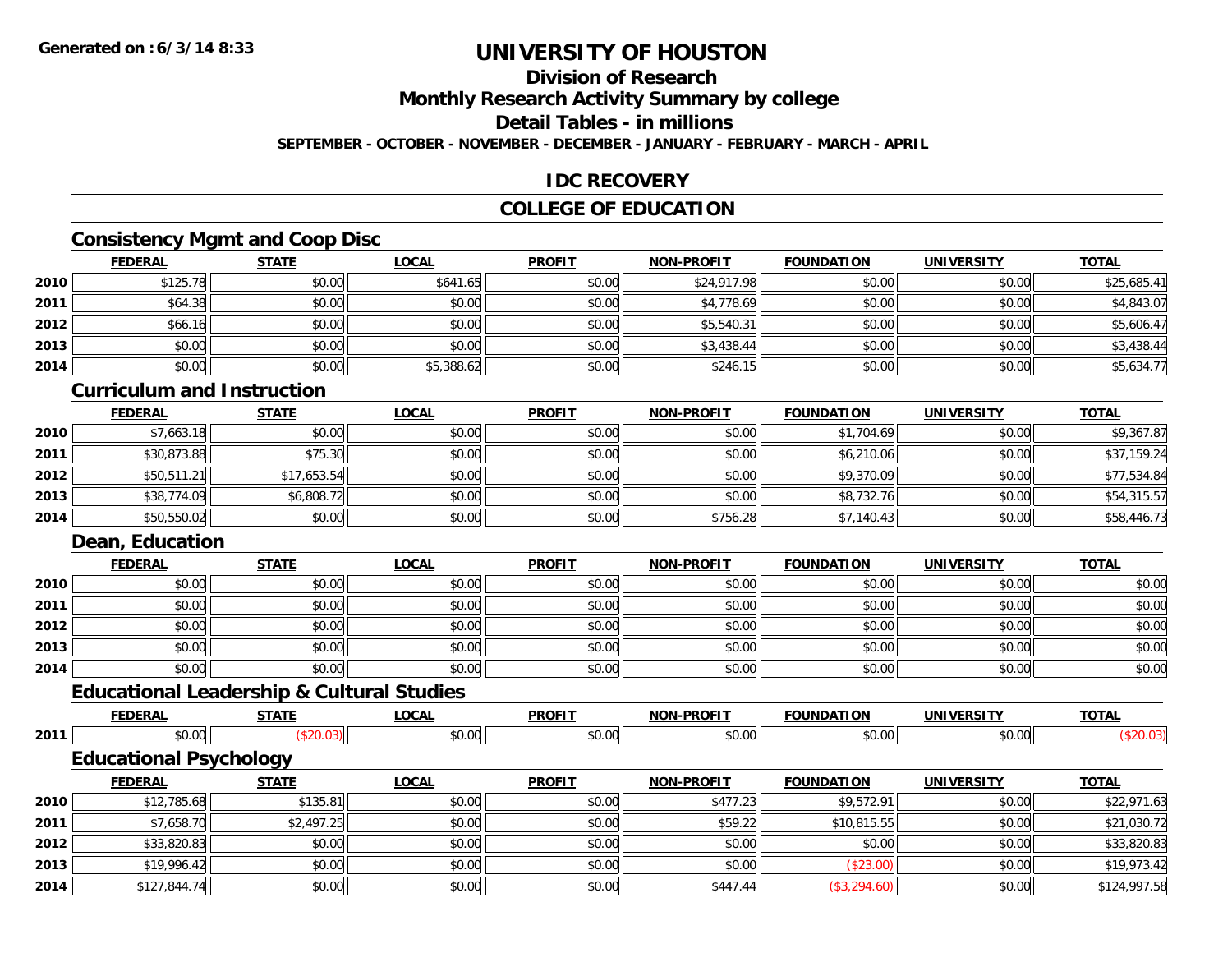### **Division of Research**

**Monthly Research Activity Summary by college**

**Detail Tables - in millions**

**SEPTEMBER - OCTOBER - NOVEMBER - DECEMBER - JANUARY - FEBRUARY - MARCH - APRIL**

#### **IDC RECOVERY**

### **COLLEGE OF EDUCATION**

#### **Institute for Urban Education**

|       | <b>FEDERAL</b> | <b>STATE</b> | <b>LOCAL</b> | <b>PROFIT</b> | <b>NON-PROFIT</b> | <b>FOUNDATION</b> | <b>UNIVERSITY</b> | <b>TOTAL</b> |
|-------|----------------|--------------|--------------|---------------|-------------------|-------------------|-------------------|--------------|
| 2010  | \$8,659.46     | \$0.00       | \$0.00       | \$0.00        | \$0.00            | \$0.00            | \$0.00            | \$8,659.46   |
| 2011  | \$7,861.35     | \$0.00       | \$0.00       | \$0.00        | \$0.00            | \$0.00            | \$0.00            | \$7,861.35   |
| 2012  | \$9,940.01     | \$0.00       | \$0.00       | \$0.00        | \$0.00            | \$0.00            | \$0.00            | \$9,940.01   |
| 2013  | \$3,100.22     | \$0.00       | \$0.00       | \$0.00        | \$0.00            | \$0.00            | \$0.00            | \$3,100.22   |
| 2014  | \$1,084.39     | \$0.00       | \$0.00       | \$0.00        | \$0.00            | \$0.00            | \$0.00            | \$1,084.39   |
| Total | \$411,380.51   | \$27,150.59  | \$6,030.27   | \$0.00        | \$40,661.74       | \$50,228.88       | \$0.00            | \$535,451.99 |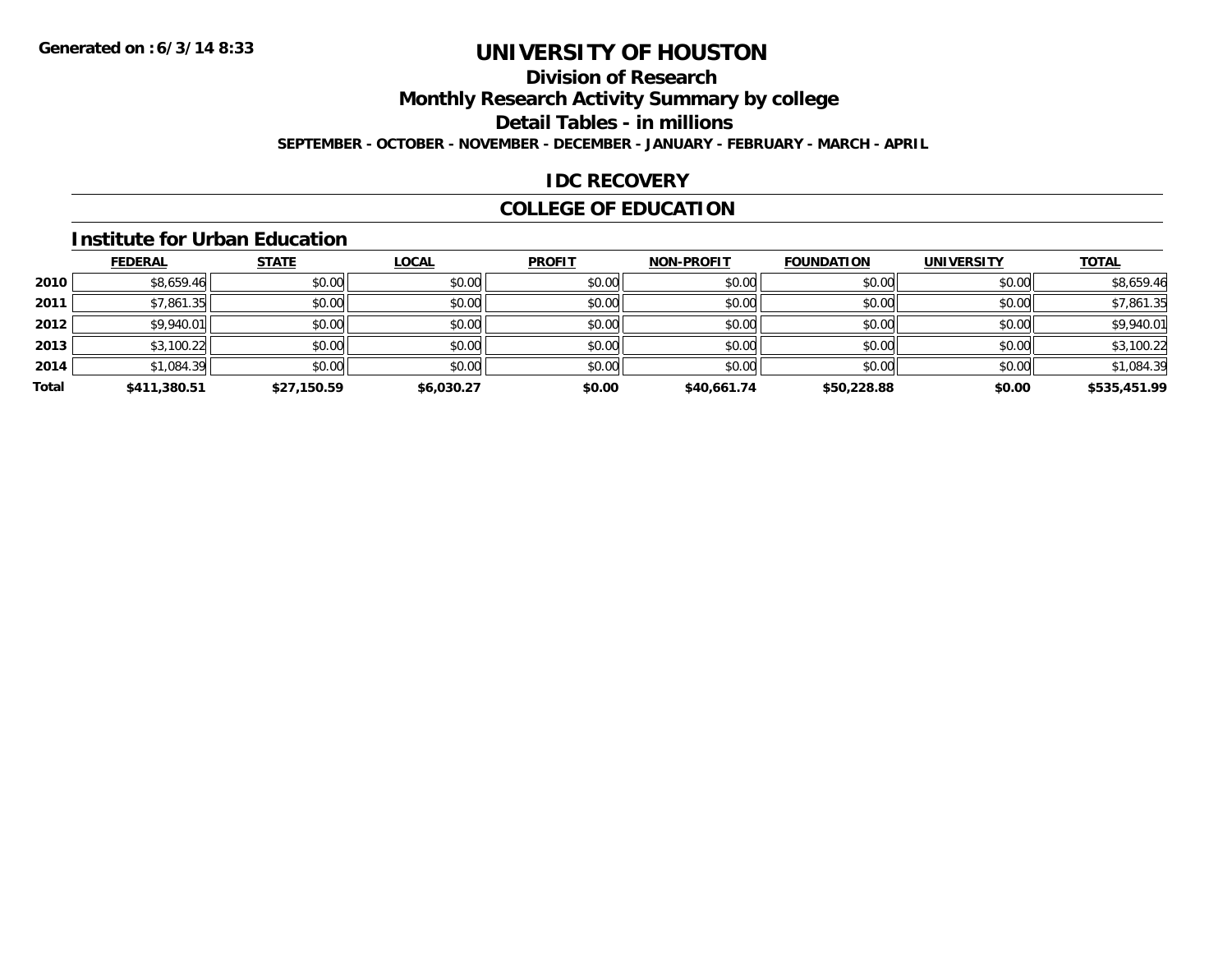#### **Division of Research**

**Monthly Research Activity Summary by college**

**Detail Tables - in millions**

**SEPTEMBER - OCTOBER - NOVEMBER - DECEMBER - JANUARY - FEBRUARY - MARCH - APRIL**

### **IDC RECOVERY**

#### **COLLEGE OF LIBERAL ARTS AND SOCIAL SCIENCES**

|      | Art                              |                                     |              |               |                   |                   |                   |              |
|------|----------------------------------|-------------------------------------|--------------|---------------|-------------------|-------------------|-------------------|--------------|
|      | <b>FEDERAL</b>                   | <b>STATE</b>                        | <b>LOCAL</b> | <b>PROFIT</b> | <b>NON-PROFIT</b> | <b>FOUNDATION</b> | <b>UNIVERSITY</b> | <b>TOTAL</b> |
| 2012 | \$365.96                         | \$0.00                              | \$0.00       | \$0.00        | \$0.00            | \$0.00            | \$0.00            | \$365.96     |
| 2013 | \$2,000.59                       | \$0.00                              | \$0.00       | \$0.00        | \$0.00            | \$0.00            | \$0.00            | \$2,000.59   |
| 2014 | \$382.39                         | \$0.00                              | \$0.00       | \$0.00        | \$0.00            | \$0.00            | \$0.00            | \$382.39     |
|      | <b>Arte Publico Press</b>        |                                     |              |               |                   |                   |                   |              |
|      | <b>FEDERAL</b>                   | <b>STATE</b>                        | <b>LOCAL</b> | <b>PROFIT</b> | <b>NON-PROFIT</b> | <b>FOUNDATION</b> | <b>UNIVERSITY</b> | <b>TOTAL</b> |
| 2011 | \$0.00                           | \$0.00                              | \$0.00       | \$0.00        | \$0.00            | \$6,735.00        | \$0.00            | \$6,735.00   |
| 2013 | \$0.00                           | \$0.00                              | \$0.00       | \$0.00        | \$0.00            | \$17,180.55       | \$0.00            | \$17,180.55  |
| 2014 | \$0.00                           | \$0.00                              | \$0.00       | \$0.00        | \$0.00            | \$10,944.68       | \$0.00            | \$10,944.68  |
|      | <b>Blaffer Gallery</b>           |                                     |              |               |                   |                   |                   |              |
|      | <b>FEDERAL</b>                   | <b>STATE</b>                        | <b>LOCAL</b> | <b>PROFIT</b> | <b>NON-PROFIT</b> | <b>FOUNDATION</b> | <b>UNIVERSITY</b> | <b>TOTAL</b> |
| 2010 | \$6,936.73                       | \$0.00                              | \$0.00       | \$0.00        | \$0.00            | \$0.00            | \$0.00            | \$6,936.73   |
| 2011 | \$1,431.32                       | \$0.00                              | \$0.00       | \$0.00        | \$0.00            | \$0.00            | \$0.00            | \$1,431.32   |
| 2014 | \$10,317.58                      | \$0.00                              | \$0.00       | \$0.00        | \$0.00            | \$0.00            | \$0.00            | \$10,317.58  |
|      | <b>Center for Public History</b> |                                     |              |               |                   |                   |                   |              |
|      | <b>FEDERAL</b>                   | <b>STATE</b>                        | <b>LOCAL</b> | <b>PROFIT</b> | <b>NON-PROFIT</b> | <b>FOUNDATION</b> | <b>UNIVERSITY</b> | <b>TOTAL</b> |
| 2012 | \$6,908.27                       | \$0.00                              | \$0.00       | \$0.00        | \$0.00            | \$0.00            | \$0.00            | \$6,908.27   |
| 2013 | \$7,208.50                       | \$0.00                              | \$0.00       | \$0.00        | \$0.00            | \$0.00            | \$0.00            | \$7,208.50   |
| 2014 | \$223.45                         | \$0.00                              | \$0.00       | \$0.00        | \$0.00            | \$0.00            | \$0.00            | \$223.45     |
|      | <b>Communication Disorders</b>   |                                     |              |               |                   |                   |                   |              |
|      | <b>FEDERAL</b>                   | <b>STATE</b>                        | <b>LOCAL</b> | <b>PROFIT</b> | <b>NON-PROFIT</b> | <b>FOUNDATION</b> | <b>UNIVERSITY</b> | <b>TOTAL</b> |
| 2010 | (\$0.03)                         | \$0.00                              | \$0.00       | \$0.00        | \$0.00            | \$0.00            | \$0.00            | (\$0.03)     |
| 2011 | (\$2,069.24)                     | \$0.00                              | \$0.00       | \$0.00        | \$0.00            | \$0.00            | \$0.00            | (\$2,069.24) |
| 2012 | \$1,564.70                       | \$0.00                              | \$0.00       | \$0.00        | \$0.00            | \$0.00            | \$0.00            | \$1,564.70   |
| 2013 | (\$0.01)                         | \$0.00                              | \$0.00       | \$0.00        | \$0.00            | \$0.00            | \$0.00            | (\$0.01)     |
| 2014 | \$17,010.02                      | \$0.00                              | \$0.00       | \$0.00        | \$0.00            | \$0.00            | \$0.00            | \$17,010.02  |
|      |                                  | <b>Comparative Cultural Studies</b> |              |               |                   |                   |                   |              |
|      | <b>FEDERAL</b>                   | <b>STATE</b>                        | <b>LOCAL</b> | <b>PROFIT</b> | <b>NON-PROFIT</b> | <b>FOUNDATION</b> | <b>UNIVERSITY</b> | <b>TOTAL</b> |
| 2011 | \$0.00                           | \$0.00                              | \$0.00       | (\$25.13)     | \$0.00            | \$0.00            | \$0.00            | (\$25.13)    |
| 2012 | \$0.00                           | \$32.20                             | \$0.00       | \$0.00        | \$0.00            | \$0.00            | \$0.00            | \$32.20      |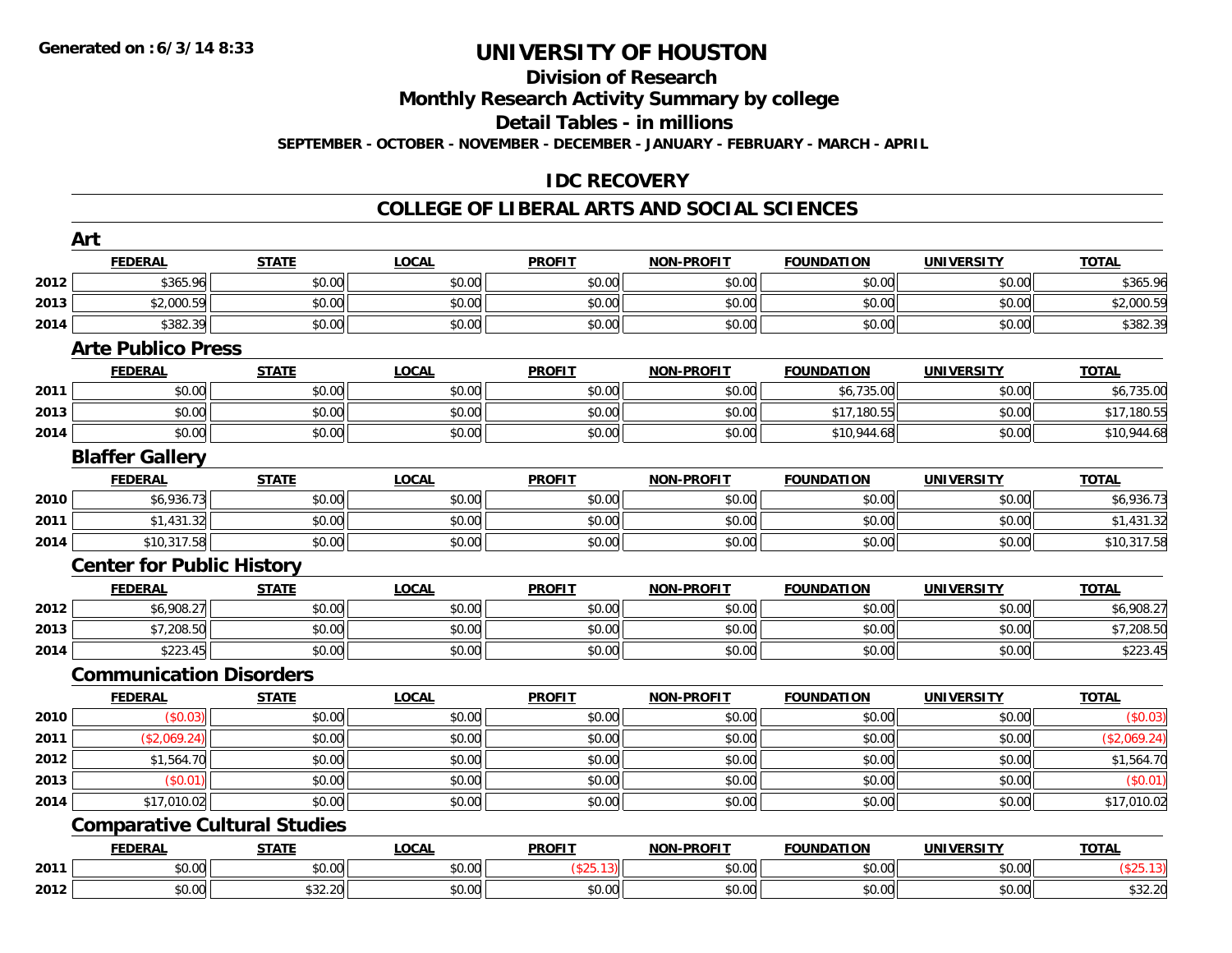**Division of Research**

**Monthly Research Activity Summary by college**

**Detail Tables - in millions**

**SEPTEMBER - OCTOBER - NOVEMBER - DECEMBER - JANUARY - FEBRUARY - MARCH - APRIL**

### **IDC RECOVERY**

### **COLLEGE OF LIBERAL ARTS AND SOCIAL SCIENCES**

#### **Dean, Liberal Arts and Social Sciences**

|      | <b>FEDERAL</b> | <b>STATE</b> | <u>LOCAL</u> | <b>PROFIT</b> | <b>NON-PROFIT</b> | <b>FOUNDATION</b> | <b>UNIVERSITY</b> | <b>TOTAL</b> |
|------|----------------|--------------|--------------|---------------|-------------------|-------------------|-------------------|--------------|
| 2010 | \$495.20       | \$0.00       | \$0.00       | \$0.00        | \$0.00            | \$0.00            | \$0.00            | \$495.20     |
| 2011 | \$705.83       | \$0.00       | \$0.00       | \$0.00        | \$0.00            | \$0.00            | \$0.00            | (\$705.83)   |
| 2012 | \$0.00         | \$0.00       | \$0.00       | \$0.00        | \$0.00            | \$0.00            | \$0.00            | \$0.00       |
| 2013 | \$0.00         | \$0.00       | \$0.00       | \$0.00        | \$0.00            | \$0.00            | \$0.00            | \$0.00       |
| 2014 | \$0.00         | \$0.00       | \$0.00       | \$0.00        | \$0.00            | \$0.00            | \$0.00            | \$0.00       |
|      | F. <b>.</b>    |              |              |               |                   |                   |                   |              |

#### **Economics**

|      | <b>FEDERAL</b>       | <b>STATE</b> | <u>LOCAL</u> | <b>PROFIT</b> | NON-PROFIT  | <b>FOUNDATION</b> | <b>UNIVERSITY</b> | <b>TOTAL</b> |
|------|----------------------|--------------|--------------|---------------|-------------|-------------------|-------------------|--------------|
| 2010 | \$2,425.00           | \$0.00       | \$0.00       | \$0.00        | \$0.00      | \$0.00            | \$0.00            | \$2,425.00   |
| 2011 | $\frac{1}{2}$ \$651. | \$0.00       | \$0.00       | \$0.00        | \$0.00      | \$0.00            | \$0.00            | (\$651.51)   |
| 2012 | \$0.00               | \$0.00       | \$0.00       | \$2,157.90    | \$0.00      | \$0.00            | \$0.00            | \$2,157.90   |
| 2013 | \$0.00               | \$0.00       | \$0.00       | \$0.00        | \$10,653.22 | \$0.00            | \$0.00            | \$10,653.22  |
| 2014 | \$0.00               | \$0.00       | \$0.00       | \$0.00        | \$0.00      | \$0.00            | \$0.00            | \$0.00       |

### **English**

|      | <b>FEDERAL</b> | <b>STATE</b> | <b>LOCAL</b> | <b>PROFIT</b> | <b>NON-PROFIT</b> | <b>FOUNDATION</b> | <b>UNIVERSITY</b> | <b>TOTAL</b> |
|------|----------------|--------------|--------------|---------------|-------------------|-------------------|-------------------|--------------|
| 2010 | \$0.00         | \$0.00       | \$0.00       | \$0.00        | \$0.00            | \$0.00            | \$0.00            | \$0.00       |
| 2011 | \$0.00         | \$0.00       | \$0.00       | \$0.00        | \$0.00            | \$0.00            | \$0.00            | \$0.00       |
| 2012 | \$0.00         | \$0.00       | \$0.00       | \$0.00        | \$0.00            | \$0.00            | \$0.00            | \$0.00       |
| 2013 | \$7,672.51     | \$0.00       | \$0.00       | \$0.00        | \$0.00            | \$0.00            | \$0.00            | \$7,672.51   |
| 2014 | \$4,950.00     | \$0.00       | \$0.00       | \$0.00        | \$0.00            | \$0.00            | \$0.00            | \$4,950.00   |

#### **Health and Human Performance**

|      | <b>FEDERAL</b> | <b>STATE</b> | <b>LOCAL</b> | <b>PROFIT</b> | <b>NON-PROFIT</b> | <b>FOUNDATION</b> | UNIVERSITY | <b>TOTAL</b> |
|------|----------------|--------------|--------------|---------------|-------------------|-------------------|------------|--------------|
| 2010 | \$348,034.45   | \$0.00       | \$0.00       | \$11,028.33   | \$0.00            | \$1,024.41        | \$0.00     | \$360,087.19 |
| 2011 | \$242,306.81   | \$0.00       | \$0.00       | \$38,668.89   | \$0.00            | \$776.35          | \$0.00     | \$281,752.04 |
| 2012 | \$165,806.76   | \$0.00       | \$0.00       | \$35,842.34   | \$0.00            | \$0.00            | \$0.00     | \$201,649.10 |
| 2013 | \$539,799.69   | \$0.00       | \$0.00       | \$15,633.66   | \$0.00            | (\$7.67)          | \$0.00     | \$555,425.67 |
| 2014 | \$367,329.74   | \$0.00       | \$0.00       | \$19,567.04   | \$0.00            | \$222.74          | \$0.00     | \$387,119.53 |

#### **Hispanic Studies**

|      | <b>FFDFDAI</b><br>LINA | ------                 | $\sim$ $\sim$ $\sim$<br>.uum | <b>PROFIT</b>                            | <b>DDAEIT</b><br><b>NION</b> | <b>FION</b><br>ארוחו | . JIV :                | <b>TOTAL</b>                                                                                                                                                                                                                                                                                                                                                                                                                                                         |
|------|------------------------|------------------------|------------------------------|------------------------------------------|------------------------------|----------------------|------------------------|----------------------------------------------------------------------------------------------------------------------------------------------------------------------------------------------------------------------------------------------------------------------------------------------------------------------------------------------------------------------------------------------------------------------------------------------------------------------|
| 2013 | $\sim$                 | $\sim$ 00<br>,,,       | 0000<br>vv.vv                | $\uparrow$ $\wedge$ $\uparrow$<br>,,,,,, | 0.00<br>ט.טע                 | $\sim$ $\sim$        | $n \cap \neg$<br>,u.uu | $\mathsf{A}\cap\mathsf{A}\cap\mathsf{A}\cap\mathsf{A}\cap\mathsf{A}\cap\mathsf{A}\cap\mathsf{A}\cap\mathsf{A}\cap\mathsf{A}\cap\mathsf{A}\cap\mathsf{A}\cap\mathsf{A}\cap\mathsf{A}\cap\mathsf{A}\cap\mathsf{A}\cap\mathsf{A}\cap\mathsf{A}\cap\mathsf{A}\cap\mathsf{A}\cap\mathsf{A}\cap\mathsf{A}\cap\mathsf{A}\cap\mathsf{A}\cap\mathsf{A}\cap\mathsf{A}\cap\mathsf{A}\cap\mathsf{A}\cap\mathsf{A}\cap\mathsf{A}\cap\mathsf{A}\cap\mathsf{A}\cap\mathsf$<br>PO.OO |
| 2014 | $\sim$<br>ט.ט          | $\sim$ $\sim$<br>JU.UL | $\cdots$<br>JU.UU            | $\sim$ 00<br>JU.UU                       | 0000<br>JU.UU                | JU.UU                | \$0.00                 | $\mathsf{A} \cap \mathsf{A} \cap \mathsf{A}$<br><b>JU.UU</b>                                                                                                                                                                                                                                                                                                                                                                                                         |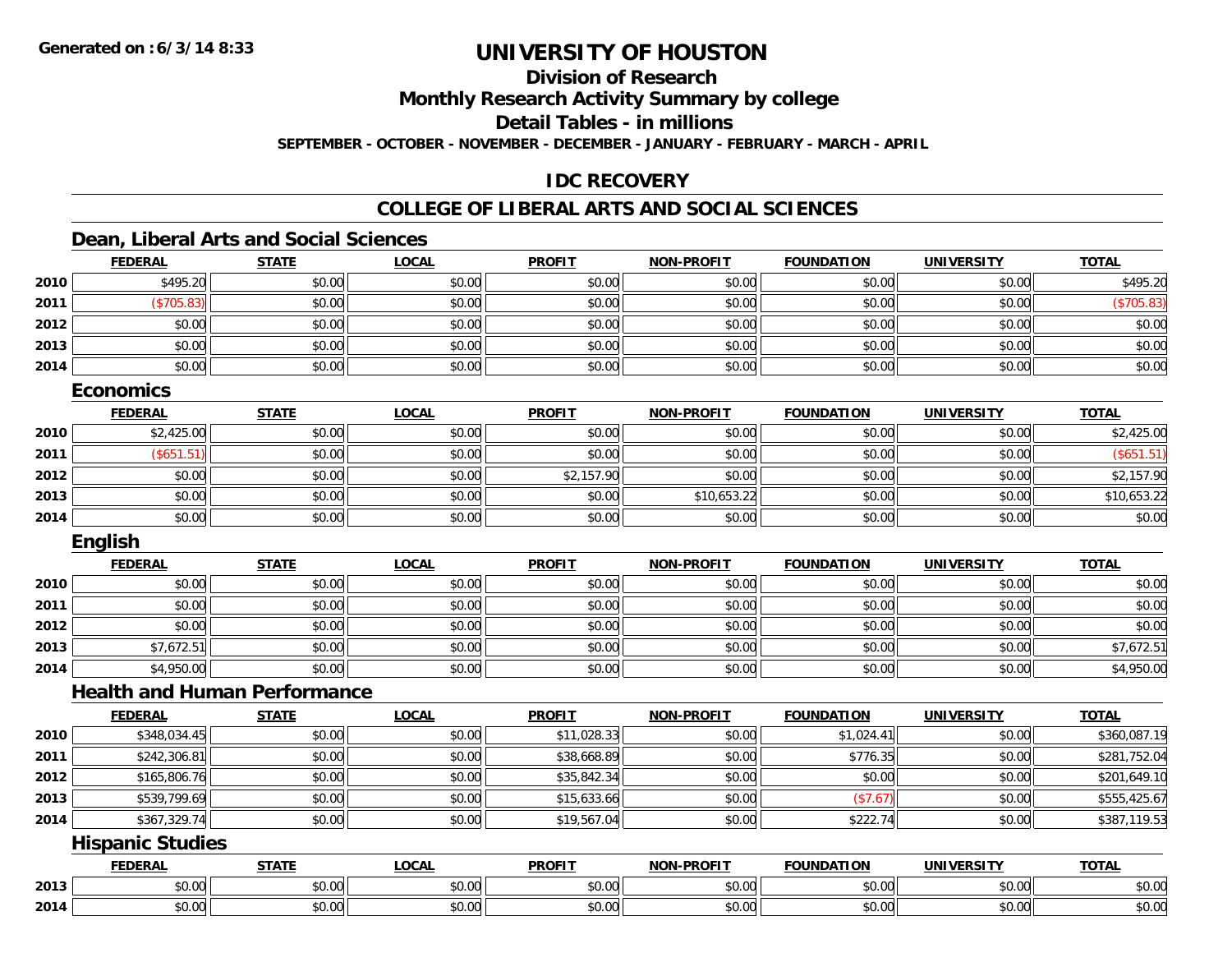#### **Division of Research**

**Monthly Research Activity Summary by college**

**Detail Tables - in millions**

**SEPTEMBER - OCTOBER - NOVEMBER - DECEMBER - JANUARY - FEBRUARY - MARCH - APRIL**

### **IDC RECOVERY**

#### **COLLEGE OF LIBERAL ARTS AND SOCIAL SCIENCES**

|      | <b>FEDERAL</b>                      | <b>STATE</b>                          | <b>LOCAL</b> | <b>PROFIT</b> | <b>NON-PROFIT</b> | <b>FOUNDATION</b> | <b>UNIVERSITY</b> | <b>TOTAL</b> |
|------|-------------------------------------|---------------------------------------|--------------|---------------|-------------------|-------------------|-------------------|--------------|
| 2010 | \$0.00                              | \$0.00                                | \$0.00       | \$0.00        | \$0.00            | \$0.00            | \$0.00            | \$0.00       |
| 2012 | \$0.00                              | \$0.00                                | \$0.00       | \$0.00        | \$0.00            | \$0.00            | \$0.00            | \$0.00       |
| 2013 | (\$2,206.75)                        | \$0.00                                | \$0.00       | \$0.00        | (\$2,600.45)      | \$0.00            | \$0.00            | (\$4,807.20) |
| 2014 | \$1,586.60                          | \$0.00                                | \$0.00       | \$0.00        | \$0.00            | \$0.00            | \$0.00            | \$1,586.60   |
|      |                                     | <b>Hobby Center for Public Policy</b> |              |               |                   |                   |                   |              |
|      | <b>FEDERAL</b>                      | <b>STATE</b>                          | <b>LOCAL</b> | <b>PROFIT</b> | <b>NON-PROFIT</b> | <b>FOUNDATION</b> | <b>UNIVERSITY</b> | <b>TOTAL</b> |
| 2010 | \$4,290.73                          | \$0.00                                | \$0.00       | \$0.00        | \$0.00            | \$0.00            | \$0.00            | \$4,290.73   |
| 2011 | \$4,678.73                          | \$0.00                                | \$0.00       | \$0.00        | \$0.00            | \$0.00            | \$0.00            | \$4,678.73   |
| 2014 | \$0.00                              | \$1,785.06                            | \$0.00       | \$0.00        | \$0.00            | \$0.00            | \$0.00            | \$1,785.06   |
|      | <b>Modern/Classical Languages</b>   |                                       |              |               |                   |                   |                   |              |
|      | <b>FEDERAL</b>                      | <b>STATE</b>                          | <b>LOCAL</b> | <b>PROFIT</b> | <b>NON-PROFIT</b> | <b>FOUNDATION</b> | <b>UNIVERSITY</b> | <b>TOTAL</b> |
| 2013 | (\$6,723.38)                        | \$0.00                                | \$0.00       | \$0.00        | \$0.00            | \$0.00            | \$0.00            | (\$6,723.38) |
| 2014 | \$17,524.97                         | \$0.00                                | \$0.00       | \$0.00        | \$0.00            | \$0.00            | \$0.00            | \$17,524.97  |
|      | Philosophy                          |                                       |              |               |                   |                   |                   |              |
|      | <b>FEDERAL</b>                      | <b>STATE</b>                          | <b>LOCAL</b> | <b>PROFIT</b> | <b>NON-PROFIT</b> | <b>FOUNDATION</b> | <b>UNIVERSITY</b> | <b>TOTAL</b> |
| 2010 | \$0.00                              | \$0.00                                | \$0.00       | \$0.00        | \$0.00            | \$0.00            | \$0.00            | \$0.00       |
| 2011 | \$0.00                              | \$0.00                                | \$0.00       | \$0.00        | \$0.00            | \$0.00            | \$0.00            | \$0.00       |
| 2012 | \$1,424.35                          | \$0.00                                | \$0.00       | \$0.00        | \$0.00            | \$0.00            | \$0.00            | \$1,424.35   |
| 2013 | \$1,448.47                          | \$0.00                                | \$0.00       | \$0.00        | \$0.00            | \$0.00            | \$0.00            | \$1,448.47   |
| 2014 | \$2,606.44                          | \$0.00                                | \$0.00       | \$0.00        | \$0.00            | \$0.00            | \$0.00            | \$2,606.44   |
|      | <b>Political Science</b>            |                                       |              |               |                   |                   |                   |              |
|      | <b>FEDERAL</b>                      | <b>STATE</b>                          | <b>LOCAL</b> | <b>PROFIT</b> | NON-PROFIT        | <b>FOUNDATION</b> | <b>UNIVERSITY</b> | <b>TOTAL</b> |
| 2010 | \$166.49                            | \$0.00                                | \$0.00       | \$0.00        | \$0.00            | \$0.00            | \$0.00            | \$166.49     |
| 2011 | (\$2,423.40)                        | (\$91.29)                             | \$0.00       | \$0.00        | \$0.00            | \$0.00            | \$0.00            | (\$2,514.69) |
|      | \$0.00                              | \$0.00                                | \$0.00       | \$0.00        | \$0.00            | \$0.00            | \$0.00            | \$0.00       |
| 2012 |                                     |                                       |              | \$0.00        | \$0.00            | \$0.00            | \$0.00            | \$5,043.21   |
| 2013 | \$5,043.21                          | \$0.00                                | \$0.00       |               |                   |                   |                   |              |
|      | \$0.00                              | \$0.00                                | \$0.00       | \$0.00        | \$0.00            | \$0.00            | \$0.00            |              |
| 2014 |                                     |                                       |              |               |                   |                   |                   | \$0.00       |
|      | <b>Psychology</b><br><b>FEDERAL</b> | <b>STATE</b>                          | <b>LOCAL</b> | <b>PROFIT</b> | <b>NON-PROFIT</b> | <b>FOUNDATION</b> | <b>UNIVERSITY</b> | <b>TOTAL</b> |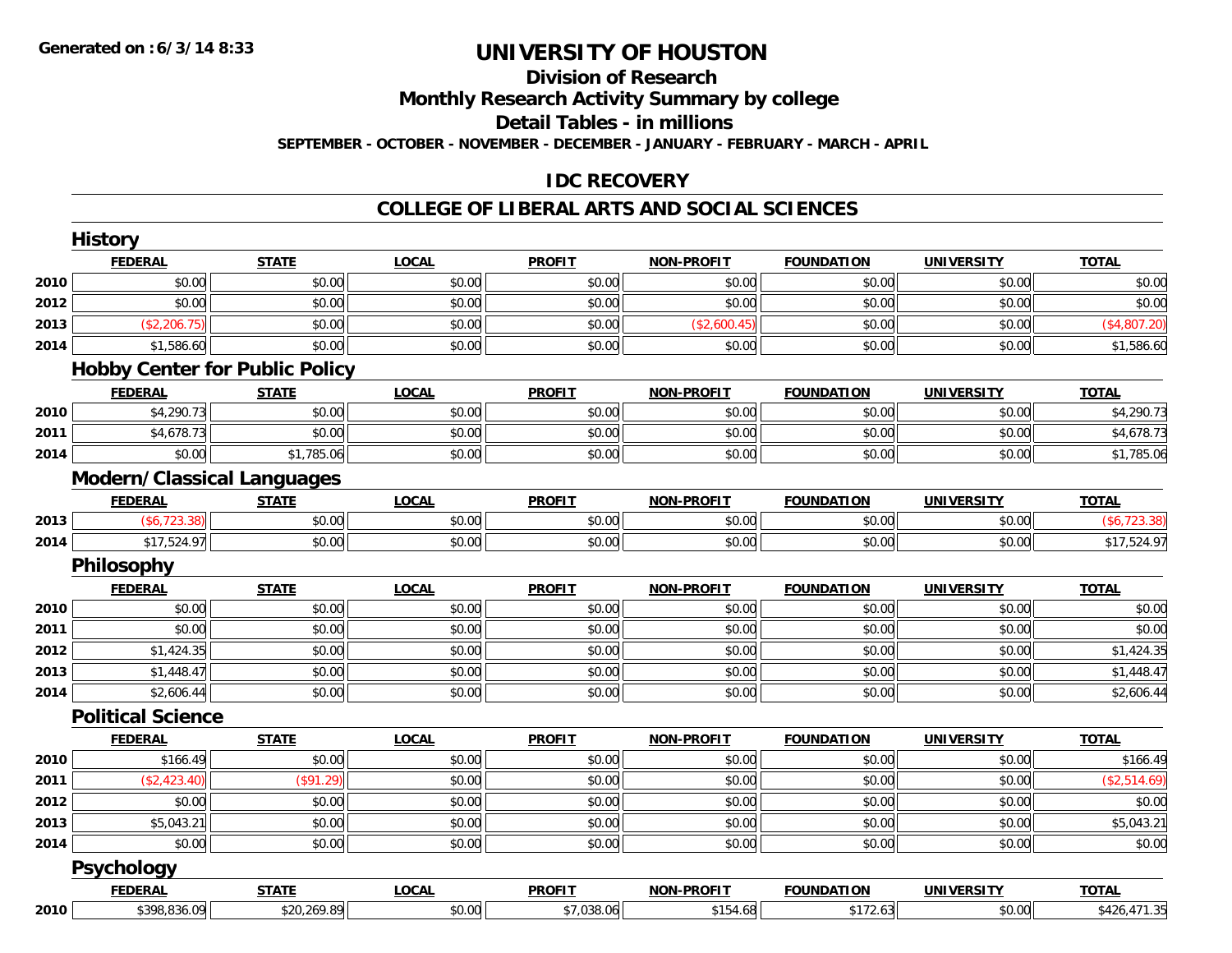## **Division of Research**

**Monthly Research Activity Summary by college**

**Detail Tables - in millions**

**SEPTEMBER - OCTOBER - NOVEMBER - DECEMBER - JANUARY - FEBRUARY - MARCH - APRIL**

#### **IDC RECOVERY**

#### **COLLEGE OF LIBERAL ARTS AND SOCIAL SCIENCES**

|       | <b>Psychology</b>              |              |              |               |                   |                   |                   |                |
|-------|--------------------------------|--------------|--------------|---------------|-------------------|-------------------|-------------------|----------------|
|       | <b>FEDERAL</b>                 | <b>STATE</b> | <b>LOCAL</b> | <b>PROFIT</b> | <b>NON-PROFIT</b> | <b>FOUNDATION</b> | <b>UNIVERSITY</b> | <b>TOTAL</b>   |
| 2011  | \$798,943.80                   | \$30,655.83  | \$0.00       | \$3,813.15    | \$6,023.81        | \$18,669.18       | \$0.00            | \$858,105.77   |
| 2012  | \$672,929.55                   | \$1,179.11   | \$0.00       | \$1,910.46    | \$8,992.15        | \$15,508.01       | (\$3, 117.51)     | \$697,401.77   |
| 2013  | \$690,193.33                   | \$17,550.20  | \$0.00       | \$0.00        | \$6,834.36        | \$4,306.75        | \$0.00            | \$718,884.64   |
| 2014  | \$559,676.49                   | \$14.16      | \$0.00       | \$131.91      | \$11,406.93       | (\$4.57)          | \$0.00            | \$571,224.92   |
|       | <b>School of Communication</b> |              |              |               |                   |                   |                   |                |
|       | <b>FEDERAL</b>                 | <b>STATE</b> | <b>LOCAL</b> | <b>PROFIT</b> | <b>NON-PROFIT</b> | <b>FOUNDATION</b> | <b>UNIVERSITY</b> | <b>TOTAL</b>   |
| 2010  | \$0.00                         | \$0.00       | \$0.00       | \$0.00        | \$0.00            | \$0.00            | \$0.00            | \$0.00         |
| 2011  | \$0.00                         | \$0.00       | \$0.00       | \$0.00        | \$0.00            | \$0.00            | \$0.00            | \$0.00         |
| 2012  | \$0.00                         | \$0.00       | \$0.00       | \$0.00        | \$0.00            | \$0.00            | \$0.00            | \$0.00         |
| 2013  | \$0.00                         | \$0.00       | \$0.00       | \$0.00        | \$0.00            | \$0.00            | \$0.00            | \$0.00         |
| 2014  | \$0.00                         | \$664.48     | \$0.00       | \$0.00        | \$0.00            | \$0.00            | \$0.00            | \$664.48       |
|       | Sociology                      |              |              |               |                   |                   |                   |                |
|       | <b>FEDERAL</b>                 | <b>STATE</b> | <b>LOCAL</b> | <b>PROFIT</b> | <b>NON-PROFIT</b> | <b>FOUNDATION</b> | <b>UNIVERSITY</b> | <b>TOTAL</b>   |
| 2010  | \$41,079.63                    | \$0.00       | \$432.67     | \$0.00        | \$1,585.80        | \$0.00            | \$0.00            | \$43,098.10    |
| 2011  | \$32,497.60                    | \$0.00       | \$0.00       | \$0.00        | \$0.00            | \$0.00            | \$0.00            | \$32,497.60    |
| 2012  | \$1,148.18                     | \$0.00       | \$0.00       | \$0.00        | \$0.00            | \$0.00            | \$0.00            | \$1,148.18     |
| 2013  | (\$1,885.39)                   | \$0.00       | \$0.00       | \$0.00        | \$0.00            | \$0.00            | \$0.00            | (\$1,885.39)   |
| 2014  | \$4,682.07                     | \$0.00       | \$0.00       | \$0.00        | \$0.00            | \$0.00            | \$0.00            | \$4,682.07     |
| Total | \$4,955,260.86                 | \$72,059.63  | \$432.67     | \$135,766.60  | \$43,050.50       | \$75,528.06       | (\$3,117.51)      | \$5,278,980.81 |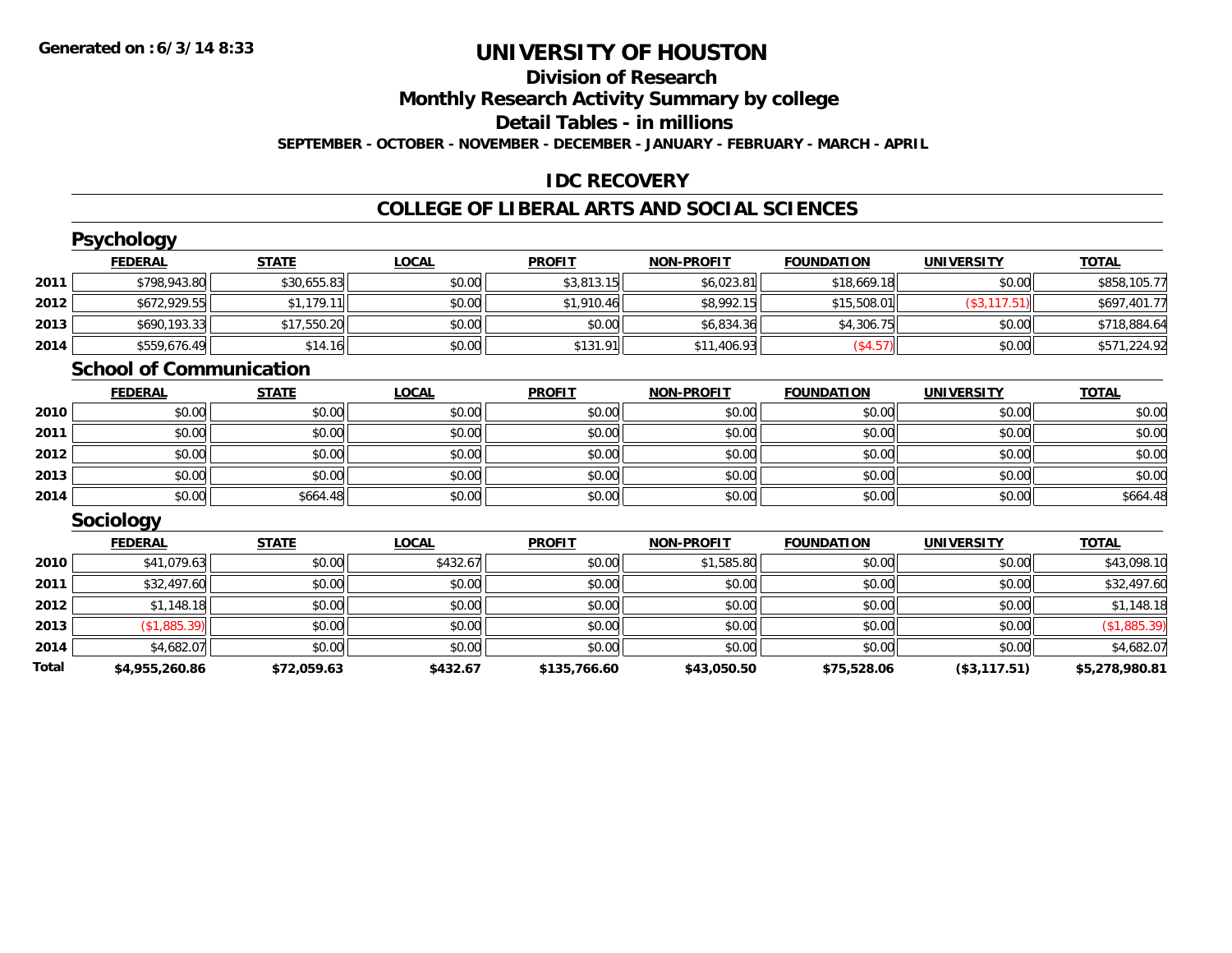**2014**

# **UNIVERSITY OF HOUSTON**

## **Division of Research**

**Monthly Research Activity Summary by college**

**Detail Tables - in millions**

**SEPTEMBER - OCTOBER - NOVEMBER - DECEMBER - JANUARY - FEBRUARY - MARCH - APRIL**

### **IDC RECOVERY**

#### **COLLEGE OF NATURAL SCIENCES AND MATHEMATICS**

|      | <b>Biology/Biochemistry</b>                            |                |              |               |                   |                   |                   |              |
|------|--------------------------------------------------------|----------------|--------------|---------------|-------------------|-------------------|-------------------|--------------|
|      | <b>FEDERAL</b>                                         | <b>STATE</b>   | <b>LOCAL</b> | <b>PROFIT</b> | <b>NON-PROFIT</b> | <b>FOUNDATION</b> | <b>UNIVERSITY</b> | <b>TOTAL</b> |
| 2010 | \$678,974.79                                           | \$0.00         | \$0.00       | \$0.00        | \$16,999.02       | \$1,346.49        | \$0.00            | \$697,320.30 |
| 2011 | \$712,834.83                                           | \$4,580.37     | \$0.00       | \$966.86      | \$24,303.22       | \$0.00            | \$0.00            | \$742,685.27 |
| 2012 | \$572,425.68                                           | \$32,235.44    | \$0.00       | \$0.01        | \$30,499.93       | \$0.00            | \$0.00            | \$635,161.05 |
| 2013 | \$419,218.03                                           | \$26,478.23    | \$0.00       | \$22,347.90   | \$31,783.86       | \$8,673.79        | \$0.00            | \$508,501.82 |
| 2014 | \$313,476.71                                           | (\$33,023.39)  | \$0.00       | \$21,768.74   | \$17,006.45       | \$3,273.88        | \$0.00            | \$322,502.39 |
|      | <b>Center for Applied Geoscience Excellence</b>        |                |              |               |                   |                   |                   |              |
|      | <b>FEDERAL</b>                                         | <b>STATE</b>   | <b>LOCAL</b> | <b>PROFIT</b> | <b>NON-PROFIT</b> | <b>FOUNDATION</b> | <b>UNIVERSITY</b> | <b>TOTAL</b> |
| 2010 | \$0.00                                                 | \$0.00         | \$0.00       | \$0.00        | \$0.00            | \$0.00            | \$0.00            | \$0.00       |
|      | <b>Center for Nuclear Receptors and Cell Signaling</b> |                |              |               |                   |                   |                   |              |
|      | <b>FEDERAL</b>                                         | <b>STATE</b>   | <b>LOCAL</b> | <b>PROFIT</b> | <b>NON-PROFIT</b> | <b>FOUNDATION</b> | <b>UNIVERSITY</b> | <b>TOTAL</b> |
| 2010 | \$114,263.63                                           | \$0.00         | \$0.00       | \$0.00        | \$0.00            | \$0.00            | \$0.00            | \$114,263.63 |
| 2011 | \$221,943.00                                           | \$549.12       | \$0.00       | \$0.00        | \$0.00            | \$0.00            | \$0.00            | \$222,492.12 |
| 2012 | \$255,650.48                                           | \$15,280.87    | \$0.00       | \$71,810.09   | \$0.00            | \$0.00            | \$0.00            | \$342,741.44 |
| 2013 | \$237,180.30                                           | \$30,001.04    | \$0.00       | \$1,208.88    | \$0.00            | \$0.00            | \$0.00            | \$268,390.22 |
| 2014 | \$345,339.89                                           | (\$10, 208.88) | \$0.00       | \$0.00        | \$0.00            | \$0.00            | \$0.00            | \$335,131.01 |
|      | <b>Chemistry</b>                                       |                |              |               |                   |                   |                   |              |
|      | <b>FEDERAL</b>                                         | <b>STATE</b>   | <b>LOCAL</b> | <b>PROFIT</b> | <b>NON-PROFIT</b> | <b>FOUNDATION</b> | <b>UNIVERSITY</b> | <b>TOTAL</b> |
| 2010 | \$472,330.90                                           | \$0.00         | \$0.00       | \$18,874.04   | (\$11.01)         | \$0.00            | \$48,498.50       | \$539,692.43 |
| 2011 | \$564,901.48                                           | \$577.80       | \$0.00       | \$739.44      | \$0.00            | \$0.00            | \$15,553.36       | \$581,772.08 |
| 2012 | \$397,231.77                                           | \$1,317.14     | \$0.00       | \$405.57      | \$0.00            | \$0.00            | \$14,738.17       | \$413,692.64 |
| 2013 | \$395,584.76                                           | (\$64.32)      | \$0.00       | \$10,609.36   | \$0.00            | \$0.00            | (\$14,421.06)     | \$391,708.74 |
| 2014 | \$443,219.24                                           | \$0.00         | \$0.00       | \$130.95      | \$0.00            | \$0.00            | \$0.00            | \$443,350.19 |
|      | <b>Computer Science</b>                                |                |              |               |                   |                   |                   |              |
|      | <b>FEDERAL</b>                                         | <b>STATE</b>   | <b>LOCAL</b> | <b>PROFIT</b> | <b>NON-PROFIT</b> | <b>FOUNDATION</b> | <b>UNIVERSITY</b> | <b>TOTAL</b> |
| 2010 | \$604,017.99                                           | \$4,775.79     | \$0.00       | \$11,964.28   | \$0.00            | \$0.00            | \$0.00            | \$620,758.06 |
| 2011 | \$811,658.26                                           | \$10,456.77    | \$0.00       | \$13,584.36   | \$3,747.94        | \$0.00            | (\$247.76)        | \$839,199.57 |
| 2012 | \$453,739.06                                           | \$2,124.70     | \$0.00       | \$73,652.37   | \$14,243.05       | \$0.00            | \$0.00            | \$543,759.18 |
| 2013 | \$451,885.65                                           | \$3,580.17     | \$0.00       | \$95,642.52   | \$4,821.35        | \$0.00            | \$0.00            | \$555,929.68 |

\$297,858.27 \$0.00 \$0.00 \$47,383.25 \$87,575.04 \$0.00 \$0.00 \$432,816.56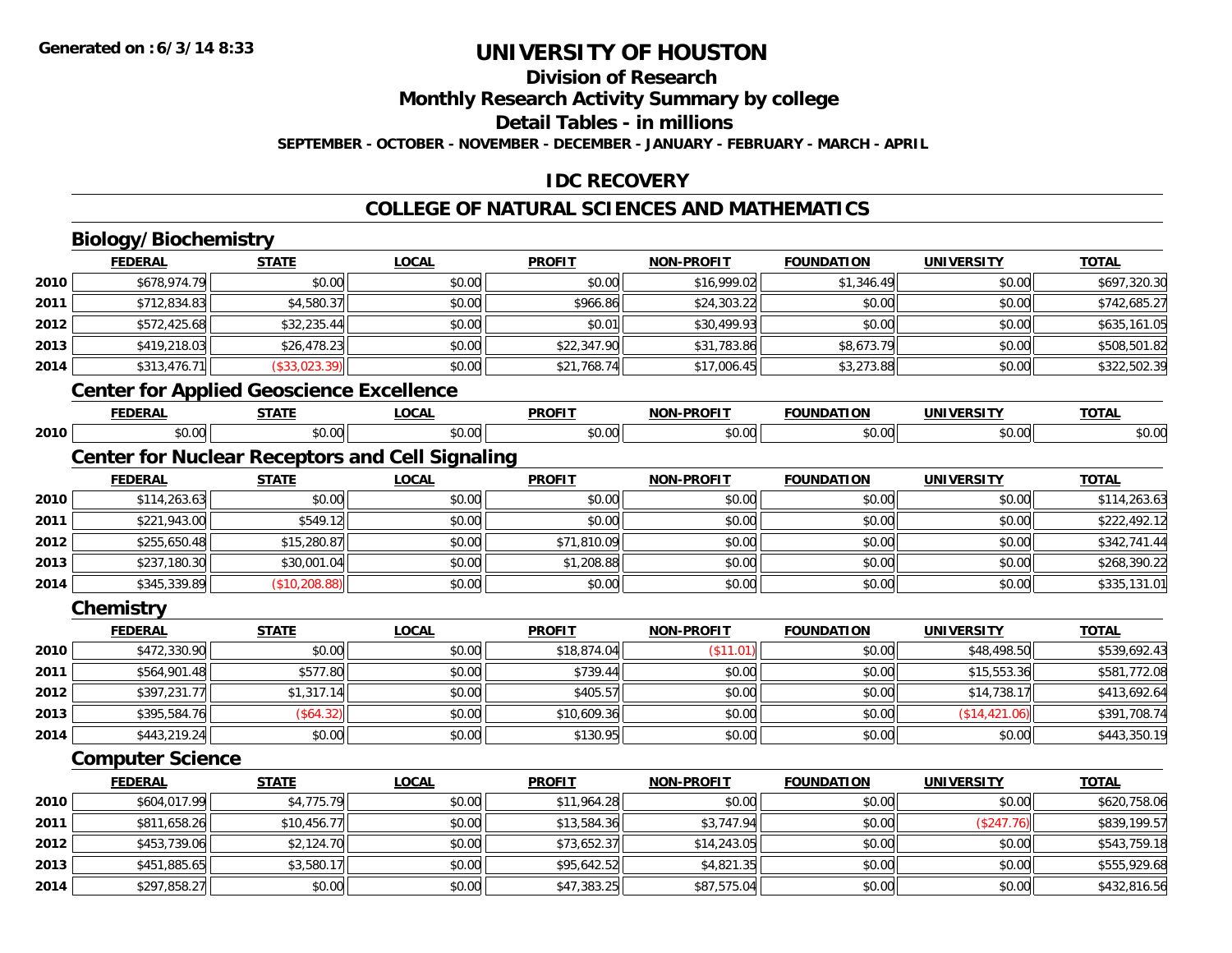### **Division of Research**

**Monthly Research Activity Summary by college**

**Detail Tables - in millions**

**SEPTEMBER - OCTOBER - NOVEMBER - DECEMBER - JANUARY - FEBRUARY - MARCH - APRIL**

### **IDC RECOVERY**

### **COLLEGE OF NATURAL SCIENCES AND MATHEMATICS**

### **Dean, Natural Sciences and Mathematics**

|      | <b>FEDERAL</b> | <b>STATE</b> | <u>LOCAL</u> | <b>PROFIT</b> | <b>NON-PROFIT</b> | <b>FOUNDATION</b> | <b>UNIVERSITY</b> | <b>TOTAL</b> |
|------|----------------|--------------|--------------|---------------|-------------------|-------------------|-------------------|--------------|
| 2010 | \$0.00         | \$0.00       | \$0.00       | \$0.00        | \$0.00            | \$0.00            | \$0.00            | \$0.00       |
| 2011 | \$0.00         | \$0.00       | \$0.00       | \$0.00        | \$0.00            | \$0.00            | \$0.00            | \$0.00       |
| 2012 | \$5,697.38     | \$0.00       | \$0.00       | \$0.00        | \$0.00            | \$0.00            | \$0.00            | \$5,697.38   |
| 2013 | \$33,047.79    | \$0.00       | \$0.00       | \$0.00        | \$0.00            | \$0.00            | \$0.00            | \$33,047.79  |
| 2014 | \$10,383.30    | \$0.00       | \$0.00       | \$0.00        | \$0.00            | \$0.00            | \$0.00            | \$10,383.30  |

#### **Earth & Atmospheric Sciences**

|      | <b>FEDERAL</b> | <u>STATE</u> | <b>LOCAL</b> | <b>PROFIT</b> | <b>NON-PROFIT</b> | <b>FOUNDATION</b> | <b>UNIVERSITY</b> | <b>TOTAL</b> |
|------|----------------|--------------|--------------|---------------|-------------------|-------------------|-------------------|--------------|
| 2010 | \$146,049.02   | \$26,980.60  | \$0.00       | \$246,489.55  | \$27,767.64       | \$0.00            | \$0.00            | \$447,286.82 |
| 2011 | \$243,950.20   | \$66,539.46  | \$0.00       | \$176,411.46  | \$26,181.20       | \$0.00            | \$0.00            | \$513,082.32 |
| 2012 | \$274,282.63   | \$45,337.36  | \$0.00       | \$242,078.93  | \$23,724.45       | \$0.00            | \$0.00            | \$585,423.37 |
| 2013 | \$215,051.44   | \$13,683.46  | \$0.00       | \$237,281.83  | \$18,457.56       | \$0.00            | \$0.00            | \$484,474.29 |
| 2014 | \$157,273.21   | \$27,710.07  | \$0.00       | \$195,634.60  | \$43,818.50       | \$1,236.65        | \$0.00            | \$425,673.03 |

### **Institute for Climate and Atmospheric Science**

|      | <b>FEDERAL</b> | <b>STATE</b> | <b>LOCAL</b> | <b>PROFIT</b> | <b>NON-PROFIT</b> | <b>FOUNDATION</b> | <b>UNIVERSITY</b> | <b>TOTAL</b> |
|------|----------------|--------------|--------------|---------------|-------------------|-------------------|-------------------|--------------|
| 2010 | \$0.00         | \$0.00       | \$0.00       | \$0.00        | \$0.00            | \$0.00            | \$0.00            | \$0.00       |
| 2011 | \$0.00         | \$0.00       | \$0.00       | \$0.00        | \$0.00            | \$0.00            | \$0.00            | \$0.00       |
| 2012 | \$0.00         | \$0.00       | \$0.00       | \$0.00        | \$0.00            | \$0.00            | \$0.00            | \$0.00       |
| 2013 | \$0.00         | \$0.00       | \$0.00       | \$0.00        | \$0.00            | \$0.00            | \$0.00            | \$0.00       |
| 2014 | \$0.00         | \$0.00       | \$0.00       | \$0.00        | \$0.00            | \$0.00            | \$0.00            | \$0.00       |

### **Mathematics**

|      | <b>FEDERAL</b> | <b>STATE</b> | <u>LOCAL</u> | <b>PROFIT</b> | <b>NON-PROFIT</b> | <b>FOUNDATION</b> | UNIVERSITY | <b>TOTAL</b> |
|------|----------------|--------------|--------------|---------------|-------------------|-------------------|------------|--------------|
| 2010 | \$200,211.30   | \$0.00       | \$0.00       | \$5,771.09    | \$0.00            | \$0.00            | \$0.00     | \$205,982.39 |
| 2011 | \$152,518.53   | \$10,606.67  | \$0.00       | \$9,513.58    | \$26,825.36       | \$0.00            | \$0.00     | \$199,464.14 |
| 2012 | \$133,922.24   | \$15,679.55  | \$0.00       | \$37,277.57   | \$9,763.04        | (\$164.39)        | \$0.00     | \$196,478.00 |
| 2013 | \$182,178.80   | \$0.00       | \$0.00       | \$25,532.27   | \$0.00            | \$869.12          | \$0.00     | \$208,580.19 |
| 2014 | \$284,942.80   | \$0.00       | \$0.00       | \$16,592.89   | \$0.00            | \$1,436.96        | \$0.00     | \$302,972.65 |

#### **Physics**

|      | <b>FEDERAL</b> | <b>STATE</b> | LOCAL  | <b>PROFIT</b> | <b>NON-PROFIT</b>       | <b>FOUNDATION</b> | <b>UNIVERSITY</b> | <b>TOTAL</b>                      |
|------|----------------|--------------|--------|---------------|-------------------------|-------------------|-------------------|-----------------------------------|
| 2010 | \$343,737.52   | \$1,704.17   | \$0.00 | \$162,800.34  | ATAYFOP<br>, 19. COS. C | \$0.00            | \$0.00            | <b>EO7 01</b><br>$A - A$<br>JU 1. |
| 2011 | \$466,602.40   | 5648.39      | \$0.00 | \$120,848.39  | \$0.96                  | \$0.00            | \$0.00            | \$588.<br>100                     |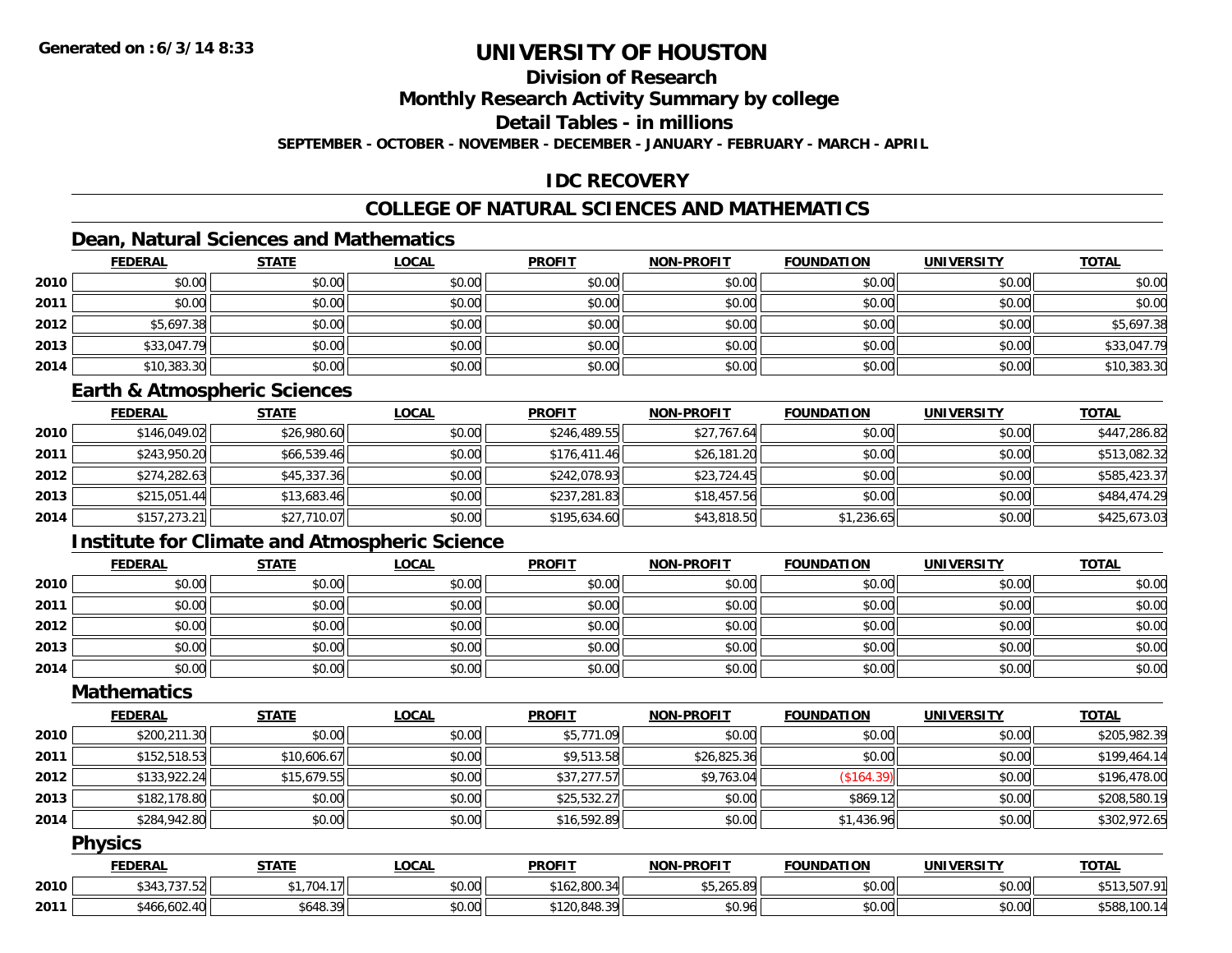#### **Division of Research**

**Monthly Research Activity Summary by college**

**Detail Tables - in millions**

**SEPTEMBER - OCTOBER - NOVEMBER - DECEMBER - JANUARY - FEBRUARY - MARCH - APRIL**

#### **IDC RECOVERY**

#### **COLLEGE OF NATURAL SCIENCES AND MATHEMATICS**

|       | <b>Physics</b>  |              |              |                |                   |                   |                   |                 |
|-------|-----------------|--------------|--------------|----------------|-------------------|-------------------|-------------------|-----------------|
|       | <b>FEDERAL</b>  | <b>STATE</b> | <b>LOCAL</b> | <b>PROFIT</b>  | <b>NON-PROFIT</b> | <b>FOUNDATION</b> | <b>UNIVERSITY</b> | <u>TOTAL</u>    |
| 2012  | \$495,844.25    | (\$61.33)    | \$0.00       | \$45,294.78    | \$394.22          | \$0.00            | \$0.00            | \$541,471.92    |
| 2013  | \$468,469.31    | \$0.00       | \$0.00       | \$172,197.42   | \$0.00            | \$0.00            | \$0.00            | \$640,666.73    |
| 2014  | \$852,477.96    | \$0.00       | \$0.00       | \$191,791.59   | \$0.00            | \$0.00            | \$0.00            | \$1,044,269.55  |
| Total | \$13,430,374.80 | \$297,489.24 | \$0.00       | \$2,276,604.90 | \$413,167.65      | \$16,672.50       | \$64,121.21       | \$16,498,430.31 |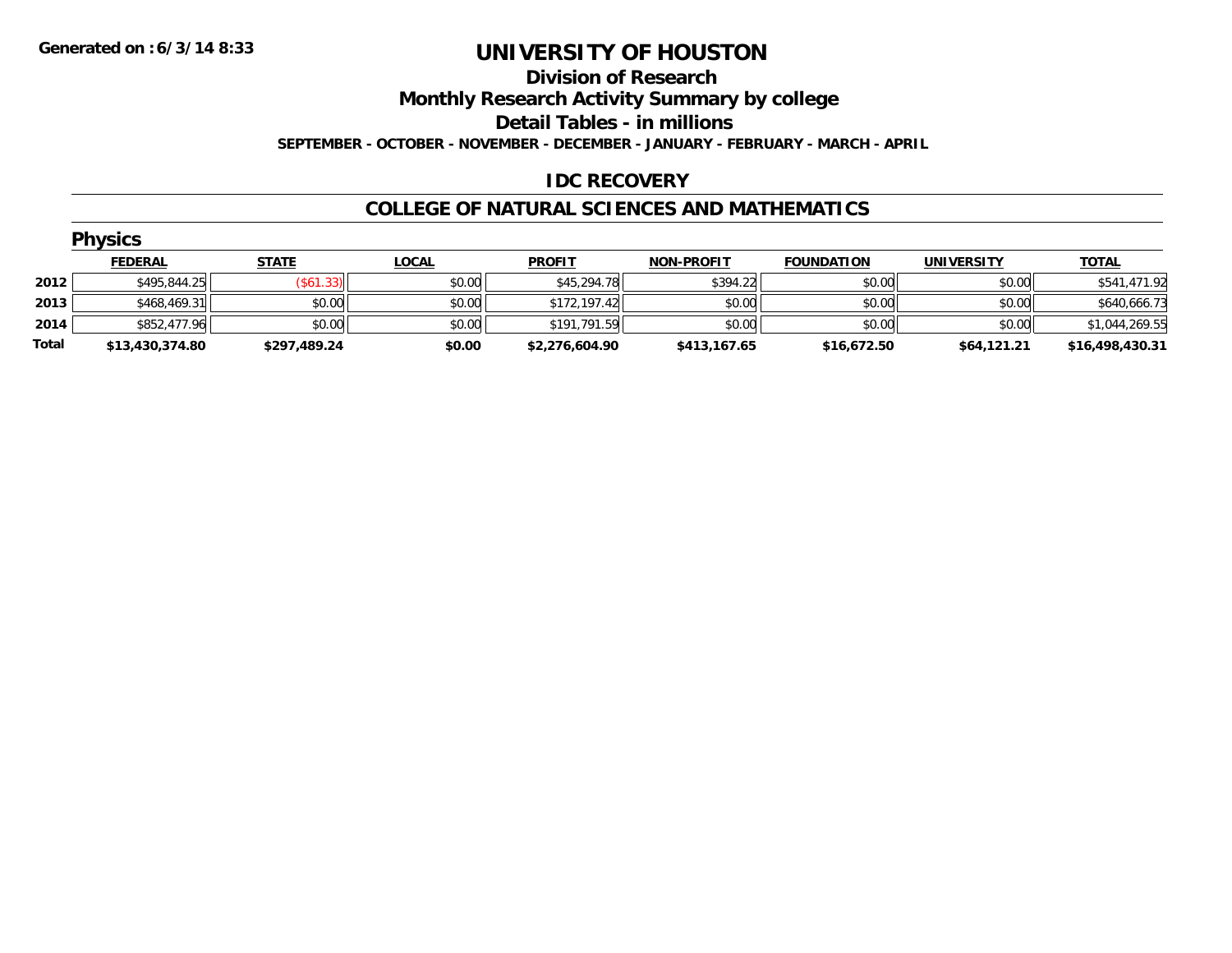### **Division of Research**

**Monthly Research Activity Summary by college**

**Detail Tables - in millions**

**SEPTEMBER - OCTOBER - NOVEMBER - DECEMBER - JANUARY - FEBRUARY - MARCH - APRIL**

#### **IDC RECOVERY**

#### **COLLEGE OF OPTOMETRY**

## **Optometry, Community**

|       | .              |              |              |               |                   |                   |                   |                |
|-------|----------------|--------------|--------------|---------------|-------------------|-------------------|-------------------|----------------|
|       | <b>FEDERAL</b> | <b>STATE</b> | <b>LOCAL</b> | <b>PROFIT</b> | <b>NON-PROFIT</b> | <b>FOUNDATION</b> | <b>UNIVERSITY</b> | <b>TOTAL</b>   |
| 2010  | \$745,903.29   | \$1,703.54   | \$0.00       | \$81,072.03   | \$0.00            | \$0.00            | \$15,212.44       | \$843,891.30   |
| 2011  | \$623,459.94   | \$1,176.77   | \$0.00       | \$36,474.82   | \$0.00            | \$0.00            | \$21,608.91       | \$682,720.44   |
| 2012  | \$715,488.57   | (\$0.03)     | \$0.00       | \$52,190.92   | \$0.00            | \$0.00            | \$33,958.05       | \$801,637.51   |
| 2013  | \$763,527.44   | \$0.00       | \$0.00       | \$141,104.06  | \$0.00            | \$0.00            | \$21,651.00       | \$926,282.50   |
| 2014  | \$899,613.45   | \$0.00       | \$0.00       | \$118,907.91  | \$0.00            | \$0.00            | \$30,096.51       | \$1,048,617.87 |
| Total | \$3,747,992.68 | \$2,880.28   | \$0.00       | \$429,749.74  | \$0.00            | \$0.00            | \$122,526.91      | \$4,303,149.62 |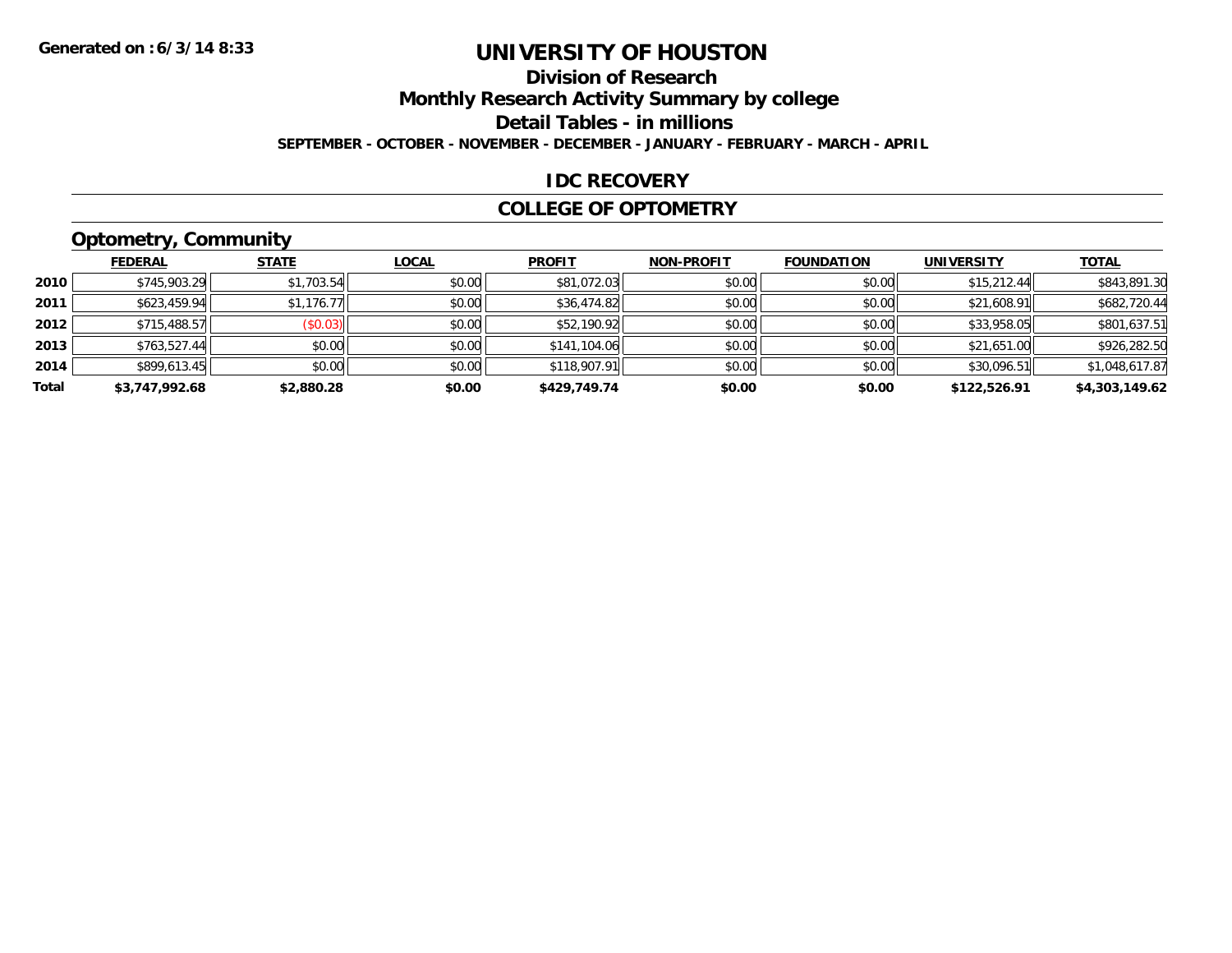**Division of Research**

**Monthly Research Activity Summary by college**

**Detail Tables - in millions**

**SEPTEMBER - OCTOBER - NOVEMBER - DECEMBER - JANUARY - FEBRUARY - MARCH - APRIL**

#### **IDC RECOVERY**

#### **COLLEGE OF PHARMACY**

|       |                                             |              | <b>Center for Experimental Therapeutics and Pharmacoi</b> |               |                   |                   |                   |                |
|-------|---------------------------------------------|--------------|-----------------------------------------------------------|---------------|-------------------|-------------------|-------------------|----------------|
|       | <b>FEDERAL</b>                              | <b>STATE</b> | <b>LOCAL</b>                                              | <b>PROFIT</b> | <b>NON-PROFIT</b> | <b>FOUNDATION</b> | <b>UNIVERSITY</b> | <b>TOTAL</b>   |
| 2014  | \$0.00                                      | \$0.00       | \$0.00                                                    | \$0.00        | \$0.00            | \$0.00            | \$0.00            | \$0.00         |
|       | <b>Clinical Sciences and Administration</b> |              |                                                           |               |                   |                   |                   |                |
|       | <b>FEDERAL</b>                              | <b>STATE</b> | <b>LOCAL</b>                                              | <b>PROFIT</b> | <b>NON-PROFIT</b> | <b>FOUNDATION</b> | <b>UNIVERSITY</b> | <b>TOTAL</b>   |
| 2010  | \$19,712.87                                 | \$0.00       | \$0.00                                                    | \$45,066.31   | \$9,029.21        | \$0.00            | \$254.34          | \$74,062.73    |
| 2011  | \$39,586.79                                 | \$0.00       | \$0.00                                                    | \$48,706.77   | \$14,210.59       | \$0.00            | \$4.97            | \$102,509.12   |
| 2012  | \$32,208.64                                 | \$0.00       | \$0.00                                                    | \$42,872.04   | (\$11.27)         | \$0.00            | \$0.00            | \$75,069.41    |
| 2013  | \$60,337.82                                 | \$0.00       | \$0.00                                                    | \$55,286.74   | \$0.00            | \$0.00            | \$0.00            | \$115,624.56   |
| 2014  | \$32,004.84                                 | \$0.00       | \$0.00                                                    | \$64,800.06   | \$13,174.85       | \$0.00            | \$0.00            | \$109,979.75   |
|       | Dean, Pharmacy                              |              |                                                           |               |                   |                   |                   |                |
|       | <b>FEDERAL</b>                              | <b>STATE</b> | <b>LOCAL</b>                                              | <b>PROFIT</b> | <b>NON-PROFIT</b> | <b>FOUNDATION</b> | <b>UNIVERSITY</b> | <b>TOTAL</b>   |
| 2010  | \$0.00                                      | \$0.00       | \$0.00                                                    | \$0.00        | \$0.00            | \$0.00            | \$0.00            | \$0.00         |
| 2011  | \$0.00                                      | \$0.00       | \$0.00                                                    | \$0.00        | \$0.00            | \$0.00            | \$0.00            | \$0.00         |
| 2012  | \$0.00                                      | \$0.00       | \$0.00                                                    | \$0.00        | \$0.00            | \$0.00            | \$0.00            | \$0.00         |
| 2013  | \$0.00                                      | \$0.00       | \$0.00                                                    | \$0.00        | \$0.00            | \$0.00            | \$0.00            | \$0.00         |
| 2014  | \$0.00                                      | \$0.00       | \$0.00                                                    | \$0.00        | \$0.00            | \$0.00            | \$0.00            | \$0.00         |
|       |                                             |              | <b>Pharmacological and Pharmaceutical Sciences</b>        |               |                   |                   |                   |                |
|       | <b>FEDERAL</b>                              | <b>STATE</b> | <b>LOCAL</b>                                              | <b>PROFIT</b> | <b>NON-PROFIT</b> | <b>FOUNDATION</b> | <b>UNIVERSITY</b> | <b>TOTAL</b>   |
| 2010  | \$517,315.14                                | \$386.94     | \$0.00                                                    | (\$422.90)    | \$8,836.87        | \$1,685.28        | \$0.00            | \$527,801.33   |
| 2011  | \$606,910.46                                | \$5,643.89   | \$0.00                                                    | \$0.00        | \$10,441.90       | \$0.00            | \$0.00            | \$622,996.25   |
| 2012  | \$344,813.37                                | \$0.01       | \$0.00                                                    | \$0.00        | \$5,793.10        | \$362.21          | \$0.00            | \$350,968.69   |
| 2013  | \$424,966.95                                | \$0.00       | \$0.00                                                    | \$146.35      | \$1,572.44        | \$1,680.59        | \$0.00            | \$428,366.33   |
| 2014  | \$333,437.41                                | \$0.00       | \$0.00                                                    | \$4,588.48    | \$0.00            | \$1,912.04        | \$0.00            | \$339,937.93   |
| Total | \$2,411,294.28                              | \$6,030.84   | \$0.00                                                    | \$261,043.85  | \$63,047.69       | \$5,640.12        | \$259.31          | \$2,747,316.09 |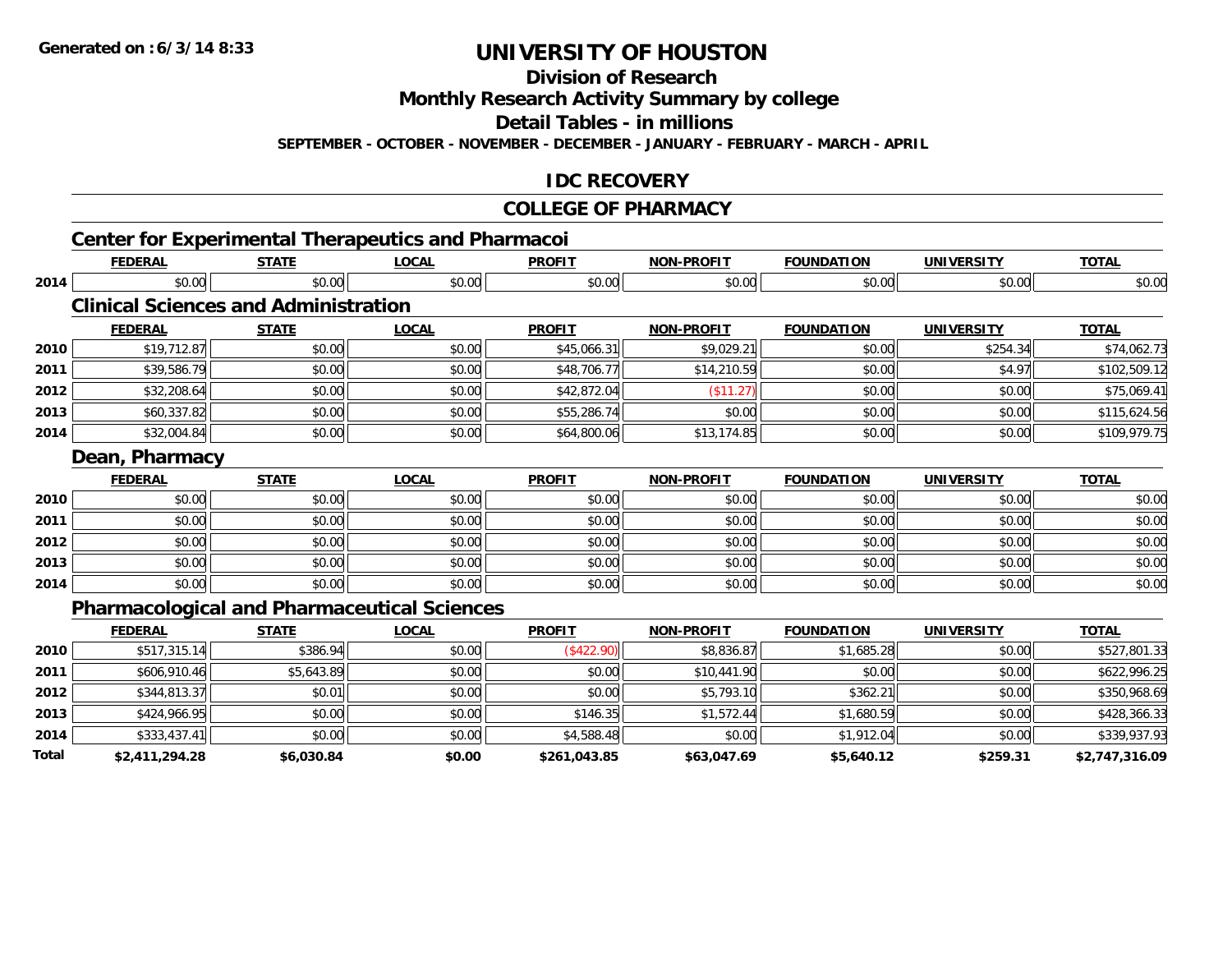**Division of Research**

**Monthly Research Activity Summary by college**

**Detail Tables - in millions**

**SEPTEMBER - OCTOBER - NOVEMBER - DECEMBER - JANUARY - FEBRUARY - MARCH - APRIL**

#### **IDC RECOVERY**

#### **COLLEGE OF TECHNOLOGY**

|      | <b>Center for Life Sciences Technology</b> |              |                                               |               |                   |                   |                   |              |
|------|--------------------------------------------|--------------|-----------------------------------------------|---------------|-------------------|-------------------|-------------------|--------------|
|      | <b>FEDERAL</b>                             | <b>STATE</b> | <b>LOCAL</b>                                  | <b>PROFIT</b> | <b>NON-PROFIT</b> | <b>FOUNDATION</b> | <b>UNIVERSITY</b> | <b>TOTAL</b> |
| 2010 | \$0.00                                     | \$0.00       | \$0.00                                        | \$0.00        | \$0.00            | \$0.00            | \$0.00            | \$0.00       |
|      | <b>Center for Technology Literacy</b>      |              |                                               |               |                   |                   |                   |              |
|      | <b>FEDERAL</b>                             | <b>STATE</b> | <b>LOCAL</b>                                  | <b>PROFIT</b> | <b>NON-PROFIT</b> | <b>FOUNDATION</b> | <b>UNIVERSITY</b> | <b>TOTAL</b> |
| 2010 | \$439.40                                   | \$0.00       | \$0.00                                        | \$0.00        | \$0.00            | \$0.00            | \$0.00            | \$439.40     |
| 2011 | \$96,706.39                                | \$0.00       | \$0.00                                        | \$0.00        | \$0.00            | \$0.00            | \$0.00            | \$96,706.39  |
| 2012 | \$83,166.66                                | \$0.00       | \$0.00                                        | \$0.00        | \$0.00            | \$0.00            | \$0.00            | \$83,166.66  |
| 2013 | \$54,426.34                                | \$0.00       | \$0.00                                        | \$0.00        | \$0.00            | \$0.00            | \$0.00            | \$54,426.34  |
| 2014 | \$94,748.11                                | \$0.00       | \$0.00                                        | \$0.00        | \$0.00            | \$0.00            | \$0.00            | \$94,748.11  |
|      | <b>Construction Management</b>             |              |                                               |               |                   |                   |                   |              |
|      | <b>FEDERAL</b>                             | <b>STATE</b> | <b>LOCAL</b>                                  | <b>PROFIT</b> | <b>NON-PROFIT</b> | <b>FOUNDATION</b> | <b>UNIVERSITY</b> | <b>TOTAL</b> |
| 2013 | \$0.00                                     | \$1,241.05   | \$0.00                                        | \$0.00        | \$0.00            | \$1,226.77        | \$0.00            | \$2,467.82   |
| 2014 | \$0.00                                     | \$2,931.48   | \$0.00                                        | \$0.00        | \$0.00            | \$813.26          | \$0.00            | \$3,744.74   |
|      | Dean, Technology                           |              |                                               |               |                   |                   |                   |              |
|      | <b>FEDERAL</b>                             | <b>STATE</b> | <b>LOCAL</b>                                  | <b>PROFIT</b> | <b>NON-PROFIT</b> | <b>FOUNDATION</b> | <b>UNIVERSITY</b> | <b>TOTAL</b> |
| 2010 | \$59,224.06                                | \$0.00       | \$0.00                                        | \$0.00        | \$0.00            | \$0.00            | \$0.00            | \$59,224.06  |
| 2011 | \$40,935.52                                | \$0.00       | \$0.00                                        | \$0.00        | \$0.00            | \$0.00            | \$0.00            | \$40,935.52  |
| 2012 | \$28,524.59                                | \$0.00       | \$0.00                                        | \$0.00        | \$0.00            | \$0.00            | \$0.00            | \$28,524.59  |
| 2013 | \$13,817.39                                | \$0.00       | \$0.00                                        | \$0.00        | \$0.00            | \$0.00            | \$0.00            | \$13,817.39  |
| 2014 | \$0.00                                     | \$0.00       | \$0.00                                        | \$0.00        | \$0.00            | \$0.00            | \$0.00            | \$0.00       |
|      | <b>Engineering Technology</b>              |              |                                               |               |                   |                   |                   |              |
|      | <b>FEDERAL</b>                             | <b>STATE</b> | <b>LOCAL</b>                                  | <b>PROFIT</b> | <b>NON-PROFIT</b> | <b>FOUNDATION</b> | <b>UNIVERSITY</b> | <b>TOTAL</b> |
| 2010 | \$39,728.60                                | \$0.00       | \$0.00                                        | \$720.73      | \$0.00            | \$12,890.54       | \$38.22           | \$53,378.09  |
| 2011 | \$76,438.60                                | \$0.00       | \$0.00                                        | (\$0.19)      | \$0.00            | \$8,326.02        | \$0.00            | \$84,764.43  |
| 2012 | \$61,527.06                                | \$0.00       | \$0.00                                        | \$5,013.80    | \$0.00            | \$0.00            | \$0.00            | \$66,540.86  |
| 2013 | \$108,621.74                               | \$0.00       | \$0.00                                        | \$12,234.73   | \$0.00            | \$1,567.70        | \$0.00            | \$122,424.17 |
| 2014 | \$54,460.05                                | \$0.00       | \$0.00                                        | \$20,096.06   | \$0.00            | \$0.00            | \$0.00            | \$74,556.11  |
|      |                                            |              | <b>Human Development and Consumer Science</b> |               |                   |                   |                   |              |
|      | <b>FEDERAL</b>                             | <b>STATE</b> | <b>LOCAL</b>                                  | <b>PROFIT</b> | <b>NON-PROFIT</b> | <b>FOUNDATION</b> | <b>UNIVERSITY</b> | <b>TOTAL</b> |
| 2010 | \$1,157.05                                 | \$0.00       | \$0.00                                        | \$415.56      | \$0.00            | \$0.00            | \$0.00            | \$1,572.61   |
| 2011 | \$213.79                                   | \$0.00       | \$0.00                                        | \$150.30      | \$0.00            | \$0.00            | \$0.00            | \$364.09     |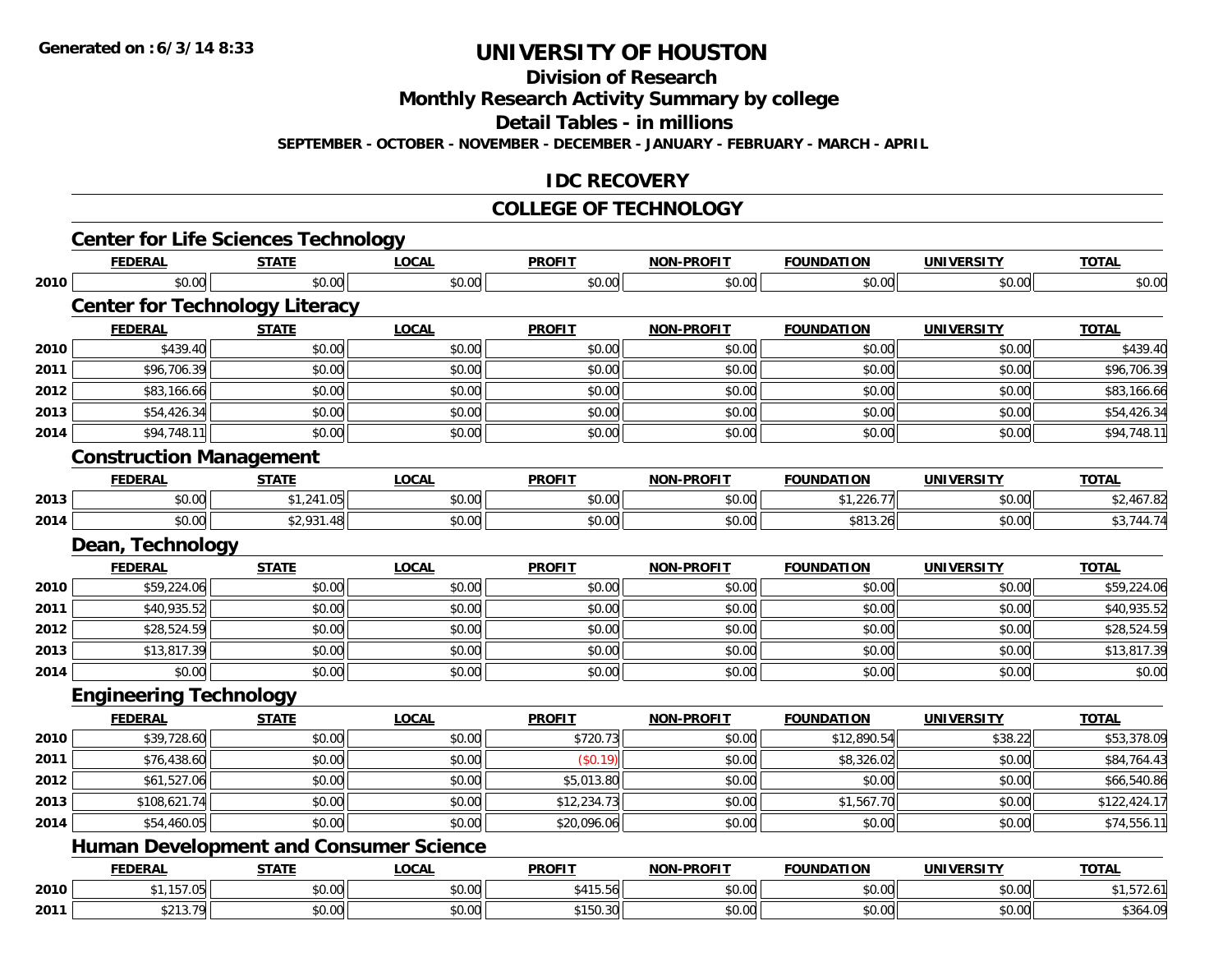### **Division of Research**

**Monthly Research Activity Summary by college**

**Detail Tables - in millions**

**SEPTEMBER - OCTOBER - NOVEMBER - DECEMBER - JANUARY - FEBRUARY - MARCH - APRIL**

### **IDC RECOVERY**

### **COLLEGE OF TECHNOLOGY**

### **Human Development and Consumer Science**

|      | <b>FEDERAL</b>                                       | <b>STATE</b> | LOCAL  | <b>PROFIT</b> | <b>NON-PROFIT</b> | <b>FOUNDATION</b> | <b>UNIVERSITY</b> | <b>TOTAL</b>                |
|------|------------------------------------------------------|--------------|--------|---------------|-------------------|-------------------|-------------------|-----------------------------|
| 2012 | 0.10701<br>D I Z / .O I                              | \$0.00       | \$0.00 | \$0.00        | \$0.00            | \$0.00            | \$0.00            | <b>¢10701</b><br>9 I Z J .O |
| 2013 | \$153.56                                             | \$0.00       | \$0.00 | \$0.00        | \$0.00            | \$0.00            | \$0.00            | \$153.56                    |
| 2014 | $\land$ $\land$ $\land$ $\land$ $\land$<br>42,312.01 | \$0.00       | \$0.00 | \$0.00        | \$0.00            | \$20,472.         | \$0.00            | \$23,045.01                 |

<u> 1989 - Johann Stoff, deutscher Stoffen und der Stoffen und der Stoffen und der Stoffen und der Stoffen und der</u>

### **Information & Logistics Technology**

|      | <b>FEDERAL</b> | <b>STATE</b> | <b>LOCAL</b> | <b>PROFIT</b> | <b>NON-PROFIT</b> | <b>FOUNDATION</b> | <b>UNIVERSITY</b> | <b>TOTAL</b> |
|------|----------------|--------------|--------------|---------------|-------------------|-------------------|-------------------|--------------|
| 2010 | \$1,978.67     | \$0.00       | \$0.00       | \$0.00        | \$0.00            | \$0.00            | \$0.00            | \$1,978.67   |
| 2011 | \$114.66       | \$0.00       | \$0.00       | \$0.00        | \$0.00            | \$0.00            | \$0.00            | (\$114.66)   |
| 2012 | \$9,608.28     | \$0.00       | \$0.00       | \$0.00        | \$0.00            | \$0.00            | \$0.00            | \$9,608.28   |
| 2013 | \$0.00         | \$0.00       | \$0.00       | \$0.00        | \$0.00            | \$0.00            | \$0.00            | \$0.00       |
| 2014 | (\$92.50)      | \$0.00       | \$0.00       | \$0.00        | \$0.00            | \$0.00            | \$0.00            | (\$92.50)    |

### **Texas Manufacturing Assistance Center**

|       | <b>FEDERAL</b> | <b>STATE</b> | <b>LOCAL</b> | <b>PROFIT</b> | <b>NON-PROFIT</b> | <b>FOUNDATION</b> | <b>UNIVERSITY</b> | <b>TOTAL</b> |
|-------|----------------|--------------|--------------|---------------|-------------------|-------------------|-------------------|--------------|
| 2010  | \$0.00         | \$0.00       | \$0.00       | \$0.00        | \$0.00            | \$0.00            | \$0.00            | \$0.00       |
| 2011  | \$0.00         | \$0.00       | \$0.00       | \$0.00        | \$0.00            | \$0.00            | \$0.00            | \$0.00       |
| 2012  | \$0.00         | \$0.00       | \$0.00       | \$0.00        | \$0.00            | \$0.00            | \$0.00            | \$0.00       |
| 2013  | \$0.00         | \$0.00       | \$0.00       | \$0.00        | \$0.00            | \$0.00            | \$0.00            | \$0.00       |
| 2014  | \$0.00         | \$0.00       | \$0.00       | \$0.00        | \$0.00            | \$0.00            | \$0.00            | \$0.00       |
| Total | \$828,369.37   | \$4,172.53   | \$0.00       | \$38,630.99   | \$0.00            | \$45,296.43       | \$38.22           | \$916,507.54 |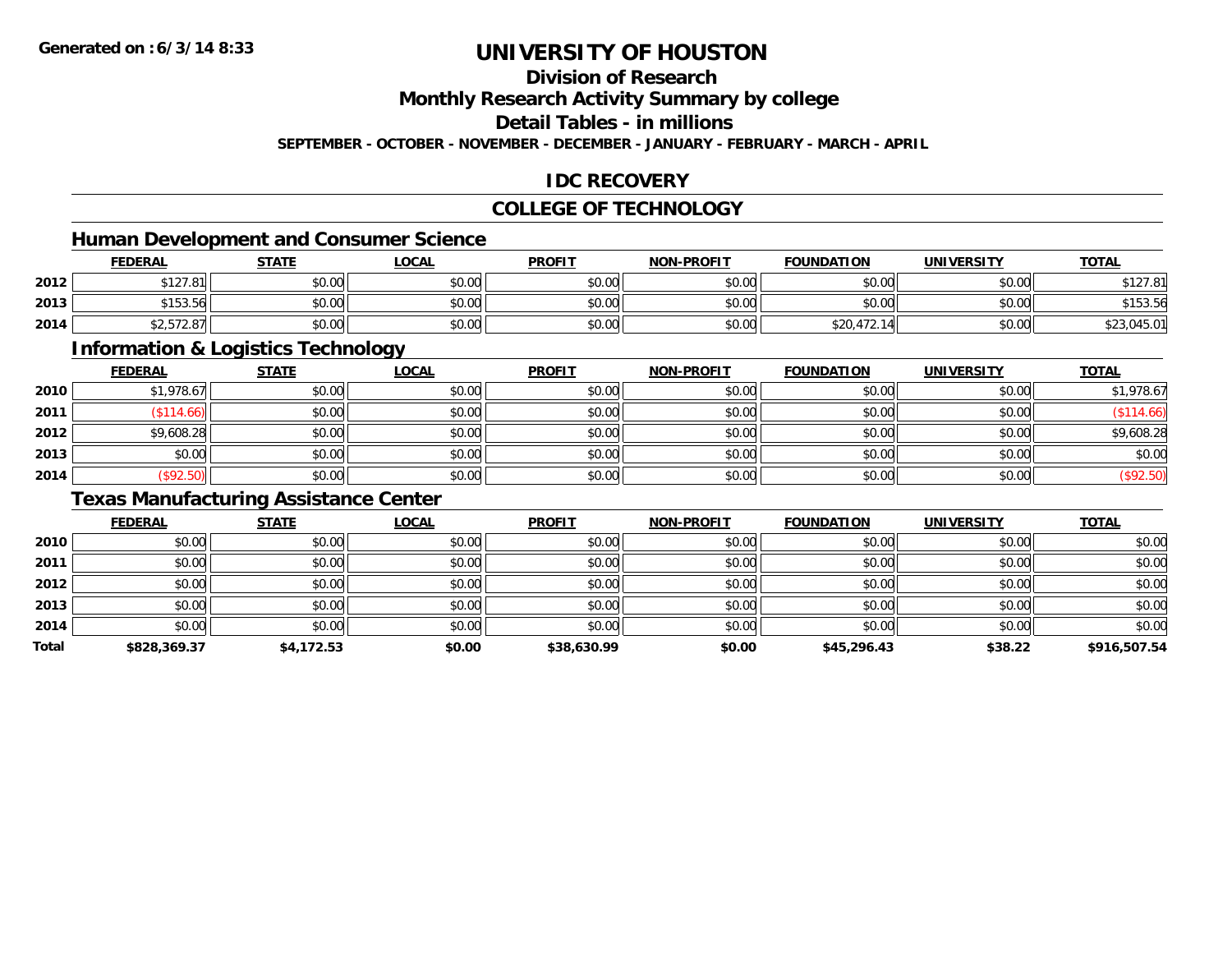### **Division of Research**

**Monthly Research Activity Summary by college**

**Detail Tables - in millions**

**SEPTEMBER - OCTOBER - NOVEMBER - DECEMBER - JANUARY - FEBRUARY - MARCH - APRIL**

### **IDC RECOVERY**

## **CULLEN COLLEGE OF ENGINEERING**

### **Biomedical Engineering**

|      | <b>FEDERAL</b> | <b>STATE</b> | <b>LOCAL</b> | <b>PROFIT</b> | <b>NON-PROFIT</b> | <b>FOUNDATION</b> | <b>UNIVERSITY</b> | <u>TOTAL</u> |
|------|----------------|--------------|--------------|---------------|-------------------|-------------------|-------------------|--------------|
| 2010 | \$53,039.71    | \$0.00       | \$0.00       | \$0.00        | \$0.00            | (\$26.35)         | \$0.00            | \$53,013.36  |
| 2011 | \$47,468.74    | \$0.00       | \$0.00       | \$0.00        | \$0.00            | \$0.00            | \$0.00            | \$47,468.74  |
| 2012 | \$62,611.92    | \$0.00       | \$0.00       | \$0.00        | \$0.00            | \$0.00            | \$0.00            | \$62,611.92  |
| 2013 | \$175,738.71   | \$0.00       | \$0.00       | \$0.00        | \$0.00            | \$0.00            | \$0.00            | \$175,738.71 |
| 2014 | \$407,861.50   | \$0.00       | \$0.00       | (\$11,803.27) | \$0.00            | \$0.00            | \$0.00            | \$396,058.23 |

## **Center for Innovative Grouting Materials and Tech**

|      | <u>FEDERAL</u> | <u>STATE</u> | <u>LOCAL</u> | <b>PROFIT</b> | <b>NON-PROFIT</b> | <b>FOUNDATION</b> | <b>UNIVERSITY</b> | <b>TOTAL</b> |
|------|----------------|--------------|--------------|---------------|-------------------|-------------------|-------------------|--------------|
| 2010 | \$0.00         | \$0.00       | \$0.00       | \$0.00        | \$0.00            | \$0.00            | \$0.00            | \$0.00       |
| 2011 | \$0.00         | \$0.00       | \$0.00       | \$0.00        | \$0.00            | \$0.00            | \$0.00            | \$0.00       |
| 2012 | \$0.00         | \$0.00       | \$0.00       | \$0.00        | \$0.00            | \$0.00            | \$0.00            | \$0.00       |
| 2013 | \$0.00         | \$0.00       | \$0.00       | \$0.00        | \$0.00            | \$0.00            | \$0.00            | \$0.00       |
| 2014 | \$0.00         | \$0.00       | \$0.00       | \$0.00        | \$0.00            | \$0.00            | \$0.00            | \$0.00       |

# **Chemical Engineering**

|      | <b>FEDERAL</b> | <b>STATE</b>   | <u>LOCAL</u> | <b>PROFIT</b> | <b>NON-PROFIT</b> | <b>FOUNDATION</b> | <b>UNIVERSITY</b> | <b>TOTAL</b> |
|------|----------------|----------------|--------------|---------------|-------------------|-------------------|-------------------|--------------|
| 2010 | \$485,728.45   | (S34, 714.09)  | \$4,438.25   | \$58,806.12   | \$0.00            | \$1,201.69        | \$27,873.42       | \$543,333.84 |
| 2011 | \$522,716.32   | (\$393,786.84) | \$1,411.18   | \$116,227.68  | \$0.00            | (\$219.31)        | \$33,090.93       | \$279,439.96 |
| 2012 | \$522,849.24   | \$3,921.23     | \$339.62     | \$187,748.99  | \$0.00            | \$128.17          | \$0.02            | \$714,987.27 |
| 2013 | \$592,338.18   | \$5,792.84     | \$0.00       | \$114,745.23  | \$0.00            | (\$15.16)         | (\$6,637.83)      | \$706,223.27 |
| 2014 | \$612,256.87   | \$1,718.15     | \$0.00       | \$262,719.13  | \$0.00            | \$1,227.24        | \$0.00            | \$877,921.39 |

#### **Civil Engineering**

|      | <b>FEDERAL</b> | <b>STATE</b> | <u>LOCAL</u> | <b>PROFIT</b> | <b>NON-PROFIT</b> | <b>FOUNDATION</b> | <b>UNIVERSITY</b> | <b>TOTAL</b> |
|------|----------------|--------------|--------------|---------------|-------------------|-------------------|-------------------|--------------|
| 2010 | \$89,688.44    | \$19,129.25  | \$21,994.53  | \$13,121.92   | \$11,206.13       | \$0.00            | \$243.94          | \$155,384.20 |
| 2011 | \$179,642.12   | \$12,367.06  | \$0.00       | \$38,427.64   | \$14,903.85       | \$0.00            | \$5,260.31        | \$250,600.98 |
| 2012 | \$159,737.81   | \$15,675.07  | \$25,274.12  | \$19,679.65   | \$12,092.18       | \$0.00            | \$0.00            | \$232,458.83 |
| 2013 | \$361,430.24   | \$14,205.21  | \$3,214.74   | \$70,757.53   | \$15,471.04       | \$0.00            | \$2,252.93        | \$467,331.69 |
| 2014 | \$469,282.58   | \$7,472.18   | (\$1,308.66) | \$119,196.62  | \$17,277.51       | \$9,993.31        | \$0.00            | \$621,913.54 |

# **Composites Engineering and Applications Center**

|      | <b>FEDERAL</b>         | <b>STATE</b>           | <b>_OCAL</b>       | <b>PROFIT</b> | <b>NON-PROFIT</b><br>$\sim$ $\sim$ $\sim$ $\sim$ | <b>FOUNDATION</b> | <b>UNIVERSITY</b>    | <b>TOTAL</b>         |
|------|------------------------|------------------------|--------------------|---------------|--------------------------------------------------|-------------------|----------------------|----------------------|
| 2011 | $n \cap \Omega$<br>,uu | ሖ ∩<br>$\sim$<br>JU.UU | $\sim$ 00<br>JU.UU | 0000<br>JU.UU | 0.00<br>JU.UU                                    | \$0.00            | 0.00<br><b>JU.UU</b> | 0000<br><b>JU.UU</b> |
| 2012 | \$0.00                 | ÷0.<br>JU.UU           | $\sim$ 00<br>JU.UU | 0000<br>JU.UU | 0.00<br>PO.OO                                    | \$0.00            | 0.00<br>\$0.00       | \$0.00               |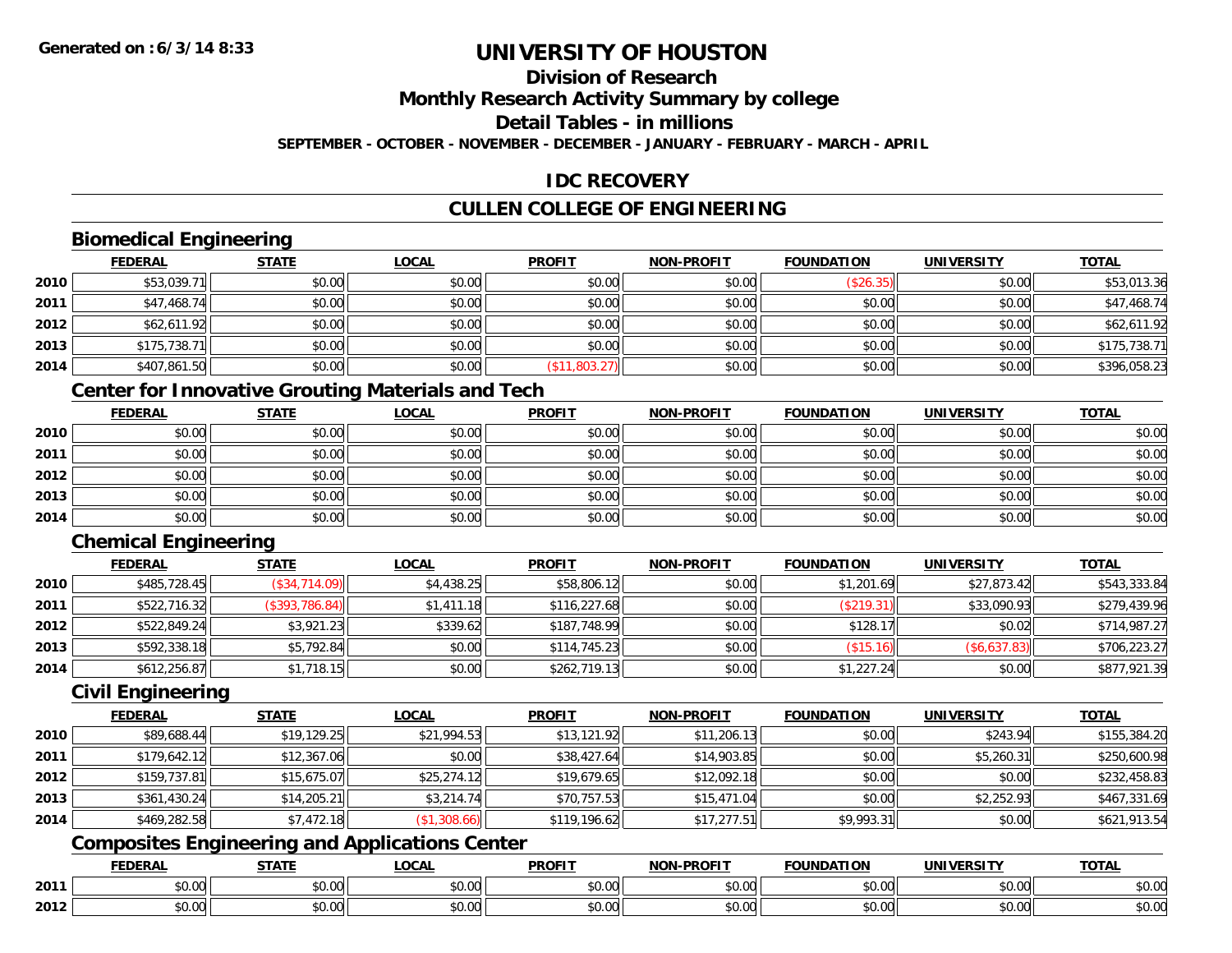# **Division of Research**

**Monthly Research Activity Summary by college**

**Detail Tables - in millions**

**SEPTEMBER - OCTOBER - NOVEMBER - DECEMBER - JANUARY - FEBRUARY - MARCH - APRIL**

### **IDC RECOVERY**

# **CULLEN COLLEGE OF ENGINEERING**

# **Composites Engineering and Applications Center**

|      | <b>NEDAI</b><br>- R.P | <b>CTATE</b> | $\sim$<br>.UGAL | <b>PROFIT</b>                    | -PROFIT<br>NOM                              | <b>ATION</b><br>מרו | <b>IINIVEDSITV</b> | <b>TOTA</b>   |
|------|-----------------------|--------------|-----------------|----------------------------------|---------------------------------------------|---------------------|--------------------|---------------|
| 2013 | 0000                  | $\sim$ 00    | 0.00            | $\uparrow$ $\uparrow$ $\uparrow$ | $\sim$ 00                                   | $\sim$ 00           | $\sim$ 00          | $\sim$ $\sim$ |
|      | <b>DU.UU</b>          | טט.טע        | JU.UU           | JU.U                             | טט.טע                                       | טט.טע               | JU.UU              | DU.UU         |
| 2014 | ልስ ስስ                 | $\sim$ 00    | 0.00            | 0 <sup>0</sup>                   | $\uparrow$ $\uparrow$ $\uparrow$ $\uparrow$ | $\sim$ 00           | $\sim$ 00          | $\sim$ $\sim$ |
|      | ,u.uu                 | JU.UU        | vu.vu           | vv.v                             | vv.vv                                       | טט.טע               | vu.vu              | ง∪.∪บ         |

#### **Dean, Engineering**

|      | Dean, Engineering |              |              |               |                   |                   |                   |              |  |  |  |
|------|-------------------|--------------|--------------|---------------|-------------------|-------------------|-------------------|--------------|--|--|--|
|      | <b>FEDERAL</b>    | <b>STATE</b> | <b>LOCAL</b> | <b>PROFIT</b> | <b>NON-PROFIT</b> | <b>FOUNDATION</b> | <b>UNIVERSITY</b> | <b>TOTAL</b> |  |  |  |
| 2010 | \$3,290.41        | \$0.00       | \$0.00       | \$0.00        | \$0.00            | \$0.00            | \$0.00            | \$3,290.41   |  |  |  |
| 2011 | \$3,164.26        | \$0.00       | \$0.00       | \$0.00        | \$0.00            | \$0.00            | \$0.00            | \$3,164.26   |  |  |  |
| 2012 | \$3,140.92        | \$0.00       | \$0.00       | \$0.00        | \$0.00            | \$0.00            | \$0.00            | \$3,140.92   |  |  |  |
| 2013 | \$3,276.67        | \$0.00       | \$0.00       | \$0.00        | \$0.00            | \$0.00            | \$0.00            | \$3,276.67   |  |  |  |
| 2014 | \$3,153.01        | \$0.00       | \$0.00       | \$0.00        | \$0.00            | \$0.00            | \$0.00            | \$3,153.01   |  |  |  |

## **Electrical & Computer Engineering**

|      | <b>FEDERAL</b> | <b>STATE</b> | <b>LOCAL</b> | <b>PROFIT</b> | <b>NON-PROFIT</b> | <b>FOUNDATION</b> | <b>UNIVERSITY</b> | <b>TOTAL</b> |
|------|----------------|--------------|--------------|---------------|-------------------|-------------------|-------------------|--------------|
| 2010 | \$305,565.26   | \$17,314.64  | \$0.00       | \$60,575.43   | \$16,466.20       | \$0.00            | \$89.18           | \$400,010.71 |
| 2011 | \$446,806.65   | \$26,576.03  | \$0.00       | \$41,269.40   | \$5,222.47        | \$0.00            | \$2,455.44        | \$522,330.00 |
| 2012 | \$453,126.40   | \$1,030.52   | \$0.00       | \$76,104.66   | (\$3,375.31)      | (S16, 163.66)     | \$0.21            | \$510,722.82 |
| 2013 | \$513,104.19   | \$503.55     | \$0.00       | \$41,934.89   | \$6,924.41        | \$316.20          | \$0.00            | \$562,783.25 |
| 2014 | \$431,537.44   | \$566.66     | \$0.00       | \$99,000.08   | \$26,214.67       | \$6,067.51        | \$0.00            | \$563,386.37 |

#### **Industrial Engineering**

|      | <u>FEDERAL</u> | <b>STATE</b> | <u>LOCAL</u> | <b>PROFIT</b> | <b>NON-PROFIT</b> | <b>FOUNDATION</b> | <b>UNIVERSITY</b> | <b>TOTAL</b> |
|------|----------------|--------------|--------------|---------------|-------------------|-------------------|-------------------|--------------|
| 2010 | \$21,251.92    | \$1,034.91   | \$0.00       | \$0.00        | \$0.00            | \$0.00            | \$0.00            | \$22,286.83  |
| 2011 | \$16,504.45    | \$1,517.54   | \$14,758.99  | \$0.00        | \$0.00            | \$0.00            | \$0.00            | \$32,780.98  |
| 2012 | \$20,372.17    | (\$100.00)   | \$14,481.92  | \$0.00        | \$0.00            | \$0.00            | \$0.00            | \$34,754.09  |
| 2013 | \$13,383.77    | \$5,986.77   | \$2,303.40   | \$0.00        | \$0.00            | \$2,270.73        | \$0.00            | \$23,944.67  |
| 2014 | \$37,860.98    | \$5,348.67   | \$9,354.11   | \$0.00        | \$0.00            | \$5,675.62        | \$0.00            | \$58,239.38  |

## **Mechanical Engineering**

|      | <b>FEDERAL</b> | <u>STATE</u> | <b>LOCAL</b> | <b>PROFIT</b> | <b>NON-PROFIT</b> | <b>FOUNDATION</b> | <b>UNIVERSITY</b> | <b>TOTAL</b> |
|------|----------------|--------------|--------------|---------------|-------------------|-------------------|-------------------|--------------|
| 2010 | \$394,168.71   | \$5,112.52   | \$0.00       | \$45,599.25   | \$22,873.32       | \$0.00            | \$0.00            | \$467,753.80 |
| 2011 | \$557,712.68   | \$6,728.80   | \$0.00       | \$143,364.34  | \$11,670.41       | \$2,716.46        | (\$24.91)         | \$722,167.78 |
| 2012 | \$413,297.40   | \$11,466.72  | \$0.00       | \$57,509.08   | \$13,718.80       | \$6,325.41        | \$0.00            | \$502,317.41 |
| 2013 | \$577,215.64   | \$10,747.67  | \$0.00       | \$59,177.04   | \$0.00            | \$17,544.35       | \$0.00            | \$664,684.70 |
| 2014 | \$613,337.59   | \$9,881.37   | \$0.00       | \$193,293.18  | \$0.00            | \$25,548.19       | \$0.00            | \$842,060.33 |

<u> 1980 - Andrea Station Barbara, actor a component de la componentación de la componentación de la componentaci</u>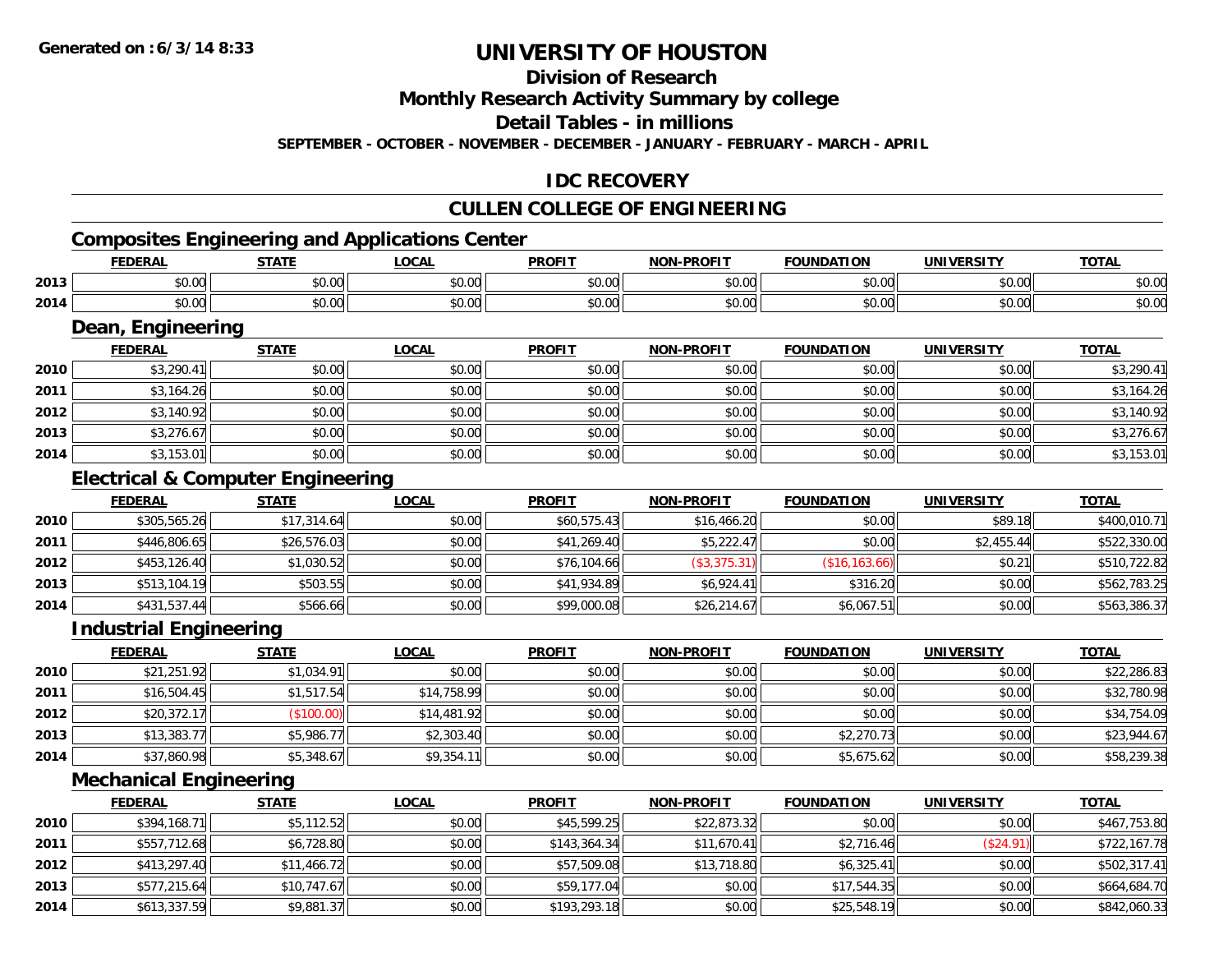## **Division of Research**

**Monthly Research Activity Summary by college**

**Detail Tables - in millions**

**SEPTEMBER - OCTOBER - NOVEMBER - DECEMBER - JANUARY - FEBRUARY - MARCH - APRIL**

#### **IDC RECOVERY**

### **CULLEN COLLEGE OF ENGINEERING**

#### **National Wind Energy Center**

|       | <b>FEDERAL</b> | <u>STATE</u>   | <b>LOCAL</b> | <b>PROFIT</b>  | <b>NON-PROFIT</b> | <b>FOUNDATION</b> | <b>UNIVERSITY</b> | <u>TOTAL</u>    |
|-------|----------------|----------------|--------------|----------------|-------------------|-------------------|-------------------|-----------------|
| 2011  | \$0.00         | \$0.00         | \$0.00       | \$0.00         | \$0.00            | \$0.00            | \$0.00            | \$0.00          |
| 2012  | \$0.00         | \$0.00         | \$0.00       | \$0.00         | \$0.00            | \$0.00            | \$0.00            | \$0.00          |
| 2013  | \$0.00         | \$0.00         | \$0.00       | \$0.00         | \$0.00            | \$0.00            | \$0.00            | \$0.00          |
| 2014  | \$0.00         | \$0.00         | \$0.00       | \$0.00         | \$0.00            | \$0.00            | \$0.00            | \$0.00          |
| Total | \$9,573,661.37 | (\$244,503.58) | \$96,262.20  | \$1,807,454.59 | \$170,665.68      | \$62,590.40       | \$64,603.64       | \$11,530,734.30 |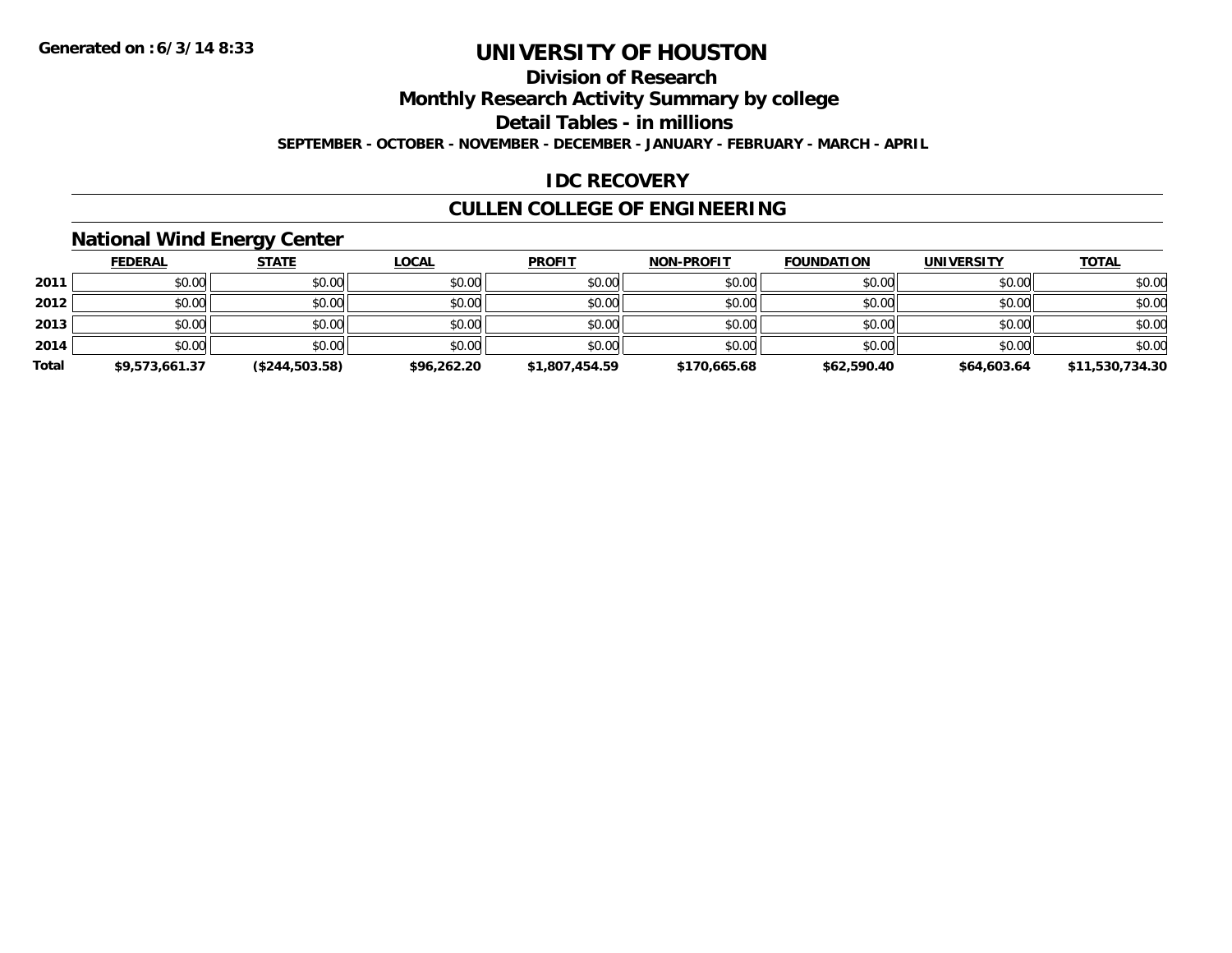### **Division of Research**

**Monthly Research Activity Summary by college**

**Detail Tables - in millions**

**SEPTEMBER - OCTOBER - NOVEMBER - DECEMBER - JANUARY - FEBRUARY - MARCH - APRIL**

### **IDC RECOVERY**

## **DIVISION OF RESEARCH**

### **Allied Geophysical Laboratories**

|      | <b>FEDERAL</b> | <b>STATE</b>          | <b>_OCAL</b> | <b>PROFIT</b> | <b>NON-PROFIT</b> | <b>FOUNDATION</b> | <b>UNIVERSITY</b> | <b>TOTAL</b> |
|------|----------------|-----------------------|--------------|---------------|-------------------|-------------------|-------------------|--------------|
| 2011 | \$0.00         | <b>AO OO</b><br>JU.UU | \$0.00       | \$3,576.29    | \$0.00            | \$0.00            | \$0.00            | 0.3,576.29   |
| 2012 | \$0.00         | \$0.00                | \$0.00       | \$5,424.62    | \$0.00            | \$0.00            | \$0.00 l          | .424.62      |
| 2013 | \$0.00         | \$0.00                | \$0.00       | \$3,076.49    | \$0.00            | \$0.00            | \$0.00            | \$3,076.49   |

#### **Center for Advanced Computing and Data Systems**

|      | <b>FEDERAL</b> | <b>STATE</b> | <b>LOCAL</b> | <b>PROFIT</b> | <b>NON-PROFIT</b> | <b>FOUNDATION</b> | <b>UNIVERSITY</b> | <b>TOTAL</b> |
|------|----------------|--------------|--------------|---------------|-------------------|-------------------|-------------------|--------------|
| 2010 | \$0.00         | \$0.00       | \$0.00       | \$0.00        | \$0.00            | \$0.00            | \$0.00            | \$0.00       |
| 2011 | \$7,016.85     | \$0.00       | \$0.00       | \$0.00        | \$0.00            | \$0.00            | \$0.00            | \$7,016.85   |
| 2012 | \$10,025.57    | \$0.00       | \$0.00       | \$0.00        | \$0.00            | \$0.00            | \$0.00            | \$10,025.57  |
| 2013 | \$5,190.54     | \$0.00       | \$0.00       | \$0.00        | \$0.00            | \$0.00            | \$0.00            | \$5,190.54   |
| 2014 | \$548.59       | \$0.00       | \$0.00       | \$0.00        | \$0.00            | \$0.00            | \$0.00            | \$548.59     |

#### **Center for Advanced Materials**

|      | <b>FEDERAL</b> | <b>STATE</b> | <u>LOCAL</u> | <b>PROFIT</b> | <b>NON-PROFIT</b> | <b>FOUNDATION</b> | <b>UNIVERSITY</b> | <b>TOTAL</b> |
|------|----------------|--------------|--------------|---------------|-------------------|-------------------|-------------------|--------------|
| 2010 | (\$0.34)       | \$2,460.92   | \$0.00       | \$0.00        | \$0.00            | \$0.00            | \$0.00            | \$2,460.59   |
| 2011 | \$6,392.63     | \$8,382.03   | \$0.00       | \$2,807.02    | \$0.00            | \$0.00            | \$0.00            | \$17,581.68  |
| 2012 | \$3,010.98     | \$0.00       | \$0.00       | \$0.00        | \$0.00            | \$0.00            | \$0.00            | \$3,010.98   |
| 2013 | \$366.83       | \$0.00       | \$0.00       | \$0.00        | \$0.00            | \$0.00            | \$0.00            | \$366.83     |
| 2014 | \$0.00         | \$0.00       | \$0.00       | \$0.00        | \$0.00            | \$0.00            | \$0.00            | \$0.00       |

#### **Center for Biomedical & Environmental Genomics**

|      | <u>FEDERAL</u> | <b>STATE</b> | <b>LOCAL</b> | <b>PROFIT</b> | NON-PROFIT | <b>FOUNDATION</b> | <b>UNIVERSITY</b> | <b>TOTAL</b> |
|------|----------------|--------------|--------------|---------------|------------|-------------------|-------------------|--------------|
| 2010 | \$0.00         | \$0.00       | \$0.00       | \$0.00        | \$0.00     | \$0.00            | \$0.00            | \$0.00       |
| 2011 | \$0.00         | \$0.00       | \$0.00       | \$0.00        | \$0.00     | \$0.00            | \$0.00            | \$0.00       |
| 2012 | \$0.00         | \$0.00       | \$0.00       | \$0.00        | \$0.00     | \$0.00            | \$0.00            | \$0.00       |
| 2013 | \$0.00         | \$0.00       | \$0.00       | \$0.00        | \$0.00     | \$0.00            | \$0.00            | \$0.00       |
| 2014 | \$0.00         | \$0.00       | \$0.00       | \$0.00        | \$0.00     | \$0.00            | \$0.00            | \$0.00       |

# **Center for Industrial Partnerships**

|      | <u>FEDERAL</u> | <b>STATE</b> | <b>LOCAL</b> | <b>PROFIT</b> | <b>NON-PROFIT</b> | <b>FOUNDATION</b> | <b>UNIVERSITY</b> | <b>TOTAL</b> |
|------|----------------|--------------|--------------|---------------|-------------------|-------------------|-------------------|--------------|
| 2010 | \$28,922.98    | \$0.00       | \$0.00       | \$1,307.39    | \$0.00            | \$0.00            | \$0.00            | \$30,230.37  |
| 2011 | \$48,591.11    | \$0.00       | \$0.00       | \$6,000.47    | \$0.00            | \$0.00            | \$0.00            | \$54,591.58  |
| 2012 | \$18,089.85    | \$0.00       | \$0.00       | \$5,941.50    | \$0.00            | \$0.00            | \$0.00            | \$24,031.34  |
| 2013 | \$1,910.58     | \$0.00       | \$0.00       | \$5,240.16    | \$0.00            | \$0.00            | \$0.00            | \$7,150.73   |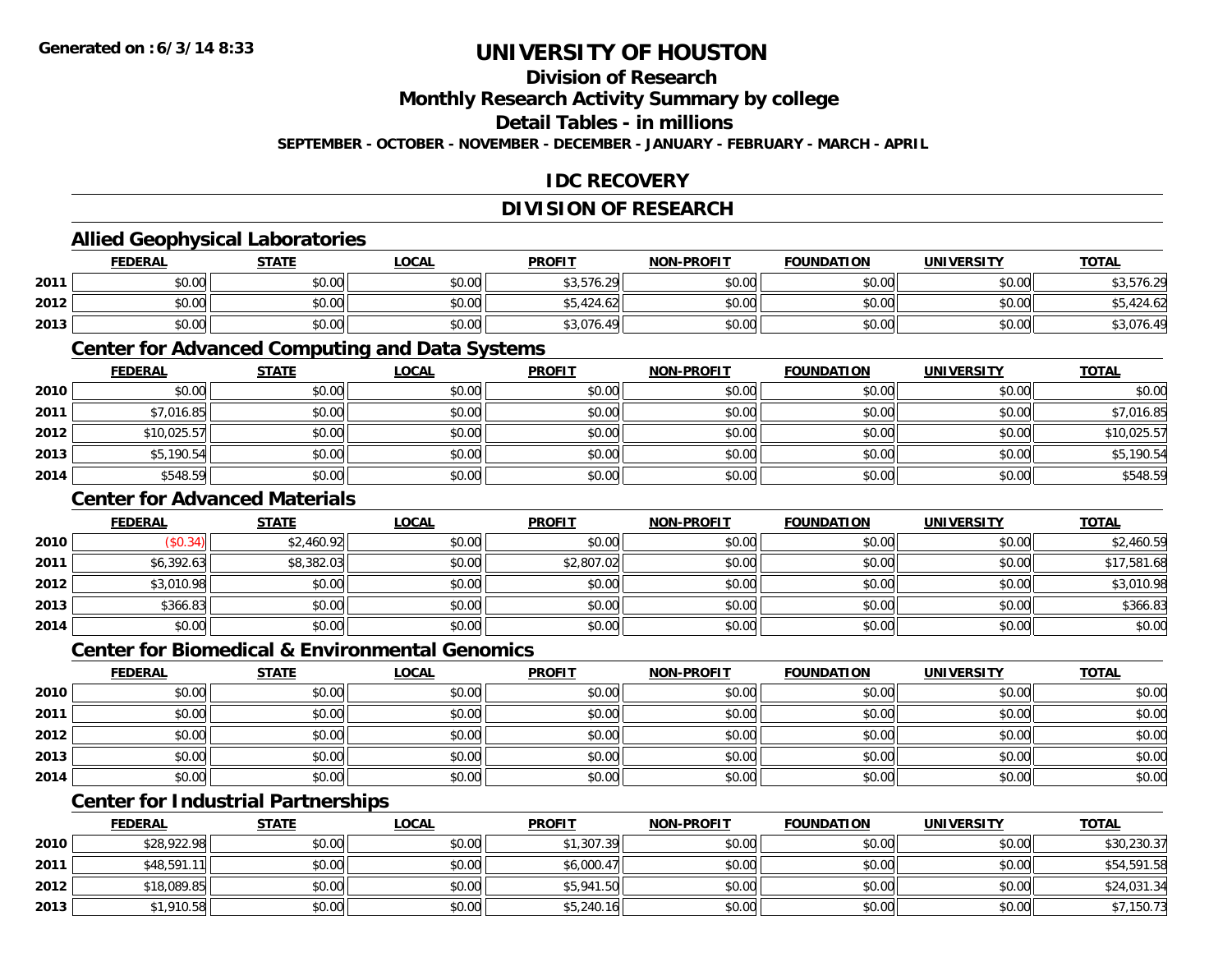**Division of Research**

**Monthly Research Activity Summary by college**

**Detail Tables - in millions**

**SEPTEMBER - OCTOBER - NOVEMBER - DECEMBER - JANUARY - FEBRUARY - MARCH - APRIL**

#### **IDC RECOVERY**

## **DIVISION OF RESEARCH**

|      |                                 | <b>Center for Industrial Partnerships</b>                |              |               |                   |                   |                   |              |
|------|---------------------------------|----------------------------------------------------------|--------------|---------------|-------------------|-------------------|-------------------|--------------|
|      | <b>FEDERAL</b>                  | <b>STATE</b>                                             | <b>LOCAL</b> | <b>PROFIT</b> | NON-PROFIT        | <b>FOUNDATION</b> | <b>UNIVERSITY</b> | <b>TOTAL</b> |
| 2014 | \$1,908.95                      | \$0.00                                                   | \$0.00       | \$6,572.34    | \$0.00            | \$0.00            | \$0.00            | \$8,481.28   |
|      |                                 | <b>Center for Neuromotor &amp; Biomechanics Research</b> |              |               |                   |                   |                   |              |
|      | <b>FEDERAL</b>                  | <b>STATE</b>                                             | <b>LOCAL</b> | <b>PROFIT</b> | <b>NON-PROFIT</b> | <b>FOUNDATION</b> | <b>UNIVERSITY</b> | <b>TOTAL</b> |
| 2011 | \$0.00                          | \$0.00                                                   | \$0.00       | \$0.00        | \$0.00            | \$0.00            | \$0.00            | \$0.00       |
|      | <b>Division of Research</b>     |                                                          |              |               |                   |                   |                   |              |
|      | <b>FEDERAL</b>                  | <b>STATE</b>                                             | <b>LOCAL</b> | <b>PROFIT</b> | <b>NON-PROFIT</b> | <b>FOUNDATION</b> | <b>UNIVERSITY</b> | <b>TOTAL</b> |
| 2010 | \$5,176.15                      | \$0.00                                                   | \$0.00       | \$0.00        | \$0.00            | \$0.00            | \$0.00            | \$5,176.15   |
| 2011 | (\$1,516.32)                    | \$0.00                                                   | \$0.00       | \$0.00        | \$0.00            | \$0.00            | \$0.00            | (\$1,516.32) |
| 2012 | (\$0.00)                        | \$0.00                                                   | \$0.00       | \$0.00        | \$0.00            | \$0.00            | \$0.00            | (\$0.00)     |
| 2013 | (\$67.82)                       | \$0.00                                                   | \$0.00       | \$0.00        | \$0.00            | \$0.00            | \$0.00            | (\$67.82)    |
| 2014 | \$0.00                          | \$0.00                                                   | \$0.00       | \$0.00        | \$0.00            | \$0.00            | \$0.00            | \$0.00       |
|      | <b>Institute for Nanoenergy</b> |                                                          |              |               |                   |                   |                   |              |
|      | <b>FEDERAL</b>                  | <b>STATE</b>                                             | <b>LOCAL</b> | <b>PROFIT</b> | <b>NON-PROFIT</b> | <b>FOUNDATION</b> | <b>UNIVERSITY</b> | <b>TOTAL</b> |
| 2010 | \$0.00                          | \$0.00                                                   | \$0.00       | \$0.00        | \$0.00            | \$0.00            | \$0.00            | \$0.00       |
| 2011 | \$0.00                          | \$0.00                                                   | \$0.00       | \$0.00        | \$0.00            | \$0.00            | \$0.00            | \$0.00       |
| 2012 | \$0.00                          | \$0.00                                                   | \$0.00       | \$0.00        | \$0.00            | \$0.00            | \$0.00            | \$0.00       |
| 2013 | \$0.00                          | \$0.00                                                   | \$0.00       | \$0.00        | \$0.00            | \$0.00            | \$0.00            | \$0.00       |
| 2014 | \$0.00                          | \$0.00                                                   | \$0.00       | \$0.00        | \$0.00            | \$0.00            | \$0.00            | \$0.00       |
|      |                                 | <b>Office of Contracts and Grants</b>                    |              |               |                   |                   |                   |              |
|      | <b>FEDERAL</b>                  | <b>STATE</b>                                             | <b>LOCAL</b> | <b>PROFIT</b> | <b>NON-PROFIT</b> | <b>FOUNDATION</b> | <b>UNIVERSITY</b> | <b>TOTAL</b> |
| 2010 | \$0.00                          | \$0.00                                                   | \$0.00       | \$0.00        | \$0.00            | \$0.00            | \$0.00            | \$0.00       |
| 2011 | \$0.00                          | \$0.00                                                   | \$0.00       | \$0.00        | \$0.00            | \$0.00            | \$0.00            | \$0.00       |
| 2012 | \$0.00                          | \$0.00                                                   | \$0.00       | \$0.00        | \$0.00            | \$0.00            | \$0.00            | \$0.00       |
| 2013 | \$0.00                          | \$0.00                                                   | \$0.00       | \$0.00        | \$0.00            | \$0.00            | \$0.00            | \$0.00       |
| 2014 | \$0.00                          | \$0.00                                                   | \$0.00       | \$0.00        | \$0.00            | \$0.00            | \$0.00            | \$0.00       |
|      | <b>TcSAM</b>                    |                                                          |              |               |                   |                   |                   |              |
|      | <b>FEDERAL</b>                  | <b>STATE</b>                                             | <b>LOCAL</b> | <b>PROFIT</b> | <b>NON-PROFIT</b> | <b>FOUNDATION</b> | <b>UNIVERSITY</b> | <b>TOTAL</b> |
| 2010 | \$0.00                          | \$0.00                                                   | \$0.00       | \$0.00        | \$0.00            | \$0.00            | \$0.00            | \$0.00       |
| 2011 | \$0.00                          | \$0.00                                                   | \$0.00       | \$0.00        | \$0.00            | \$0.00            | \$0.00            | \$0.00       |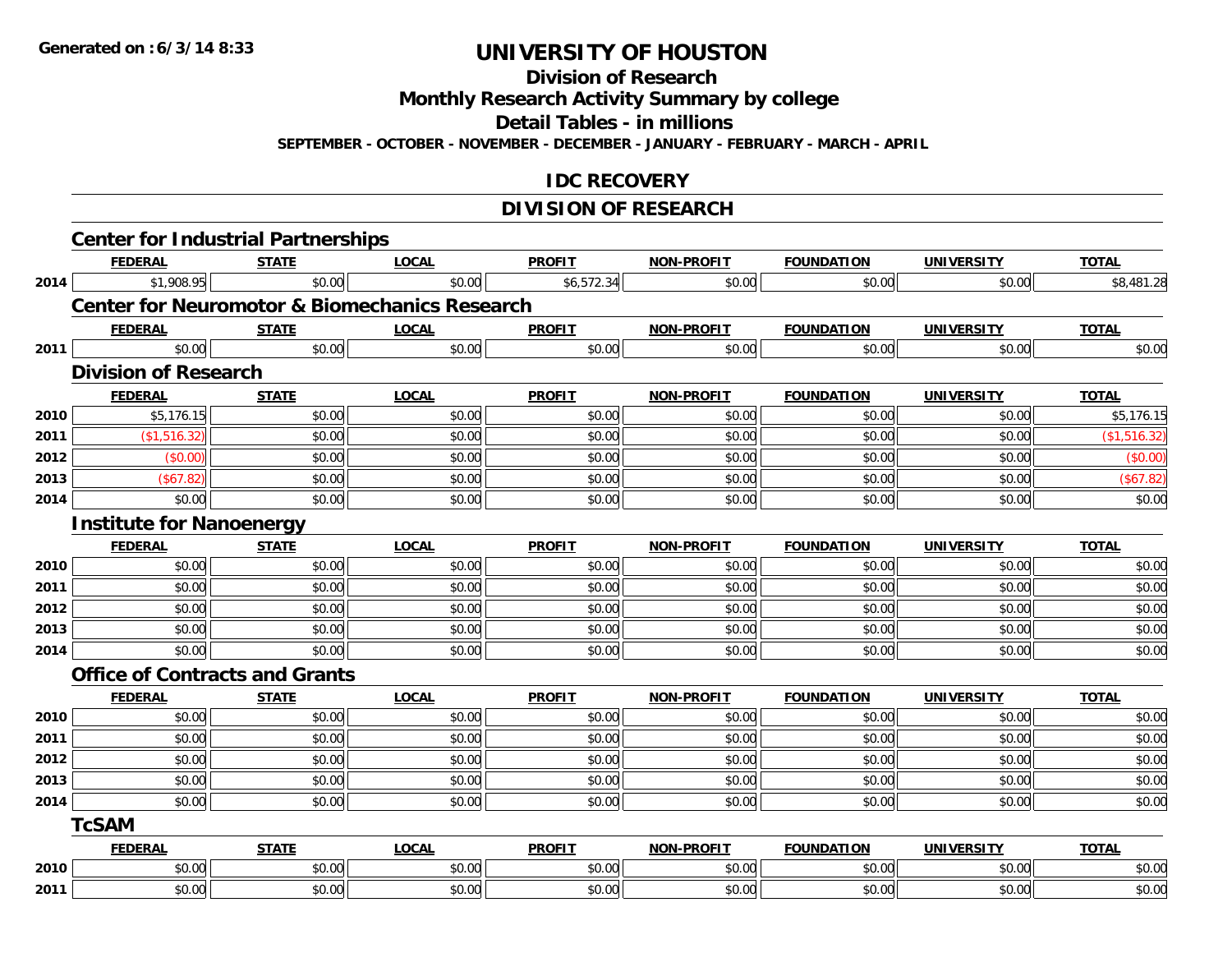# **Division of Research**

**Monthly Research Activity Summary by college**

**Detail Tables - in millions**

**SEPTEMBER - OCTOBER - NOVEMBER - DECEMBER - JANUARY - FEBRUARY - MARCH - APRIL**

#### **IDC RECOVERY**

## **DIVISION OF RESEARCH**

|      | ⊺cSUH          |              |              |               |                   |                   |                   |              |
|------|----------------|--------------|--------------|---------------|-------------------|-------------------|-------------------|--------------|
|      | <b>FEDERAL</b> | <b>STATE</b> | <b>LOCAL</b> | <b>PROFIT</b> | <b>NON-PROFIT</b> | <b>FOUNDATION</b> | <b>UNIVERSITY</b> | <b>TOTAL</b> |
| 2010 | \$16,478.94    | \$0.00       | \$0.00       | \$21,891.23   | \$0.00            | \$0.00            | \$0.00            | \$38,370.17  |
| 2011 | \$9,005.26     | \$21.68      | \$0.00       | \$31,843.55   | \$0.00            | \$0.00            | \$0.00            | \$40,870.49  |
| 2012 | \$12,408.07    | \$1,545.77   | \$0.00       | \$26,486.25   | \$0.00            | \$0.00            | \$0.00            | \$40,440.09  |
| 2013 | \$15,558.64    | \$755.33     | \$0.00       | \$15,593.67   | \$0.00            | \$0.00            | \$0.00            | \$31,907.64  |
| 2014 | \$52,353.83    | \$454.91     | \$0.00       | \$11,641.15   | \$0.00            | \$0.00            | \$0.00            | \$64,449.89  |
|      |                |              |              |               |                   |                   |                   |              |

# **Texas Obesity Research Center**

|      | <b>FEDERAL</b> | <b>STATE</b> | <u>LOCAL</u> | <b>PROFIT</b> | <b>NON-PROFIT</b> | <b>FOUNDATION</b> | <b>UNIVERSITY</b> | <b>TOTAL</b> |
|------|----------------|--------------|--------------|---------------|-------------------|-------------------|-------------------|--------------|
| 2010 | \$0.00         | \$0.00       | \$0.00       | \$0.00        | \$0.00            | \$0.00            | \$0.00            | \$0.00       |
| 2011 | \$0.00         | \$0.00       | \$0.00       | \$0.00        | \$0.00            | \$0.00            | \$0.00            | \$0.00       |
| 2012 | \$0.00         | \$0.00       | \$0.00       | \$0.00        | \$0.00            | \$0.00            | \$0.00            | \$0.00       |
| 2013 | \$0.00         | \$0.00       | \$0.00       | \$0.00        | \$0.00            | \$0.00            | \$0.00            | \$0.00       |
| 2014 | \$0.00         | \$0.00       | \$0.00       | \$0.00        | \$0.00            | \$0.00            | \$0.00            | \$0.00       |

#### **TIMES**

**TCSUM** 

|       | <b>FEDERAL</b> | <b>STATE</b> | <b>LOCAL</b> | <b>PROFIT</b> | <b>NON-PROFIT</b> | <b>FOUNDATION</b> | <b>UNIVERSITY</b> | <b>TOTAL</b>   |
|-------|----------------|--------------|--------------|---------------|-------------------|-------------------|-------------------|----------------|
| 2010  | \$72,824.71    | \$104,219.22 | \$0.00       | \$0.00        | \$0.00            | \$0.00            | \$162.29          | \$177,206.22   |
| 2011  | \$99,818.78    | \$2,770.35   | \$0.00       | \$0.00        | \$0.00            | \$0.00            | \$0.00            | \$102,589.13   |
| 2012  | \$363,338.11   | \$0.01       | \$0.00       | \$0.00        | \$0.00            | \$0.00            | \$0.00            | \$363,338.12   |
| 2013  | \$506,917.98   | \$366.41     | \$0.00       | \$0.00        | \$0.00            | \$0.00            | \$0.00            | \$507,284.39   |
| 2014  | \$380,401.66   | \$3,586.78   | \$0.00       | \$0.00        | \$0.00            | \$0.00            | \$0.00            | \$383,988.44   |
| Total | \$1,664,673.10 | \$124,563.42 | \$0.00       | \$147,402.12  | \$0.00            | \$0.00            | \$162.29          | \$1,936,800.93 |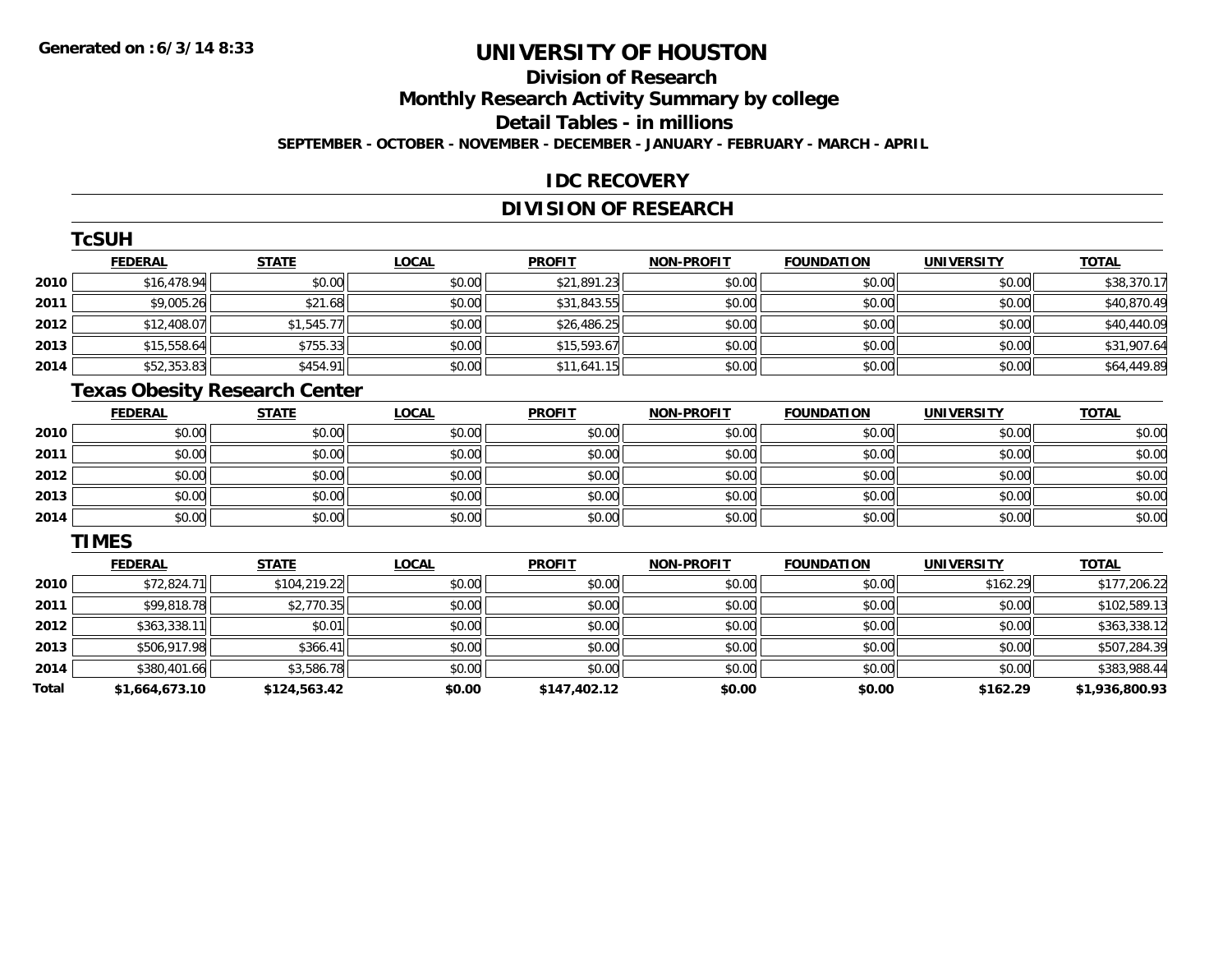## **Division of Research**

**Monthly Research Activity Summary by college**

**Detail Tables - in millions**

**SEPTEMBER - OCTOBER - NOVEMBER - DECEMBER - JANUARY - FEBRUARY - MARCH - APRIL**

### **IDC RECOVERY**

## **GRADUATE COLLEGE OF SOCIAL WORK**

## **Center for Drug and Social Policy Research**

|      | <b>FEDERAL</b> | <b>STATE</b> | <u>LOCAL</u> | <b>PROFIT</b> | <b>NON-PROFIT</b> | <b>FOUNDATION</b> | <b>UNIVERSITY</b> | <b>TOTAL</b> |
|------|----------------|--------------|--------------|---------------|-------------------|-------------------|-------------------|--------------|
| 2010 | \$0.00         | \$0.00       | \$0.00       | \$0.00        | \$0.00            | \$0.00            | \$0.00            | \$0.00       |
| 2011 | \$0.00         | \$0.00       | \$0.00       | \$0.00        | \$0.00            | \$0.00            | \$0.00            | \$0.00       |
| 2012 | \$0.00         | \$0.00       | \$0.00       | \$0.00        | \$0.00            | \$0.00            | \$0.00            | \$0.00       |
| 2013 | \$0.00         | \$0.00       | \$0.00       | \$0.00        | \$0.00            | \$0.00            | \$0.00            | \$0.00       |
| 2014 | \$0.00         | \$0.00       | \$0.00       | \$0.00        | \$0.00            | \$0.00            | \$0.00            | \$0.00       |

#### **Center for Health Equities & Evaluation Research**

|      | <b>FEDERAL</b> | <b>STATE</b> | <u>LOCAL</u> | <b>PROFIT</b> | <b>NON-PROFIT</b> | <b>FOUNDATION</b> | UNIVERSITY | <b>TOTAL</b> |
|------|----------------|--------------|--------------|---------------|-------------------|-------------------|------------|--------------|
| 2012 | \$10,836.30    | \$0.00       | \$0.00       | \$0.00        | \$0.00            | \$0.00            | \$0.00     | \$10,836.30  |
| 2013 | \$7,293.66     | \$0.00       | \$0.00       | \$0.00        | \$0.00            | \$0.00            | \$0.00     | ,293.66      |
| 2014 | \$7,858.20     | \$0.00       | \$0.00       | \$0.00        | \$0.00            | \$0.00            | \$0.00     | 858.20,      |

# **Child & Family for Innovative Research**

|      | <b>FEDERAL</b> | <u>STATE</u> | <u>LOCAL</u> | <b>PROFIT</b> | <b>NON-PROFIT</b> | <b>FOUNDATION</b> | <b>UNIVERSITY</b> | <b>TOTAL</b> |
|------|----------------|--------------|--------------|---------------|-------------------|-------------------|-------------------|--------------|
| 2010 | \$169,963.81   | \$33,279.58  | \$0.00       | \$0.00        | \$0.00            | \$118.80          | \$0.00            | \$203,362.19 |
| 2011 | \$161,312.16   | \$1,024.87   | \$0.00       | \$0.00        | \$0.00            | \$129.39          | \$0.00            | \$162,466.43 |
| 2012 | \$160,032.52   | \$0.00       | \$0.00       | \$6,540.08    | \$0.00            | \$0.00            | \$0.00            | \$166,572.60 |
| 2013 | \$117.922.15   | \$613.93     | \$3,018.00   | (\$367.56)    | \$0.83            | \$0.00            | \$0.00            | \$121,187.35 |
| 2014 | \$40,160.31    | \$807.08     | \$1,292.69   | \$0.00        | \$133.65          | \$1,095.24        | \$0.00            | \$43,488.97  |

#### **Community Projects - Social Work**

|      | <b>FEDERAL</b> | STATE  | <b>LOCAL</b> | <b>PROFIT</b> | <b>NON-PROFIT</b> | <b>FOUNDATION</b> | UNIVERSITY | <b>TOTAL</b> |
|------|----------------|--------|--------------|---------------|-------------------|-------------------|------------|--------------|
| 2010 | \$0.00         | \$0.00 | \$0.00       | \$0.00        | \$0.00            | \$0.00            | \$0.00     | \$0.00       |
| 2011 | \$0.00         |        | \$0.00       | \$0.00        | \$0.00            | \$0.00            | \$0.00     |              |
| 2012 | \$38.31        | \$0.00 | \$0.00       | \$0.00        | \$0.00            | \$0.00            | \$0.00     | \$38.31      |
| 2013 | \$0.01]        | \$0.00 | \$0.00       | \$0.00        | \$0.00            | \$0.00            | \$0.00     | (\$0.01)     |

#### **Dean, Social Work**

|      | <b>FEDERAL</b> | <b>STATE</b> | <b>LOCAL</b> | <b>PROFIT</b> | <b>NON-PROFIT</b> | <b>FOUNDATION</b> | <b>UNIVERSITY</b> | <b>TOTAL</b> |
|------|----------------|--------------|--------------|---------------|-------------------|-------------------|-------------------|--------------|
| 2010 | \$144,083.29   | \$0.00       | \$0.00       | \$0.00        | \$0.00            | \$0.00            | \$0.00            | \$144,083.29 |
| 2011 | \$115,000.56   | \$0.00       | \$0.00       | \$0.00        | \$0.00            | \$0.00            | \$0.00            | \$115,000.56 |
| 2012 | \$1,004.73)    | \$0.00       | \$0.00       | \$0.00        | \$0.00            | \$0.00            | \$0.00            | (\$1,004.73) |
| 2013 | \$5,849.75     | \$0.00       | \$0.00       | \$0.00        | \$0.00            | \$0.00            | \$0.00            | \$5,849.75   |
| 2014 | \$0.00         | \$0.00       | \$0.00       | \$0.00        | \$0.00            | \$0.00            | \$0.00            | \$0.00       |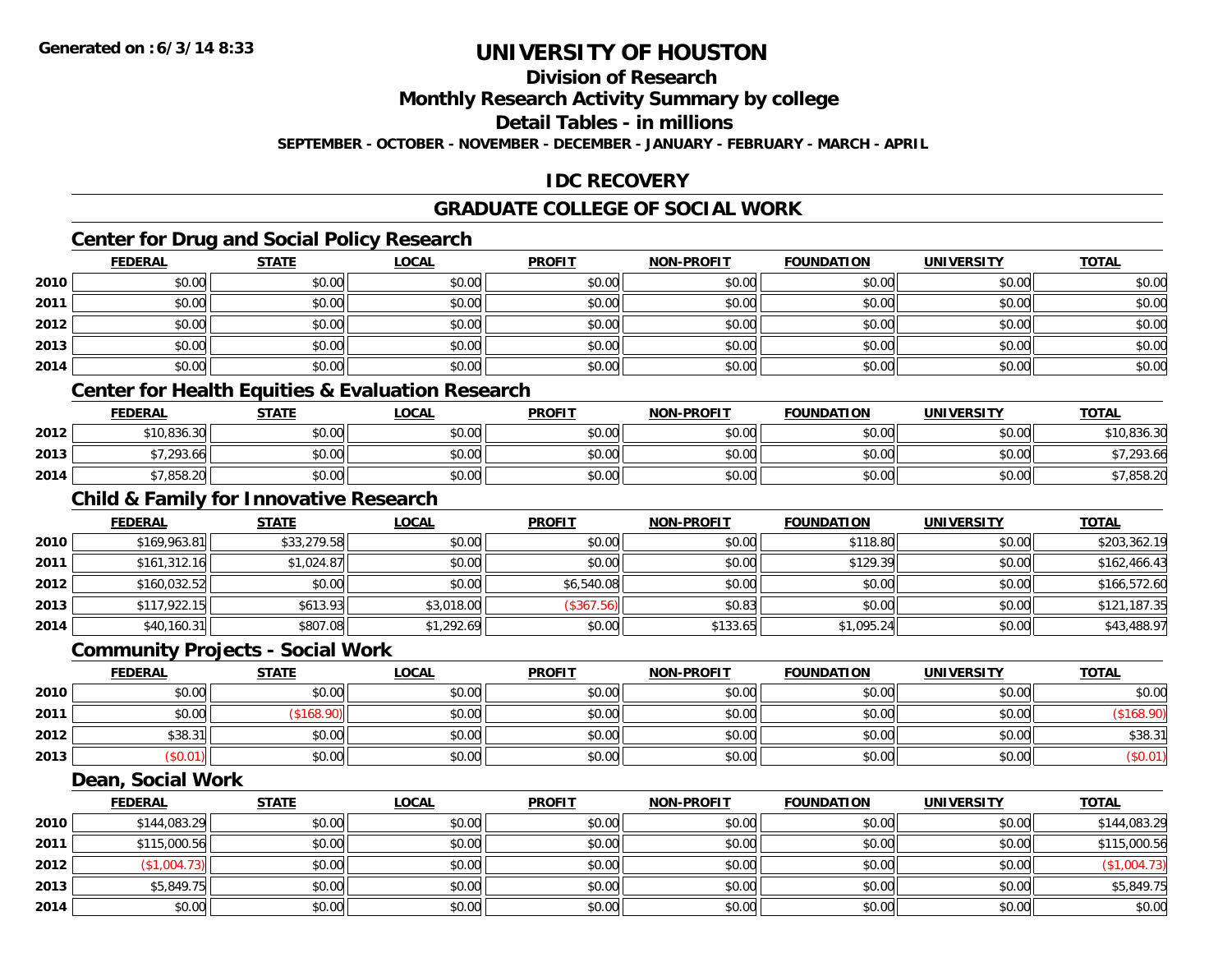**Division of Research**

**Monthly Research Activity Summary by college**

**Detail Tables - in millions**

**SEPTEMBER - OCTOBER - NOVEMBER - DECEMBER - JANUARY - FEBRUARY - MARCH - APRIL**

#### **IDC RECOVERY**

#### **GRADUATE COLLEGE OF SOCIAL WORK**

# **Office for Drug SPR**

|       | <b>FEDERAL</b> | <u>STATE</u> | <b>LOCAL</b> | <b>PROFIT</b> | <b>NON-PROFIT</b> | <b>FOUNDATION</b> | <b>UNIVERSITY</b> | <b>TOTAL</b> |
|-------|----------------|--------------|--------------|---------------|-------------------|-------------------|-------------------|--------------|
| 2010  | \$0.00         | \$0.00       | \$0.00       | \$0.00        | \$0.00            | \$0.00            | \$0.00            | \$0.00       |
| 2011  | \$0.00         | \$0.00       | \$0.00       | \$0.00        | \$0.00            | \$0.00            | \$0.00            | \$0.00       |
| 2012  | \$0.00         | \$0.00       | \$0.00       | \$0.00        | \$0.00            | \$0.00            | \$0.00            | \$0.00       |
| 2013  | \$0.00         | \$0.00       | \$0.00       | \$0.00        | \$0.00            | \$0.00            | \$0.00            | \$0.00       |
| Total | \$939,346.28   | \$35,556.56  | \$4,310.69   | \$6,172.52    | \$134.48          | \$1,343.43        | \$0.00            | \$986,863.96 |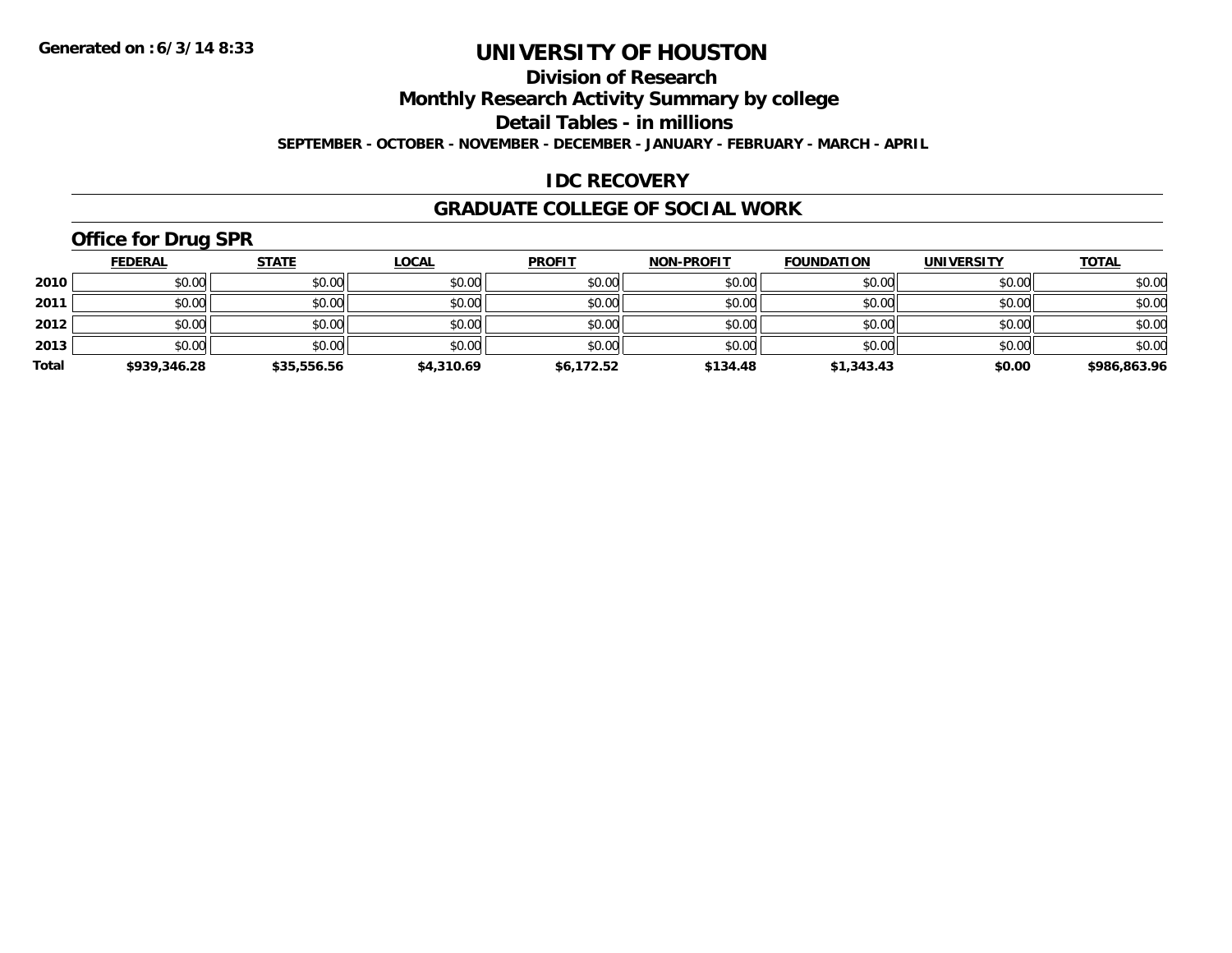# **Division of Research**

**Monthly Research Activity Summary by college**

**Detail Tables - in millions**

**SEPTEMBER - OCTOBER - NOVEMBER - DECEMBER - JANUARY - FEBRUARY - MARCH - APRIL**

#### **IDC RECOVERY**

#### **HILTON COLLEGE OF HOTEL AND RESTAURANT MANAGEMENT**

#### **Hotel and Restaurant Management**

|       | <b>FEDERAL</b> | <b>STATE</b> | <u>LOCAL</u> | <b>PROFIT</b> | <b>NON-PROFIT</b> | <b>FOUNDATION</b> | <b>UNIVERSITY</b> | <b>TOTAL</b> |
|-------|----------------|--------------|--------------|---------------|-------------------|-------------------|-------------------|--------------|
| 2010  | \$0.00         | \$0.00       | \$0.00       | \$2,142.34    | \$0.00            | \$0.00            | \$0.00            | \$2,142.34   |
| 2011  | \$599.92       | \$0.00       | \$0.00       | \$177.55      | \$381.87          | \$0.00            | \$0.00            | \$1,159.34   |
| 2012  | \$2,932.80     | \$14,060.77  | \$0.00       | \$8.59        | \$3,044.34        | \$0.00            | \$0.00            | \$20,046.50  |
| 2013  | \$3,590.80     | \$804.38     | \$0.00       | \$0.00        | \$0.00            | \$0.00            | \$0.00            | \$4,395.18   |
| 2014  | \$11,296.97    | (\$28.71)    | \$0.00       | \$0.00        | \$0.00            | \$2,050.91        | \$0.00            | \$13,319.17  |
| Total | \$18,420.49    | \$14,836.44  | \$0.00       | \$2,328.48    | \$3,426.21        | \$2,050.91        | \$0.00            | \$41,062.53  |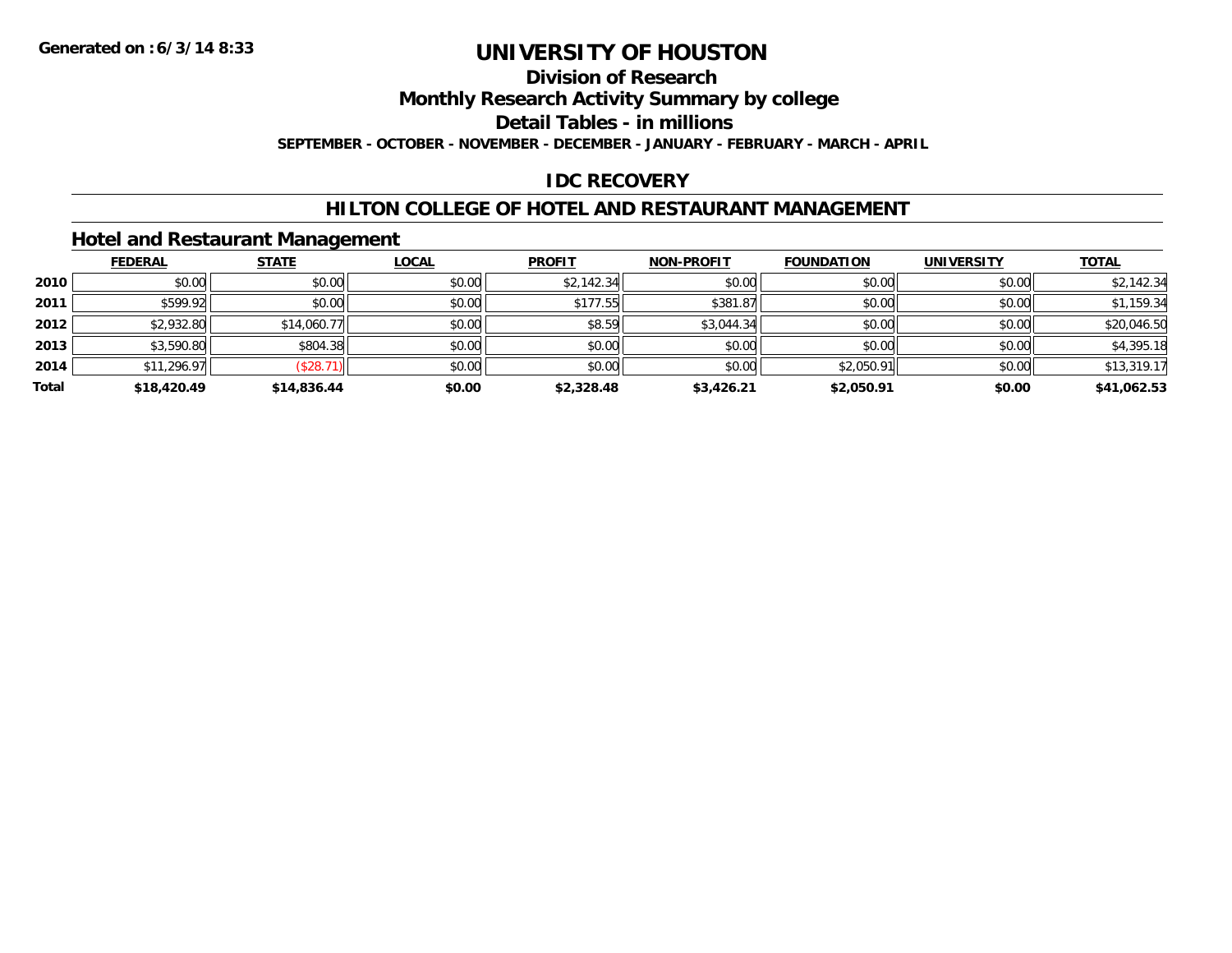# **Division of Research**

**Monthly Research Activity Summary by college**

**Detail Tables - in millions**

**SEPTEMBER - OCTOBER - NOVEMBER - DECEMBER - JANUARY - FEBRUARY - MARCH - APRIL**

#### **IDC RECOVERY**

#### **HONORS COLLEGE**

# **Dean, Honors College**

|       | <b>FEDERAL</b> | <b>STATE</b> | <b>LOCAL</b> | <b>PROFIT</b> | <b>NON-PROFIT</b> | <b>FOUNDATION</b> | <b>UNIVERSITY</b> | <b>TOTAL</b> |
|-------|----------------|--------------|--------------|---------------|-------------------|-------------------|-------------------|--------------|
| 2010  | \$10,218.61    | \$0.00       | \$0.00       | \$0.00        | \$0.00            | \$0.00            | \$0.00            | \$10,218.61  |
| 2011  | \$4,034.66     | \$0.00       | \$0.00       | \$0.00        | \$0.00            | \$0.00            | \$0.00            | \$4,034.66   |
| 2012  | \$4,466.28     | \$0.00       | \$0.00       | \$0.00        | \$4,856.68        | \$0.00            | \$0.00            | \$9,322.96   |
| 2013  | \$4,610.35     | \$0.00       | \$0.00       | \$0.00        | \$2,892.81        | \$0.00            | \$0.00            | \$7,503.16   |
| 2014  | \$892.24       | \$0.00       | \$0.00       | \$0.00        | \$2,985.57        | \$51.53           | \$0.00            | \$3,929.34   |
| Total | \$24,222.14    | \$0.00       | \$0.00       | \$0.00        | \$10,735.06       | \$51.53           | \$0.00            | \$35,008.72  |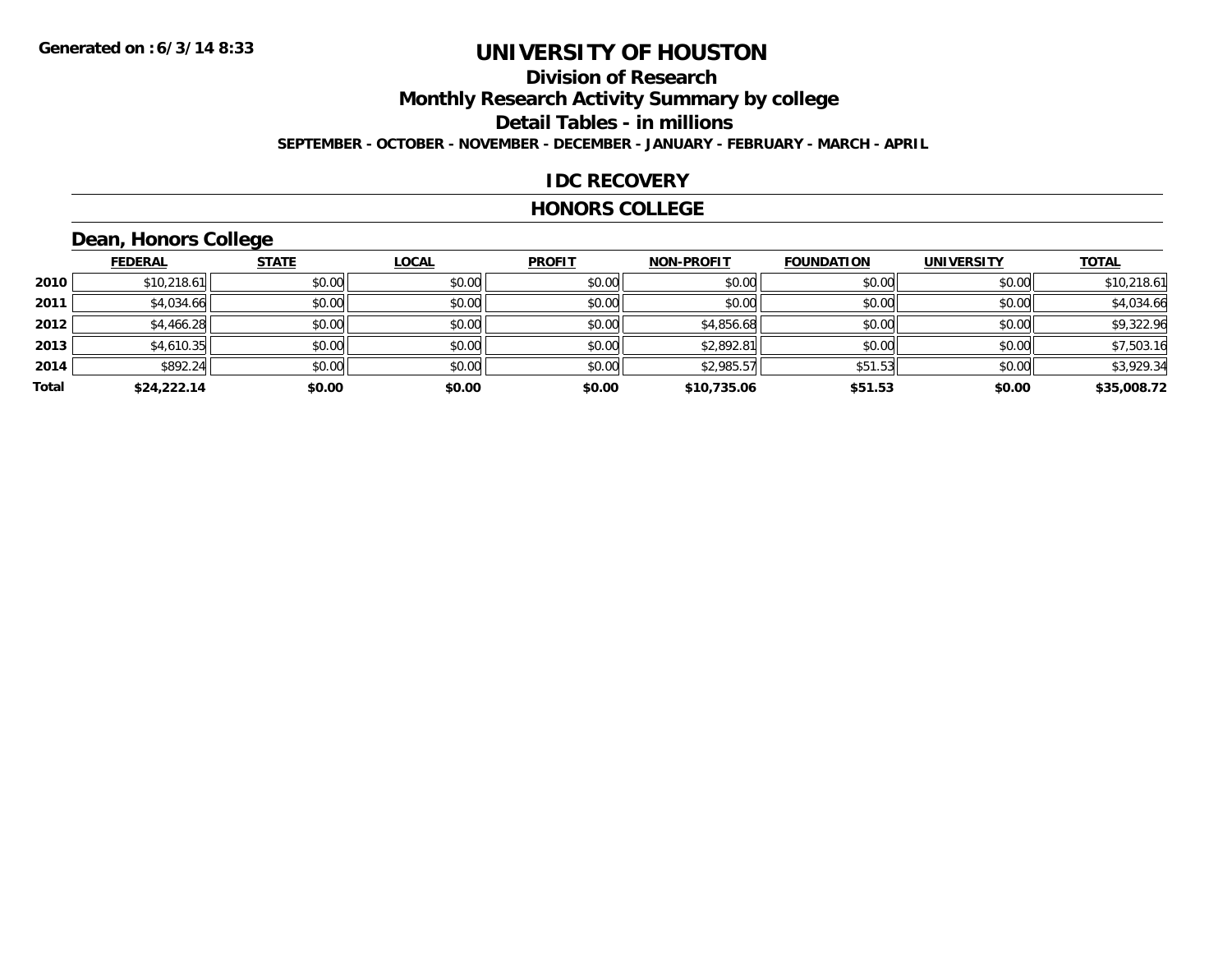#### **Division of Research Monthly Research Activity Summary by college Detail Tables - in millions SEPTEMBER - OCTOBER - NOVEMBER - DECEMBER - JANUARY - FEBRUARY - MARCH - APRIL**

#### **IDC RECOVERY**

#### **LIBRARY**

#### **Administration, Library**

|       | <b>FEDERAL</b> | <b>STATE</b> | <b>LOCAL</b> | <b>PROFIT</b> | <b>NON-PROFIT</b> | <b>FOUNDATION</b> | <b>UNIVERSITY</b> | <b>TOTAL</b> |
|-------|----------------|--------------|--------------|---------------|-------------------|-------------------|-------------------|--------------|
| 2010  | \$6,425.40     | \$0.00       | \$0.00       | \$0.00        | \$0.00            | \$0.00            | \$0.00            | \$6,425.40   |
| 2011  | \$718.08       | \$0.00       | \$0.00       | \$0.00        | \$0.00            | \$0.00            | \$0.00            | \$718.08     |
| 2012  | \$0.00         | \$0.00       | \$0.00       | \$0.00        | \$0.00            | \$0.00            | \$0.00            | \$0.00       |
| 2013  | \$0.00         | \$0.00       | \$0.00       | \$0.00        | \$0.00            | \$0.00            | \$0.00            | \$0.00       |
| 2014  | \$0.00         | \$0.00       | \$0.00       | \$0.00        | \$0.00            | \$0.00            | \$0.00            | \$0.00       |
| Total | \$7,143.48     | \$0.00       | \$0.00       | \$0.00        | \$0.00            | \$0.00            | \$0.00            | \$7,143.48   |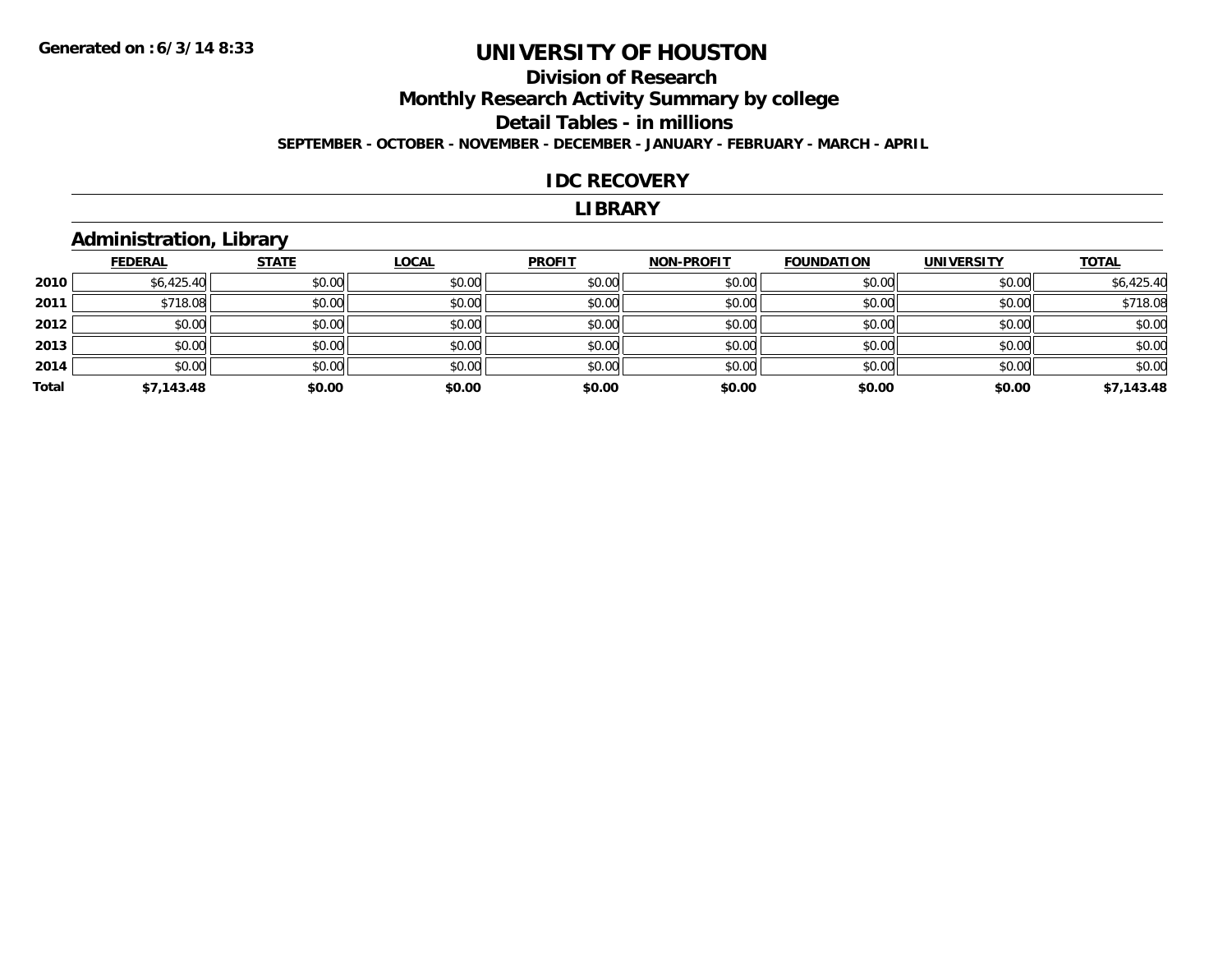**Division of Research**

**Monthly Research Activity Summary by college**

**Detail Tables - in millions**

**SEPTEMBER - OCTOBER - NOVEMBER - DECEMBER - JANUARY - FEBRUARY - MARCH - APRIL**

### **IDC RECOVERY**

### **SENIOR V.P. FOR ACADEMIC AFFAIRS AND PROVOST**

# **Continuing Education**

**2013**

**Total**

|      | <b>FEDERAL</b>                          | <b>STATE</b> | <b>LOCAL</b> | <b>PROFIT</b> | <b>NON-PROFIT</b> | <b>FOUNDATION</b> | <b>UNIVERSITY</b> | <b>TOTAL</b> |
|------|-----------------------------------------|--------------|--------------|---------------|-------------------|-------------------|-------------------|--------------|
| 2011 | \$0.00                                  | \$79.12      | \$0.00       | \$0.00        | \$0.00            | \$0.00            | \$0.00            | \$79.12      |
|      | <b>Learning and Assessment Services</b> |              |              |               |                   |                   |                   |              |
|      | <b>FEDERAL</b>                          | <b>STATE</b> | <b>LOCAL</b> | <b>PROFIT</b> | <b>NON-PROFIT</b> | <b>FOUNDATION</b> | <b>UNIVERSITY</b> | <b>TOTAL</b> |
| 2010 | \$17,484.35                             | \$6,037.78   | \$0.00       | \$0.00        | \$0.00            | \$0.00            | \$0.00            | \$23,522.13  |
| 2011 | \$15,558.13                             | \$6,518.55   | \$0.00       | \$0.00        | (\$156.28)        | \$0.00            | \$0.00            | \$21,920.40  |
| 2012 | \$15,434.05                             | (\$121.33)   | \$0.00       | \$0.00        | \$0.00            | \$0.00            | \$0.00            | \$15,312.72  |
| 2013 | \$14,660.27                             | \$6,410.03   | \$0.00       | \$0.00        | \$0.00            | \$0.00            | \$0.00            | \$21,070.30  |
| 2014 | \$15,551.85                             | \$5,701.48   | \$0.00       | \$0.00        | \$0.00            | \$0.00            | \$0.00            | \$21,253.33  |
|      | <b>Learning Support Services</b>        |              |              |               |                   |                   |                   |              |
|      | <b>FEDERAL</b>                          | <b>STATE</b> | <b>LOCAL</b> | <b>PROFIT</b> | <b>NON-PROFIT</b> | <b>FOUNDATION</b> | <b>UNIVERSITY</b> | <b>TOTAL</b> |
| 2012 | \$0.00                                  | \$0.00       | \$0.00       | \$0.00        | \$0.00            | \$0.00            | \$0.00            | \$0.00       |

3 \$0.00 | \$0.00 | \$0.00 | \$0.00 | \$0.00 | \$0.00 | \$0.00 | \$0.00

**\$78,688.65 \$24,625.63 \$0.00 \$0.00 (\$156.28) \$0.00 \$0.00 \$103,158.00**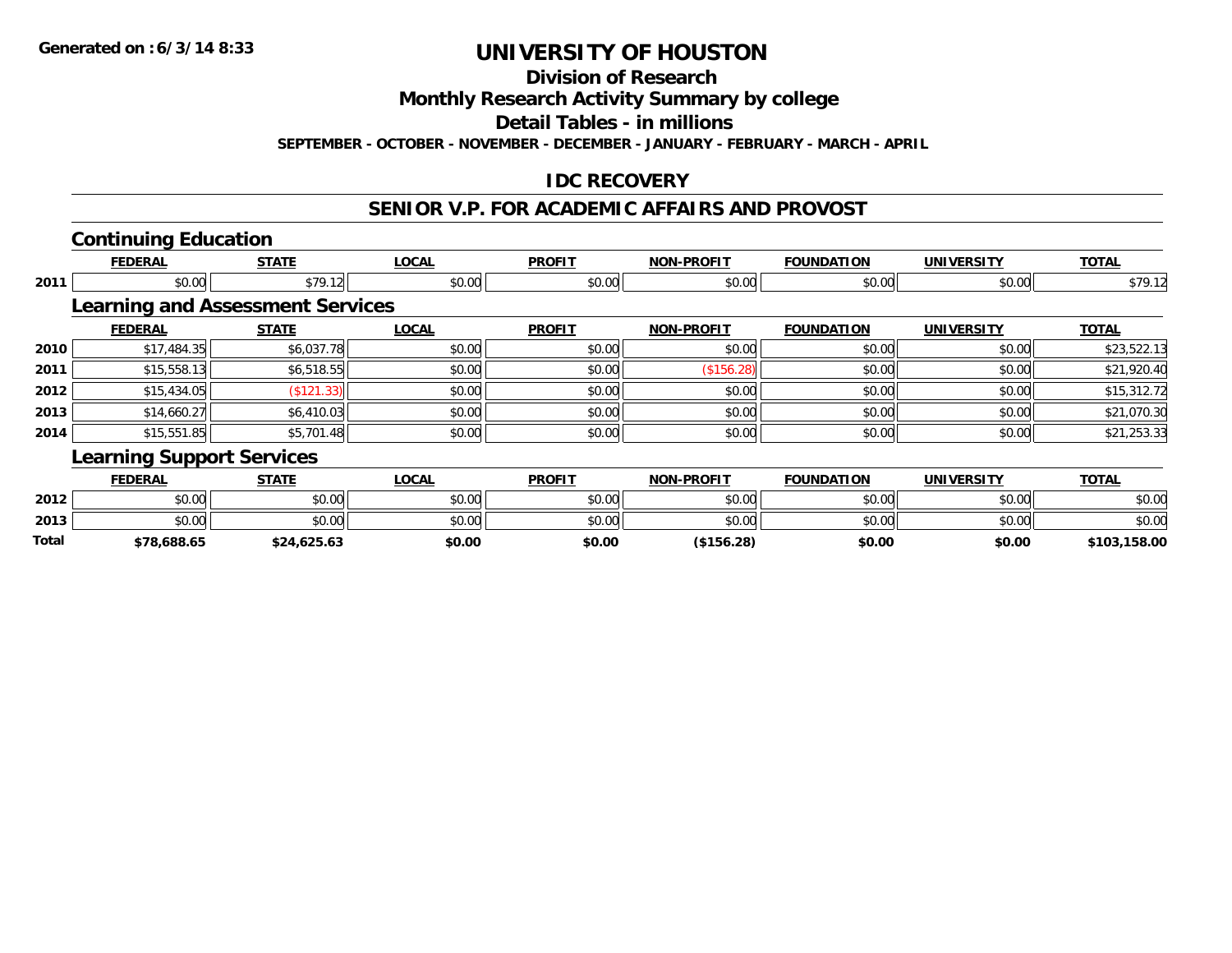#### **Division of Research**

**Monthly Research Activity Summary by college**

**Detail Tables - in millions**

**SEPTEMBER - OCTOBER - NOVEMBER - DECEMBER - JANUARY - FEBRUARY - MARCH - APRIL**

#### **IDC RECOVERY**

#### **UH LAW CENTER**

|       | Dean, Law      |              |              |               |                   |                   |                   |               |
|-------|----------------|--------------|--------------|---------------|-------------------|-------------------|-------------------|---------------|
|       | <b>FEDERAL</b> | <b>STATE</b> | <b>LOCAL</b> | <b>PROFIT</b> | <b>NON-PROFIT</b> | <b>FOUNDATION</b> | <b>UNIVERSITY</b> | <b>TOTAL</b>  |
| 2010  | \$43,274.04    | \$0.00       | \$0.00       | \$0.00        | \$0.00            | \$0.00            | \$0.00            | \$43,274.04   |
| 2011  | \$6,961.73     | \$0.00       | \$0.00       | \$0.00        | \$0.00            | \$0.00            | \$0.00            | \$6,961.73    |
| 2012  | (\$70,357.49)  | \$0.00       | \$0.00       | \$0.00        | \$0.00            | \$0.00            | \$0.00            | (\$70,357.49) |
| 2013  | \$0.00         | \$0.00       | \$0.00       | \$0.00        | \$0.00            | \$0.00            | \$0.00            | \$0.00        |
|       | <b>Law-UH</b>  |              |              |               |                   |                   |                   |               |
|       | <b>FEDERAL</b> | <b>STATE</b> | <b>LOCAL</b> | <b>PROFIT</b> | <b>NON-PROFIT</b> | <b>FOUNDATION</b> | <b>UNIVERSITY</b> | <b>TOTAL</b>  |
| 2010  | \$2,668.04     | \$0.00       | \$0.00       | \$0.00        | \$0.00            | \$0.00            | \$0.00            | \$2,668.04    |
| 2011  | \$21,770.55    | \$2,755.67   | \$0.00       | \$0.00        | \$0.00            | \$4,707.29        | \$0.00            | \$29,233.51   |
| 2012  | \$1,239.60     | \$0.00       | \$0.00       | \$0.00        | \$0.00            | \$2,426.87        | \$0.00            | \$3,666.47    |
| 2013  | \$44,281.44    | \$13,264.91  | \$0.00       | \$0.00        | \$0.00            | \$2,412.70        | \$0.00            | \$59,959.05   |
| 2014  | \$5,629.40     | \$20,757.52  | \$0.00       | \$0.00        | \$0.00            | \$0.00            | \$0.00            | \$26,386.92   |
| Total | \$55,467.31    | \$36,778.10  | \$0.00       | \$0.00        | \$0.00            | \$9,546.86        | \$0.00            | \$101,792.27  |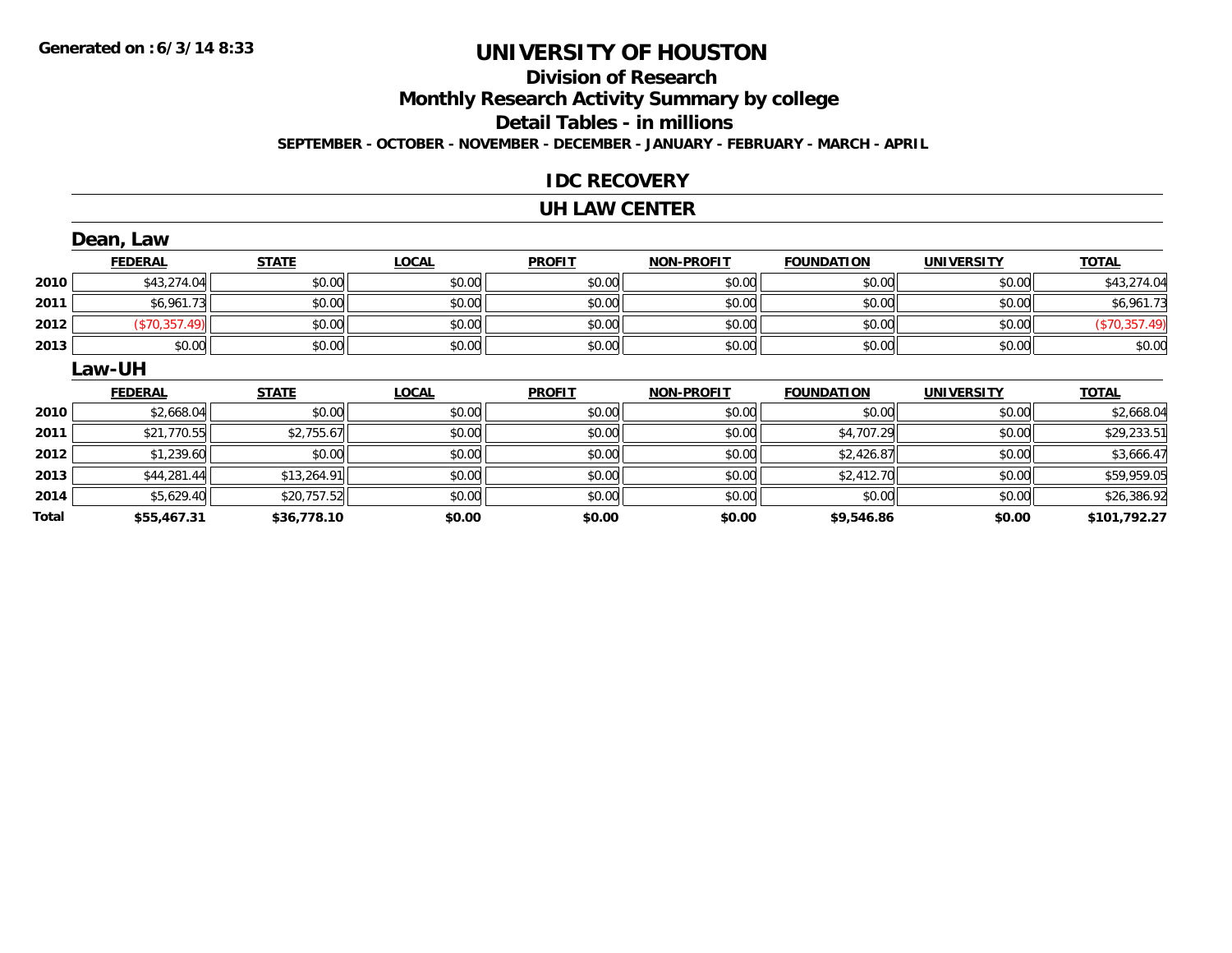**Division of Research**

**Monthly Research Activity Summary by college**

**Detail Tables - in millions**

**SEPTEMBER - OCTOBER - NOVEMBER - DECEMBER - JANUARY - FEBRUARY - MARCH - APRIL**

### **IDC RECOVERY**

#### **UKNOWN COLLEGE**

#### **Unknown Department**

|              | <b>JERAL</b> | <b>STATE</b>     | <b>LOCAL</b>      | <b>PROFIT</b>       | <b>DDAEIT</b><br><b>BIAB</b> | ΙΑΤΙΩΝ | JNI V<br>VEDCITY | TOTA.  |
|--------------|--------------|------------------|-------------------|---------------------|------------------------------|--------|------------------|--------|
| 2014         | \$0.00       | $\cdots$<br>JU.J | $\sim$ 00<br>ט.טע | 0000<br>JU.UU       | ስ ለሰ<br>ט.טע                 | 0000   | \$0.00           | \$0.00 |
| <b>Total</b> | 60.00        | \$0.00           | \$0.00            | <b>¢∩ ∩</b><br>DU.U | \$0.00                       | \$0.00 | \$0.00           | \$0.00 |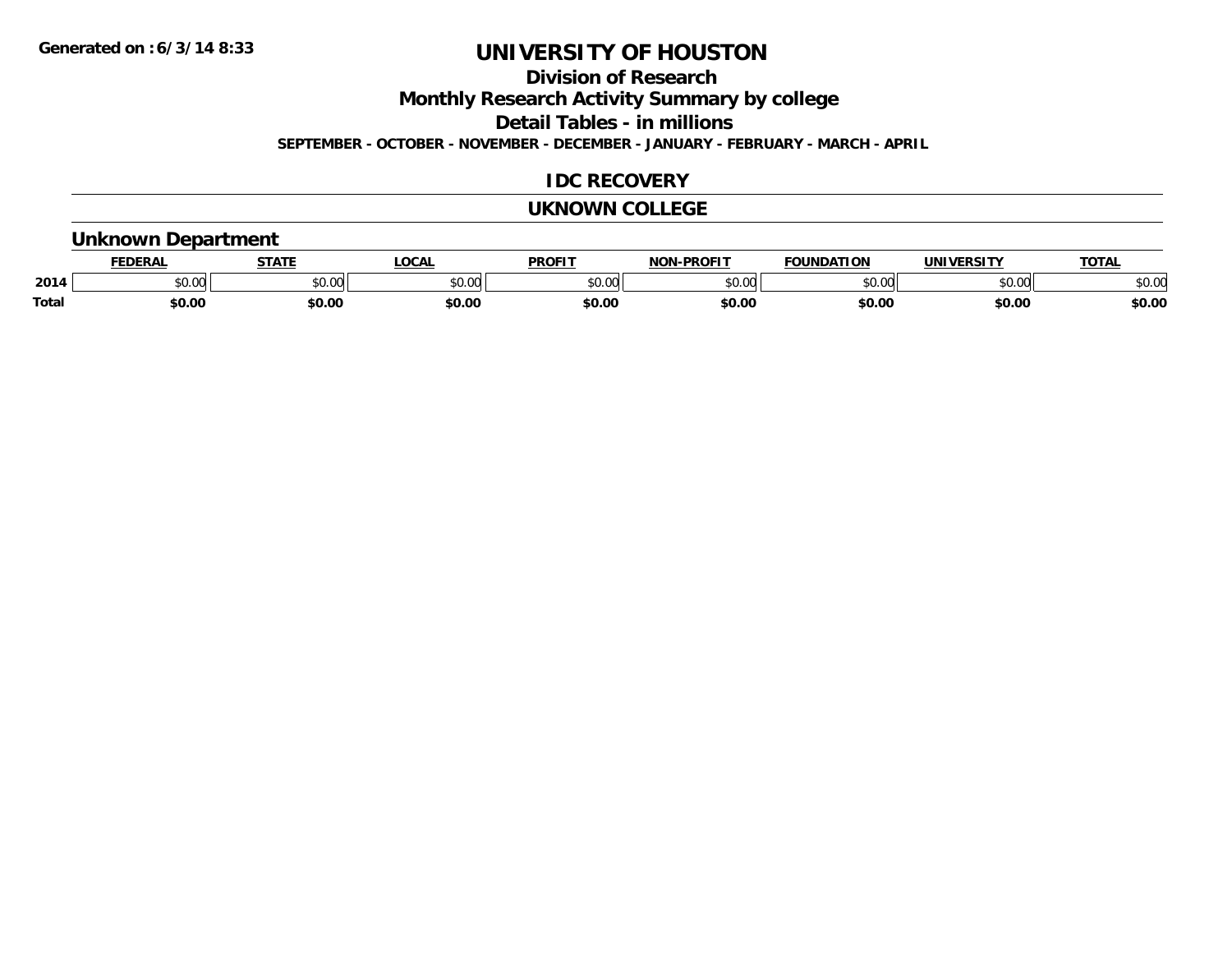**Division of Research**

**Monthly Research Activity Summary by college**

**Detail Tables - in millions**

**SEPTEMBER - OCTOBER - NOVEMBER - DECEMBER - JANUARY - FEBRUARY - MARCH - APRIL**

## **IDC RECOVERY**

# **VICE PRESIDENT FOR ADMINISTRATION**

| <b>VIILIT</b> |                |              |        |               |                   |                   |                   |              |  |  |  |
|---------------|----------------|--------------|--------|---------------|-------------------|-------------------|-------------------|--------------|--|--|--|
|               | <b>FEDERAL</b> | <b>STATE</b> | LOCAL  | <b>PROFIT</b> | <b>NON-PROFIT</b> | <b>FOUNDATION</b> | <b>UNIVERSITY</b> | <b>TOTAL</b> |  |  |  |
| 2010          |                | \$0.00       | \$0.00 | \$0.00        | \$0.00            | \$0.00            | \$0.00            |              |  |  |  |
| <b>Total</b>  | (\$2,503.85)   | \$0.00       | \$0.00 | \$0.00        | \$0.00            | \$0.00            | \$0.00            | (\$2,503.85) |  |  |  |